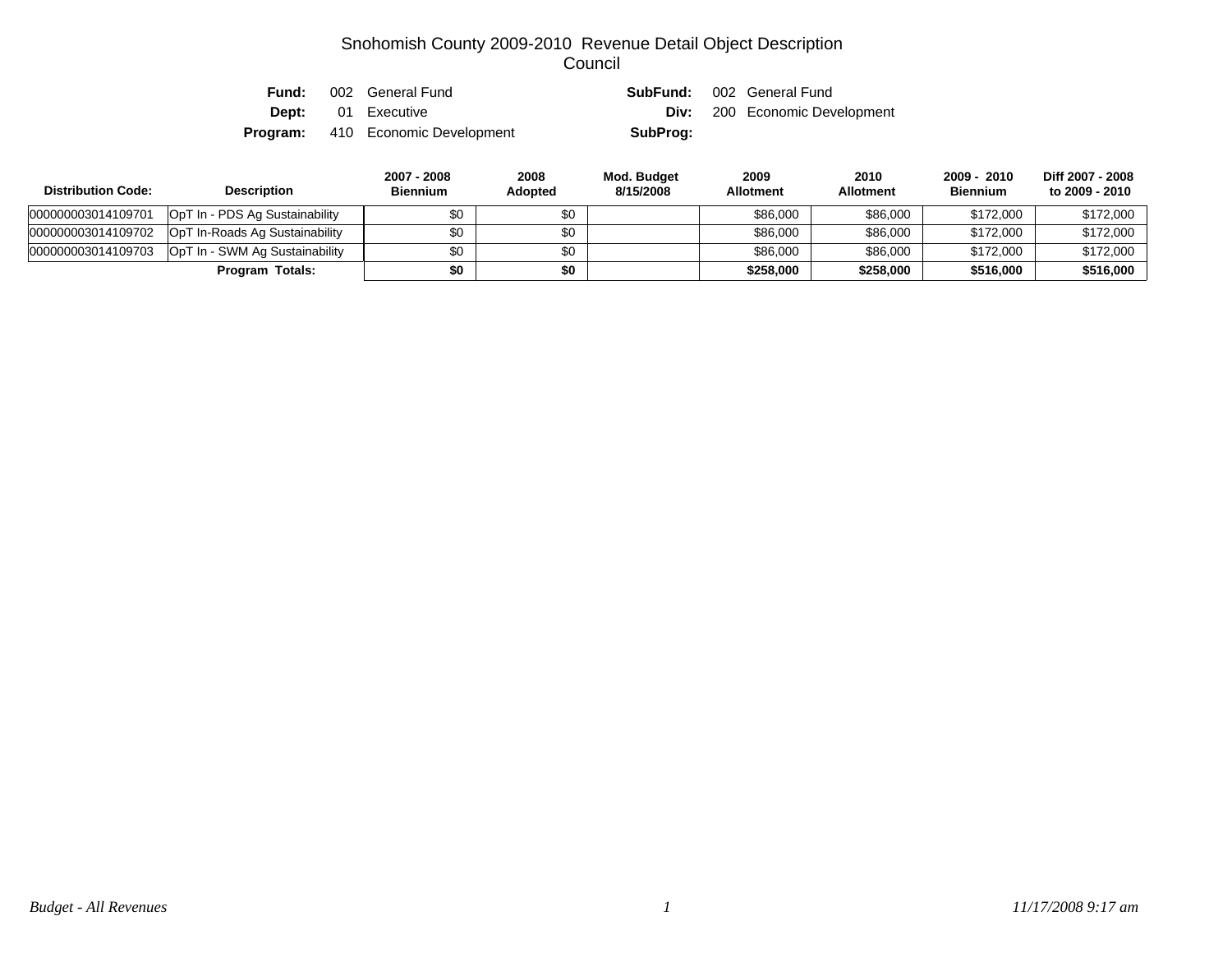| Fund: | 116 Convention & Performing Arts         | SubFund: | 001 Local Hotel/Motel Tax            |
|-------|------------------------------------------|----------|--------------------------------------|
|       | <b>Dept:</b> 01 Executive                |          | <b>Div:</b> 200 Economic Development |
|       | <b>Program:</b> 410 Economic Development | SubProg: |                                      |

| <b>Distribution Code:</b> | <b>Description</b>     | 2007 - 2008<br><b>Biennium</b> | 2008<br>Adopted | Mod. Budget<br>8/15/2008 | 2009<br><b>Allotment</b> | 2010<br><b>Allotment</b> | 2009 - 2010<br><b>Biennium</b> | Diff 2007 - 2008<br>to 2009 - 2010 |
|---------------------------|------------------------|--------------------------------|-----------------|--------------------------|--------------------------|--------------------------|--------------------------------|------------------------------------|
| 000000301014100800        | Beginning Fund Balance | \$347.381                      | \$347,381       | \$347,381                | (\$1,294)                | \$0                      | (\$1,294)                      | (\$348,675)                        |
| 000000301014101331        | Hotel/Motel Local Tax  | \$296.087                      | \$296.087       | \$296,087                | \$330,000                | \$330,000                | \$660,000                      | \$363.913                          |
| 000000301014106111        | Investment Interest    | \$20.000                       | \$20,000        | \$20,000                 | \$10,000                 | \$10,000                 | \$20,000                       | \$0                                |
|                           | <b>Program Totals:</b> | \$663,468                      | \$663,468       | \$663,468                | \$338,706                | \$340,000                | \$678,706                      | \$15,238                           |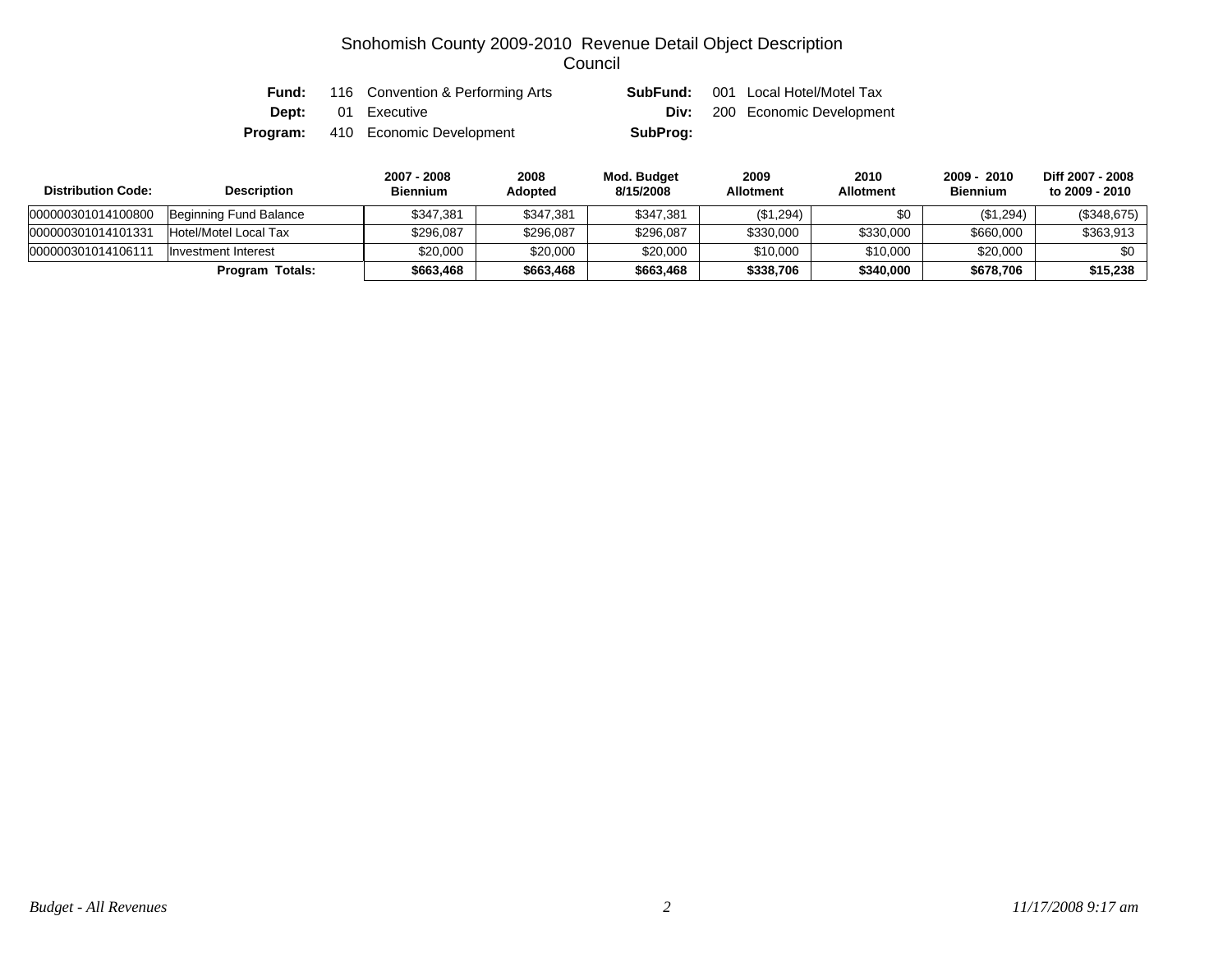| Fund: | 116 Convention & Performing Arts         |          | <b>SubFund:</b> 002 County-wide Hotel/Motel Tax |
|-------|------------------------------------------|----------|-------------------------------------------------|
|       | <b>Dept:</b> 01 Executive                |          | <b>Div:</b> 200 Economic Development            |
|       | <b>Program:</b> 410 Economic Development | SubProg: |                                                 |

| <b>Distribution Code:</b> | <b>Description</b>      | 2007 - 2008<br><b>Biennium</b> | 2008<br>Adopted | Mod. Budget<br>8/15/2008 | 2009<br><b>Allotment</b> | 2010<br><b>Allotment</b> | 2009 - 2010<br><b>Biennium</b> | Diff 2007 - 2008<br>to 2009 - 2010 |
|---------------------------|-------------------------|--------------------------------|-----------------|--------------------------|--------------------------|--------------------------|--------------------------------|------------------------------------|
| 000000302014100800        | Beginning Fund Balance  | \$755.841                      | \$755,841       | \$755,841                | \$በ                      | \$0                      | \$0                            | (\$755, 841)                       |
| 000000302014101331        | Hotel/Motel County-Wide | \$1,392,800                    | \$1,392,800     | \$1,392,800              | \$2,100,000              | \$2,100,000              | \$4,200,000                    | \$2,807,200                        |
| 00000030201410611         | Investment Interest     | \$60,000                       | \$60,000        | \$60,000                 | \$25,000                 | \$25,000                 | \$50,000                       | (\$10,000)                         |
|                           | <b>Program Totals:</b>  | \$2,208,641                    | \$2,208,641     | \$2,208,641              | \$2,125,000              | \$2,125,000              | \$4,250,000                    | \$2,041,359                        |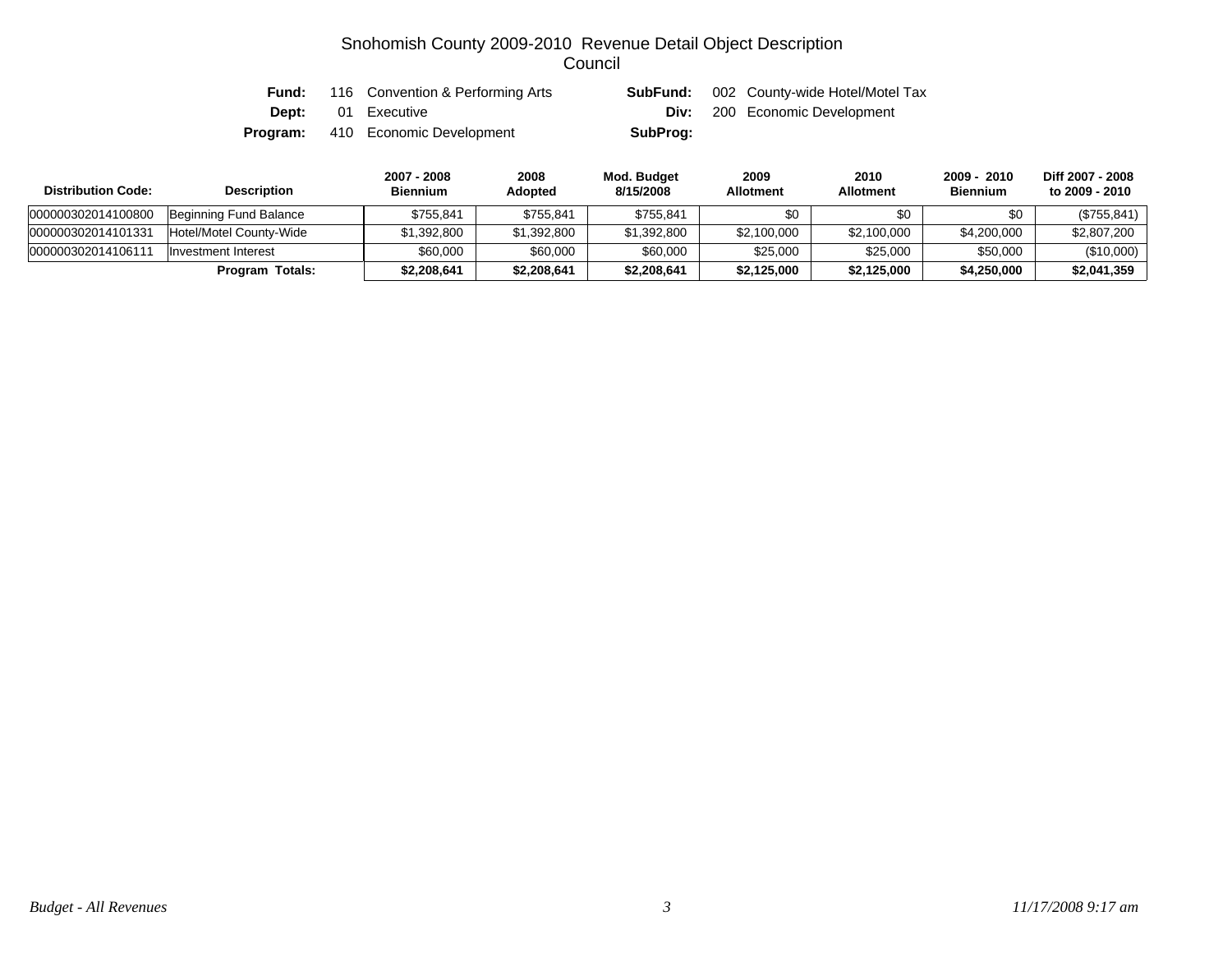| Fund: | 124 Human Services                       |          | <b>SubFund:</b> 124 Human Services Fund |
|-------|------------------------------------------|----------|-----------------------------------------|
|       | <b>Dept:</b> 01 Executive                |          | <b>Div:</b> 200 Economic Development    |
|       | <b>Program:</b> 410 Economic Development | SubProg: |                                         |

| <b>Distribution Code:</b>        | <b>Description</b>     | 2007<br>2008<br><b>Biennium</b> | 2008<br>Adopted | <b>Mod. Budget</b><br>8/15/2008 | 2009<br><b>Allotment</b> | 2010<br><b>Allotment</b> | 2010<br>2009<br><b>Biennium</b> | Diff 2007 - 2008<br>to 2009 - 2010 |
|----------------------------------|------------------------|---------------------------------|-----------------|---------------------------------|--------------------------|--------------------------|---------------------------------|------------------------------------|
| <b>HUD</b><br>000000003014103114 |                        | \$30,535                        | \$30,535        | \$30,535                        |                          | \$0                      | ሶሳ                              | (\$30,535)                         |
|                                  | <b>Program Totals:</b> | \$30,535                        | \$30,535        | \$30,535                        | ¢Λ                       | \$0                      | \$0                             | ( \$30.535)                        |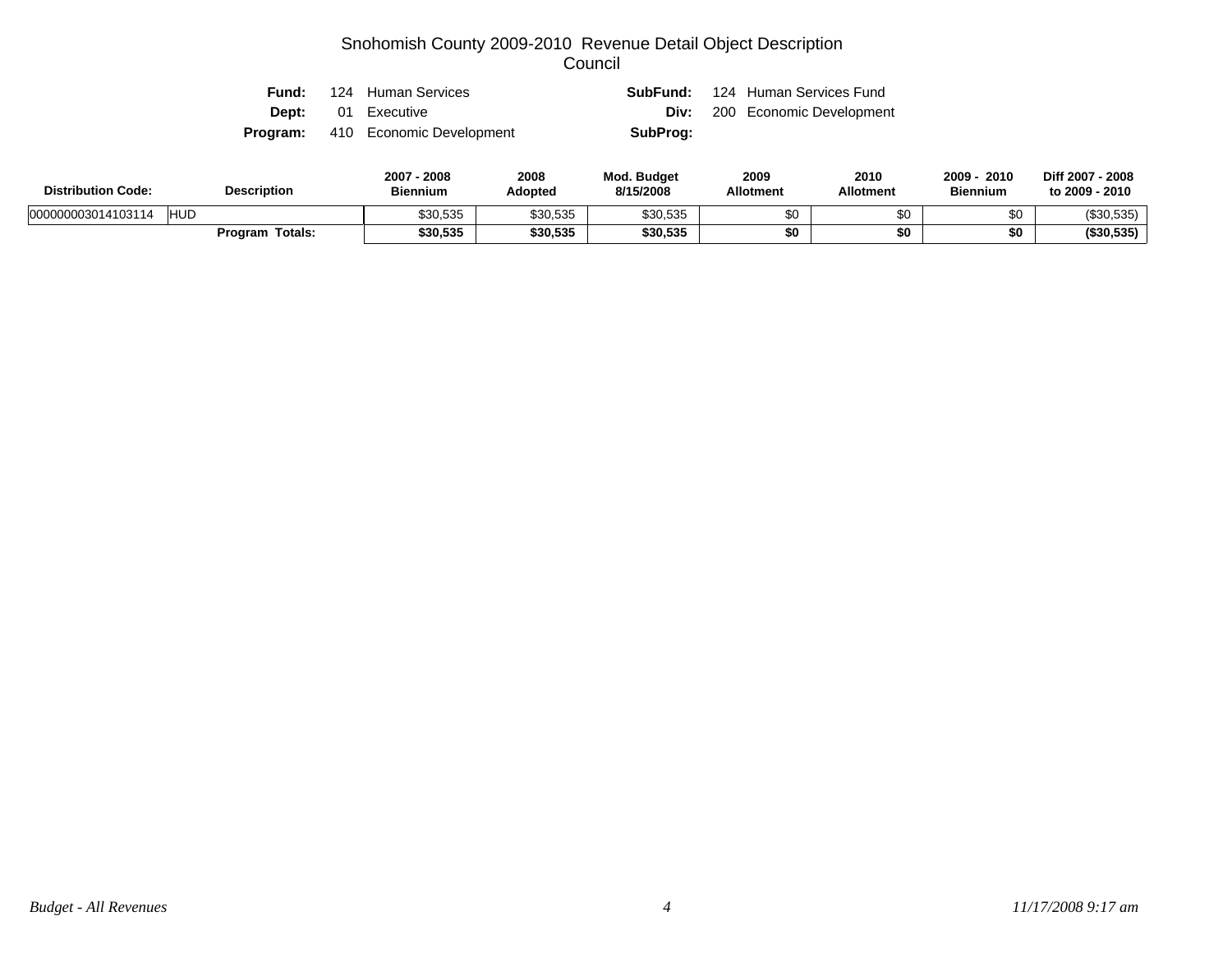|  | <b>Fund:</b> 130 Grant Control           |          | <b>SubFund:</b> 357 Economic Development |
|--|------------------------------------------|----------|------------------------------------------|
|  | <b>Dept:</b> 01 Executive                |          | <b>Div:</b> 200 Economic Development     |
|  | <b>Program:</b> 410 Economic Development | SubProg: |                                          |

| <b>Distribution Code:</b> | <b>Description</b>     | 2007 - 2008<br><b>Biennium</b> | 2008<br>Adopted | <b>Mod. Budget</b><br>8/15/2008 | 2009<br><b>Allotment</b> | 2010<br><b>Allotment</b> | 2010<br>2009<br><b>Biennium</b> | Diff 2007 - 2008<br>to 2009 - 2010 |
|---------------------------|------------------------|--------------------------------|-----------------|---------------------------------|--------------------------|--------------------------|---------------------------------|------------------------------------|
| 000000357014106990        | Other Misc Revenue     | \$75,000                       | \$75.000        | \$75,000                        | \$0                      | υŒ                       | ΦΛ                              | (\$75,000)                         |
|                           | <b>Program Totals:</b> | \$75,000                       | \$75,000        | \$75,000                        | \$0                      |                          | \$0                             | (\$75,000)                         |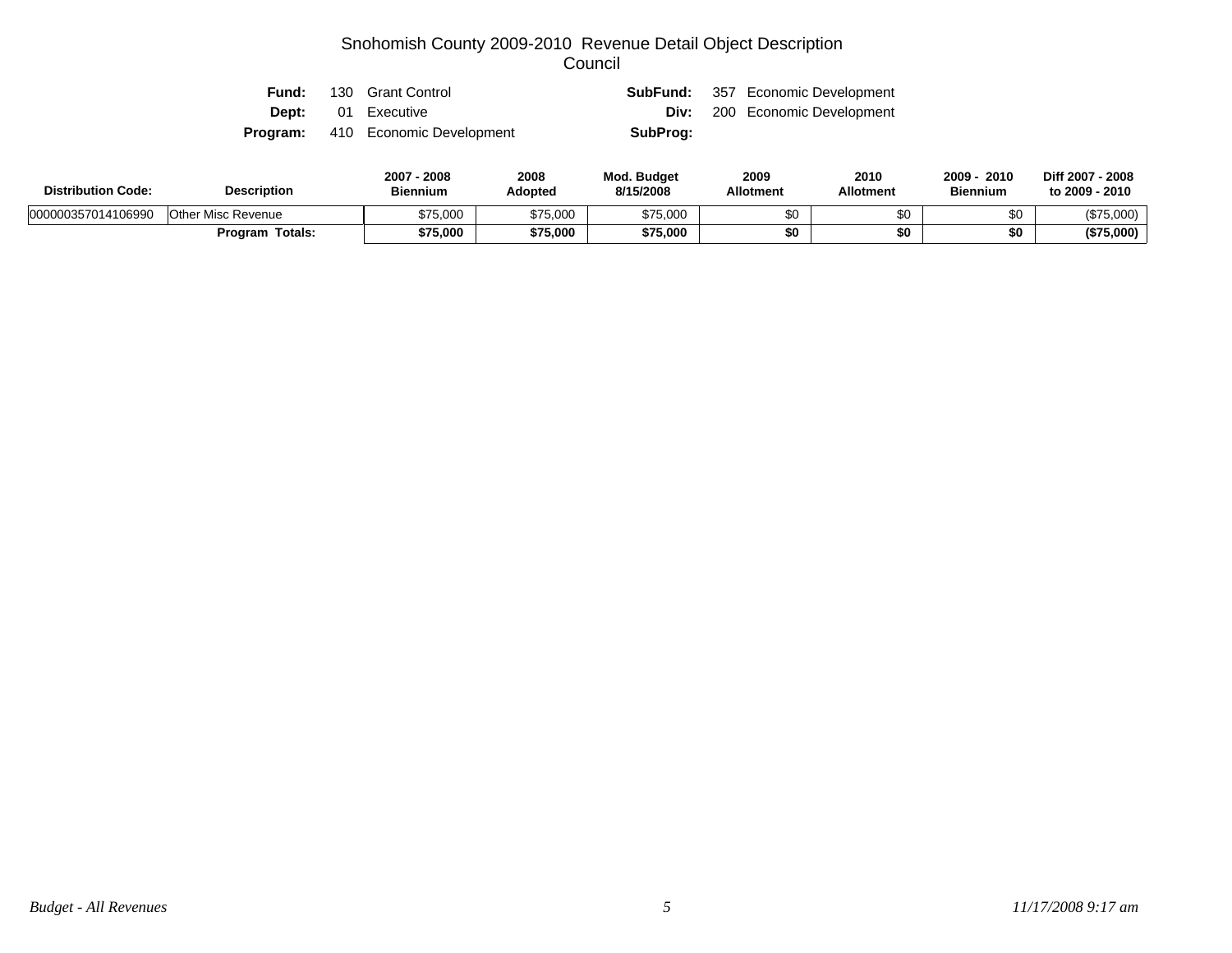| Fund:    |     | 156 Emerg Svcs Communication Sy |            | <b>SubFund:</b> 156 Emerg Svcs Communication Sys |
|----------|-----|---------------------------------|------------|--------------------------------------------------|
|          |     | <b>Dept:</b> 01 Executive       | Div: $655$ |                                                  |
| Program: | 287 |                                 | SubProg:   |                                                  |

| <b>Distribution Code:</b> | <b>Description</b>     | 2007 - 2008<br><b>Biennium</b> | 2008<br>Adopted | Mod. Budget<br>8/15/2008 | 2009<br><b>Allotment</b> | 2010<br><b>Allotment</b> | $2009 -$<br>2010<br><b>Biennium</b> | Diff 2007 - 2008<br>to 2009 - 2010 |
|---------------------------|------------------------|--------------------------------|-----------------|--------------------------|--------------------------|--------------------------|-------------------------------------|------------------------------------|
| 000000003012870800        | Beginning Fund Balance | \$0                            | \$0             |                          | (\$8,714)                | \$0                      | (\$8,714)                           | (\$8,714)                          |
| 000000003012871741        | Switched Line Taxes    | \$0                            | \$0             |                          | \$270,544                | ሶስ                       | \$270,544                           | \$270,544                          |
|                           | Program Totals:        | \$0                            | \$0             |                          | \$261,830                |                          | \$261.830                           | \$261,830                          |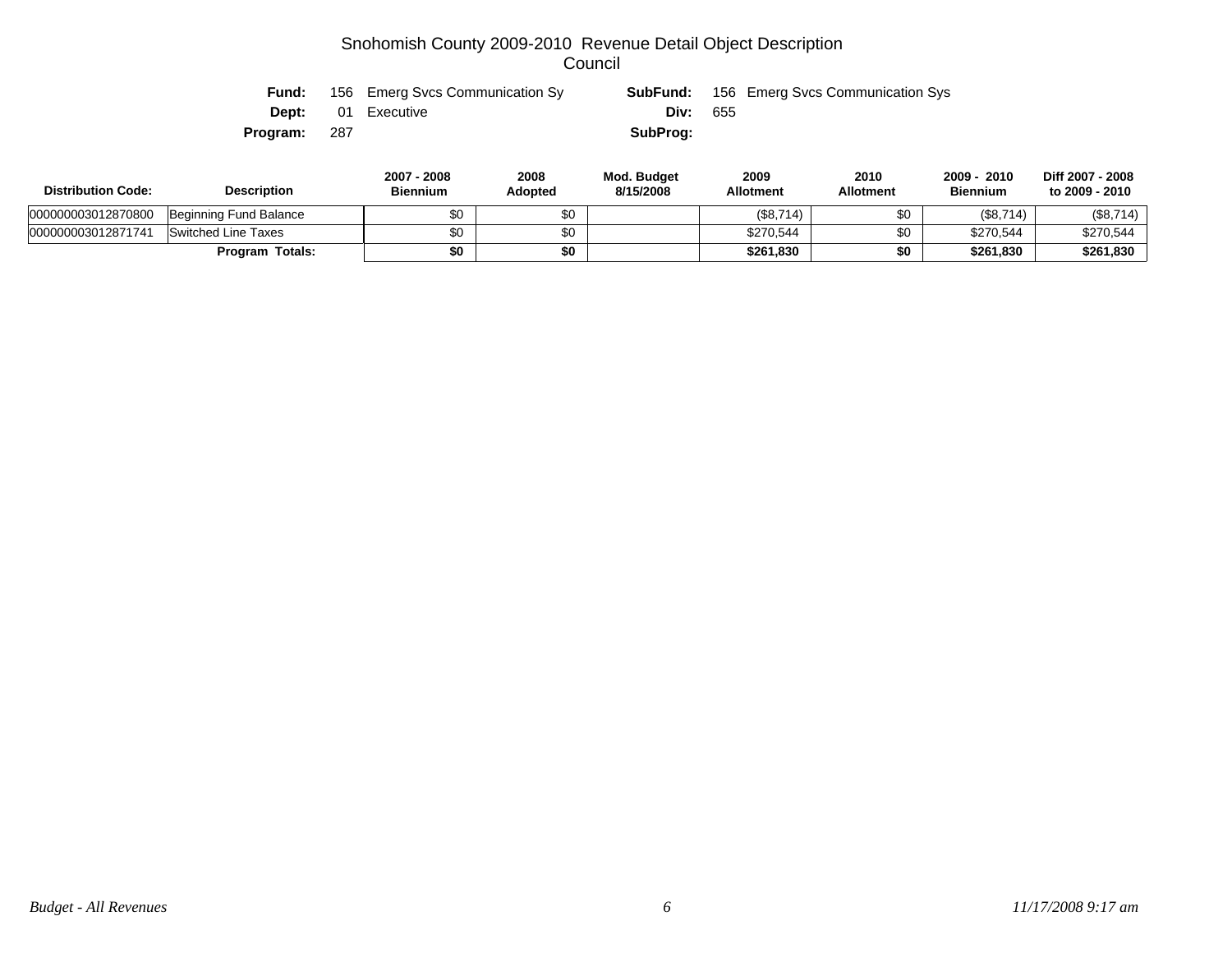| <b>Fund:</b> | 193 Community Development |          | <b>SubFund:</b> 193 Community Development |
|--------------|---------------------------|----------|-------------------------------------------|
|              | <b>Dept:</b> 01 Executive |          | <b>Div:</b> 200 Economic Development      |
| Program:     | 410 Economic Development  | SubProg: |                                           |

| <b>Distribution Code:</b> | <b>Description</b>     | 2007 - 2008<br><b>Biennium</b> | 2008<br><b>Adopted</b> | Mod. Budget<br>8/15/2008 | 2009<br><b>Allotment</b> | 2010<br>Allotment | 2009 - 2010<br><b>Biennium</b> | Diff 2007 - 2008<br>to 2009 - 2010 |
|---------------------------|------------------------|--------------------------------|------------------------|--------------------------|--------------------------|-------------------|--------------------------------|------------------------------------|
| 000000003014109703        | OpT-Agriculture-Roads  | \$69,665                       | \$69,665               | \$69,665                 | \$0                      |                   | \$0                            | (\$69,665)                         |
| 000000003014109704        | OpT-Agriculture-SWM    | \$69,665                       | \$69,665               | \$69,665                 | \$0                      |                   | \$0                            | (\$69,665)                         |
|                           | <b>Program Totals:</b> | \$139,330                      | \$139,330              | \$139,330                | \$0                      | \$0               | \$0                            | (\$139,330)                        |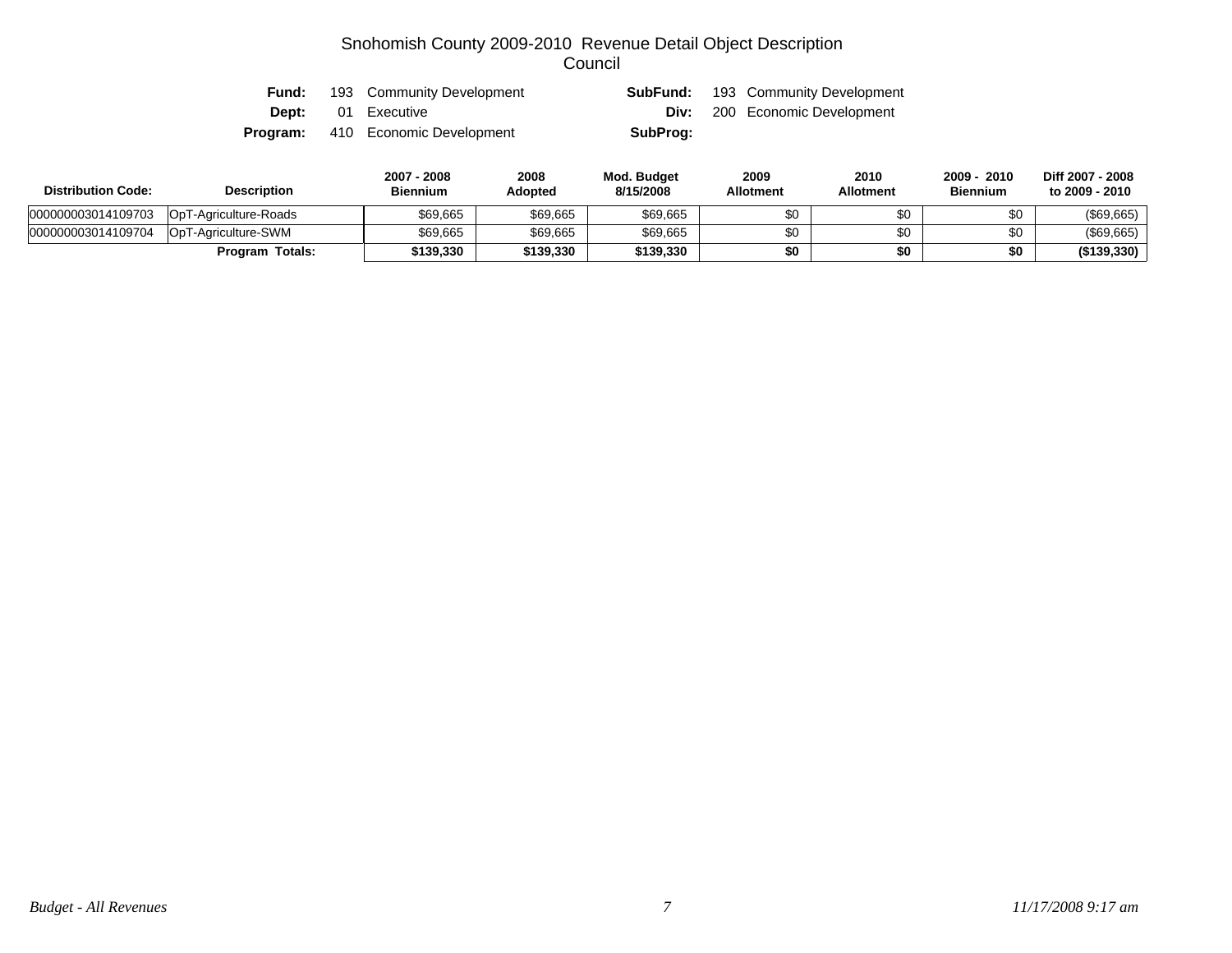| <b>Fund:</b> | 199 Snohomish Cnty Arts Commissi |          | <b>SubFund:</b> 001 Operating Sub Fund |
|--------------|----------------------------------|----------|----------------------------------------|
|              | <b>Dept:</b> 01 Executive        |          | <b>Div:</b> 200 Economic Development   |
| Program:     | 440 Arts Commission              | SubProg: |                                        |

| <b>Distribution Code:</b> | <b>Description</b>     | 2007 - 2008<br>Biennium | 2008<br>Adopted | Mod. Budget<br>8/15/2008 | 2009<br><b>Allotment</b> | 2010<br><b>Allotment</b> | 2009 - 2010<br><b>Biennium</b> | Diff 2007 - 2008<br>to 2009 - 2010 |
|---------------------------|------------------------|-------------------------|-----------------|--------------------------|--------------------------|--------------------------|--------------------------------|------------------------------------|
| 000000301014400800        | Beginning Fund Balance |                         | \$0             |                          | \$400,000                | \$400,000                | \$800,000                      | \$800,000                          |
| 000000301014406690        | Misc Interfund Revenue | \$195,000               | \$195,000       | \$195,000                | \$15,000                 | \$15,000                 | \$30,000                       | (\$165,000)                        |
|                           | <b>Program Totals:</b> | \$195,000               | \$195.000       | \$195.000                | \$415.000                | \$415,000                | \$830,000                      | \$635,000                          |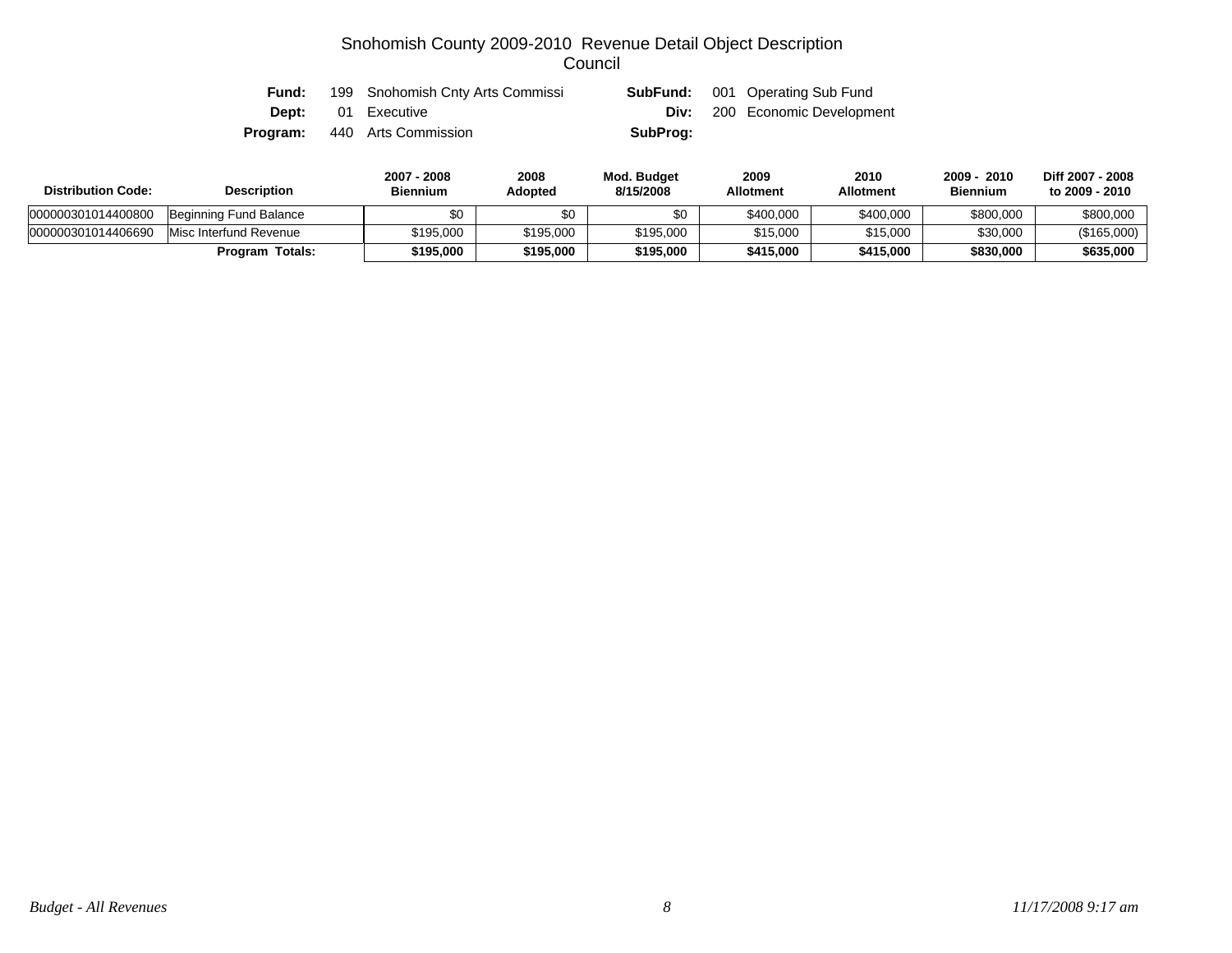| Fund: | 199 Snohomish Cnty Arts Commissi    | SubFund: | 002 Holding Sub Fund                 |
|-------|-------------------------------------|----------|--------------------------------------|
|       | <b>Dept:</b> 01 Executive           |          | <b>Div:</b> 200 Economic Development |
|       | <b>Program:</b> 440 Arts Commission | SubProg: |                                      |

| <b>Distribution Code:</b> | <b>Description</b>      | 2008<br>2007<br><b>Biennium</b> | 2008<br>Adopted | Mod. Budget<br>8/15/2008 | 2009<br><b>Allotment</b> | 2010<br><b>Allotment</b> | 2009 ·<br>2010<br><b>Biennium</b> | Diff 2007 - 2008<br>to 2009 - 2010 |
|---------------------------|-------------------------|---------------------------------|-----------------|--------------------------|--------------------------|--------------------------|-----------------------------------|------------------------------------|
| 000000302014406690        | Misc Interfund Revenues | \$195,000                       | \$195,000       | \$195,000                | \$15,000                 | \$15,000                 | \$30,000                          | (\$165,000)                        |
|                           | Totals:<br>Program      | \$195,000                       | \$195.000       | \$195,000                | \$15,000                 | \$15,000                 | \$30,000                          | (\$165,000)                        |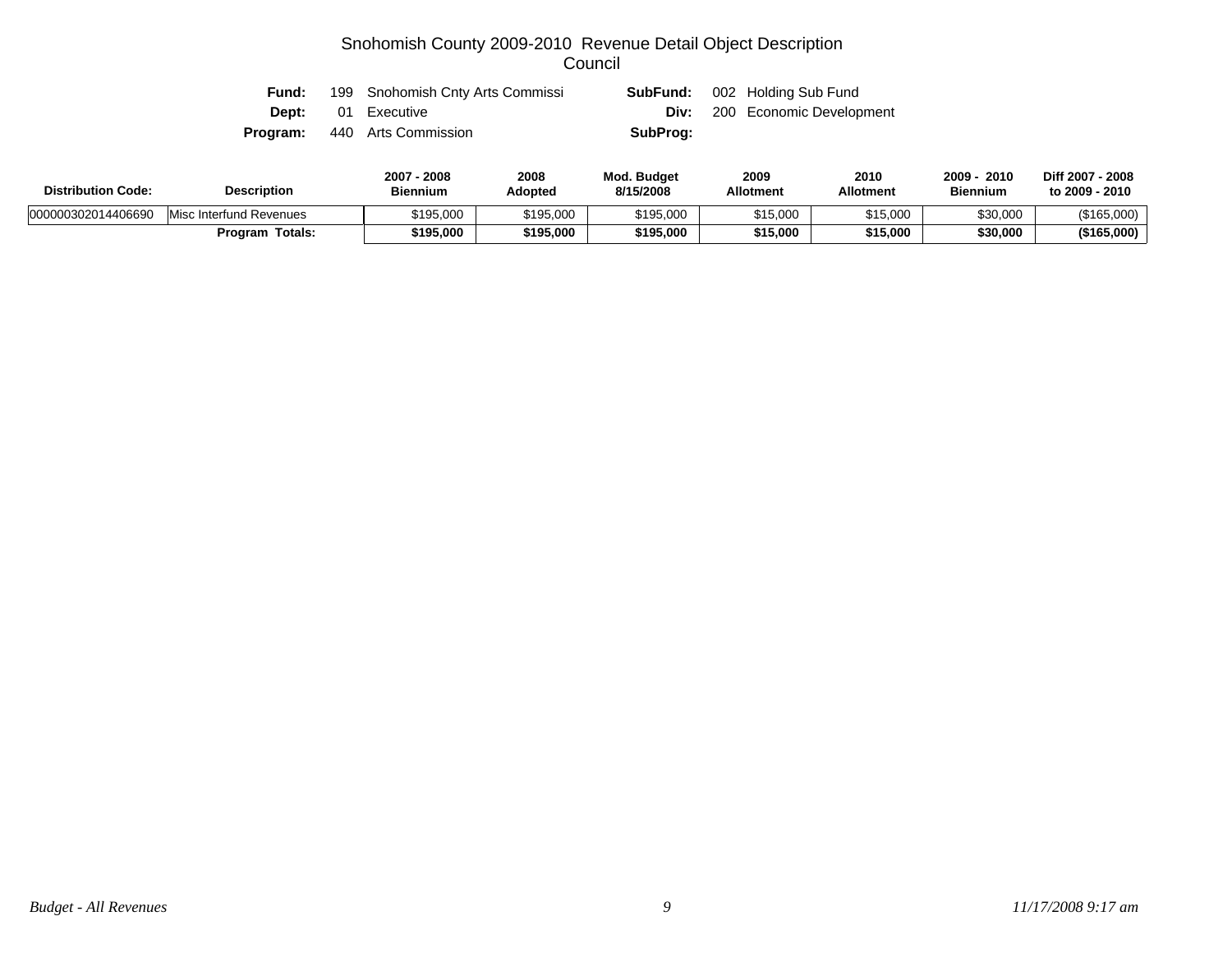| <b>Fund:</b> | 199 Snohomish Cnty Arts Commissi    | SubFund: | 003 Matching Sub Fund                |
|--------------|-------------------------------------|----------|--------------------------------------|
|              | <b>Dept:</b> 01 Executive           |          | <b>Div:</b> 200 Economic Development |
|              | <b>Program:</b> 440 Arts Commission | SubProg: |                                      |

| <b>Distribution Code:</b> | <b>Description</b>             | 2007<br>2008<br>Biennium | 2008<br>Adopted | Mod. Budget<br>8/15/2008 | 2009<br><b>Allotment</b> | 2010<br>Allotment | 2009<br>2010<br><b>Biennium</b> | Diff 2007 - 2008<br>to 2009 - 2010 |
|---------------------------|--------------------------------|--------------------------|-----------------|--------------------------|--------------------------|-------------------|---------------------------------|------------------------------------|
| 000000303014406711        | Donations from Private Sources | \$195.000                | \$195,000       | \$195,000                | \$5,000                  | \$5,000           | \$10,000                        | (\$185,000)                        |
|                           | Program Totals:                | \$195,000                | \$195,000       | \$195,000                | \$5,000                  | \$5,000           | \$10,000                        | (\$185,000)                        |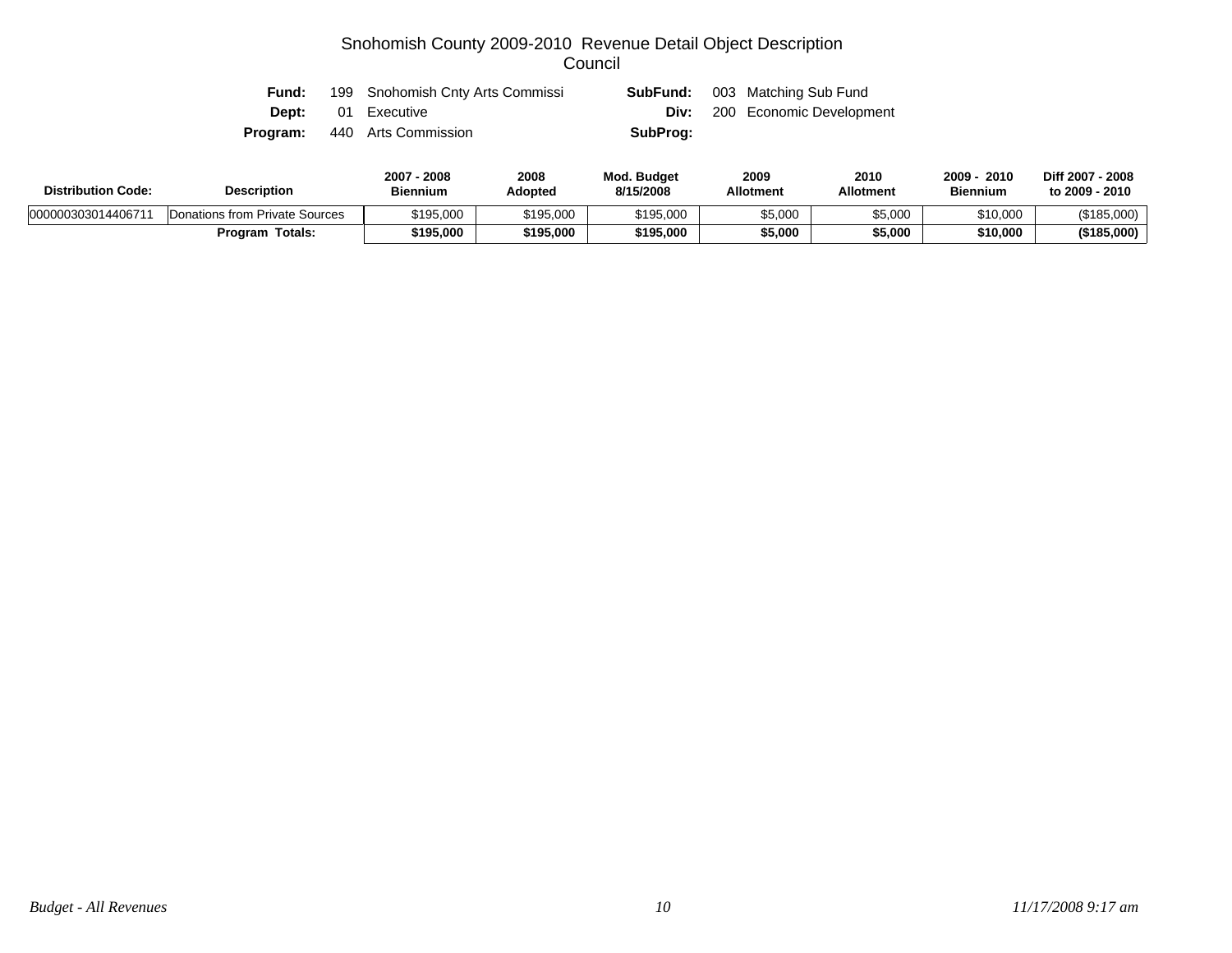| Fund: | 002 General Fund                     |          | <b>SubFund:</b> 002 General Fund |
|-------|--------------------------------------|----------|----------------------------------|
|       | <b>Dept:</b> 02 Legislative          |          | Div: 200 Council                 |
|       | <b>Program:</b> 160 Legislative Svs. | SubProg: |                                  |

| <b>Description</b><br><b>Distribution Code:</b> |                              | 2007 - 2008<br><b>Biennium</b> | 2008<br>Adopted | <b>Mod. Budget</b><br>8/15/2008 | 2009<br><b>Allotment</b> | 2010<br><b>Allotment</b> | 2009<br>2010<br><b>Biennium</b> | Diff 2007 - 2008<br>to 2009 - 2010 |
|-------------------------------------------------|------------------------------|--------------------------------|-----------------|---------------------------------|--------------------------|--------------------------|---------------------------------|------------------------------------|
| 000000003021604150                              | Sales Of Maps & Publications | \$2.747                        | \$1,046         | 1.046،                          | \$2,188                  | \$2,297                  | \$4.485                         | 1,738،                             |
|                                                 | <b>Program Totals:</b>       | \$2,747                        | 1,046           | \$1,046                         | \$2,188                  | \$2,297                  | \$4,485                         | \$1,738                            |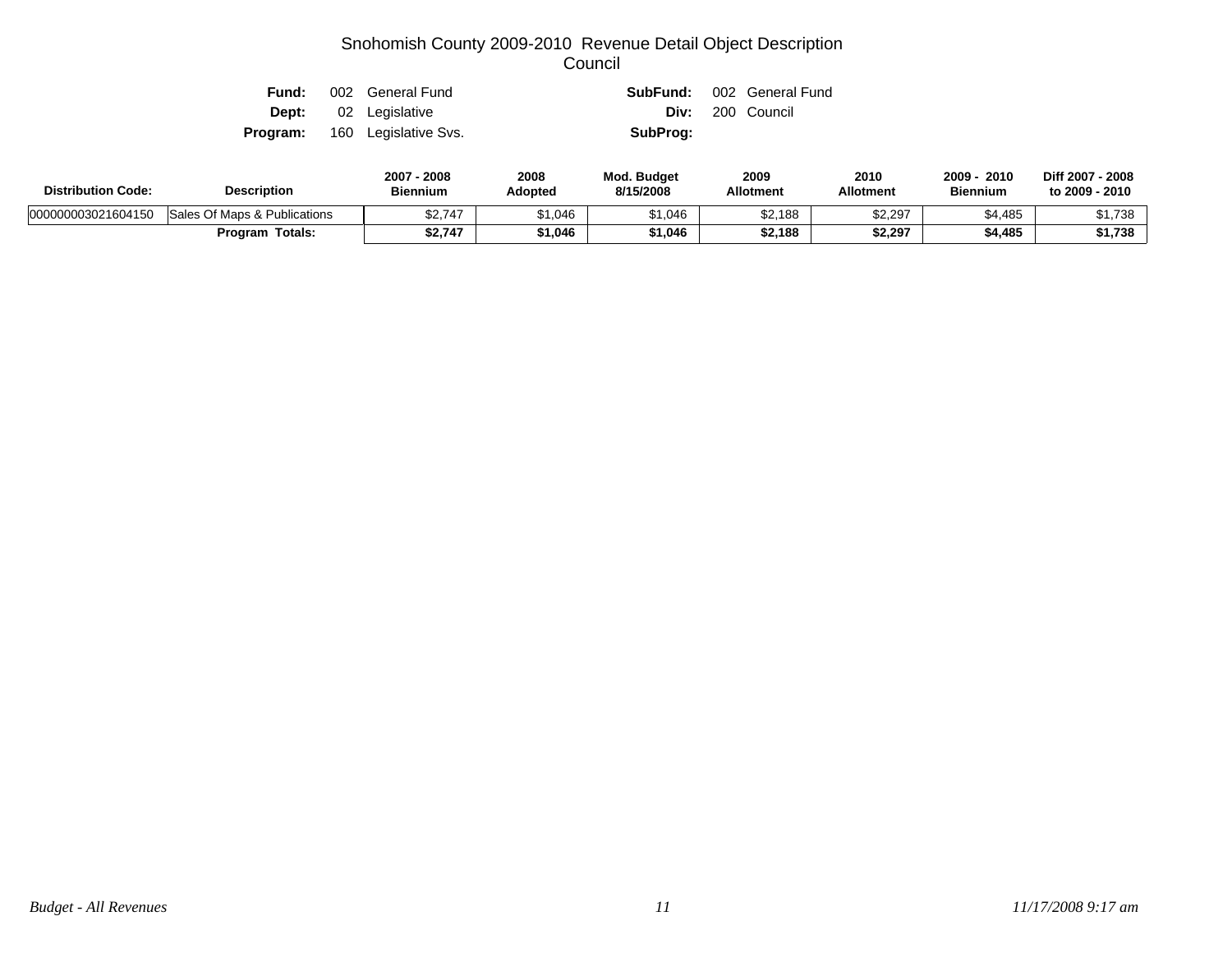| Fund: | 002 General Fund                          |          | <b>SubFund:</b> 002 General Fund |
|-------|-------------------------------------------|----------|----------------------------------|
|       | <b>Dept:</b> 03 BRB BOE                   |          | <b>Div:</b> 303 BRB BOE          |
|       | <b>Program:</b> 424 Board Of Equalization | SubProg: |                                  |

| <b>Description</b><br><b>Distribution Code:</b> |                             | 2007 - 2008<br><b>Biennium</b> | 2008<br><b>Adopted</b> | <b>Mod. Budget</b><br>8/15/2008 | 2009<br><b>Allotment</b> | 2010<br><b>Allotment</b> | 2010<br>2009<br><b>Biennium</b> | Diff 2007 - 2008<br>to 2009 - 2010 |
|-------------------------------------------------|-----------------------------|--------------------------------|------------------------|---------------------------------|--------------------------|--------------------------|---------------------------------|------------------------------------|
| 000000003034244199                              | Other General Gov't-Taxable | \$3,950                        | 1,500                  | \$1,500                         | \$3,153                  | \$3,310                  | \$6,463                         | \$2,513                            |
|                                                 | <b>Program Totals:</b>      | \$3,950                        | 1,500                  | 1,500                           | \$3,153                  | \$3,310                  | \$6,463                         | \$2,513                            |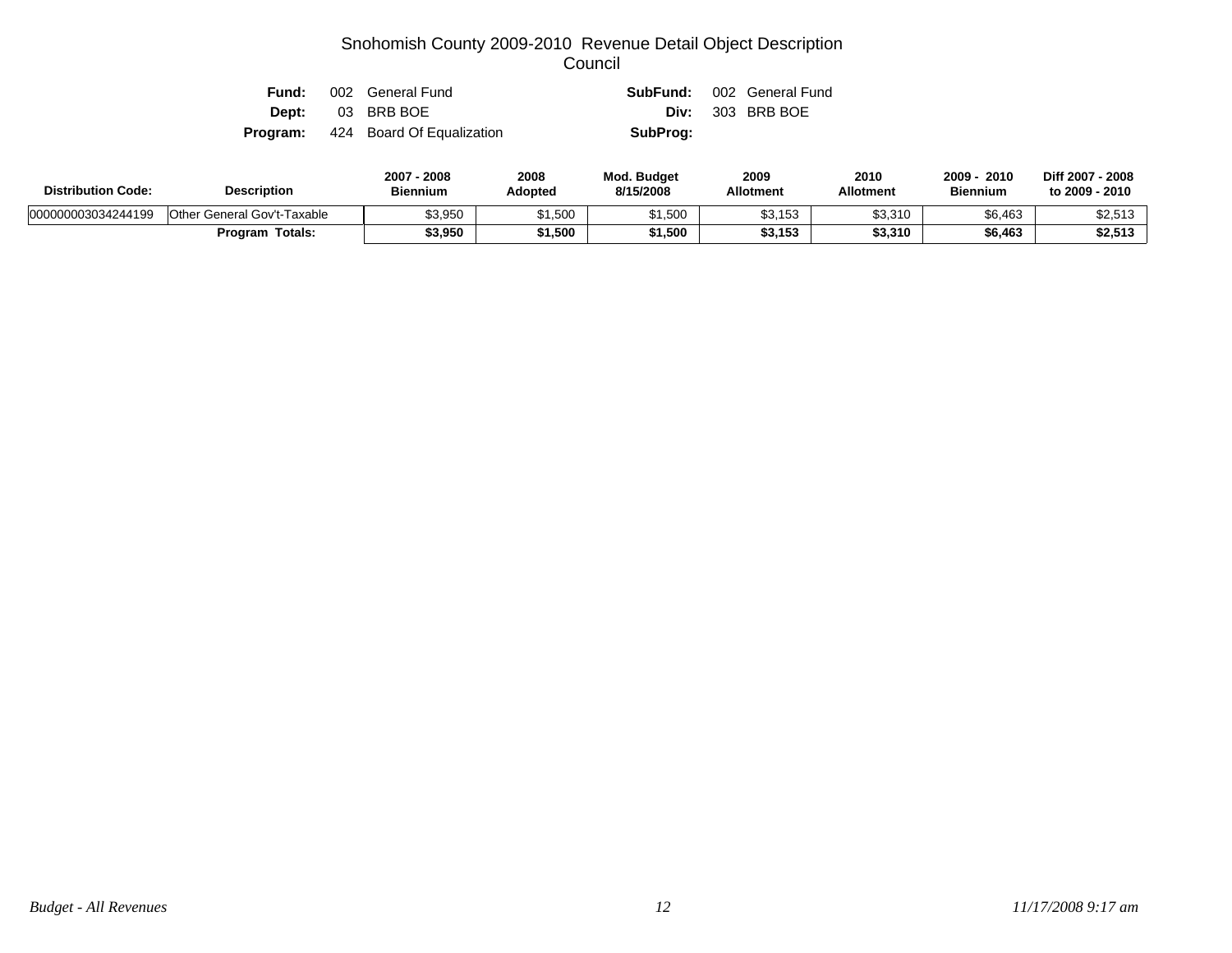| Fund: | 124 Human Services                            |          | <b>SubFund:</b> 124 Human Services Fund |
|-------|-----------------------------------------------|----------|-----------------------------------------|
|       | <b>Dept:</b> 04 Human Services                |          | <b>Div:</b> 002 Children's Services     |
|       | <b>Program:</b> 112 Children's Administration | SubProg: |                                         |

| <b>Distribution Code:</b> | <b>Description</b>                 | 2007 - 2008<br><b>Biennium</b> | 2008<br><b>Adopted</b> | Mod. Budget<br>8/15/2008 | 2009<br><b>Allotment</b> | 2010<br><b>Allotment</b> | $2009 - 2010$<br><b>Biennium</b> | Diff 2007 - 2008<br>to 2009 - 2010 |
|---------------------------|------------------------------------|--------------------------------|------------------------|--------------------------|--------------------------|--------------------------|----------------------------------|------------------------------------|
| 000000003041120800        | Beginning Fund Balance             | \$51.657                       | \$51,657               | \$51.657                 | \$0                      | \$0                      | \$0                              | (\$51,657)                         |
| 000000003041123316        | Department Of Justice              | \$11.191                       | \$11.191               | \$11.191                 | \$0                      | \$0                      | \$0                              | (\$11,191)                         |
| 000000003041123404        | Econ. Env/Mental & Phys. Health    | \$5,537                        | \$5,500                | \$5,500                  | \$0                      | \$0                      | \$0                              | (\$5,537)                          |
| 000000003041126990        | <b>Other Miscellaneous Revenue</b> | \$6,663                        | \$3,000                | \$3,000                  | \$0                      | \$0                      | \$0                              | (\$6,663)                          |
| 000000003041129700        | OpT-Children's Services            | \$1,141,559                    | \$578,608              | \$578,608                | \$207,745                | \$207,745                | \$415,490                        | (\$726,069)                        |
|                           | <b>Program Totals:</b>             | \$1,216,607                    | \$649,956              | \$649,956                | \$207,745                | \$207.745                | \$415,490                        | (\$801, 117)                       |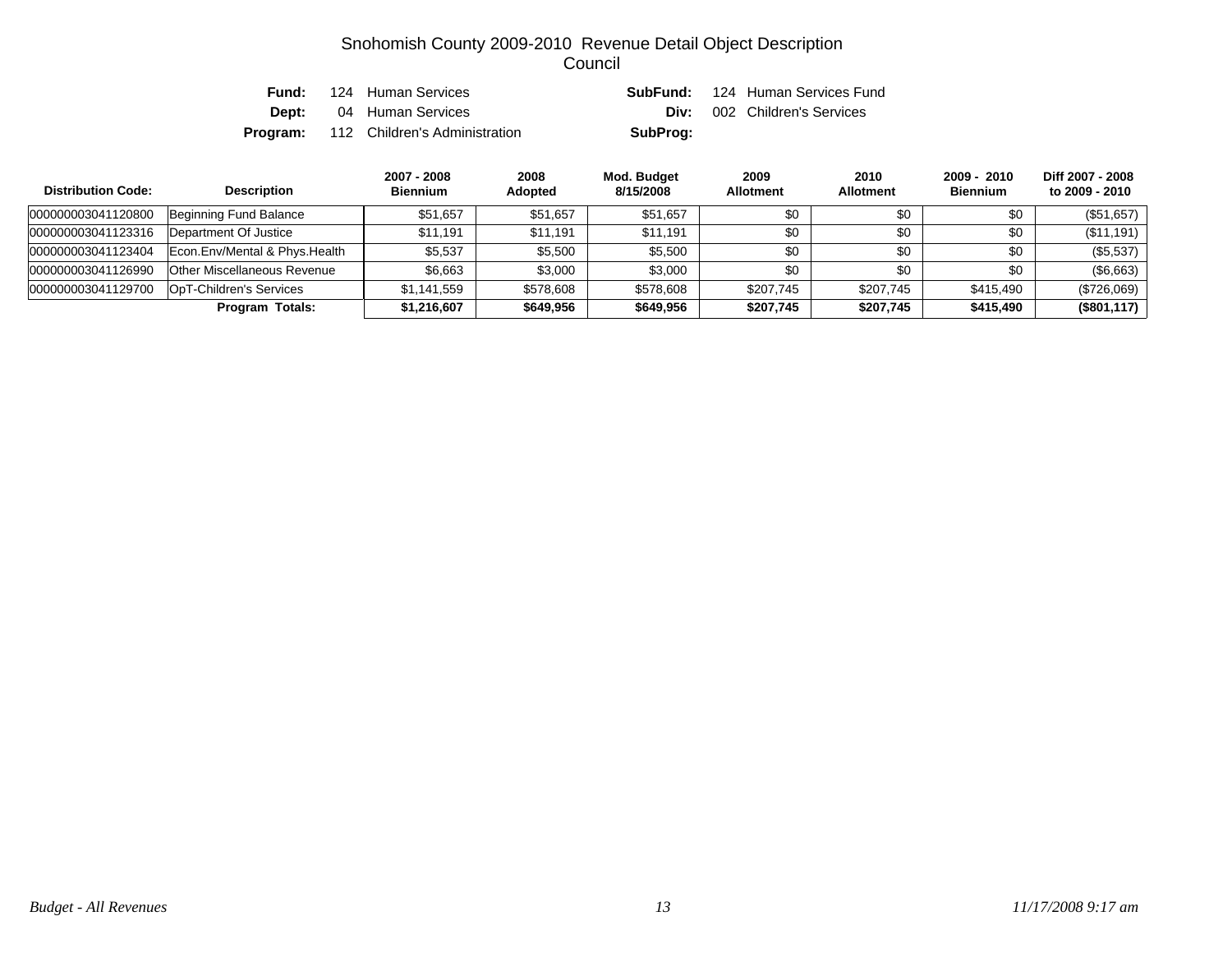| Fund: | 124 Human Services                          | SubFund: | 124 Human Services Fund |
|-------|---------------------------------------------|----------|-------------------------|
|       | <b>Dept:</b> 04 Human Services              | Div:     | 002 Children's Services |
|       | <b>Program:</b> 116 Family Support Services | SubProg: |                         |

| <b>Distribution Code:</b> | <b>Description</b>         | 2007 - 2008<br><b>Biennium</b> | 2008<br>Adopted | Mod. Budget<br>8/15/2008 | 2009<br><b>Allotment</b> | 2010<br>Allotment | 2010<br>$2009 -$<br><b>Biennium</b> | Diff 2007 - 2008<br>to 2009 - 2010 |
|---------------------------|----------------------------|--------------------------------|-----------------|--------------------------|--------------------------|-------------------|-------------------------------------|------------------------------------|
| 000000003041164690        | Miscellaneous Service Fees | \$121.010                      | \$58,500        | \$58,500                 | \$58,500                 | \$58,500          | \$117,000                           | (\$4,010)                          |
| 000000003041169700        | OpT-Family Support Centers | \$430.716                      | \$215,358       | \$215.358                | \$215,358                | \$215.358         | \$430,716                           | \$0                                |
|                           | <b>Program Totals:</b>     | \$551.726                      | \$273,858       | \$273.858                | \$273.858                | \$273,858         | \$547,716                           | (\$4,010)                          |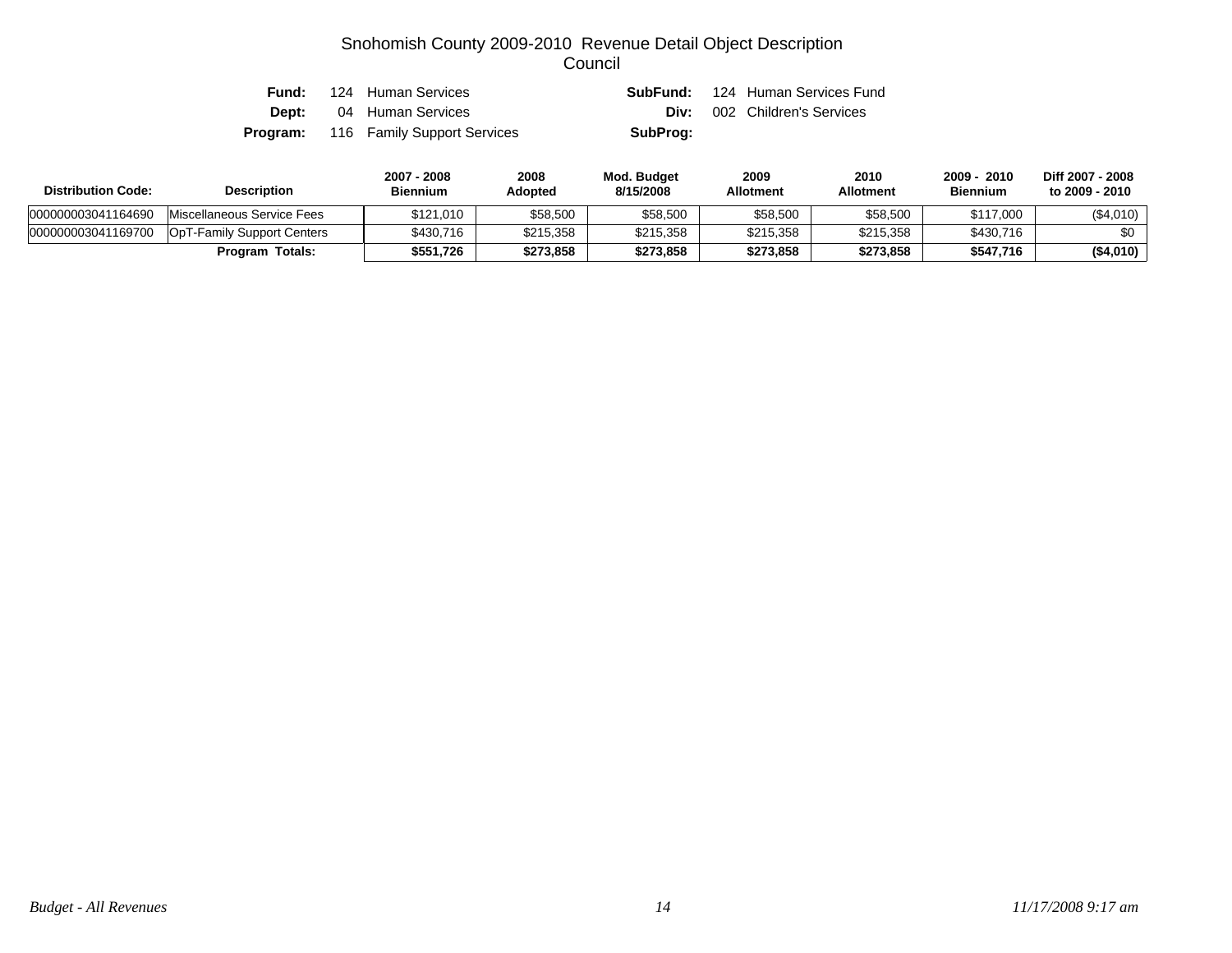|          | <b>Fund:</b> 124 Human Services |          | <b>SubFund:</b> 124 Human Services Fund |
|----------|---------------------------------|----------|-----------------------------------------|
|          | <b>Dept:</b> 04 Human Services  |          | <b>Div:</b> 002 Children's Services     |
| Program: | 193 ECEAP Administration        | SubProg: |                                         |

| <b>Distribution Code:</b> | <b>Description</b>         | 2007 - 2008<br><b>Biennium</b> | 2008<br>Adopted | Mod. Budget<br>8/15/2008 | 2009<br><b>Allotment</b> | 2010<br><b>Allotment</b> | 2010<br>2009<br><b>Biennium</b> | Diff 2007 - 2008<br>to 2009 - 2010 |
|---------------------------|----------------------------|--------------------------------|-----------------|--------------------------|--------------------------|--------------------------|---------------------------------|------------------------------------|
| 000000003041933310        | <b>BFNEP Admin Revenue</b> | \$2,797                        | \$500           | \$500                    | \$500                    | \$500                    | \$1,000                         | (\$1,797)                          |
| 000000003041933404        | Econ. Env/Menta            | \$202,928                      | \$202,928       | \$202,928                | \$255,779                | \$260,748                | \$516,527                       | \$313,599                          |
|                           | <b>Program Totals:</b>     | \$205.725                      | \$203,428       | \$203,428                | \$256.279                | \$261,248                | \$517,527                       | \$311,802                          |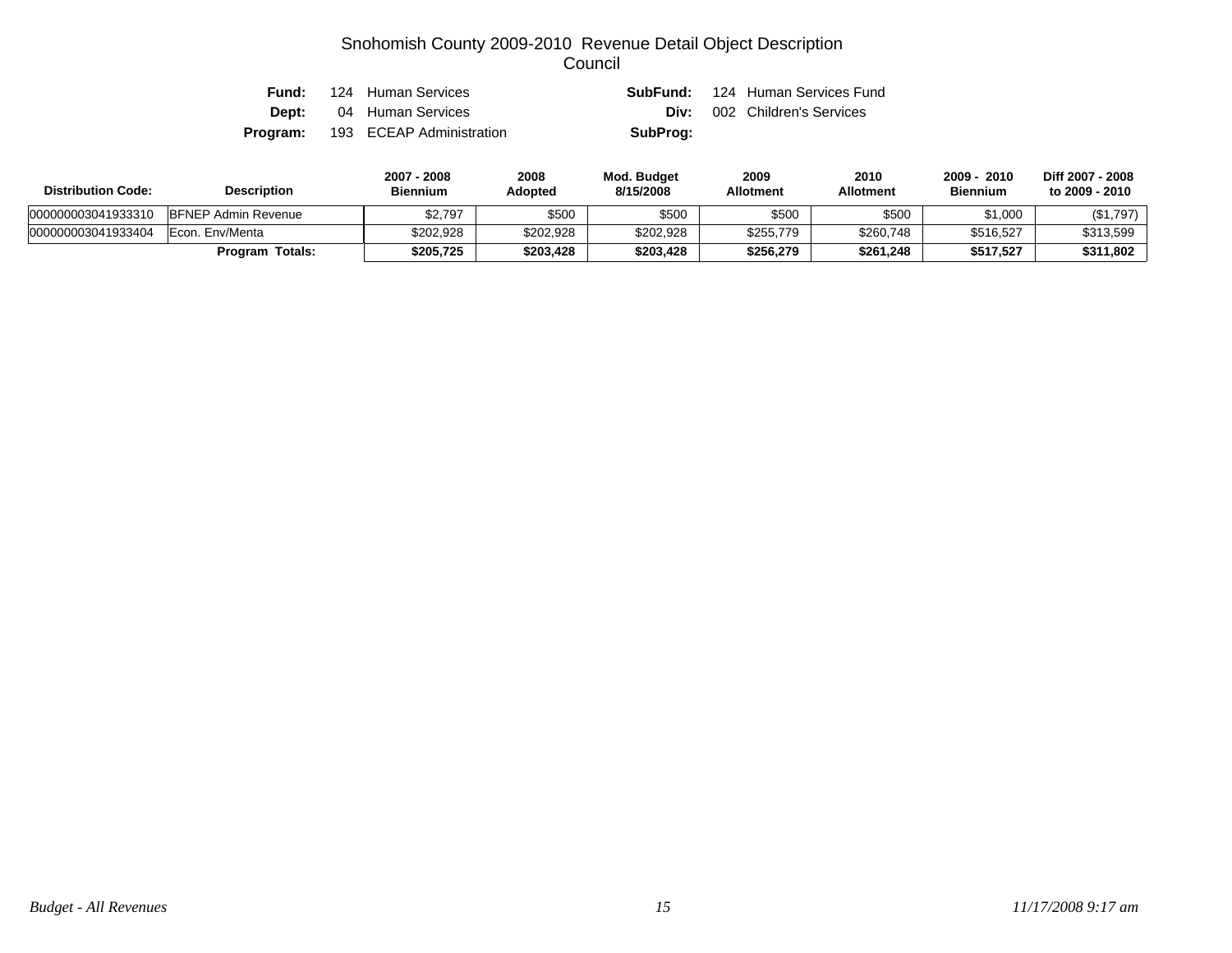| Fund: | 124 Human Services                   |          | <b>SubFund:</b> 124 Human Services Fund |
|-------|--------------------------------------|----------|-----------------------------------------|
|       | <b>Dept:</b> 04 Human Services       |          | <b>Div:</b> 002 Children's Services     |
|       | <b>Program:</b> 194 ECEAP Operations | SubProg: |                                         |

| <b>Distribution Code:</b> | <b>Description</b>             | 2007 - 2008<br><b>Biennium</b> | 2008<br><b>Adopted</b> | Mod. Budget<br>8/15/2008 | 2009<br><b>Allotment</b> | 2010<br><b>Allotment</b> | 2009 - 2010<br><b>Biennium</b> | Diff 2007 - 2008<br>to 2009 - 2010 |
|---------------------------|--------------------------------|--------------------------------|------------------------|--------------------------|--------------------------|--------------------------|--------------------------------|------------------------------------|
| 000000003041943310        | <b>BFNEP Operating Revenue</b> | \$27,048                       | \$18,244               | \$18,244                 | \$28,880                 | \$28,880                 | \$57,760                       | \$30,712                           |
| 000000003041943404        | Econ. Env/Menta                | \$830,864                      | \$830,864              | \$830,864                | \$988,071                | \$1,024,330              | \$2,012,401                    | \$1.181.537                        |
| 000000003041946990        | Other Miscellaneous Revenue    | \$2,000                        | \$0                    | \$0                      | (\$21,484)               | \$3,500                  | (\$17,984)                     | (\$19,984)                         |
| 000000003041949774        | OpT in -ECEAP                  | \$0                            | \$0                    |                          | \$0                      | \$132,600                | \$132,600                      | \$132,600                          |
|                           | Totals:<br>Program             | \$859,912                      | \$849,108              | \$849,108                | \$995.467                | \$1,189,310              | \$2,184,777                    | \$1,324,865                        |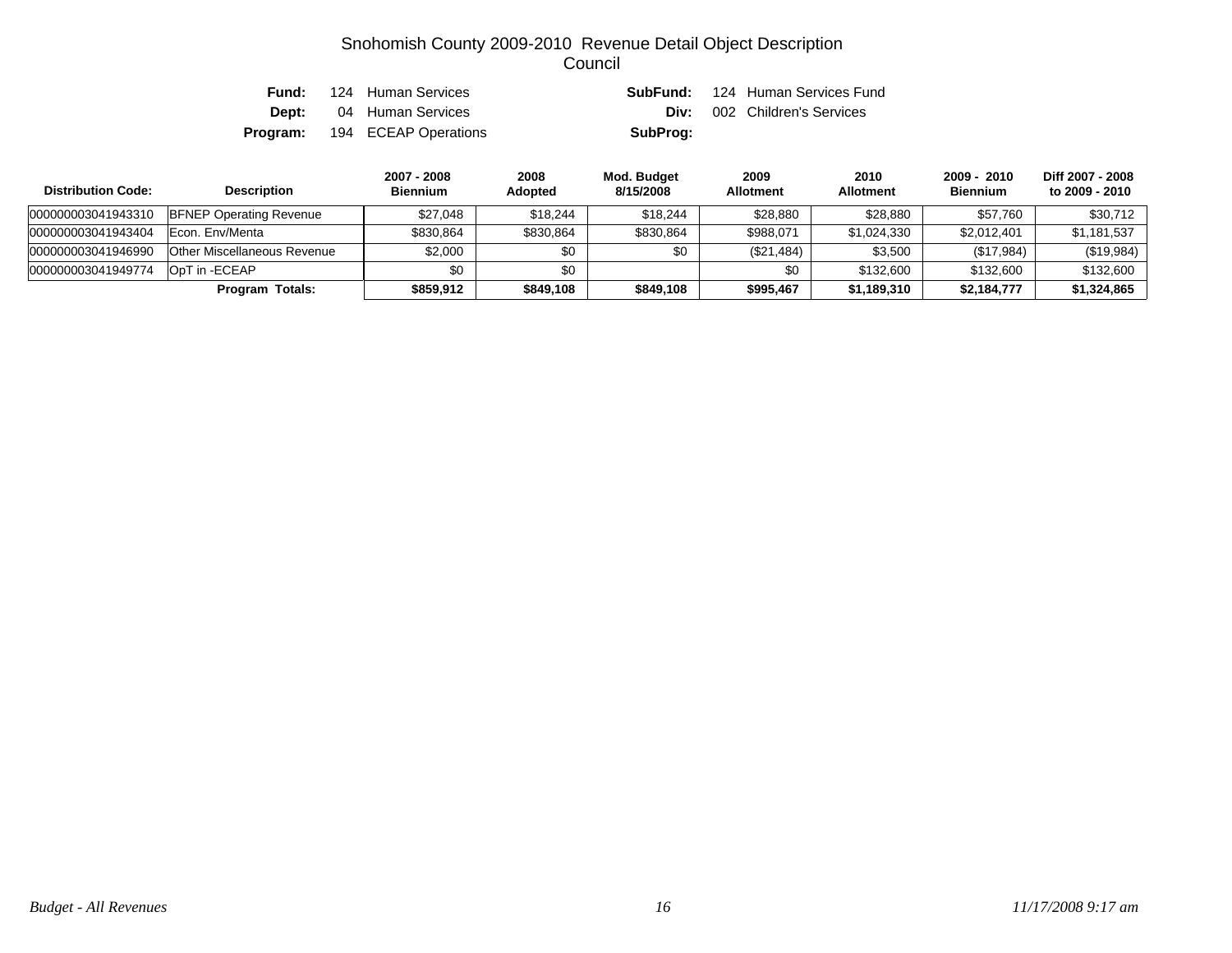|  | <b>Fund:</b> 124 Human Services          |                       | <b>SubFund:</b> 124 Human Services Fund |
|--|------------------------------------------|-----------------------|-----------------------------------------|
|  | <b>Dept:</b> 04 Human Services           | <b>Div:</b> 003 Aging |                                         |
|  | <b>Program:</b> 511 Aging Administration | SubProg:              |                                         |

| <b>Distribution Code:</b> | <b>Description</b>             | 2007 - 2008<br><b>Biennium</b> | 2008<br>Adopted | Mod. Budget<br>8/15/2008 | 2009<br><b>Allotment</b> | 2010<br><b>Allotment</b> | 2009 - 2010<br><b>Biennium</b> | Diff 2007 - 2008<br>to 2009 - 2010 |
|---------------------------|--------------------------------|--------------------------------|-----------------|--------------------------|--------------------------|--------------------------|--------------------------------|------------------------------------|
| 000000003045110800        | Beginning Fund Balance         | \$75,026                       | \$75,026        | \$75,026                 | \$43,301                 | \$2,930                  | \$46,231                       | (\$28,795)                         |
| 000000304511473390        | Aging Title IIIE               | \$56,099                       | \$30,952        | \$30,952                 | \$23,600                 | \$23,600                 | \$47,200                       | (\$8,899)                          |
| 000000304511453390        | DHHS-Title III C-1             | \$73,698                       | \$37,830        | \$37,830                 | \$37,830                 | \$37,830                 | \$75,660                       | \$1,962                            |
| 000000304511443390        | Aging - Title IIIB             | \$420,526                      | \$219,404       | \$219,404                | \$219,404                | \$219,404                | \$438,808                      | \$18,282                           |
| 000000304511583399        | Comm Mental Hlth Svcs Block Gr | \$90,380                       | \$72,898        | \$72,898                 | \$0                      | \$0                      | \$0                            | $(\$90,380)$                       |
| 000000304511653404        | Respite Admin                  | \$34,742                       | \$26,758        | \$26,758                 | \$0                      | \$0                      | \$0                            | $(\$34,742)$                       |
| 000000304511623404        | Kinship Caregiver Supp-Admin   | \$135,757                      | \$116,898       | \$116,898                | \$93,694                 | \$93,694                 | \$187,388                      | \$51,631                           |
| 000000304511613404        | State Family Caregiver Supp-Ad | \$29,983                       | \$6,187         | \$6,187                  | \$77,931                 | \$80,270                 | \$158,201                      | \$128,218                          |
| 000000304511603404        | SCSA-Admin                     | \$246,126                      | \$129,874       | \$129,874                | \$131,203                | \$133,827                | \$265,030                      | \$18,904                           |
| 000000304511459001        | Aging Title III C-2            | \$55,780                       | \$28,250        | \$28,250                 | \$28,250                 | \$28,250                 | \$56,500                       | \$720                              |
| 000000003045119700        | OpT-Aging                      | \$279,904                      | \$139,952       | \$139,952                | \$85,000                 | \$147,048                | \$232,048                      | (\$47,856)                         |
| 000000003045119701        | OpT-Transportation Assistance  | \$4,000                        | \$2,000         | \$2,000                  | \$2,000                  | \$2,000                  | \$4,000                        | \$0                                |
| 000000003045119776        | Adult Day Health               | \$2,600                        | \$2,600         | \$2,600                  | \$2,600                  | \$2,600                  | \$5,200                        | \$2,600                            |
|                           | <b>Program Totals:</b>         | \$1,504,621                    | \$888,629       | \$888,629                | \$744,813                | \$771,453                | \$1,516,266                    | \$11,645                           |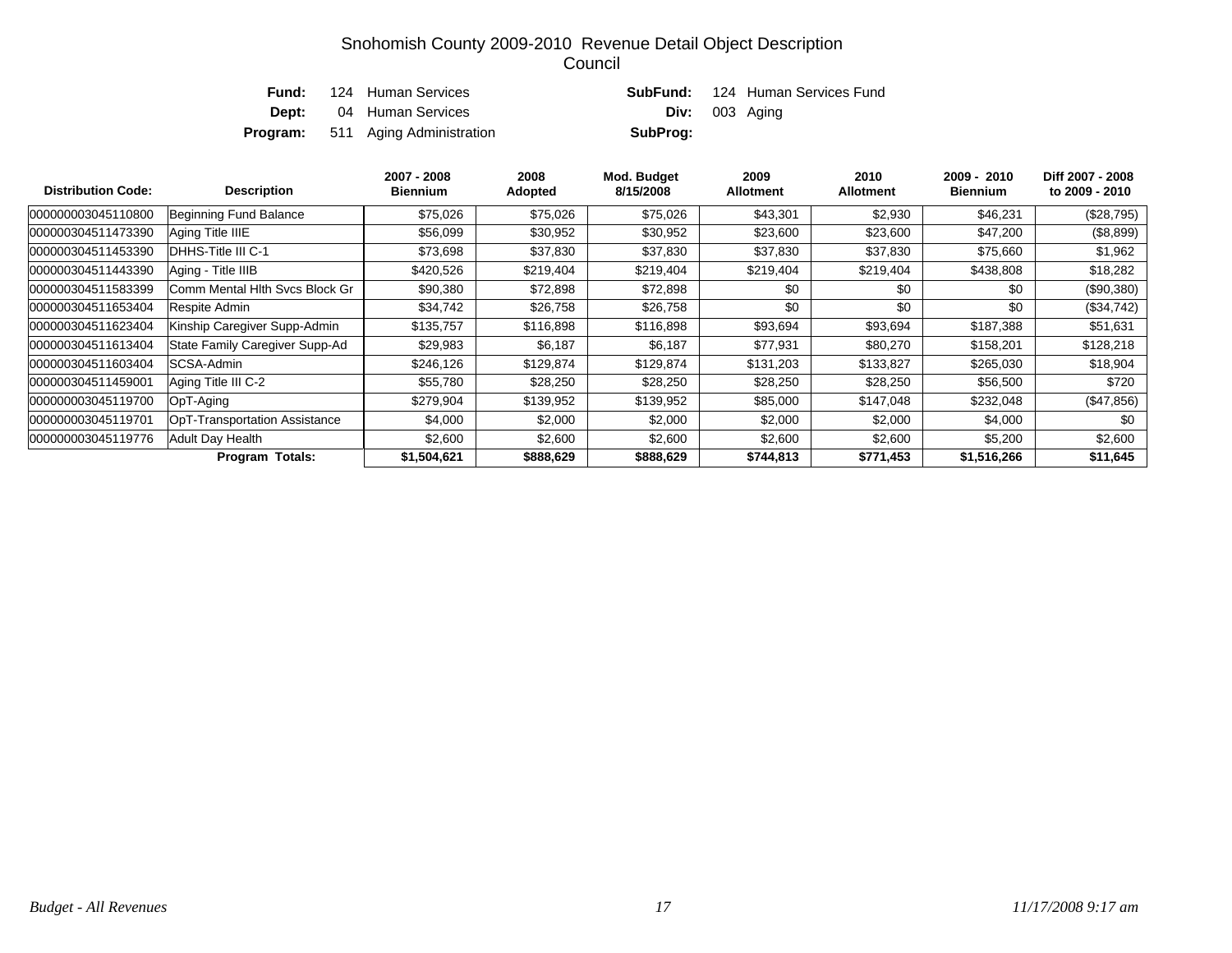| Fund: | 124 Human Services                 |          | <b>SubFund:</b> 124 Human Services Fund |
|-------|------------------------------------|----------|-----------------------------------------|
|       | <b>Dept:</b> 04 Human Services     |          | <b>Div:</b> 003 Aging                   |
|       | <b>Program:</b> 541 Transportation | SubProg: |                                         |

| <b>Distribution Code:</b> | <b>Description</b>                   | 2007<br>2008<br><b>Biennium</b> | 2008<br>Adopted | <b>Mod. Budget</b><br>8/15/2008 | 2009<br><b>Allotment</b> | 2010<br>Allotment | 2009<br>2010<br><b>Biennium</b> | Diff 2007 - 2008<br>to 2009 - 2010 |
|---------------------------|--------------------------------------|---------------------------------|-----------------|---------------------------------|--------------------------|-------------------|---------------------------------|------------------------------------|
| 000000003045419700        | <b>OpT-Transportation Assistance</b> | \$220,000                       | \$110,000       | \$110,000                       | \$110,000                | \$110.000         | \$220,000                       | ሶስ                                 |
|                           | Totals:<br>Program                   | \$220,000                       | \$110,000       | \$110,000                       | \$110,000                | \$110.000         | \$220,000                       | \$0                                |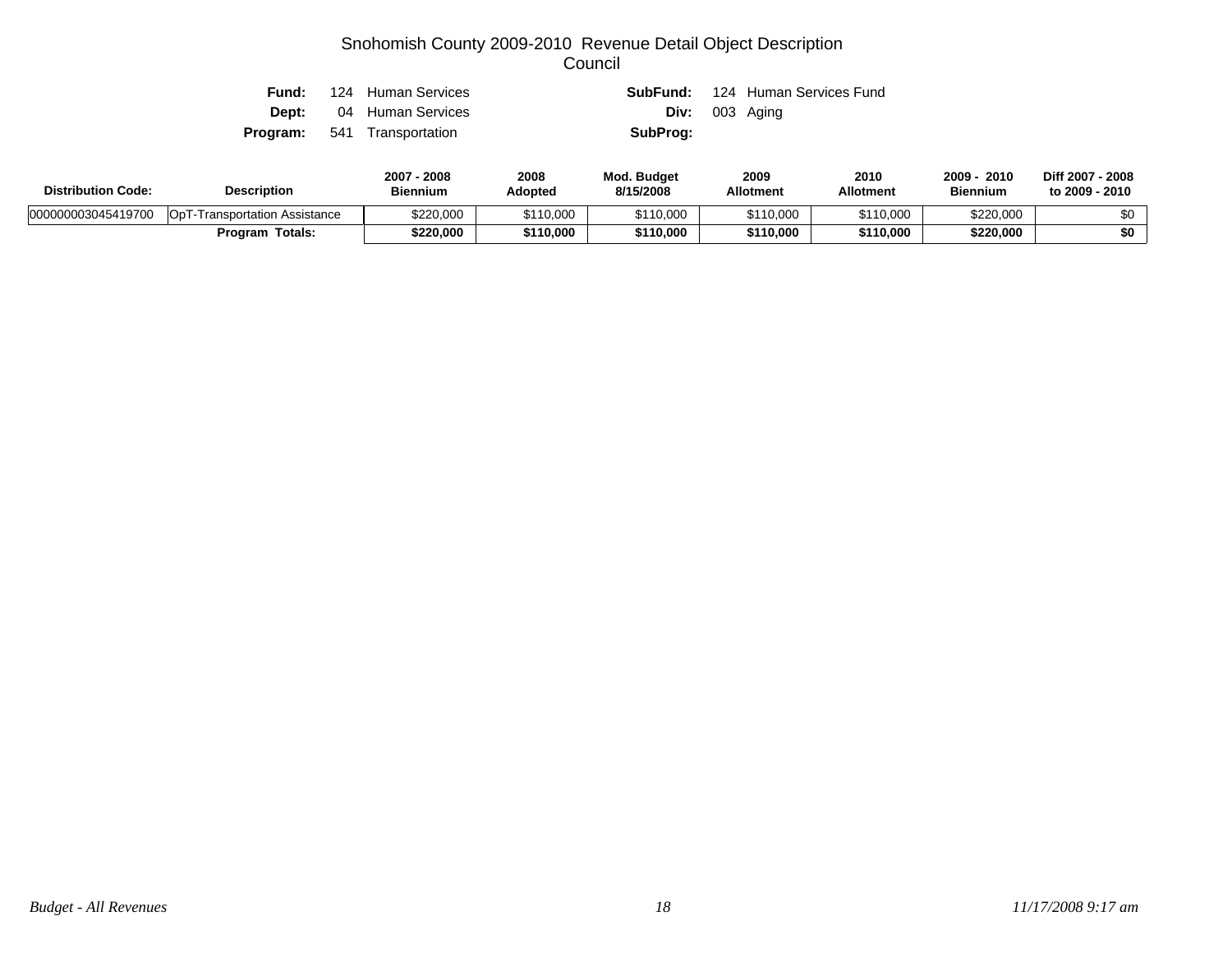|  | <b>Fund:</b> 124 Human Services              |                       | <b>SubFund:</b> 124 Human Services Fund |
|--|----------------------------------------------|-----------------------|-----------------------------------------|
|  | <b>Dept:</b> 04 Human Services               | <b>Div:</b> 003 Aging |                                         |
|  | <b>Program:</b> 542 Information & Assistance | SubProg:              |                                         |

| <b>Distribution Code:</b> | <b>Description</b> | 2008<br>$2007 -$<br><b>Biennium</b> | 2008<br>Adopted | <b>Mod. Budget</b><br>8/15/2008 | 2009<br><b>Allotment</b> | 2010<br><b>Allotment</b> | 2009<br>2010<br><b>Biennium</b> | Diff 2007 - 2008<br>to 2009 - 2010 |
|---------------------------|--------------------|-------------------------------------|-----------------|---------------------------------|--------------------------|--------------------------|---------------------------------|------------------------------------|
| 000000003045429700        | OpT-Aging          | \$60,656                            | \$30,328        | \$30,328                        | \$30,328                 | \$30,328                 | \$60,656                        | ሶስ                                 |
|                           | Program Totals:    | \$60,656                            | \$30,328        | \$30,328                        | \$30,328                 | \$30,328                 | \$60,656                        | \$0                                |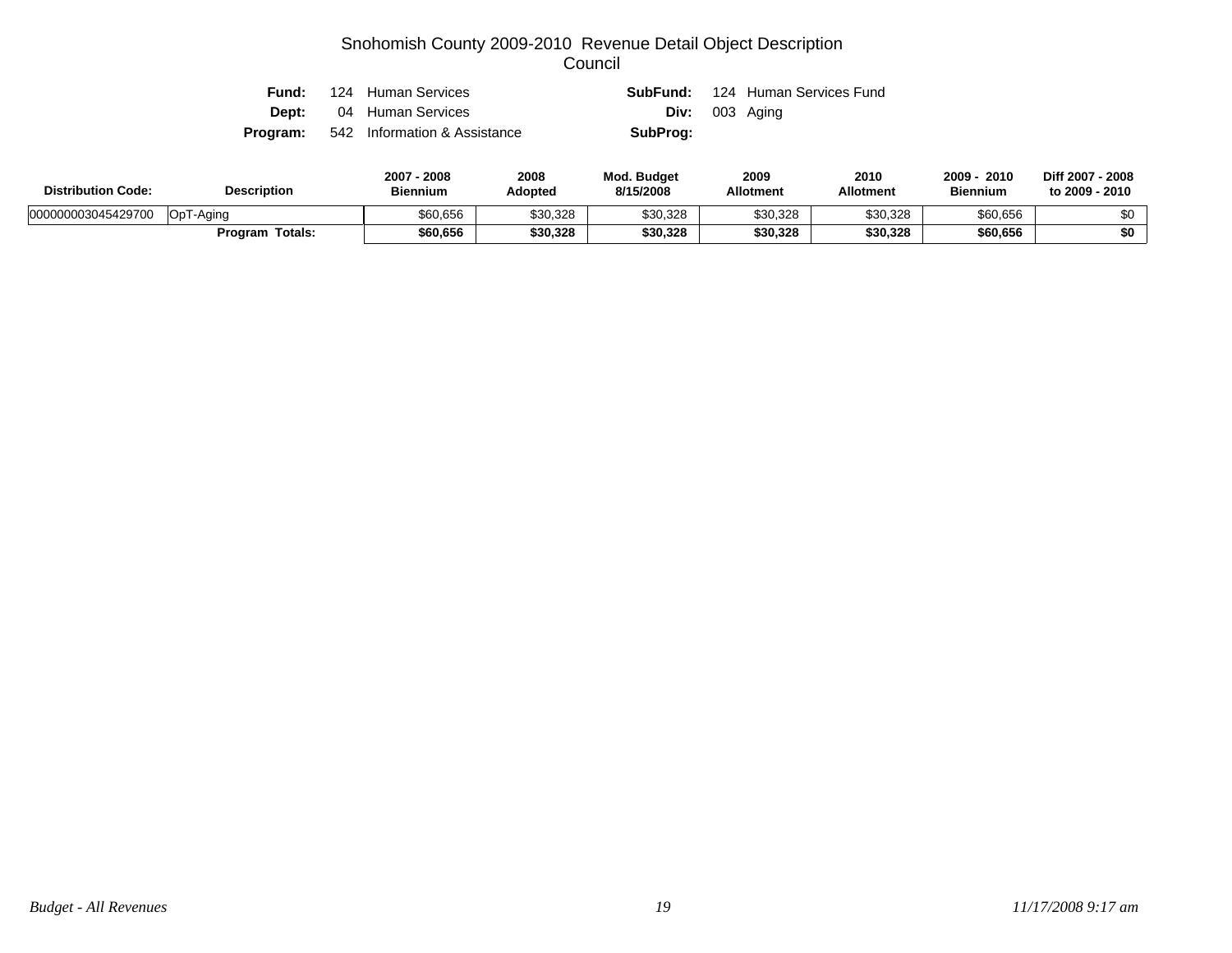| Fund: | 124 Human Services                  |                       | <b>SubFund:</b> 124 Human Services Fund |
|-------|-------------------------------------|-----------------------|-----------------------------------------|
|       | <b>Dept:</b> 04 Human Services      | <b>Div:</b> 003 Aging |                                         |
|       | <b>Program:</b> 543 Case Management | SubProg:              |                                         |

| <b>Distribution Code:</b> | <b>Description</b>             | 2007 - 2008<br><b>Biennium</b> | 2008<br><b>Adopted</b> | Mod. Budget<br>8/15/2008 | 2009<br><b>Allotment</b> | 2010<br><b>Allotment</b> | $2009 - 2010$<br><b>Biennium</b> | Diff 2007 - 2008<br>to 2009 - 2010 |
|---------------------------|--------------------------------|--------------------------------|------------------------|--------------------------|--------------------------|--------------------------|----------------------------------|------------------------------------|
| 000000003045430800        | Beginning Fund Balance         | \$42,228                       | \$42,228               | \$42,228                 | (\$125,809)              | \$0                      | (\$125,809)                      | (\$168,037)                        |
| 000000003045433390        | Aging-Title IIIB               | \$33,191                       | \$18,000               | \$18,000                 | \$15,000                 | \$15,000                 | \$30,000                         | $(\$3,191)$                        |
| 000000003045433397        | <b>DHHS</b>                    | \$2,434,868                    | \$2,434,868            | \$2,402,072              | \$2,254,868              | \$2,367,677              | \$4,622,545                      | \$2,187,677                        |
| 000000304543653404        | <b>Respsite Assess</b>         | \$204,219                      | \$118,968              | \$118,968                | \$96,314                 | \$97,333                 | \$193,647                        | (\$10,572)                         |
| 000000304543603404        | Econ. Env/Menta                | \$125,914                      | \$63,013               | \$63,013                 | \$122.129                | \$122,129                | \$244,258                        | \$118,344                          |
| 000000003045433404        | Econ. Env/Mental Health        | \$4,414,856                    | \$2,434,867            | \$2,434,867              | \$2,254,867              | \$2,367,677              | \$4,622,544                      | \$207,688                          |
| 000000304543123855        | Caregivers Training Rsp        | \$109                          | \$0                    | \$0                      | \$500                    | \$500                    | \$1,000                          | \$891                              |
| 000000304543113855        | Caregivers Training DDD        | \$252                          | \$0                    | \$0                      | \$1,500                  | \$2,000                  | \$3,500                          | \$3,248                            |
| 000000304543103855        | Caregivers Training Federal    | \$73,401                       | \$40,000               | \$40,000                 | \$40,000                 | \$40,500                 | \$80,500                         | \$7,099                            |
| 000000003045439700        | Operating Transfer In Case Mgt | \$0                            | \$0                    |                          | \$152,936                | \$104,639                | \$257,575                        | \$257,575                          |
|                           | <b>Program Totals:</b>         | \$7,329,038                    | \$5,151,944            | \$5,119,148              | \$4,812,305              | \$5,117,455              | \$9,929,760                      | \$2,600,722                        |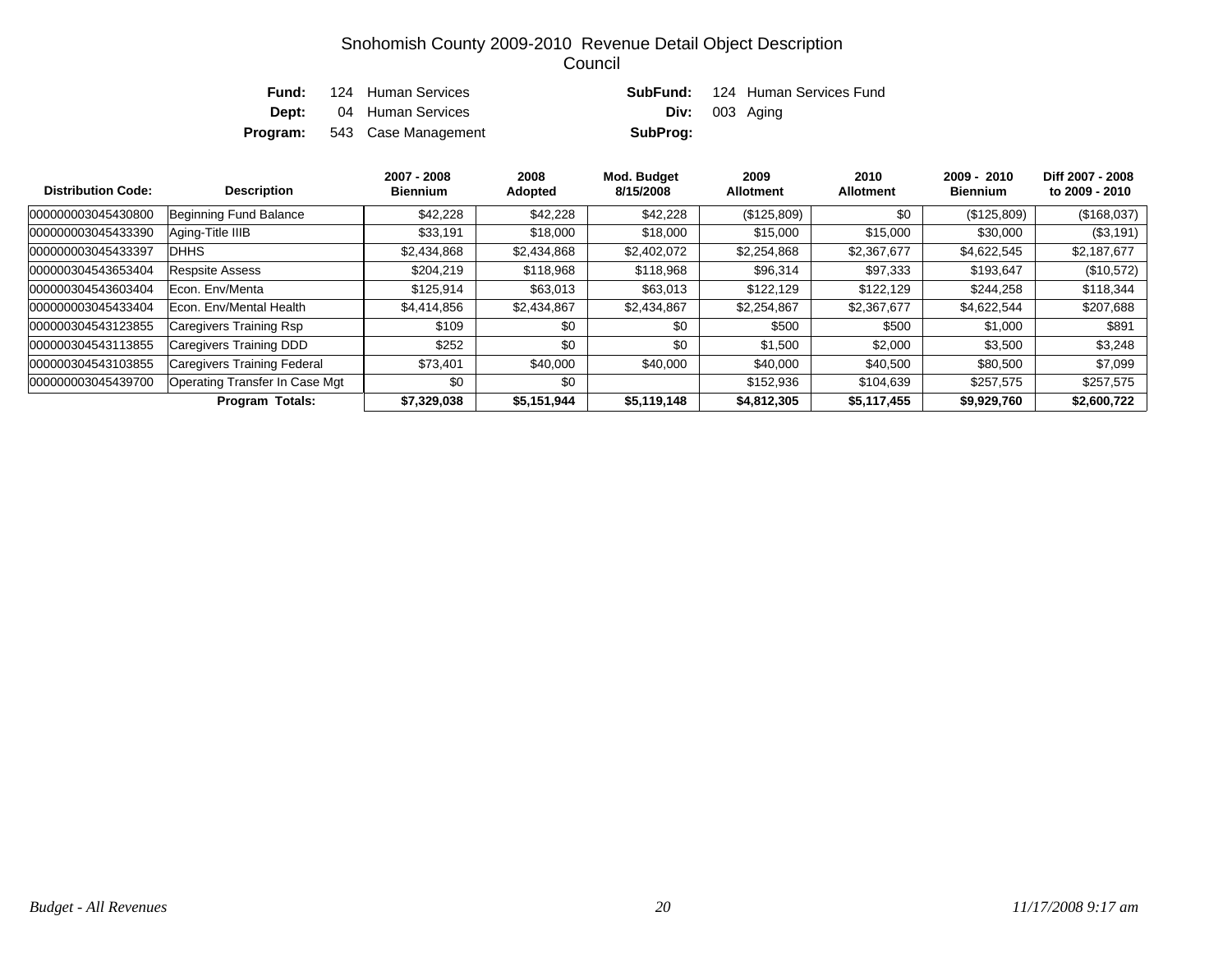|  | <b>Fund:</b> 124 Human Services      |          | <b>SubFund:</b> 124 Human Services Fund |
|--|--------------------------------------|----------|-----------------------------------------|
|  | <b>Dept:</b> 04 Human Services       |          | <b>Div:</b> 003 Aging                   |
|  | <b>Program:</b> 544 Adult Day Health | SubProg: |                                         |

| <b>Distribution Code:</b> | <b>Description</b>        | 2007<br>2008<br><b>Biennium</b> | 2008<br><b>Adopted</b> | <b>Mod. Budget</b><br>8/15/2008 | 2009<br><b>Allotment</b> | 2010<br><b>Allotment</b> | 2009<br>2010<br><b>Biennium</b> | Diff 2007 - 2008<br>to 2009 - 2010 |
|---------------------------|---------------------------|---------------------------------|------------------------|---------------------------------|--------------------------|--------------------------|---------------------------------|------------------------------------|
| 000000003045449700        | OpT-Aging                 | \$14,000                        | \$7,000                | <b>17,000</b>                   | \$7,000                  | \$7,000                  | \$14,000                        | ሶስ                                 |
|                           | <b>Totals:</b><br>Program | \$14,000                        | \$7,000                | \$7,000                         | \$7,000                  | \$7,000                  | \$14.000                        | \$0                                |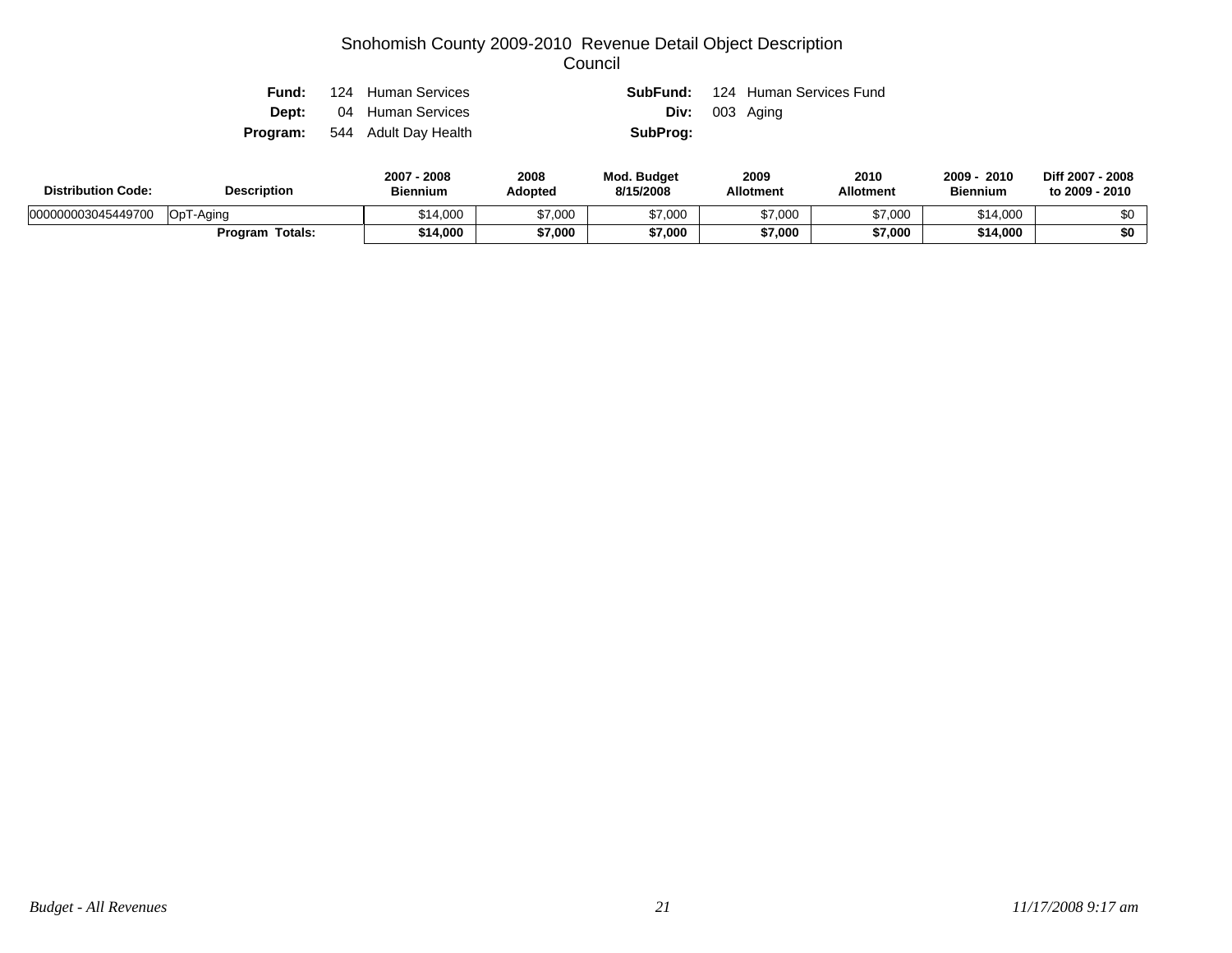| Fund: | 124 Human Services                       |                       | <b>SubFund:</b> 124 Human Services Fund |
|-------|------------------------------------------|-----------------------|-----------------------------------------|
|       | <b>Dept:</b> 04 Human Services           | <b>Div:</b> 003 Aging |                                         |
|       | <b>Program:</b> 564 Home Delivered Meals | SubProg:              |                                         |

| <b>Distribution Code:</b> | <b>Description</b> | 2008<br>2007<br><b>Biennium</b> | 2008<br>Adopted | <b>Mod. Budget</b><br>8/15/2008 | 2009<br><b>Allotment</b> | 2010<br><b>Allotment</b> | 2009<br>2010<br><b>Biennium</b> | Diff 2007 - 2008<br>to 2009 - 2010 |
|---------------------------|--------------------|---------------------------------|-----------------|---------------------------------|--------------------------|--------------------------|---------------------------------|------------------------------------|
| 000000003045649700        | OpT<br>í -Aaina    | \$40,000                        | \$20,000        | \$20,000                        | \$20,000                 | \$20,000                 | \$40,000                        | ሶስ                                 |
|                           | Totals:<br>Program | \$40,000                        | \$20,000        | \$20,000                        | \$20,000                 | \$20,000                 | \$40,000                        | \$0                                |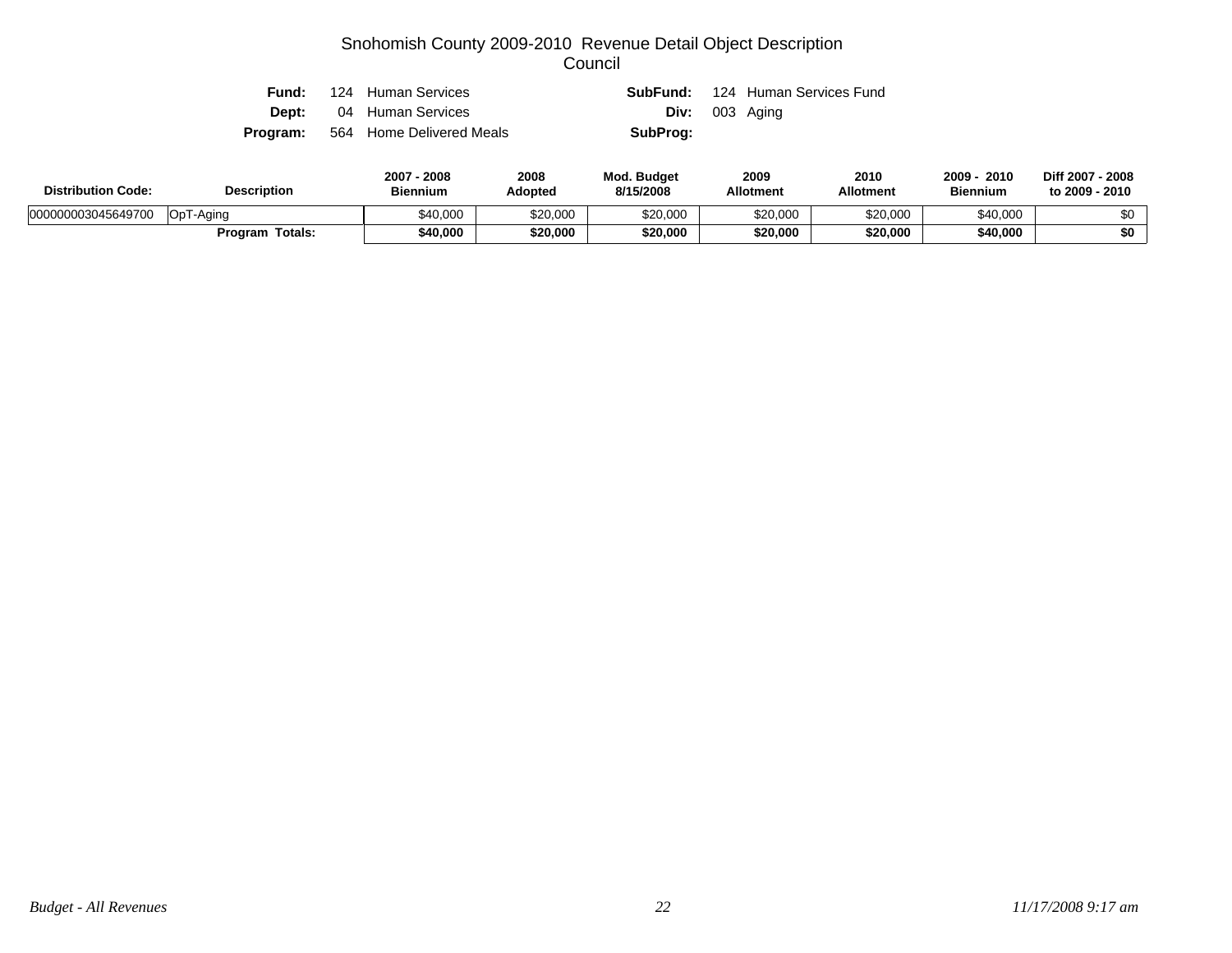|  | <b>Fund:</b> 124 Human Services  |          | <b>SubFund:</b> 124 Human Services Fund |
|--|----------------------------------|----------|-----------------------------------------|
|  | <b>Dept:</b> 04 Human Services   |          | <b>Div:</b> 003 Aging                   |
|  | <b>Program:</b> 573 Recreational | SubProg: |                                         |

| <b>Distribution Code:</b> | <b>Description</b> | 2007<br>2008<br><b>Biennium</b> | 2008<br>Adopted | <b>Mod. Budget</b><br>8/15/2008 | 2009<br><b>Allotment</b> | 2010<br>Allotment | 2009<br>2010<br><b>Biennium</b> | Diff 2007 - 2008<br>to 2009 - 2010 |
|---------------------------|--------------------|---------------------------------|-----------------|---------------------------------|--------------------------|-------------------|---------------------------------|------------------------------------|
| 000000003045739700        | OpT-Aging          | \$120,000                       | \$60,000        | \$60,000                        | \$60,000                 | \$60,000          | \$120,000                       | ሶስ                                 |
|                           | Totals:<br>Program | \$120,000                       | \$60,000        | \$60,000                        | \$60,000                 | \$60,000          | \$120,000                       | \$0                                |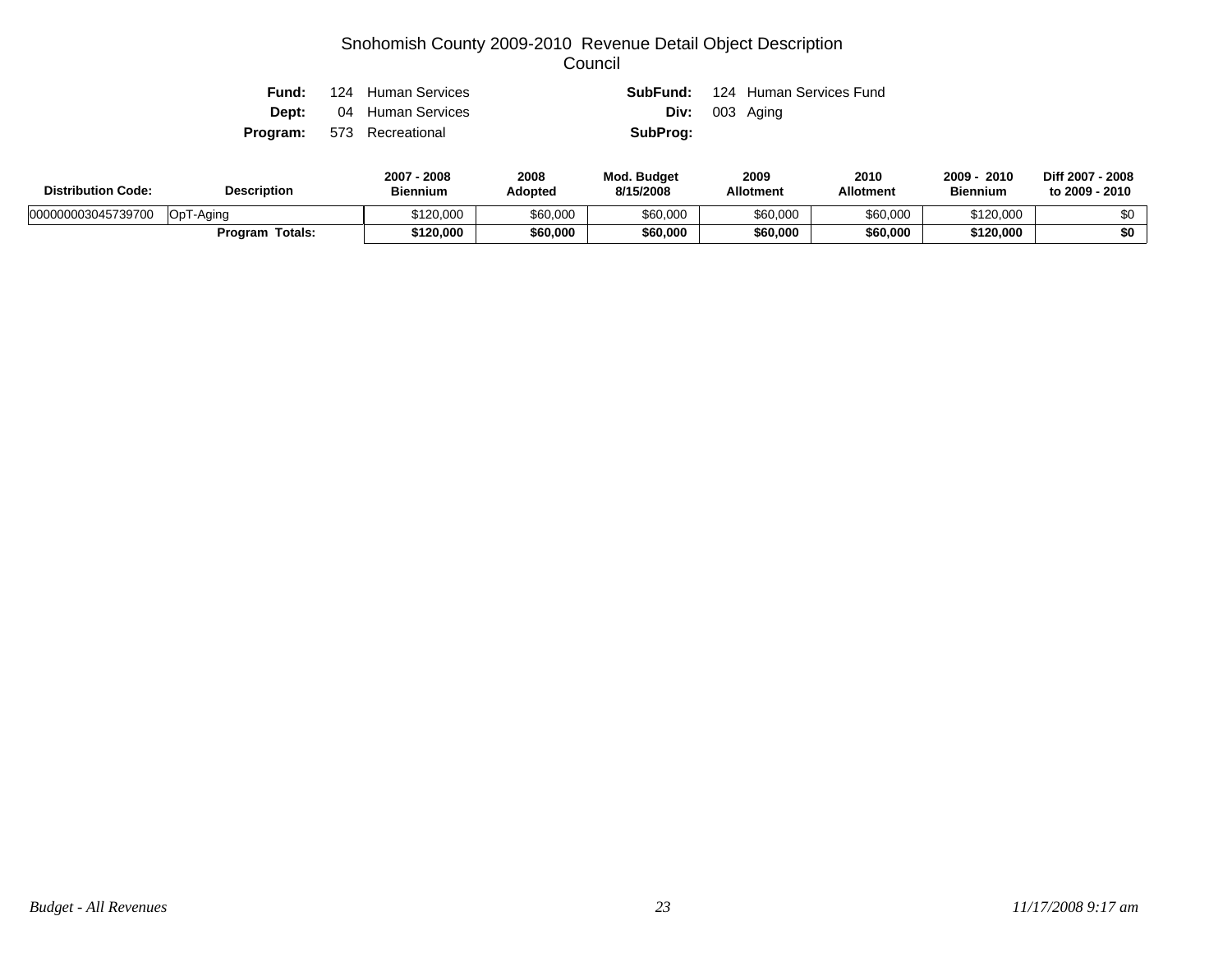| Fund:    | 124 Human Services             |                  | <b>SubFund:</b> 124 Human Services Fund |
|----------|--------------------------------|------------------|-----------------------------------------|
|          | <b>Dept:</b> 04 Human Services | $Div: 003$ Aging |                                         |
| Program: | 588 Long-term Care Ombudsman   | SubProg:         |                                         |

| <b>Distribution Code:</b> | <b>Description</b>     | 2007 - 2008<br><b>Biennium</b> | 2008<br><b>Adopted</b> | Mod. Budget<br>8/15/2008 | 2009<br><b>Allotment</b> | 2010<br><b>Allotment</b> | $2009 - 2010$<br><b>Biennium</b> | Diff 2007 - 2008<br>to 2009 - 2010 |
|---------------------------|------------------------|--------------------------------|------------------------|--------------------------|--------------------------|--------------------------|----------------------------------|------------------------------------|
| 000000003045880800        | Beginning Fund Balance | \$16,237                       | \$16,237               | \$16,237                 | \$13,042                 | \$362                    | \$13,404                         | (\$2,833)                          |
| 000000304588443390        | AGING-TITLE IIIB       | \$37,654                       | \$19,105               | \$19,105                 | \$19,774                 | \$20,367                 | \$40,141                         | \$2,487                            |
| 000000003045883390        | Aging Title III        | \$12,484                       | \$6,242                | \$6.242                  | \$6.175                  | \$6.175                  | \$12,350                         | (\$134)                            |
| 000000003045883397        | Title XIX.Omsbudsman   | \$108,440                      | \$108,440              | \$141.236                | \$132,967                | \$132,967                | \$265,934                        | \$157,494                          |
| 000000003045883404        | <b>SCSA</b>            | \$59.544                       | \$31,271               | \$31,271                 | \$26,186                 | \$26.972                 | \$53,158                         | (\$6,386)                          |
| 000000003045889700        | OpT-LT Care Ombudsman  | \$114,340                      | \$57,170               | \$57.170                 | \$73,445                 | \$102,130                | \$175,575                        | \$61,235                           |
|                           | <b>Program Totals:</b> | \$348,699                      | \$238,465              | \$271,261                | \$271,589                | \$288,973                | \$560,562                        | \$211,863                          |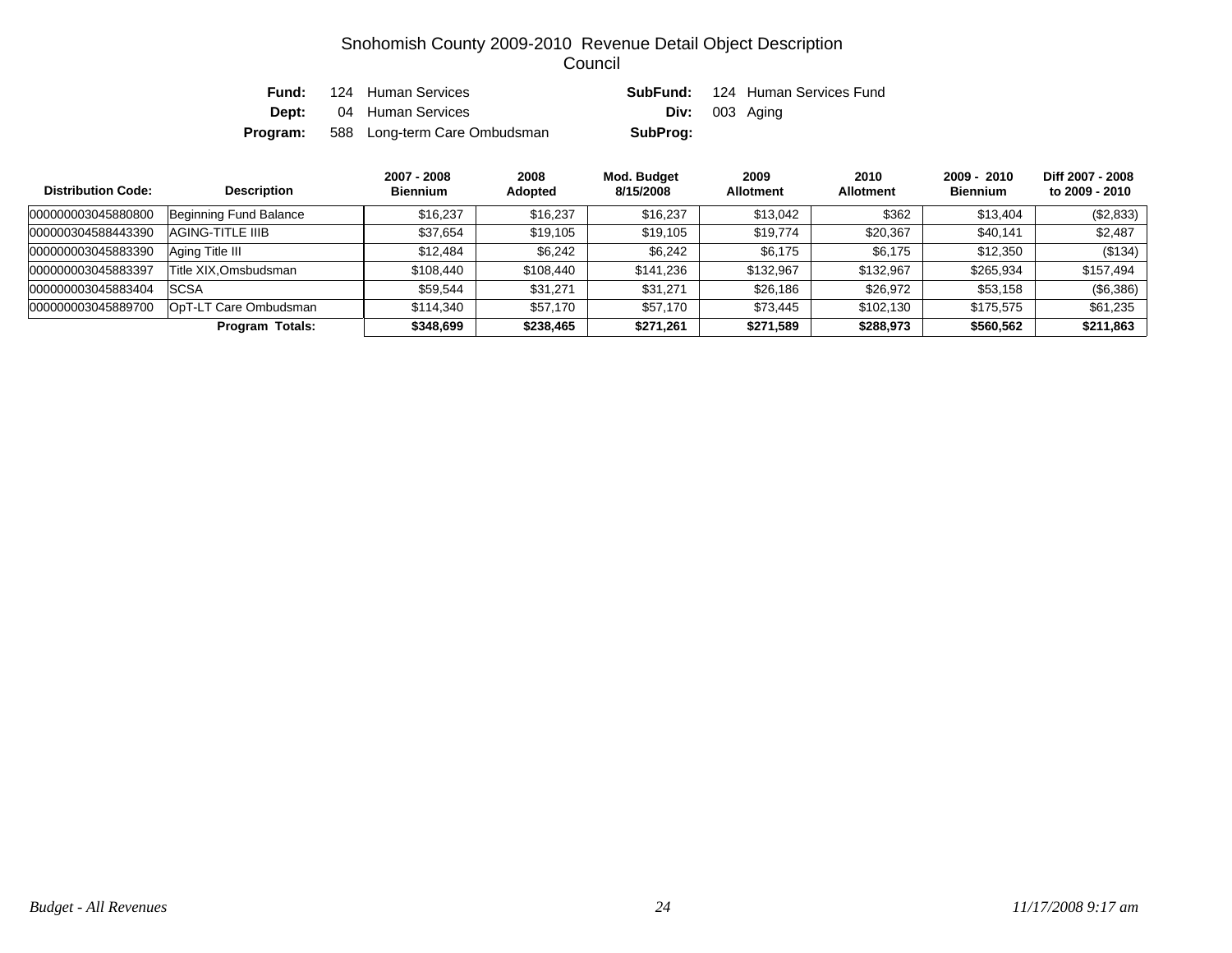|  | <b>Fund:</b> 124 Human Services              |                       | <b>SubFund:</b> 124 Human Services Fund |
|--|----------------------------------------------|-----------------------|-----------------------------------------|
|  | <b>Dept:</b> 04 Human Services               | <b>Div:</b> 003 Aging |                                         |
|  | <b>Program:</b> 593 Senior Center Operations | SubProg:              |                                         |

| <b>Distribution Code:</b> | <b>Description</b>   | 2007<br>2008<br><b>Biennium</b> | 2008<br>Adopted | <b>Mod. Budget</b><br>8/15/2008 | 2009<br><b>Allotment</b> | 2010<br>Allotment | 2009<br>2010<br><b>Biennium</b> | Diff 2007 - 2008<br>to 2009 - 2010 |
|---------------------------|----------------------|---------------------------------|-----------------|---------------------------------|--------------------------|-------------------|---------------------------------|------------------------------------|
| 000000003045939700        | <b>Co</b><br>Г-Aaina | \$720,000                       | \$385,000       | \$385,000                       | \$465,500                | \$550,000         | \$1,015,500                     | \$295,500                          |
|                           | Totals:<br>Program   | \$720,000                       | \$385,000       | \$385,000                       | \$465,500                | \$550,000         | \$1,015,500                     | \$295,500                          |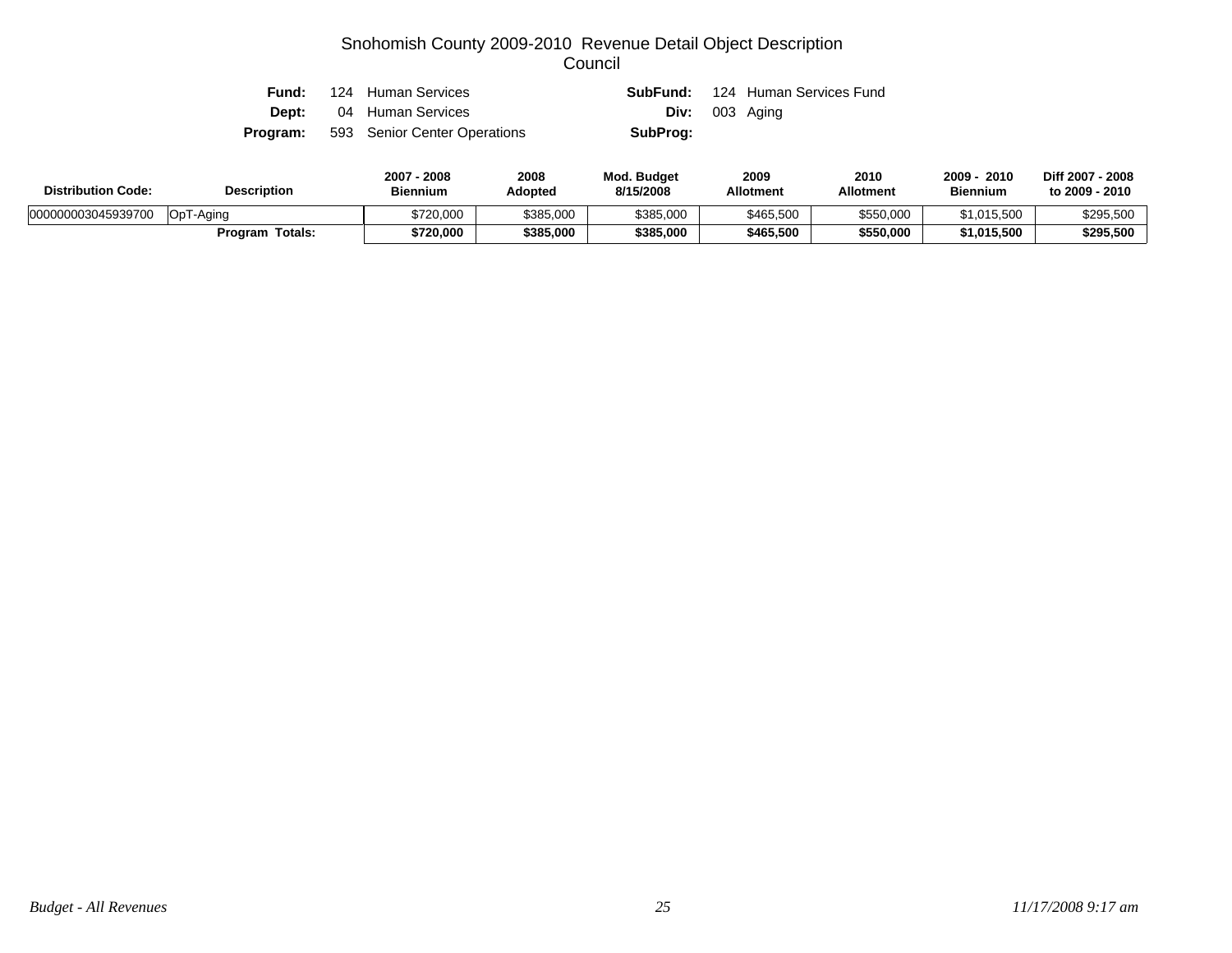| Fund: | 124 Human Services             |          | <b>SubFund:</b> 124 Human Services Fund |
|-------|--------------------------------|----------|-----------------------------------------|
|       | <b>Dept:</b> 04 Human Services | Div:     | 004 Alcoh & Other Drugs and CS          |
|       | <b>Program:</b> 110 CAP/CSBG   | SubProg: |                                         |

| <b>Distribution Code:</b><br><b>Description</b> |                        | 2007 - 2008<br><b>Biennium</b> | 2008<br><b>Adopted</b> | Mod. Budget<br>8/15/2008 | 2009<br><b>Allotment</b> | 2010<br><b>Allotment</b> | 2009 - 2010<br><b>Biennium</b> | Diff 2007 - 2008<br>to 2009 - 2010 |
|-------------------------------------------------|------------------------|--------------------------------|------------------------|--------------------------|--------------------------|--------------------------|--------------------------------|------------------------------------|
| 000000003041100800                              | Beginning Fund Balance | \$54.556                       | \$54,556               | \$54,556                 | \$223.268                | \$274.584                | \$497,852                      | \$443.296                          |
| 000000003041103395                              | <b>IDHHS</b>           | \$245.356                      | \$128,681              | \$128,681                | \$103.722                | \$39.833                 | \$143,555                      | (\$101,801)                        |
| 000000003041103404                              | Econ Env/Mental Health | \$34.298                       | \$0                    |                          | \$95,033                 | \$95,033                 | \$190,066                      | \$155,768                          |
| 000000003041109700                              | OpT-Comm Svcs Admin    | \$327.174                      | \$168,587              | \$168,587                | \$0                      | \$0                      | \$0                            | (\$327,174)                        |
|                                                 | Program Totals:        | \$661,384                      | \$351,824              | \$351,824                | \$422,023                | \$409,450                | \$831,473                      | \$170,089                          |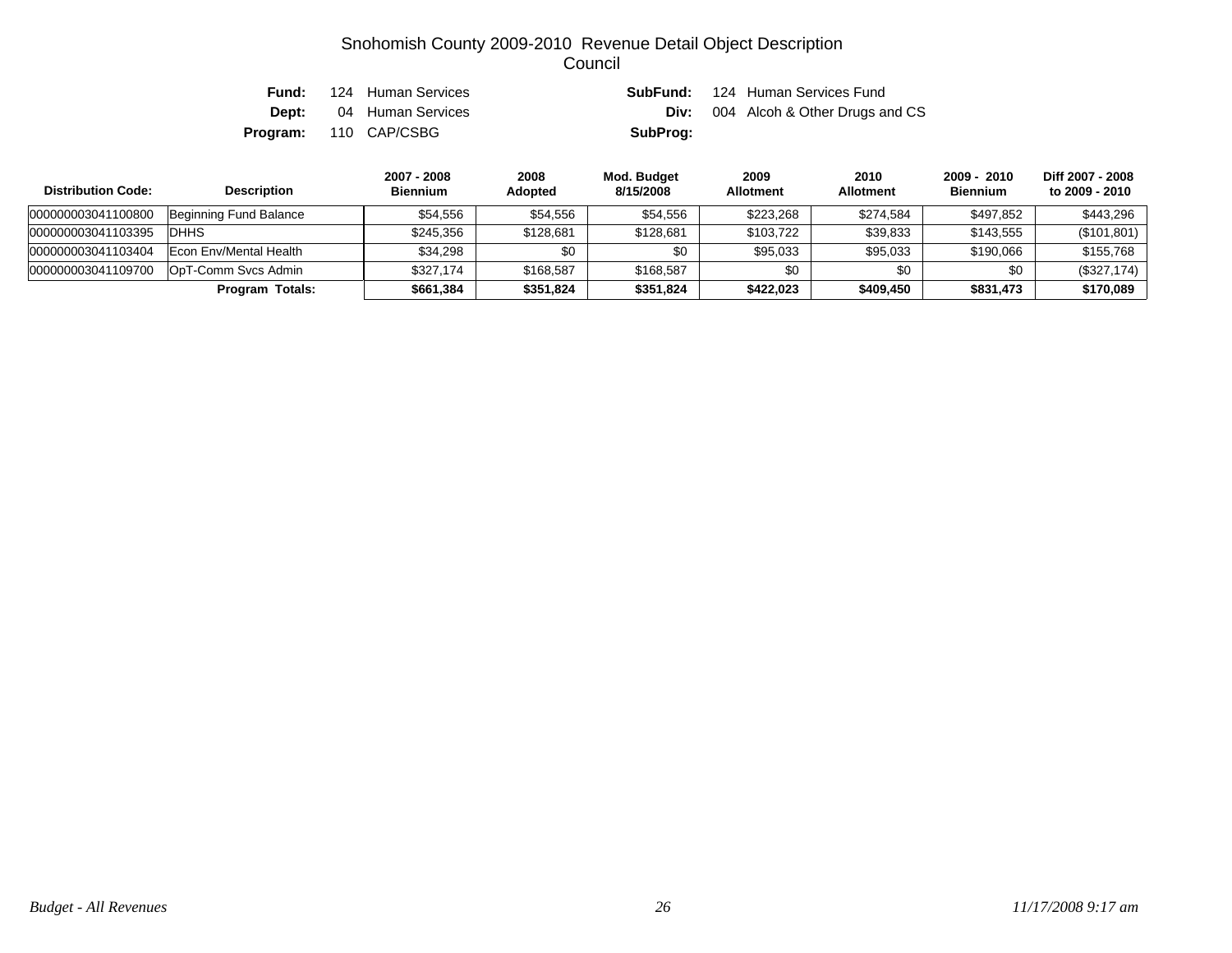| Fund: | 124 Human Services                             |          | <b>SubFund:</b> 124 Human Services Fund |
|-------|------------------------------------------------|----------|-----------------------------------------|
|       | <b>Dept:</b> 04 Human Services                 | Div:     | 004 Alcoh & Other Drugs and CS          |
|       | <b>Program:</b> 118 Community Information Line | SubProg: |                                         |

| <b>Distribution Code:</b> | <b>Description</b>                          | 2007<br>2008<br><b>Biennium</b> | 2008<br>Adopted | Mod. Budget<br>8/15/2008 | 2009<br><b>Allotment</b> | 2010<br><b>Allotment</b> | 2009<br>2010<br><b>Biennium</b> | Diff 2007 - 2008<br>to 2009 - 2010 |
|---------------------------|---------------------------------------------|---------------------------------|-----------------|--------------------------|--------------------------|--------------------------|---------------------------------|------------------------------------|
| 000000003041189700        | Op <sub>1</sub><br>-Community Referral Line | \$39,606                        | \$19,803        | \$19,803                 | \$19,600                 | \$19,600                 | \$39,200                        | (\$406)                            |
|                           | Totals:<br>Program                          | \$39,606                        | \$19,803        | \$19,803                 | \$19,600                 | \$19,600                 | \$39,200                        | ( \$406)                           |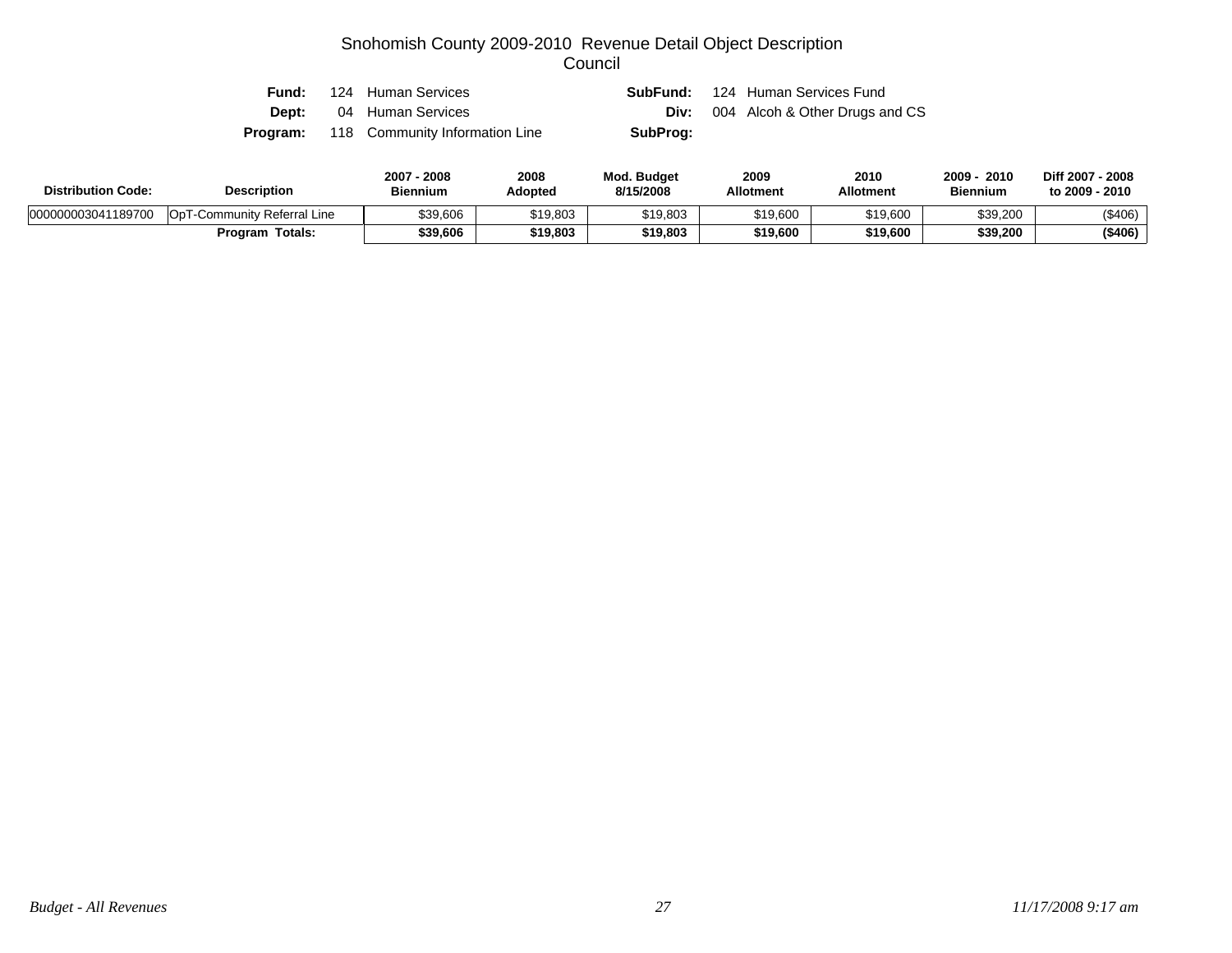| Fund: | 124 Human Services                           |          | <b>SubFund:</b> 124 Human Services Fund    |
|-------|----------------------------------------------|----------|--------------------------------------------|
|       | <b>Dept:</b> 04 Human Services               |          | <b>Div:</b> 004 Alcoh & Other Drugs and CS |
|       | <b>Program:</b> 130 Self-Sufficiency Project | SubProg: |                                            |

| <b>Distribution Code:</b> | <b>Description</b>             | 2007 - 2008<br><b>Biennium</b> | 2008<br>Adopted | Mod. Budget<br>8/15/2008 | 2009<br><b>Allotment</b> | 2010<br><b>Allotment</b> | $2009 - 2010$<br><b>Biennium</b> | Diff 2007 - 2008<br>to 2009 - 2010 |
|---------------------------|--------------------------------|--------------------------------|-----------------|--------------------------|--------------------------|--------------------------|----------------------------------|------------------------------------|
| 000000003041300800        | Beginning Fund Balance         | \$30,280                       | \$30,280        | \$30,280                 | \$0                      | \$0                      | \$0                              | $(\$30,280)$                       |
| 000000003041306700        | Donations From Private Sources | \$23,120                       | \$10,500        | \$10,500                 | \$0                      | \$0                      | \$0                              | $(\$23,120)$                       |
| 000000003041309700        | OpT-Self Sufficiency           | \$833.346                      | \$416,673       | \$416,673                | \$212,581                | \$0                      | \$212,581                        | $(\$620,765)$                      |
|                           | <b>Program Totals:</b>         | \$886.746                      | \$457,453       | \$457,453                | \$212.581                | \$0                      | \$212,581                        | (\$674,165)                        |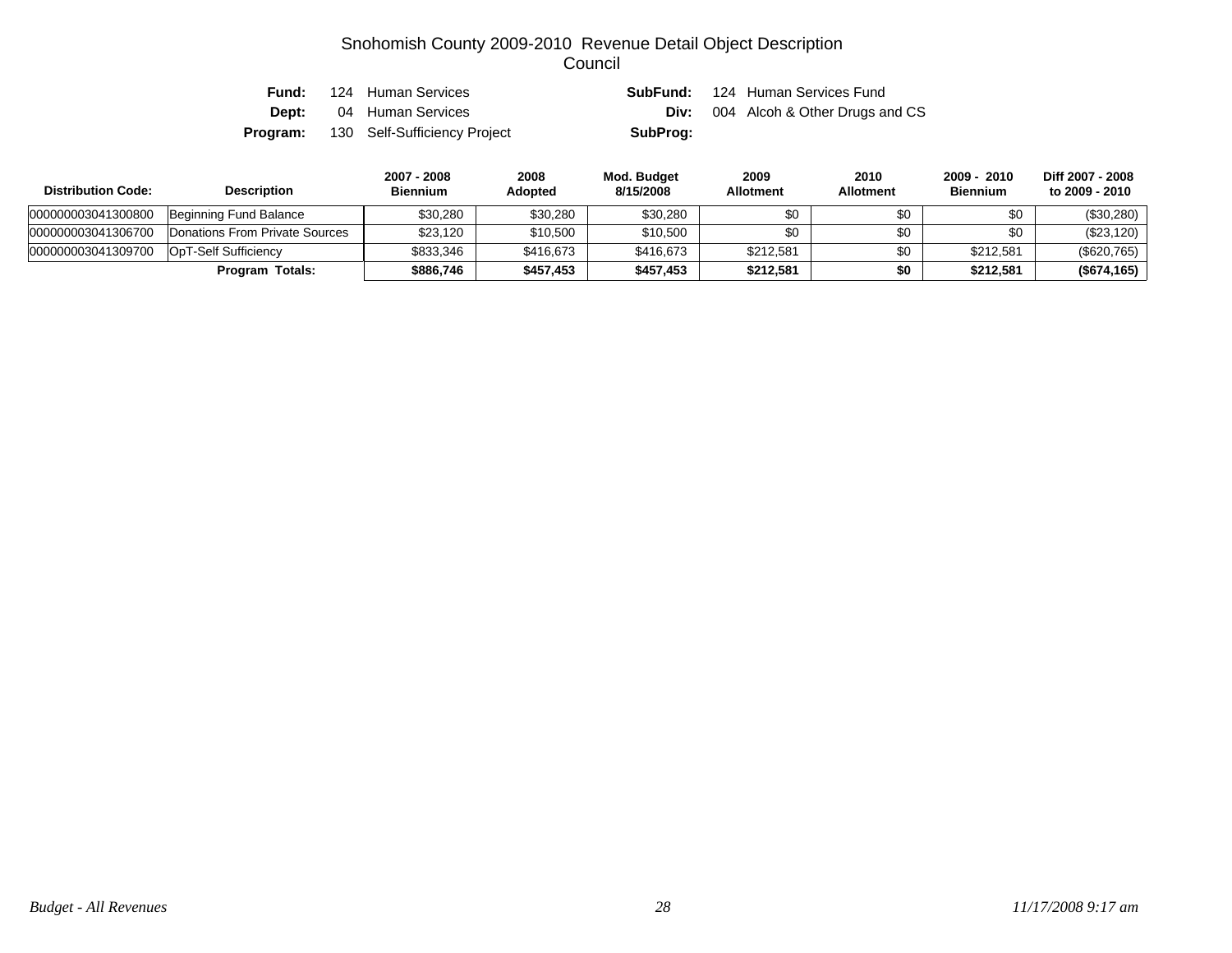| Fund: | 124 Human Services                     | SubFund: | 124 Human Services Fund                    |
|-------|----------------------------------------|----------|--------------------------------------------|
|       | <b>Dept:</b> 04 Human Services         |          | <b>Div:</b> 004 Alcoh & Other Drugs and CS |
|       | <b>Program:</b> 131 DUI Countermeasure | SubProg: |                                            |

| <b>Distribution Code:</b> | <b>Description</b>             | 2007 - 2008<br><b>Biennium</b> | 2008<br><b>Adopted</b> | Mod. Budget<br>8/15/2008 | 2009<br><b>Allotment</b> | 2010<br><b>Allotment</b> | $2009 - 2010$<br><b>Biennium</b> | Diff 2007 - 2008<br>to 2009 - 2010 |
|---------------------------|--------------------------------|--------------------------------|------------------------|--------------------------|--------------------------|--------------------------|----------------------------------|------------------------------------|
| 000000003041310800        | Beginning Fund Balance         | \$16,770                       | \$16,770               | \$16,770                 | \$2,063                  | \$3.664                  | \$5.727                          | (\$11,043)                         |
| 000000003041313403        | Ecology/Transportation         | \$75,753                       | \$37,875               | \$37,875                 | \$37,875                 | \$37.875                 | \$75,750                         | ( \$3)                             |
| 000000003041315520        | D.U.I. Current Expense         | \$240,056                      | \$126,720              | \$126,720                | \$132,750                | \$118,000                | \$250.750                        | \$10,694                           |
| 000000003041316700        | Donations From Private Sources | \$10.138                       | \$4,000                | \$4,000                  | \$5,528                  | \$7,000                  | \$12,528                         | \$2,390                            |
| 000000003041319700        | OpT-DUI Countermeasure         | \$16,284                       | \$16,284               | \$16,284                 | \$21.740                 | \$0                      | \$21.740                         | \$5,456                            |
|                           | Program Totals:                | \$359,001                      | \$201,649              | \$201,649                | \$199,956                | \$166,539                | \$366,495                        | \$7,494                            |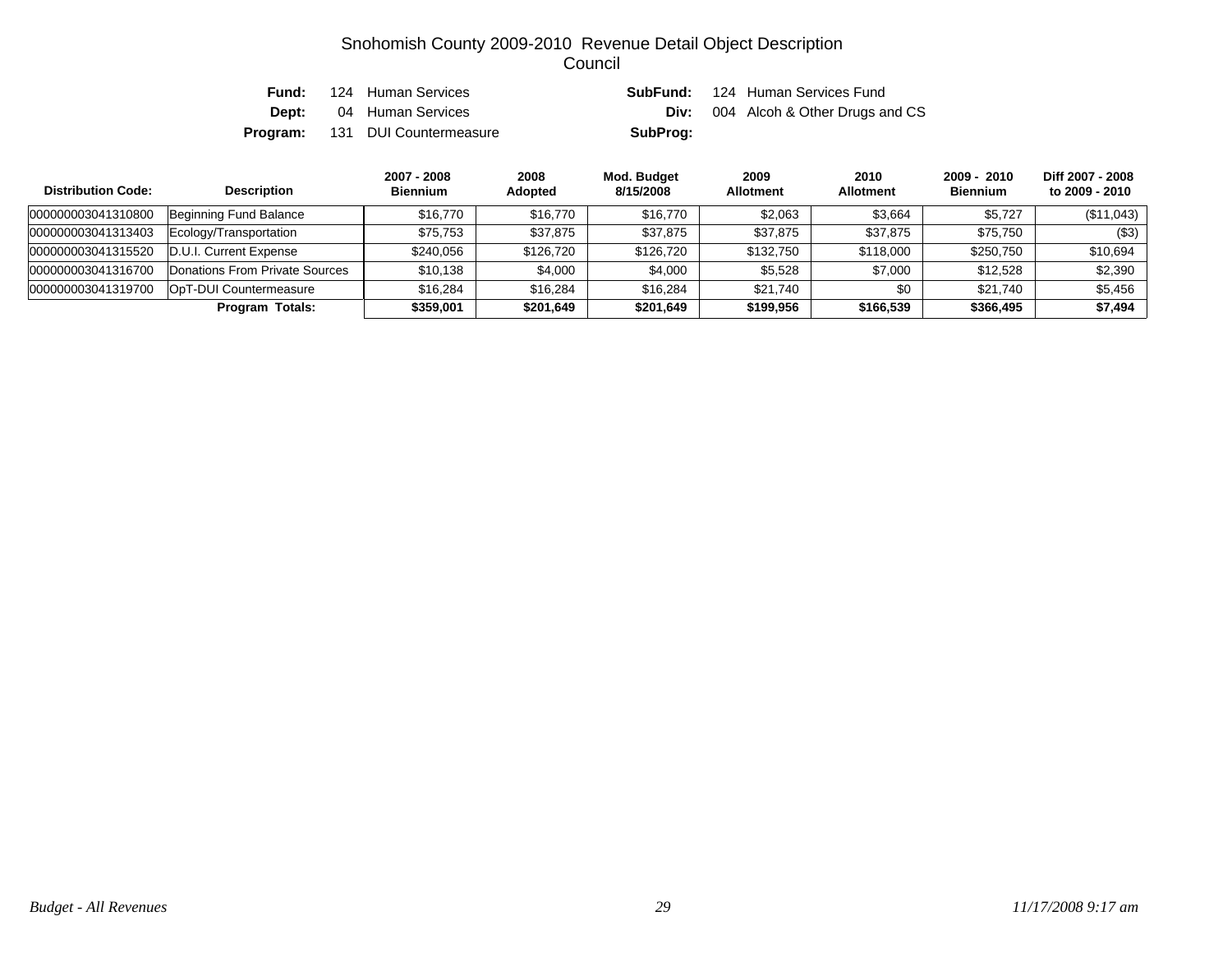| Fund:    | 124 Human Services             |          | <b>SubFund:</b> 124 Human Services Fund |
|----------|--------------------------------|----------|-----------------------------------------|
|          | <b>Dept:</b> 04 Human Services | Div:     | 004 Alcoh & Other Drugs and CS          |
| Program: | 137 Access to Recovery         | SubProg: |                                         |

| <b>Distribution Code:</b> | <b>Description</b>             | 2007<br>2008<br><b>Biennium</b> | 2008<br>Adopted | <b>Mod. Budget</b><br>8/15/2008 | 2009<br><b>Allotment</b> | 2010<br><b>Allotment</b> | 2009 ·<br>2010<br><b>Biennium</b> | Diff 2007 - 2008<br>to 2009 - 2010 |
|---------------------------|--------------------------------|---------------------------------|-----------------|---------------------------------|--------------------------|--------------------------|-----------------------------------|------------------------------------|
| 000000304137753392        | <b>DHHS Access to Recovery</b> | \$446.043                       | \$269,557       | \$269,557                       | \$214,508                | \$220,641                | \$435,149                         | (\$10,894)                         |
|                           | Totals:<br>Program             | \$446.043                       | \$269,557       | \$269,557                       | \$214.508                | \$220.641                | \$435.149                         | (\$10,894)                         |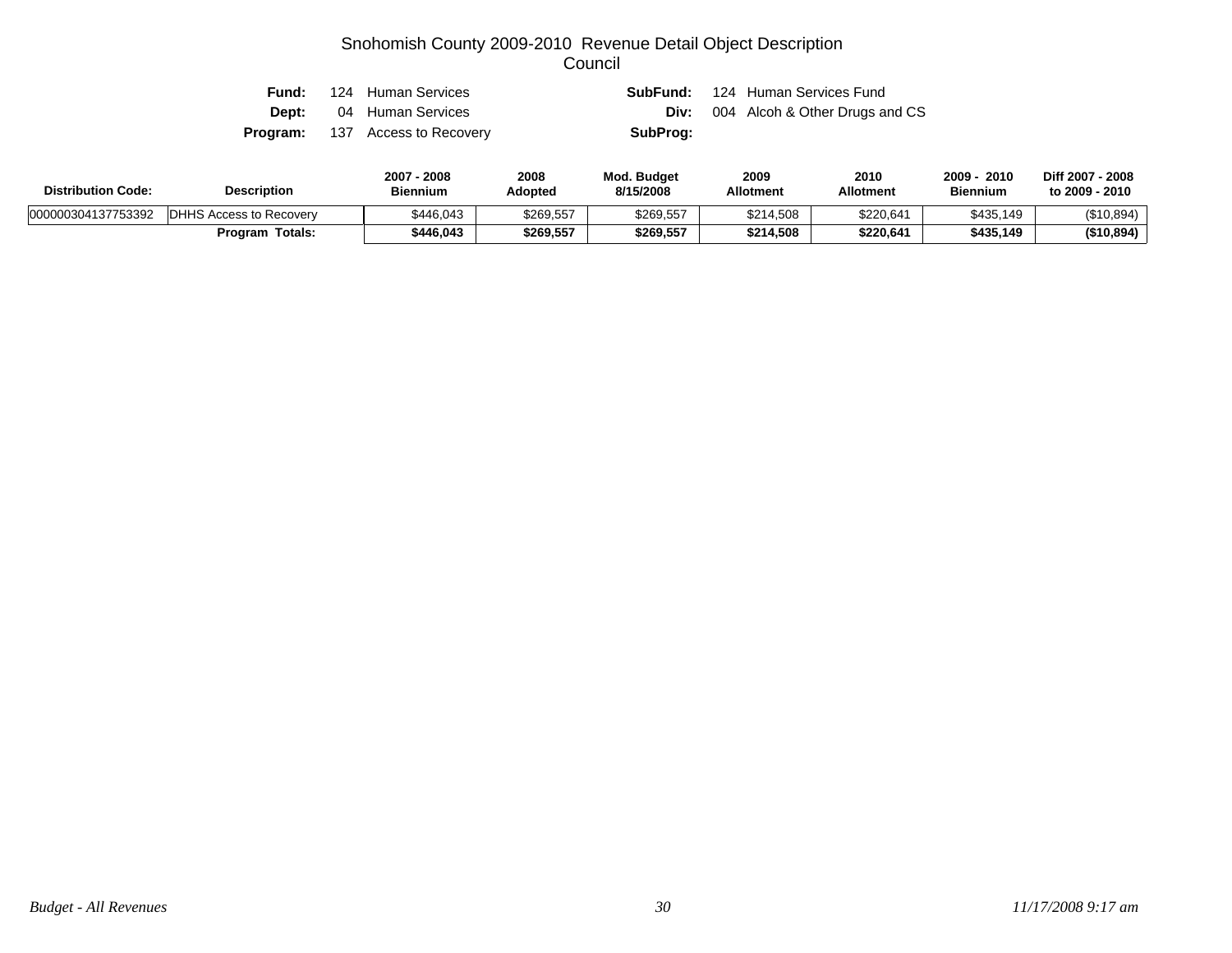| Fund: | 124 Human Services                        | SubFund: | 124 Human Services Fund                    |
|-------|-------------------------------------------|----------|--------------------------------------------|
| Dept: | 04 Human Services                         |          | <b>Div:</b> 004 Alcoh & Other Drugs and CS |
|       | <b>Program:</b> 210 Energy Administration | SubProg: |                                            |

| <b>Distribution Code:</b> | <b>Description</b>          | 2007 - 2008<br><b>Biennium</b> | 2008<br>Adopted | Mod. Budget<br>8/15/2008 | 2009<br><b>Allotment</b> | 2010<br><b>Allotment</b> | 2009 - 2010<br><b>Biennium</b> | Diff 2007 - 2008<br>to 2009 - 2010 |
|---------------------------|-----------------------------|--------------------------------|-----------------|--------------------------|--------------------------|--------------------------|--------------------------------|------------------------------------|
| 000000003042103395        | DHHS-LIHEAP                 | \$141.684                      | \$141.684       | \$141.684                | \$135.524                | \$140.177                | \$275.701                      | \$134,017                          |
| 00000000304210671         | Grants from Private Sources | \$58.162                       | \$29.369        | \$29,369                 | \$34,035                 | \$34.035                 | \$68,070                       | \$9,908                            |
|                           | <b>Program Totals:</b>      | \$199.846                      | \$171,053       | \$171.053                | \$169,559                | \$174.212                | \$343.771                      | \$143,925                          |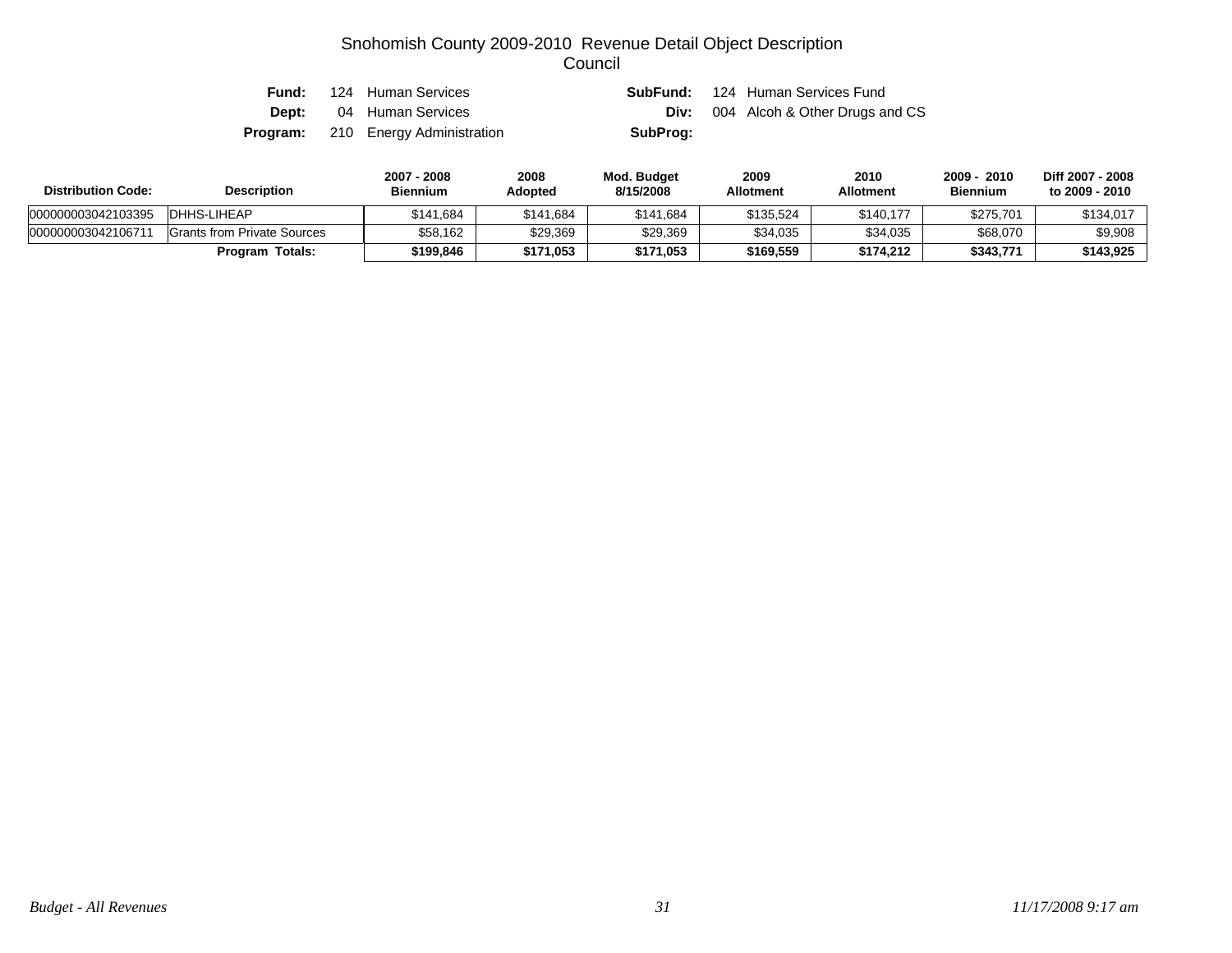| Fund:        | 124 Human Services                         |          | <b>SubFund:</b> 124 Human Services Fund |
|--------------|--------------------------------------------|----------|-----------------------------------------|
| <b>Dept:</b> | 04 Human Services                          | Div:     | 004 Alcoh & Other Drugs and CS          |
|              | <b>Program:</b> 211 Energy Program Support | SubProg: |                                         |

| <b>Distribution Code:</b> | <b>Description</b>                 | 2007 - 2008<br><b>Biennium</b> | 2008<br>Adopted | Mod. Budget<br>8/15/2008 | 2009<br><b>Allotment</b> | 2010<br><b>Allotment</b> | 2010<br>2009 -<br><b>Biennium</b> | Diff 2007 - 2008<br>to 2009 - 2010 |
|---------------------------|------------------------------------|--------------------------------|-----------------|--------------------------|--------------------------|--------------------------|-----------------------------------|------------------------------------|
| 000000003042113395        | DHHS-LIHEAP                        | \$191.960                      | \$191,960       | \$191,960                | \$203,348                | \$207,742                | \$411,090                         | \$219,130                          |
| 000000003042116711        | <b>Grants from Private Sources</b> | \$97.607                       | \$38,269        | \$38,269                 | \$44.347                 | \$44.347                 | \$88,694                          | (\$8,913)                          |
|                           | <b>Program Totals:</b>             | \$289.567                      | \$230,229       | \$230.229                | \$247.695                | \$252,089                | \$499,784                         | \$210,217                          |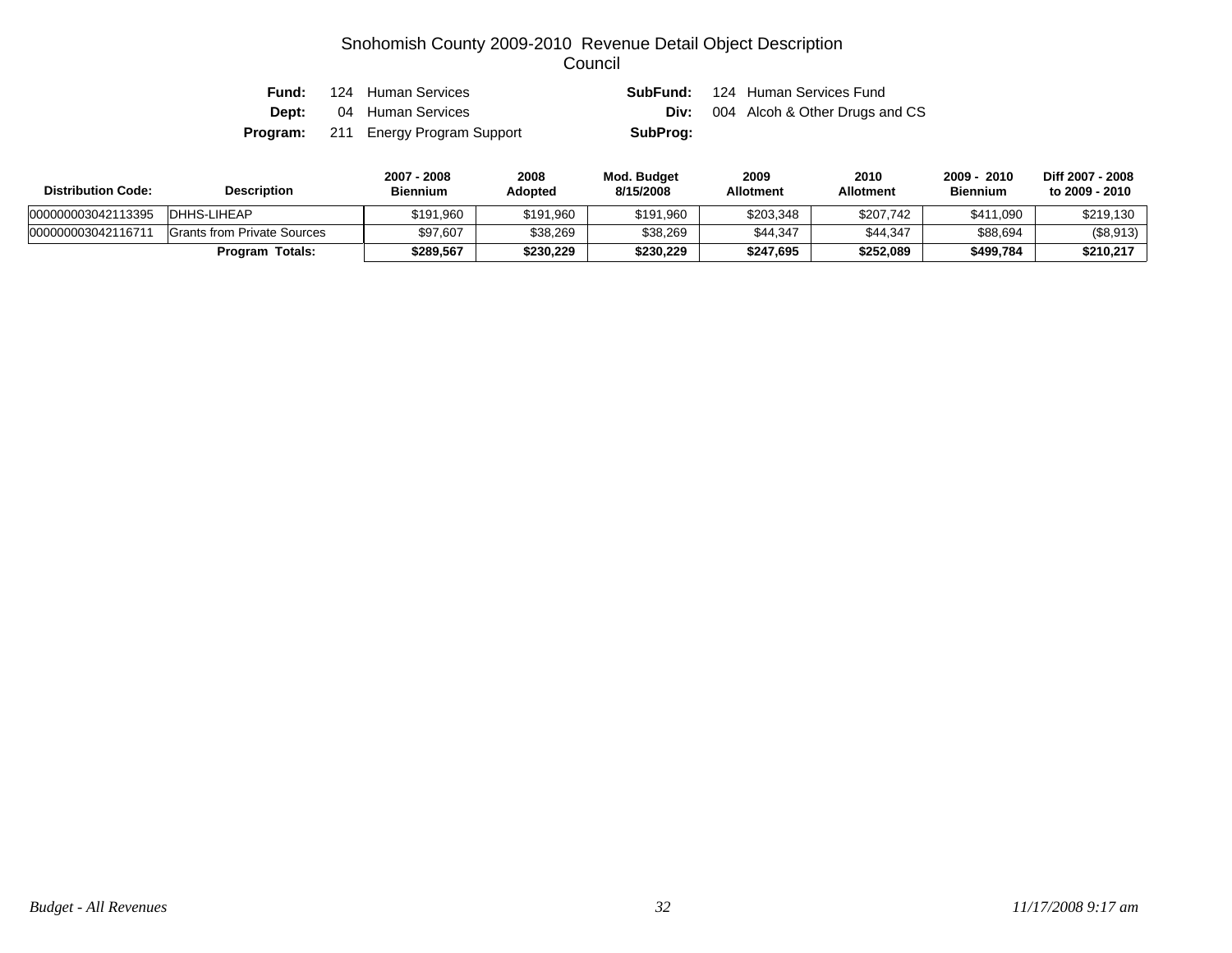| Fund: | 124 Human Services                            |          | <b>SubFund:</b> 124 Human Services Fund    |
|-------|-----------------------------------------------|----------|--------------------------------------------|
|       | <b>Dept:</b> 04 Human Services                |          | <b>Div:</b> 004 Alcoh & Other Drugs and CS |
|       | <b>Program:</b> 212 Energy Consumer Education | SubProg: |                                            |

| <b>Distribution Code:</b> | <b>Description</b>          | 2007 - 2008<br>Biennium | 2008<br>Adopted | Mod. Budget<br>8/15/2008 | 2009<br><b>Allotment</b> | 2010<br><b>Allotment</b> | 2010<br>2009<br><b>Biennium</b> | Diff 2007 - 2008<br>to 2009 - 2010 |
|---------------------------|-----------------------------|-------------------------|-----------------|--------------------------|--------------------------|--------------------------|---------------------------------|------------------------------------|
| 000000003042123395        | DHHS-LIHEAP                 | \$84.149                | \$84,149        | \$84,149                 | \$116.147                | \$112.613                | \$228,760                       | \$144,611                          |
| 00000000304212671         | Grants from Private Sources | \$48.197                | \$21,380        | \$21,380                 | \$24,752                 | \$24,752                 | \$49,504                        | \$1,307                            |
|                           | Totals:<br>Program          | \$132.346               | \$105,529       | \$105,529                | \$140,899                | \$137,365                | \$278,264                       | \$145,918                          |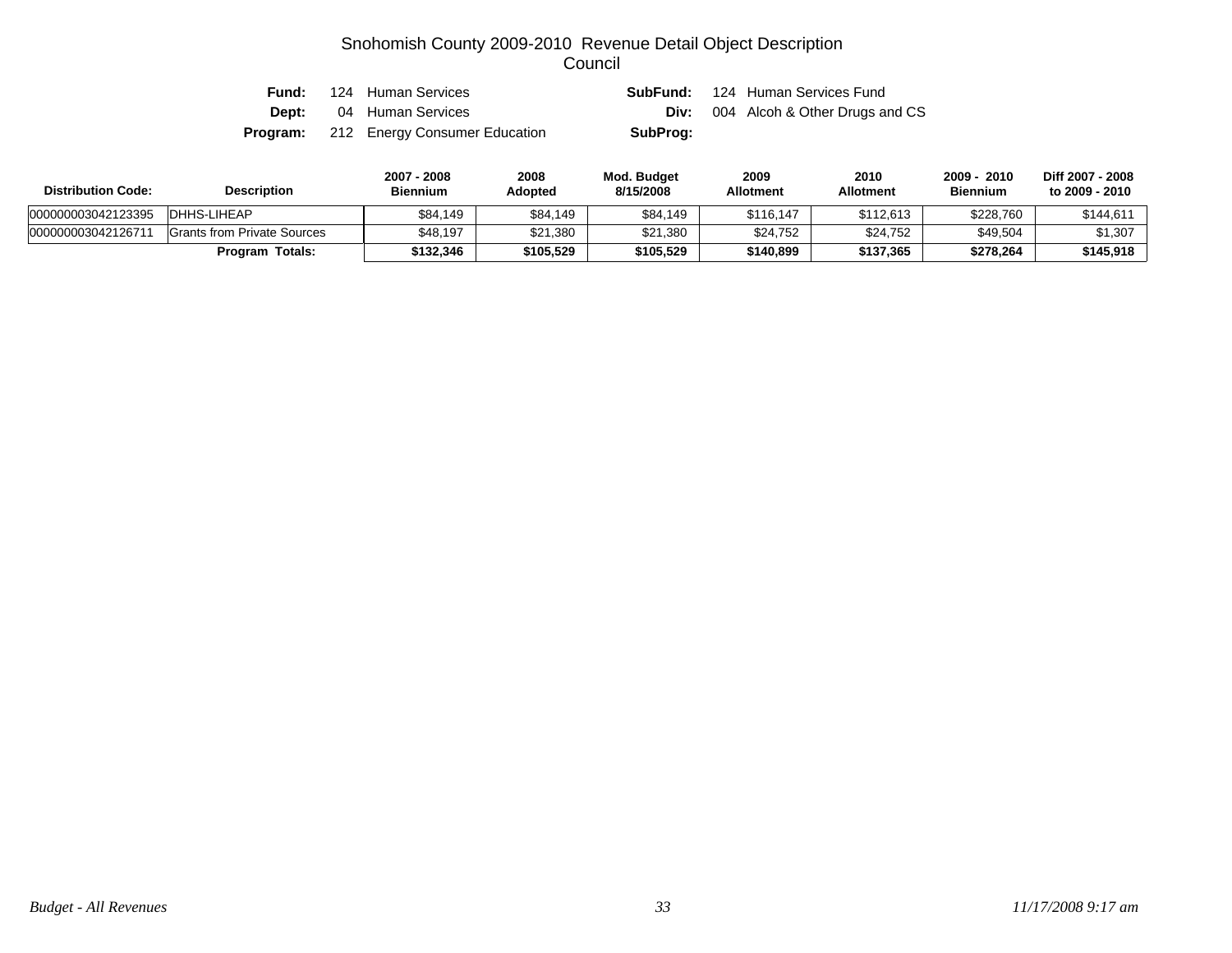| Fund: | 124 Human Services                             |          | <b>SubFund:</b> 124 Human Services Fund    |
|-------|------------------------------------------------|----------|--------------------------------------------|
| Dept: | 04 Human Services                              |          | <b>Div:</b> 004 Alcoh & Other Drugs and CS |
|       | <b>Program:</b> 213 Energy Dir Svcs - EAP/ECIP | SubProg: |                                            |

| <b>Distribution Code:</b> | <b>Description</b>     | 2007 - 2008<br><b>Biennium</b> | 2008<br>Adopted | <b>Mod. Budget</b><br>8/15/2008 | 2009<br><b>Allotment</b> | 2010<br><b>Allotment</b> | 2010<br>2009<br><b>Biennium</b> | Diff 2007 - 2008<br>to 2009 - 2010 |
|---------------------------|------------------------|--------------------------------|-----------------|---------------------------------|--------------------------|--------------------------|---------------------------------|------------------------------------|
| 000000003042133395        | DHHS-LIHEAP            | \$1.592.334                    | \$1.592.334     | \$1,592,334                     | \$1.769.845              | \$1.764.124              | \$3.533.969                     | \$1.941.635                        |
|                           | <b>Program Totals:</b> | 1,592,334؍                     | \$1,592,334     | \$1,592,334                     | \$1,769,845              | \$1,764,124              | \$3,533,969                     | \$1.941.635                        |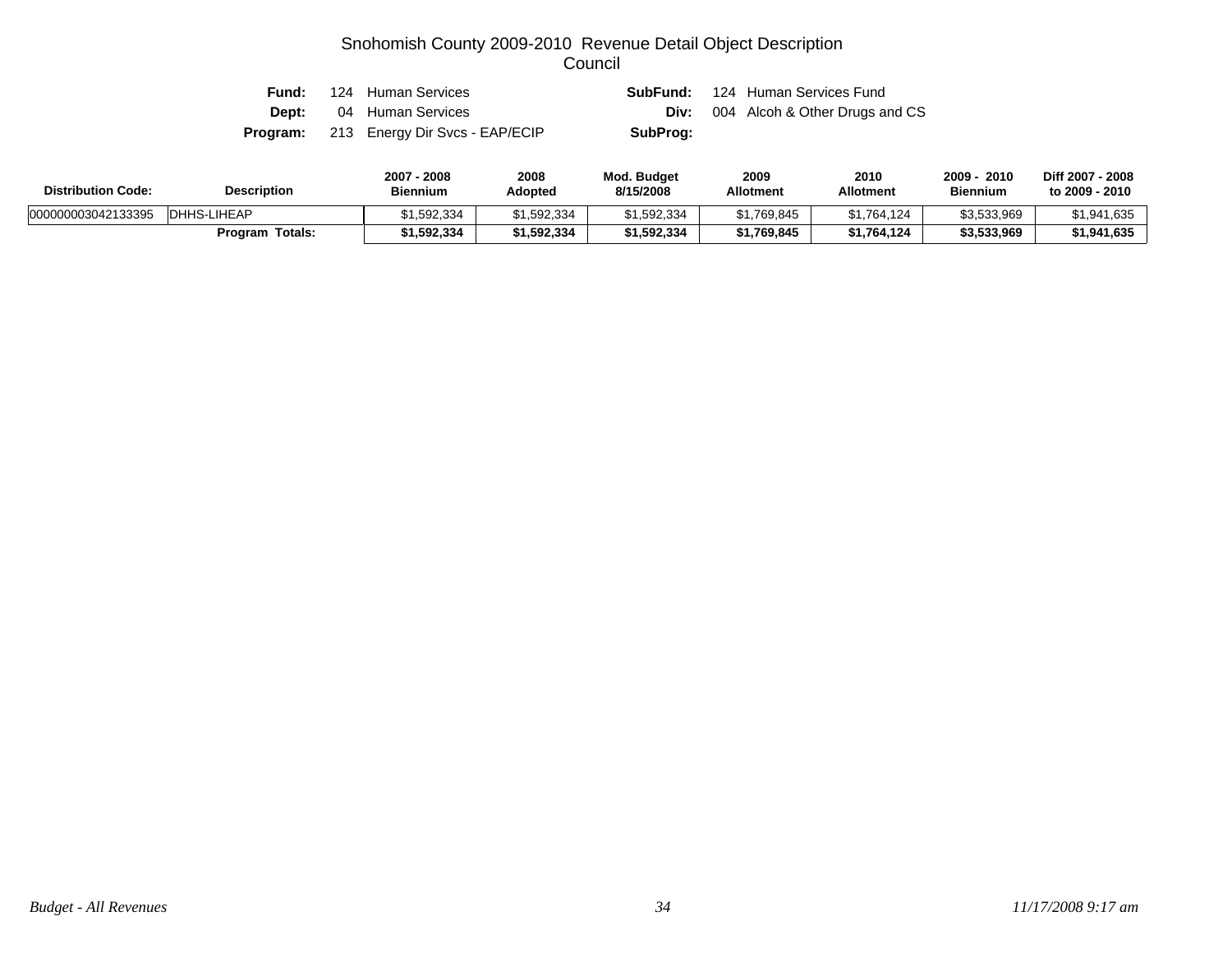| Fund:    | 124 Human Services                |          | <b>SubFund:</b> 124 Human Services Fund    |
|----------|-----------------------------------|----------|--------------------------------------------|
|          | <b>Dept:</b> 04 Human Services    |          | <b>Div:</b> 004 Alcoh & Other Drugs and CS |
| Program: | 220 Weatherization Administration | SubProg: |                                            |

| <b>Distribution Code:</b> | <b>Description</b>     | 2007 - 2008<br><b>Biennium</b> | 2008<br>Adopted | Mod. Budget<br>8/15/2008 | 2009<br><b>Allotment</b> | 2010<br><b>Allotment</b> | $2009 - 2010$<br><b>Biennium</b> | Diff 2007 - 2008<br>to 2009 - 2010 |
|---------------------------|------------------------|--------------------------------|-----------------|--------------------------|--------------------------|--------------------------|----------------------------------|------------------------------------|
| 000000304220993381        | Dept of Energy-BPA     | \$26,952                       | \$14,556        | \$14.556                 | \$12.664                 | \$15,883                 | \$28.547                         | \$1,595                            |
| 000000003042203381        | Dept of Energy         | \$31.843                       | \$31,843        | \$31,843                 | \$31,843                 | \$28.958                 | \$60.801                         | \$28.958                           |
| 000000003042203390        | DHHS-LIHEAP            | \$30.069                       | \$30,069        | \$30,069                 | \$28,999                 | \$28,999                 | \$57,998                         | \$27.929                           |
| 000000003042203404        | Econ.Env/Mental Health | \$106.419                      | \$106,419       | \$106,419                | \$93,040                 | \$95.592                 | \$188,632                        | \$82.213                           |
| 000000003042204959        | I/F Housing Services   | \$5.580                        | \$0             | \$0                      | \$1,892                  | \$2.154                  | \$4,046                          | (\$1,534)                          |
|                           | <b>Program Totals:</b> | \$200,863                      | \$182.887       | \$182,887                | \$168,438                | \$171,586                | \$340,024                        | \$139.161                          |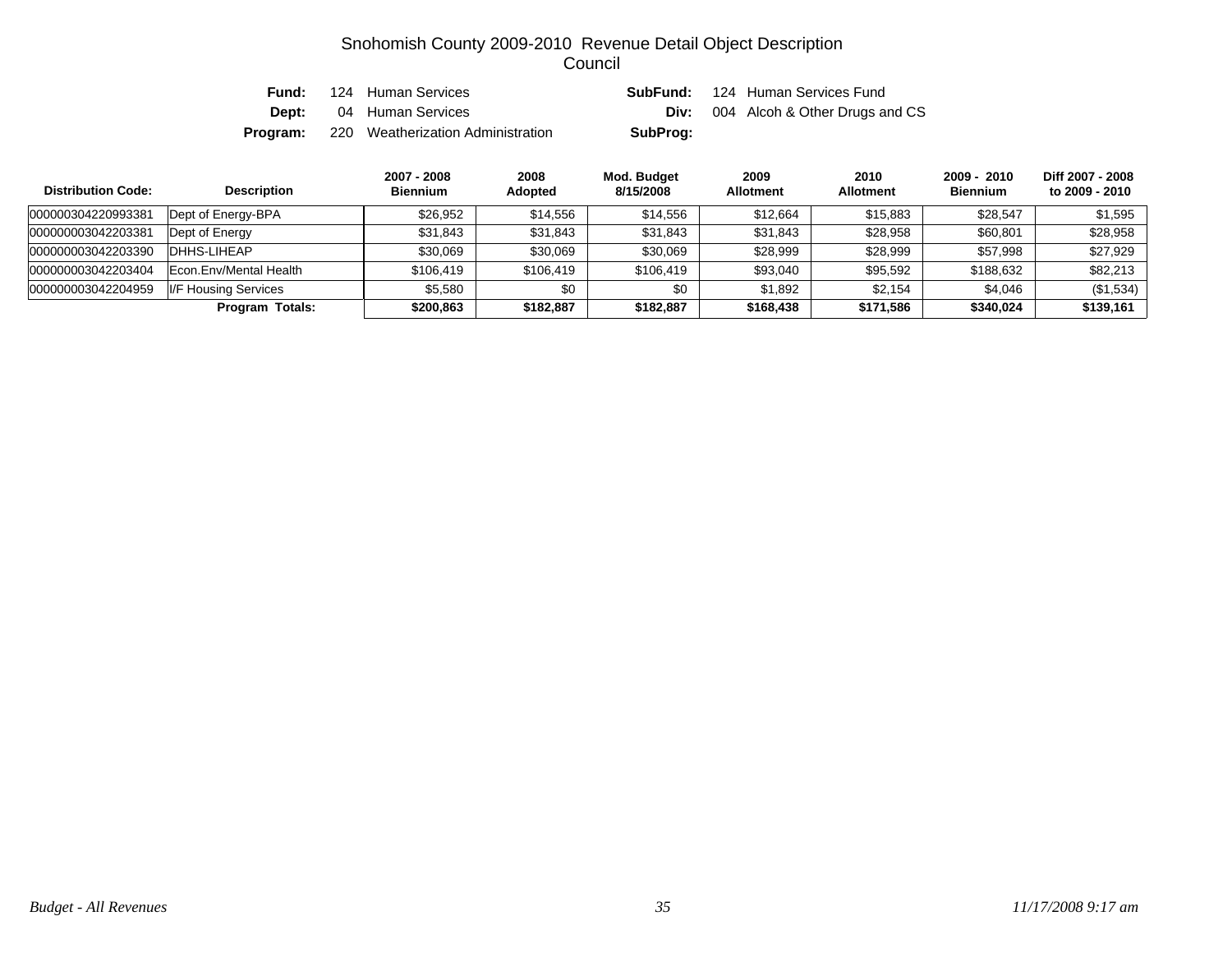| Fund: | 124 Human Services                               | SubFund: | 124 Human Services Fund        |
|-------|--------------------------------------------------|----------|--------------------------------|
|       | <b>Dept:</b> 04 Human Services                   | Div:     | 004 Alcoh & Other Drugs and CS |
|       | <b>Program:</b> 221 Weatherization Program Suppo | SubProg: |                                |

| <b>Distribution Code:</b> | <b>Description</b>     | 2007 - 2008<br><b>Biennium</b> | 2008<br><b>Adopted</b> | Mod. Budget<br>8/15/2008 | 2009<br><b>Allotment</b> | 2010<br><b>Allotment</b> | $2009 - 2010$<br><b>Biennium</b> | Diff 2007 - 2008<br>to 2009 - 2010 |
|---------------------------|------------------------|--------------------------------|------------------------|--------------------------|--------------------------|--------------------------|----------------------------------|------------------------------------|
| 000000003042213314        | Dept Hsq & Urban Dev   | \$18,108                       | \$18,108               | \$18,108                 | \$0                      | \$2,500                  | \$2,500                          | (\$15,608)                         |
| 000000304221193381        | Dept of Energy         | \$69,238                       | \$0                    | \$0                      | \$37,453                 | \$20,916                 | \$58,369                         | (\$10,869)                         |
| 000000003042213381        | Dept of Energy         | \$130.419                      | \$130,419              | \$130,419                | \$92,966                 | \$92.966                 | \$185,932                        | \$55,513                           |
| 000000003042213390        | DHHS-LIHEAP            | \$183,523                      | \$183,523              | \$183,523                | \$126,248                | \$126,248                | \$252,496                        | \$68,973                           |
| 000000003042213404        | Econ.Env/Mental Health | \$293,351                      | \$293,351              | \$293,351                | \$387,829                | \$410,790                | \$798,619                        | \$505,268                          |
| 000000003042214959        | I/F Housing Services   | \$14.971                       | \$0                    | \$0                      | \$18,108                 | \$22,736                 | \$40.844                         | \$25,873                           |
|                           | <b>Program Totals:</b> | \$709,610                      | \$625,401              | \$625,401                | \$662,604                | \$676,156                | \$1,338,760                      | \$629,150                          |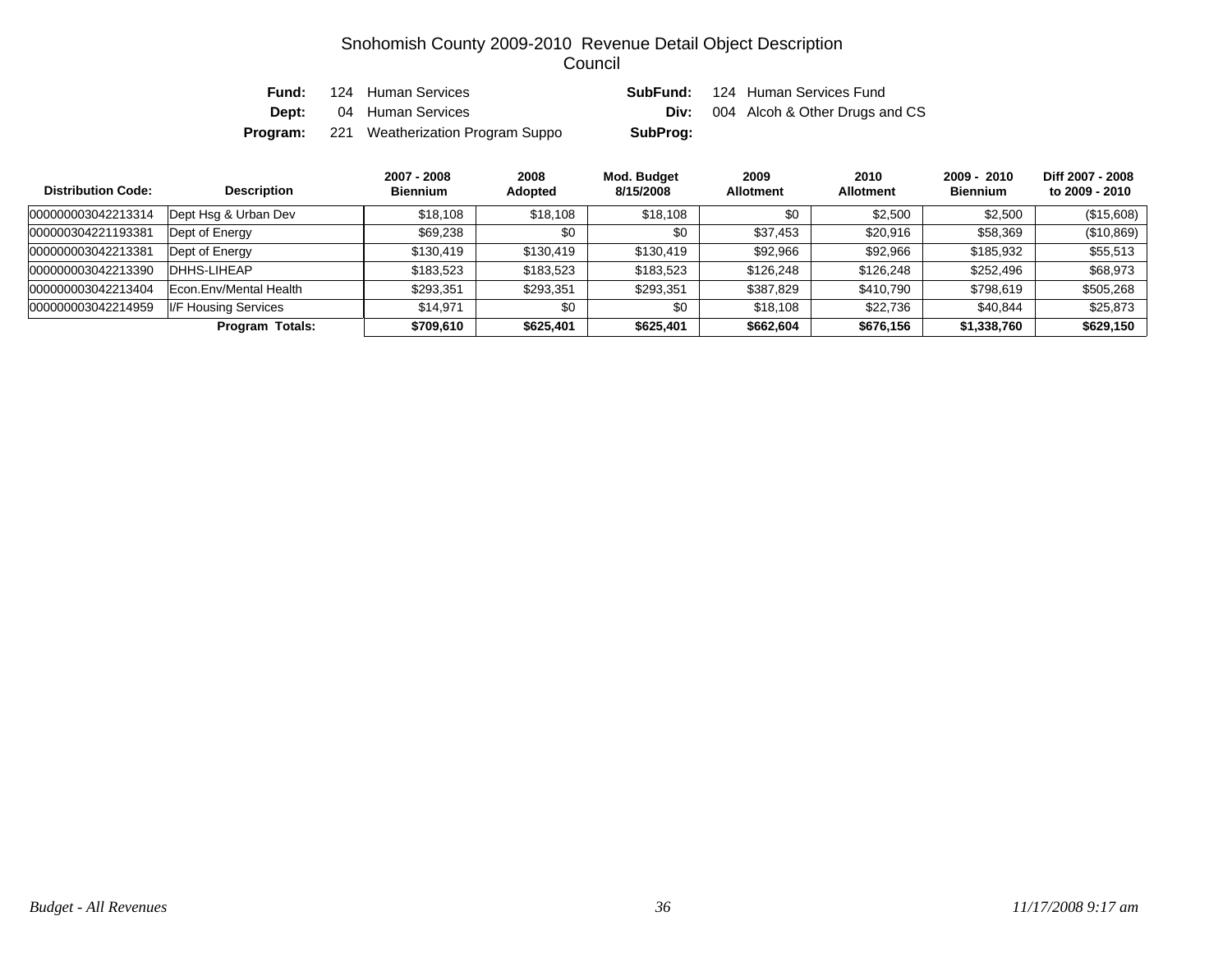| Fund: | 124 Human Services                       | SubFund: | 124 Human Services Fund                    |
|-------|------------------------------------------|----------|--------------------------------------------|
|       | <b>Dept:</b> 04 Human Services           |          | <b>Div:</b> 004 Alcoh & Other Drugs and CS |
|       | <b>Program:</b> 222 Weatherization Labor | SubProg: |                                            |

| <b>Distribution Code:</b> | <b>Description</b>      | 2007 - 2008<br><b>Biennium</b> | 2008<br><b>Adopted</b> | Mod. Budget<br>8/15/2008 | 2009<br><b>Allotment</b> | 2010<br><b>Allotment</b> | $2009 - 2010$<br><b>Biennium</b> | Diff 2007 - 2008<br>to 2009 - 2010 |
|---------------------------|-------------------------|--------------------------------|------------------------|--------------------------|--------------------------|--------------------------|----------------------------------|------------------------------------|
| 000000003042223314        | Dept. Hsg. & Urban Dev. | \$105,000                      | \$105,000              | \$105,000                | \$0                      | \$15,000                 | \$15,000                         | (\$90,000)                         |
| 000000304222193381        | Department Of Energy    | \$212,460                      | \$0                    | \$0                      | \$75.017                 | \$80.203                 | \$155,220                        | (\$57,240)                         |
| 000000003042223381        | Department Of Energy    | \$162,409                      | \$162,409              | \$162,409                | \$87,392                 | \$87.392                 | \$174.784                        | \$12,375                           |
| 000000003042223390        | DHHS-LIHEAP             | \$252,371                      | \$202,371              | \$202,371                | \$250,491                | \$250,491                | \$500,982                        | \$248,611                          |
| 000000003042223404        | Econ. Env/Mental Health | \$1,362,160                    | \$1,362,160            | \$1,362,160              | \$1,201,922              | \$941,152                | \$2,143,074                      | \$780,914                          |
| 000000003042224959        | I/F Housing Services    | \$165,820                      | \$0                    | \$0                      | \$105,000                | \$125.110                | \$230,110                        | \$64,290                           |
|                           | Program Totals:         | \$2,260,220                    | \$1,831,940            | \$1,831,940              | \$1,719,822              | \$1,499,348              | \$3,219,170                      | \$958,950                          |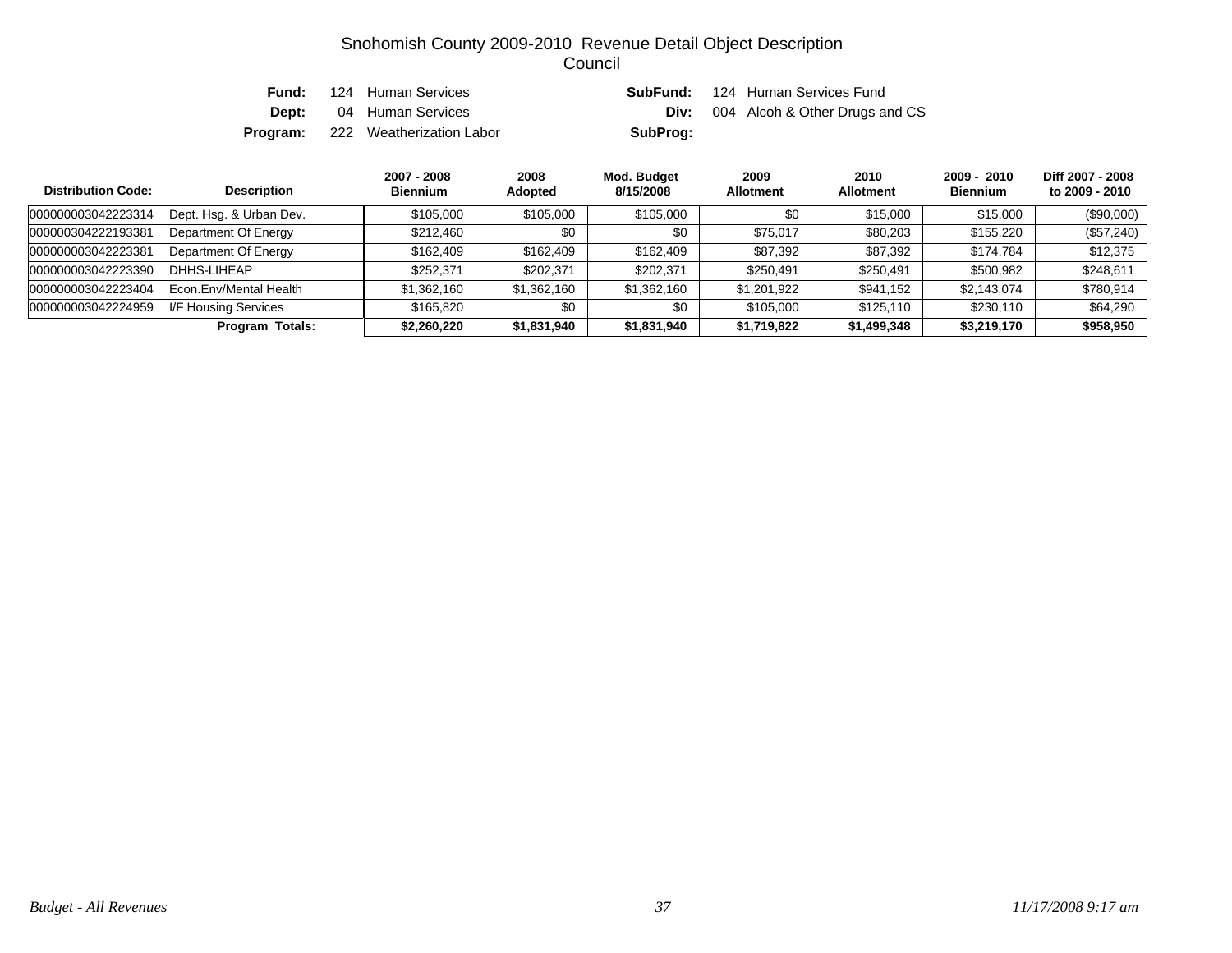| Fund: | 124 Human Services                  |          | <b>SubFund:</b> 124 Human Services Fund    |
|-------|-------------------------------------|----------|--------------------------------------------|
|       | <b>Dept:</b> 04 Human Services      |          | <b>Div:</b> 004 Alcoh & Other Drugs and CS |
|       | <b>Program:</b> 360 Veterans Relief | SubProg: |                                            |

| <b>Distribution Code:</b> | <b>Description</b>         | 2007 - 2008<br><b>Biennium</b> | 2008<br>Adopted | Mod. Budget<br>8/15/2008 | 2009<br><b>Allotment</b> | 2010<br><b>Allotment</b> | $2009 - 2010$<br><b>Biennium</b> | Diff 2007 - 2008<br>to 2009 - 2010 |
|---------------------------|----------------------------|--------------------------------|-----------------|--------------------------|--------------------------|--------------------------|----------------------------------|------------------------------------|
| 000000003043600800        | Beginning Fund Balance     | \$32,440                       | \$32,440        | \$32,440                 | \$18,485                 | \$30,912                 | \$49.397                         | \$16,957                           |
| 000000003043601110        | Real & Personal Prop       | \$876,813                      | \$445,957       | \$445,957                | \$445,957                | \$445,957                | \$891,914                        | \$15,101                           |
| 000000003043601210        | <b>Private Harvest Tax</b> | \$2,208                        | \$934           | \$934                    | \$934                    | \$934                    | \$1,868                          | $(\$340)$                          |
| 000000003043601720        | Leasehold Excise Tax       | \$6,088                        | \$1,948         | \$1,948                  | \$1,948                  | \$1,948                  | \$3,896                          | (\$2,192)                          |
| 000000003043603502        | Sale Of Timber             | \$23.129                       | \$16,424        | \$16,424                 | \$16,424                 | \$16,424                 | \$32,848                         | \$9,719                            |
| 000000003043603700        | Interlocal Impact          | \$258                          | \$158           | \$158                    | \$158                    | \$158                    | \$316                            | \$58                               |
| 000000003043609720        | OpT-General Fund           | \$275,000                      | \$275,000       | \$275,000                | \$269,500                | \$269,500                | \$539,000                        | \$264,000                          |
|                           | <b>Program Totals:</b>     | \$1,215,936                    | \$772,861       | \$772,861                | \$753,406                | \$765,833                | \$1,519,239                      | \$303,303                          |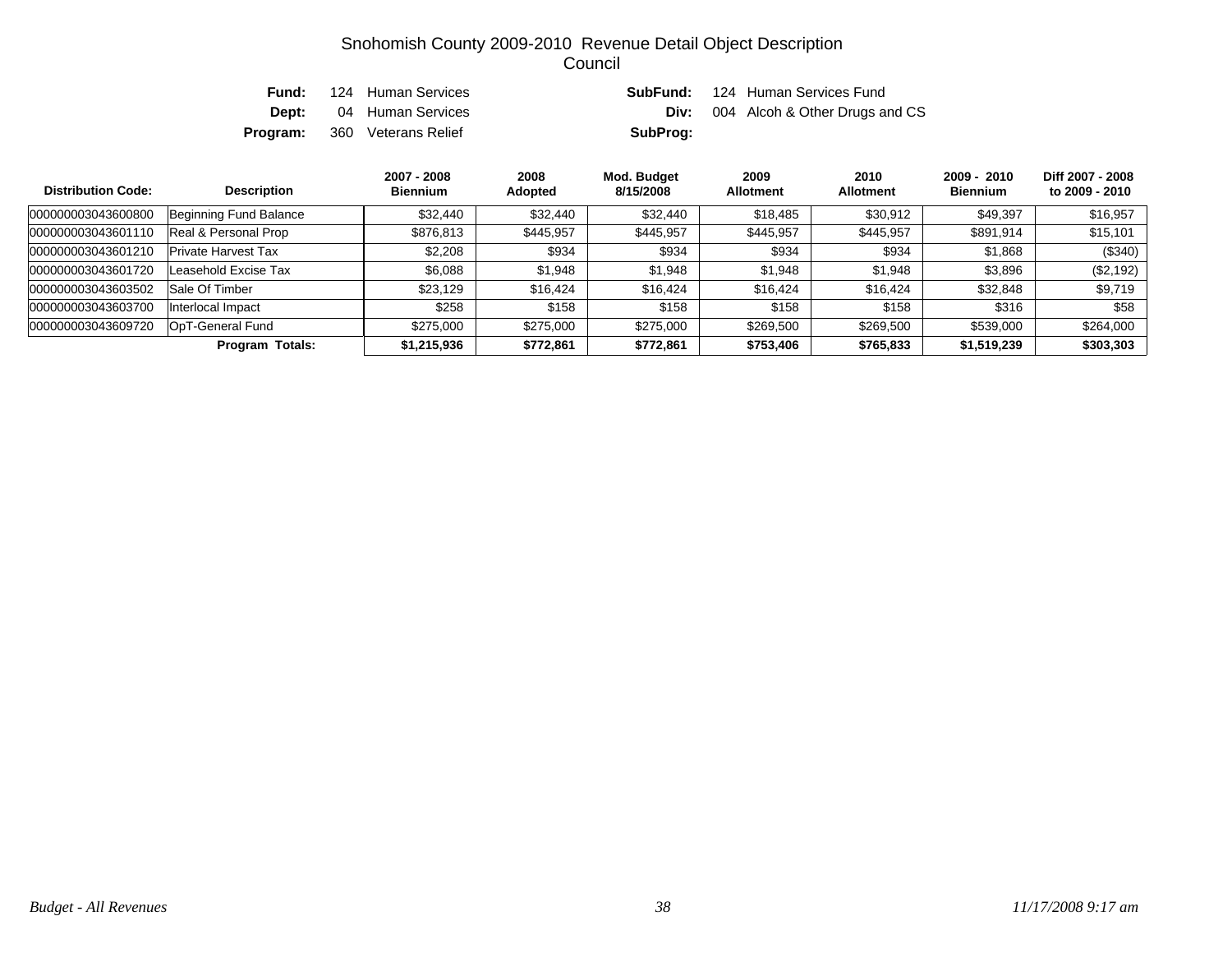| Fund: | 124 Human Services                        | SubFund: | 124 Human Services Fund        |
|-------|-------------------------------------------|----------|--------------------------------|
|       | <b>Dept:</b> 04 Human Services            | Div:     | 004 Alcoh & Other Drugs and CS |
|       | <b>Program:</b> 611 Alcohol & Other Drugs | SubProg: |                                |

| <b>Distribution Code:</b> | <b>Description</b>     | 2007 - 2008<br><b>Biennium</b> | 2008<br>Adopted | Mod. Budget<br>8/15/2008 | 2009<br><b>Allotment</b> | 2010<br><b>Allotment</b> | $2009 - 2010$<br><b>Biennium</b> | Diff 2007 - 2008<br>to 2009 - 2010 |
|---------------------------|------------------------|--------------------------------|-----------------|--------------------------|--------------------------|--------------------------|----------------------------------|------------------------------------|
| 000000003046110800        | Beginning Fund Balance | \$83,426                       | \$83,426        | \$83,426                 | (\$10,088)               | \$0                      | (\$10,088)                       | (\$93,514)                         |
| 000000304611303392        | <b>IDHHS WASBIRT</b>   | \$24,384                       | \$5,937         | \$5,937                  | \$0                      | \$0                      | \$0                              | (\$24,384)                         |
| 000000304611593399        | <b>DSHS-SAPT</b>       | \$762,081                      | \$471,097       | \$471,097                | \$72,948                 | \$72,948                 | \$145,896                        | (\$616, 185)                       |
| 000000003046113404        | Econ. Env/Menta        | \$374,219                      | \$374,219       | \$374,219                | \$537,347                | \$546,365                | \$1,083,712                      | \$709,493                          |
| 000000003046113607        | Liquor Excise Tax      | \$91,580                       | \$40,000        | \$40,000                 | \$40,000                 | \$45,000                 | \$85,000                         | $(\$6,580)$                        |
| 000000003046113608        | Liquor Board Profits   | \$149,027                      | \$65,000        | \$65,000                 | \$70,000                 | \$75,000                 | \$145,000                        | (\$4,027)                          |
| 000000003046119700        | OpT-ChemDepTreatment   | \$589,034                      | \$294,517       | \$294,517                | \$0                      | \$0                      | \$0                              | (\$589,034)                        |
|                           | <b>Program Totals:</b> | \$2,073,751                    | \$1,334,196     | \$1,334,196              | \$710,207                | \$739,313                | \$1,449,520                      | (\$624, 231)                       |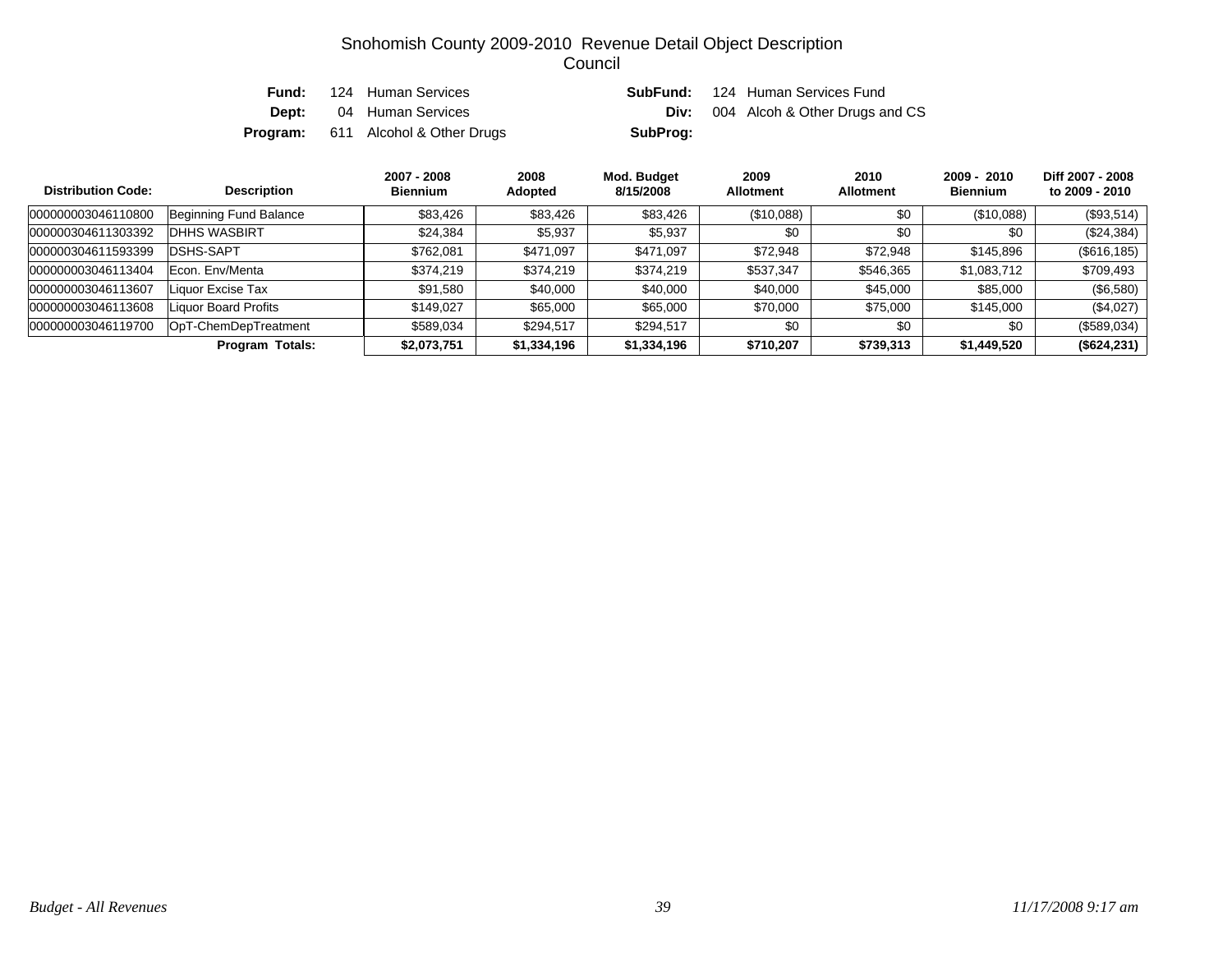|                                | <b>Fund:</b> 124 Human Services |          | <b>SubFund:</b> 124 Human Services Fund    |
|--------------------------------|---------------------------------|----------|--------------------------------------------|
|                                | <b>Dept:</b> 04 Human Services  |          | <b>Div:</b> 004 Alcoh & Other Drugs and CS |
| <b>Program:</b> 612 Prevention |                                 | SubProg: |                                            |

| <b>Distribution Code:</b> | <b>Description</b>         | 2007 - 2008<br>Biennium | 2008<br>Adopted | Mod. Budget<br>8/15/2008 | 2009<br><b>Allotment</b> | 2010<br><b>Allotment</b> | 2010<br>2009<br><b>Biennium</b> | Diff 2007 - 2008<br>to 2009 - 2010 |
|---------------------------|----------------------------|-------------------------|-----------------|--------------------------|--------------------------|--------------------------|---------------------------------|------------------------------------|
| 000000304612593399        | IFederal SAPT - Prevention |                         | \$0             |                          | \$206,985                | \$214.177                | \$421.162                       | \$421.162                          |
| 000000003046123404        | State GIA - Prevention     | \$0                     | \$0             |                          | \$48.407                 | \$47.990                 | \$96,397                        | \$96,397                           |
|                           | <b>Program Totals:</b>     | \$0                     | \$0             |                          | \$255.392                | \$262,167                | \$517.559                       | \$517,559                          |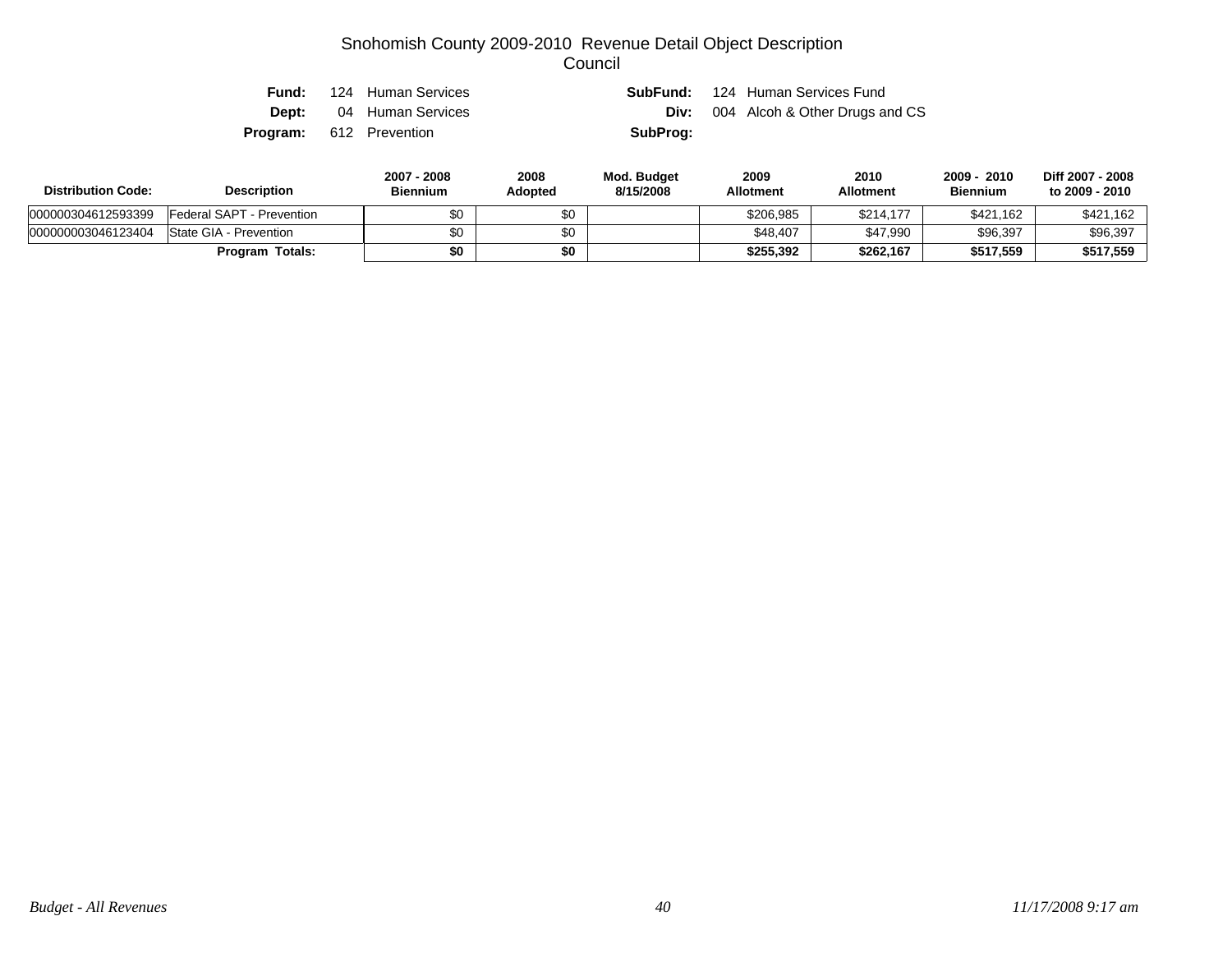| Fund: | 124 Human Services             |          | <b>SubFund:</b> 124 Human Services Fund    |
|-------|--------------------------------|----------|--------------------------------------------|
|       | <b>Dept:</b> 04 Human Services |          | <b>Div:</b> 004 Alcoh & Other Drugs and CS |
|       | <b>Program:</b> 692 AOD Liason | SubProg: |                                            |

| <b>Distribution Code:</b> | <b>Description</b>     | 2008<br>2007<br>Biennium | 2008<br>Adopted | <b>Mod. Budget</b><br>8/15/2008 | 2009<br><b>Allotment</b> | 2010<br>Allotment | <b>2009</b><br>2010<br><b>Biennium</b> | Diff 2007 - 2008<br>to 2009 - 2010 |
|---------------------------|------------------------|--------------------------|-----------------|---------------------------------|--------------------------|-------------------|----------------------------------------|------------------------------------|
| 000000003046923404        | Econ.Env/Mental        | \$373,560                | \$373,560       | \$373,560                       | \$379,065                | \$383,678         | \$762,743                              | \$389,183                          |
|                           | <b>Program Totals:</b> | \$373,560                | \$373,560       | \$373,560                       | \$379,065                | \$383,678         | \$762,743                              | \$389,183                          |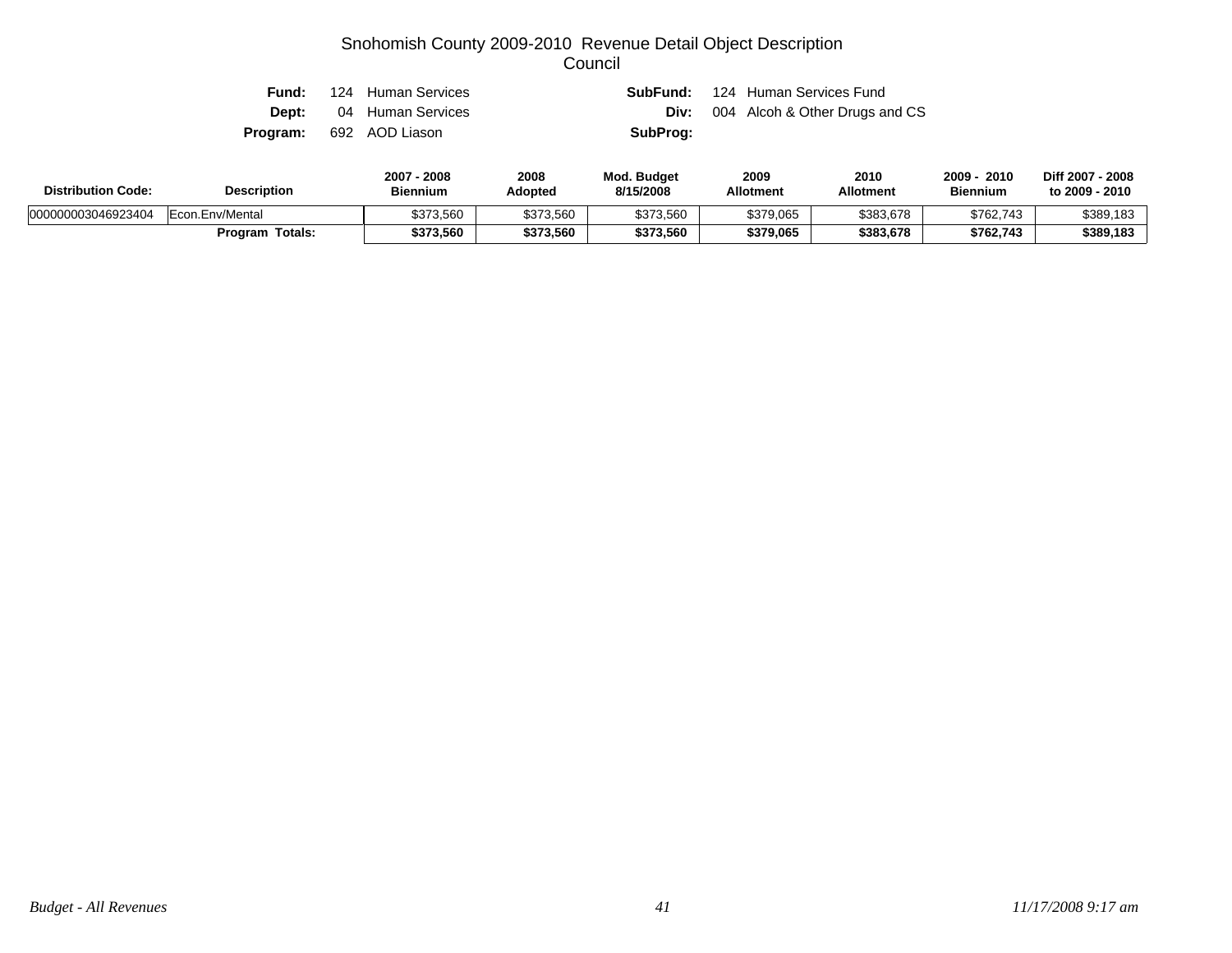| Fund:        | 124 Human Services                       |          | <b>SubFund:</b> 124 Human Services Fund    |
|--------------|------------------------------------------|----------|--------------------------------------------|
| <b>Dept:</b> | 04 Human Services                        |          | <b>Div:</b> 004 Alcoh & Other Drugs and CS |
|              | <b>Program:</b> 693 Drug Court Treatment | SubProg: |                                            |

| <b>Distribution Code:</b> | <b>Description</b>        | .2008<br>$2007 -$<br><b>Biennium</b> | 2008<br>Adopted | Mod. Budget<br>8/15/2008 | 2009<br><b>Allotment</b> | 2010<br><b>Allotment</b> | 2009<br>2010<br><b>Biennium</b> | Diff 2007 - 2008<br>to 2009 - 2010 |
|---------------------------|---------------------------|--------------------------------------|-----------------|--------------------------|--------------------------|--------------------------|---------------------------------|------------------------------------|
| 000000003046939700        | OpT-Drug Court            | \$549.271                            | \$351,956       | \$351,956                | \$0                      | \$344,917                | \$344,917                       | (\$204,354)                        |
|                           | <b>Totals:</b><br>Program | \$549.271                            | \$351,956       | \$351,956                | ¢Λ                       | \$344.917                | \$344,917                       | (\$204,354)                        |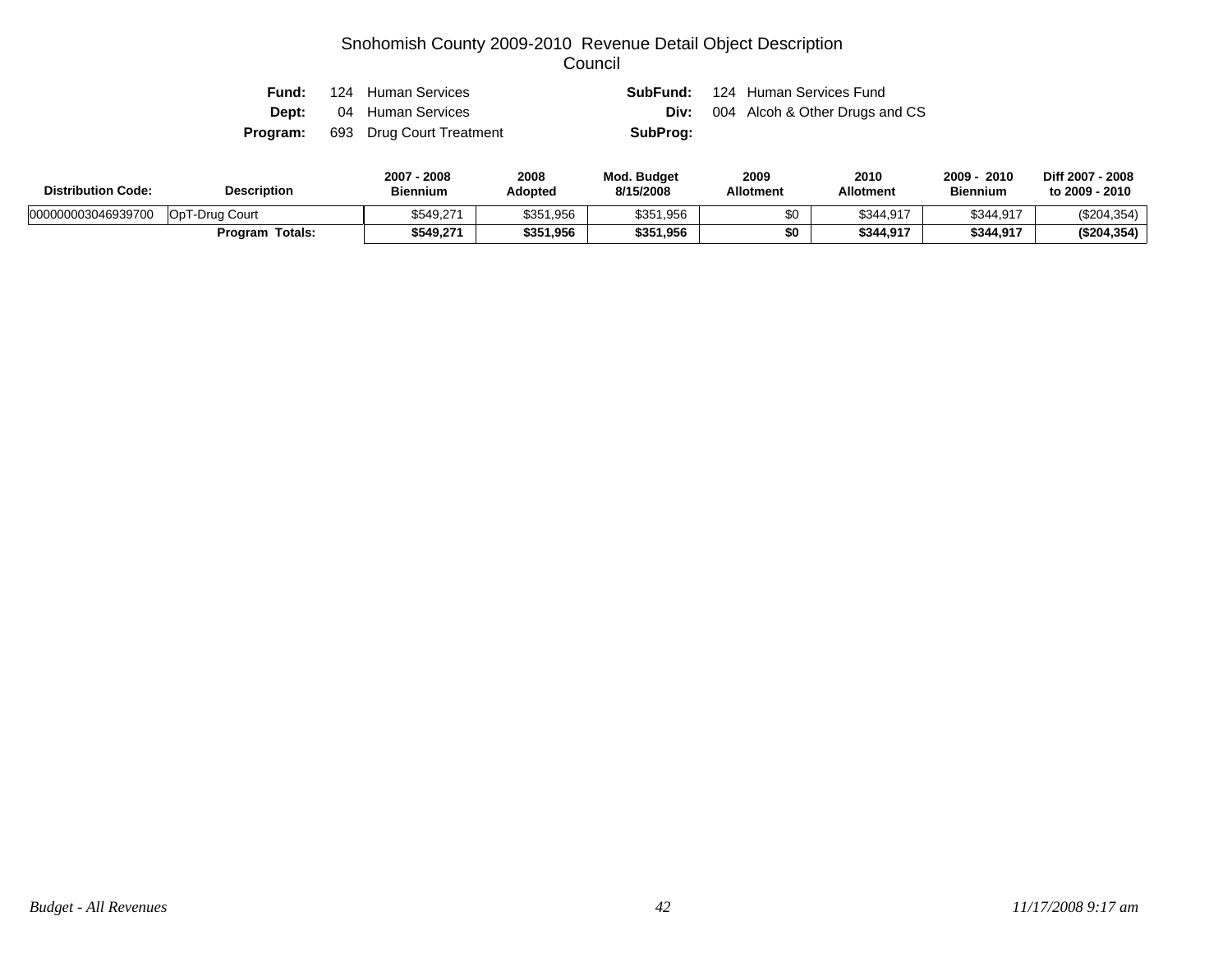| Fund: | 124 Human Services                               |          | <b>SubFund:</b> 124 Human Services Fund |
|-------|--------------------------------------------------|----------|-----------------------------------------|
| Dept: | 04 Human Services                                | Div:     | 005 Mental Health/Dev Dis               |
|       | <b>Program:</b> 411 Mental Health Administration | SubProg: |                                         |

| <b>Distribution Code:</b> | <b>Description</b>           | 2007 - 2008<br><b>Biennium</b> | 2008<br>Adopted | Mod. Budget<br>8/15/2008 | 2009<br><b>Allotment</b> | 2010<br><b>Allotment</b> | $2009 - 2010$<br><b>Biennium</b> | Diff 2007 - 2008<br>to 2009 - 2010 |
|---------------------------|------------------------------|--------------------------------|-----------------|--------------------------|--------------------------|--------------------------|----------------------------------|------------------------------------|
| 000000003044110233        | Sale Of Timber Fr State Lans | \$17,142                       | \$9,692         | \$9,692                  | \$9,692                  | \$9,692                  | \$19,384                         | \$2,242                            |
| 000000003044110800        | Beginning Fund Balance       | \$27,961                       | \$27,961        | \$27,961                 | \$50,691                 | \$163.845                | \$214,536                        | \$186,575                          |
| 000000003044111110        | Real & Personal Prop         | \$959,801                      | \$481.072       | \$481,072                | \$481.072                | \$481,072                | \$962,144                        | \$2,343                            |
| 000000003044111210        | <b>Private Harvest Tax</b>   | \$1,749                        | \$384           | \$384                    | \$384                    | \$384                    | \$768                            | (\$981)                            |
| 000000003044111720        | Leasehold Excise Tax         | \$6,669                        | \$2,069         | \$2,069                  | \$2,069                  | \$2,069                  | \$4,138                          | $(\$2,531)$                        |
| 000000003044113700        | Interlocal Impact            | \$481                          | \$370           | \$370                    | \$370                    | \$370                    | \$740                            | \$259                              |
| 000000304411023864        | MH Admin. Federal Revenue    | \$170.884                      | \$85,442        | \$85,442                 | \$86,389                 | \$86,389                 | \$172,778                        | \$1,894                            |
| 000000304411013864        | MH Admin, State Revenue      | \$103.366                      | \$51,683        | \$51,683                 | \$50,736                 | \$50,736                 | \$101,472                        | (\$1,894)                          |
| 000000003044119700        | OpT-Mental Health Programs   | \$173.825                      | \$61,758        | \$61,758                 | \$14,700                 | \$14,700                 | \$29,400                         | (\$144, 425)                       |
|                           | <b>Program Totals:</b>       | \$1,461,878                    | \$720,431       | \$720,431                | \$696,103                | \$809,257                | \$1,505,360                      | \$43,482                           |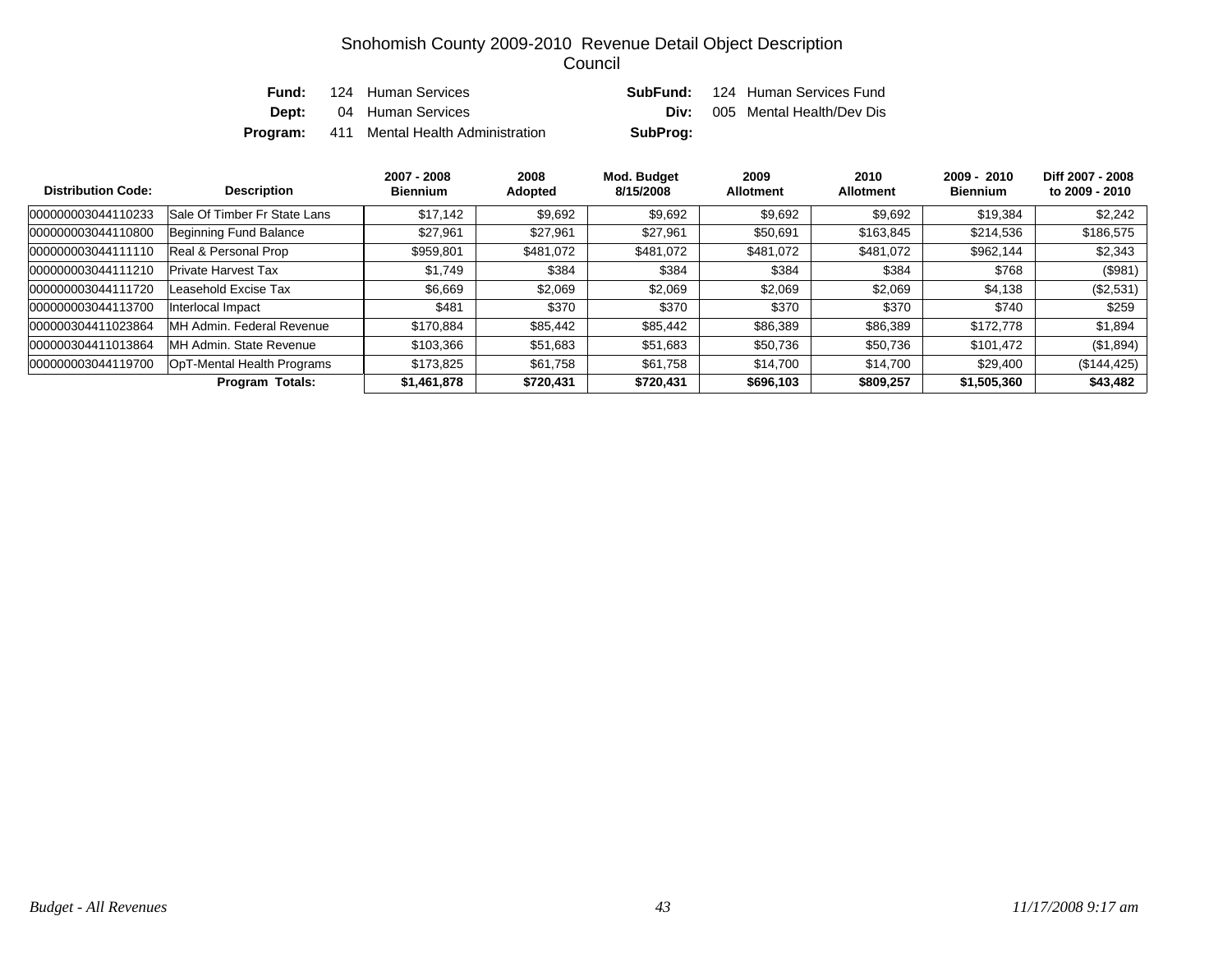| Fund: | 124 Human Services                               |          | <b>SubFund:</b> 124 Human Services Fund |
|-------|--------------------------------------------------|----------|-----------------------------------------|
|       | <b>Dept:</b> 04 Human Services                   | Div:     | 005 Mental Health/Dev Dis               |
|       | <b>Program:</b> 413 Evaluation & Treatment Facil | SubProg: |                                         |

| <b>Distribution Code:</b> | <b>Description</b>                      |           | 2008<br><b>Adopted</b> | Mod. Budget<br>8/15/2008 | 2009<br><b>Allotment</b> | 2010<br>Allotment | 2009 - 2010<br><b>Biennium</b> | Diff 2007 - 2008<br>to 2009 - 2010 |
|---------------------------|-----------------------------------------|-----------|------------------------|--------------------------|--------------------------|-------------------|--------------------------------|------------------------------------|
| 000000304413023864        | <b>E&amp;T Facility Federal Revenue</b> | \$94,859  | \$66,454               | \$66,454                 | \$57,441                 | \$57,441          | \$114.882                      | \$20,023                           |
| 000000304413013864        | <b>E&amp;T Facility State Revenue</b>   | \$262.092 | \$146,883              | \$276,883                | \$164.229                | \$47.556          | \$211,785                      | (\$50,307)                         |
|                           | <b>Program Totals:</b>                  | \$356.951 | \$213,337              | \$343.337                | \$221.670                | \$104.997         | \$326,667                      | (\$30,284)                         |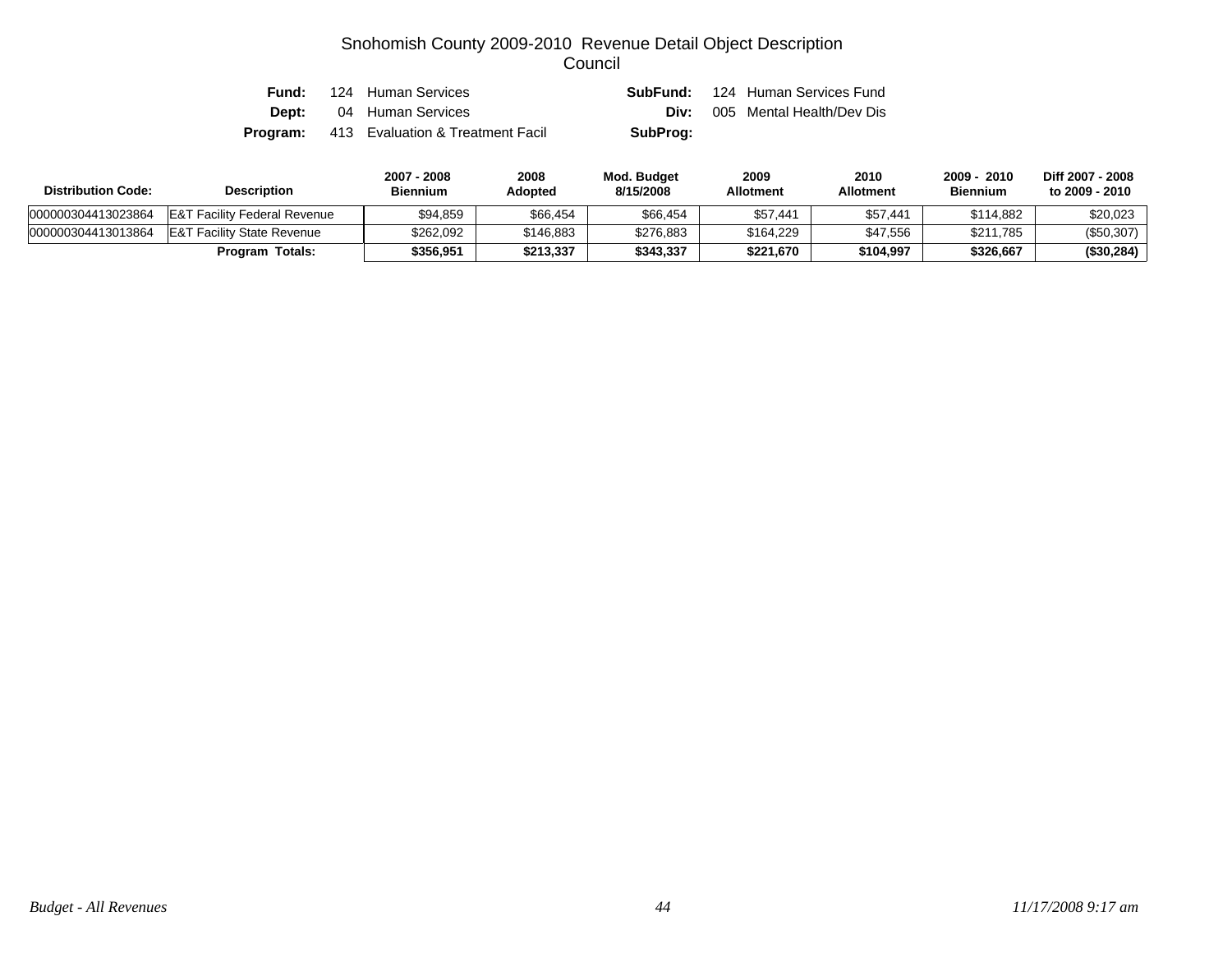| Fund: | 124 Human Services                              |          | <b>SubFund:</b> 124 Human Services Fund |
|-------|-------------------------------------------------|----------|-----------------------------------------|
|       | <b>Dept:</b> 04 Human Services                  | Div:     | 005 Mental Health/Dev Dis               |
|       | <b>Program:</b> 471 Involuntary Treatment Admin | SubProg: |                                         |

| <b>Distribution Code:</b> | <b>Description</b>        | 2007 - 2008<br><b>Biennium</b> | 2008<br><b>Adopted</b> | Mod. Budget<br>8/15/2008 | 2009<br><b>Allotment</b> | 2010<br><b>Allotment</b> | 2009 - 2010<br><b>Biennium</b> | Diff 2007 - 2008<br>to 2009 - 2010 |
|---------------------------|---------------------------|--------------------------------|------------------------|--------------------------|--------------------------|--------------------------|--------------------------------|------------------------------------|
| 000000003044710800        | Beginning Fund Balance    | \$0                            | \$0                    |                          | (\$12,563)               | \$0                      | (\$12,563)                     | (\$12,563)                         |
| 000000304471013864        | ITA State Revenue         | \$2,791,714                    | \$1,422,963            | \$1,422,963              | \$1,586,099              | \$1,586,099              | \$3,172,198                    | \$380,484                          |
| 000000003044719717        | OpT-Involuntary Treatment | \$140.000                      | \$72,000               | \$72,000                 | \$61,450                 | \$65,485                 | \$126,935                      | (\$13,065)                         |
|                           | Program Totals:           | \$2,931,714                    | \$1,494,963            | \$1,494,963              | \$1,634,986              | \$1,651,584              | \$3,286,570                    | \$354,856                          |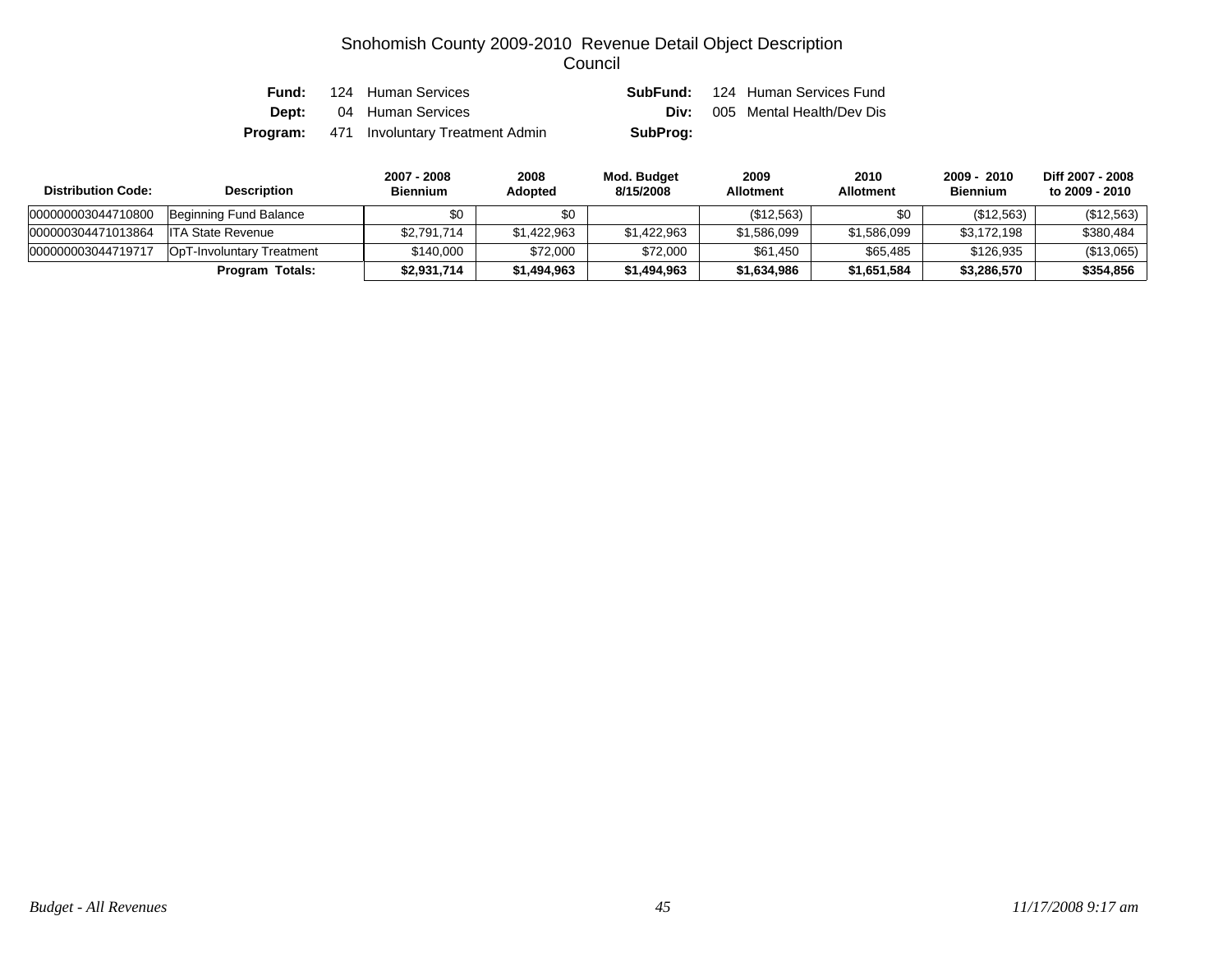| Fund: | 124 Human Services                      |          | <b>SubFund:</b> 124 Human Services Fund |
|-------|-----------------------------------------|----------|-----------------------------------------|
|       | <b>Dept:</b> 04 Human Services          |          | <b>Div:</b> 005 Mental Health/Dev Dis   |
|       | <b>Program:</b> 472 Resource Management | SubProg: |                                         |

| <b>Distribution Code:</b> | <b>Description</b>                 | 2007 - 2008<br><b>Biennium</b> | 2008<br><b>Adopted</b> | Mod. Budget<br>8/15/2008 | 2009<br><b>Allotment</b> | 2010<br><b>Allotment</b> | $2009 - 2010$<br><b>Biennium</b> | Diff 2007 - 2008<br>to 2009 - 2010 |
|---------------------------|------------------------------------|--------------------------------|------------------------|--------------------------|--------------------------|--------------------------|----------------------------------|------------------------------------|
| 000000003044720800        | Beginning Fund Balance             | \$0                            | \$0                    |                          | (\$15,296)               | \$0                      | (\$15,296)                       | (\$15,296)                         |
| 000000304472033864        | MH Jail Services State Revenue     | \$567,530                      | \$313,430              | \$313,430                | \$98,708                 | \$98,708                 | \$197,415                        | (\$370,115)                        |
| 000000304472023864        | <b>RSN Support Federal Revenue</b> | \$154.065                      | \$87,098               | \$87,098                 | \$104,265                | \$104.265                | \$208,530                        | \$54,465                           |
| 000000304472013864        | <b>RSN Support State Revenue</b>   | \$418.497                      | \$230,556              | \$230,556                | \$249,896                | \$208.562                | \$458.458                        | \$39,961                           |
| 000000003044729700        | OpT Mental Health Resource Mgt     | \$0                            | \$0                    |                          | \$37.193                 | \$37.193                 | \$74,386                         | \$74.386                           |
|                           | Program Totals:                    | \$1,140,092                    | \$631,084              | \$631,084                | \$474,766                | \$448.728                | \$923,493                        | (\$216,599)                        |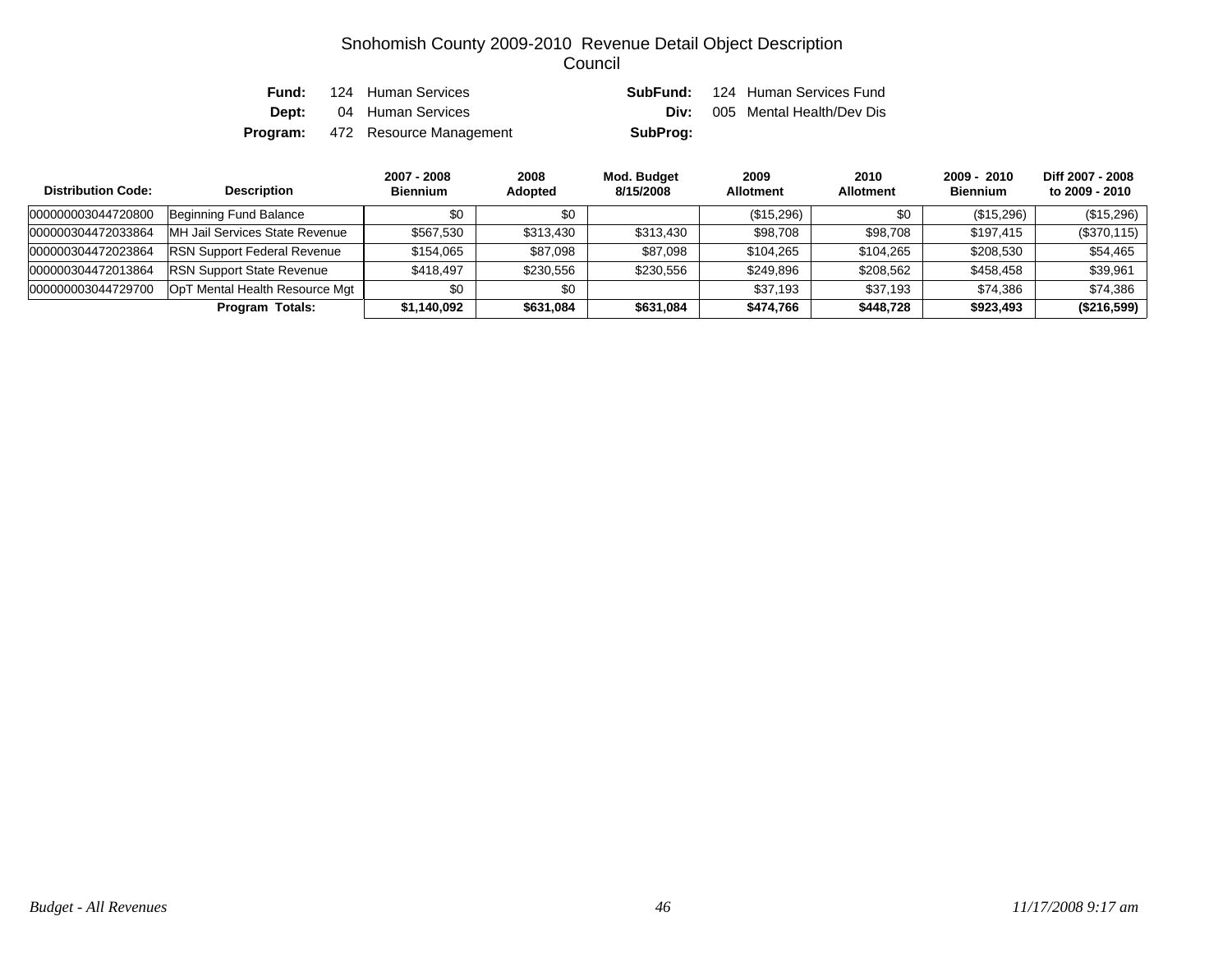| Fund: | 124 Human Services                        |          | <b>SubFund:</b> 124 Human Services Fund |
|-------|-------------------------------------------|----------|-----------------------------------------|
|       | <b>Dept:</b> 04 Human Services            |          | <b>Div:</b> 005 Mental Health/Dev Dis   |
|       | <b>Program:</b> 811 Dev Dis Program Admin | SubProg: |                                         |

| <b>Distribution Code:</b> | <b>Description</b>              | 2007 - 2008<br><b>Biennium</b> | 2008<br>Adopted | Mod. Budget<br>8/15/2008 | 2009<br><b>Allotment</b> | 2010<br><b>Allotment</b> | $2009 - 2010$<br><b>Biennium</b> | Diff 2007 - 2008<br>to 2009 - 2010 |
|---------------------------|---------------------------------|--------------------------------|-----------------|--------------------------|--------------------------|--------------------------|----------------------------------|------------------------------------|
| 000000003048110800        | Beginning Fund Balance          | \$386,181                      | \$386,181       | \$386,181                | \$35,738                 | \$27.359                 | \$63,097                         | $(\$323,084)$                      |
| 000000003048111110        | Real & Personal Prop            | \$960,977                      | \$482,248       | \$482,248                | \$482,248                | \$482,248                | \$964,496                        | \$3,519                            |
| 000000003048111210        | <b>Private Harvest Tax</b>      | \$2.381                        | \$1,016         | \$1,016                  | \$1.016                  | \$1.016                  | \$2,032                          | (\$349)                            |
| 000000003048111720        | Leasehold Excise Tax            | \$6.720                        | \$2.120         | \$2,120                  | \$2,120                  | \$2,120                  | \$4,240                          | (\$2,480)                          |
| 000000304811633404        | <b>IEE-MPH/DD-DSHS Contract</b> | \$14.295                       | \$14,295        | \$14,295                 | \$14,295                 | \$14,295                 | \$28,590                         | \$14,295                           |
| 000000003048113404        | Econ, Env/Mental Health         | \$731,297                      | \$731.297       | \$731,297                | \$0                      | \$0                      | \$0                              | $(\$731,297)$                      |
| 000000003048113502        | Sale Of Timber                  | \$17.294                       | \$9,844         | \$9,844                  | \$9.844                  | \$9,844                  | \$19,688                         | \$2,394                            |
| 000000003048113700        | Interlocal Impact               | \$279                          | \$168           | \$168                    | \$168                    | \$168                    | \$336                            | \$57                               |
|                           | <b>Program Totals:</b>          | \$2,119,424                    | \$1,627,169     | \$1,627,169              | \$545,429                | \$537,050                | \$1,082,479                      | (\$1,036,945)                      |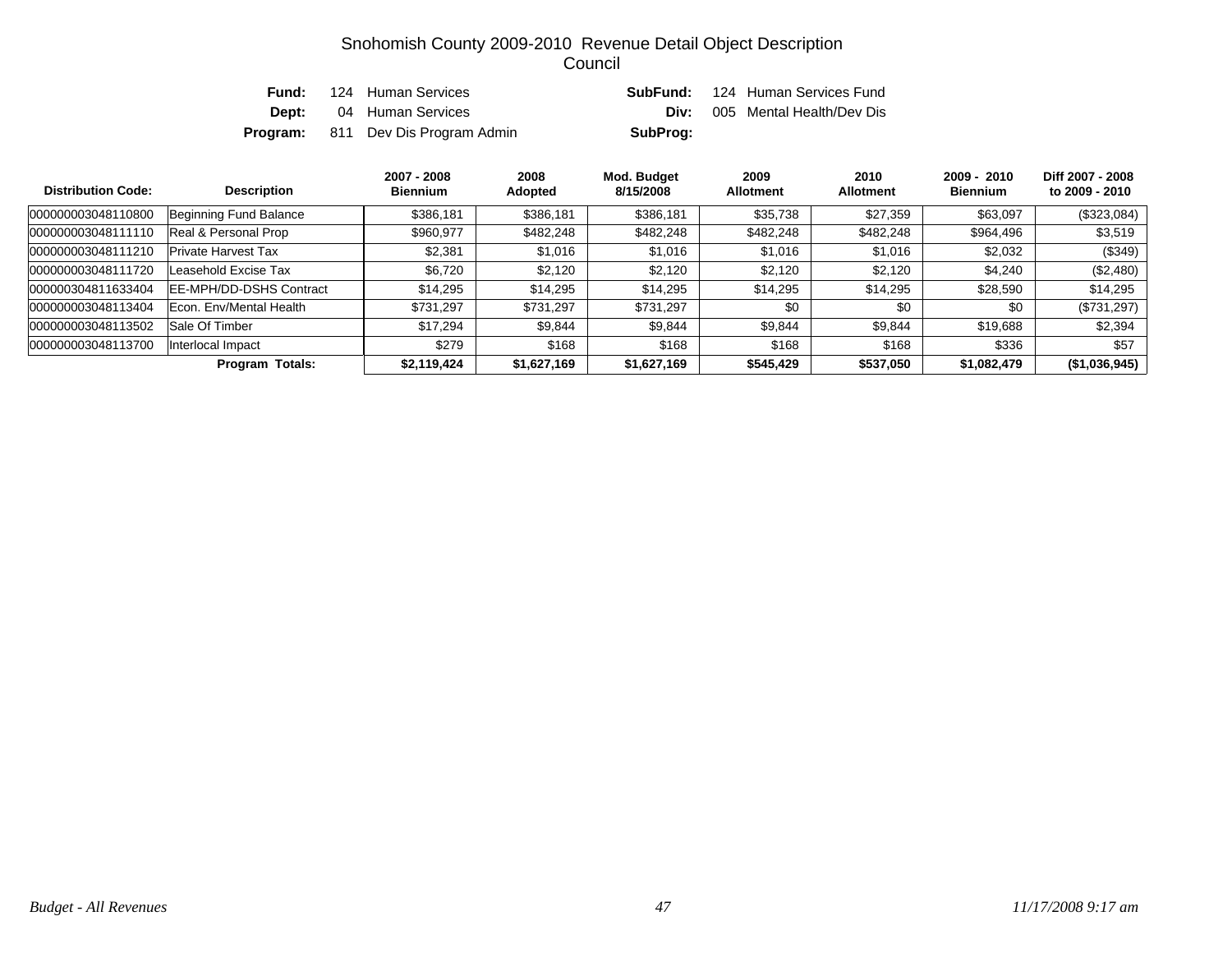|  | <b>Fund:</b> 124 Human Services           |                           | <b>SubFund:</b> 124 Human Services Fund |
|--|-------------------------------------------|---------------------------|-----------------------------------------|
|  | <b>Dept:</b> 04 Human Services            |                           | <b>Div:</b> 005 Mental Health/Dev Dis   |
|  | <b>Program:</b> 811 Dev Dis Program Admin | <b>SubProg:</b> 001 State |                                         |

| <b>Distribution Code:</b> | <b>Description</b>     | 2007 - 2008<br><b>Biennium</b> | 2008<br>Adopted | <b>Mod. Budget</b><br>8/15/2008 | 2009<br><b>Allotment</b> | 2010<br><b>Allotment</b> | 2009<br>2010<br><b>Biennium</b> | Diff 2007 - 2008<br>to 2009 - 2010 |
|---------------------------|------------------------|--------------------------------|-----------------|---------------------------------|--------------------------|--------------------------|---------------------------------|------------------------------------|
| 000000304811013868        | State DD - Admin       | \$325,337                      |                 |                                 | \$398,685                | \$409,167                | \$807,852                       | \$482,515                          |
|                           | <b>Program Totals:</b> | \$325,337                      | \$0             |                                 | \$398.685                | \$409.167                | \$807.852                       | \$482,515                          |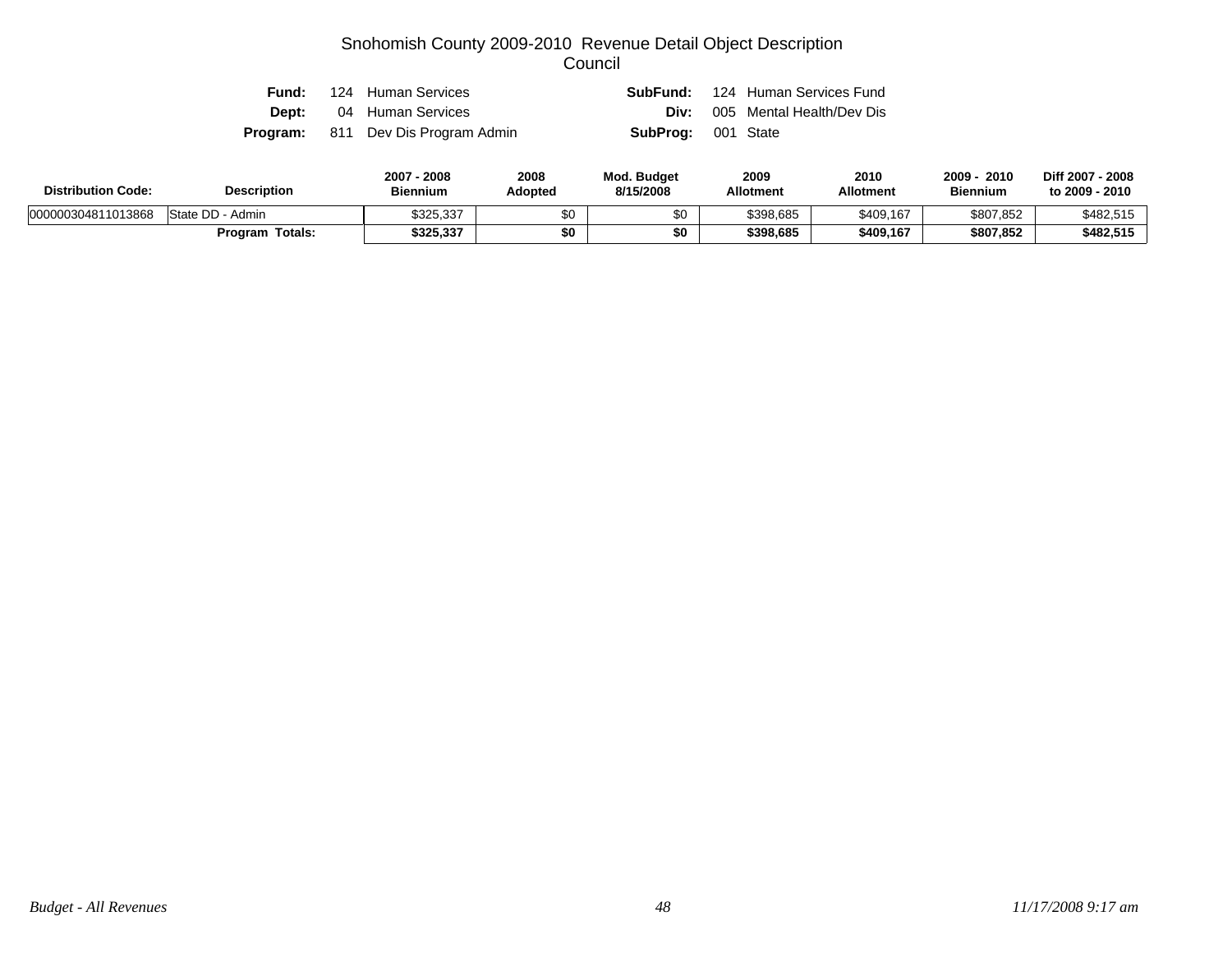|  | <b>Fund:</b> 124 Human Services           |                             | <b>SubFund:</b> 124 Human Services Fund |
|--|-------------------------------------------|-----------------------------|-----------------------------------------|
|  | <b>Dept:</b> 04 Human Services            |                             | <b>Div:</b> 005 Mental Health/Dev Dis   |
|  | <b>Program:</b> 811 Dev Dis Program Admin | <b>SubProg:</b> 002 Federal |                                         |

| <b>Distribution Code:</b> | <b>Description</b>     | 2007 - 2008<br><b>Biennium</b> | 2008<br>Adopted | <b>Mod. Budget</b><br>8/15/2008 | 2009<br><b>Allotment</b> | 2010<br><b>Allotment</b> | 2009<br>2010<br><b>Biennium</b> | Diff 2007 - 2008<br>to 2009 - 2010 |
|---------------------------|------------------------|--------------------------------|-----------------|---------------------------------|--------------------------|--------------------------|---------------------------------|------------------------------------|
| 000000304811023868        | Federa' DD - Admin     | \$54.262                       |                 | \$0                             | \$170,865                | \$175,357                | \$346,222                       | \$291,960                          |
|                           | <b>Program Totals:</b> | \$54.262                       | \$0             |                                 | \$170.865                | \$175.357                | \$346.222                       | \$291,960                          |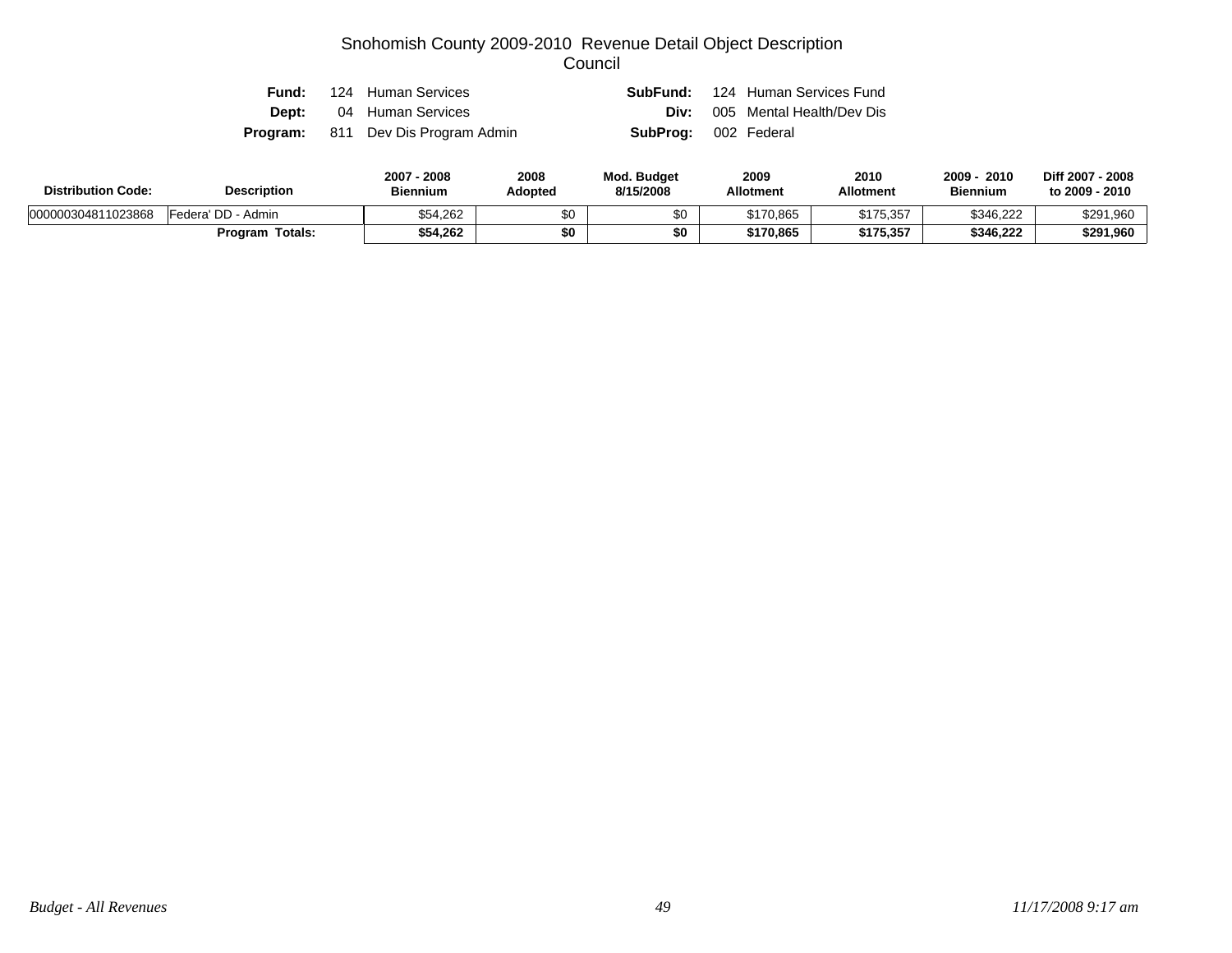| Fund: | 124 Human Services                                 |          | <b>SubFund:</b> 124 Human Services Fund |
|-------|----------------------------------------------------|----------|-----------------------------------------|
| Dept: | 04 Human Services                                  |          | <b>Div:</b> 005 Mental Health/Dev Dis   |
|       | <b>Program:</b> 851 Infant-Toddler Early Intervent | SubProg: |                                         |

| <b>Distribution Code:</b>          | <b>Description</b> | 2007<br>2008<br>Biennium | 2008<br>Adopted | <b>Mod. Budget</b><br>8/15/2008 | 2009<br><b>Allotment</b> | 2010<br><b>Allotment</b> | 2009<br>2010<br><b>Biennium</b> | Diff 2007 - 2008<br>to 2009 - 2010 |
|------------------------------------|--------------------|--------------------------|-----------------|---------------------------------|--------------------------|--------------------------|---------------------------------|------------------------------------|
| <b>ITEIP</b><br>000000003048518418 |                    | \$0                      | ሖ<br>ა∪         |                                 | \$472.881                | \$495,074                | \$967,955                       | \$967,955                          |
|                                    | Program<br>Totals: | \$0                      | \$0             | \$0                             | \$472.881                | \$495.074                | \$967,955                       | \$967,955                          |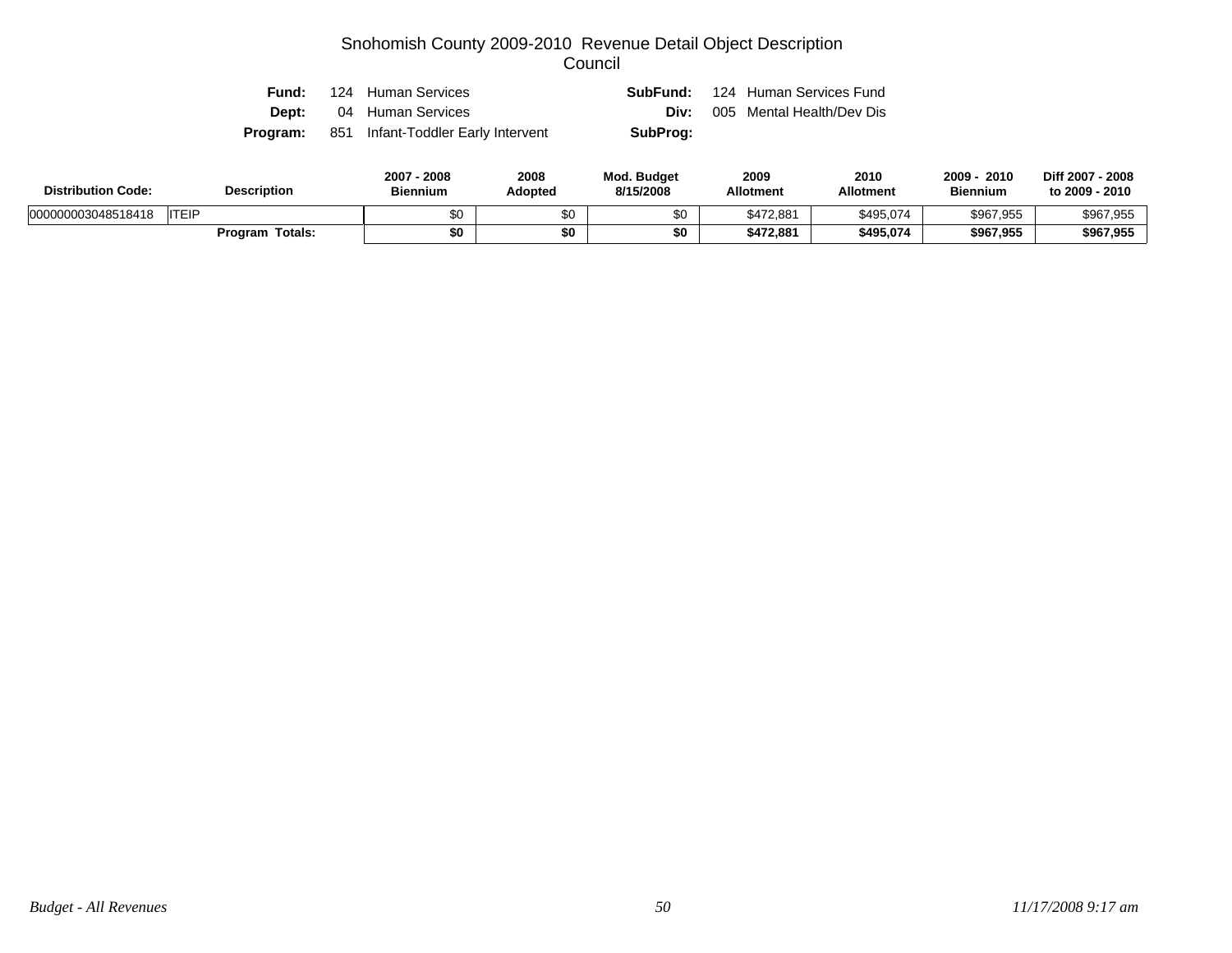| Fund: | 124 Human Services              |          | <b>SubFund:</b> 124 Human Services Fund |
|-------|---------------------------------|----------|-----------------------------------------|
|       | <b>Dept:</b> 04 Human Services  |          | <b>Div:</b> 006 Cooperative Extension   |
|       | <b>Program:</b> 122 Agriculture | SubProg: |                                         |

| <b>Distribution Code:</b> | <b>Description</b>          | 2007 - 2008<br><b>Biennium</b> | 2008<br>Adopted | Mod. Budget<br>8/15/2008 | 2009<br><b>Allotment</b> | 2010<br><b>Allotment</b> | 2009 - 2010<br><b>Biennium</b> | Diff 2007 - 2008<br>to 2009 - 2010 |
|---------------------------|-----------------------------|--------------------------------|-----------------|--------------------------|--------------------------|--------------------------|--------------------------------|------------------------------------|
| 000000003041220800        | Beginning Fund Balance      | \$333                          | \$333           | \$333                    | \$691                    | \$0                      | \$691                          | \$358                              |
| 000000003041224000        | <b>Charges for Services</b> | \$49.091                       | \$25,000        | \$25,000                 | \$25,000                 | \$25,000                 | \$50,000                       | \$909                              |
| 000000003041229700        | OpT-Coop Extension          | \$601.111                      | \$299,554       | \$299,554                | \$304,561                | \$334,446                | \$639,007                      | \$37,896                           |
| 000000003041229702        | OpT-Co-Operative Extension  | \$30,000                       | \$15,000        | \$15,000                 | \$20,000                 | \$15,000                 | \$35,000                       | \$5,000                            |
| 000000003041229703        | OpT-Federal Forest Program  | \$52.038                       | \$29.121        | \$29.121                 | \$0                      | \$0                      | \$0                            | (\$52,038)                         |
|                           | <b>Program Totals:</b>      | \$732.573                      | \$369,008       | \$369,008                | \$350,252                | \$374,446                | \$724,698                      | (\$7,875)                          |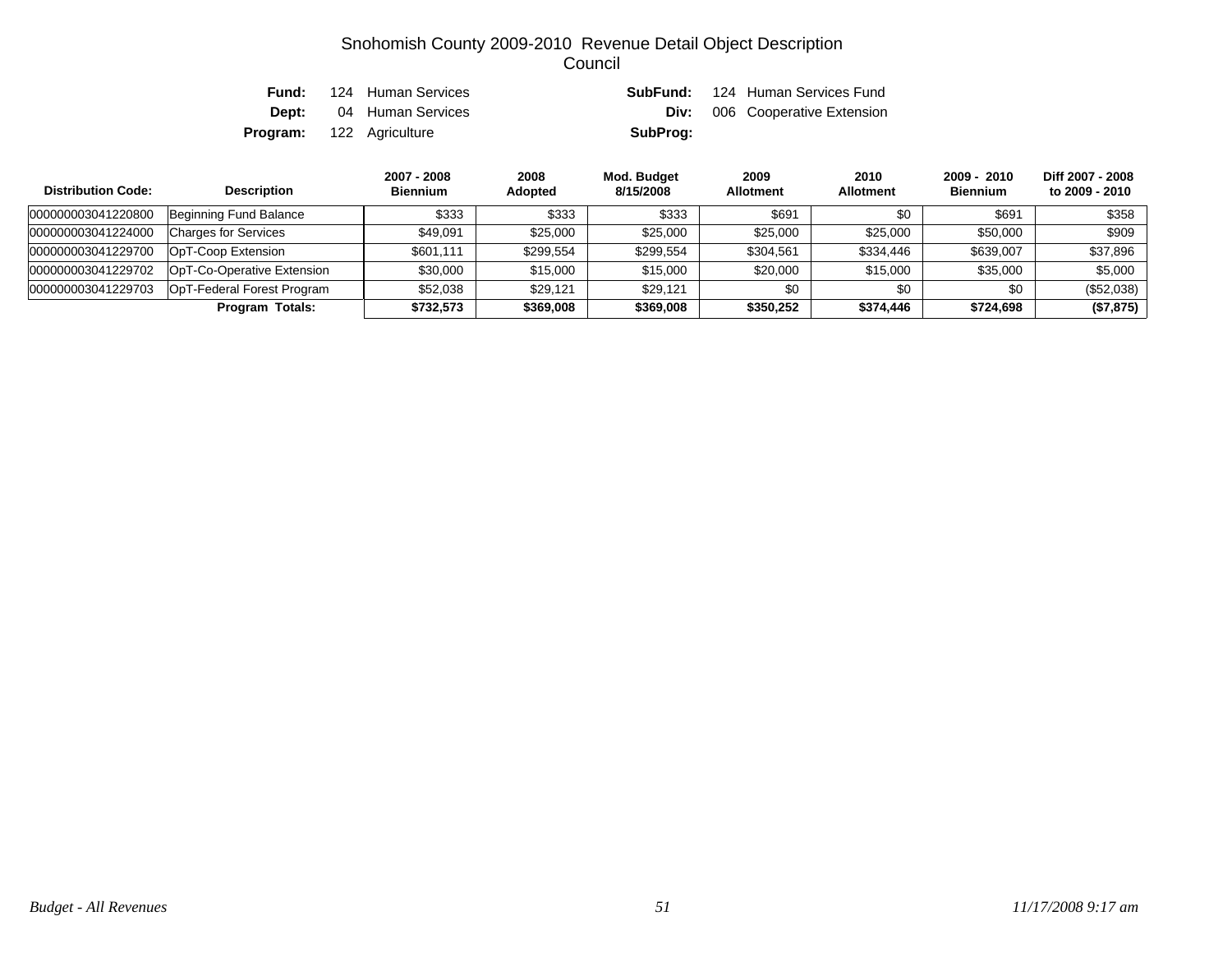|  | <b>Fund:</b> 124 Human Services    |          | <b>SubFund:</b> 124 Human Services Fund |
|--|------------------------------------|----------|-----------------------------------------|
|  | <b>Dept:</b> 04 Human Services     |          | <b>Div:</b> 006 Cooperative Extension   |
|  | <b>Program:</b> 123 Youth Services | SubProg: |                                         |

| <b>Distribution Code:</b> | <b>Description</b>          | 2007 - 2008<br><b>Biennium</b> | 2008<br><b>Adopted</b> | Mod. Budget<br>8/15/2008 | 2009<br><b>Allotment</b> | 2010<br><b>Allotment</b> | $2009 - 2010$<br><b>Biennium</b> | Diff 2007 - 2008<br>to 2009 - 2010 |
|---------------------------|-----------------------------|--------------------------------|------------------------|--------------------------|--------------------------|--------------------------|----------------------------------|------------------------------------|
| 000000003041230800        | Beginning Fund Balance      | \$0                            | \$0                    |                          | (\$4,852)                | \$0                      | (\$4,852)                        | (\$4,852)                          |
| 000000003041234000        | <b>Charges for Services</b> | \$0                            | \$0                    |                          | \$6,000                  | \$6,000                  | \$12,000                         | \$12,000                           |
| 000000003041239700        | OpT-Coop Exten              | \$613.745                      | \$330,606              | \$330,606                | \$344.608                | \$354,879                | \$699.487                        | \$85,742                           |
| 000000003041239703        | OpT-Federal Forest Program  | \$137.389                      | \$69,678               | \$69,678                 | \$0                      | \$0                      | \$0                              | (\$137,389)                        |
|                           | <b>Program Totals:</b>      | \$751,134                      | \$400,284              | \$400.284                | \$345.756                | \$360,879                | \$706,635                        | (\$44,499)                         |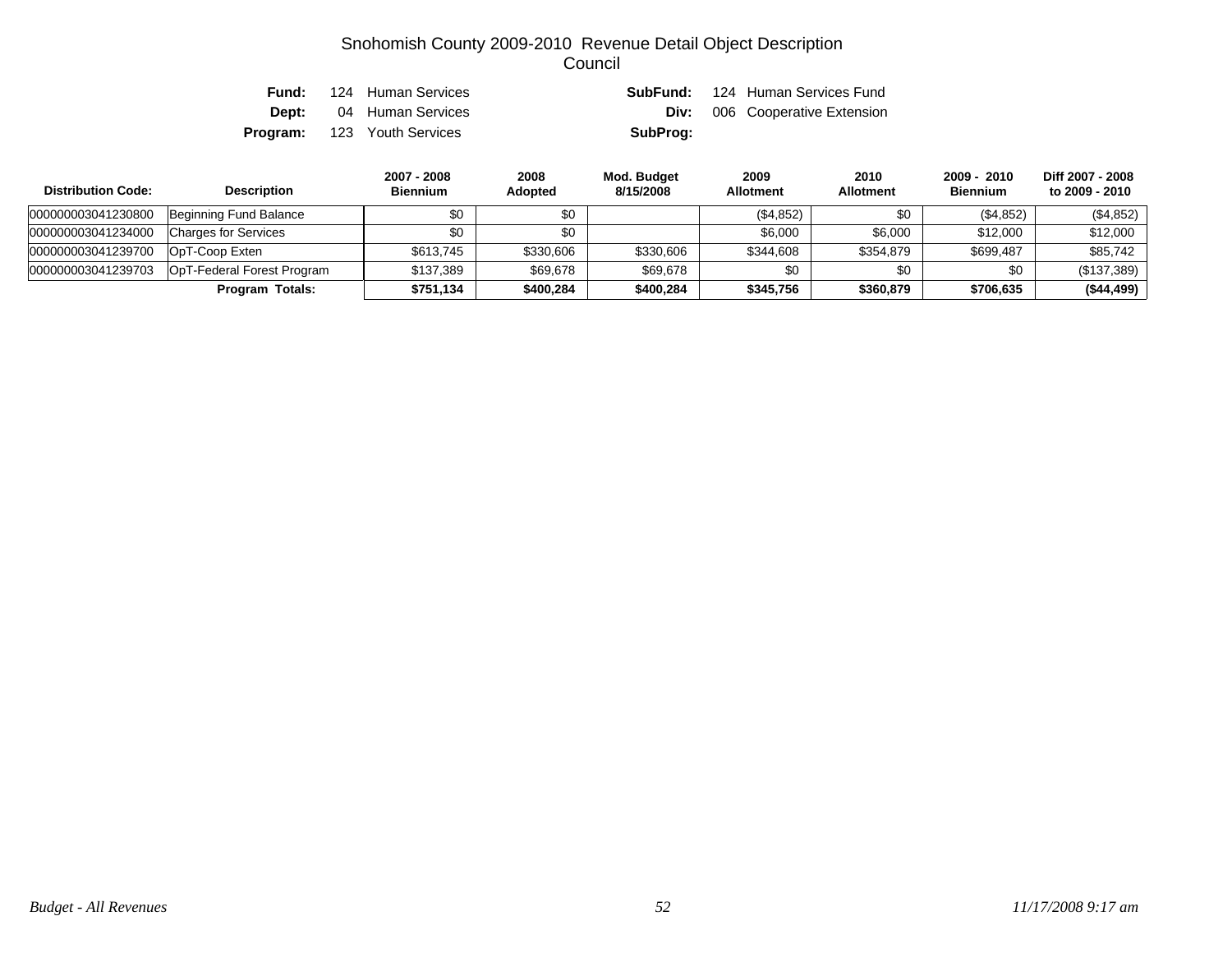| Fund: I | 124 Human Services                    |          | <b>SubFund:</b> 124 Human Services Fund |
|---------|---------------------------------------|----------|-----------------------------------------|
|         | <b>Dept:</b> 04 Human Services        | Div:     | 006 Cooperative Extension               |
|         | <b>Program:</b> 124 Natural Resources | SubProg: |                                         |

| <b>Distribution Code:</b> | <b>Description</b>           | 2007 - 2008<br><b>Biennium</b> | 2008<br>Adopted | Mod. Budget<br>8/15/2008 | 2009<br><b>Allotment</b> | 2010<br><b>Allotment</b> | 2009 - 2010<br><b>Biennium</b> | Diff 2007 - 2008<br>to 2009 - 2010 |
|---------------------------|------------------------------|--------------------------------|-----------------|--------------------------|--------------------------|--------------------------|--------------------------------|------------------------------------|
| 000000003041240800        | Beginning Fund Balance       | \$0                            | \$0             | \$0                      | \$14,476                 | \$22.032                 | \$36,508                       | \$36,508                           |
| 000000304124403402        | Dept of Parks and Recreation | \$0                            | \$0             |                          | \$15,800                 | \$15,800                 | \$31,600                       | \$31,600                           |
| 000000003041249703        | OpT-Federal Forest Program   | \$0                            | \$0             |                          | \$58,983                 | \$55.906                 | \$114.889                      | \$114,889                          |
|                           | <b>Program Totals:</b>       | \$0                            | \$0             | \$0                      | \$89,259                 | \$93,738                 | \$182,997                      | \$182,997                          |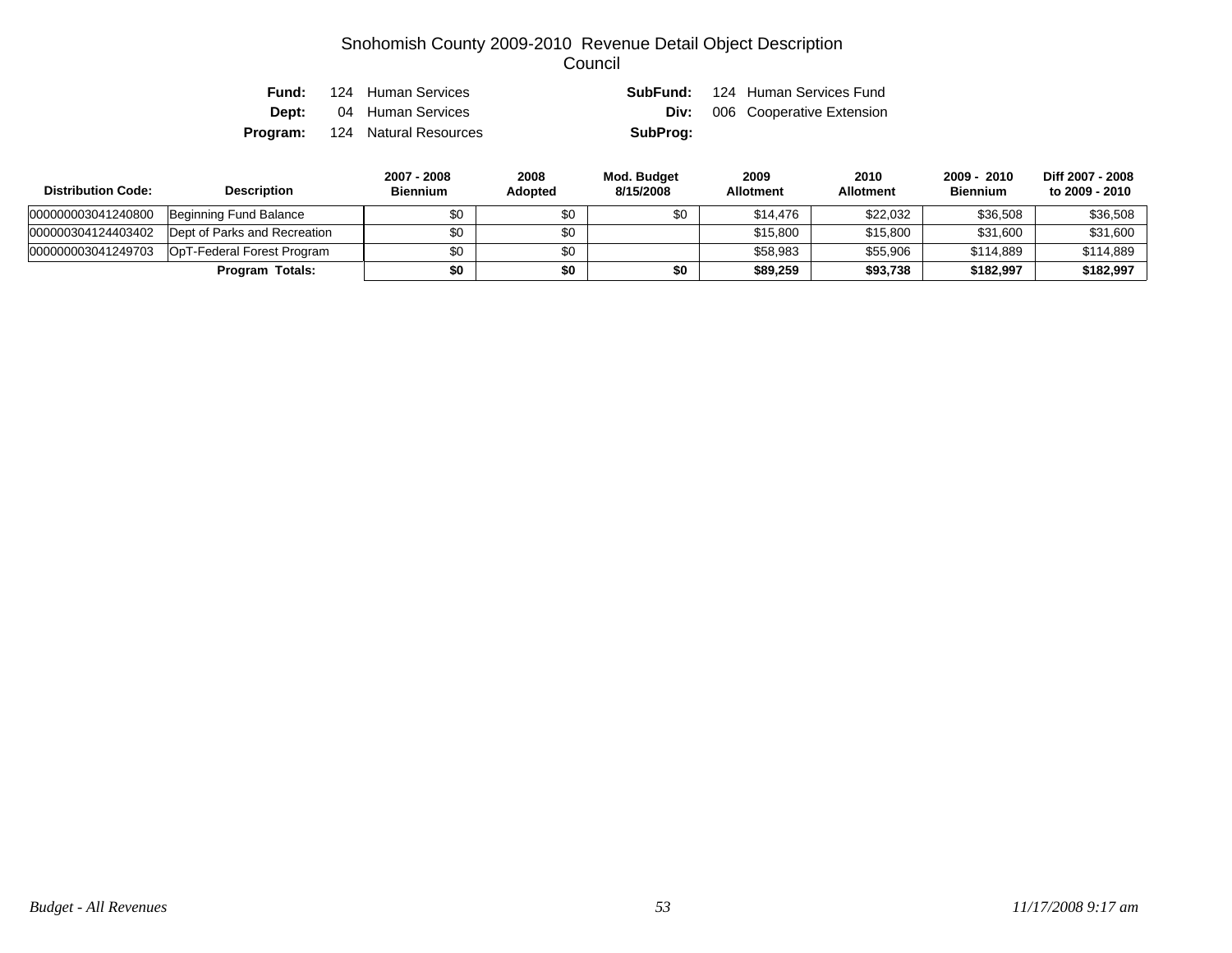|  | <b>Fund:</b> 124 Human Services   |          | <b>SubFund:</b> 124 Human Services Fund |
|--|-----------------------------------|----------|-----------------------------------------|
|  | <b>Dept:</b> 04 Human Services    |          | <b>Div:</b> 006 Cooperative Extension   |
|  | <b>Program:</b> 125 Family Living | SubProg: |                                         |

| <b>Distribution Code:</b> | <b>Description</b>     | 2007 - 2008<br><b>Biennium</b> | 2008<br>Adopted | Mod. Budget<br>8/15/2008 | 2009<br><b>Allotment</b> | 2010<br><b>Allotment</b> | 2009<br>2010<br><b>Biennium</b> | Diff 2007 - 2008<br>to 2009 - 2010 |
|---------------------------|------------------------|--------------------------------|-----------------|--------------------------|--------------------------|--------------------------|---------------------------------|------------------------------------|
| 000000003041250800        | Beginning Fund Balance |                                | \$0             |                          | (\$1,192)                |                          | (\$1,192)                       | (\$1,192)                          |
| 000000003041259700        | OpT-Coop Exten         | \$192.403                      | \$103,467       | \$103,467                | \$109.177                | \$112.843                | \$222,020                       | \$29,617                           |
|                           | <b>Program Totals:</b> | \$192.403                      | \$103,467       | \$103.467                | \$107.985                | \$112.843                | \$220.828                       | \$28,425                           |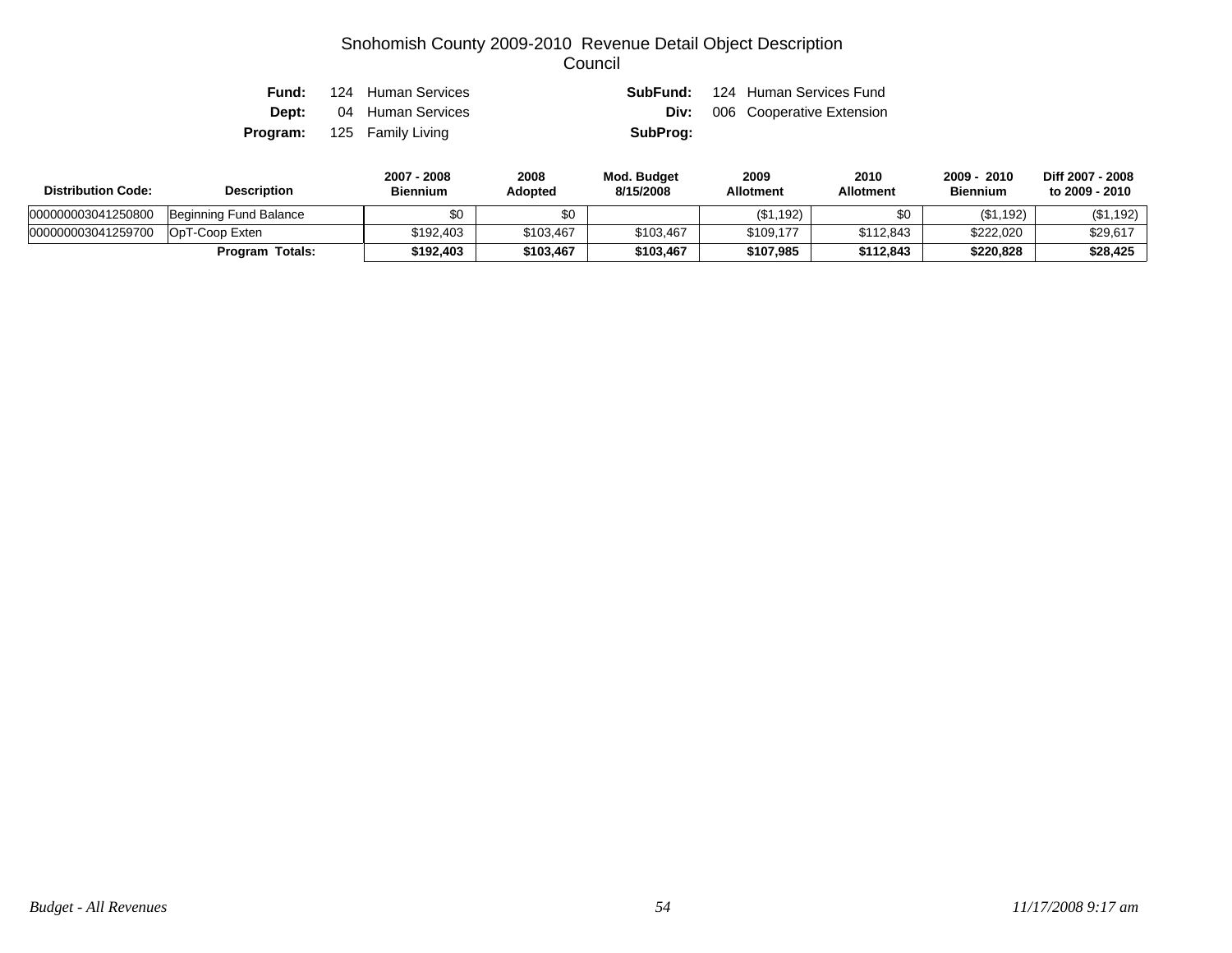| Fund:    | 124 Human Services             |          | <b>SubFund:</b> 124 Human Services Fund     |
|----------|--------------------------------|----------|---------------------------------------------|
| Dept:    | 04 Human Services              |          | <b>Div:</b> 007 Housing & Homeless Services |
| Program: | 461 Housing, Homeless, Comm De | SubProg: |                                             |

| <b>Distribution Code:</b> | <b>Description</b>              | 2007 - 2008<br><b>Biennium</b> | 2008<br>Adopted | Mod. Budget<br>8/15/2008 | 2009<br><b>Allotment</b> | 2010<br><b>Allotment</b> | 2009 - 2010<br><b>Biennium</b> | Diff 2007 - 2008<br>to 2009 - 2010 |
|---------------------------|---------------------------------|--------------------------------|-----------------|--------------------------|--------------------------|--------------------------|--------------------------------|------------------------------------|
| 000000003044610800        | Beginning Fund Balance          | \$190,264                      | \$190,264       | \$190,264                | \$36,589                 | \$0                      | \$36,589                       | (\$153,675)                        |
| 000000304461393114        | <b>HOME Admin</b>               | \$553,429                      | \$304,531       | \$304,531                | \$203,311                | \$210,370                | \$413,681                      | $(\$139,748)$                      |
| 000000304461353114        | <b>ISHP Admin</b>               | \$167,148                      | \$114,331       | \$114,331                | \$49,119                 | \$28,896                 | \$78,015                       | $(\$89,133)$                       |
| 000000304461313114        | IESG Admin - Fed Direct         | \$17,510                       | \$6,759         | \$6,759                  | \$7,149                  | \$6,765                  | \$13,914                       | $(\$3,596)$                        |
| 000000003044613114        | DeptHsq Urban Dev               | \$1,401,253                    | \$725,158       | \$725,158                | \$729,926                | \$718,029                | \$1,447,955                    | \$46,702                           |
| 000000003044613314        | <b>ESG Admin - Fed Indirect</b> | \$2,939                        | \$1,338         | \$1,338                  | \$1,338                  | \$1,338                  | \$2,676                        | $(\$263)$                          |
| 000000304461633404        | HGAP ADMIN                      | \$15,463                       | \$0             | \$0                      | \$67,410                 | \$35,508                 | \$102,918                      | \$87,455                           |
| 000000304461603404        | THOR Admin                      | \$11,372                       | \$4,224         | \$4,224                  | \$5,732                  | \$5,424                  | \$11,156                       | (\$216)                            |
| 000000003044613404        | Econ Env/Mental Health          | \$49,160                       | \$23,091        | \$23,091                 | \$33,932                 | \$32,660                 | \$66,592                       | \$17,432                           |
| 000000003044614122        | <b>Ending Homelessness</b>      | \$630,407                      | \$256,929       | \$256,929                | \$401,789                | \$505,715                | \$907,504                      | \$277,097                          |
| 000000003044614143        | Loan Fee                        | \$72,245                       | \$36,964        | \$36,964                 | \$32,384                 | \$31,965                 | \$64,349                       | (\$7,896)                          |
| 000000003044616111        | Investment Interest             | \$11,755                       | \$11,755        | \$11,755                 | \$0                      | \$0                      | \$0                            | (\$11,755)                         |
| 000000003044619700        | <b>OpT-Homeless Services</b>    | \$240,000                      | \$120,000       | \$120,000                | \$117,600                | \$117,600                | \$235,200                      | (\$4,800)                          |
|                           | <b>Program Totals:</b>          | \$3,362,945                    | \$1,795,344     | \$1,795,344              | \$1,686,279              | \$1,694,270              | \$3,380,549                    | \$17,604                           |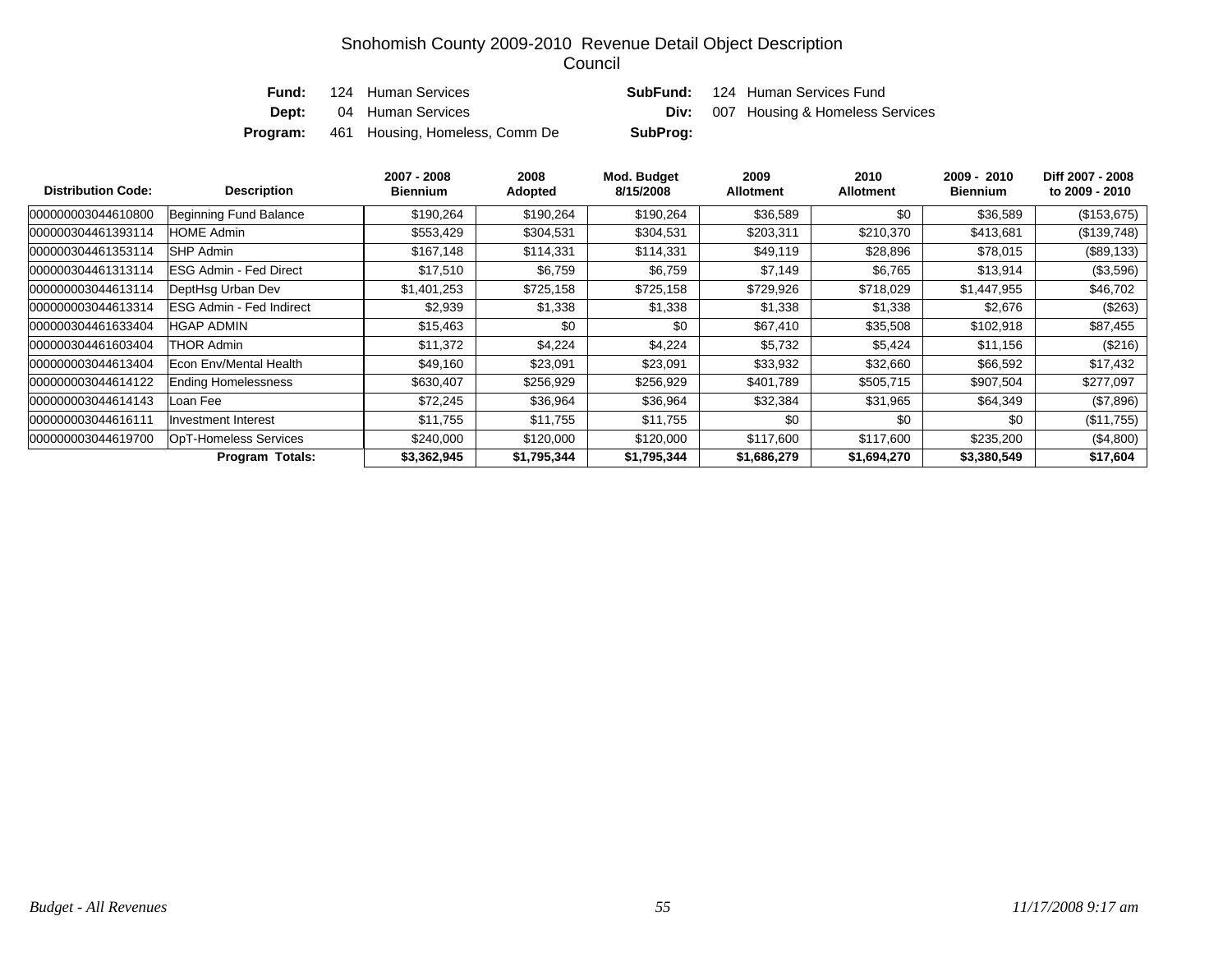| Fund:        | 124 Human Services             |          | <b>SubFund:</b> 124 Human Services Fund     |
|--------------|--------------------------------|----------|---------------------------------------------|
| <b>Dept:</b> | 04 Human Services              |          | <b>Div:</b> 007 Housing & Homeless Services |
| Program:     | 462 Housing, Homeless Services | SubProg: |                                             |

| <b>Distribution Code:</b> | <b>Description</b>            | 2007 - 2008<br><b>Biennium</b> | 2008<br><b>Adopted</b> | Mod. Budget<br>8/15/2008 | 2009<br><b>Allotment</b> | 2010<br><b>Allotment</b> | 2009 - 2010<br><b>Biennium</b> | Diff 2007 - 2008<br>to 2009 - 2010 |
|---------------------------|-------------------------------|--------------------------------|------------------------|--------------------------|--------------------------|--------------------------|--------------------------------|------------------------------------|
| 000000003044620800        | Beginning Fund Balance        | \$0                            | \$0                    | \$0                      | \$306.886                | \$0                      | \$306,886                      | \$306,886                          |
| 000000003044624121        | <b>Housing Recording Fees</b> | \$2,316,059                    | \$1,248,331            | \$1,248,331              | \$953,432                | \$953,432                | \$1,906.864                    | (\$409, 195)                       |
| 000000003044624122        | <b>Ending Homelessness</b>    | \$4.807.444                    | \$3,455,103            | \$3,455,103              | \$2,187,397              | \$2,187,397              | \$4,374,794                    | (\$432,650)                        |
| 00000000304462611         | Investment Interest           | \$339,886                      | \$330,394              | \$330,394                | \$108,097                | \$108,097                | \$216.194                      | (\$123,692)                        |
|                           | Program Totals:               | \$7,463,389                    | \$5,033,828            | \$5,033,828              | \$3,555,812              | \$3,248,926              | \$6,804,738                    | (\$658, 651)                       |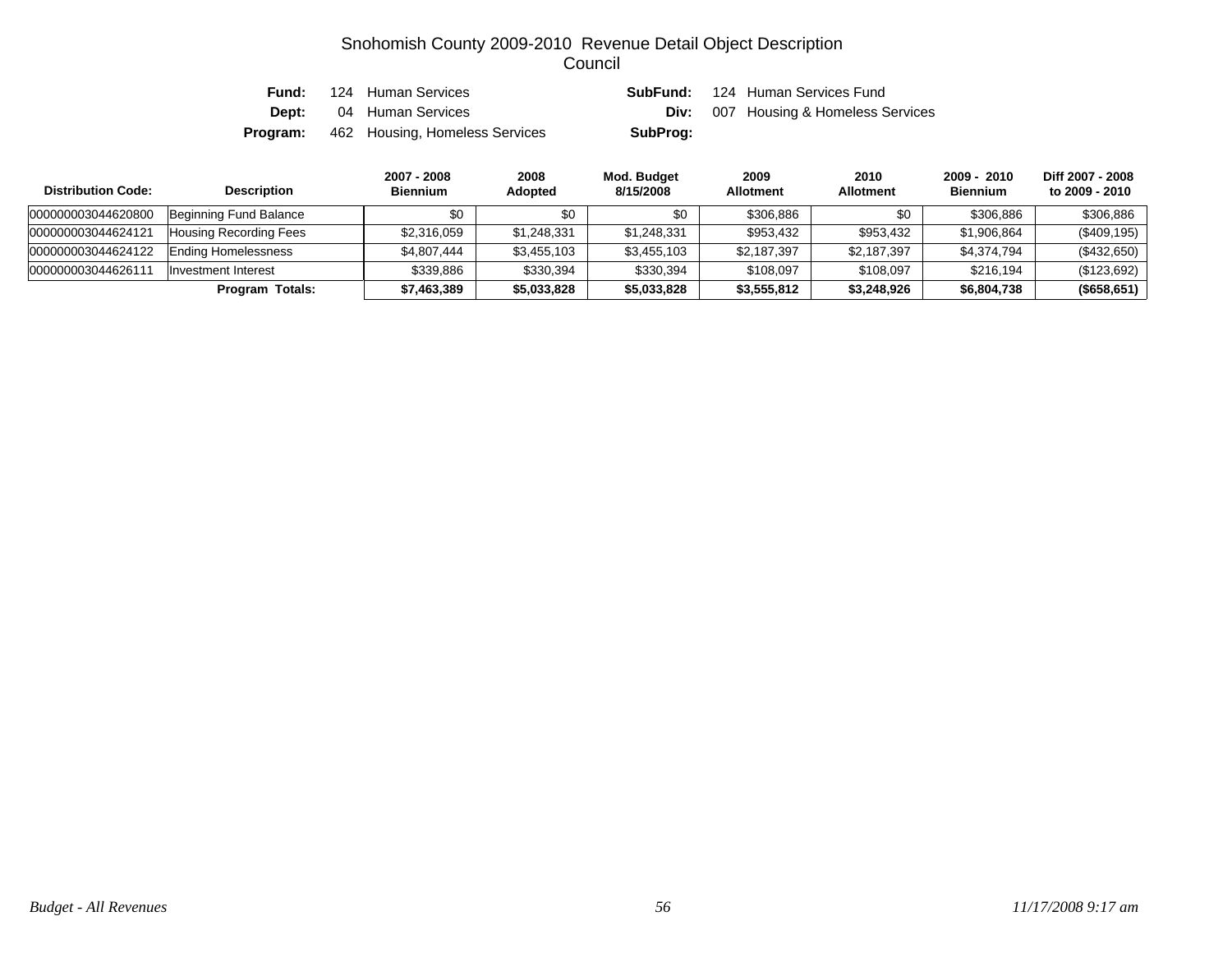|  | <b>Fund:</b> 002 General Fund           |          | <b>SubFund:</b> 002 General Fund |
|--|-----------------------------------------|----------|----------------------------------|
|  | <b>Dept:</b> 05 Planning                |          | <b>Div:</b> 520 Planning         |
|  | <b>Program:</b> 517 County Fire Marshal | SubProg: |                                  |

| <b>Distribution Code:</b> | <b>Description</b> | 2007 - 2008<br><b>Biennium</b> | 2008<br>Adopted | <b>Mod. Budget</b><br>8/15/2008 | 2009<br><b>Allotment</b> | 2010<br><b>Allotment</b> | 2009<br>2010<br><b>Biennium</b> | Diff 2007 - 2008<br>to 2009 - 2010 |
|---------------------------|--------------------|--------------------------------|-----------------|---------------------------------|--------------------------|--------------------------|---------------------------------|------------------------------------|
| 000000003055176990        | Misc Revenue       | \$0                            | \$0             |                                 | \$15,000                 | \$0                      | \$15,000                        | \$15.000                           |
|                           | Program Totals:    | \$0                            | \$0             |                                 | \$15,000                 | \$0                      | \$15,000                        | \$15,000                           |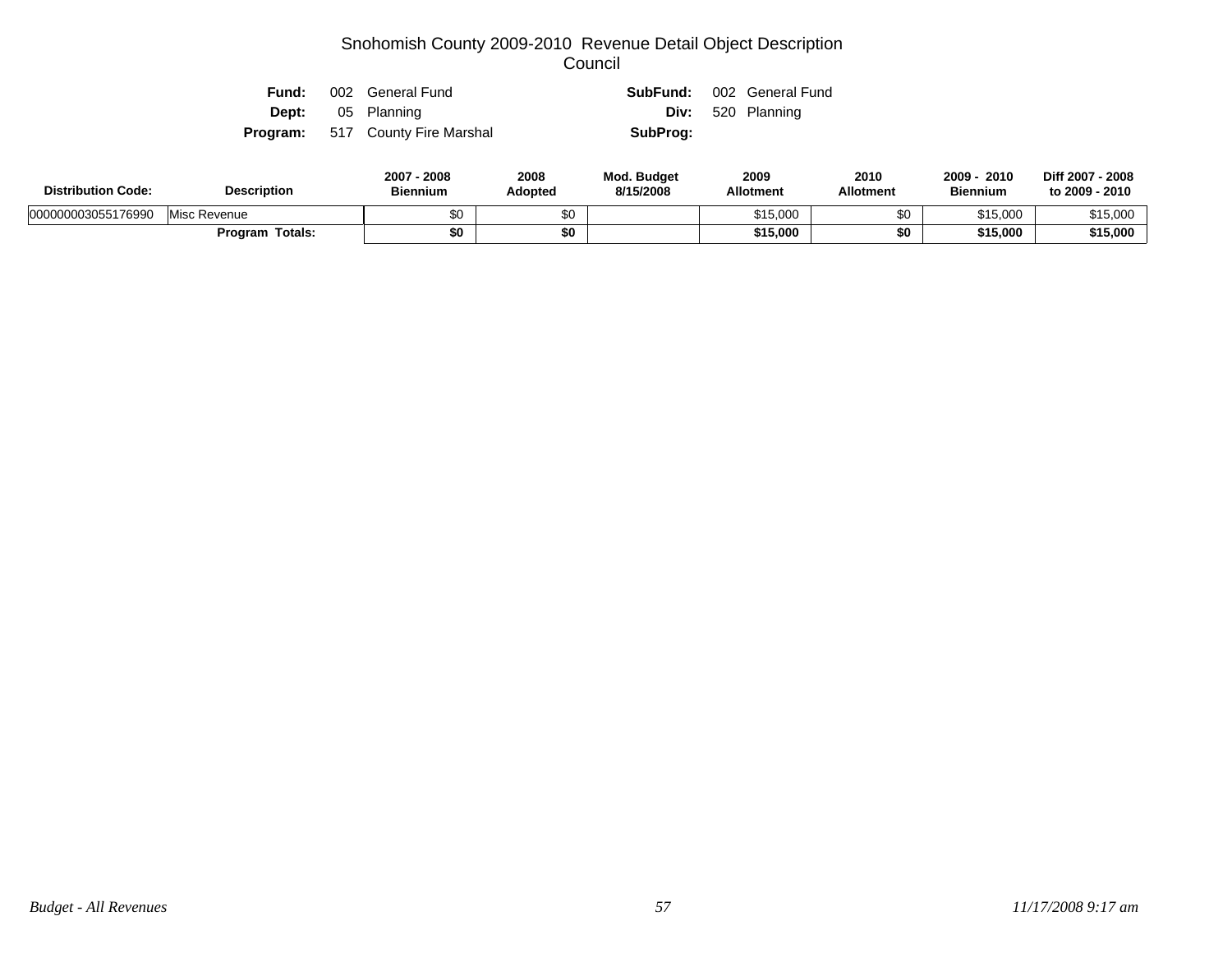| Fund: | 002 General Fund                        |          | <b>SubFund:</b> 002 General Fund |
|-------|-----------------------------------------|----------|----------------------------------|
|       | <b>Dept:</b> 05 Planning                |          | <b>Div:</b> 520 Planning         |
|       | <b>Program:</b> 520 Long Range Planning | SubProg: |                                  |

| <b>Distribution Code:</b> | <b>Description</b>                 | 2007 - 2008<br><b>Biennium</b> | 2008<br>Adopted | Mod. Budget<br>8/15/2008 | 2009<br><b>Allotment</b> | 2010<br><b>Allotment</b> | 2009 - 2010<br>Biennium | Diff 2007 - 2008<br>to 2009 - 2010 |
|---------------------------|------------------------------------|--------------------------------|-----------------|--------------------------|--------------------------|--------------------------|-------------------------|------------------------------------|
| 000000003055203955        | ILA - Monroe                       | \$0                            | \$0             |                          | \$30,000                 | \$30,000                 | \$60,000                | \$60,000                           |
| 000000003055203957        | ILA - Snohomish                    | \$0                            | \$0             |                          | \$10,500                 | \$10,500                 | \$21,000                | \$21,000                           |
| 000000003055203959        | ILA - Sultan                       | \$0                            | \$0             | \$71,707                 | \$20,000                 | \$20,000                 | \$40,000                | \$40,000                           |
| 000000003055203960        | Docket Applications                | \$0                            | \$0             |                          | \$456,875                | \$132,660                | \$589,535               | \$589,535                          |
| 000000003055204150        | Sales Of Maps & Publications       | \$29,659                       | \$20,000        | \$20,000                 | \$5,000                  | \$5,000                  | \$10,000                | (\$19,659)                         |
| 000000003055204395        | Abatement                          | \$45,221                       | \$0             | \$0                      | \$0                      | \$0                      | \$0                     | $(\$45,221)$                       |
| 000000003055204902        | Interfund Labor-Roads              | \$0                            | \$0             |                          | \$166,623                | \$0                      | \$166,623               | \$166,623                          |
| 000000003055206620        | Interfund Rents/Leases             | \$0                            | \$0             |                          | \$78,000                 | \$0                      | \$78,000                | \$78,000                           |
| 000000003055206990        | <b>Other Miscellaneous Revenue</b> | \$276.245                      | \$121,000       | \$399,295                | \$0                      | \$0                      | \$0                     | (\$276, 245)                       |
| 000000003055209700        | OpT-PDS CFP                        | \$170,236                      | \$118,236       | \$118,236                | \$208,550                | \$217,066                | \$425,616               | \$255,380                          |
| 000000003055209757        | OpT-Long Range Plan-Comm Dev       | \$850,000                      | \$375,000       | \$375,000                | \$0                      | \$0                      | \$0                     | $(\$850,000)$                      |
| 000000003055209759        | OpT-Roads Planner                  | \$75,000                       | \$0             | \$0                      | \$0                      | \$0                      | \$0                     | $(\$75,000)$                       |
|                           | <b>Program Totals:</b>             | \$1,446,361                    | \$634,236       | \$984,238                | \$975,548                | \$415,226                | \$1,390,774             | (\$55,587)                         |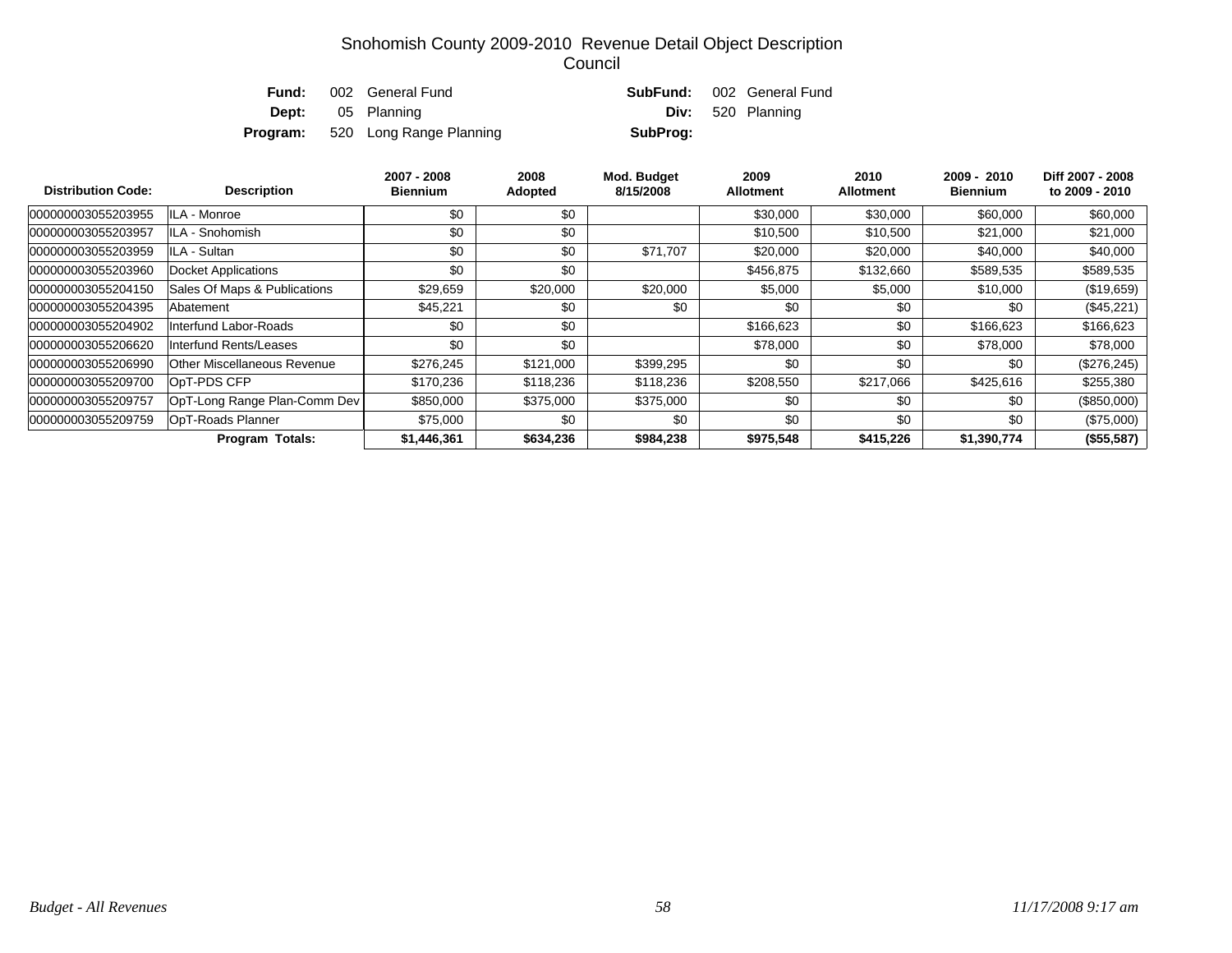|  | <b>Fund:</b> 002 General Fund        |          | <b>SubFund:</b> 002 General Fund |
|--|--------------------------------------|----------|----------------------------------|
|  | <b>Dept:</b> 05 Planning             |          | <b>Div:</b> 520 Planning         |
|  | <b>Program:</b> 521 Code Enforcement | SubProg: |                                  |

| <b>Description</b><br><b>Distribution Code:</b> |                            | 2007 - 2008<br><b>Biennium</b> | 2008<br>Adopted | Mod. Budget<br>8/15/2008 | 2009<br><b>Allotment</b> | 2010<br><b>Allotment</b> | 2009<br>2010<br><b>Biennium</b> | Diff 2007 - 2008<br>to 2009 - 2010 |
|-------------------------------------------------|----------------------------|--------------------------------|-----------------|--------------------------|--------------------------|--------------------------|---------------------------------|------------------------------------|
| 000000003055215990                              | <b>Penalties and Fines</b> | \$0                            |                 |                          | \$75,000                 | ΦU                       | \$75,000                        | \$75,000                           |
|                                                 | <b>Program Totals:</b>     | \$0                            | \$0             |                          | \$75,000                 |                          | \$75,000                        | \$75,000                           |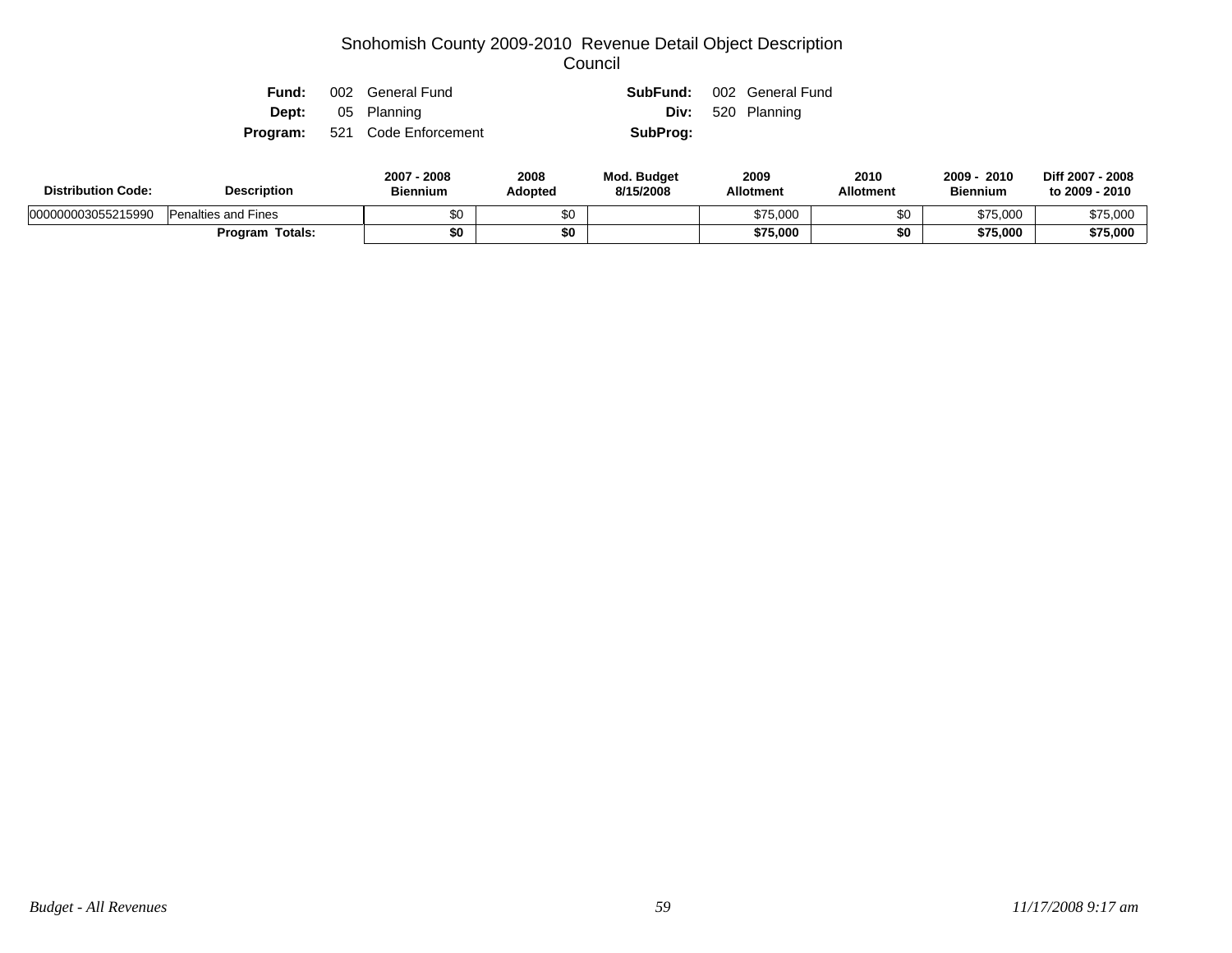| Fund:    | 130 Grant Control       |          | <b>SubFund:</b> 349 PDS Dept of Ecology |
|----------|-------------------------|----------|-----------------------------------------|
| Dept:    | 05 Planning             |          | <b>Div:</b> 520 Planning                |
| Program: | 520 Long Range Planning | SubProg: |                                         |

| <b>Distribution Code:</b> | <b>Description</b>     | 2007 - 2008<br>Biennium | 2008<br>Adopted | Mod. Budget<br>8/15/2008 | 2009<br><b>Allotment</b> | 2010<br><b>Allotment</b> | 2009 - 2010<br><b>Biennium</b> | Diff 2007 - 2008<br>to 2009 - 2010 |
|---------------------------|------------------------|-------------------------|-----------------|--------------------------|--------------------------|--------------------------|--------------------------------|------------------------------------|
| 000000349055200301        | Department of Ecology  | \$129.400               | \$106,000       | \$106,000                | \$106,000                | \$106,000                | \$212,000                      | \$82,600                           |
| 000003490552000800        | Beginning Fund Balance | \$535                   | \$535           | \$535                    | \$0                      | \$0                      |                                | (\$535)                            |
|                           | <b>Program Totals:</b> | \$129.935               | \$106,535       | \$106,535                | \$106,000                | \$106.000                | \$212,000                      | \$82,065                           |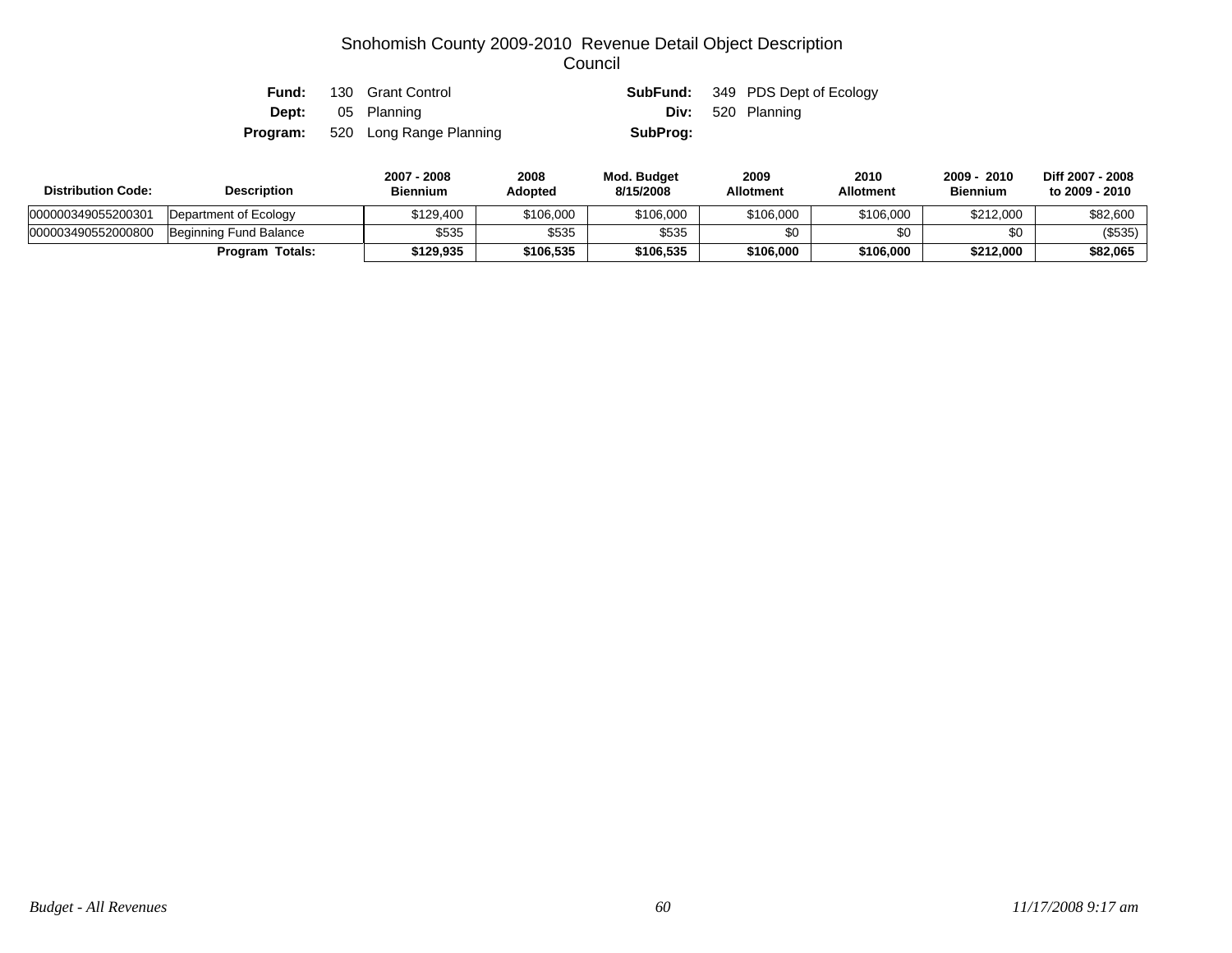| Fund:    | 143 Arson Investigation & Equip |          | <b>SubFund:</b> 143 Arson Investigation & Equip |
|----------|---------------------------------|----------|-------------------------------------------------|
| Dept:    | 05 Planning                     |          | <b>Div:</b> 511 Land Development                |
| Program: | 143 Arson Investigation & Equip | SubProg: |                                                 |

| <b>Distribution Code:</b> | <b>Description</b>   | 2007<br>2008<br><b>Biennium</b> | 2008<br>Adopted | <b>Mod. Budget</b><br>8/15/2008 | 2009<br><b>Allotment</b> | 2010<br><b>Allotment</b> | 2009<br>2010<br><b>Biennium</b> | Diff 2007 - 2008<br>to 2009 - 2010 |
|---------------------------|----------------------|---------------------------------|-----------------|---------------------------------|--------------------------|--------------------------|---------------------------------|------------------------------------|
| 000000003051434290        | Oth Sec Of Pers/Prop | \$652                           | \$485           | \$485                           | \$322                    | \$322                    | \$644                           | $($ \$8)                           |
|                           | Totals:<br>Program   | \$652                           | \$485           | \$485                           | \$322                    | \$322                    | \$644                           | (\$8)                              |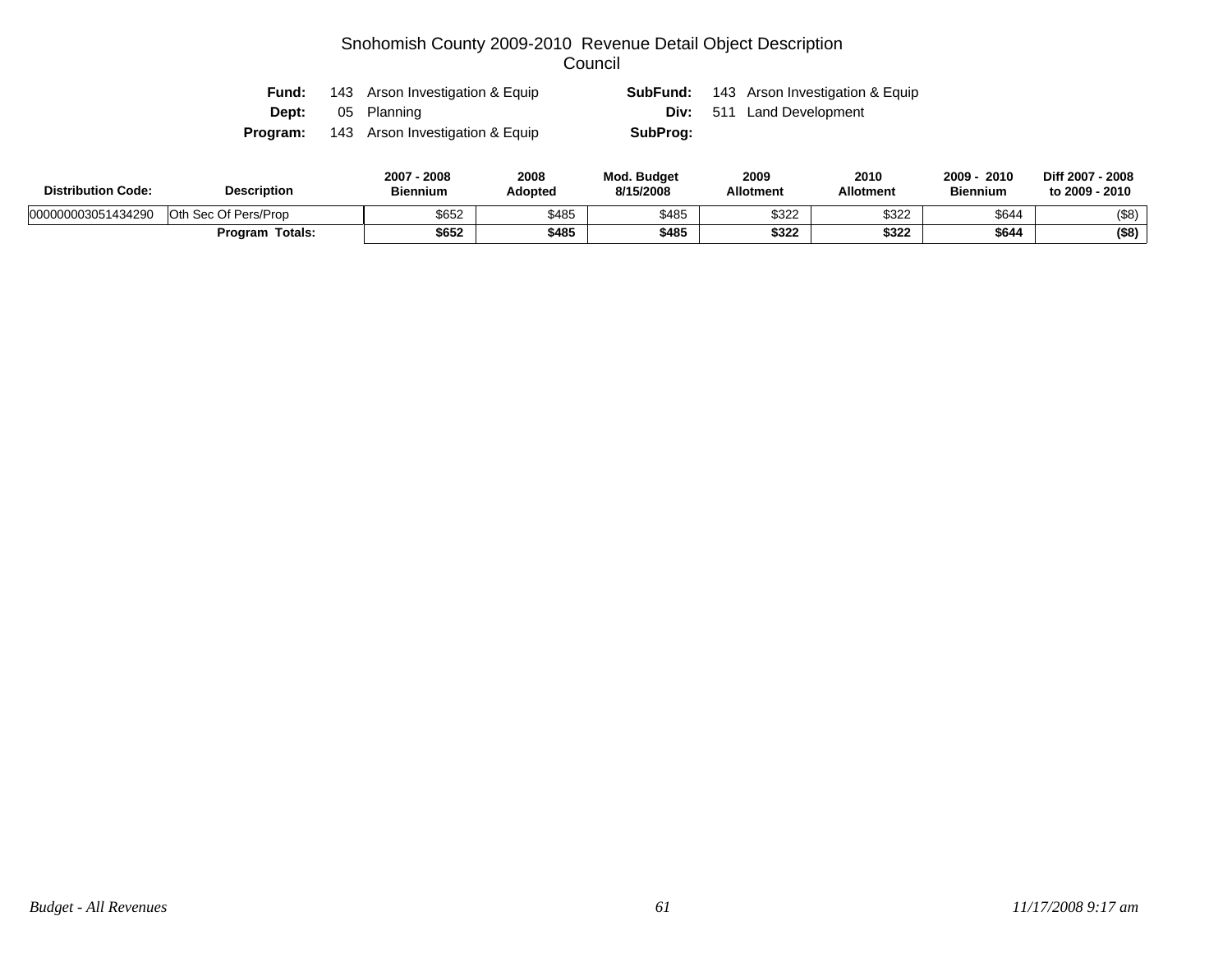| Fund:    | 190 Sno Cty Tomorrow Cum Res  | SubFund: | 190 Snoh County Tomorrow Cum Res |
|----------|-------------------------------|----------|----------------------------------|
|          | <b>Dept:</b> 05 Planning      |          | <b>Div:</b> 520 Planning         |
| Program: | 190 Snohomish County Tomorrow | SubProg: |                                  |

| <b>Distribution Code:</b> | <b>Description</b>             | 2007 - 2008<br><b>Biennium</b> | 2008<br><b>Adopted</b> | Mod. Budget<br>8/15/2008 | 2009<br><b>Allotment</b> | 2010<br><b>Allotment</b> | 2009 - 2010<br><b>Biennium</b> | Diff 2007 - 2008<br>to 2009 - 2010 |
|---------------------------|--------------------------------|--------------------------------|------------------------|--------------------------|--------------------------|--------------------------|--------------------------------|------------------------------------|
| 000000003051900800        | Beginning Fund Balance         | \$0                            | \$0                    | \$0                      | (\$2,854)                | \$0                      | (\$2,854)                      | (\$2,854)                          |
| 000000003051903704        | Municipl Donations-Tomorrow Fd | \$214,302                      | \$131,566              | \$131,566                | \$96,057                 | \$103,099                | \$199,156                      | (\$15, 146)                        |
| 000000003051906111        | Investment Interest            | \$3,126                        | \$803                  | \$803                    | \$1,000                  | \$1,000                  | \$2,000                        | (\$1,126)                          |
| 000000003051909720        | OpT-Gen Fund-SnoCtyTomorrow    | \$106,002                      | \$55,812               | \$55,812                 | \$82,687                 | \$88.782                 | \$171.469                      | \$65,467                           |
|                           | Totals:<br>Program             | \$323,430                      | \$188,181              | \$188,181                | \$176,890                | \$192,881                | \$369,771                      | \$46,341                           |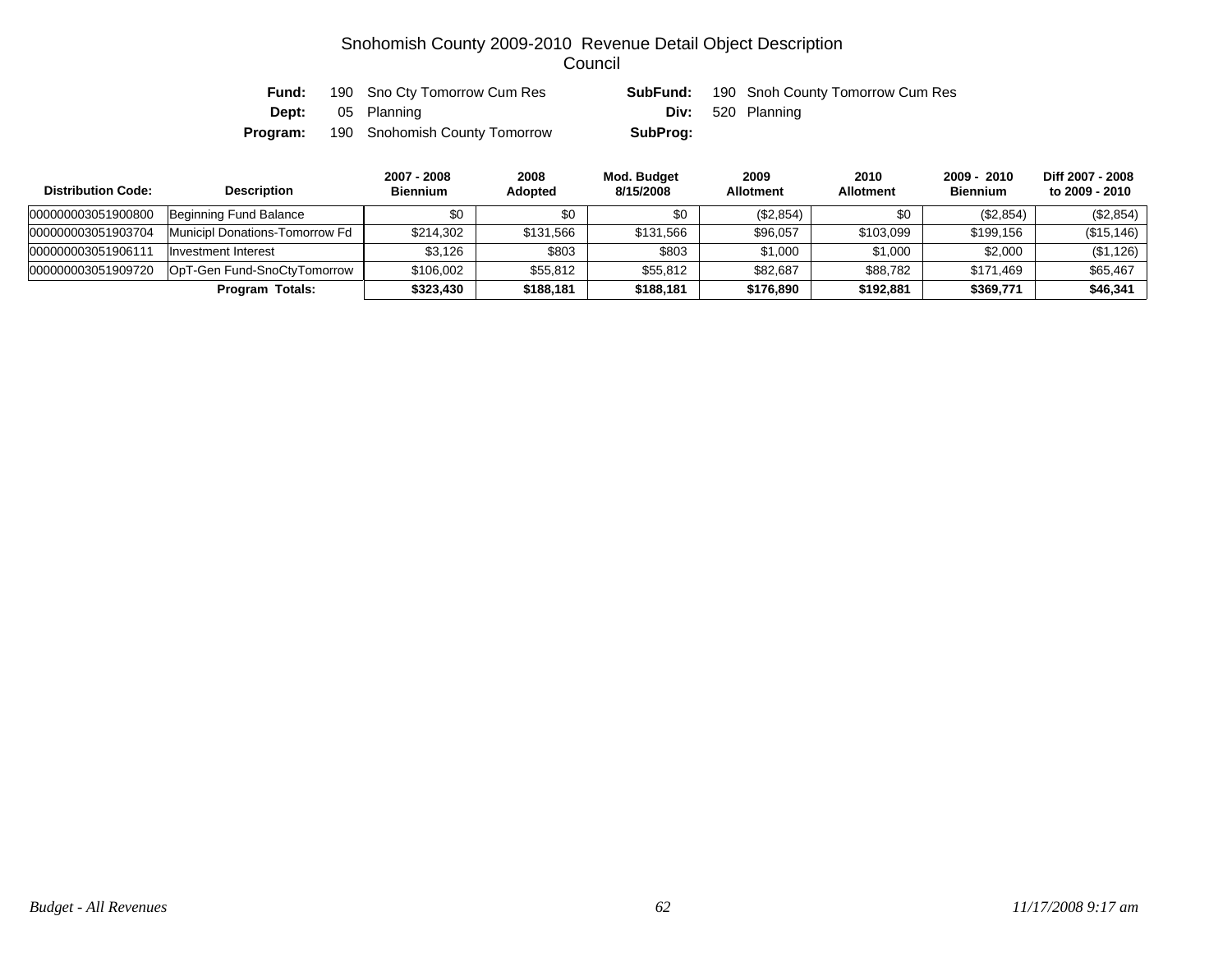| Fund: | 193 Community Development          |          | <b>SubFund:</b> 193 Community Development |
|-------|------------------------------------|----------|-------------------------------------------|
|       | <b>Dept:</b> 05 Planning           |          | <b>Div:</b> 510 Administration            |
|       | <b>Program:</b> 510 Administration | SubProg: |                                           |

| <b>Distribution Code:</b> | <b>Description</b>           | 2007 - 2008<br><b>Biennium</b> | 2008<br>Adopted | Mod. Budget<br>8/15/2008 | 2009<br><b>Allotment</b> | 2010<br><b>Allotment</b> | 2009 - 2010<br><b>Biennium</b> | Diff 2007 - 2008<br>to 2009 - 2010 |
|---------------------------|------------------------------|--------------------------------|-----------------|--------------------------|--------------------------|--------------------------|--------------------------------|------------------------------------|
| 000000003055100800        | Beginning Fund Balance       | \$1,757,818                    | \$1,757,818     | \$1,757,818              | \$247,073                | \$307,153                | \$554,226                      | (\$1,203,592)                      |
| 000000003055104580        | Commerical                   | \$0                            | \$0             | \$0                      | \$190,353                | \$203,585                | \$393,938                      | \$393,938                          |
| 000000003055104582        | Residential                  | \$0                            | \$0             | \$0                      | \$639,404                | \$582,822                | \$1,222,226                    | \$1,222,226                        |
| 000000003055104584        | Fire                         | \$0                            | \$0             | \$0                      | \$35,742                 | \$39,260                 | \$75,002                       | \$75,002                           |
| 000000003055104586        | Right of Way                 | \$0                            | \$0             | \$0                      | \$67,134                 | \$73,743                 | \$140,877                      | \$140,877                          |
| 000000003055104587        | Plats                        | \$0                            | \$0             | \$0                      | \$158,033                | \$169,018                | \$327,051                      | \$327,051                          |
| 000000003055104588        | Development Review Revenue   | \$0                            | \$0             | \$0                      | \$5,310                  | \$5,833                  | \$11,143                       | \$11,143                           |
| 000000003055104590        | Grading                      | \$0                            | \$0             | \$0                      | \$6,162                  | \$6,768                  | \$12,930                       | \$12,930                           |
| 000000003055104592        | Drainage                     | \$0                            | \$0             | \$0                      | \$13,151                 | \$14,445                 | \$27,596                       | \$27,596                           |
| 000000003055104902        | Interfund Labor-Road Fund    | \$0                            | \$0             |                          | \$60,863                 | \$64,146                 | \$125,009                      | \$125,009                          |
| 000000003055106111        | <b>Investment Interest</b>   | \$1,836,162                    | \$750,000       | \$750,000                | \$122,500                | \$125,000                | \$247,500                      | (\$1,588,662)                      |
| 000000003055106981        | Cashier's Overages/Shortages | (\$102)                        | (\$100)         | (\$100)                  | (\$100)                  | (\$100)                  | (\$200)                        | (\$98)                             |
| 000000003055106990        | Other Miscellaneous Revenue  | \$137,800                      | \$55,000        | \$55,000                 | \$21,050                 | \$22,000                 | \$43,050                       | $(\$94,750)$                       |
| 000000003055109004        | School Impact Admin Fees     | \$78,450                       | \$44,520        | \$44,520                 | \$21,075                 | \$24,000                 | \$45,075                       | (\$33,375)                         |
| 000000003055109700        | OpT-Solid Waste Management   | \$146,749                      | \$79,356        | \$79,356                 | \$0                      | \$0                      | \$0                            | (\$146,749)                        |
| 000000003055109720        | OpT-Fire Code-General Fund   | \$1,481,566                    | \$531,566       | \$531,566                | \$0                      | \$0                      | \$0                            | (\$1,481,566)                      |
|                           | <b>Program Totals:</b>       | \$5,438,443                    | \$3,218,160     | \$3,218,160              | \$1,587,750              | \$1,637,673              | \$3,225,423                    | (\$2,213,020)                      |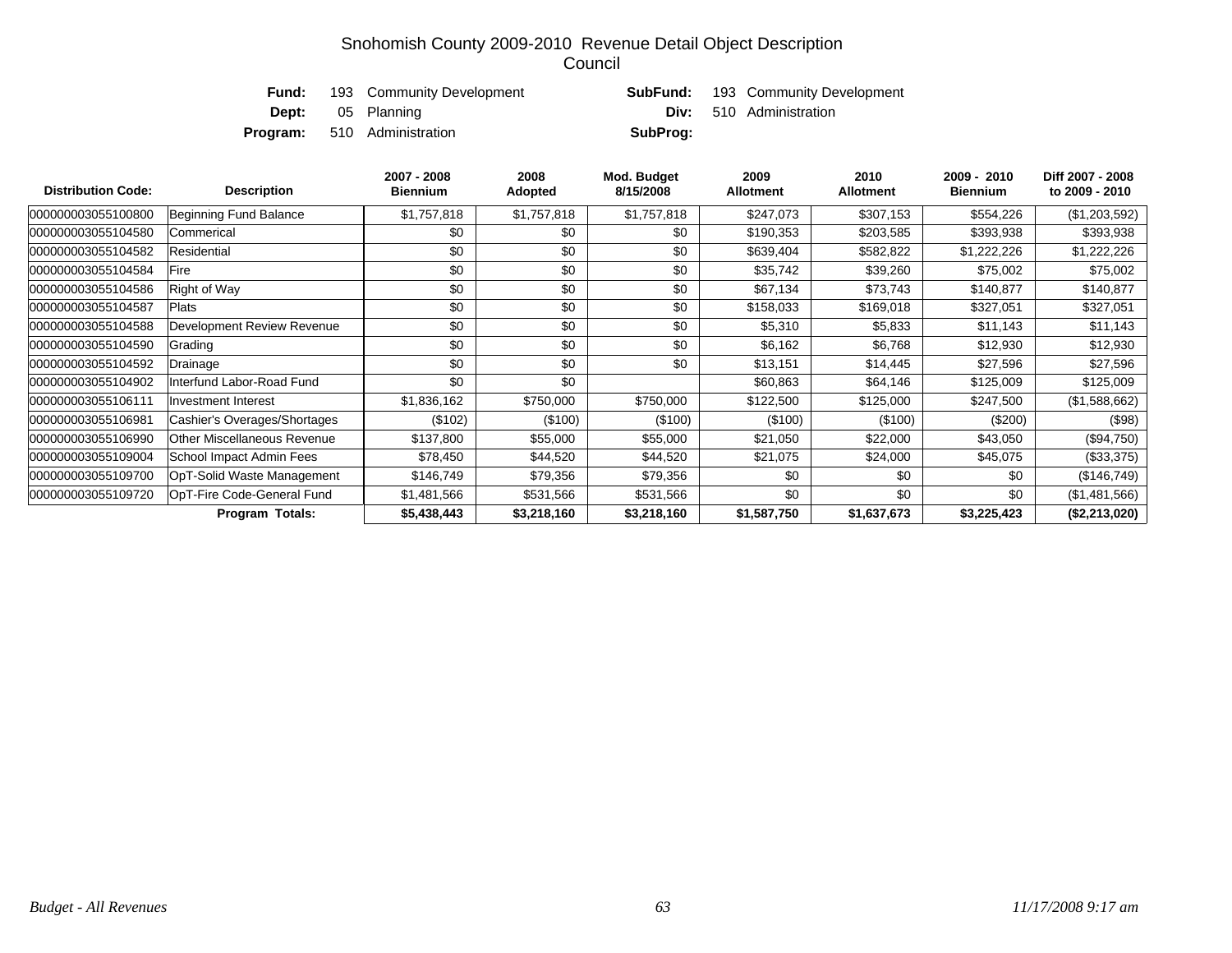| Fund: | 193 Community Development                       |          | <b>SubFund:</b> 193 Community Development |
|-------|-------------------------------------------------|----------|-------------------------------------------|
|       | <b>Dept:</b> 05 Planning                        |          | <b>Div:</b> 511 Land Development          |
|       | <b>Program:</b> 511 Business Process & Developm | SubProg: |                                           |

| <b>Distribution Code:</b> | <b>Description</b>          | 2007 - 2008<br><b>Biennium</b> | 2008<br>Adopted | Mod. Budget<br>8/15/2008 | 2009<br><b>Allotment</b> | 2010<br><b>Allotment</b> | 2009 - 2010<br><b>Biennium</b> | Diff 2007 - 2008<br>to 2009 - 2010 |
|---------------------------|-----------------------------|--------------------------------|-----------------|--------------------------|--------------------------|--------------------------|--------------------------------|------------------------------------|
| 000000003055110800        | Beginning Fund Balance      | \$1,522,674                    | \$1,522,674     | \$1,522,674              | (\$25,690)               | \$0                      | (\$25,690)                     | (\$1,548,364)                      |
| 000000003055113957        | ILA - Snohomish             | \$0                            | \$0             |                          | \$4,500                  | \$4,500                  | \$9,000                        | \$9,000                            |
| 000000003055114580        | Commercial                  | \$4,300,163                    | \$1,035,756     | \$1,035,756              | \$148,617                | \$191,949                | \$340,566                      | (\$3,959,597)                      |
| 000000003055114582        | Residential                 | \$19,309,169                   | \$9,113,714     | \$9,113,714              | \$584,729                | \$740,848                | \$1,325,577                    | (\$17,983,592)                     |
| 000000003055114584        | Fire                        | \$1,249,561                    | \$815,281       | \$815,281                | \$24,318                 | \$31,408                 | \$55,726                       | (\$1,193,835)                      |
| 000000003055114586        | Right of Way                | \$2,133,491                    | \$1,033,043     | \$1,033,043              | \$45,677                 | \$58,995                 | \$104,672                      | (\$2,028,819)                      |
| 000000003055114587        | Plats                       | \$6,233,556                    | \$3,641,539     | \$3,641,539              | \$123,383                | \$159,358                | \$282,741                      | (\$5,950,815)                      |
| 000000003055114588        | Development Review          | \$1,804,773                    | \$1,475,259     | \$1,475,259              | \$3,613                  | \$4,666                  | \$8,279                        | (\$1,796,494)                      |
| 000000003055114589        | Technology Revenue          | \$0                            | \$0             |                          | \$379,582                | \$500,000                | \$879,582                      | \$879,582                          |
| 000000003055114590        | Grading                     | \$2,084,127                    | \$1,207,864     | \$1,207,864              | \$4,193                  | \$5,415                  | \$9,608                        | (\$2,074,519)                      |
| 000000003055114592        | Drainage                    | \$5,282,564                    | \$2,986,055     | \$2,986,055              | \$8,948                  | \$11,556                 | \$20,504                       | (\$5,262,060)                      |
| 000000003055114902        | Interfund Labor-Road Fund   | \$0                            | \$0             |                          | \$65,336                 | \$0                      | \$65,336                       | \$65,336                           |
| 000000003055114905        | Interfund Labor-SWM         | \$0                            | \$0             |                          | \$99,529                 | \$0                      | \$99,529                       | \$99,529                           |
| 000000003055114948        | Interfund Labor-Solid Waste | \$0                            | \$0             |                          | \$0                      | \$75,921                 | \$75,921                       | \$75,921                           |
| 000000003055119700        | OpT-Solid Waste Planner     | \$46,684                       | \$46,684        | \$46,684                 | \$0                      | \$0                      | \$0                            | (\$46,684)                         |
| 000000003055119714        | OpT-Road Mitigation Review  | \$232,105                      | \$216,072       | \$216,072                | \$0                      | \$0                      | \$0                            | (\$232,105)                        |
|                           | Program Totals:             | \$44,198,867                   | \$23,093,941    | \$23,093,941             | \$1,466,735              | \$1,784,616              | \$3,251,351                    | (\$40,947,516)                     |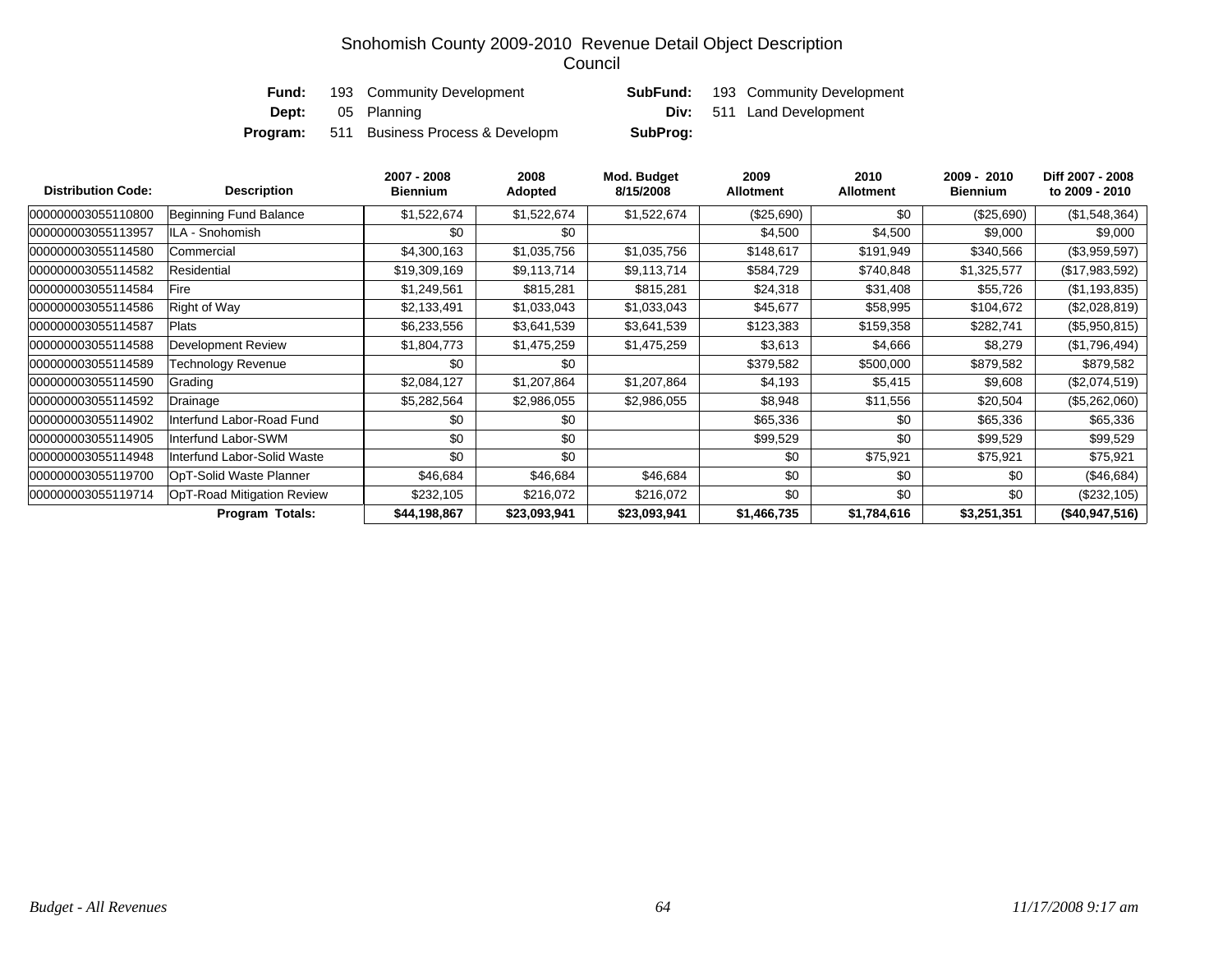|                                | <b>Fund:</b> 193 Community Development |          | <b>SubFund:</b> 193 Community Development |
|--------------------------------|----------------------------------------|----------|-------------------------------------------|
|                                | <b>Dept:</b> 05 Planning               |          | <b>Div:</b> 520 Planning                  |
| <b>Program:</b> 513 Permitting |                                        | SubProg: |                                           |

| <b>Distribution Code:</b> | <b>Description</b>          | 2007 - 2008<br><b>Biennium</b> | 2008<br>Adopted | Mod. Budget<br>8/15/2008 | 2009<br><b>Allotment</b> | 2010<br><b>Allotment</b> | 2009 - 2010<br><b>Biennium</b> | Diff 2007 - 2008<br>to 2009 - 2010 |
|---------------------------|-----------------------------|--------------------------------|-----------------|--------------------------|--------------------------|--------------------------|--------------------------------|------------------------------------|
| 000000003055130800        | Beginning Fund Balance      | \$0                            | \$0             |                          | (\$236,915)              | \$0                      | (\$236,915)                    | (\$236,915)                        |
| 000000003055134580        | Commerical                  | \$0                            | \$0             | \$0                      | \$1,614,613              | \$2,443,493              | \$4,058,106                    | \$4,058,106                        |
| 000000003055134582        | Residential                 | \$0                            | \$0             | \$0                      | \$4,319,941              | \$6,374,987              | \$10,694,928                   | \$10,694,928                       |
| 000000003055134584        | Fire                        | \$0                            | \$0             | \$0                      | \$264,195                | \$399,822                | \$664,017                      | \$664,017                          |
| 000000003055134586        | Right of Way                | \$0                            | \$0             | \$0                      | \$496,243                | \$750,996                | \$1,247,239                    | \$1,247,239                        |
| 000000003055134587        | Plats                       | \$0                            | \$0             | \$0                      | \$1,340,469              | \$2,028,615              | \$3,369,084                    | \$3,369,084                        |
| 000000003055134588        | Development Review Revenue  | \$0                            | \$0             | \$0                      | \$39,252                 | \$59,403                 | \$98,655                       | \$98,655                           |
| 000000003055134590        | Grading                     | \$0                            | \$0             | \$0                      | \$159,483                | \$253,961                | \$413,444                      | \$413,444                          |
| 000000003055134592        | Drainage                    | \$0                            | \$0             | \$0                      | \$325,082                | \$517,176                | \$842,258                      | \$842,258                          |
| 000000003055134902        | nterfund Labor-Roads        | \$0                            | \$0             |                          | \$2,505,504              | \$796,215                | \$3,301,719                    | \$3,301,719                        |
| 000000003055134905        | Interfund Labor-SWM         | \$0                            | \$0             |                          | \$366,126                | \$110,975                | \$477,101                      | \$477,101                          |
| 000000003055134934        | Interfund Labor-Solid Waste | \$0                            | \$0             |                          | \$101,276                | \$120,461                | \$221,737                      | \$221,737                          |
| 000000003055134935        | Interfund Labor-Fleet       | \$0                            | \$0             |                          | \$123,263                | \$0                      | \$123,263                      | \$123,263                          |
| 000000003055134936        | Interfund Labor-Airport     | \$0                            | \$0             |                          | \$105,759                | \$0                      | \$105,759                      | \$105,759                          |
| 000000003055139714        | OpT-Roads                   | \$0                            | \$0             | \$0                      | \$239,572                | \$248,060                | \$487,632                      | \$487,632                          |
| 000000003055139717        | OpT-DIS                     | \$0                            | \$0             |                          | \$286,966                | \$0                      | \$286,966                      | \$286,966                          |
|                           | <b>Program Totals:</b>      | \$0                            | \$0             | \$0                      | \$12,050,829             | \$14,104,164             | \$26,154,993                   | \$26,154,993                       |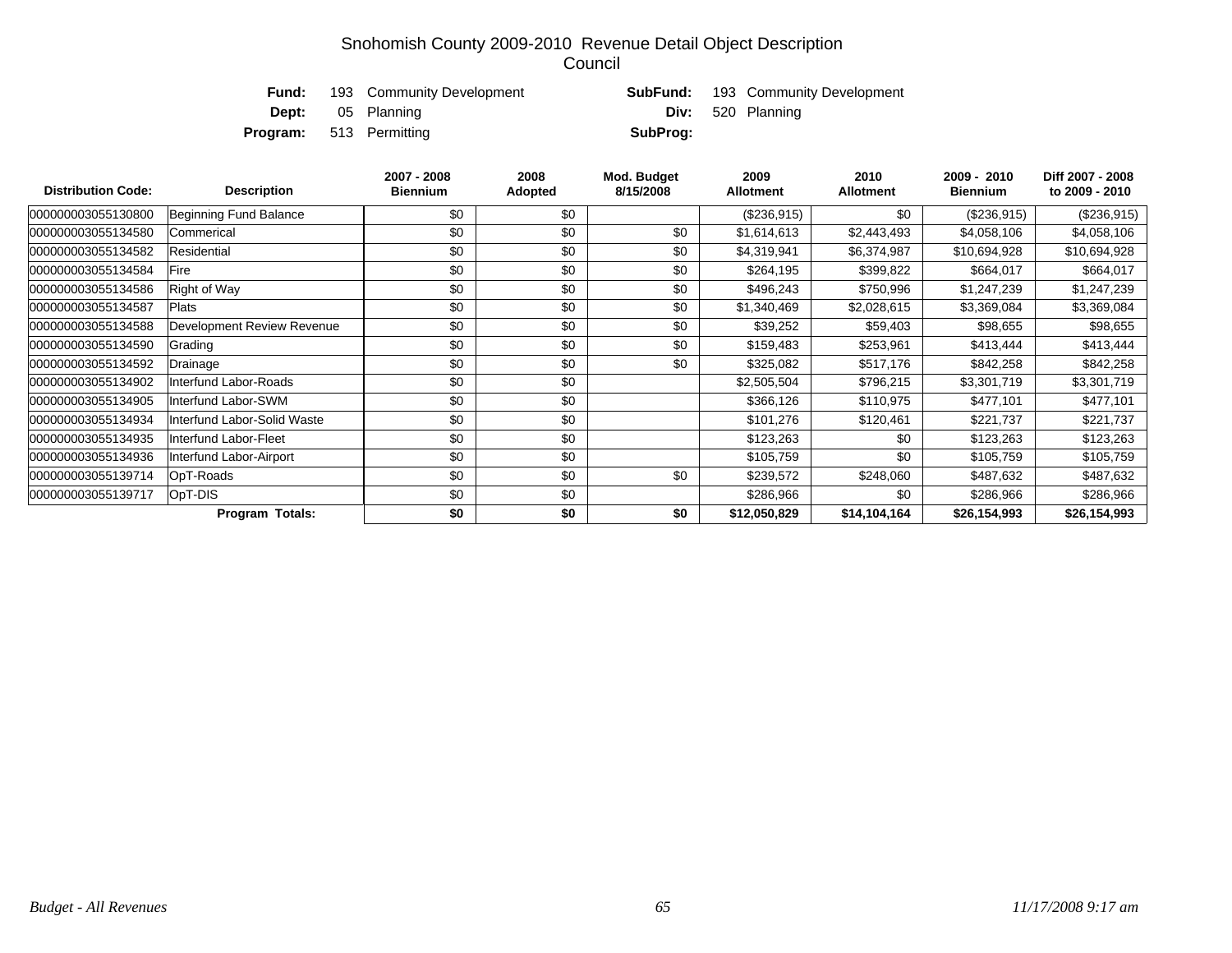| Fund: | 193 Community Development            |          | <b>SubFund:</b> 193 Community Development |
|-------|--------------------------------------|----------|-------------------------------------------|
|       | <b>Dept:</b> 05 Planning             |          | <b>Div:</b> 520 Planning                  |
|       | <b>Program:</b> 514 Code Development | SubProg: |                                           |

| <b>Distribution Code:</b> | <b>Description</b>         | 2007 - 2008<br><b>Biennium</b> | 2008<br>Adopted | Mod. Budget<br>8/15/2008 | 2009<br><b>Allotment</b> | 2010<br><b>Allotment</b> | 2009 - 2010<br><b>Biennium</b> | Diff 2007 - 2008<br>to 2009 - 2010 |
|---------------------------|----------------------------|--------------------------------|-----------------|--------------------------|--------------------------|--------------------------|--------------------------------|------------------------------------|
| 000000003055140800        | Beginning Fund Balance     | \$0                            | \$0             |                          | \$59,082                 | \$0                      | \$59,082                       | \$59,082                           |
| 000000003055144580        | Commercial                 | \$0                            | \$0             | \$0                      | \$160,026                | \$215,943                | \$375,969                      | \$375,969                          |
| 000000003055144582        | Residential                | \$0                            | \$0             | \$0                      | \$514,711                | \$685,114                | \$1,199,825                    | \$1,199,825                        |
| 000000003055144584        | Fire                       | \$0                            | \$0             | \$0                      | \$26,185                 | \$35,334                 | \$61,519                       | \$61,519                           |
| 000000003055144586        | <b>Right of Way</b>        | \$0                            | \$0             | \$0                      | \$49,183                 | \$66,369                 | \$115,552                      | \$115,552                          |
| 000000003055144587        | <b>Plats</b>               | \$0                            | \$0             | \$0                      | \$132,855                | \$179,278                | \$312,133                      | \$312,133                          |
| 000000003055144588        | Development Review Revenue | \$0                            | \$0             | \$0                      | \$3,891                  | \$5,250                  | \$9,141                        | \$9,141                            |
| 000000003055144590        | Grading                    | \$0                            | \$0             | \$0                      | \$4,514                  | \$6,092                  | \$10,606                       | \$10,606                           |
| 000000003055144592        | Drainage                   | \$0                            | \$0             | \$0                      | \$9,634                  | \$13,001                 | \$22,635                       | \$22,635                           |
| 000000003055144902        | Interfund Labor-Roads      | \$0                            | \$0             |                          | \$105,821                | \$0                      | \$105,821                      | \$105,821                          |
| 000000003055144905        | Interfund Labor-SWM        | \$0                            | \$0             |                          | \$44,092                 | \$120,197                | \$164,289                      | \$164,289                          |
| 000000003055146620        | Interfund Rents/Leases     | \$0                            | \$0             |                          | \$38,000                 | \$0                      | \$38,000                       | \$38,000                           |
|                           | <b>Program Totals:</b>     | \$0                            | \$0             | \$0                      | \$1,147,994              | \$1,326,578              | \$2,474,572                    | \$2,474,572                        |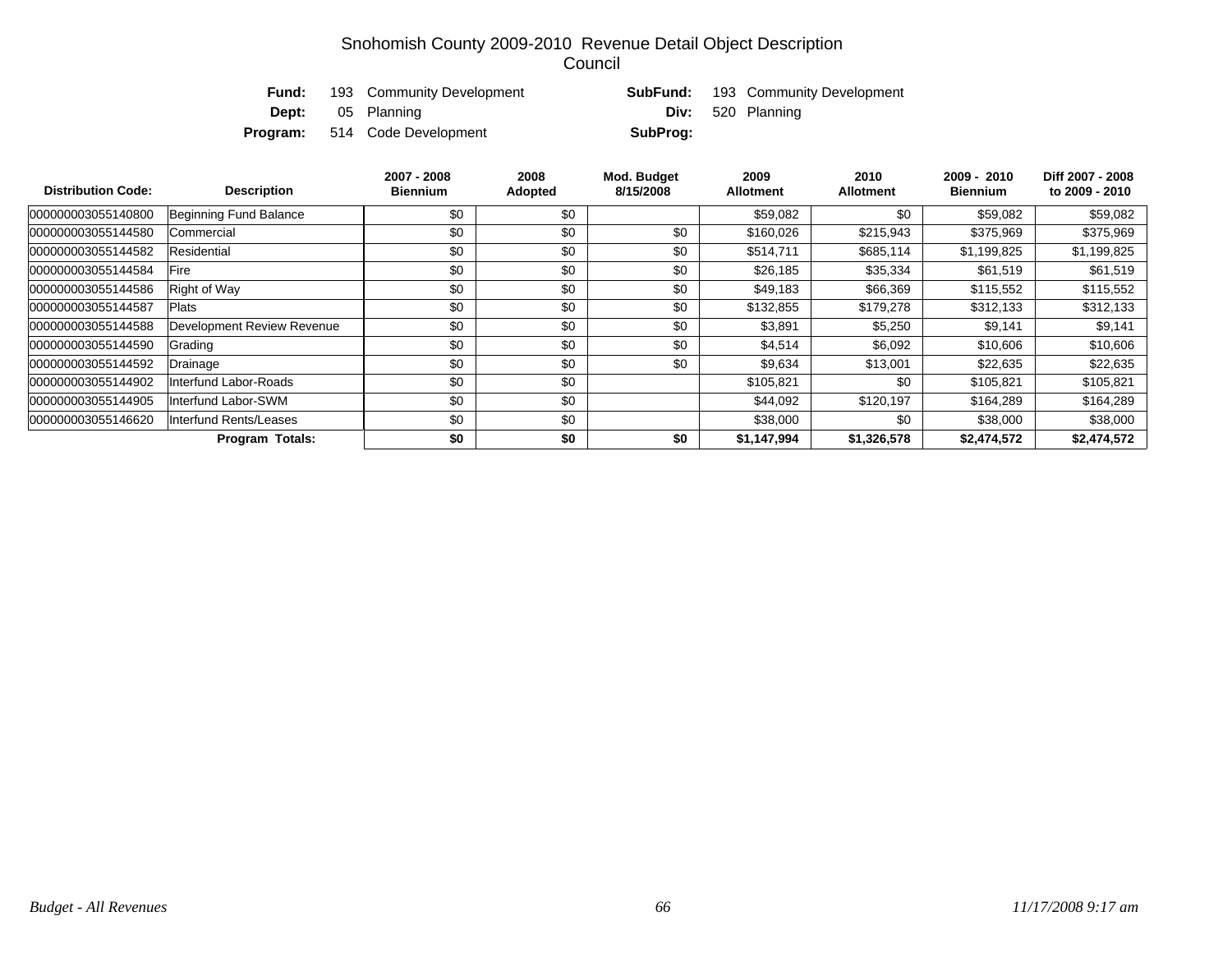| Fund: | 193 Community Development               |          | <b>SubFund:</b> 193 Community Development |
|-------|-----------------------------------------|----------|-------------------------------------------|
|       | <b>Dept:</b> 05 Planning                |          | <b>Div:</b> 520 Planning                  |
|       | <b>Program:</b> 517 County Fire Marshal | SubProg: |                                           |

| <b>Distribution Code:</b> | <b>Description</b>         |     | 2008<br>Adopted | Mod. Budget<br>8/15/2008 | 2009<br><b>Allotment</b> | 2010<br><b>Allotment</b> | 2009 - 2010<br><b>Biennium</b> | Diff 2007 - 2008<br>to 2009 - 2010 |
|---------------------------|----------------------------|-----|-----------------|--------------------------|--------------------------|--------------------------|--------------------------------|------------------------------------|
| 000000003055170800        | Beginning Fund Balance     | \$0 | \$0             |                          | \$101,642                | \$0                      | \$101.642                      | \$101,642                          |
| 000000003055173959        | ILA - Sultan               | \$0 | \$0             |                          | \$6,600                  | \$6,864                  | \$13,464                       | \$13,464                           |
| 000000003055174580        | Commercial                 | \$0 | \$0             | \$0                      | \$126.437                |                          | \$270,399                      | \$270,399                          |
| 000000003055174582        | Residential                | \$0 | \$0             | \$0                      | \$290,194                | \$292,568                | \$582,762                      | \$582,762                          |
| 000000003055174584        | Fire                       | \$0 | \$0             | \$0                      | \$20,689                 | \$40,979                 | \$61,668                       | \$61,668                           |
| 000000003055174586        | <b>Right of Way</b>        | \$0 | \$0             | \$0                      | \$38,860                 | \$44,246                 | \$83,106                       | \$83,106                           |
| 000000003055174587        | Plats                      | \$0 | \$0             | \$0                      | \$104,969                | \$119,519                | \$224.488                      | \$224,488                          |
| 000000003055174588        | Development Review Revenue | \$0 | \$0             | \$0                      | \$3,074                  | \$3,500                  | \$6,574                        | \$6,574                            |
| 000000003055174590        | Grading                    | \$0 | \$0             | \$0                      | \$3,560                  | \$4,115                  | \$7,675                        | \$7,675                            |
| 000000003055174592        | Drainage                   | \$0 | \$0             | \$0                      | \$7,612                  | \$8,667                  | \$16,279                       | \$16,279                           |
| 000000003055179720        | OpT-Fire Code-Gen Fund     | \$0 | \$0             | \$0                      | \$0                      | \$650,000                | \$650,000                      | \$650,000                          |
|                           | <b>Program Totals:</b>     | \$0 | \$0             | \$0                      | \$703,637                | \$1,314,420              | \$2,018,057                    | \$2,018,057                        |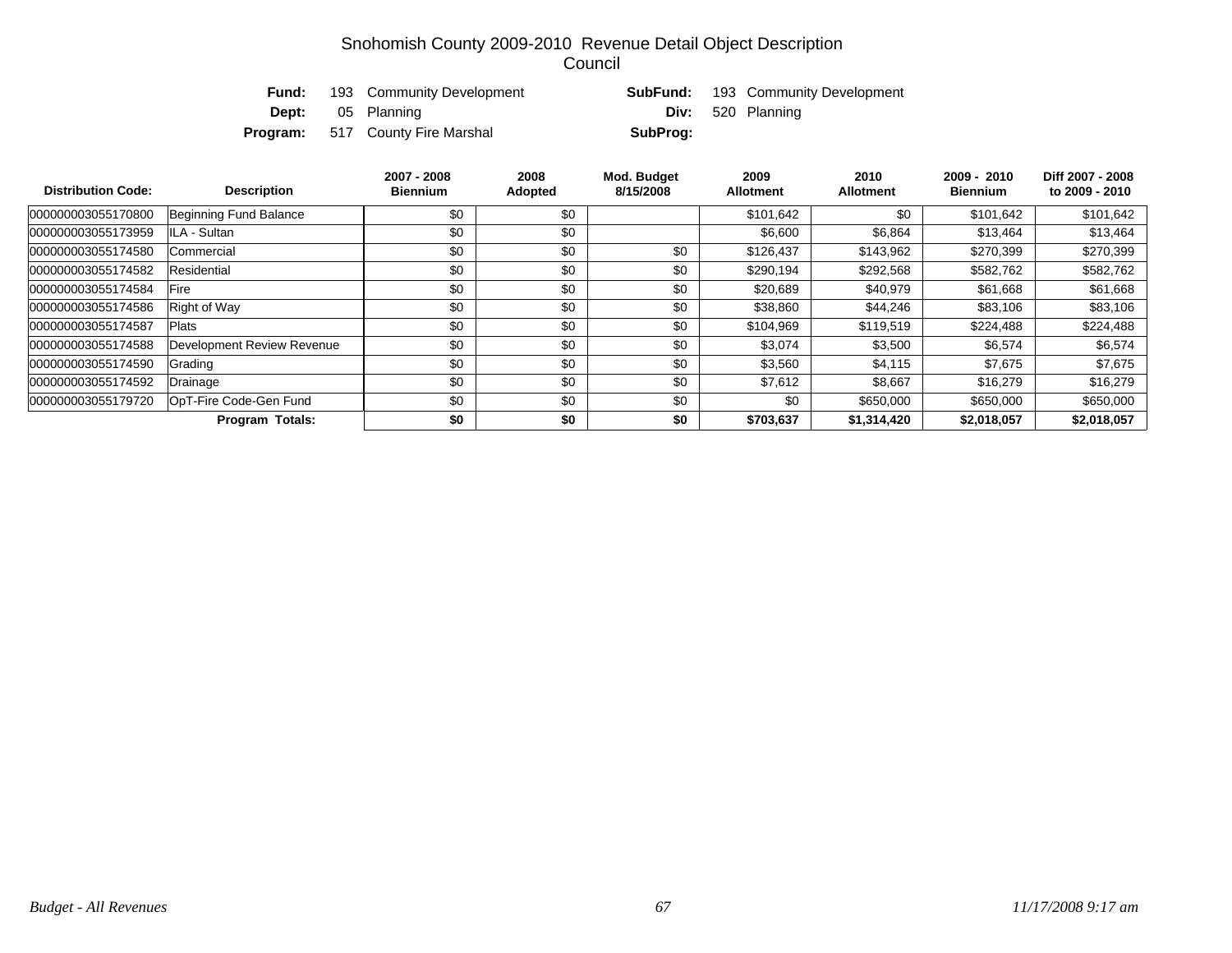|  | <b>Fund:</b> 193 Community Development |          | <b>SubFund:</b> 193 Community Development |
|--|----------------------------------------|----------|-------------------------------------------|
|  | <b>Dept:</b> 05 Planning               |          | <b>Div:</b> 520 Planning                  |
|  | <b>Program:</b> 521 Code Enforcement   | SubProg: |                                           |

| <b>Distribution Code:</b> | <b>Description</b>           | 2007 - 2008<br><b>Biennium</b> | 2008<br>Adopted | Mod. Budget<br>8/15/2008 | 2009<br><b>Allotment</b> | 2010<br><b>Allotment</b> | 2009 - 2010<br><b>Biennium</b> | Diff 2007 - 2008<br>to 2009 - 2010 |
|---------------------------|------------------------------|--------------------------------|-----------------|--------------------------|--------------------------|--------------------------|--------------------------------|------------------------------------|
| 000000003055210800        | Beginning Fund Balance       | \$0                            | \$0             |                          | (\$25,690)               | \$57,238                 | \$31,548                       | \$31,548                           |
| 000000003055214580        | Commercial                   | \$0                            | \$0             | \$0                      | \$126,304                | \$141,819                | \$268,123                      | \$268,123                          |
| 000000003055214582        | Residential                  | \$0                            | \$0             | \$0                      | \$233,400                | \$434,552                | \$667,952                      | \$667,952                          |
| 000000003055214584        | Fire                         | \$0                            | \$0             | \$0                      | \$20,666                 | \$23,205                 | \$43,871                       | \$43,871                           |
| 000000003055214586        | Right of Way                 | \$0                            | \$0             | \$0                      | \$38,819                 | \$43,587                 | \$82,406                       | \$82,406                           |
| 000000003055214587        | <b>Plats</b>                 | \$0                            | \$0             | \$0                      | \$104,858                | \$117.739                | \$222,597                      | \$222,597                          |
| 000000003055214588        | Development Review Revenue   | \$0                            | \$0             | \$0                      | \$3,071                  | \$3,448                  | \$6,519                        | \$6,519                            |
| 000000003055214590        | Grading                      | \$0                            | \$0             | \$0                      | \$3,563                  | \$4,001                  | \$7,564                        | \$7,564                            |
| 000000003055214592        | Drainage                     | \$0                            | \$0             | \$0                      | \$7,604                  | \$8,538                  | \$16,142                       | \$16,142                           |
| 000000003055214905        | Interfund Labor-SWM          | \$0                            | \$0             |                          | \$0                      | \$216,539                | \$216,539                      | \$216,539                          |
| 000000003055215990        | <b>Penalties &amp; Fines</b> | \$0                            | \$0             |                          | \$0                      | \$75,000                 | \$75,000                       | \$75,000                           |
| 000000003055219701        | OpT-CE Officer               | \$0                            | \$0             | \$0                      | \$227,660                | \$235,842                | \$463,502                      | \$463,502                          |
| 000000003055219720        | OpT-Code Enf&Abatement-Gen F | \$0                            | \$0             | \$0                      | \$0                      | \$92,512                 | \$92,512                       | \$92,512                           |
|                           | Program Totals:              | \$0                            | \$0             | \$0                      | \$740,255                | \$1,454,020              | \$2,194,275                    | \$2,194,275                        |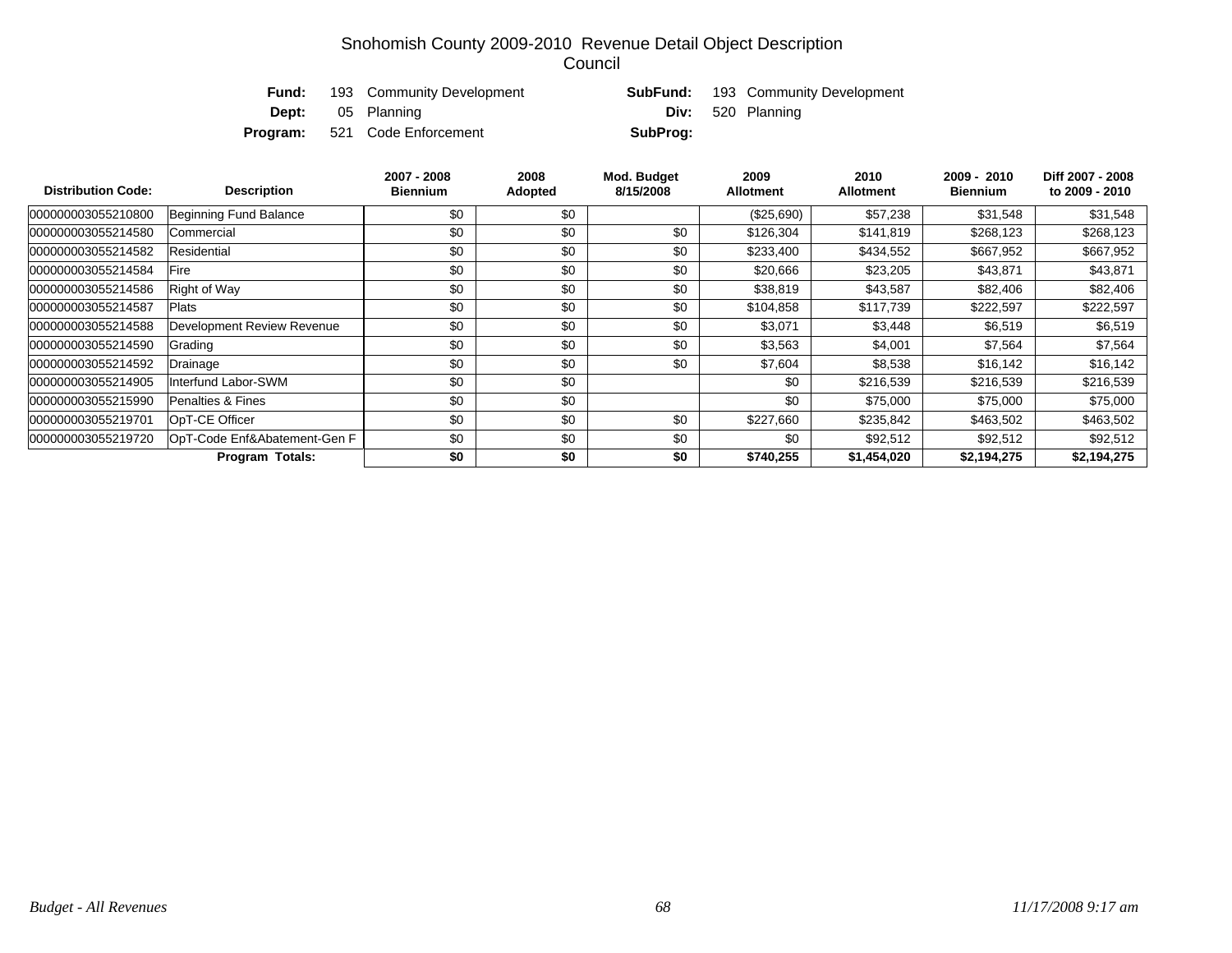|       | <b>Fund:</b> 102 County Road       |          | <b>SubFund:</b> 102 County Road   |
|-------|------------------------------------|----------|-----------------------------------|
| Dept: | 06 Public Works                    |          | <b>Div:</b> 610 County Road - TES |
|       | <b>Program:</b> 444 Administration | SubProg: |                                   |

| <b>Distribution Code:</b>    | <b>Description</b>                    | 2007 - 2008<br><b>Biennium</b> | 2008<br>Adopted | Mod. Budget<br>8/15/2008 | 2009<br><b>Allotment</b> | 2010<br><b>Allotment</b> | 2009 - 2010<br><b>Biennium</b> | Diff 2007 - 2008<br>to 2009 - 2010 |
|------------------------------|---------------------------------------|--------------------------------|-----------------|--------------------------|--------------------------|--------------------------|--------------------------------|------------------------------------|
| 000000003064440089           | Motor Vehicle Fuel-County Road        | \$20,411,243                   | \$10,336,033    | \$10,336,033             | \$10,376,000             | \$10,376,000             | \$20,752,000                   | \$340,757                          |
| 000000003064440210           | Spartina                              | \$105,932                      | \$50,000        | \$50,000                 | \$50,000                 | \$50,000                 | \$100,000                      | (\$5,932)                          |
| 000000003064440233           | Sale Of Timber Fr State Lans          | \$3,015,590                    | \$1,400,000     | \$1,400,000              | \$1,500,000              | \$1,500,000              | \$3,000,000                    | (\$15,590)                         |
| 000000003064440360           | WSDOT                                 | \$180,000                      | \$180,000       | \$180,000                | \$0                      | \$0                      | \$0                            | (\$180,000)                        |
| 000000003064440362           | State CTY.ARTERIAL PRESV(CA           | \$1,303,440                    | \$676,000       | \$676,000                | \$720,000                | \$757,000                | \$1,477,000                    | \$173,560                          |
| 000000003064440366           | <b>WSDOT - Toll Credits</b>           | \$112,000                      | \$112,000       | \$112,000                | \$283,000                | \$436,000                | \$719,000                      | \$607,000                          |
| 000000003064440370           | State CRAB/RAP                        | (\$116,630)                    | \$164,000       | \$164,000                | \$285,000                | \$0                      | \$285,000                      | \$401,630                          |
| 000000003064440380           | State ECO./TRANSP. - TIB              | \$2,506,314                    | \$1,833,000     | \$1,833,000              | \$3,557,000              | \$6,384,000              | \$9,941,000                    | \$7,434,686                        |
| 000000003064440391           | <b>FMSIB</b>                          | \$122,000                      | \$122,000       | \$122,000                | \$300,000                | \$2,900,000              | \$3,200,000                    | \$3,078,000                        |
| 000000003064440800           | <b>Beginning Fund Balance</b>         | \$29,223,709                   | \$29,223,709    | \$29,223,709             | \$40,920,377             | \$23,807,133             | \$64,727,510                   | \$35,503,801                       |
| 000000003064441066           | <b>USDA Forest Service - Knotweed</b> | \$38,119                       | \$0             | \$0                      | \$10,000                 | \$10,000                 | \$20,000                       | (\$18, 119)                        |
| 000000003064441110           | Real & Personal Prop                  | \$96,040,521                   | \$49,467,812    | \$49,467,812             | \$50,572,000             | \$51,252,000             | \$101,824,000                  | \$5,783,479                        |
| 000000003064441210           | <b>Private Harvest Tax</b>            | \$498,571                      | \$200,000       | \$200,000                | \$300,000                | \$300,000                | \$600,000                      | \$101,429                          |
| 000000003064441560           | Grant-U.S. Fish & Wildlife            | \$31,564                       | \$30,000        | \$30,000                 | \$40,000                 | \$40,000                 | \$80,000                       | \$48,436                           |
| 000000003064441720           | Leasehold Excise Tax                  | \$419,817                      | \$170,000       | \$170,000                | \$250,000                | \$250,000                | \$500,000                      | \$80,183                           |
| 000000003064442023           | Fed DOT - BRIDGE                      | \$17,177,287                   | \$7,120,000     | \$7,120,000              | \$275,000                | \$2,128,000              | \$2,403,000                    | (\$14,774,287)                     |
| 000000003064442025           | Fed SURFACE TRANS. (STP)              | \$1,893,671                    | \$1,367,000     | \$1,367,000              | \$103,000                | \$0                      | \$103,000                      | (\$1,790,671)                      |
| 000000003064442051           | Fed/DOT - Federal Direct              | \$113,000                      | \$113,000       | \$113,000                | \$1,297,000              | \$2,529,000              | \$3,826,000                    | \$3,713,000                        |
| 000000003064443383           | <b>Federal Disaster Relief</b>        | \$2,236,000                    | \$2,236,000     | \$2,236,000              | \$1,706,000              | \$0                      | \$1,706,000                    | (\$530,000)                        |
| 000000003064443842           | Road Maintenance Services             | \$231,201                      | \$119,356       | \$119,356                | \$337,000                | \$337,000                | \$674,000                      | \$442,799                          |
| 000000003064443895           | Road Constr Engineering               | \$18,363,828                   | \$11,891,737    | \$11,891,737             | \$16,542,823             | \$11,317,594             | \$27,860,417                   | \$9,496,589                        |
| 000000003064444150           | Sales Of Maps & Publications          | \$30,571                       | \$18,000        | \$18,000                 | \$20,000                 | \$20,000                 | \$40,000                       | \$9,429                            |
| 000000003064444241           | Code Enforcement - Cd                 | \$1,407,357                    | \$900,000       | \$900,000                | \$200,000                | \$200,000                | \$400,000                      | (\$1,007,357)                      |
| 000000003064444321           | Misc. Permit Fees                     | \$137,818                      | \$55,000        | \$55,000                 | \$50,000                 | \$50,000                 | \$100,000                      | (\$37,818)                         |
| 000000003064446111           | <b>Investment Interest</b>            | \$4,261,640                    | \$2,500,000     | \$2,500,000              | \$1,500,000              | \$2,000,000              | \$3,500,000                    | (\$761, 640)                       |
| 000000003064446260           | <b>Housing Rental &amp; Leases</b>    | \$1,078,765                    | \$75,000        | \$75,000                 | \$75,000                 | \$75,000                 | \$150,000                      | (\$928,765)                        |
| 000000003064446590           | Other Interfund Miscellaneous         | \$10,021,829                   | \$4,668,177     | \$4,668,177              | \$11,139,890             | \$9,184,364              | \$20,324,254                   | \$10,302,425                       |
| 000000003064446690           | Interfund Facilities Mgt. Fees        | \$0                            | \$0             | \$0                      | \$633,636                | \$650,588                | \$1,284,224                    | \$1,284,224                        |
| 000000003064446692           | Interfund Administrative Fees         | \$1,251,562                    | \$663,769       | \$663,769                | \$887,757                | \$904,451                | \$1,792,208                    | \$540,646                          |
| 000000003064446694           |                                       | \$0                            | \$0             | \$0                      | \$2,076,000              | \$2,719,000              | \$4,795,000                    | \$4,795,000                        |
| 000000003064446990           | <b>Other Miscellaneous Revenue</b>    | \$1,320,977                    | \$533,000       | \$533,000                | \$1,299,000              | \$1,766,000              | \$3,065,000                    | \$1,744,023                        |
| 000000003064449180           | L-T Intergov'tl Loan Proceeds         | \$0                            | \$0             | \$0                      | \$5,000,000              | \$2,500,000              | \$7,500,000                    | \$7,500,000                        |
| 000000003064449701           | OpT-Road Projects-REET 2              | \$11,878,000                   | \$3,300,000     | \$3,300,000              | \$0                      | \$0                      | \$0                            | (\$11,878,000)                     |
| 000000003064449704           | OpT-Brightwater                       | \$1,741,406                    | \$1,630,000     | \$1,630,000              | \$0                      | \$0                      | \$0                            | (\$1,741,406)                      |
| 000000003064449716           | OpT-CMC                               | \$499,318                      | \$499,318       | \$499,318                | \$0                      | \$0                      | \$0                            | (\$499,318)                        |
| 000000003064449717           | OpT-Climate Change                    | \$9,950                        | \$9,950         | \$9,950                  | \$0                      | \$0                      | \$0                            | (\$9,950)                          |
| 000000003064449720           | OpT-Noxious Weeds-General Fun         | \$140,000                      | \$70,000        | \$70,000                 | \$65,000                 | \$65,000                 | \$130,000                      | (\$10,000)                         |
| <b>Budget - All Revenues</b> |                                       |                                |                 | 69                       |                          |                          |                                | 11/17/2008 9:17 am                 |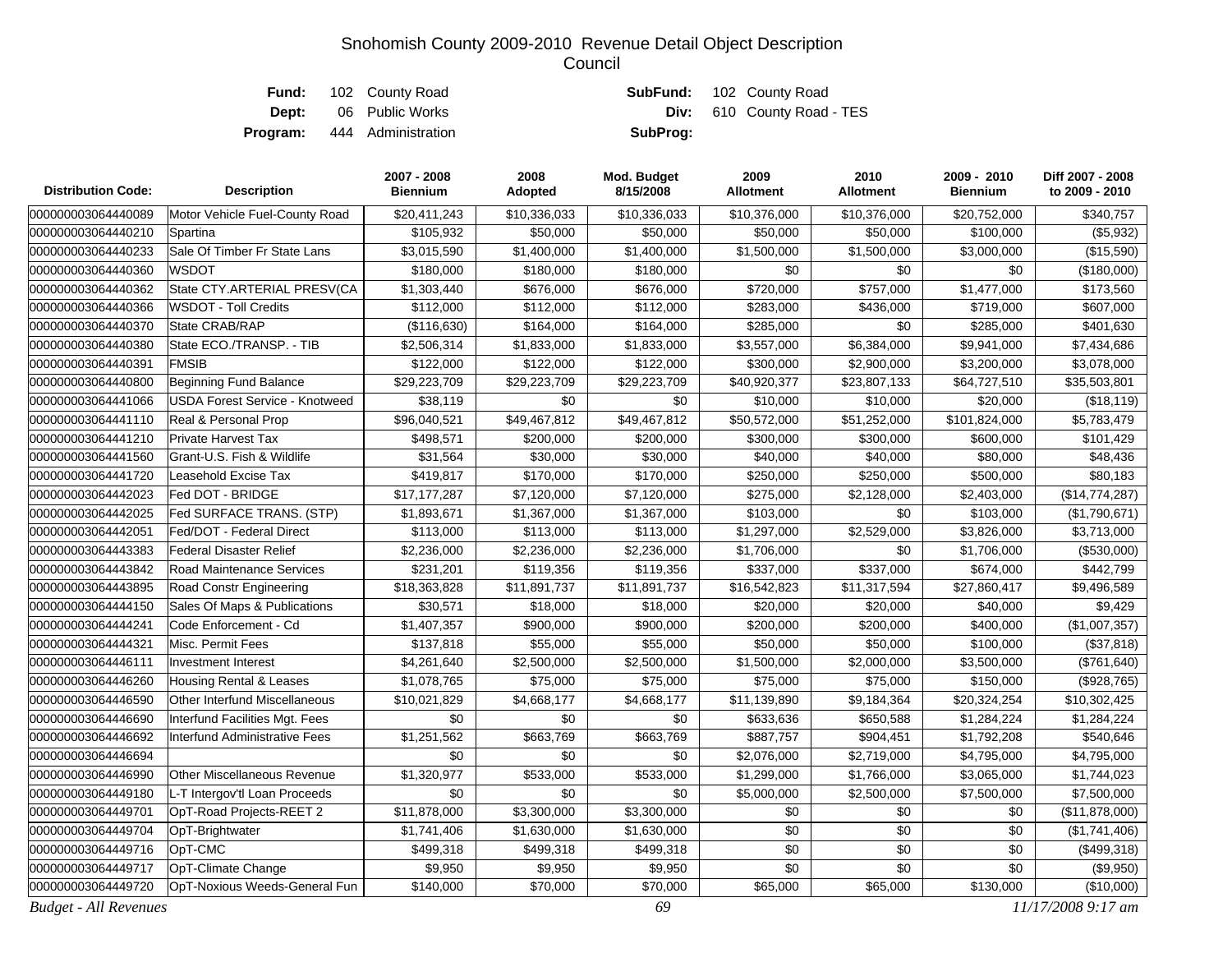| Fund: | 102 County Road                    |          | <b>SubFund:</b> 102 County Road   |
|-------|------------------------------------|----------|-----------------------------------|
| Dept: | 06 Public Works                    |          | <b>Div:</b> 610 County Road - TES |
|       | <b>Program:</b> 444 Administration | SubProg: |                                   |

| <b>Distribution Code:</b> | <b>Description</b>                | 2007 - 2008<br><b>Biennium</b> | 2008<br>Adopted | Mod. Budget<br>8/15/2008 | 2009<br><b>Allotment</b> | 2010<br><b>Allotment</b> | $2009 - 2010$<br><b>Biennium</b> | Diff 2007 - 2008<br>to 2009 - 2010 |
|---------------------------|-----------------------------------|--------------------------------|-----------------|--------------------------|--------------------------|--------------------------|----------------------------------|------------------------------------|
| 000000003064449750        | Transport Mitigation TSA A        | \$2,725,600                    | \$2,368,000     | \$2,368,000              | \$500,000                | \$25,000                 | \$525,000                        | $(\$2,200,600)$                    |
| 000000003064449751        | <b>Transport Mitigation TSA B</b> | \$2,618,400                    | \$1,410,000     | \$1,410,000              | \$825,000                | \$295,000                | \$1,120,000                      | (\$1,498,400)                      |
| 000000003064449753        | Transport Mitigation TSA D        | \$5,874,200                    | \$3,830,000     | \$3,830,000              | \$0                      | \$0                      | \$0                              | (\$5,874,200)                      |
| 000000003064449754        | Transport Mitigation TSA E        | \$508,000                      | \$282,000       | \$282,000                | \$278,000                | \$0                      | \$278,000                        | $(\$230,000)$                      |
| 000000003064449755        | <b>Transport Mitigation TSA F</b> | \$1,249,000                    | \$322,000       | \$322,000                | \$30,000                 | \$2,150,000              | \$2,180,000                      | \$931,000                          |
| 000000003064449762        | TDM TSA/C                         | \$125,000                      | \$125,000       | \$125,000                | \$50,000                 | \$0                      | \$50,000                         | $(\$75,000)$                       |
| 000000003064449763        | TDM TSA/D                         | \$592,900                      | \$531,000       | \$531,000                | \$6,118,000              | \$4,065,000              | \$10,183,000                     | \$9,590,100                        |
| 000000003064449779        | OpT- Mitigation Admin Fees        | \$42,652                       | \$25,000        | \$25,000                 | \$25,000                 | \$25,000                 | \$50,000                         | \$7,348                            |
|                           | Program Totals:                   | \$241,422,122                  | \$140,626,861   | \$140,626,861            | \$160,196,483            | \$141,068,130            | \$301,264,613                    | \$59,842,491                       |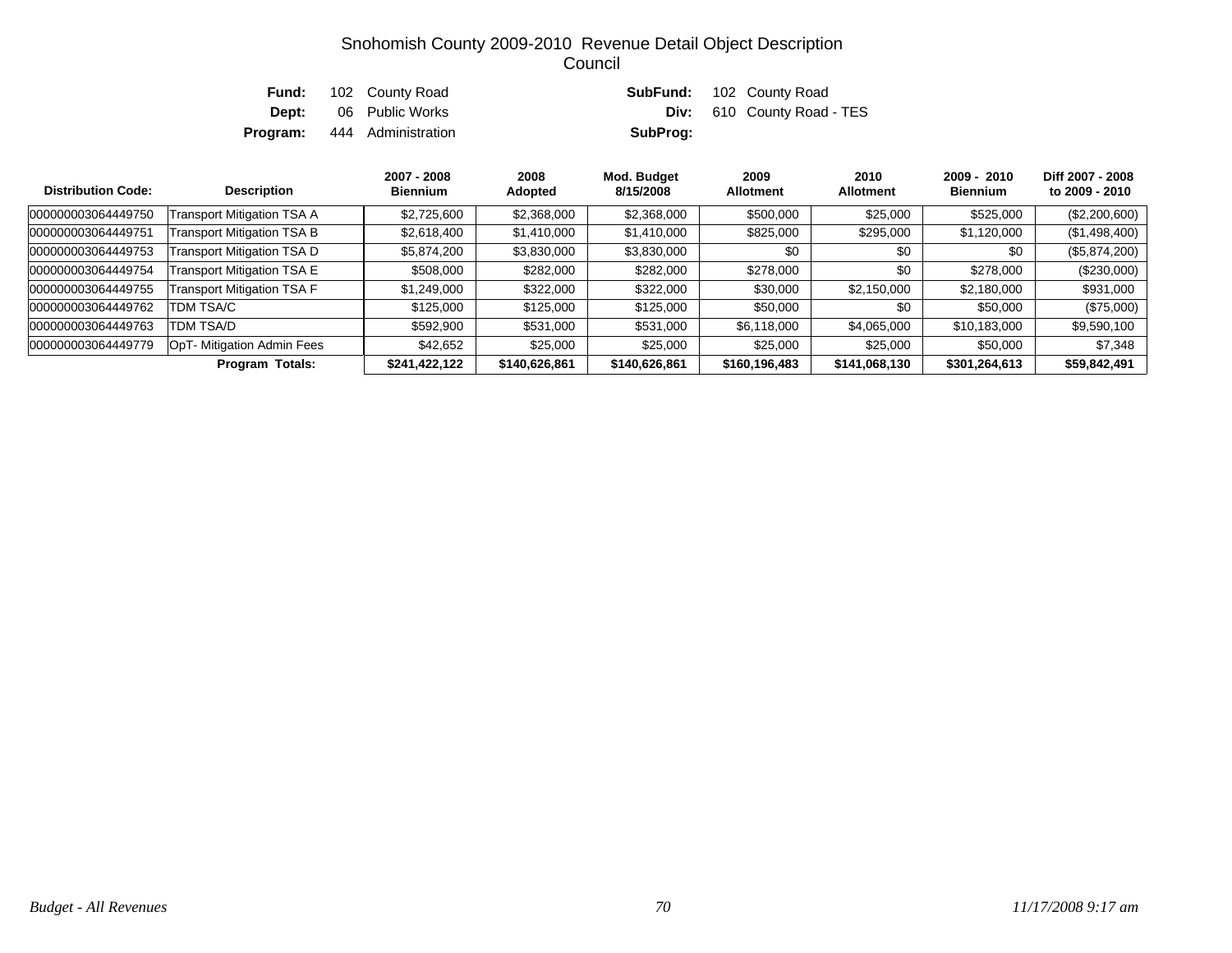| Fund:        | 103 River Management        |          | <b>SubFund:</b> 103 River Management     |
|--------------|-----------------------------|----------|------------------------------------------|
| <b>Dept:</b> | 06 Public Works             |          | <b>Div:</b> 357 Surface Water Management |
| Program:     | 130 River Mgr Flood Control | SubProg: |                                          |

| <b>Distribution Code:</b> | <b>Description</b>                  | 2007 - 2008<br><b>Biennium</b> | 2008<br>Adopted | Mod. Budget<br>8/15/2008 | 2009<br><b>Allotment</b> | 2010<br><b>Allotment</b> | 2009 - 2010<br><b>Biennium</b> | Diff 2007 - 2008<br>to 2009 - 2010 |
|---------------------------|-------------------------------------|--------------------------------|-----------------|--------------------------|--------------------------|--------------------------|--------------------------------|------------------------------------|
| 000000003061300180        | State of Washington Military        | \$612,191                      | \$553,000       | \$0                      | \$0                      | \$0                      | \$0                            | $(\$612, 191)$                     |
| 000000003061300233        | Sale Of Timber Fr State Lans        | \$5,002                        | \$0             | \$0                      | \$632                    | \$3,224                  | \$3,856                        | (\$1,146)                          |
| 000000003061300270        | <b>Interagency Committee</b>        | \$1,284,335                    | \$889,063       | \$0                      | \$0                      | \$0                      | \$0                            | (\$1,284,335)                      |
| 000000003061300301        | Department Of Ecology               | \$298,022                      | \$105,255       | \$0                      | \$0                      | \$0                      | \$0                            | (\$298,022)                        |
| 000000003061300800        | Beginning Fund Balance              | \$0                            | \$0             | \$0                      | \$155,914                | \$4,163                  | \$160,077                      | \$160,077                          |
| 000000003061301110        | Real & Personal Prop                | \$613,809                      | \$292,375       | \$292,375                | \$297,000                | \$297,000                | \$594,000                      | (\$19,809)                         |
| 000000003061301210        | Private Harvest Tax                 | \$1,529                        | \$600           | \$600                    | \$0                      | \$1,032                  | \$1,032                        | (\$497)                            |
| 000000003061301720        | Leasehold Excise Tax                | \$4,588                        | \$1,500         | \$1,500                  | \$4,628                  | \$3,000                  | \$7,628                        | \$3,040                            |
| 000000003061303383        | Fed Emergency Mgmt Agency           | \$90,947                       | \$90,947        | \$0                      | \$0                      | \$0                      | \$0                            | (\$90, 947)                        |
| 000000003061303700        | Interlocal Impact                   | \$74                           | \$0             | \$0                      | \$0                      | \$25,000                 | \$25,000                       | \$24,926                           |
| 000000003061303877        | Sh Costs-City of Everett            | \$26,121                       | \$26,121        | \$26,121                 | \$26,121                 | \$30,000                 | \$56,121                       | \$30,000                           |
| 000000003061303897        | Sh Costs - Puget Sound Energy       | \$26,121                       | \$26,121        | \$26,121                 | \$26,121                 | \$0                      | \$26,121                       | \$0                                |
| 000000003061303899        | <b>Shared Costs - Skagit County</b> | \$0                            | \$0             | \$0                      | \$8,000                  | \$8,000                  | \$16,000                       | \$16,000                           |
| 000000003061304902        | I/F Professional Svcs - Roads       | \$87,735                       | \$62,300        | \$62,300                 | \$57,785                 | \$60,419                 | \$118,204                      | \$30,469                           |
| 000000003061306690        | Interfund Miscellaneous Rev         | \$0                            | \$0             | \$0                      | \$200,000                | \$0                      | \$200,000                      | \$200,000                          |
| 000000003061309701        | OpT-County Road                     | \$60,000                       | \$60,000        | \$60,000                 | \$538,976                | \$724,619                | \$1,263,595                    | \$1,203,595                        |
| 000000003061309717        | OpT-River Projects-REET 2           | \$1,325,983                    | \$725,071       | \$725,071                | \$722,761                | \$738,805                | \$1,461,566                    | \$135,583                          |
| 000000003061309718        | OpT-REET I                          | \$654,882                      | \$445,226       | \$445,226                | \$0                      | \$0                      | \$0                            | (\$654,882)                        |
|                           | Program Totals:                     | \$5,091,339                    | \$3,277,579     | \$1,639,314              | \$2,037,938              | \$1,895,262              | \$3,933,200                    | (\$1,158,139)                      |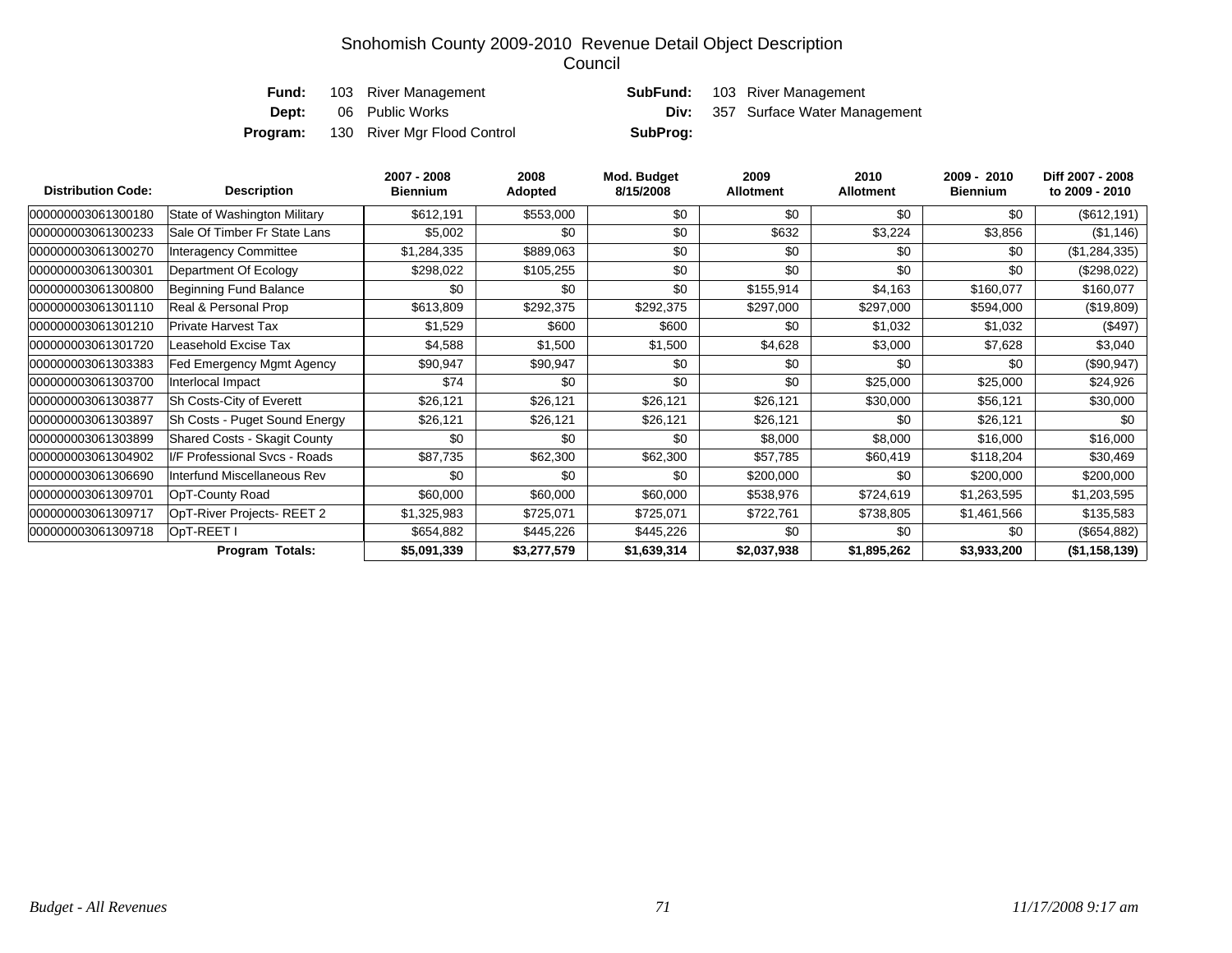| Fund:    | 130 Grant Control            |          | <b>SubFund:</b> 311 Wa State Energy Office |
|----------|------------------------------|----------|--------------------------------------------|
|          | <b>Dept:</b> 06 Public Works |          | <b>Div:</b> 610 County Road - TES          |
| Program: | 650 Trip Reduction Plan      | SubProg: |                                            |

| <b>Distribution Code:</b> | <b>Description</b>     | 2007 - 2008<br><b>Biennium</b> | 2008<br><b>Adopted</b> | Mod. Budget<br>8/15/2008 | 2009<br><b>Allotment</b> | 2010<br>Allotment | 2010<br>$2009 -$<br><b>Biennium</b> | Diff 2007 - 2008<br>to 2009 - 2010 |
|---------------------------|------------------------|--------------------------------|------------------------|--------------------------|--------------------------|-------------------|-------------------------------------|------------------------------------|
| 000000311066500300        | T/State Energy Office  | \$87.222                       | \$30,237               | \$30,237                 | \$0                      |                   | \$0                                 | (\$87,222)                         |
| 000000311066500800        | Beginning Fund Balance | \$0                            | \$0                    | \$0                      | \$11,000                 | \$0               | \$11,000                            | \$11,000                           |
|                           | <b>Program Totals:</b> | \$87.222                       | \$30,237               | \$30,237                 | \$11,000                 | \$0               | \$11,000                            | (\$76,222)                         |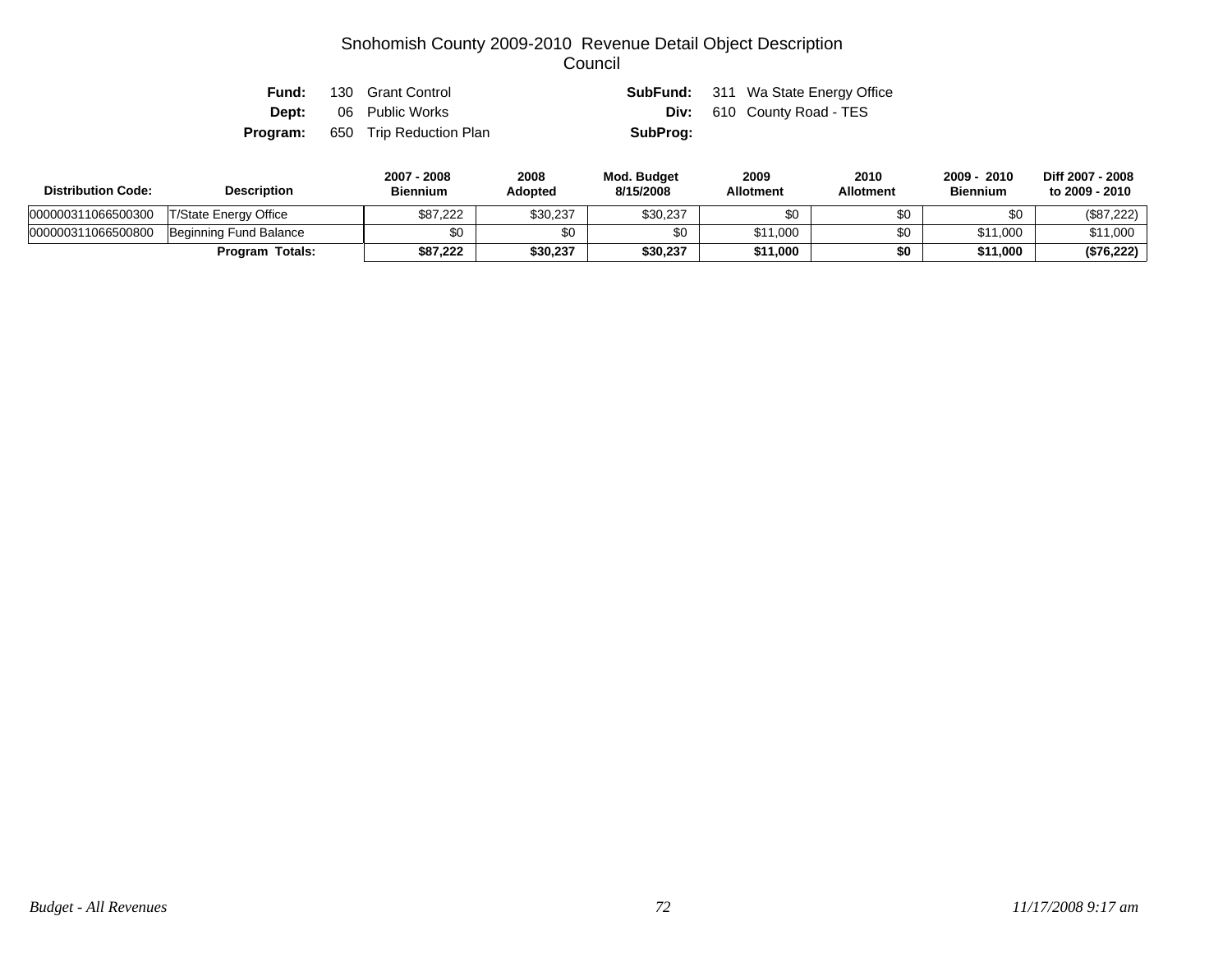| Fund:        | 130 Grant Control           |          | <b>SubFund:</b> 358 River Management Grants |
|--------------|-----------------------------|----------|---------------------------------------------|
| <b>Dept:</b> | 06 Public Works             |          | <b>Div:</b> 357 Surface Water Management    |
| Program:     | 130 River Mgr Flood Control | SubProg: |                                             |

| <b>Distribution Code:</b> | <b>Description</b>            | 2007 - 2008<br><b>Biennium</b> | 2008<br>Adopted | Mod. Budget<br>8/15/2008 | 2009<br><b>Allotment</b> | 2010<br><b>Allotment</b> | $2009 - 2010$<br><b>Biennium</b> | Diff 2007 - 2008<br>to 2009 - 2010 |
|---------------------------|-------------------------------|--------------------------------|-----------------|--------------------------|--------------------------|--------------------------|----------------------------------|------------------------------------|
| 000000358061300180        | State of Washington Military  | \$0                            | \$0             | \$553,000                | \$258,363                | \$100,394                | \$358.757                        | \$358,757                          |
| 000000358061300250        | Dept. of Fish and Wildlife    | \$0                            | \$0             | \$0                      | \$36,500                 | \$36,500                 | \$73,000                         | \$73,000                           |
| 000000358061300270        | <b>Interagency Committee</b>  | \$0                            | \$0             | \$889,063                | \$675,463                | \$3,849,633              | \$4,525,096                      | \$4,525,096                        |
| 000000358061300301        | Department Of Ecology         | \$0                            | \$0             | \$105,255                | \$0                      | \$140,000                | \$140,000                        | \$140,000                          |
| 000000358061303166        | Environmental Protection Agcy | \$0                            | \$0             | \$0                      | \$45,000                 | \$500,000                | \$545,000                        | \$545,000                          |
| 000000358061303383        | Fed Emergency Mgmt Agency     | \$0                            | \$0             | \$90.947                 | \$23,737                 | \$27,650                 | \$51.387                         | \$51,387                           |
|                           | <b>Program Totals:</b>        | \$0                            | \$0             | \$1,638,265              | \$1,039,063              | \$4,654,177              | \$5,693,240                      | \$5,693,240                        |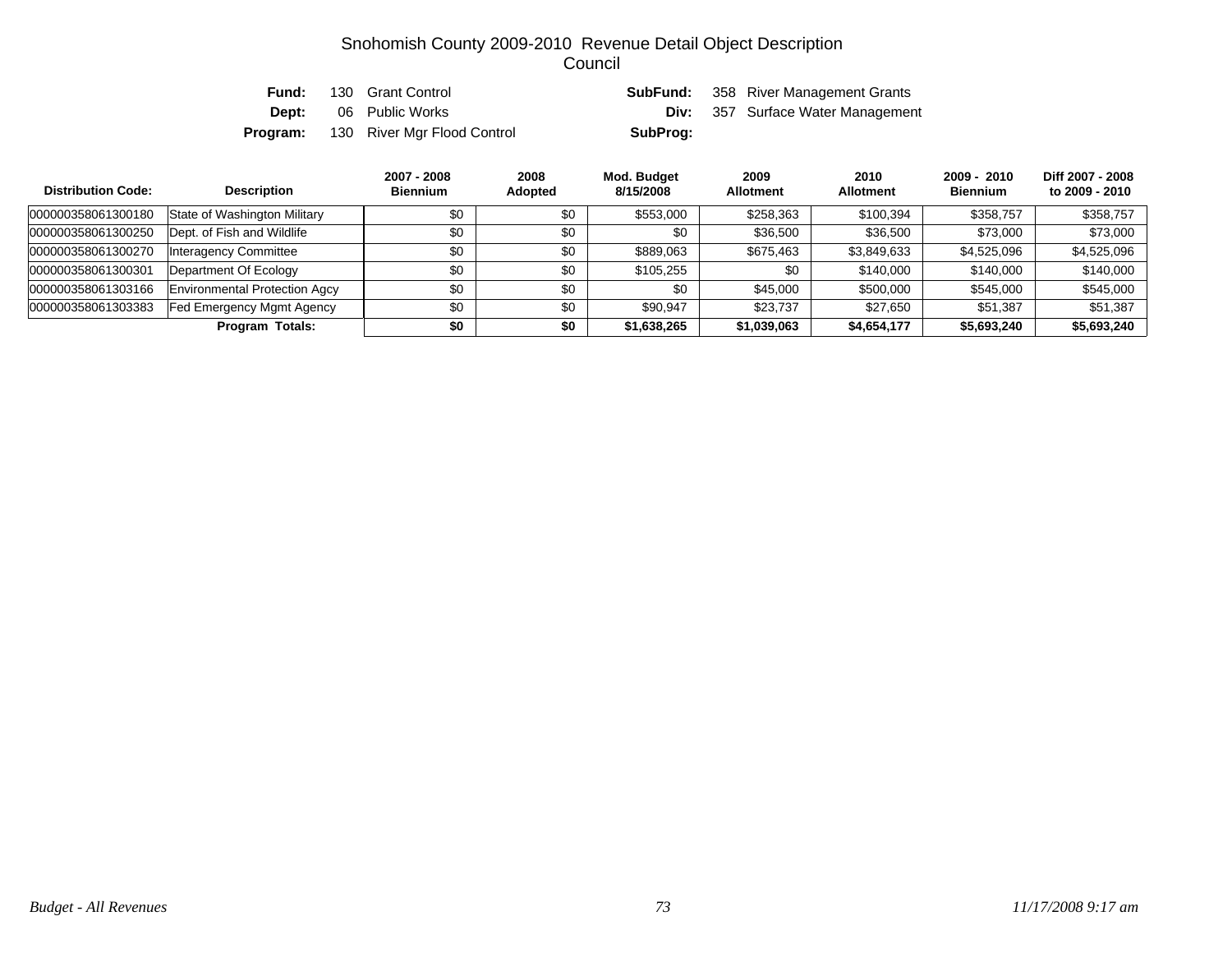| Fund:        | 188 Public Wrks Facility Construct        |          | <b>SubFund:</b> 188 Public Wrks Facility Construct |
|--------------|-------------------------------------------|----------|----------------------------------------------------|
| <b>Dept:</b> | 06 Public Works                           |          | <b>Div:</b> 610 County Road - TES                  |
|              | <b>Program:</b> 615 Facility Construction | SubProg: |                                                    |

| <b>Distribution Code:</b> | <b>Description</b>     |              | 2008<br><b>Adopted</b> | Mod. Budget<br>8/15/2008 | 2009<br><b>Allotment</b> | 2010<br><b>Allotment</b> | $2009 - 2010$<br><b>Biennium</b> | Diff 2007 - 2008<br>to 2009 - 2010 |
|---------------------------|------------------------|--------------|------------------------|--------------------------|--------------------------|--------------------------|----------------------------------|------------------------------------|
| 000000003066150800        | Beginning Fund Balance | \$5,203,918  | \$5,203,918            | \$5,203,918              | \$2,800,000              | \$0                      | \$2,800,000                      | (\$2,403,918)                      |
| 000000003066156111        | Investment Interest    | \$886.192    | \$28,401               | \$28,401                 | \$0                      | \$0                      | \$0                              | (\$886,192)                        |
| 000000003066156990        | Miscellaneous Revenue  | \$373.500    | \$373,500              | \$373.500                | \$0                      | \$0                      | \$0                              | (\$373,500)                        |
| 000000003066159714        | OpT-County Road        | \$6,777,333  | \$2,119,633            | \$2,119,633              | \$0                      | \$0                      | \$0                              | (\$6,777,333)                      |
|                           | Program Totals:        | \$13,240,943 | \$7,725,452            | \$7,725,452              | \$2,800,000              | \$0                      | \$2,800,000                      | (\$10,440,943)                     |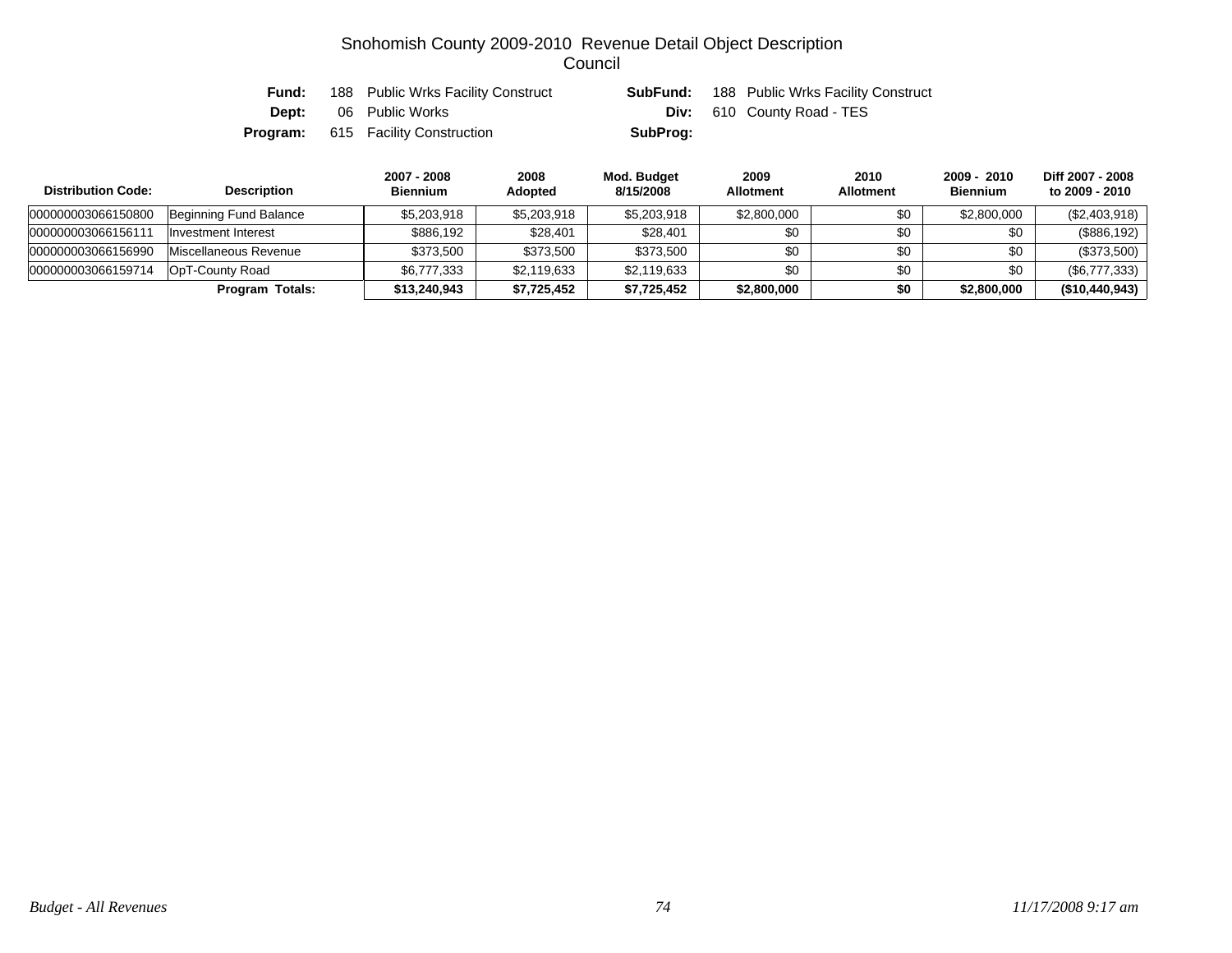| Fund:        | 192 Transportation Mitigation    | SubFund: | 700 Trans Mitigation SCC 26B/MRIP |
|--------------|----------------------------------|----------|-----------------------------------|
| <b>Dept:</b> | 06 Public Works                  |          | <b>Div:</b> 610 County Road - TES |
| Program:     | 700 Trans Mitigation SCC 26B/MRI | SubProg: |                                   |

| <b>Distribution Code:</b> | <b>Description</b>     | 2007 - 2008<br><b>Biennium</b> | 2008<br>Adopted | Mod. Budget<br>8/15/2008 | 2009<br><b>Allotment</b> | 2010<br><b>Allotment</b> | 2010<br>2009<br><b>Biennium</b> | Diff 2007 - 2008<br>to 2009 - 2010 |
|---------------------------|------------------------|--------------------------------|-----------------|--------------------------|--------------------------|--------------------------|---------------------------------|------------------------------------|
| 000000300067000800        | Beginning Fund Balance | 1.581                          | 51.581          | \$1,581                  | \$0                      | \$0                      | \$0                             | (\$1,581)                          |
| 00000030006700611         | Investment Interest    | \$141.593                      | \$60,000        | \$60,000                 | \$60,000                 | \$60,000                 | \$120,000                       | (\$21,593)                         |
|                           | Totals:<br>Program     | \$143.174                      | \$61,581        | \$61,581                 | \$60,000                 | \$60,000                 | \$120,000                       | (\$23,174)                         |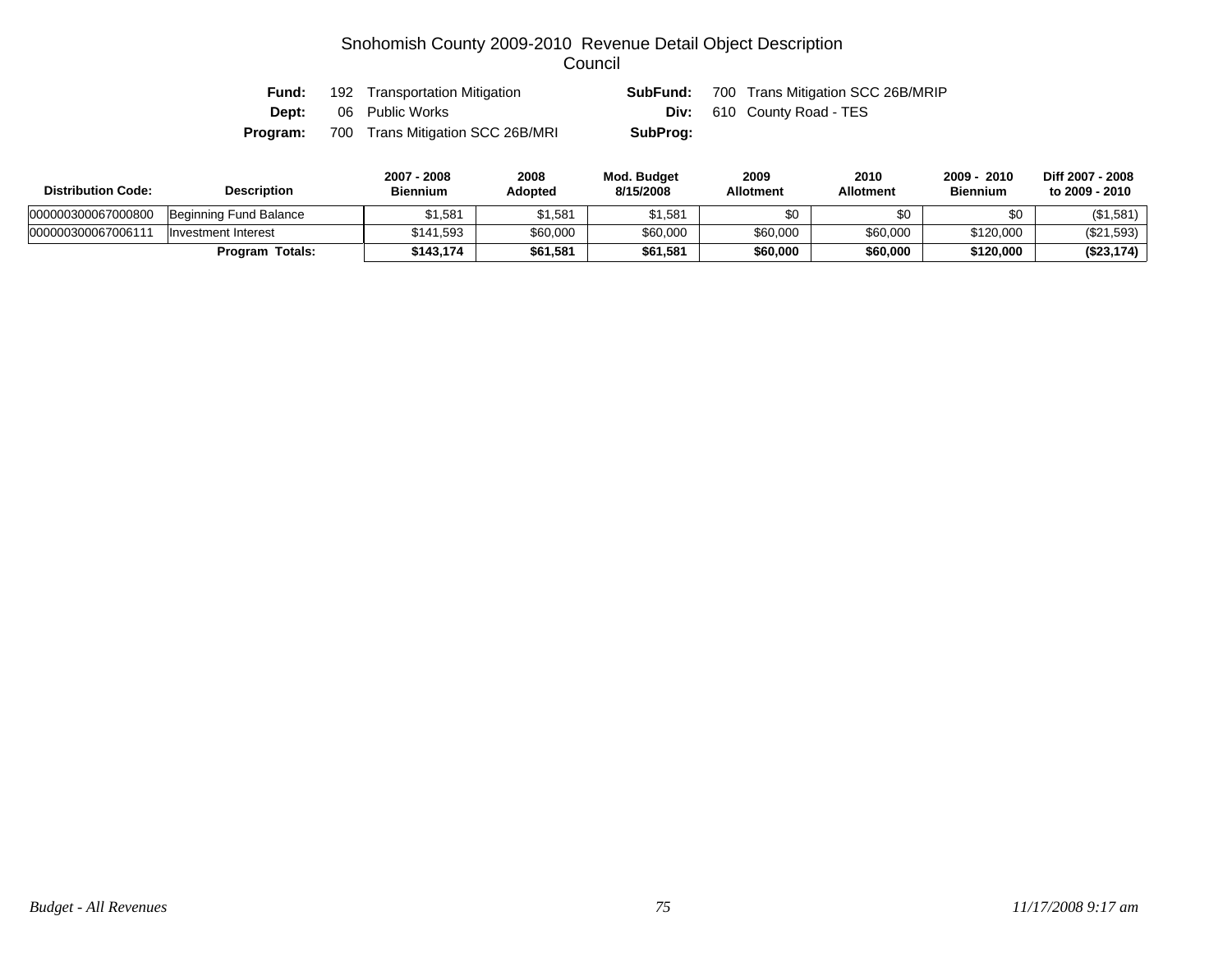| Fund:        | 192 Transportation Mitigation      |          | <b>SubFund:</b> 701 Transportation Syst Impact Fee |
|--------------|------------------------------------|----------|----------------------------------------------------|
| <b>Dept:</b> | 06 Public Works                    |          | <b>Div:</b> 610 County Road - TES                  |
| Program:     | 701 Transportation Syst Impact Fee | SubProg: |                                                    |

| <b>Distribution Code:</b><br><b>Description</b> |                                | 2007 - 2008<br>Biennium | 2008<br>Adopted | Mod. Budget<br>8/15/2008 | 2009<br><b>Allotment</b> | 2010<br><b>Allotment</b> | 2009 - 2010<br><b>Biennium</b> | Diff 2007 - 2008<br>to 2009 - 2010 |
|-------------------------------------------------|--------------------------------|-------------------------|-----------------|--------------------------|--------------------------|--------------------------|--------------------------------|------------------------------------|
| 000000301067010800                              | Beginning Fund Balance         | \$0                     | \$0             |                          | \$223,395                | \$0                      | \$223,395                      | \$223,395                          |
| 000000301067015603                              | Mill Creek Interlocal Agreemnt | \$459,197               | \$415,000       | \$415,000                | \$0                      | \$0                      | \$0                            | $(\$459,197)$                      |
| 000000301067016111                              | <b>Investment Interest</b>     | \$1,941,560             | \$500,000       | \$500,000                | \$500,000                | \$500,000                | \$1,000,000                    | $(\$941,560)$                      |
| 000000301067016750                              | Donations-TIF TSA/AA           | \$3,176,996             | \$2,173,000     | \$2,173,000              | \$0                      | \$0                      | \$0                            | $(\$3,176,996)$                    |
| 000000301067016751                              | Donations-TIF TSA/BB           | \$2,563,363             | \$1,215,000     | \$1,215,000              | \$0                      | \$0                      | \$0                            | $(\$2,563,363)$                    |
| 000000301067016752                              | Donations-TIF TSA/CC           | \$283,105               | \$125,000       | \$125,000                | \$0                      | \$0                      | \$0                            | $(\$283, 105)$                     |
| 000000301067016753                              | Donations-TIF TSA/DD           | \$7,079,258             | \$3,705,604     | \$3,705,604              | \$0                      | \$0                      | \$0                            | $(\$7,079,258)$                    |
| 000000301067016754                              | Donations-TIF TSA/EE           | \$732,902               | \$282,000       | \$282,000                | \$0                      | \$0                      | \$0                            | $(\$732,902)$                      |
| 000000301067016755                              | Donations-TIF TSA/FF           | \$1,297,200             | \$322,000       | \$322,000                | \$424,500                | \$424,500                | \$849,000                      | $(\$448,200)$                      |
| 000000301067016780                              | TDM/AA                         | \$12,411                | \$0             | \$0                      | \$1,273,500              | \$1,273,500              | \$2,547,000                    | \$2,534,589                        |
| 000000301067016781                              | TDM/BB                         | \$6,857                 | \$0             | \$0                      | \$1,273,500              | \$1,273,500              | \$2,547,000                    | \$2,540,143                        |
| 000000301067016782                              | TDM/CC                         | \$152                   | \$0             | \$0                      | \$495,250                | \$495,250                | \$990,500                      | \$990,348                          |
| 000000301067016783                              | TDM/DD                         | \$180,927               | \$116,000       | \$116,000                | \$3,254,500              | \$3,254,500              | \$6,509,000                    | \$6,328,073                        |
| 000000301067016784                              | TDM/EE                         | \$12,966                | \$0             | \$0                      | \$353,750                | \$353,750                | \$707,500                      | \$694,534                          |
| <b>Program Totals:</b>                          |                                | \$17,746,894            | \$8,853,604     | \$8,853,604              | \$7,798,395              | \$7,575,000              | \$15,373,395                   | (\$2,373,499)                      |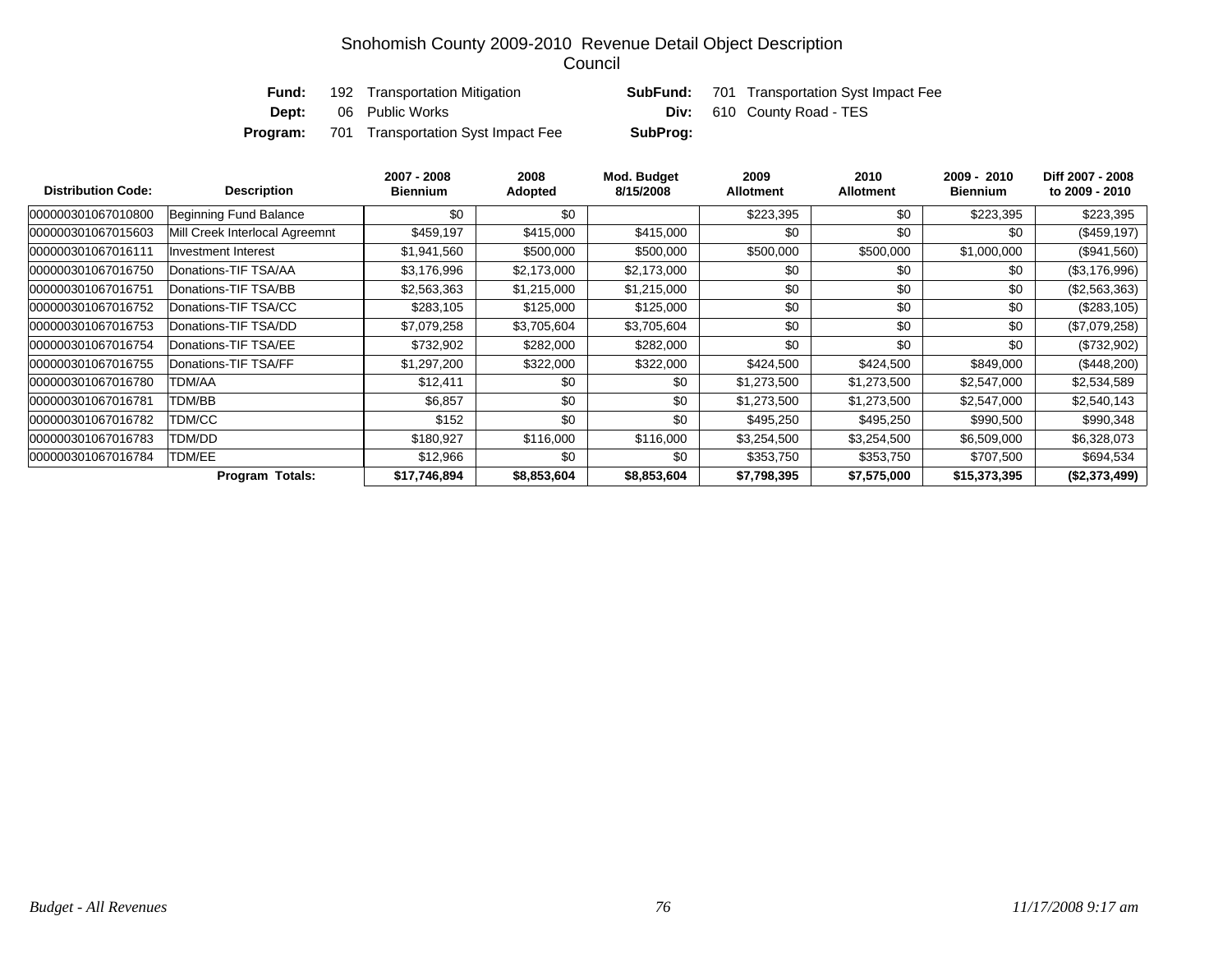| Fund: | 192 Transportation Mitigation    |          | <b>SubFund: 702 SCC 26B/MRIP</b>  |
|-------|----------------------------------|----------|-----------------------------------|
|       | <b>Dept:</b> 06 Public Works     |          | <b>Div:</b> 610 County Road - TES |
|       | <b>Program:</b> 702 SCC 26B/MRIP | SubProg: |                                   |

| <b>Distribution Code:</b> | <b>Description</b>  | 2007<br>2008<br><b>Biennium</b> | 2008<br>Adopted | <b>Mod. Budget</b><br>8/15/2008 | 2009<br><b>Allotment</b> | 2010<br><b>Allotment</b> | 2009<br>2010<br><b>Biennium</b> | Diff 2007 - 2008<br>to 2009 - 2010 |
|---------------------------|---------------------|---------------------------------|-----------------|---------------------------------|--------------------------|--------------------------|---------------------------------|------------------------------------|
| 000000302067026111        | Investment Interest | \$46.665                        | \$25,000        | \$25,000                        | \$25.000                 | \$25.000                 | \$50,000                        | \$3,335                            |
|                           | Totals:<br>Program  | \$46,665                        | \$25,000        | \$25,000                        | \$25,000                 | \$25,000                 | \$50,000                        | \$3,335                            |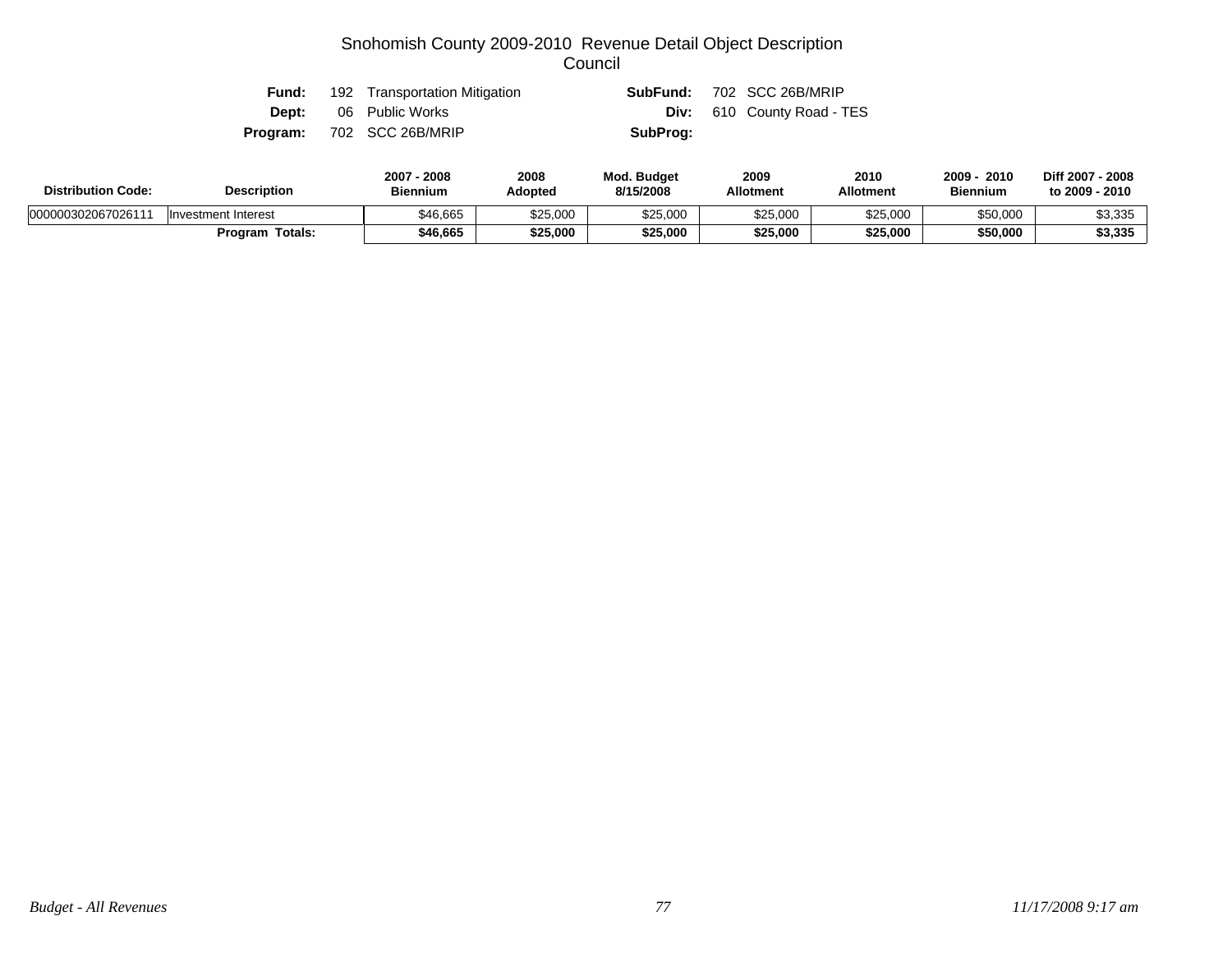| Fund:        | 402 Solid Waste Management     |          | <b>SubFund:</b> 402 Solid Waste Management |
|--------------|--------------------------------|----------|--------------------------------------------|
| <b>Dept:</b> | 06 Public Works                |          | <b>Div:</b> 401 Solid Waste Administratio  |
| Program:     | 401 Solid Waste Administration | SubProg: |                                            |

| <b>Distribution Code:</b> | <b>Description</b>                | 2007 - 2008<br><b>Biennium</b> | 2008<br>Adopted | Mod. Budget<br>8/15/2008 | 2009<br><b>Allotment</b> | 2010<br><b>Allotment</b> | 2009 - 2010<br><b>Biennium</b> | Diff 2007 - 2008<br>to 2009 - 2010 |
|---------------------------|-----------------------------------|--------------------------------|-----------------|--------------------------|--------------------------|--------------------------|--------------------------------|------------------------------------|
| 000000003064010310        | T/Department Of Ecology           | \$1,195,344                    | \$945,000       | \$1,020,000              | \$250,000                | \$750,000                | \$1,000,000                    | (\$195,344)                        |
| 000000003064010312        | <b>DOE Illegal Dumping Grants</b> | \$123,176                      | \$60,000        | \$60,000                 | \$65,000                 | \$65,000                 | \$130,000                      | \$6,824                            |
| 000000003064010313        | <b>DOE Biofuels Grants</b>        | \$0                            | \$0             | \$844,400                | \$0                      | \$0                      | \$0                            | \$0                                |
| 000000003064010314        | DOE Producer Resp/Organics        | \$0                            | \$0             | \$0                      | \$232,000                | \$212,000                | \$444,000                      | \$444,000                          |
| 000000003064010800        | Beginning Fund Balance            | \$11,648,438                   | \$11,648,438    | \$13,251,438             | \$1,626,784              | \$931,881                | \$2,558,665                    | (\$9,089,773)                      |
| 000000003064010802        | Post Closure Beg. Fund Balance    | \$0                            | \$0             | \$0                      | \$982,435                | \$1,016,820              | \$1,999,255                    | \$1,999,255                        |
| 000000003064014371        | <b>Municipal Collections</b>      | \$1,418,025                    | \$1,418,025     | \$1,418,025              | \$2,055,379              | \$1,570,336              | \$3,625,715                    | \$2,207,690                        |
| 000000003064014372        | <b>Franchise Collections</b>      | \$33,380,021                   | \$33,380,021    | \$33,380,021             | \$36,318,314             | \$36,080,365             | \$72,398,679                   | \$39,018,658                       |
| 000000003064014373        | Individuals And Private           | \$12,671,385                   | \$12,671,862    | \$12,671,862             | \$14,200,298             | \$14,412,942             | \$28,613,240                   | \$15,941,855                       |
| 000000003064014374        | <b>County Departments</b>         | \$56,899                       | \$56,899        | \$56,899                 | \$61,410                 | \$63,010                 | \$124,420                      | \$67,521                           |
| 000000003064014375        | Other Governments                 | \$337,450                      | \$337,450       | \$337,450                | \$370,137                | \$373,677                | \$743,814                      | \$406,364                          |
| 000000003064014376        | Salvage And Reuse                 | \$2,055,993                    | \$950,000       | \$950,000                | \$1,000,000              | \$1,100,000              | \$2,100,000                    | \$44,007                           |
| 000000003064014380        | Moderate Risk Waste Fees          | \$112,028                      | \$50,000        | \$50,000                 | \$60,000                 | \$60,000                 | \$120,000                      | \$7,972                            |
| 000000003064014387        | Other Govts. - Tax Exempt         | \$17,743                       | \$17,743        | \$17,743                 | \$19,462                 | \$19,670                 | \$39,132                       | \$21,389                           |
| 000000003064014389        | <b>Construction Debris Fees</b>   | \$84,157                       | \$0             | \$0                      | \$100,000                | \$100,000                | \$200,000                      | \$115,843                          |
| 000000003064014390        | Fee Metal Revenue                 | \$0                            | \$0             | \$0                      | \$115,325                | \$119,945                | \$235,270                      | \$235,270                          |
| 000000003064016111        | Investment Interest               | \$3,195,180                    | \$1,181,000     | \$1,181,000              | \$455,000                | \$585,000                | \$1,040,000                    | (\$2,155,180)                      |
| 000000003064016112        | Interest On Billings              | \$10,362                       | \$5,000         | \$5,000                  | \$5,000                  | \$5,000                  | \$10,000                       | (\$362)                            |
| 000000003064016991        | Miscellaneous                     | \$41,621                       | \$25,000        | \$25,000                 | \$25,000                 | \$25,000                 | \$50,000                       | \$8,379                            |
|                           | Program Totals:                   | \$66,347,822                   | \$62,746,438    | \$65,268,838             | \$57,941,544             | \$57,490,646             | \$115,432,190                  | \$49,084,368                       |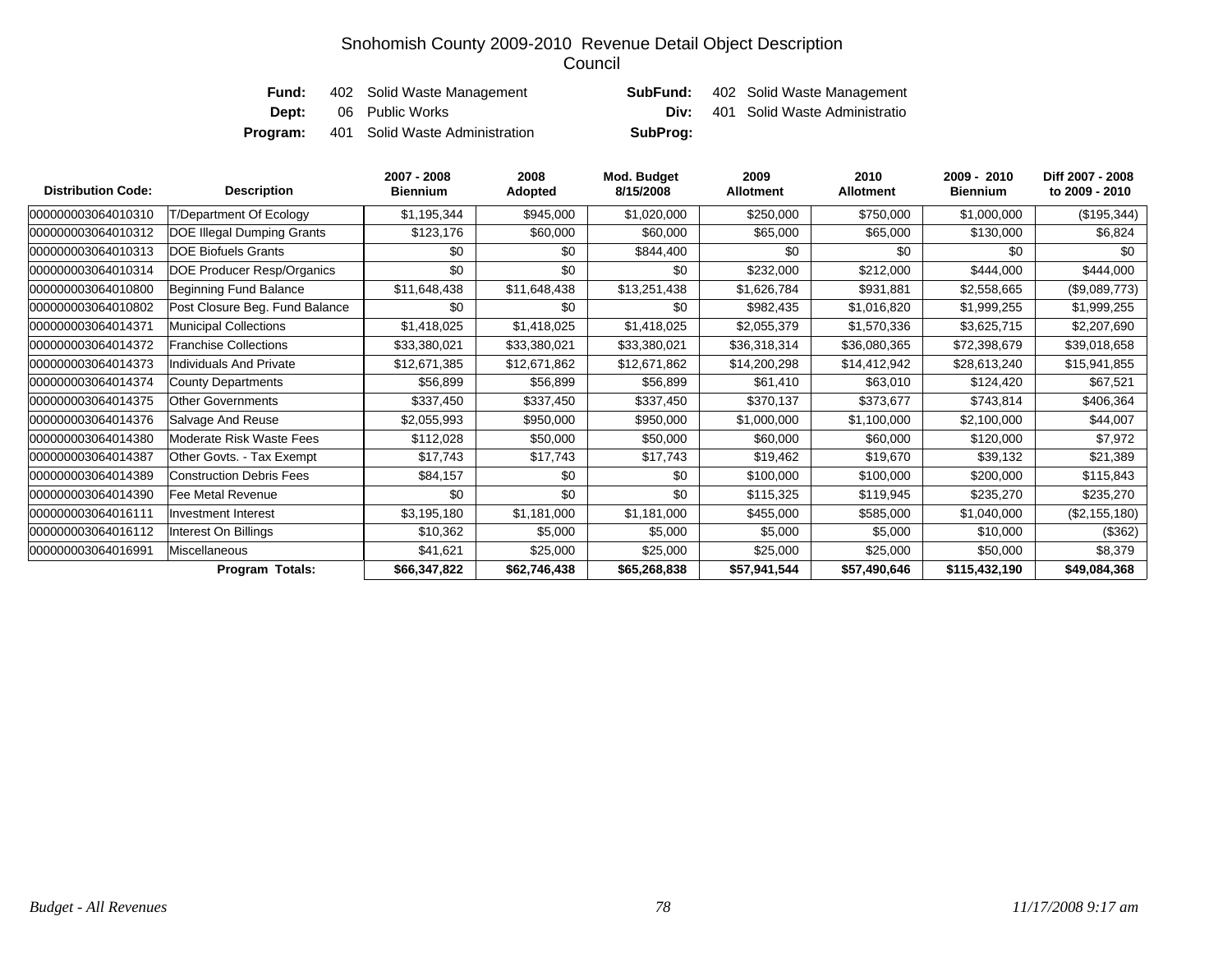| Fund:    | 402 Solid Waste Management | SubFund: | 402 Solid Waste Management |
|----------|----------------------------|----------|----------------------------|
| Dept:    | 06 Public Works            | Div:     | 404 Solid Waste Operations |
| Program: | 404 Solid Waste Operations | SubProg: |                            |

| <b>Distribution Code:</b> | <b>Description</b>            | 2007 - 2008<br><b>Biennium</b> | 2008<br>Adopted | Mod. Budget<br>8/15/2008 | 2009<br><b>Allotment</b> | 2010<br><b>Allotment</b> | $2009 - 2010$<br><b>Biennium</b> | Diff 2007 - 2008<br>to 2009 - 2010 |
|---------------------------|-------------------------------|--------------------------------|-----------------|--------------------------|--------------------------|--------------------------|----------------------------------|------------------------------------|
| 000000003064044378        | Vactor Grit                   | \$552,680                      | \$250,000       | \$250,000                | \$348,000                | \$348,000                | \$696,000                        | \$143,320                          |
| 000000003064044379        | Electronics Recycling Fees    | \$1,037,796                    | \$490,000       | \$490,000                | \$0                      | \$0                      | \$0                              | (\$1,037,796)                      |
| 000000003064044380        | Illegal Dumping Fees          | \$12.127                       | \$5,000         | \$5,000                  | \$5,000                  | \$5,000                  | \$10,000                         | (\$2,127)                          |
| 000000003064044381        | Yard Waste Revenue            | \$16,981                       | \$5,000         | \$5,000                  | \$283,950                | \$295,380                | \$579,330                        | \$562,349                          |
| 000000003064044382        | Unsecured Load Fee            | \$82.085                       | \$25,000        | \$25,000                 | \$35,000                 | \$35,000                 | \$70,000                         | (\$12,085)                         |
| 000000003064044389        | Construction Debris Fees      | \$0                            | \$0             | \$0                      | \$100,000                | \$100,000                | \$200,000                        | \$200,000                          |
| 000000003064044483        | <b>ECUP Scrap Metal Sales</b> | \$0                            | \$0             | \$0                      | \$15,000                 | \$15,000                 | \$30,000                         | \$30,000                           |
| 000000003064049700        | OpTfrin-Title III Secure Sch  | \$66,000                       | \$33,000        | \$33,000                 | \$33,000                 | \$33,000                 | \$66,000                         | \$0                                |
|                           | <b>Program Totals:</b>        | \$1,767,669                    | \$808,000       | \$808,000                | \$819,950                | \$831,380                | \$1,651,330                      | $($ \$116,339)                     |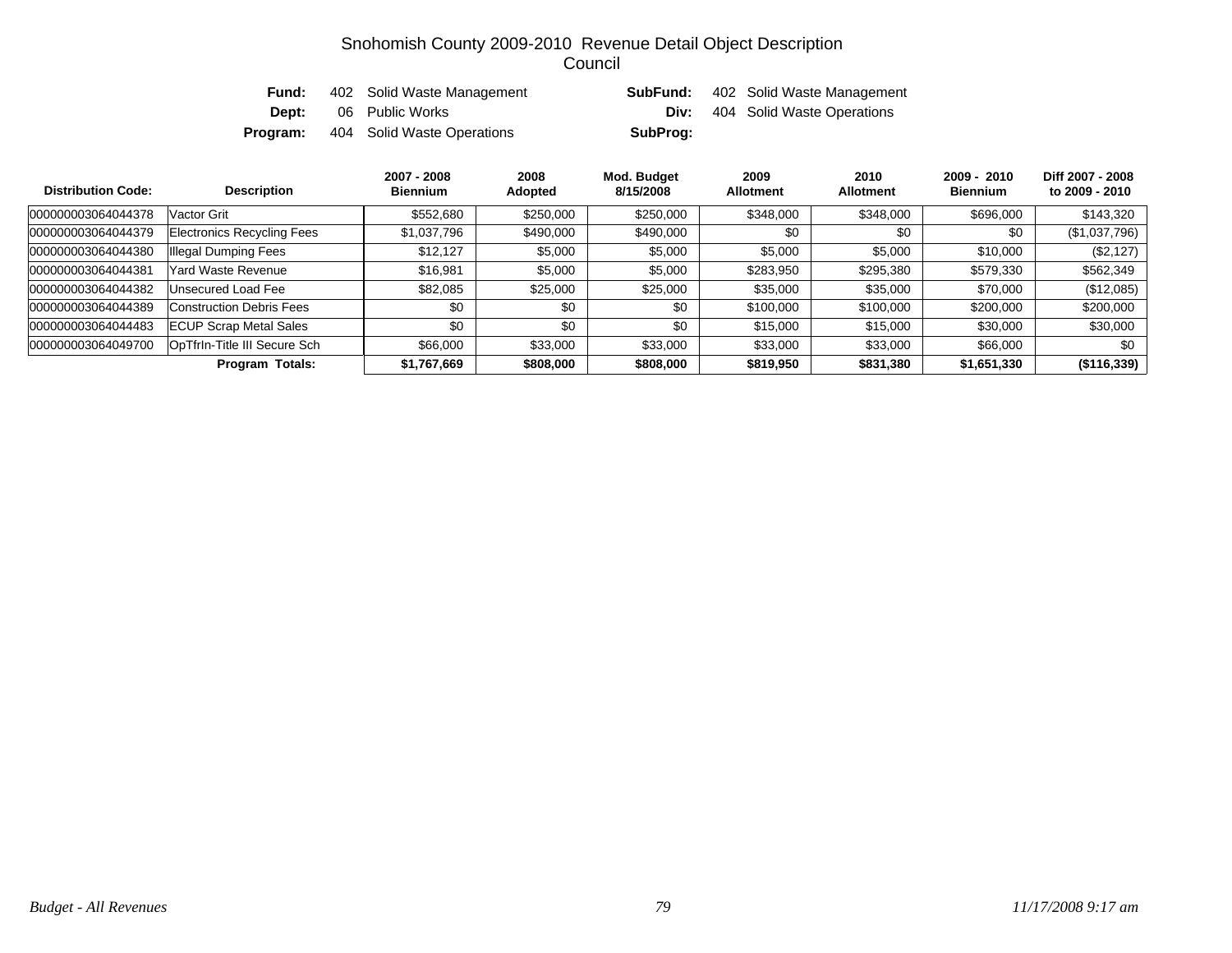| Fund:        | 415 Surface Water Management       |          | <b>SubFund:</b> 415 Surface Water Management |
|--------------|------------------------------------|----------|----------------------------------------------|
| <b>Dept:</b> | 06 Public Works                    |          | <b>Div:</b> 357 Surface Water Management     |
|              | <b>Program:</b> 111 Administration | SubProg: |                                              |

| <b>Distribution Code:</b> | <b>Description</b>                 | 2007 - 2008<br><b>Biennium</b> | 2008<br>Adopted | Mod. Budget<br>8/15/2008 | 2009<br><b>Allotment</b> | 2010<br><b>Allotment</b> | 2009 - 2010<br><b>Biennium</b> | Diff 2007 - 2008<br>to 2009 - 2010 |
|---------------------------|------------------------------------|--------------------------------|-----------------|--------------------------|--------------------------|--------------------------|--------------------------------|------------------------------------|
| 000000003061110250        | WA Fish and Wildlife               | \$178,464                      | \$136,500       | \$136,500                | \$133,500                | \$133,500                | \$267.000                      | \$88,536                           |
| 000000003061110270        | <b>IAC</b>                         | \$287,579                      | \$228,893       | \$228,893                | \$144,155                | \$172,465                | \$316,620                      | \$29,041                           |
| 000000003061110301        | Department of Ecology              | \$1,114,878                    | \$691,478       | \$691,478                | \$615,103                | \$618,194                | \$1,233,297                    | \$118,419                          |
| 000000003061110800        | <b>Beginning Fund Balance</b>      | \$4,101,134                    | \$4,101,134     | \$4,101,134              | \$2,326,947              | \$1,368,376              | \$3,695,323                    | (\$405, 811)                       |
| 000000003061111140        | <b>NOAA Federal Grant</b>          | \$109,297                      | \$84,215        | \$84,215                 | \$0                      | \$114,948                | \$114,948                      | \$5,651                            |
| 000000030651111770        |                                    | \$2,085,852                    | \$0             | \$0                      | \$2,296,377              | \$2,309,427              | \$4,605,804                    | \$2,519,952                        |
| 000000030641111770        |                                    | \$0                            | \$0             | \$0                      | \$848,088                | \$843,827                | \$1,691,915                    | \$1,691,915                        |
| 000000003061111770        | <b>Other Operating Assessment</b>  | \$8,793,137                    | \$8,793,137     | \$8,793,137              | \$14,550,324             | \$14,482,242             | \$29,032,566                   | \$20,239,429                       |
| 000000030661111770        |                                    | \$760,606                      | \$0             | \$0                      | \$744                    | \$23,098                 | \$23,842                       | (\$736,764)                        |
| 000000003061111771        | <b>Aquatic Plant Control</b>       | \$41,874                       | \$21,000        | \$21,000                 | \$21,000                 | \$21,000                 | \$42,000                       | \$126                              |
| 000000003061112020        | US DOT/Fed Hwy Admin.              | \$131,314                      | \$130,000       | \$130,000                | \$30,000                 | \$80,000                 | \$110,000                      | (\$21,314)                         |
| 000000003061113115        | Fed Grant - US Fish & Wildlife     | \$54,425                       | \$5,000         | \$5,000                  | \$50,000                 | \$0                      | \$50,000                       | (\$4,425)                          |
| 000000003061113716        | <b>Brightwater Mitigation</b>      | \$5,000,000                    | \$5,000,000     | \$5,000,000              | \$104,265                | \$0                      | \$104,265                      | (\$4,895,735)                      |
| 000000003061113848        | Shared Costs - City of Bothell     | \$58,711                       | \$32,305        | \$32,305                 | \$32,305                 | \$32,305                 | \$64,610                       | \$5,899                            |
| 000000003061113881        | Sh Costs-City of Lake Stevens      | \$320,016                      | \$87,854        | \$87,854                 | \$48,433                 | \$48,034                 | \$96,467                       | (\$223,549)                        |
| 000000003061114902        | I/F Professional Svcs - Roads      | \$516,277                      | \$441,747       | \$441,747                | \$0                      | \$1,263,943              | \$1,263,943                    | \$747,666                          |
| 000000003061114906        | I/F Professional Svcs - Roads      | \$250,231                      | \$0             | \$0                      | \$1,402,795              | \$0                      | \$1,402,795                    | \$1,152,564                        |
| 000000003061116111        | <b>Investment Interest</b>         | \$337,749                      | \$250,000       | \$250,000                | \$250,000                | \$250,000                | \$500,000                      | \$162,251                          |
| 000000003061116711        | Adopt A Stream Grant               | \$0                            | \$0             | \$0                      | \$5,000                  | \$5,000                  | \$10,000                       | \$10,000                           |
| 000000003061116990        | <b>Other Miscellaneous Revenue</b> | \$846                          | \$0             | \$0                      | \$5,356,797              | \$2,473,663              | \$7,830,460                    | \$7,829,614                        |
| 000000003061119701        | OpT-Brightwater                    | \$3,213,899                    | \$2,326,498     | \$2,326,498              | \$0                      | \$0                      | \$0                            | (\$3,213,899)                      |
| 000000003061119714        | OpT-Road Fund                      | \$261,080                      | \$261,080       | \$261,080                | \$188,352                | \$189,165                | \$377,517                      | \$116,437                          |
| 000000003061119717        | OpT-DNR debt-REET II               | \$7,743,484                    | \$3,902,925     | \$3,902,925              | \$3,276,341              | \$3,261,195              | \$6,537,536                    | (\$1,205,948)                      |
| 000000003061119720        | OpT-General Fund                   | \$395,000                      | \$110,000       | \$110,000                | \$0                      | \$230,000                | \$230,000                      | (\$165,000)                        |
| 000000003061119772        | OpT-Comm Development               | \$269,723                      | \$169,723       | \$169,723                | \$0                      | \$180,045                | \$180,045                      | (\$89,678)                         |
|                           | <b>Program Totals:</b>             | \$36,025,576                   | \$26,773,489    | \$26,773,489             | \$31,680,526             | \$28,100,427             | \$59,780,953                   | \$23,755,377                       |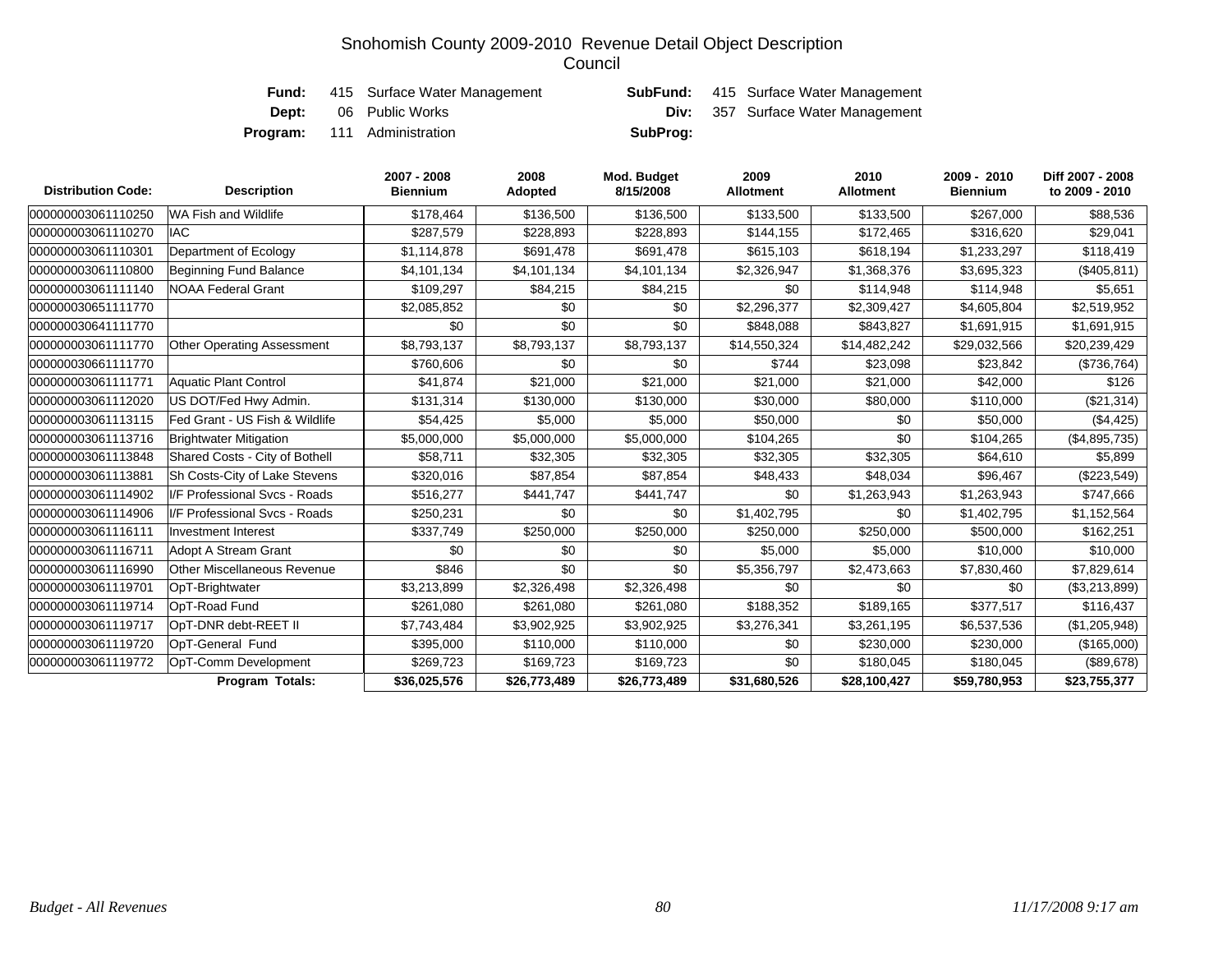| Fund:    | 502 Equipment Rental & Revolving |          | <b>SubFund:</b> 502 Equipment Rental & Revolving |
|----------|----------------------------------|----------|--------------------------------------------------|
| Dept:    | 06 Public Works                  |          | <b>Div:</b> 600 Equipment Rental And Revo        |
| Program: | 840 Fleet Mgt - Overhead Stor    | SubProg: |                                                  |

| <b>Distribution Code:</b> | Description                    | 2007 - 2008<br><b>Biennium</b> | 2008<br>Adopted | Mod. Budget<br>8/15/2008 | 2009<br><b>Allotment</b> | 2010<br><b>Allotment</b> | $2009 - 2010$<br><b>Biennium</b> | Diff 2007 - 2008<br>to 2009 - 2010 |
|---------------------------|--------------------------------|--------------------------------|-----------------|--------------------------|--------------------------|--------------------------|----------------------------------|------------------------------------|
| 000000003068404440        | Sale of Parts-Outside Customer | \$495.804                      | \$329,814       | \$329,814                | \$300,000                | \$300,000                | \$600,000                        | \$104,196                          |
| 000000003068404840        | Sale of Parts                  | \$2,502,289                    | \$766,494       | \$766,494                | \$1,384,135              | \$1,383,109              | \$2,767,244                      | \$264,955                          |
| 000000003068404850        | <b>Fuel Sales</b>              | \$2,114,755                    | \$2,114,755     | \$2,114,755              | \$2,608,134              | \$2,882,674              | \$5,490,808                      | \$3,376,053                        |
| 000000003068404949        | Intrafund Sales                | \$1,404,501                    | \$606,400       | \$606,400                | \$1,468,979              | \$1,531,769              | \$3,000,748                      | \$1,596,247                        |
| 000000003068404950        | Intrafund Fuel Sales           | \$5,732,659                    | \$2,367,511     | \$2,367,511              | \$2,903,322              | \$3,227,276              | \$6,130,598                      | \$397,939                          |
| 000000003068406990        | Other Miscellaneous Revenue    | \$59.627                       | \$42,000        | \$42,000                 | \$42,000                 | \$42,000                 | \$84,000                         | \$24,373                           |
|                           | <b>Program Totals:</b>         | \$12,309,635                   | \$6,226,974     | \$6,226,974              | \$8,706,570              | \$9,366,828              | \$18,073,398                     | \$5,763,763                        |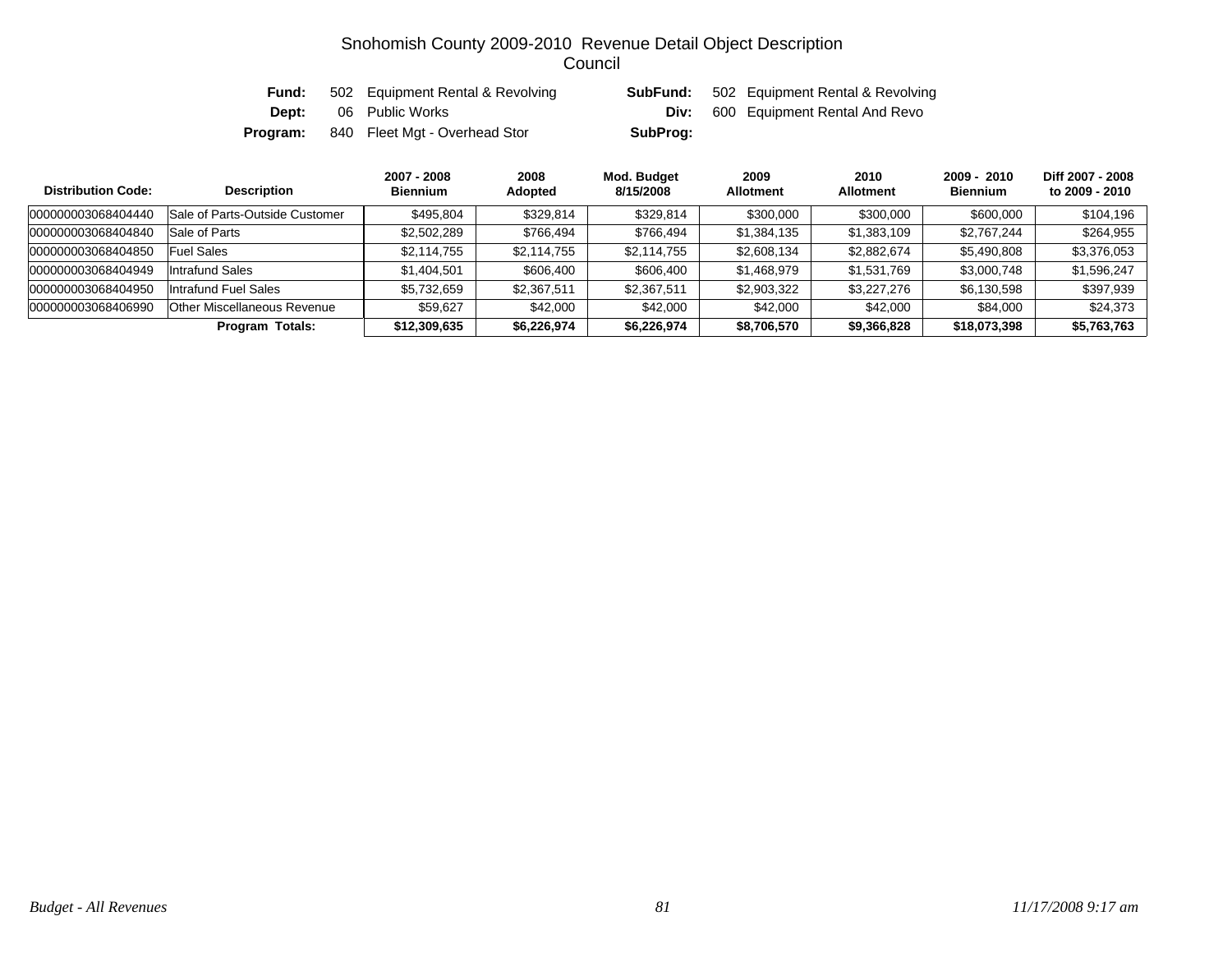| Fund:    | 502 Equipment Rental & Revolving |          | <b>SubFund:</b> 502 Equipment Rental & Revolving |
|----------|----------------------------------|----------|--------------------------------------------------|
| Dept:    | 06 Public Works                  | Div:     | 600 Equipment Rental And Revo                    |
| Program: | 860 Fleet Mgt - Maint & Opera    | SubProg: |                                                  |

| <b>Distribution Code:</b> | <b>Description</b>                | 2007 - 2008<br><b>Biennium</b> | 2008<br>Adopted | Mod. Budget<br>8/15/2008 | 2009<br><b>Allotment</b> | 2010<br><b>Allotment</b> | 2009 - 2010<br><b>Biennium</b> | Diff 2007 - 2008<br>to 2009 - 2010 |
|---------------------------|-----------------------------------|--------------------------------|-----------------|--------------------------|--------------------------|--------------------------|--------------------------------|------------------------------------|
| 000000003068600800        | Beginning Fund Balance            | \$1,412,089                    | \$1,412,089     | \$1,412,089              | \$1,113,972              | \$528,645                | \$1,642,617                    | \$230,528                          |
| 000000003068604430        | Services - Outside Customers      | \$378,082                      | \$219.264       | \$219.264                | \$208,820                | \$217,173                | \$425.993                      | \$47,911                           |
| 000000003068604892        | <b>Property Mgt. Service Fees</b> | \$64,206                       | \$64,206        | \$64,206                 | \$64,058                 | \$66,338                 | \$130,396                      | \$66,190                           |
| 000000003068604948        | <b>Interfund Services</b>         | \$1,641,870                    | \$920,120       | \$920,120                | \$944,022                | \$977,629                | \$1,921,651                    | \$279,781                          |
| 000000003068606111        | Investment Interest               | \$512.186                      | \$268,087       | \$268,087                | \$243,425                | \$270,000                | \$513,425                      | \$1,239                            |
| 000000003068606220        | Equip Rental-Outside Customers    | \$76,893                       | \$44,511        | \$44,511                 | \$13,667                 | \$14,154                 | \$27,821                       | $(\$49,072)$                       |
| 000000003068606510        | Interfund Equip Rental            | \$29,333,493                   | \$15,027,910    | \$15,027,910             | \$17,620,832             | \$18,223,290             | \$35,844,122                   | \$6,510,629                        |
| 000000003068606550        | Interfund Space/Facility Rent     | \$62,958                       | \$0             | \$0                      | \$64,058                 | \$66,338                 | \$130,396                      | \$67,438                           |
| 000000003068606991        | <b>Other Miscellaneous</b>        | \$57,272                       | \$43,298        | \$43,298                 | \$37,686                 | \$39,028                 | \$76,714                       | \$19,442                           |
| 000000003068606992        | Warranty Revenues                 | \$200,000                      | \$200,000       | \$200,000                | \$200,000                | \$200,000                | \$400,000                      | \$200,000                          |
| 000000003068609510        | Disposition of Fixed Assets       | \$1,302,931                    | \$866,150       | \$866,150                | \$756,600                | \$931,620                | \$1,688,220                    | \$385,289                          |
|                           | <b>Program Totals:</b>            | \$35,041,980                   | \$19,065,635    | \$19,065,635             | \$21,267,140             | \$21,534,215             | \$42,801,355                   | \$7,759,375                        |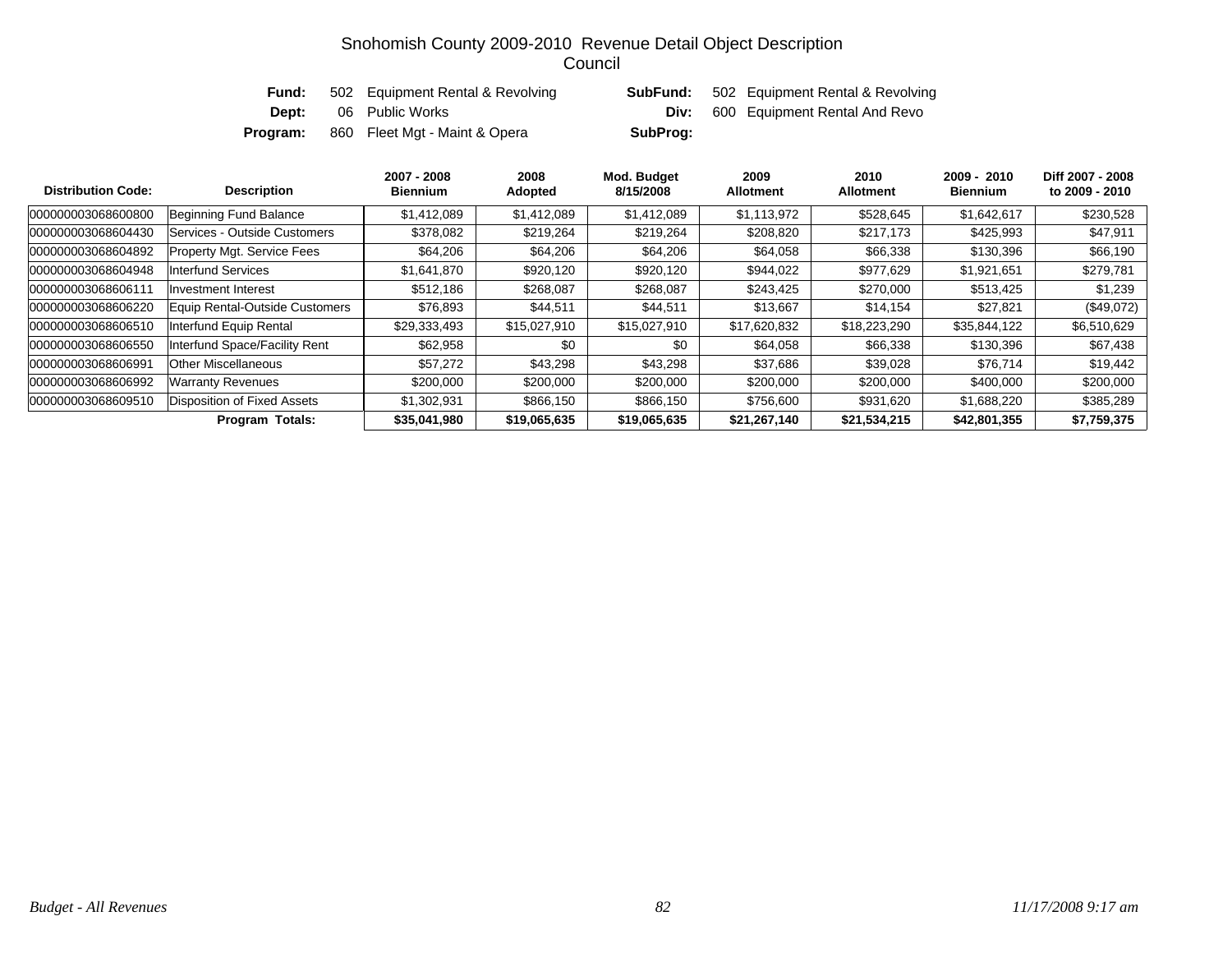|  | <b>Fund:</b> 507 Pits and Quarries  |          | <b>SubFund:</b> 507 Pits and Quarries |
|--|-------------------------------------|----------|---------------------------------------|
|  | <b>Dept:</b> 06 Public Works        |          | <b>Div:</b> 243 Pit & Quarrie/Asphalt |
|  | <b>Program:</b> 828 Pits & Quarries | SubProg: |                                       |

| <b>Distribution Code:</b> | <b>Description</b>                 | 2007 - 2008<br><b>Biennium</b> | 2008<br>Adopted | Mod. Budget<br>8/15/2008 | 2009<br><b>Allotment</b> | 2010<br><b>Allotment</b> | $2009 - 2010$<br><b>Biennium</b> | Diff 2007 - 2008<br>to 2009 - 2010 |
|---------------------------|------------------------------------|--------------------------------|-----------------|--------------------------|--------------------------|--------------------------|----------------------------------|------------------------------------|
| 000000003068280007        | Net Available Resources            | \$233,435                      | \$233,435       | \$233,435                | \$0                      | \$0                      | \$0                              | $(\$233,435)$                      |
| 000000003068280800        | <b>Fund Balance</b>                | \$7,467                        | \$7,467         | \$7,467                  | \$96,024                 | \$143,851                | \$239,875                        | \$232,408                          |
| 000000003068284420        | Sale of Road Materials-Outside     | \$90,311                       | \$50,000        | \$50,000                 | \$75,000                 | \$75,000                 | \$150,000                        | \$59,689                           |
| 000000003068284820        | Sale of Road Materials             | \$756,589                      | \$280,000       | \$280,000                | \$300,000                | \$325,000                | \$625,000                        | (\$131,589)                        |
| 000000003068286111        | Investment Interest                | \$127,432                      | \$25,000        | \$25,000                 | \$30,000                 | \$30,000                 | \$60,000                         | $(\$67,432)$                       |
| 000000003068286550        | Interfund Space Lease              | \$36,000                       | \$18,000        | \$18,000                 | \$18,000                 | \$18,000                 | \$36,000                         | \$0                                |
| 000000003068286991        | <b>Other Miscellaneous Revenue</b> | \$200                          | \$200           | \$200                    | \$200                    | \$200                    | \$400                            | \$200                              |
|                           | Program Totals:                    | \$1,251,434                    | \$614,102       | \$614,102                | \$519,224                | \$592,051                | \$1,111,275                      | (\$140, 159)                       |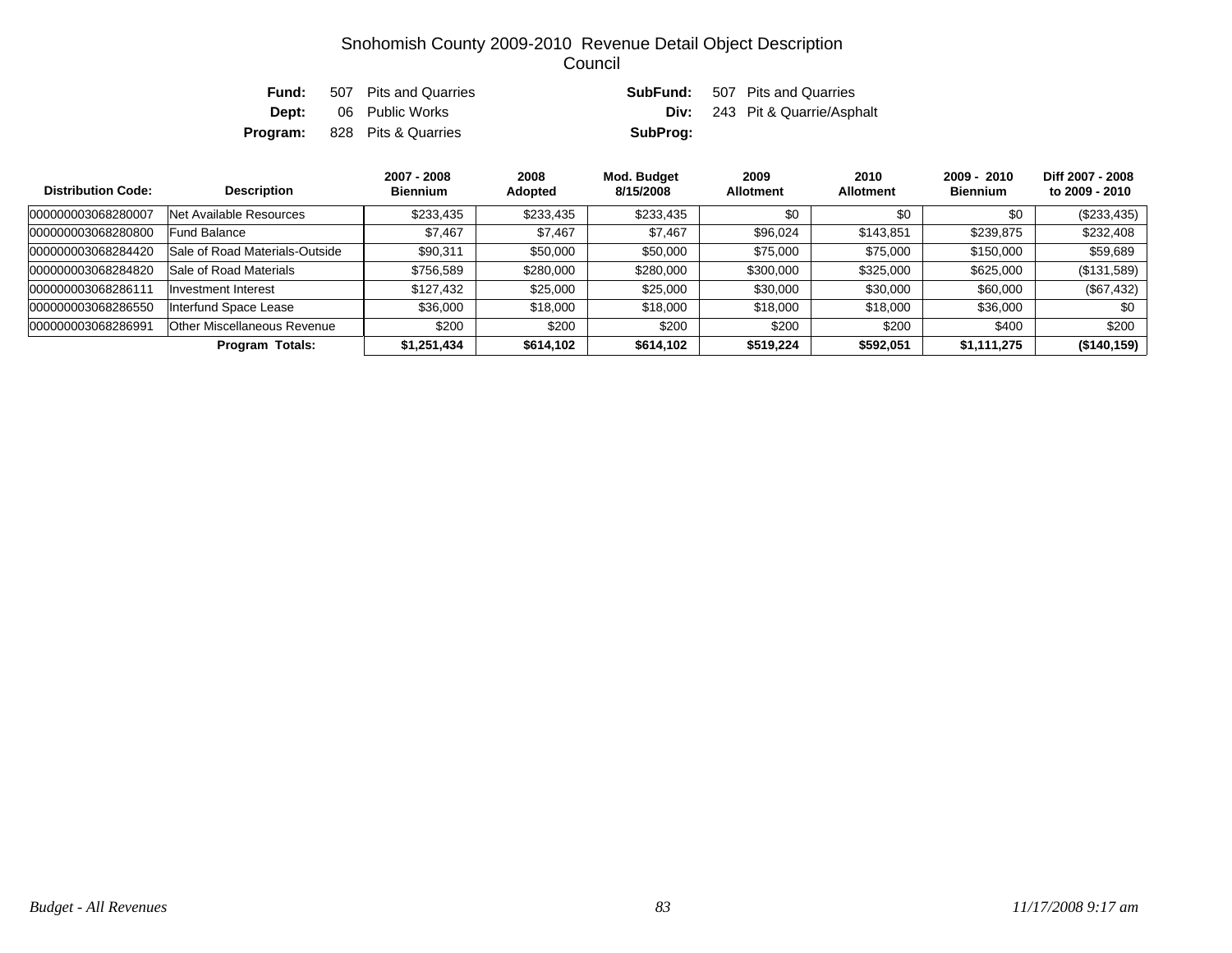| Fund:    | 002 General Fund                 |          | <b>SubFund:</b> 002 General Fund |
|----------|----------------------------------|----------|----------------------------------|
|          | <b>Dept:</b> 07 Hearing Examiner |          | <b>Div:</b> 301 Hearing Examiner |
| Program: | 860 Hearing Examiner             | SubProg: |                                  |

| <b>Distribution Code:</b> | <b>Description</b>           |           | 2008<br><b>Adopted</b> | Mod. Budget<br>8/15/2008 | 2009<br><b>Allotment</b> | 2010<br>Allotment | $2009 -$<br>2010<br><b>Biennium</b> | Diff 2007 - 2008<br>to 2009 - 2010 |
|---------------------------|------------------------------|-----------|------------------------|--------------------------|--------------------------|-------------------|-------------------------------------|------------------------------------|
| 000000003078604150        | Sales Of Maps & Publications | 51.661    | \$1,395                | \$1,395                  | \$342                    | \$359             | \$701                               | (\$960)                            |
| 000000003078604594        | Land Use Charges             | \$316,560 | \$275.767              | \$275,767                | \$52.491                 | \$55,116          | \$107.607                           | (\$208,953)                        |
|                           | <b>Program Totals:</b>       | \$318.221 | \$277.162              | \$277.162                | \$52.833                 | \$55.475          | \$108,308                           | (\$209,913)                        |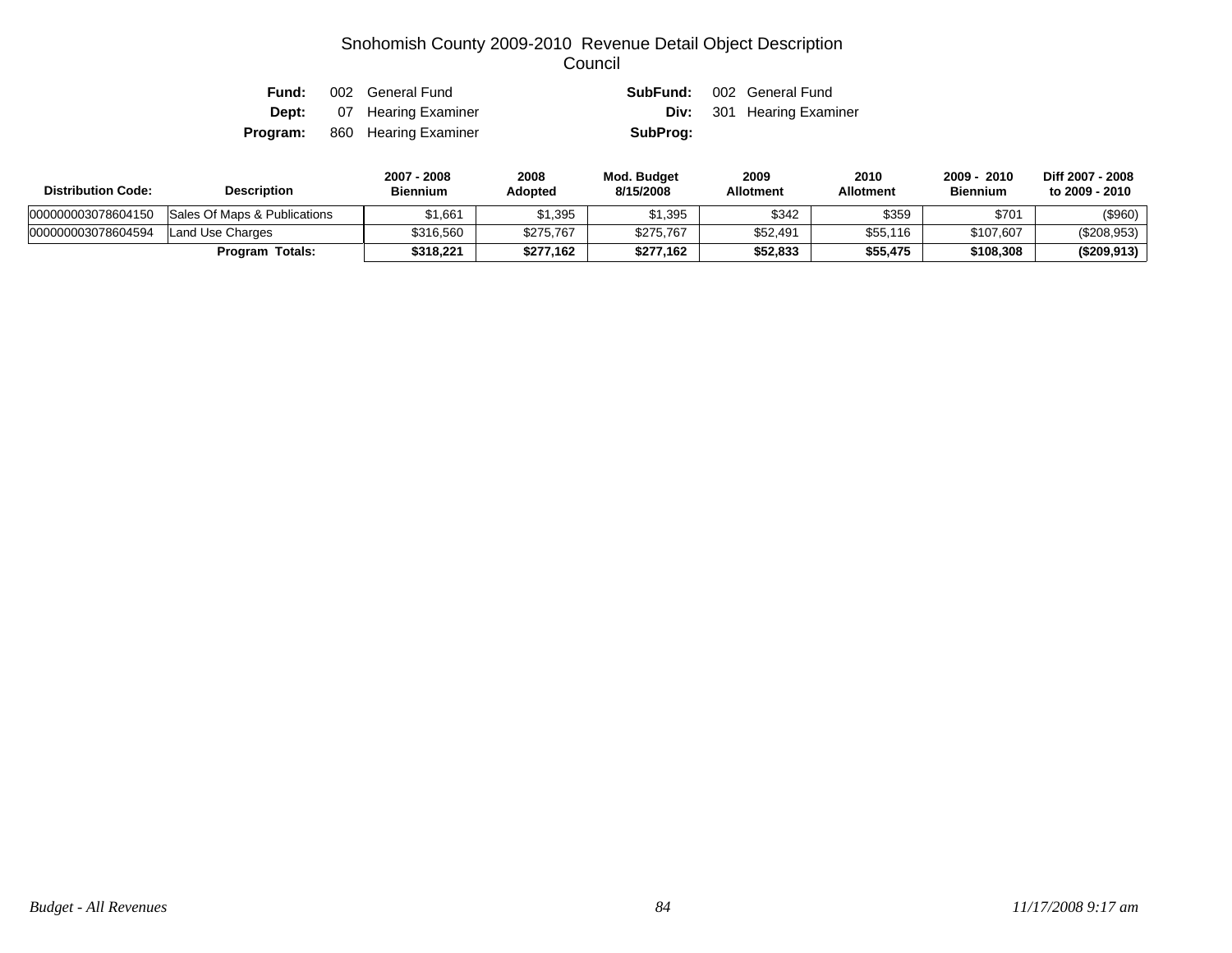| Fund: | 002 General Fund                                |          | <b>SubFund:</b> 002 General Fund |
|-------|-------------------------------------------------|----------|----------------------------------|
| Dept: | 09 Parks And Recreation                         |          | <b>Div:</b> 966 Evergreen Fair   |
|       | <b>Program:</b> 541 Fair Administration General | SubProg: |                                  |

| <b>Distribution Code:</b> | <b>Description</b>            | 2007 - 2008<br><b>Biennium</b> | 2008<br>Adopted | Mod. Budget<br>8/15/2008 | 2009<br><b>Allotment</b> | 2010<br><b>Allotment</b> | 2009 - 2010<br><b>Biennium</b> | Diff 2007 - 2008<br>to 2009 - 2010 |
|---------------------------|-------------------------------|--------------------------------|-----------------|--------------------------|--------------------------|--------------------------|--------------------------------|------------------------------------|
| 000000003095410211        | State Entitlement             | \$165,477                      | \$83,000        | \$83,000                 | \$81,000                 | \$81,000                 | \$162,000                      | (\$3,477)                          |
| 000000003095414740        | <b>Event Admission Fees</b>   | \$2,548,393                    | \$1,403,000     | \$1,403,000              | \$1,402,000              | \$1,450,000              | \$2,852,000                    | \$303,607                          |
| 000000003095414790        | <b>Entry Fees</b>             | \$15,308                       | \$8,000         | \$8,000                  | \$8,000                  | \$8,000                  | \$16,000                       | \$692                              |
| 000000003095416210        | Equip/Veh Rental (S-Term)     | \$35,671                       | \$19,000        | \$19,000                 | \$19,000                 | \$21,000                 | \$40,000                       | \$4,329                            |
| 000000003095416230        | Parking Rental                | \$113,246                      | \$65,000        | \$65,000                 | \$65,000                 | \$69,500                 | \$134,500                      | \$21,254                           |
| 000000003095416231        | Fair Car Parking              | \$708,866                      | \$353,680       | \$353,680                | \$475,000                | \$475,000                | \$950,000                      | \$241,134                          |
| 000000003095416232        | Fair Rv Parking               | \$56,173                       | \$27,500        | \$27,500                 | \$34,000                 | \$36,000                 | \$70,000                       | \$13,827                           |
| 000000003095416234        | <b>Rv Off Season-Horse</b>    | \$66,044                       | \$34,000        | \$34,000                 | \$38,000                 | \$40,000                 | \$78,000                       | \$11,956                           |
| 000000003095416235        | Ry Off Season-Other           | \$87,924                       | \$43,000        | \$43,000                 | \$49,000                 | \$52,500                 | \$101,500                      | \$13,576                           |
| 000000003095416243        | Horse Arena-Horse Barns       | \$974,018                      | \$495,000       | \$495,000                | \$495,000                | \$505,000                | \$1,000,000                    | \$25,982                           |
| 000000003095416245        | <b>Grounds Rental</b>         | \$290,989                      | \$216,000       | \$216,000                | \$80,000                 | \$87,800                 | \$167,800                      | (\$123, 189)                       |
| 000000003095416247        | <b>Other Buildings</b>        | \$434,120                      | \$307,500       | \$307,500                | \$135,000                | \$140,400                | \$275,400                      | (\$158,720)                        |
| 000000003095416251        | Longterm Speedway             | \$384,639                      | \$211,000       | \$211,000                | \$177,200                | \$182,200                | \$359,400                      | $(\$25,239)$                       |
| 000000003095416253        | Year Round Food Concession    | \$294,034                      | \$155,000       | \$155,000                | \$155,000                | \$158,500                | \$313,500                      | \$19,466                           |
| 000000003095416281        | Concession % Fair Food        | \$930,438                      | \$438,000       | \$438,000                | \$490,000                | \$497,500                | \$987,500                      | \$57,062                           |
| 000000003095416282        | Concession % Fair Non-Food    | \$39,953                       | \$23,000        | \$23,000                 | \$22,000                 | \$23,000                 | \$45,000                       | \$5,047                            |
| 000000003095416283        | Carnival                      | \$1,162,794                    | \$530,000       | \$530,000                | \$645,000                | \$675,000                | \$1,320,000                    | \$157,206                          |
| 000000003095416285        | <b>Fairbooth Rentals</b>      | \$717.170                      | \$370,000       | \$370,000                | \$370,000                | \$385,000                | \$755,000                      | \$37,830                           |
| 000000003095416991        | Miscellaneous                 | \$24,131                       | \$8,000         | \$8,000                  | \$16,000                 | \$16,000                 | \$32,000                       | \$7,869                            |
| 000000003095417002        | Misc Rev - ATM Fees           | \$29,204                       | \$13,000        | \$13,000                 | \$16,000                 | \$17,500                 | \$33,500                       | \$4,296                            |
| 000000003095417003        | Misc Rev - Phone Service Fees | \$19,336                       | \$8,000         | \$8,000                  | \$10,000                 | \$12,000                 | \$22,000                       | \$2,664                            |
| 000000003095417004        | Misc Rev - Insurance Fees     | \$5,335                        | \$3,200         | \$3,200                  | \$3,200                  | \$3,600                  | \$6,800                        | \$1,465                            |
| 000000003095417005        | Misc Rev - Shavings Proceeds  | \$94,998                       | \$50,000        | \$50,000                 | \$80,000                 | \$85,000                 | \$165,000                      | \$70,002                           |
|                           | Program Totals:               | \$9,198,261                    | \$4,863,880     | \$4,863,880              | \$4,865,400              | \$5,021,500              | \$9,886,900                    | \$688,639                          |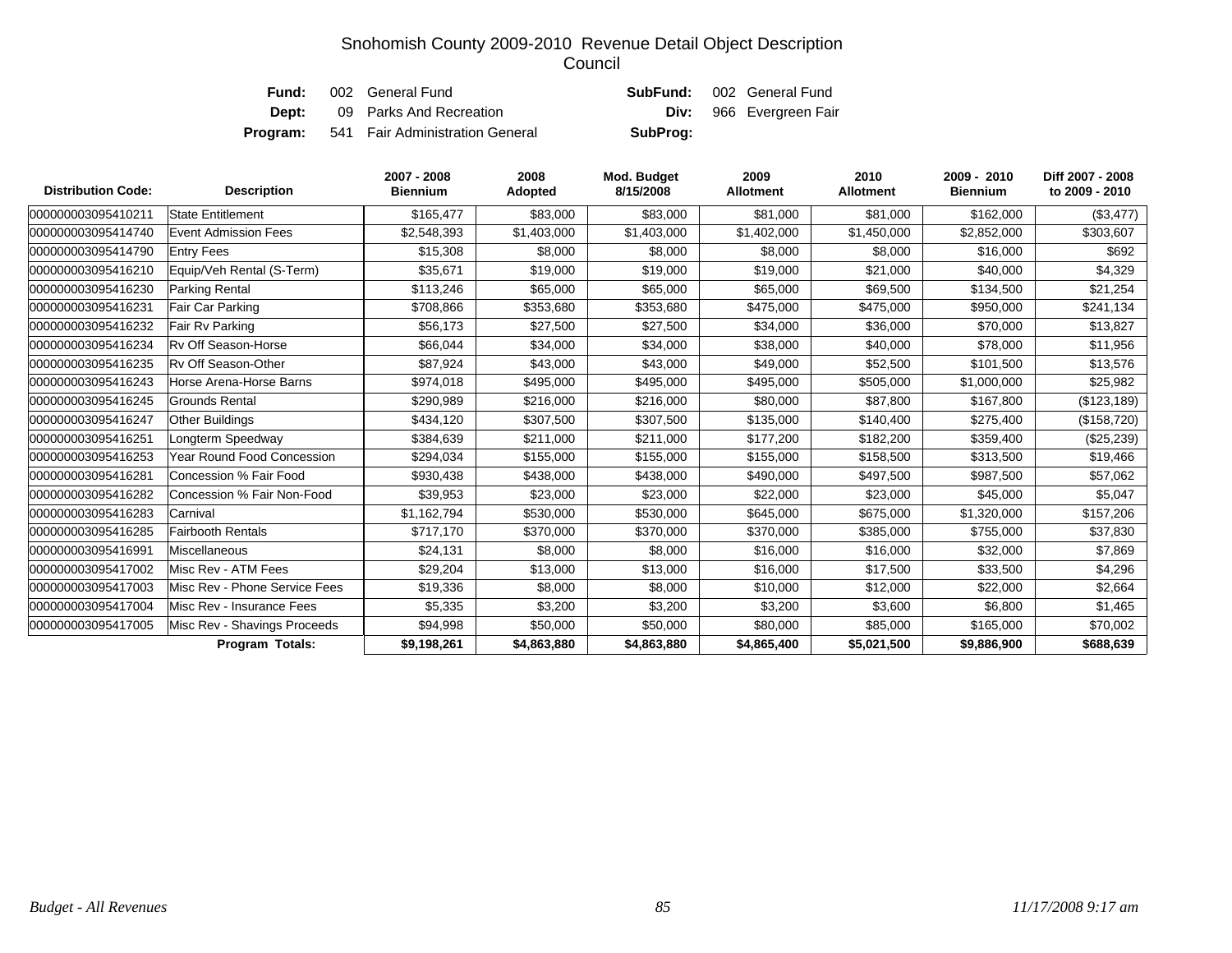| Fund: | 002 General Fund                        | <b>SubFund:</b> 002 General Fund |                               |
|-------|-----------------------------------------|----------------------------------|-------------------------------|
| Dept: | 09 Parks And Recreation                 | Div:                             | 985 Parks And Recreation - Ad |
|       | <b>Program:</b> 411 Division Management | SubProg:                         |                               |

| <b>Description</b><br><b>Distribution Code:</b> |                             | 2007 - 2008<br><b>Biennium</b> | 2008<br>Adopted | <b>Mod. Budget</b><br>8/15/2008 | 2009<br><b>Allotment</b> | 2010<br>Allotment | $2009 -$<br>2010<br><b>Biennium</b> | Diff 2007 - 2008<br>to 2009 - 2010 |
|-------------------------------------------------|-----------------------------|--------------------------------|-----------------|---------------------------------|--------------------------|-------------------|-------------------------------------|------------------------------------|
| 000000003094114918                              | I/F Prov Services-Prop Mgmt | \$24,994                       | \$15,000        | \$15,000                        | \$30,000                 | \$20,000          | \$50,000                            | \$25,006                           |
|                                                 | <b>Program Totals:</b>      | \$24,994                       | \$15,000        | \$15,000                        | \$30,000                 | \$20,000          | \$50,000                            | \$25,006                           |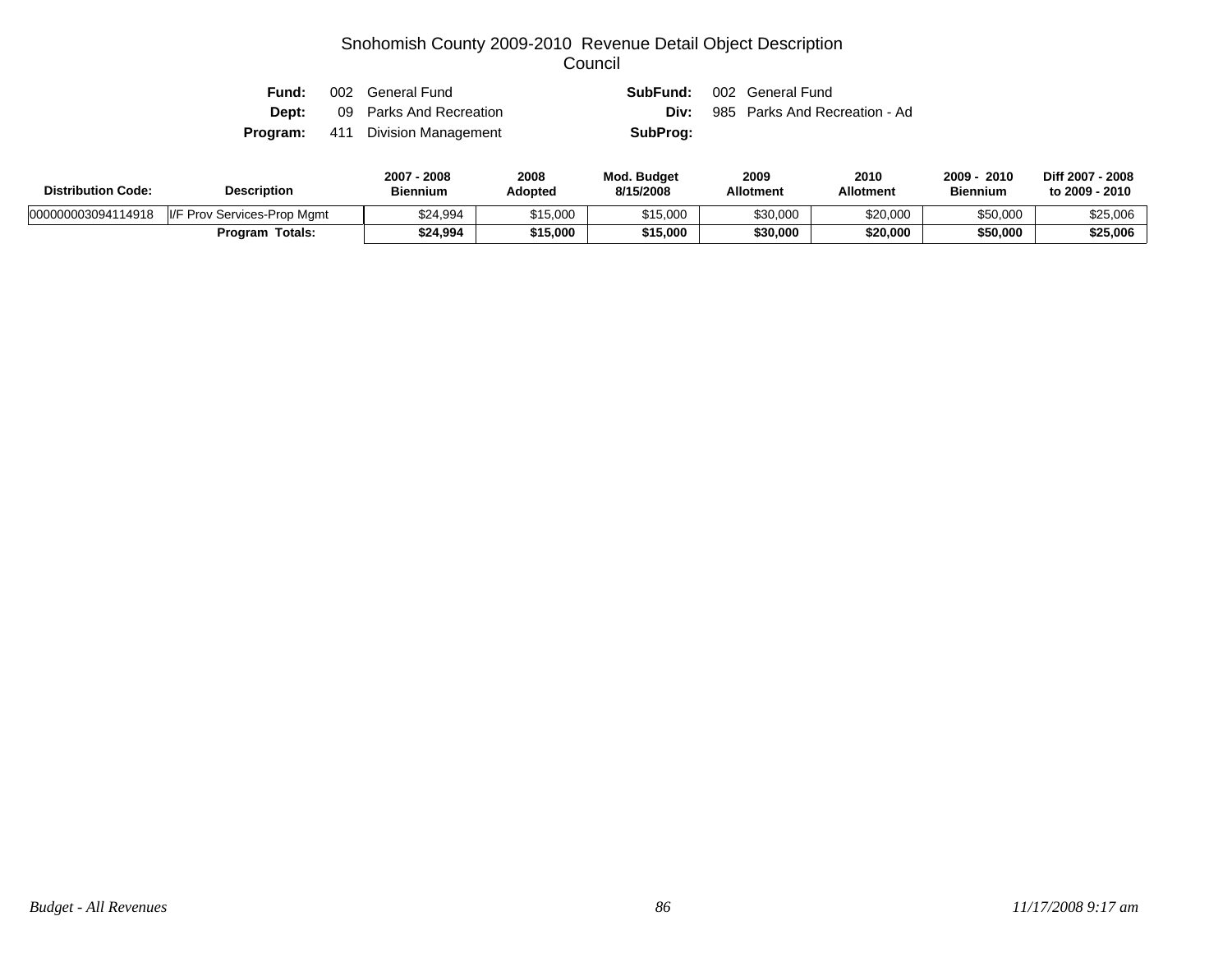| Fund: | 002 General Fund                      |          | <b>SubFund:</b> 002 General Fund          |
|-------|---------------------------------------|----------|-------------------------------------------|
| Dept: | 09 Parks And Recreation               |          | <b>Div:</b> 985 Parks And Recreation - Ad |
|       | <b>Program:</b> 430 Parks Maintenance | SubProg: |                                           |

| <b>Distribution Code:</b> | <b>Description</b>      | 2007 - 2008<br><b>Biennium</b> | 2008<br><b>Adopted</b> | Mod. Budget<br>8/15/2008 | 2009<br><b>Allotment</b> | 2010<br><b>Allotment</b> | $2009 - 2010$<br><b>Biennium</b> | Diff 2007 - 2008<br>to 2009 - 2010 |
|---------------------------|-------------------------|--------------------------------|------------------------|--------------------------|--------------------------|--------------------------|----------------------------------|------------------------------------|
| 000000003094304939        |                         | \$40,000                       | \$20,000               | \$20,000                 | \$0                      | \$0                      | \$0                              | $(\$40,000)$                       |
| 000000003094309700        | OpT-Off-site Mitigation | \$131,223                      | \$100,976              | \$100,976                | \$57,863                 | \$15,000                 | \$72,863                         | $(\$58,360)$                       |
| 000000003094309701        | OpT-Habitat Stewardship | \$60,000                       | \$30,000               | \$30,000                 | \$30,000                 | \$30,000                 | \$60,000                         | \$0                                |
|                           | <b>Program Totals:</b>  | \$231.223                      | \$150,976              | \$150,976                | \$87,863                 | \$45,000                 | \$132,863                        | (\$98,360)                         |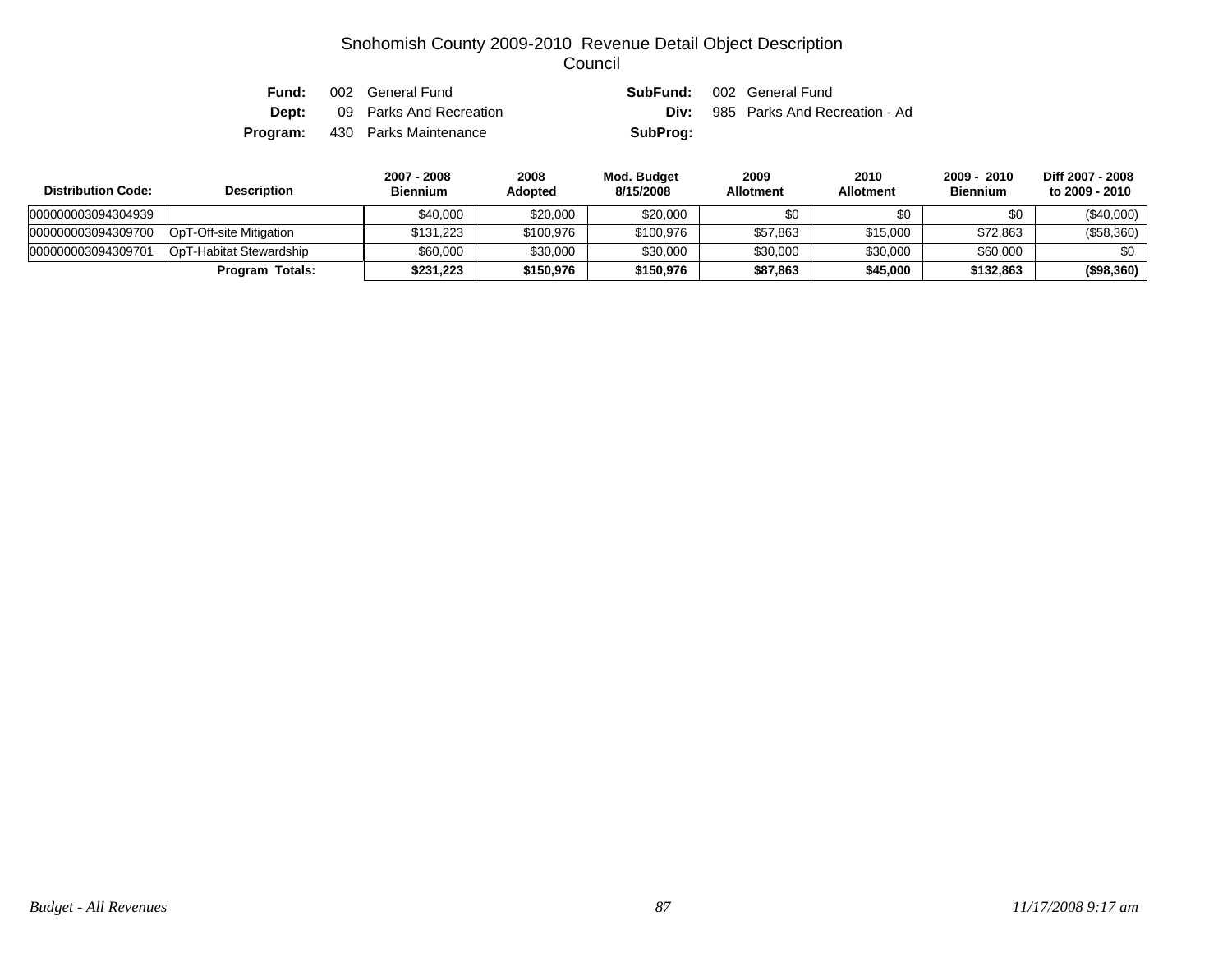| Fund:    | 002 General Fund              | <b>SubFund:</b> 002 General Fund |                                           |
|----------|-------------------------------|----------------------------------|-------------------------------------------|
| Dept:    | 09 Parks And Recreation       |                                  | <b>Div:</b> 985 Parks And Recreation - Ad |
| Program: | 680 Routine Maint & Operation | SubProg:                         |                                           |

| <b>Distribution Code:</b> | <b>Description</b>                 | 2007 - 2008<br><b>Biennium</b> | 2008<br>Adopted | Mod. Budget<br>8/15/2008 | 2009<br><b>Allotment</b> | 2010<br><b>Allotment</b> | 2009 - 2010<br><b>Biennium</b> | Diff 2007 - 2008<br>to 2009 - 2010 |
|---------------------------|------------------------------------|--------------------------------|-----------------|--------------------------|--------------------------|--------------------------|--------------------------------|------------------------------------|
| 000000003096804731        | Aquatics (General)                 | \$108,278                      | \$55,491        | \$55,491                 | \$56,000                 | \$60,549                 | \$116,549                      | \$8,271                            |
| 000000003096804732        | <b>Recreation Programs</b>         | \$135,157                      | \$76,317        | \$76,317                 | \$65,000                 | \$67,000                 | \$132,000                      | (\$3,157)                          |
| 000000003096804733        | Swim Lessons                       | \$119,042                      | \$55,713        | \$55,713                 | \$80,000                 | \$82,290                 | \$162,290                      | \$43,248                           |
| 000000003096804734        | <b>Community Center</b>            | \$49,311                       | \$21,304        | \$21,304                 | \$28,000                 | \$30,000                 | \$58,000                       | \$8,689                            |
| 000000003096804735        | Pool Rental                        | \$41,027                       | \$24,965        | \$24,965                 | \$15,000                 | \$17,000                 | \$32,000                       | (\$9,027)                          |
| 000000003096804736        | <b>Educational Programs</b>        | \$349                          | \$0             | \$0                      | \$200                    | \$200                    | \$400                          | \$51                               |
| 000000003096804737        | <b>Ball Field Rentals</b>          | \$34,800                       | \$15,000        | \$15,000                 | \$25,000                 | \$30,000                 | \$55,000                       | \$20,200                           |
| 000000003096804790        | Pool Sales                         | \$2,860                        | \$1,280         | \$1,280                  | \$1,350                  | \$1,350                  | \$2,700                        | (\$160)                            |
| 000000003096804791        | Parking/Boat Launch                | \$422,386                      | \$211,099       | \$211,099                | \$220,000                | \$220,000                | \$440,000                      | \$17,614                           |
| 000000003096804792        | <b>Annual Pass</b>                 | \$61,135                       | \$31,869        | \$31,869                 | \$32,000                 | \$32,000                 | \$64,000                       | \$2,865                            |
| 000000003096806247        | Kayak Kottage                      | \$29,139                       | \$13,000        | \$13,000                 | \$16,000                 | \$17,000                 | \$33,000                       | \$3,861                            |
| 000000003096806248        | Camping                            | \$265,479                      | \$125,000       | \$125,000                | \$140,000                | \$145,000                | \$285,000                      | \$19,521                           |
| 000000003096806249        | Yurt/Cabin Camping Fees            | \$151,491                      | \$80,000        | \$80,000                 | \$100,000                | \$110,000                | \$210,000                      | \$58,509                           |
| 000000003096806250        | Firewood                           | \$15,993                       | \$8,885         | \$8,885                  | \$9,000                  | \$9,300                  | \$18,300                       | \$2,307                            |
| 000000003096806251        | Dump Fees                          | \$551                          | \$316           | \$316                    | \$325                    | \$335                    | \$660                          | \$109                              |
| 000000003096806255        | <b>Shelters</b>                    | \$73,905                       | \$40,000        | \$40,000                 | \$43,000                 | \$46,000                 | \$89,000                       | \$15,095                           |
| 000000003096806256        | <b>Special Use/Property</b>        | \$58,688                       | \$15,000        | \$15,000                 | \$17,471                 | \$17,211                 | \$34,682                       | (\$24,006)                         |
| 000000003096806257        | Events                             | \$5,361                        | \$4,086         | \$4,086                  | \$1,310                  | \$1,349                  | \$2,659                        | (\$2,702)                          |
| 000000003096806259        | <b>Coin Operated Showers</b>       | \$7,477                        | \$4,200         | \$4,200                  | \$4,200                  | \$4,200                  | \$8,400                        | \$923                              |
| 000000003096806286        | Concession/Vending                 | \$7,906                        | \$5,118         | \$5,118                  | \$3,000                  | \$3,300                  | \$6,300                        | (\$1,606)                          |
| 000000003096806290        | <b>Reservation Fees</b>            | \$18,935                       | \$9,000         | \$9,000                  | \$9,000                  | \$9,000                  | \$18,000                       | (\$935)                            |
| 000000003096806291        | Kayak Golf Course                  | \$367,209                      | \$187,000       | \$187,000                | \$187,000                | \$190,000                | \$377,000                      | \$9,791                            |
| 000000003096806294        | <b>Residential Rentals</b>         | \$270,000                      | \$135,000       | \$135,000                | \$139,000                | \$143,000                | \$282,000                      | \$12,000                           |
| 000000003096806295        | Miscellaneous Rentals              | \$500                          | \$500           | \$500                    | \$500                    | \$500                    | \$1,000                        | \$500                              |
| 000000003096806620        | Interfund Rents & Concessions      | \$68,396                       | \$33,500        | \$33,500                 | \$8,500                  | \$8,500                  | \$17,000                       | (\$51,396)                         |
| 000000003096806990        | <b>Other Miscellaneous Revenue</b> | \$16,845                       | \$8,000         | \$8,000                  | \$17,000                 | \$17,000                 | \$34,000                       | \$17,155                           |
| 000000003096809701        | <b>OpT-Gardeners</b>               | \$163,804                      | \$163,804       | \$163,804                | \$0                      | \$240,758                | \$240,758                      | \$76,954                           |
|                           | <b>Program Totals:</b>             | \$2,496,024                    | \$1,325,447     | \$1,325,447              | \$1,217,856              | \$1,502,842              | \$2,720,698                    | \$224,674                          |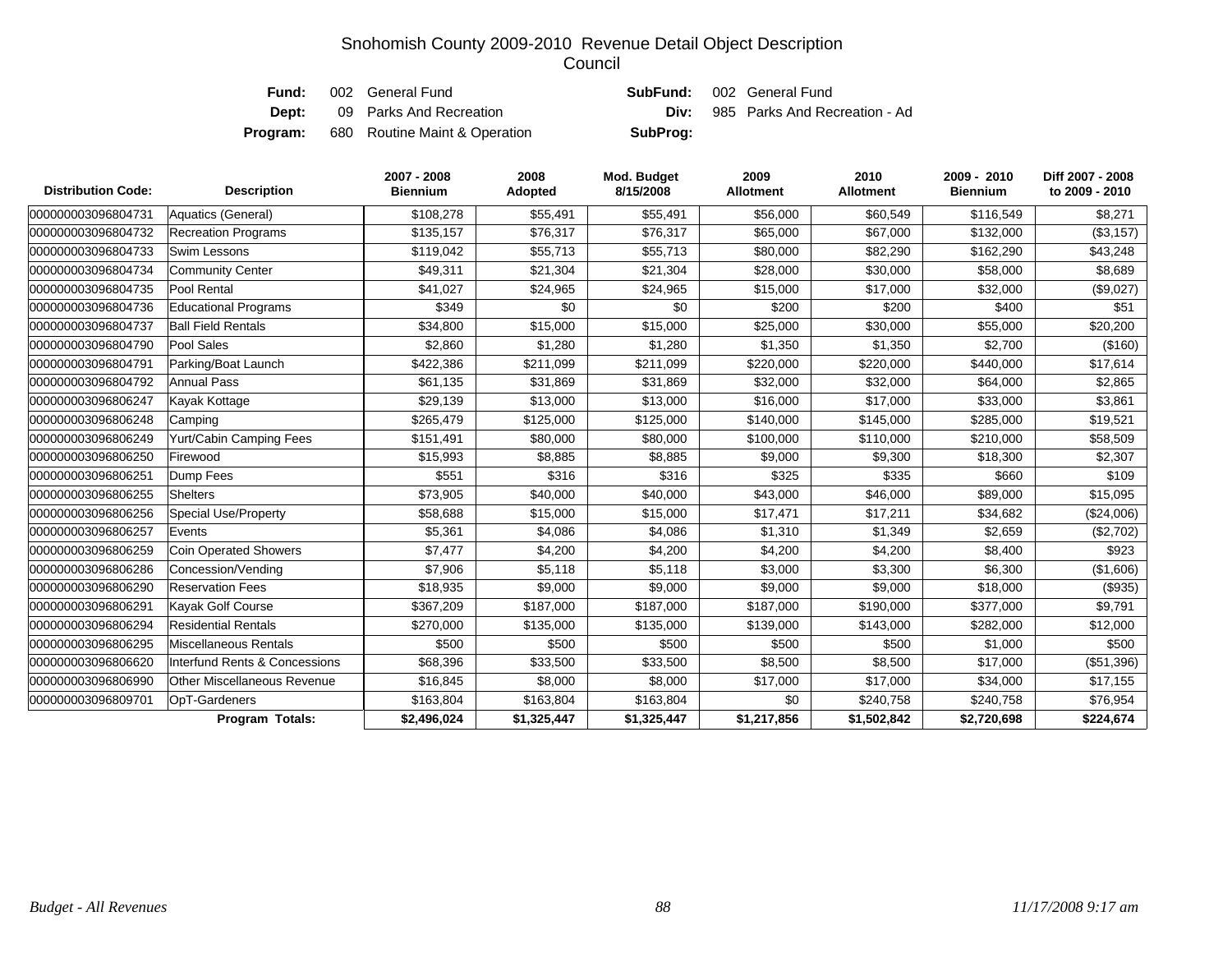| Fund: | 100 Special Revenue                     | SubFund: | 003 Parks Donations           |
|-------|-----------------------------------------|----------|-------------------------------|
| Dept: | 09 Parks And Recreation                 | Div:     | 985 Parks And Recreation - Ad |
|       | <b>Program:</b> 411 Division Management | SubProg: |                               |

| <b>Distribution Code:</b> | <b>Description</b>             | 2007 - 2008<br><b>Biennium</b> | 2008<br><b>Adopted</b> | Mod. Budget<br>8/15/2008 | 2009<br><b>Allotment</b> | 2010<br><b>Allotment</b> | 2009 - 2010<br><b>Biennium</b> | Diff 2007 - 2008<br>to 2009 - 2010 |
|---------------------------|--------------------------------|--------------------------------|------------------------|--------------------------|--------------------------|--------------------------|--------------------------------|------------------------------------|
| 000000303094110800        | Beginning Fund Balance         | \$3,000                        | \$3,000                | \$3,000                  | \$3,000                  | \$3,000                  | \$6,000                        | \$3,000                            |
| 000000303094116111        | Investment Interest            | \$297                          | \$100                  | \$100                    | \$100                    | \$100                    | \$200                          | (\$97)                             |
| 000000303094116700        | Donations From Private Sources | \$154.205                      | \$146,900              | \$146,900                | \$143,900                | \$146.105                | \$290,005                      | \$135,800                          |
|                           | Program Totals:                | \$157.502                      | \$150,000              | \$150,000                | \$147,000                | \$149,205                | \$296,205                      | \$138,703                          |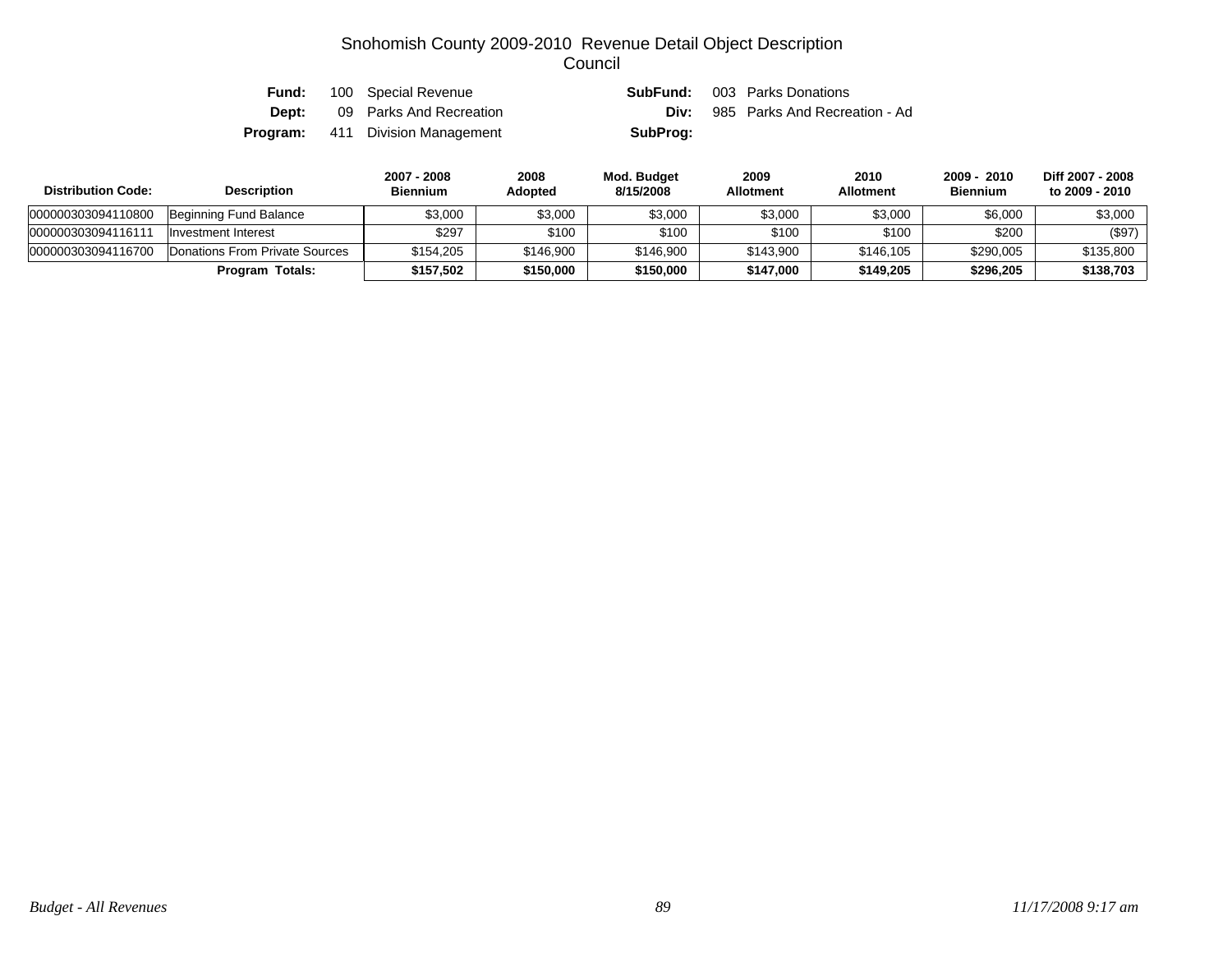| Fund:        | 180 Evergreen Fairground Cum Re | SubFund: | 180 Evergreen Fairground Cum Reser |
|--------------|---------------------------------|----------|------------------------------------|
| <b>Dept:</b> | 09 Parks And Recreation         |          | <b>Div:</b> 966 Evergreen Fair     |
| Program:     | 545 Fairgrounds Maintenance     | SubProg: |                                    |

| <b>Distribution Code:</b> | <b>Description</b>          | 2007 - 2008<br><b>Biennium</b> | 2008<br><b>Adopted</b> | Mod. Budget<br>8/15/2008 | 2009<br><b>Allotment</b> | 2010<br><b>Allotment</b> | 2009 - 2010<br><b>Biennium</b> | Diff 2007 - 2008<br>to 2009 - 2010 |
|---------------------------|-----------------------------|--------------------------------|------------------------|--------------------------|--------------------------|--------------------------|--------------------------------|------------------------------------|
| 000000003095450800        | Beginning Fund Balance      | \$1,379,418                    | \$1,379,418            | \$1,379,418              | \$1,177,358              | \$530,375                | \$1,707,733                    | \$328,315                          |
| 000000003095456111        | Investment Interest         | \$53,834                       | \$17,000               | \$17,000                 | \$17,000                 | \$17,000                 | \$34,000                       | (\$19,834)                         |
| 000000003095456254        | Space, Facilities Lease     | \$202.842                      | \$85,000               | \$85,000                 | \$85,000                 | \$85,000                 | \$170,000                      | (\$32,842)                         |
| 000000003095456990        | Other Miscellaneous Revenue | \$2,621                        | \$0                    | \$0                      | \$25,000                 | \$25,000                 | \$50,000                       | \$47.379                           |
| 000000003095459717        | OpT-Real Estate Excise      | \$500,000                      | \$50,000               | \$50,000                 | \$0                      | \$0                      | \$0                            | (\$500,000)                        |
| 000000003095459720        | OpT-Fund 002                | \$765,307                      | \$233,789              | \$233,789                | \$50,000                 | \$50,000                 | \$100,000                      | (\$665,307)                        |
|                           | Program Totals:             | \$2,904,022                    | \$1,765,207            | \$1,765,207              | \$1,354,358              | \$707,375                | \$2,061,733                    | (\$842,289)                        |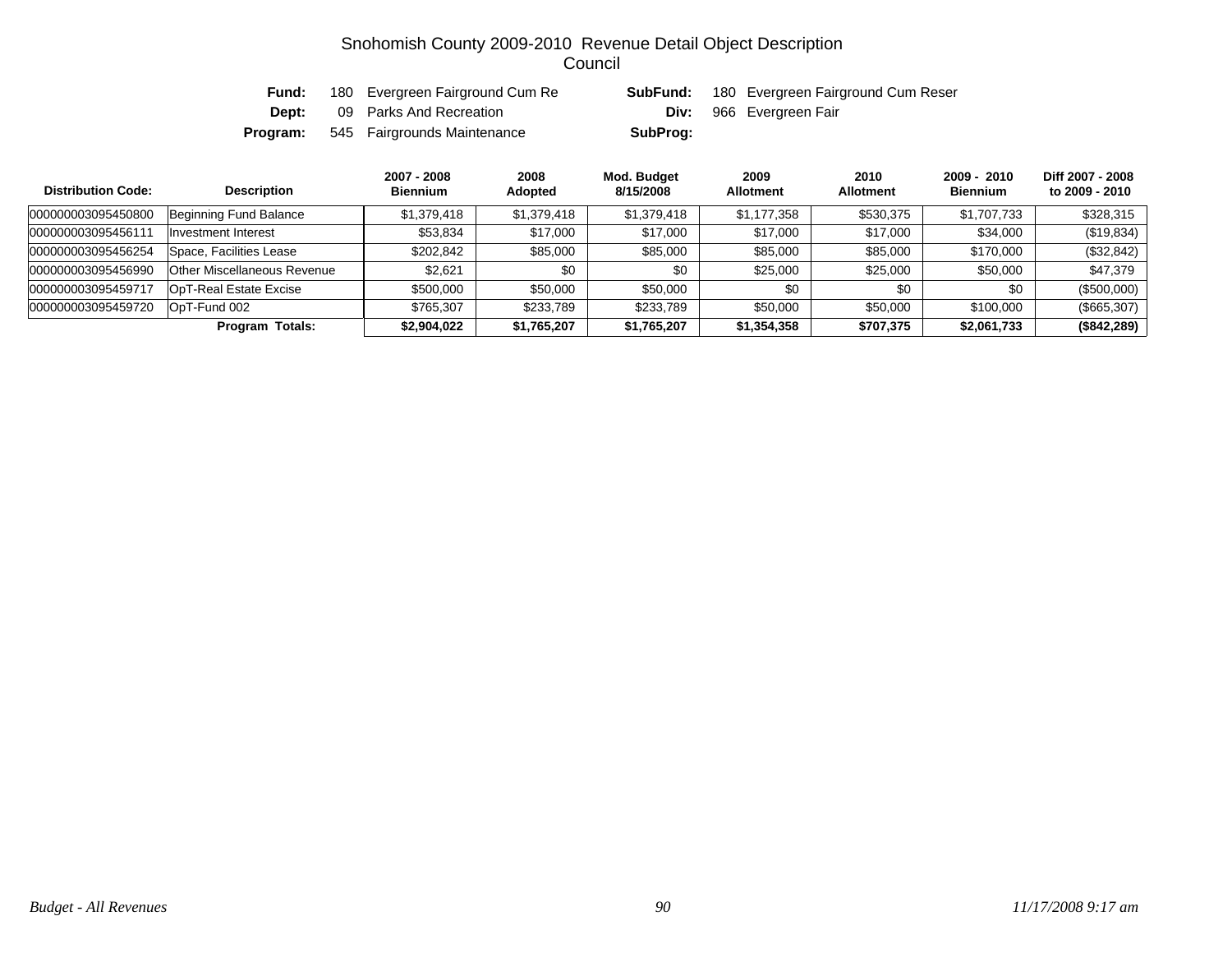| Fund:    | 185 Conservation Futures Tax Fund | SubFund: | 185 Conservation Futures Tax Fund |
|----------|-----------------------------------|----------|-----------------------------------|
| Dept:    | 09 Parks And Recreation           | Div:     | 985 Parks And Recreation - Ad     |
| Program: | 191 Conservation Futures          | SubProg: |                                   |

| <b>Distribution Code:</b> | <b>Description</b>           | 2007 - 2008<br><b>Biennium</b> | 2008<br><b>Adopted</b> | Mod. Budget<br>8/15/2008 | 2009<br><b>Allotment</b> | 2010<br><b>Allotment</b> | $2009 - 2010$<br><b>Biennium</b> | Diff 2007 - 2008<br>to 2009 - 2010 |
|---------------------------|------------------------------|--------------------------------|------------------------|--------------------------|--------------------------|--------------------------|----------------------------------|------------------------------------|
| 000000003091910233        | Sale Of Timber Fr State Lans | \$102.659                      | \$55,000               | \$55,000                 | \$30,000                 | \$30,000                 | \$60,000                         | (\$42,659)                         |
| 000000003091910800        | Beginning Fund Balance       | \$7,554,887                    | \$7,554,887            | \$7,554,887              | \$8,323,602              | \$5,012,635              | \$13,336,237                     | \$5,781,350                        |
| 000000003091911110        | Real & Personal Prop         | \$6,035,258                    | \$2,972,500            | \$2,972,500              | \$2,972,500              | \$3,080,000              | \$6,052,500                      | \$17,242                           |
| 000000003091911210        | <b>Private Harvest Tax</b>   | \$15,913                       | \$7,000                | \$7,000                  | \$7,000                  | \$7,000                  | \$14,000                         | (\$1,913)                          |
| 000000003091911720        | Leasehold Excise Tax         | \$47,506                       | \$18,000               | \$18,000                 | \$10,000                 | \$10,000                 | \$20,000                         | (\$27,506)                         |
| 00000000309191611         | Investment Interest          | \$717.097                      | \$220,000              | \$220,000                | \$280,500                | \$173,000                | \$453,500                        | (\$263,597)                        |
|                           | <b>Program Totals:</b>       | \$14,473,320                   | \$10,827,387           | \$10,827,387             | \$11,623,602             | \$8,312,635              | \$19,936,237                     | \$5,462,917                        |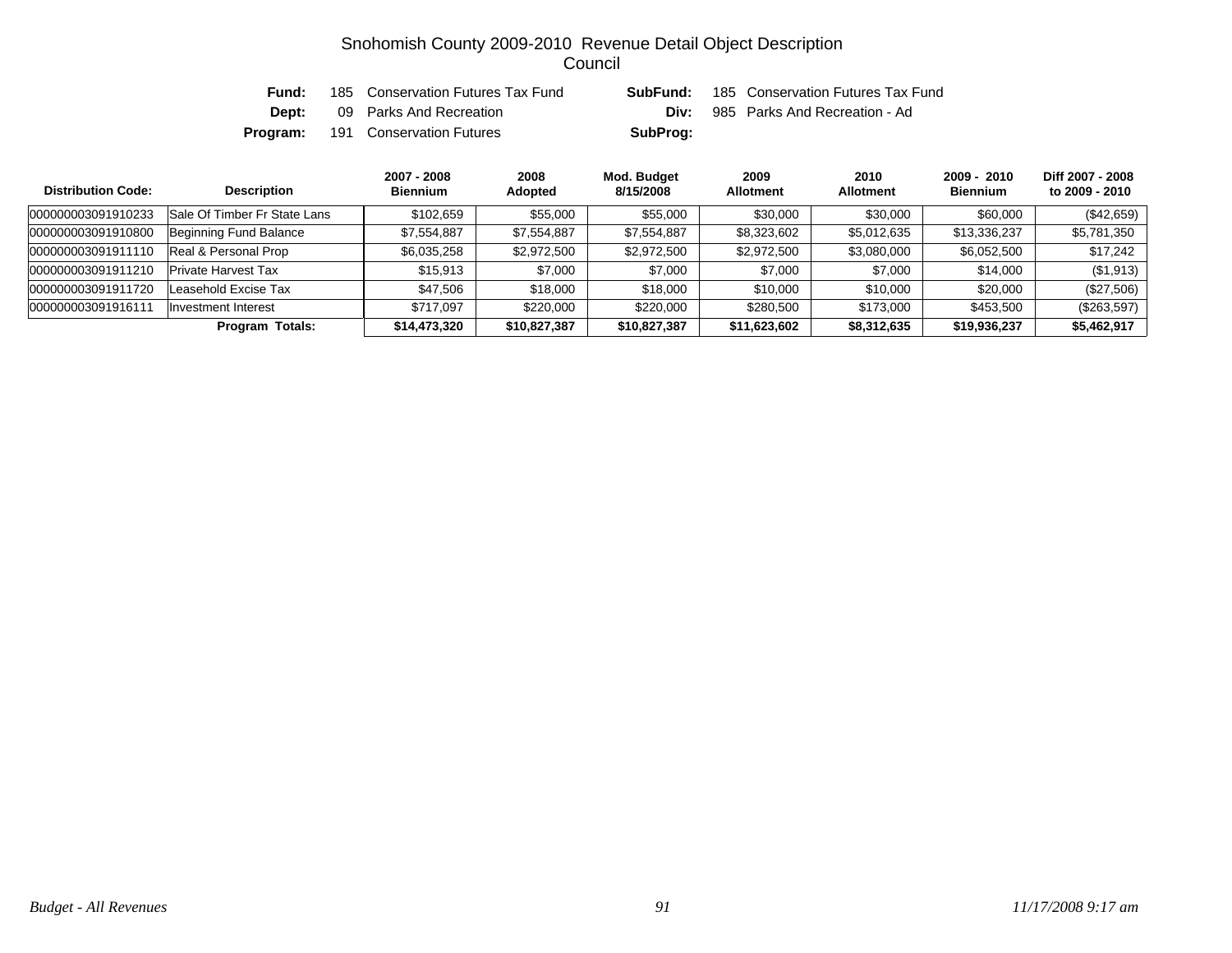|       | <b>Fund:</b> 196 Parks Mitigation   |          | <b>SubFund:</b> 196 Parks Mitigation      |
|-------|-------------------------------------|----------|-------------------------------------------|
| Dept: | 09 Parks And Recreation             |          | <b>Div:</b> 985 Parks And Recreation - Ad |
|       | <b>Program:</b> 701 Park Mitigation | SubProg: |                                           |

| <b>Distribution Code:</b> | <b>Description</b>          | 2007 - 2008<br><b>Biennium</b> | 2008<br><b>Adopted</b> | Mod. Budget<br>8/15/2008 | 2009<br><b>Allotment</b> | 2010<br><b>Allotment</b> | 2009 - 2010<br><b>Biennium</b> | Diff 2007 - 2008<br>to 2009 - 2010 |
|---------------------------|-----------------------------|--------------------------------|------------------------|--------------------------|--------------------------|--------------------------|--------------------------------|------------------------------------|
| 000000396097010800        | Beginning Fund Balance      | \$1.470                        | \$1.470                | \$1,470                  | \$0                      | \$0                      | \$0                            | (\$1,470)                          |
| 000000396097014585        | <b>Park Mitigation Fees</b> | \$2,519,436                    | \$2,519,436            | \$2,519,436              | \$1.887.417              | \$1,359,401              | \$3,246,818                    | \$727.382                          |
| 000000396097014593        | Wetland Mitigation (SFR)    | \$209.989                      | \$100,976              | \$100,976                | \$57,863                 | \$15,000                 | \$72,863                       | (\$137,126)                        |
| 000000396097016111        | Investment Interest         | \$311,861                      | \$139.024              | \$139.024                | \$60,000                 | \$60,000                 | \$120,000                      | (\$191,861)                        |
|                           | Program Totals:             | \$3,042,756                    | \$2,760,906            | \$2,760,906              | \$2,005,280              | \$1,434,401              | \$3,439,681                    | \$396,925                          |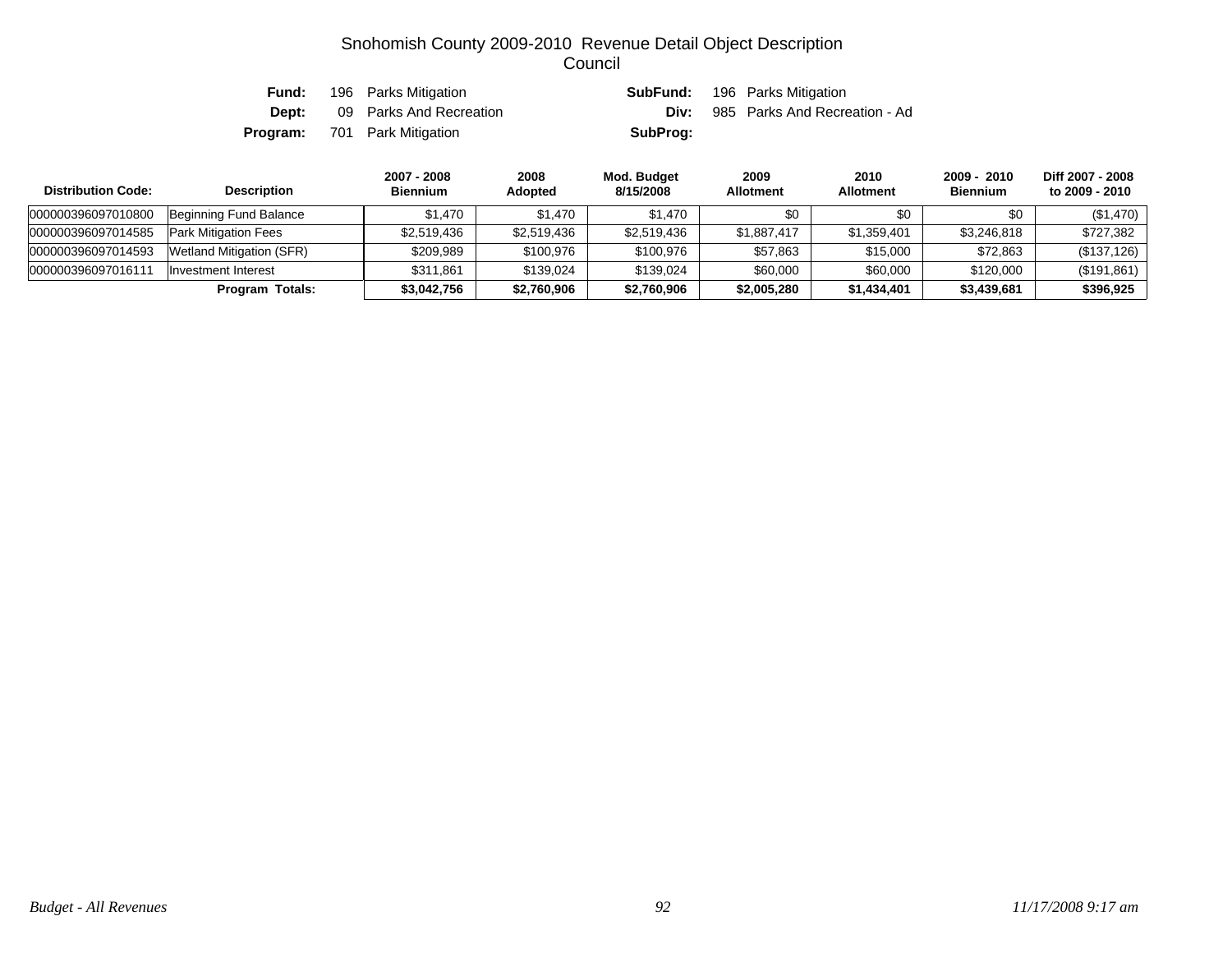| Fund: | 197 Fair Sponsorships & Donations | SubFund: | 197 Fair Sponsorships & Donations |
|-------|-----------------------------------|----------|-----------------------------------|
| Dept: | 09 Parks And Recreation           |          | <b>Div:</b> 966 Evergreen Fair    |
|       | <b>Program:</b> 371 Sponsorship   | SubProg: |                                   |

| <b>Distribution Code:</b> | <b>Description</b>                     | 2007 - 2008<br><b>Biennium</b> | 2008<br><b>Adopted</b> | Mod. Budget<br>8/15/2008 | 2009<br><b>Allotment</b> | 2010<br><b>Allotment</b> | 2009 - 2010<br><b>Biennium</b> | Diff 2007 - 2008<br>to 2009 - 2010 |
|---------------------------|----------------------------------------|--------------------------------|------------------------|--------------------------|--------------------------|--------------------------|--------------------------------|------------------------------------|
| 00000000309371611         | Investment Interest                    | \$2.080                        | \$2,080                | \$2,080                  | \$2,080                  | \$2,080                  | \$4.160                        | \$2,080                            |
| 000000003093716700        | <b>IDonations From Private Sources</b> | \$676.318                      | \$331,686              | \$331,686                | \$345,630                | \$352,420                | \$698,050                      | \$21,732                           |
| 000000003093716991        | <b>Other Miscellaneous Revenue</b>     | \$30.014                       | \$11.000               | \$11,000                 | \$9,952                  | \$11,000                 | \$20,952                       | (\$9,062)                          |
|                           | Program Totals:                        | \$708.412                      | \$344.766              | \$344.766                | \$357,662                | \$365.500                | \$723.162                      | \$14,750                           |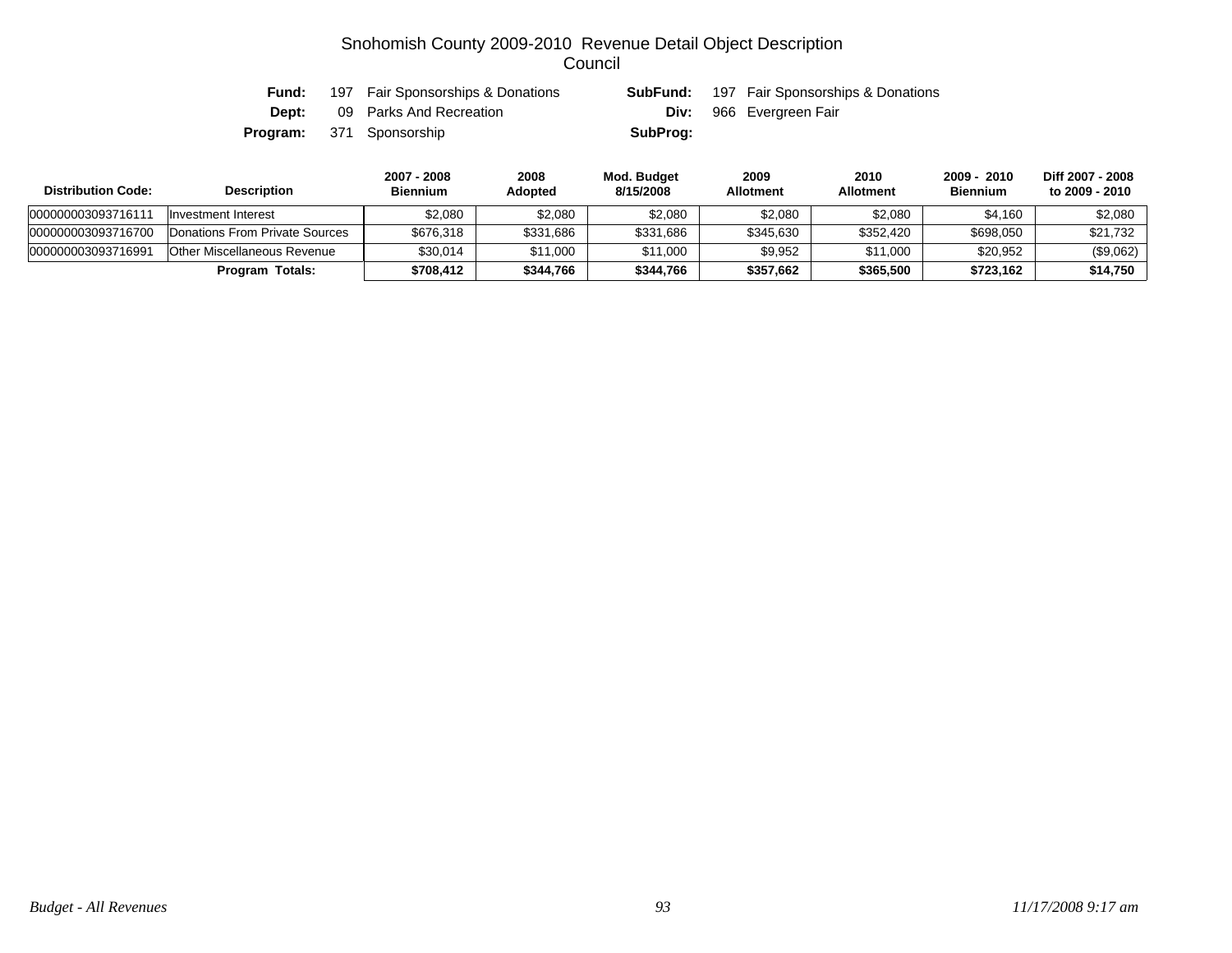| Fund: | 309 Parks Construction Fund               | SubFund: | 001 Parks Construction Fund                       |
|-------|-------------------------------------------|----------|---------------------------------------------------|
| Dept: | 09 Parks And Recreation                   | Div:     | 985 Parks And Recreation - Ad                     |
|       | <b>Program:</b> 944 Community/Combination |          | <b>SubProg:</b> 001 Community/Combination Revenue |

| <b>Distribution Code:</b> | <b>Description</b>        | 2007 - 2008<br><b>Biennium</b> | 2008<br>Adopted | Mod. Budget<br>8/15/2008 | 2009<br><b>Allotment</b> | 2010<br><b>Allotment</b> | 2009 - 2010<br><b>Biennium</b> | Diff 2007 - 2008<br>to 2009 - 2010 |
|---------------------------|---------------------------|--------------------------------|-----------------|--------------------------|--------------------------|--------------------------|--------------------------------|------------------------------------|
| 000000310985449771        | OpT-Park Mitigation       | \$0                            | \$0             | \$0                      | \$1,688,365              | \$1,197,370              | \$2,885,735                    | \$2,885,735                        |
| 000000310985449901        | OpT-REET 1                | \$0                            | \$0             | \$0                      | \$460,000                | \$460,000                | \$920,000                      | \$920,000                          |
| 000000310985449902        | OpT-Parks Projects-REET 2 | \$0                            | \$0             | \$0                      | (\$41,862)               | \$516,150                | \$474,288                      | \$474,288                          |
|                           | Program Totals:           | \$0                            | \$0             | \$0                      | \$2,106,503              | \$2,173,520              | \$4,280,023                    | \$4,280,023                        |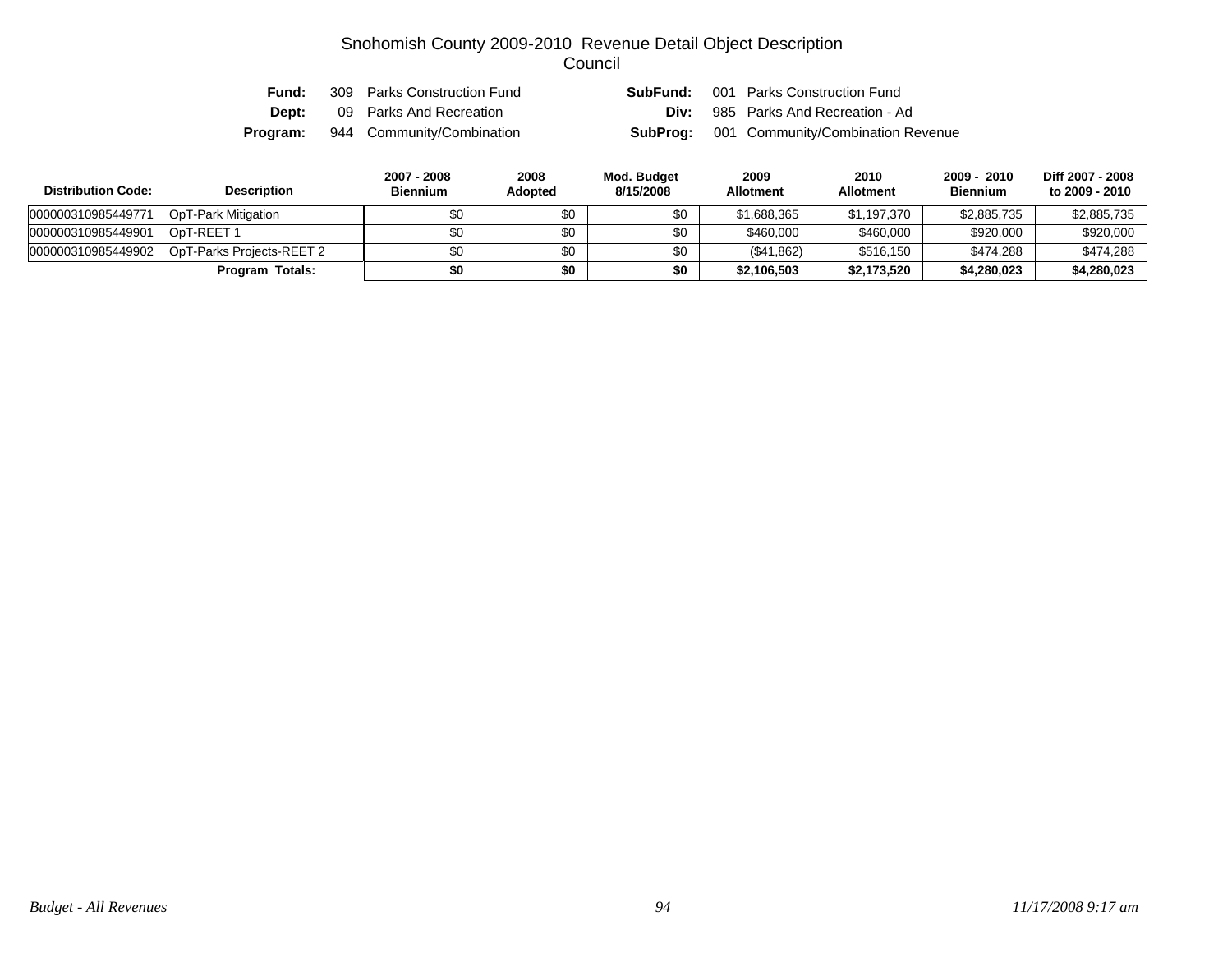| Fund: | 309 Parks Construction Fund     | <b>SubFund:</b> 001 Parks Construction Fund      |
|-------|---------------------------------|--------------------------------------------------|
| Dept: | 09 Parks And Recreation         | <b>Div:</b> 985 Parks And Recreation - Ad        |
|       | <b>Program:</b> 945 Conservancy | <b>SubProg:</b> 001 Resource Conservancy Revenue |

| <b>Distribution Code:</b> | <b>Description</b>  | $2007 -$<br>$-2008$<br><b>Biennium</b> | 2008<br>Adopted | <b>Mod. Budget</b><br>8/15/2008 | 2009<br><b>Allotment</b> | 2010<br><b>Allotment</b> | 2010<br>2009<br><b>Biennium</b> | Diff 2007 - 2008<br>to 2009 - 2010 |
|---------------------------|---------------------|----------------------------------------|-----------------|---------------------------------|--------------------------|--------------------------|---------------------------------|------------------------------------|
| 000000310985459771        | OpT-Park Mitigation | \$0                                    | $\sim$          | ጦጣ                              | \$938                    | \$0                      | \$938                           | \$938                              |
|                           | Totals:<br>Program  | \$0                                    | \$0             | \$0                             | \$938                    | \$0                      | \$938                           | \$938                              |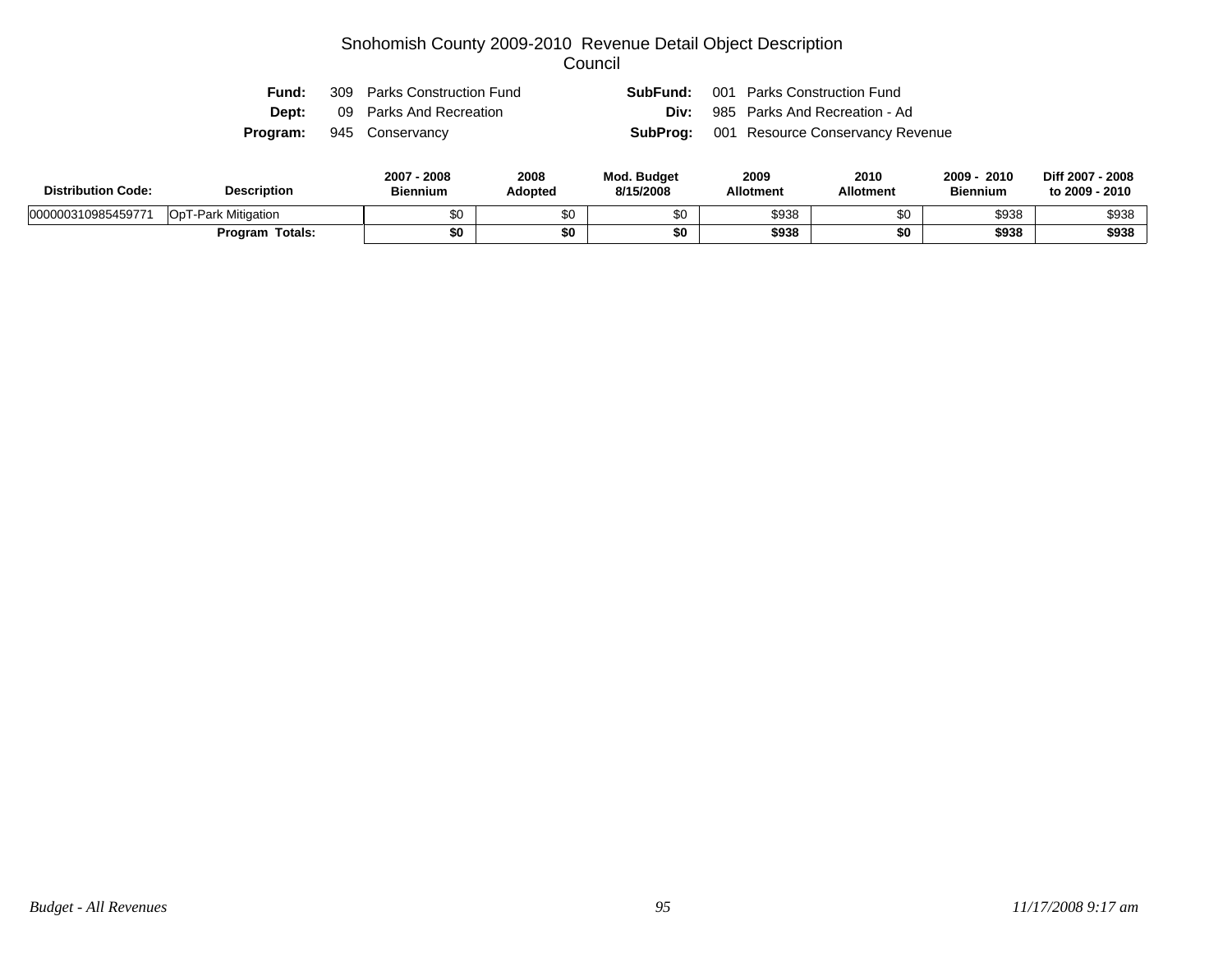| Fund:                        | 309 Parks Construction Fund | <b>SubFund:</b> 001 Parks Construction Fund |
|------------------------------|-----------------------------|---------------------------------------------|
| Dept:                        | 09 Parks And Recreation     | <b>Div:</b> 985 Parks And Recreation - Ad   |
| <b>Program:</b> 946 Resource |                             | <b>SubProg:</b> 001 Leisure Revenue         |

| <b>Distribution Code:</b> | <b>Description</b>        | 2007 - 2008<br><b>Biennium</b> | 2008<br><b>Adopted</b> | Mod. Budget<br>8/15/2008 | 2009<br><b>Allotment</b> | 2010<br>Allotment | 2009 - 2010<br><b>Biennium</b> | Diff 2007 - 2008<br>to 2009 - 2010 |
|---------------------------|---------------------------|--------------------------------|------------------------|--------------------------|--------------------------|-------------------|--------------------------------|------------------------------------|
| 000000310985469771        | OpT-Park Mitigation       | \$0                            | \$0                    | \$0                      | \$74,005                 | \$60,630          | \$134,635                      | \$134,635                          |
| 000000310985469902        | OpT-Parks Projects-REET 2 | \$0                            | \$0                    | \$0                      | \$427,000                | \$324,468         | \$751,468                      | \$751,468                          |
|                           | <b>Program Totals:</b>    | \$0                            | \$0                    | \$0                      | \$501,005                | \$385,098         | \$886,103                      | \$886,103                          |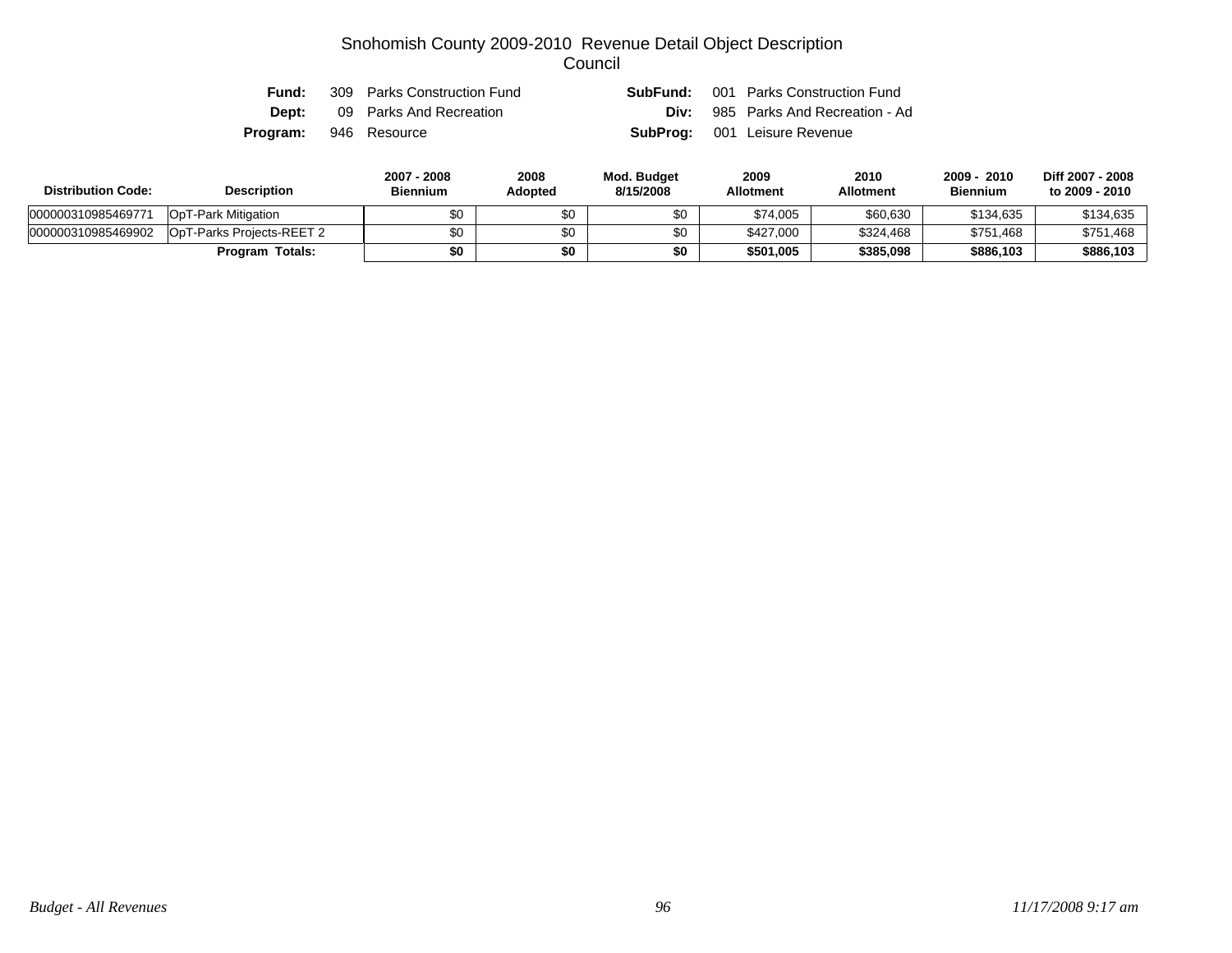| Fund:        | 309 Parks Construction Fund     | SubFund: | 001 Parks Construction Fund               |
|--------------|---------------------------------|----------|-------------------------------------------|
| <b>Dept:</b> | 09 Parks And Recreation         |          | <b>Div:</b> 985 Parks And Recreation - Ad |
|              | <b>Program:</b> 947 Special Use |          | <b>SubProg:</b> 001 Special Use Revenue   |

| <b>Distribution Code:</b> | <b>Description</b>     | 2007 - 2008<br><b>Biennium</b> | 2008<br>Adopted | <b>Mod. Budget</b><br>8/15/2008 | 2009<br><b>Allotment</b> | 2010<br><b>Allotment</b> | 2009<br>2010<br><b>Biennium</b> | Diff 2007 - 2008<br>to 2009 - 2010 |
|---------------------------|------------------------|--------------------------------|-----------------|---------------------------------|--------------------------|--------------------------|---------------------------------|------------------------------------|
| 000000310985479902        | OpT-Reet 2             | \$0                            | \$0             |                                 | \$234.877                | \$200,000                | \$434,877                       | \$434,877                          |
|                           | <b>Program Totals:</b> | \$0                            |                 | \$0                             | \$234,877                | \$200,000                | \$434,877                       | \$434,877                          |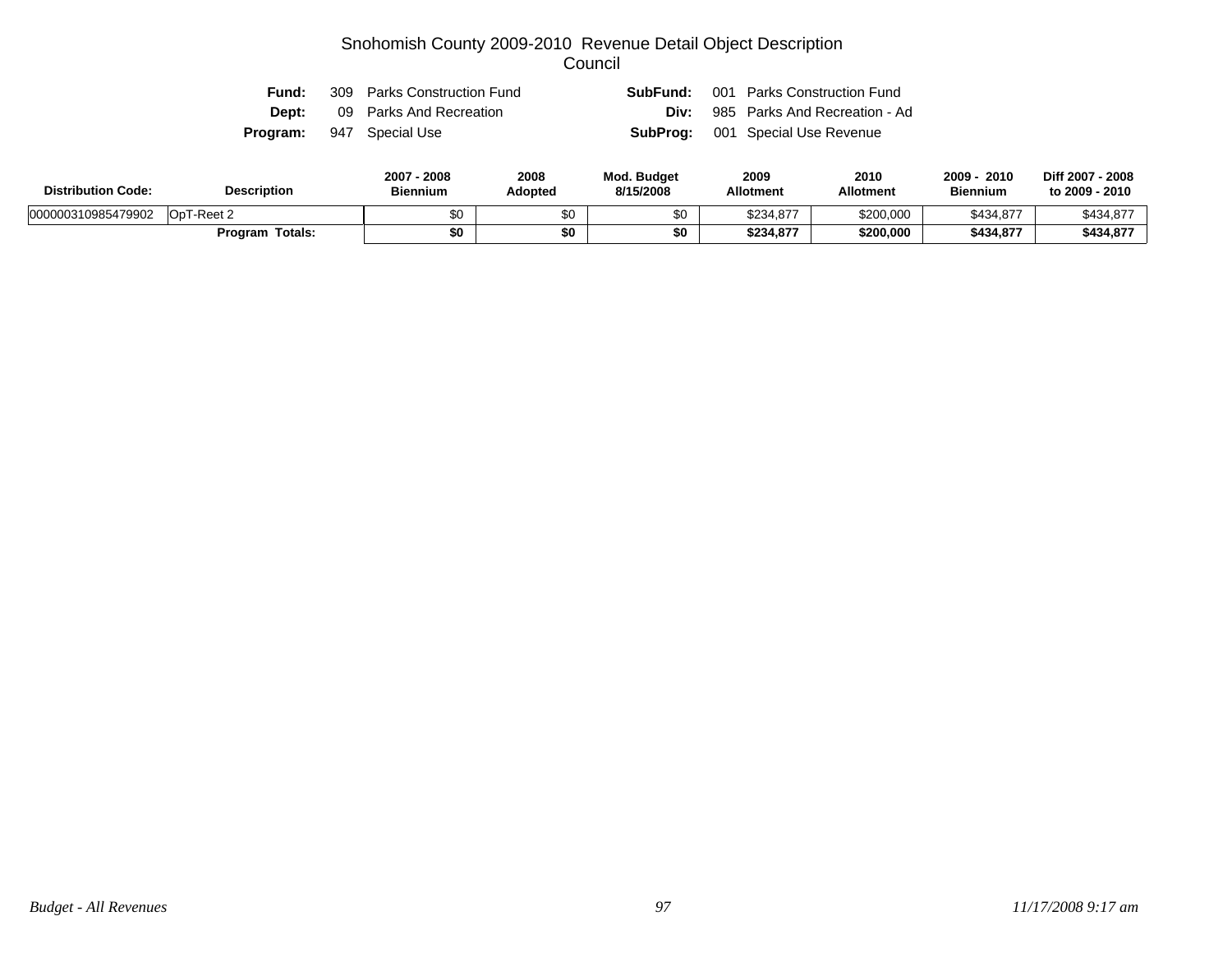| Fund:                      | 309 Parks Construction Fund          |  | <b>SubFund:</b> 001 Parks Construction Fund |
|----------------------------|--------------------------------------|--|---------------------------------------------|
|                            | <b>Dept:</b> 09 Parks And Recreation |  | <b>Div:</b> 985 Parks And Recreation - Ad   |
| <b>Program:</b> 948 Trails |                                      |  | <b>SubProg:</b> 003 Trails Revenue          |

| <b>Distribution Code:</b> | <b>Description</b>        | 2007 - 2008<br><b>Biennium</b> | 2008<br><b>Adopted</b> | Mod. Budget<br>8/15/2008 | 2009<br><b>Allotment</b> | 2010<br>Allotment | 2009 - 2010<br><b>Biennium</b> | Diff 2007 - 2008<br>to 2009 - 2010 |
|---------------------------|---------------------------|--------------------------------|------------------------|--------------------------|--------------------------|-------------------|--------------------------------|------------------------------------|
| 000000310985489771        | OpT-Park Mitigation       | \$0                            | \$0                    | \$0                      | \$165,318                | \$142,000         | \$307,318                      | \$307,318                          |
| 000000310985489902        | OpT-Parks Projects-REET 2 | \$0                            | \$0                    | \$0                      | \$763.862                | \$753.862         | \$1,517,724                    | \$1,517,724                        |
|                           | <b>Program Totals:</b>    | \$0                            | \$0                    | \$0                      | \$929.180                | \$895.862         | \$1.825.042                    | \$1,825,042                        |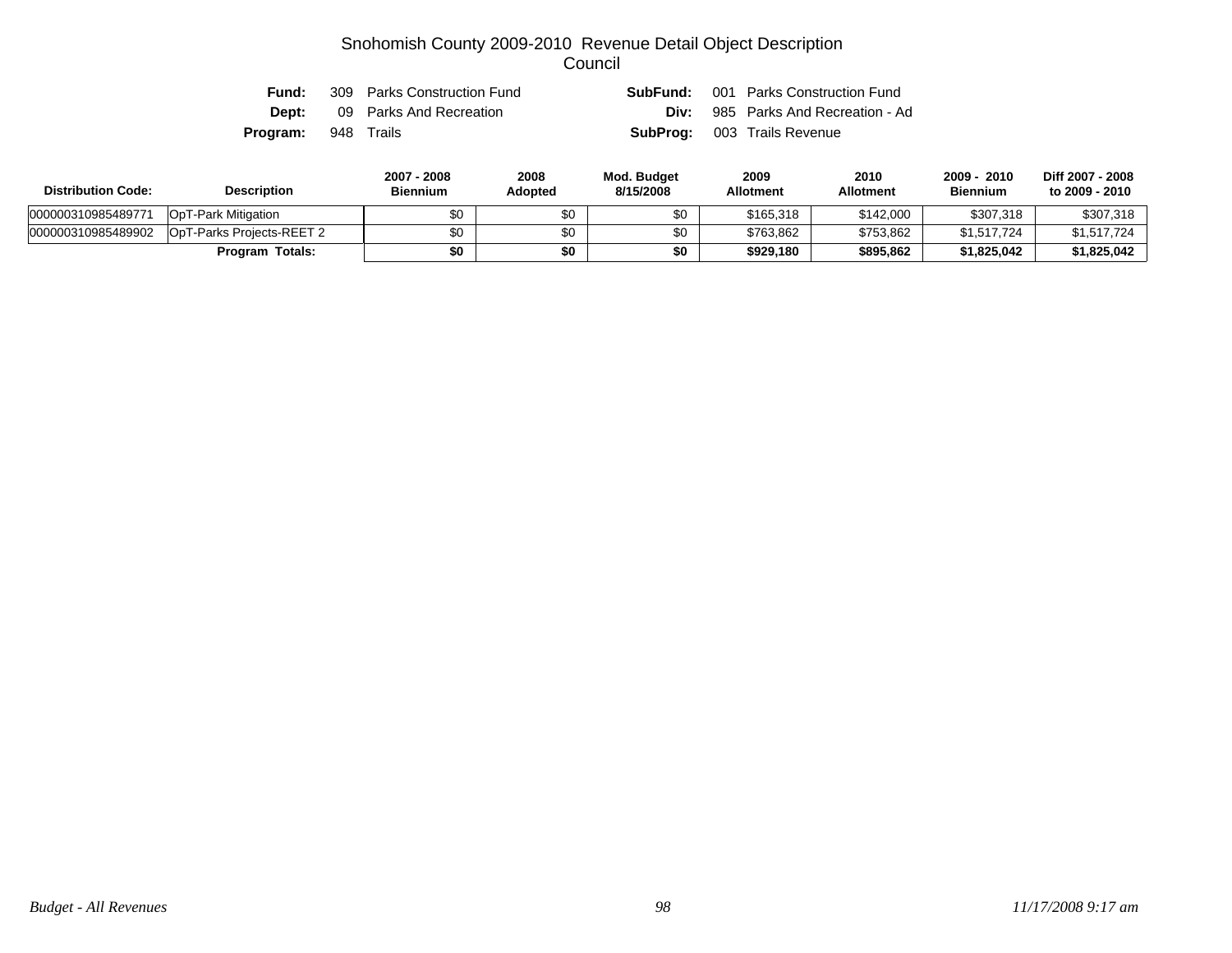| Fund:                       | 309 Parks Construction Fund | SubFund: | 001 Parks Construction Fund                     |
|-----------------------------|-----------------------------|----------|-------------------------------------------------|
| Dept:                       | 09 Parks And Recreation     |          | <b>Div:</b> 985 Parks And Recreation - Ad       |
| <b>Program:</b> 949 Support |                             |          | <b>SubProg:</b> 002 Support/Special Use Revenue |

| <b>Distribution Code:</b> | <b>Description</b>        | 2007 - 2008<br><b>Biennium</b> | 2008<br>Adopted | <b>Mod. Budget</b><br>8/15/2008 | 2009<br><b>Allotment</b> | 2010<br><b>Allotment</b> | 2010<br>2009<br><b>Biennium</b> | Diff 2007 - 2008<br>to 2009 - 2010 |
|---------------------------|---------------------------|--------------------------------|-----------------|---------------------------------|--------------------------|--------------------------|---------------------------------|------------------------------------|
| 000000310985499902        | OpT-Parks Projects-REET 2 | \$0                            |                 |                                 | \$750,000                | \$750,000                | \$1,500,000                     | \$1.500.000                        |
|                           | <b>Program Totals:</b>    | \$0                            | \$0             |                                 | \$750,000                | \$750,000                | \$1,500,000                     | \$1,500,000                        |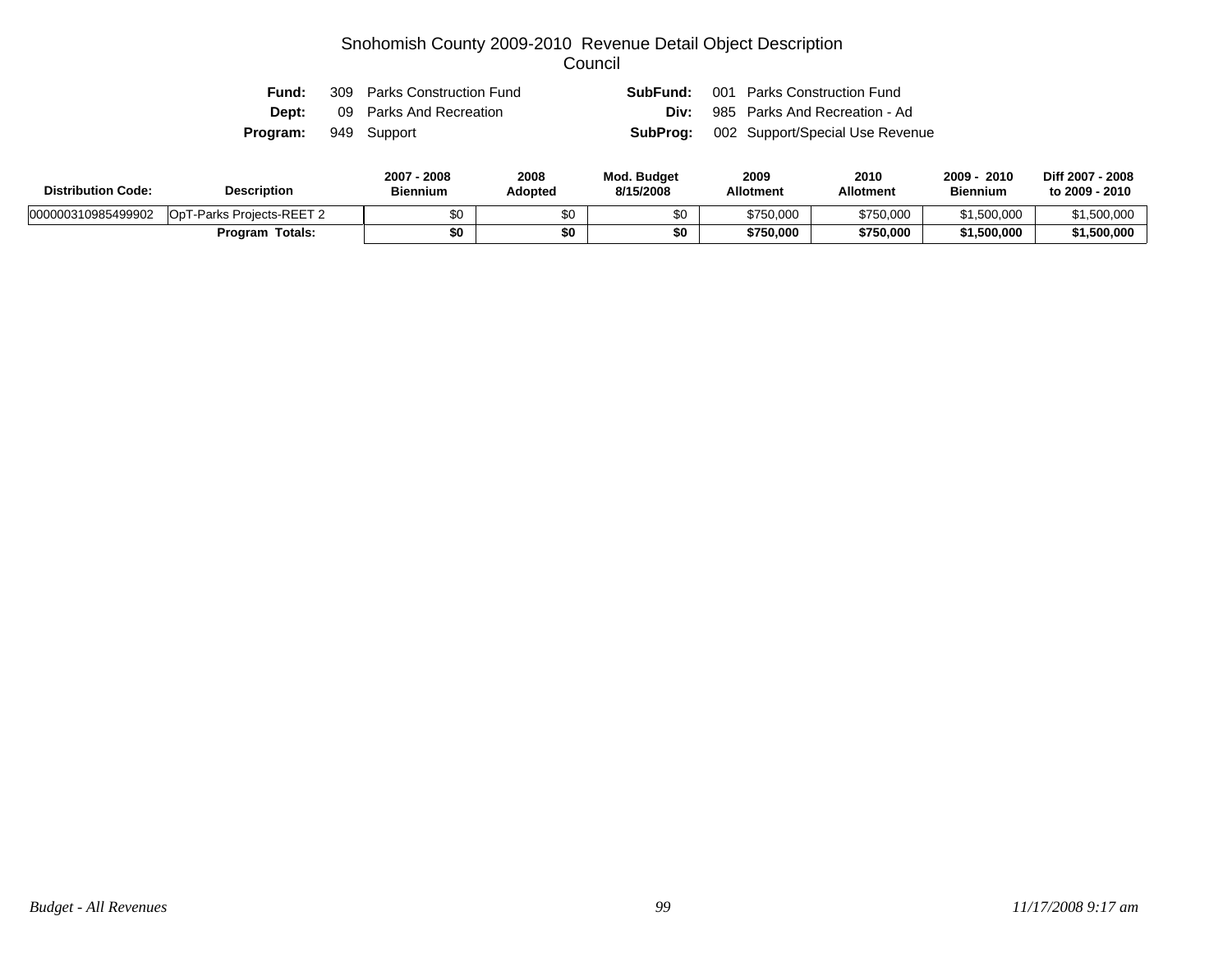| Fund: | 309 Parks Construction Fund               |  | <b>SubFund:</b> 309 Parks Construction Fund       |
|-------|-------------------------------------------|--|---------------------------------------------------|
| Dept: | 09 Parks And Recreation                   |  | <b>Div:</b> 985 Parks And Recreation - Ad         |
|       | <b>Program:</b> 944 Community/Combination |  | <b>SubProg:</b> 001 Community/Combination Revenue |

| <b>Distribution Code:</b> | <b>Description</b>                 | 2007 - 2008<br><b>Biennium</b> | 2008<br><b>Adopted</b> | Mod. Budget<br>8/15/2008 | 2009<br><b>Allotment</b> | 2010<br><b>Allotment</b> | 2009 - 2010<br><b>Biennium</b> | Diff 2007 - 2008<br>to 2009 - 2010 |
|---------------------------|------------------------------------|--------------------------------|------------------------|--------------------------|--------------------------|--------------------------|--------------------------------|------------------------------------|
| 000000030985440270        | PE/Inter Agy Comm for O/Dr Rec     | \$15,213                       | \$0                    | \$1,839,966              | \$0                      | \$0                      | \$0                            | (\$15,213)                         |
| 000000030985440800        | Beginning Fund Balance             | \$0                            | \$0                    | \$17,361                 | \$0                      | \$0                      | \$0                            | \$0                                |
| 000000030985446111        | <b>Investment Interest</b>         | \$39,858                       | \$39,858               | \$39,858                 | \$0                      | \$0                      | \$0                            | (\$39,858)                         |
| 000000030985446115        | Interest on 06 Bonds               | \$123,539                      | \$123,539              | \$123,539                | \$83,785                 | \$0                      | \$83,785                       | (\$39,754)                         |
| 000000030985446690        | Interfund Misc Rev                 | \$30,000                       | \$30,000               | \$99,050                 | \$0                      | \$0                      | \$0                            | $(\$30,000)$                       |
| 000000030985446990        | <b>Other Miscellaneous Revenue</b> | \$514,400                      | \$500,000              | \$681,191                | \$23,572                 | \$0                      | \$23,572                       | (\$490,828)                        |
| 000000030985449110        | <b>GO Bond Proceeds</b>            | \$0                            | \$0                    | \$15,781,250             | (\$39,541)               | \$0                      | (\$39,541)                     | $(\$39,541)$                       |
| 000000030985449701        | OpT-Brightwater                    | \$11,454,854                   | \$10,800,000           | \$30,400,000             | \$0                      | \$0                      | \$0                            | (\$11,454,854)                     |
| 000000030985449702        | OpT-General Fund                   | \$0                            | \$0                    | \$649,562                | \$0                      | \$0                      | \$0                            | \$0                                |
| 000000030985449703        | OpT-Fund 317                       | \$0                            | \$0                    | \$481,000                | \$0                      | \$0                      | \$0                            | \$0                                |
| 000000030985449771        | OpT-Park Mitigation                | \$4,586,182                    | \$2,329,008            | \$22,507,645             | \$0                      | \$0                      | \$0                            | (\$4,586,182)                      |
| 000000030985449901        | OpT-REET 1                         | \$920,000                      | \$460,000              | \$4,600,000              | \$0                      | \$0                      | \$0                            | $(\$920,000)$                      |
| 000000030985449902        | OpT-Parks Projects-REET 2          | \$1,855,220                    | \$584,698              | \$11,745,731             | \$0                      | \$0                      | \$0                            | (\$1,855,220)                      |
|                           | <b>Program Totals:</b>             | \$19,539,266                   | \$14,867,103           | \$88,966,153             | \$67,816                 | \$0                      | \$67,816                       | (\$19,471,450)                     |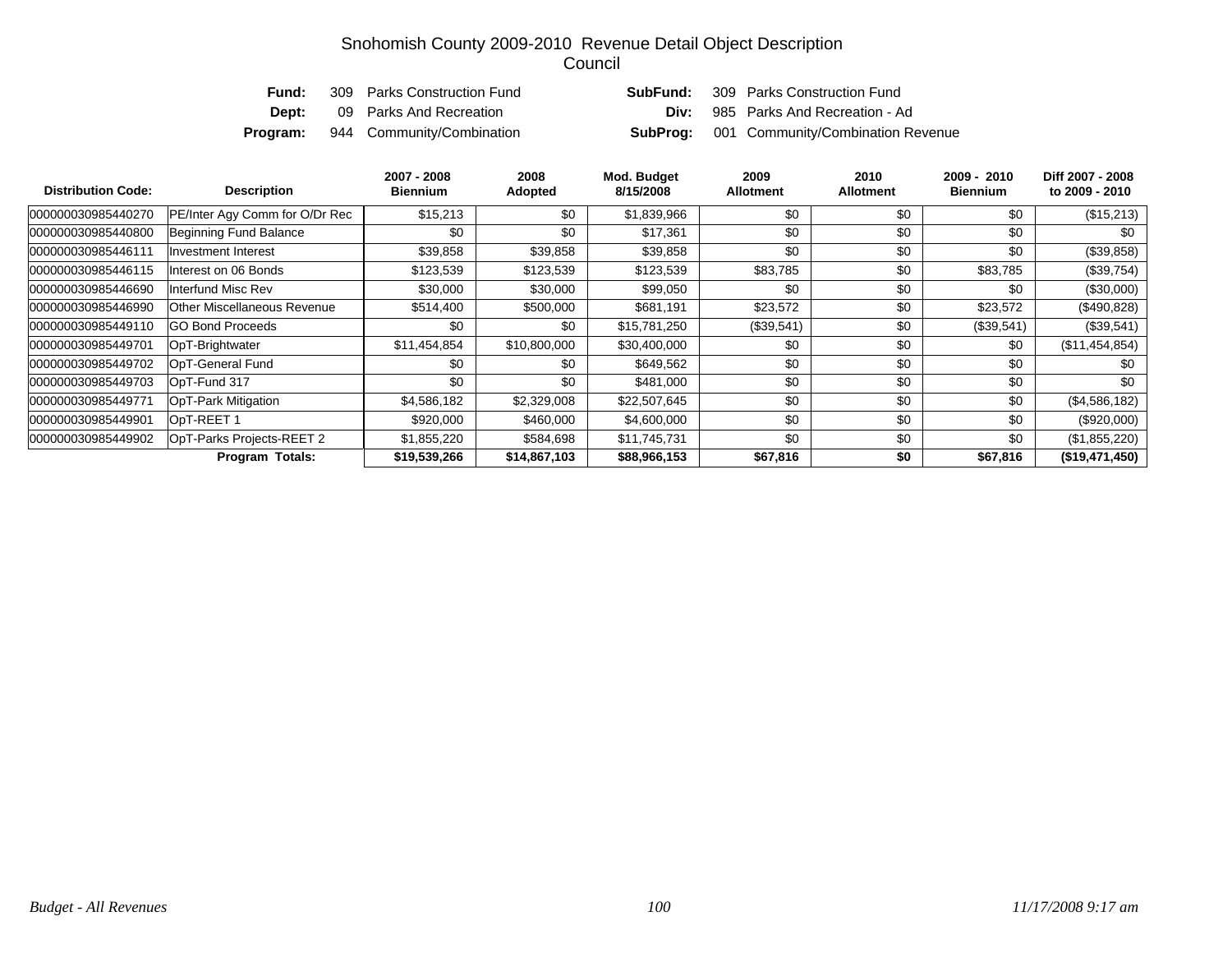| <b>Fund:</b> | 309 Parks Construction Fund     | SubFund: | 309 Parks Construction Fund                      |
|--------------|---------------------------------|----------|--------------------------------------------------|
| Dept:        | 09 Parks And Recreation         | Div:     | 985 Parks And Recreation - Ad                    |
|              | <b>Program:</b> 945 Conservancy |          | <b>SubProg:</b> 001 Resource Conservancy Revenue |

| <b>Distribution Code:</b> | <b>Description</b>             | 2007 - 2008<br><b>Biennium</b> | 2008<br><b>Adopted</b> | Mod. Budget<br>8/15/2008 | 2009<br><b>Allotment</b> | 2010<br><b>Allotment</b> | $2009 - 2010$<br><b>Biennium</b> | Diff 2007 - 2008<br>to 2009 - 2010 |
|---------------------------|--------------------------------|--------------------------------|------------------------|--------------------------|--------------------------|--------------------------|----------------------------------|------------------------------------|
| 000000030985450230        | PE/Dept. of Natural Resources  | \$0                            | \$0                    | \$14,251                 | \$0                      | \$0                      | \$0                              | \$0                                |
| 000000030985450270        | PE/Inter Agy Comm for O/Dr Rec | \$49,040                       | \$0                    | \$85,502                 | \$0                      | \$0                      | \$0                              | $(\$49,040)$                       |
| 000000030985451561        | Governor's Salmon Recovery Act | \$0                            | \$0                    | \$1,791,212              | \$0                      | \$0                      | \$0                              | \$0                                |
| 000000030985451590        | National Park Service          | \$0                            | \$0                    | \$7,154                  | \$0                      | \$0                      | \$0                              | \$0                                |
| 000000030985453383        | <b>FEMA Grant Revenue</b>      | \$0                            | \$0                    | \$22,770                 | \$0                      | \$0                      | \$0                              | \$0                                |
| 000000030985456990        | Other Miscellaneous Revenue    | \$0                            | \$0                    | \$359,000                | \$0                      | \$0                      | \$0                              | \$0                                |
| 000000030985459110        | <b>GO Bond Proceeds</b>        | \$0                            | \$0                    | \$350,000                | \$39,541                 | \$0                      | \$39,541                         | \$39,541                           |
| 000000030985459771        | <b>OpT-Park Mitigation</b>     | \$110,369                      | \$87,779               | \$359,815                | \$0                      | \$0                      | \$0                              | $(\$110,369)$                      |
| 000000030985459810        | OpT-Fund 415 Grants            | \$0                            | \$0                    | \$166,520                | \$0                      | \$0                      | \$0                              | \$0                                |
| 000000030985459901        | OpT-REET 1                     | \$0                            | \$0                    | \$1,210,988              | \$0                      | \$0                      | \$0                              | \$0                                |
| 000000030985459902        | OpT-Parks Projects-REET 2      | \$28,479                       | \$24,354               | \$855,976                | \$0                      | \$0                      | \$0                              | $(\$28,479)$                       |
|                           | <b>Program Totals:</b>         | \$187,888                      | \$112,133              | \$5,223,188              | \$39,541                 | \$0                      | \$39,541                         | (\$148,347)                        |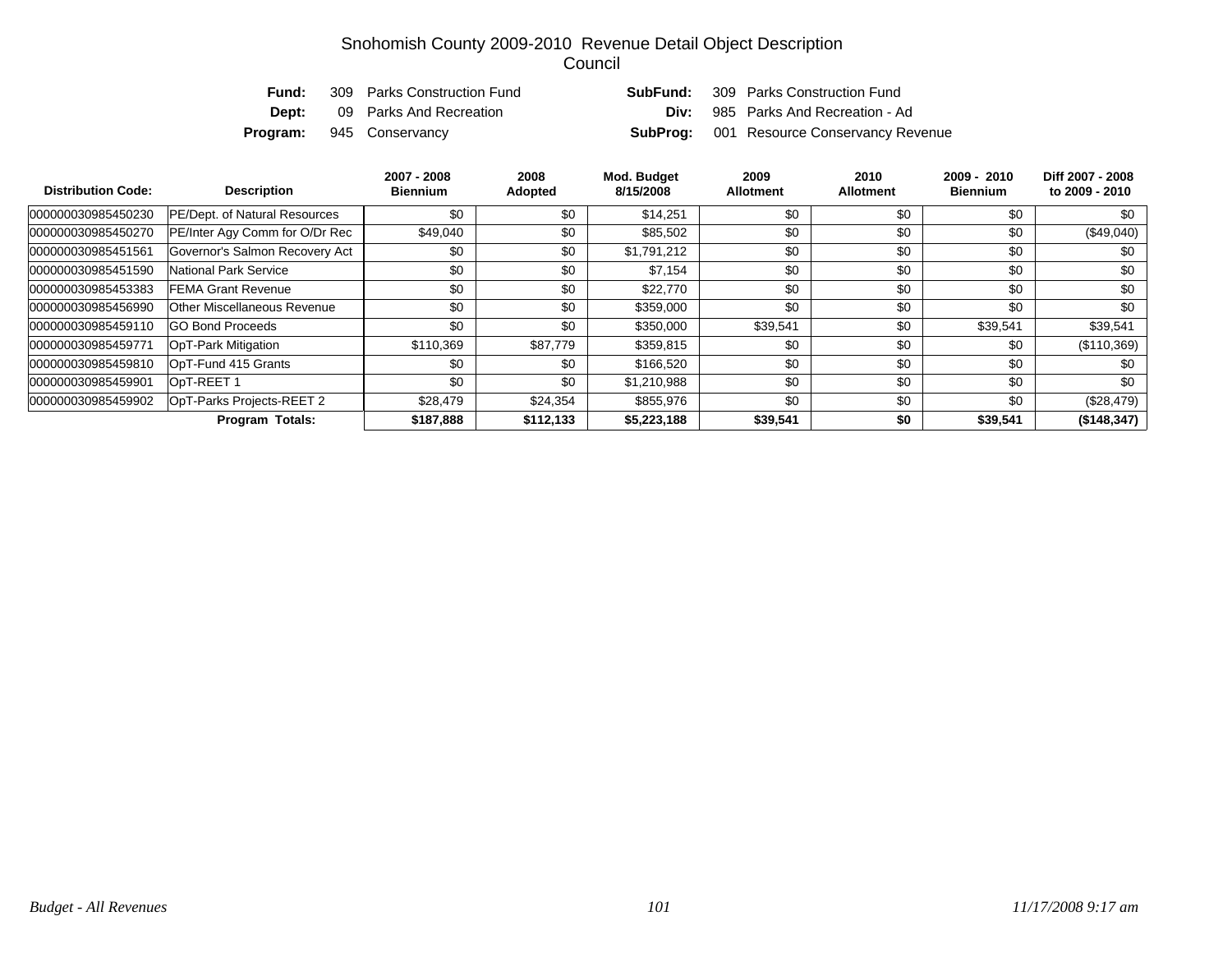| Fund:                        | 309 Parks Construction Fund          | SubFund: | 309 Parks Construction Fund               |
|------------------------------|--------------------------------------|----------|-------------------------------------------|
|                              | <b>Dept:</b> 09 Parks And Recreation |          | <b>Div:</b> 985 Parks And Recreation - Ad |
| <b>Program:</b> 946 Resource |                                      |          | <b>SubProg:</b> 001 Leisure Revenue       |

| <b>Distribution Code:</b> | <b>Description</b>             | 2007 - 2008<br><b>Biennium</b> | 2008<br><b>Adopted</b> | Mod. Budget<br>8/15/2008 | 2009<br><b>Allotment</b> | 2010<br><b>Allotment</b> | 2009 - 2010<br><b>Biennium</b> | Diff 2007 - 2008<br>to 2009 - 2010 |
|---------------------------|--------------------------------|--------------------------------|------------------------|--------------------------|--------------------------|--------------------------|--------------------------------|------------------------------------|
| 000000030985460270        | PE/Inter Agy Comm for O/Dr Rec | \$0                            | \$0                    | \$672,845                | \$0                      | \$0                      | \$0                            | \$0                                |
| 000000030985460271        | <b>IAC-Twin River Quarry</b>   | \$0                            | \$0                    | \$823,916                | \$0                      | \$0                      | \$0                            | \$0                                |
| 000000030985460310        | <b>T/Department of Ecology</b> | \$0                            | \$0                    | \$205,600                | \$0                      | \$0                      | \$0                            | \$0                                |
| 000000030985460800        | Beginning Fund Balance         | \$0                            | \$0                    | \$11,024                 | \$0                      | \$0                      | \$0                            | \$0                                |
| 000000030985461560        | Nat'l Fish & Wildlife          | (\$17,425)                     | (\$17,425)             | \$82,575                 | \$0                      | \$0                      | \$0                            | \$17,425                           |
| 000000030985463383        | <b>FEMA Grant Revenue</b>      | \$0                            | \$0                    | \$71,557                 | \$0                      | \$0                      | \$0                            | \$0                                |
| 000000030985466990        | Other Miscellaneous Revenue    | \$522,464                      | \$522,464              | \$1,280,905              | \$0                      | \$0                      | \$0                            | (\$522,464)                        |
| 000000030985469110        | <b>GO Bond Proceeds</b>        | \$0                            | \$0                    | \$1,009,000              | \$0                      | \$0                      | \$0                            | \$0                                |
| 000000030985469700        | <b>Operating Transfer In</b>   | \$0                            | \$0                    | \$15,505,969             | \$0                      | \$0                      | \$0                            | \$0                                |
| 000000030985469702        | OpT-                           | \$0                            | \$0                    | \$438                    | \$0                      | \$0                      | \$0                            | \$0                                |
| 000000030985469771        | OpT-Park Mitigation            | \$262,565                      | \$85,116               | \$1,664,420              | \$0                      | \$0                      | \$0                            | $(\$262,565)$                      |
| 000000030985469902        | OpT-Parks Projects-REET 2      | \$743,570                      | \$236,042              | \$4,474,369              | \$0                      | \$0                      | \$0                            | $(\$743,570)$                      |
|                           | <b>Program Totals:</b>         | \$1,511,174                    | \$826,197              | \$25,802,618             | \$0                      | \$0                      | \$0                            | (\$1,511,174)                      |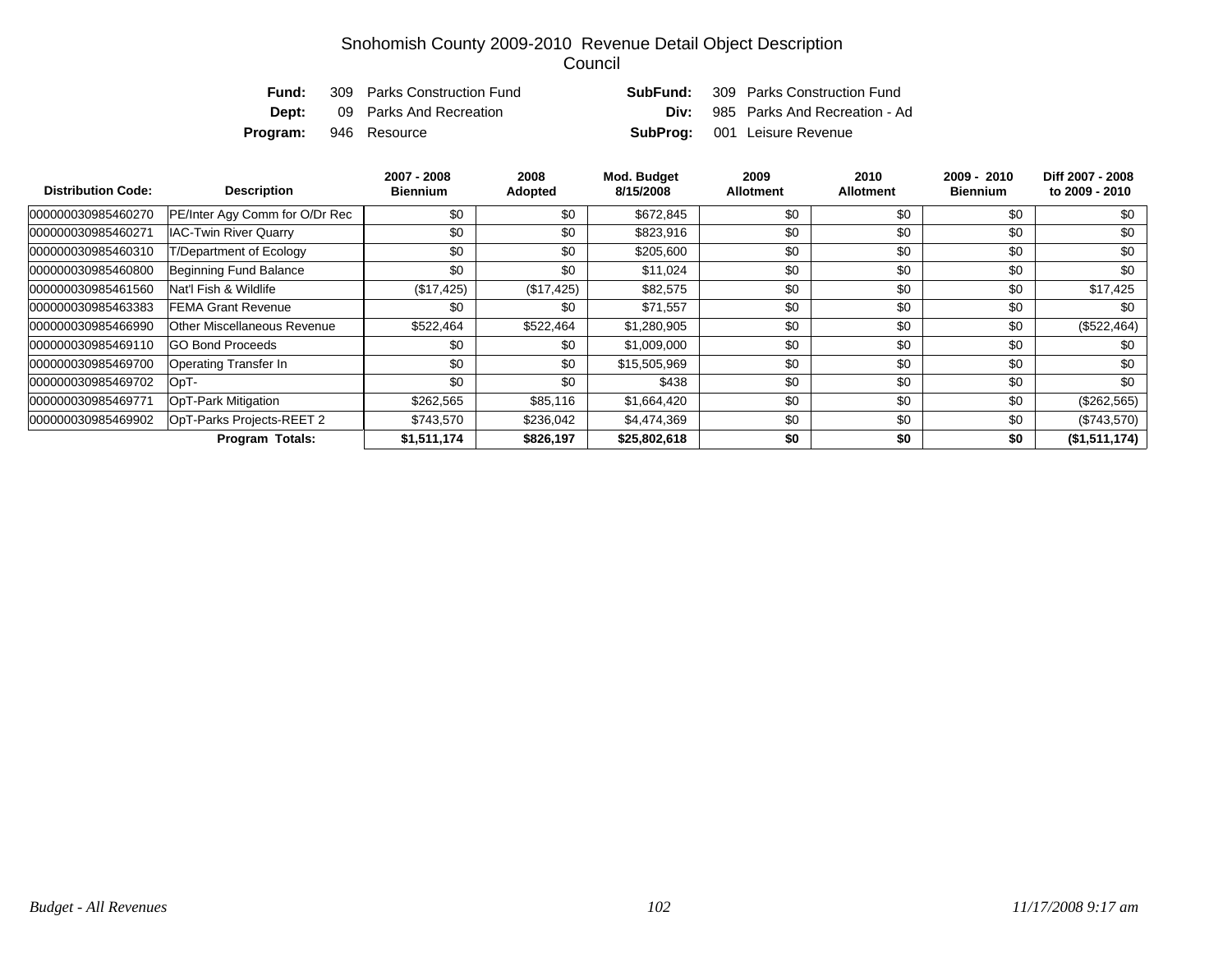| Fund: | 309 Parks Construction Fund     | <b>SubFund:</b> 309 Parks Construction Fund |
|-------|---------------------------------|---------------------------------------------|
| Dept: | 09 Parks And Recreation         | <b>Div:</b> 985 Parks And Recreation - Ad   |
|       | <b>Program:</b> 947 Special Use | <b>SubProg:</b> 001 Special Use Revenue     |

| <b>Distribution Code:</b> | <b>Description</b>        | 2007 - 2008<br><b>Biennium</b> | 2008<br><b>Adopted</b> | Mod. Budget<br>8/15/2008 | 2009<br><b>Allotment</b> | 2010<br><b>Allotment</b> | 2009 - 2010<br><b>Biennium</b> | Diff 2007 - 2008<br>to 2009 - 2010 |
|---------------------------|---------------------------|--------------------------------|------------------------|--------------------------|--------------------------|--------------------------|--------------------------------|------------------------------------|
| 000000030985476990        | <b>Other Misc Revenue</b> | \$0                            | \$0                    | \$52,183                 | \$0                      | \$0                      | \$0                            | \$0                                |
| 000000030985479901        | OpT-Reet 1                | \$0                            | \$0                    | \$50,000                 | \$0                      | \$0                      | \$0                            | \$0                                |
| 000000030985479902        | OpT-Reet 2                | \$0                            | \$0                    | \$284,392                | \$0                      | \$0                      | \$0                            | \$0                                |
|                           | Program Totals:           | \$0                            | \$0                    | \$386,575                | \$0                      | \$0                      | \$0                            | \$0 <sub>1</sub>                   |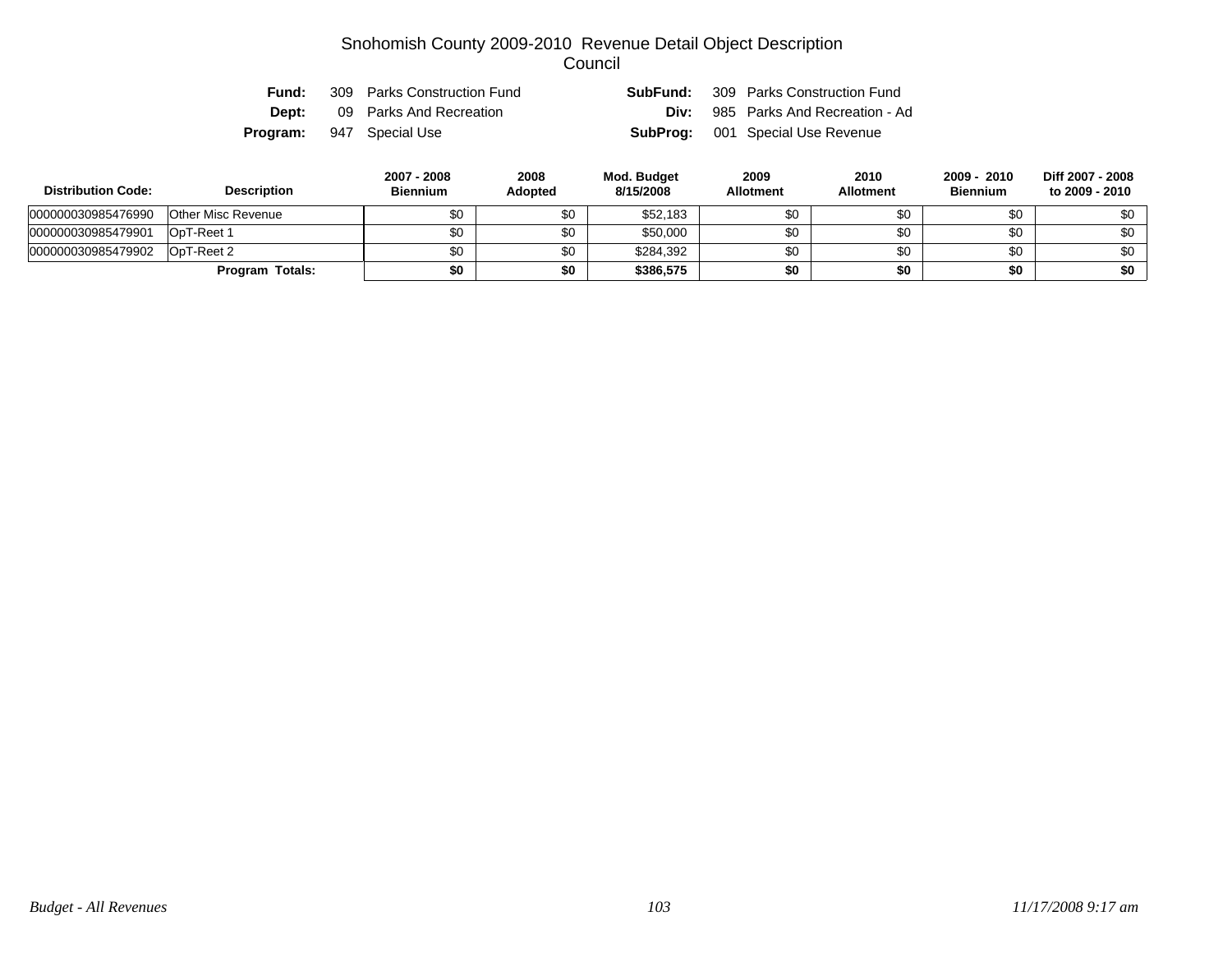| Fund:                      | 309 Parks Construction Fund | SubFund: | 309 Parks Construction Fund               |
|----------------------------|-----------------------------|----------|-------------------------------------------|
| Dept:                      | 09 Parks And Recreation     |          | <b>Div:</b> 985 Parks And Recreation - Ad |
| <b>Program:</b> 948 Trails |                             |          | <b>SubProg:</b> 003 Trails Revenue        |

| <b>Distribution Code:</b> | <b>Description</b>               | 2007 - 2008<br><b>Biennium</b> | 2008<br><b>Adopted</b> | Mod. Budget<br>8/15/2008 | 2009<br><b>Allotment</b> | 2010<br><b>Allotment</b> | 2009 - 2010<br><b>Biennium</b> | Diff 2007 - 2008<br>to 2009 - 2010 |
|---------------------------|----------------------------------|--------------------------------|------------------------|--------------------------|--------------------------|--------------------------|--------------------------------|------------------------------------|
| 000000030985480180        | St of WA Military Dept.          | \$1,721                        | \$52                   | \$197,974                | \$3,228                  | \$0                      | \$3,228                        | \$1,507                            |
| 000000030985480270        | PE/Inter Agy Comm for O/Dr Rec   | \$35,099                       | (\$228)                | \$7,430,237              | \$0                      | \$0                      | \$0                            | $(\$35,099)$                       |
| 000000030985480800        | Beginning Fund Balance           | \$0                            | \$0                    | \$8,600                  | \$0                      | \$0                      | \$0                            | \$0                                |
| 000000030985481590        | National Park Service            | \$0                            | \$0                    | \$8,000                  | \$0                      | \$0                      | \$0                            | \$0                                |
| 000000030985482020        | Dept of Transportation           | \$0                            | \$0                    | \$98,750                 | \$0                      | \$0                      | \$0                            | \$0                                |
| 000000030985483383        | FEMA Grant Revenue               | \$30,021                       | \$9,662                | \$1,064,550              | \$11,008                 | \$0                      | \$11,008                       | (\$19,013)                         |
| 000000030985484585        | <b>GMA Impact Fees-Arlington</b> | \$0                            | \$0                    | \$12,924                 | \$0                      | \$0                      | \$0                            | \$0                                |
| 000000030985486700        | Donations from Private Sources   | \$0                            | \$0                    | \$6,067                  | \$0                      | \$0                      | \$0                            | \$0                                |
| 000000030985486990        | Other Miscellaneous Revenue      | \$108,042                      | \$45,571               | \$328,442                | \$16,900                 | \$0                      | \$16,900                       | $(\$91,142)$                       |
| 000000030985489110        | <b>GO Bond Proceeds</b>          | \$0                            | \$0                    | \$150,000                | \$0                      | \$0                      | \$0                            | \$0                                |
| 000000030985489725        | OpT-HUD                          | \$0                            | \$0                    | \$32,143                 | \$0                      | \$0                      | \$0                            | \$0                                |
| 000000030985489771        | OpT-Park Mitigation              | \$327,824                      | \$14,864               | \$3,233,669              | \$0                      | \$0                      | \$0                            | $(\$327,824)$                      |
| 000000030985489902        | OpT-Parks Projects-REET 2        | \$1,072,956                    | \$1,072,956            | \$5,262,896              | \$0                      | \$0                      | \$0                            | (\$1,072,956)                      |
|                           | <b>Program Totals:</b>           | \$1,575,663                    | \$1,142,877            | \$17,834,252             | \$31,136                 | \$0                      | \$31,136                       | (\$1,544,527)                      |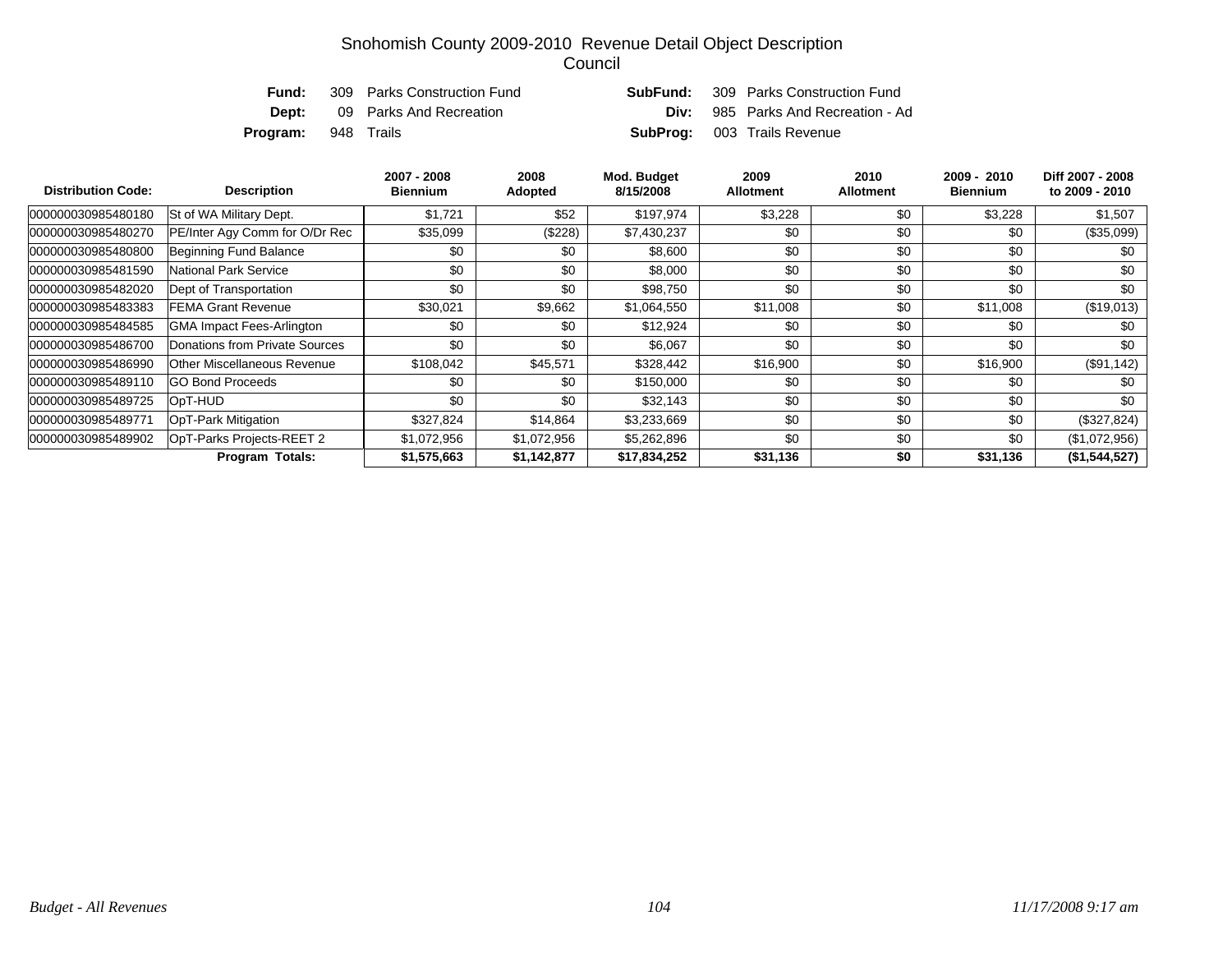| Fund:                       | 309 Parks Construction Fund | <b>SubFund:</b> 309 Parks Construction Fund     |
|-----------------------------|-----------------------------|-------------------------------------------------|
| Dept:                       | 09 Parks And Recreation     | <b>Div:</b> 985 Parks And Recreation - Ad       |
| <b>Program:</b> 949 Support |                             | <b>SubProg:</b> 002 Support/Special Use Revenue |

| <b>Distribution Code:</b> | <b>Description</b>          | 2007 - 2008<br><b>Biennium</b> | 2008<br>Adopted | Mod. Budget<br>8/15/2008 | 2009<br><b>Allotment</b> | 2010<br><b>Allotment</b> | $2009 - 2010$<br><b>Biennium</b> | Diff 2007 - 2008<br>to 2009 - 2010 |
|---------------------------|-----------------------------|--------------------------------|-----------------|--------------------------|--------------------------|--------------------------|----------------------------------|------------------------------------|
| 000000030985490800        | Beginning Fund Balance      | \$78,330                       | \$78,330        | \$78,330                 | (\$18,476)               | \$0                      | (\$18,476)                       | (\$96,806)                         |
| 000000030985493383        | <b>FEMA Grant Revenue</b>   | \$0                            | \$0             | \$47,415                 | \$0                      | \$0                      | \$0                              | \$0                                |
| 000000030985496111        | Investment Interest         | \$0                            | \$0             | \$119,305                | \$0                      | \$0                      | \$0                              | \$0                                |
| 000000030985496620        | Interfund Rents             | \$0                            | \$0             | \$10,200                 | \$0                      | \$0                      | \$0                              | \$0                                |
| 000000030985496990        | Other Miscellaneous Revenue | \$0                            | \$0             | \$49,200                 | \$0                      | \$0                      | \$0                              | \$0                                |
| 000000030985499110        | <b>GO Bond Proceeds</b>     | \$0                            | \$0             | \$922.851                | \$0                      | \$0                      | \$0                              | \$0                                |
| 000000030985499702        | OpT-                        | \$0                            | \$0             | \$150,000                | \$0                      | \$0                      | \$0                              | \$0                                |
| 000000030985499901        | OpT-REET 1                  | \$80,000                       | \$40,000        | \$379,600                | \$0                      | \$0                      | \$0                              | $(\$80,000)$                       |
| 000000030985499902        | OpT-Parks Projects-REET 2   | \$2,149,775                    | \$1,331,950     | \$7,411,271              | \$812,501                | \$826,517                | \$1,639,018                      | $(\$510,757)$                      |
|                           | <b>Program Totals:</b>      | \$2,308,105                    | \$1,450,280     | \$9,168,172              | \$794,025                | \$826,517                | \$1,620,542                      | (\$687,563)                        |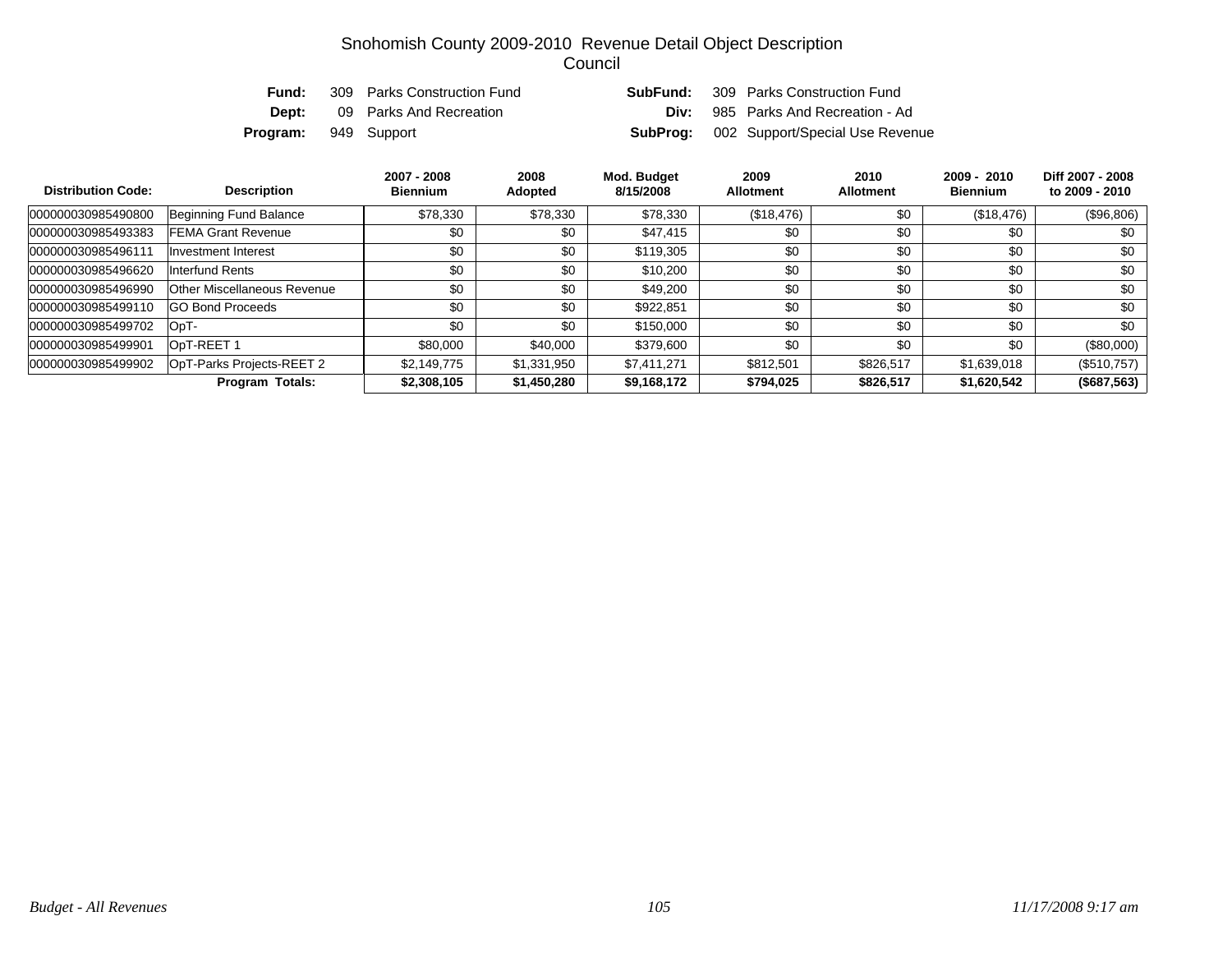| Fund: | 309 Parks Construction Fund        |          | <b>SubFund:</b> 309 Parks Construction Fund |
|-------|------------------------------------|----------|---------------------------------------------|
| Dept: | 09 Parks And Recreation            | Div:     | 985 Parks And Recreation - Ad               |
|       | <b>Program:</b> 950 Pending Grants | SubProg: |                                             |

| <b>Distribution Code:</b> | <b>Description</b>    |     | 2008<br>Adopted | <b>Mod. Budget</b><br>8/15/2008 | 2009<br><b>Allotment</b> | 2010<br><b>Allotment</b> | 2010<br>2009<br><b>Biennium</b> | Diff 2007 - 2008<br>to 2009 - 2010 |
|---------------------------|-----------------------|-----|-----------------|---------------------------------|--------------------------|--------------------------|---------------------------------|------------------------------------|
| 000000030985501590        | Pending Grant Revenue | \$0 | e o<br>ა∪       | \$36,835                        |                          | \$0                      |                                 | \$0                                |
|                           | Totals:<br>Program    | \$0 | \$0             | \$36,835                        | ተሰ                       | \$0                      |                                 | \$0                                |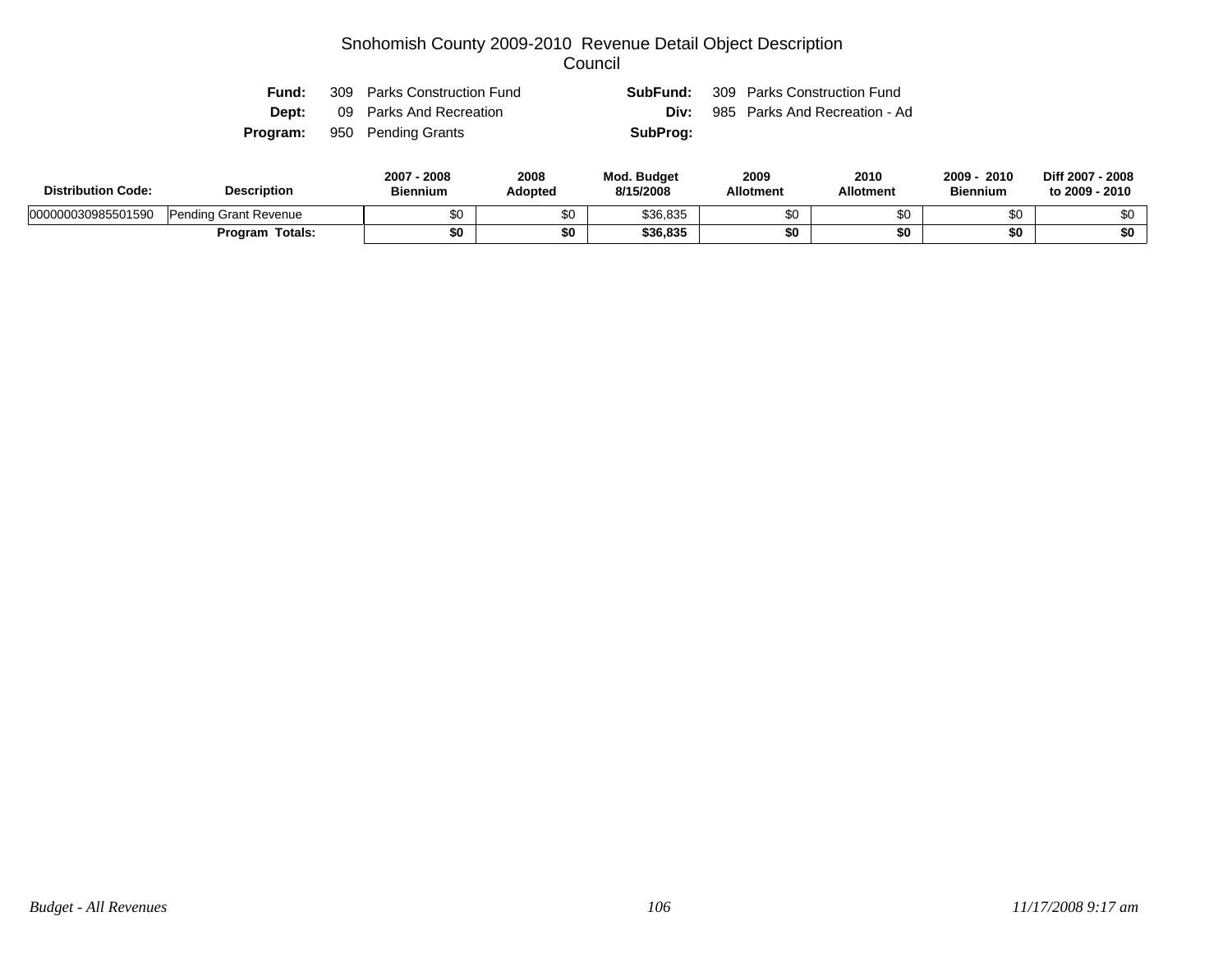| Fund:    | 002 General Fund            |          | <b>SubFund:</b> 002 General Fund |
|----------|-----------------------------|----------|----------------------------------|
|          | <b>Dept:</b> 10 Assessor    |          | Div: 010 Assessor                |
| Program: | 424 Tax Assements & Evaluat | SubProg: |                                  |

| <b>Distribution Code:</b> | <b>Description</b>                | 2007 - 2008<br><b>Biennium</b> | 2008<br><b>Adopted</b> | Mod. Budget<br>8/15/2008 | 2009<br><b>Allotment</b> | 2010<br><b>Allotment</b> | $2009 - 2010$<br><b>Biennium</b> | Diff 2007 - 2008<br>to 2009 - 2010 |
|---------------------------|-----------------------------------|--------------------------------|------------------------|--------------------------|--------------------------|--------------------------|----------------------------------|------------------------------------|
| 000000003104241770        | <b>Operating Assessments DNR</b>  | \$21,439                       | \$597                  | \$597                    | \$21,000                 | \$21,500                 | \$42,500                         | \$21,061                           |
| 000000003104244141        | Assessors'Fees                    | \$4,911                        | \$1,511                | \$1,511                  | \$1,500                  | \$1,500                  | \$3,000                          | (\$1,911)                          |
| 000000003104244150        | Sales Of Maps & Publications      | \$4,521                        | \$2,030                | \$2,030                  | \$2,000                  | \$2,000                  | \$4,000                          | $(\$521)$                          |
| 000000003104249701        | <b>PDS Reimbursement for Sys.</b> | \$103,908                      | \$0                    | \$0                      | \$0                      | \$0                      | \$0                              | (\$103,908)                        |
| 000000003104249776        | OpT-SWM                           | \$150,000                      | \$75,000               | \$75,000                 | \$151.274                | \$156,411                | \$307,685                        | \$157,685                          |
| 000000003104249777        | OpT-SegTech-PW                    | \$57,598                       | \$57,598               | \$57,598                 | \$0                      | \$0                      | \$0                              | (\$57,598)                         |
|                           | <b>Program Totals:</b>            | \$342,377                      | \$136,736              | \$136,736                | \$175.774                | \$181,411                | \$357,185                        | \$14,808                           |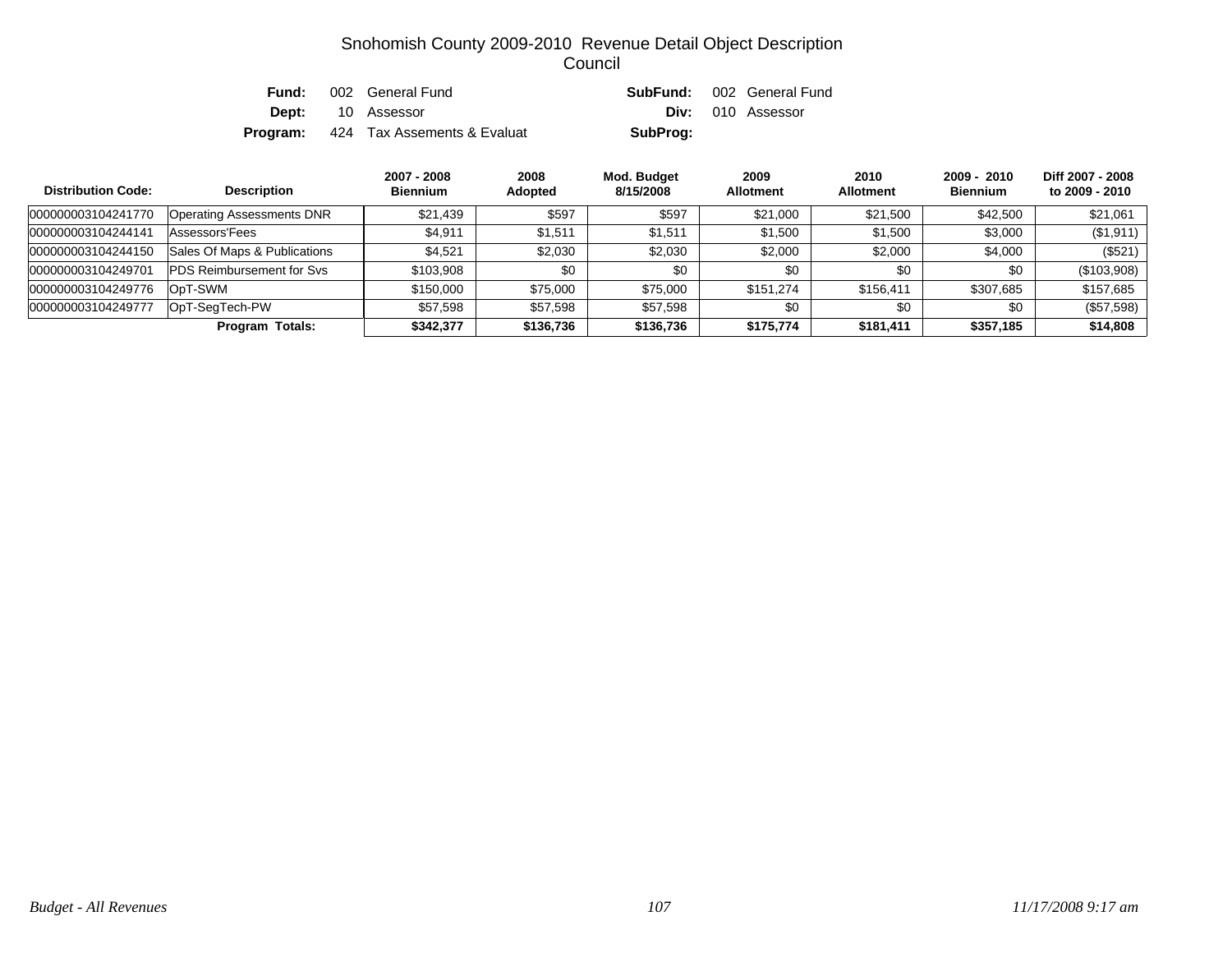| Fund: | 002 General Fund                   |          | <b>SubFund:</b> 002 General Fund |
|-------|------------------------------------|----------|----------------------------------|
|       | <b>Dept:</b> 11 Auditor            |          | <b>Div:</b> 100 Auditor          |
|       | <b>Program:</b> 410 Administration | SubProg: |                                  |

| <b>Distribution Code:</b> | <b>Description</b>                    | 2007 - 2008<br><b>Biennium</b> | 2008<br>Adopted | Mod. Budget<br>8/15/2008 | 2009<br><b>Allotment</b> | 2010<br><b>Allotment</b> | 2009 - 2010<br><b>Biennium</b> | Diff 2007 - 2008<br>to 2009 - 2010 |
|---------------------------|---------------------------------------|--------------------------------|-----------------|--------------------------|--------------------------|--------------------------|--------------------------------|------------------------------------|
| 000000003114102160        | Prof & Occupational                   | \$160,077                      | \$87,402        | \$87,402                 | \$40,300                 | \$90,000                 | \$130,300                      | $(\$29,777)$                       |
| 000000003114102170        | Events                                | \$8,725                        | \$4,400         | \$4,400                  | \$4,400                  | \$4,400                  | \$8,800                        | \$75                               |
| 000000003114102180        | Penalties On Bus License              | \$7,360                        | \$4,005         | \$4,005                  | \$3,500                  | \$3,500                  | \$7,000                        | (\$360)                            |
| 000000003114102190        | Other Buss Licen & Perm               | \$4,361                        | \$2,581         | \$2,581                  | \$2,056                  | \$2,110                  | \$4,166                        | (\$195)                            |
| 000000003114102221        | Marriage Licenses                     | \$71,850                       | \$38,594        | \$38,594                 | \$38,418                 | \$39,417                 | \$77,835                       | \$5,985                            |
| 000000003114102230        | Animal Licenses                       | \$499,359                      | \$253,005       | \$253,005                | \$324,450                | \$290,000                | \$614,450                      | \$115,091                          |
| 000000003114104131        | Recording Of Legal Instruments        | \$5,226,528                    | \$2,793,846     | \$2,793,846              | \$2,200,000              | \$2,350,000              | \$4,550,000                    | (\$676,528)                        |
| 000000003114104138        | Records Search - Auditor's            | \$11,182                       | \$5,590         | \$5,590                  | \$12,590                 | \$5,590                  | \$18,180                       | \$6,998                            |
| 000000003114104139        | <b>Statutory Copy Fees</b>            | \$294,215                      | \$153,093       | \$153,093                | \$162,320                | \$150,000                | \$312,320                      | \$18,105                           |
| 000000003114104148        | Motor Vehicle License Fees            | \$6,867,599                    | \$3,575,000     | \$3,575,000              | \$3,625,000              | \$3,700,000              | \$7,325,000                    | \$457,401                          |
| 000000003114104150        | Sales Of Maps & Publications          | \$16,933                       | \$8,896         | \$8,896                  | \$8,896                  | \$8,896                  | \$17,792                       | \$859                              |
| 000000003114104191        | <b>Election Candidate Filing Fees</b> | \$42,068                       | \$12,301        | \$12,301                 | \$17,321                 | \$25,041                 | \$42,362                       | \$294                              |
| 000000003114106990        | Other Miscellaneous Revenue           | \$31,576                       | \$10,000        | \$10,000                 | \$22,164                 | \$22,829                 | \$44,993                       | \$13,417                           |
| 000000003114106998        | Misc Rev - Photo Fees                 | \$3,958                        | \$2,000         | \$2,000                  | \$2,011                  | \$2,072                  | \$4,083                        | \$125                              |
|                           | Program Totals:                       | \$13,245,791                   | \$6,950,713     | \$6,950,713              | \$6,463,426              | \$6,693,855              | \$13,157,281                   | (\$88,510)                         |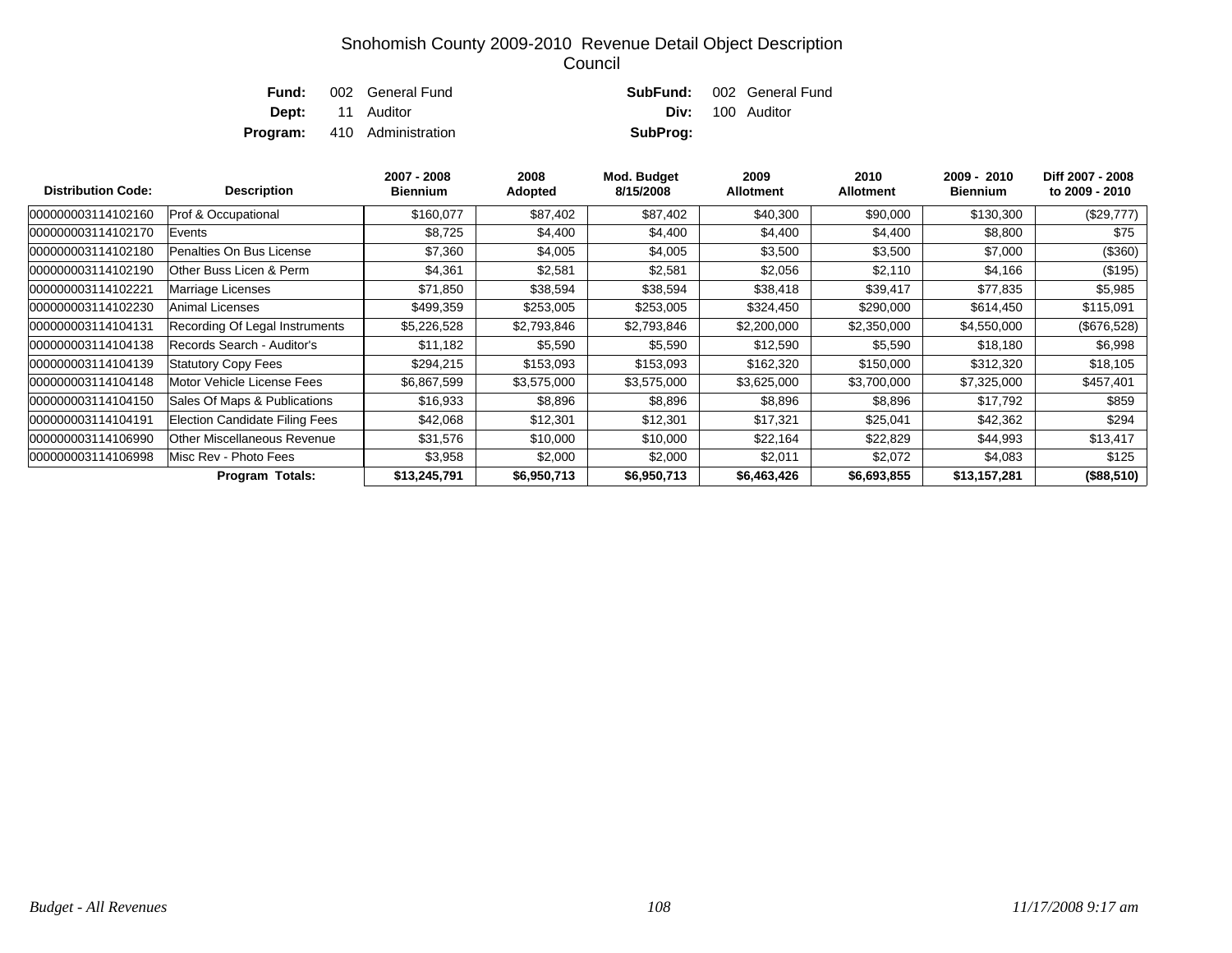| Fund: | 002 General Fund                     |          | <b>SubFund:</b> 002 General Fund |
|-------|--------------------------------------|----------|----------------------------------|
|       | <b>Dept:</b> 11 Auditor              |          | <b>Div:</b> 100 Auditor          |
|       | <b>Program:</b> 430 Records Services | SubProg: |                                  |

| <b>Distribution Code:</b> | <b>Description</b>             | 2008<br>$2007 -$<br><b>Biennium</b> | 2008<br>Adopted | <b>Mod. Budget</b><br>8/15/2008 | 2009<br><b>Allotment</b> | 2010<br><b>Allotment</b> | 2010<br>2009<br><b>Biennium</b> | Diff 2007 - 2008<br>to 2009 - 2010 |
|---------------------------|--------------------------------|-------------------------------------|-----------------|---------------------------------|--------------------------|--------------------------|---------------------------------|------------------------------------|
| 000000003114304136        | County Historical Preservation | \$333,439                           | \$70,265        | \$70,265                        | \$290,000                | \$290,000                | \$580,000                       | \$246,561                          |
|                           | Totals:<br>Program             | \$333,439                           | \$70.265        | \$70,265                        | \$290,000                | \$290.000                | \$580,000                       | \$246,561                          |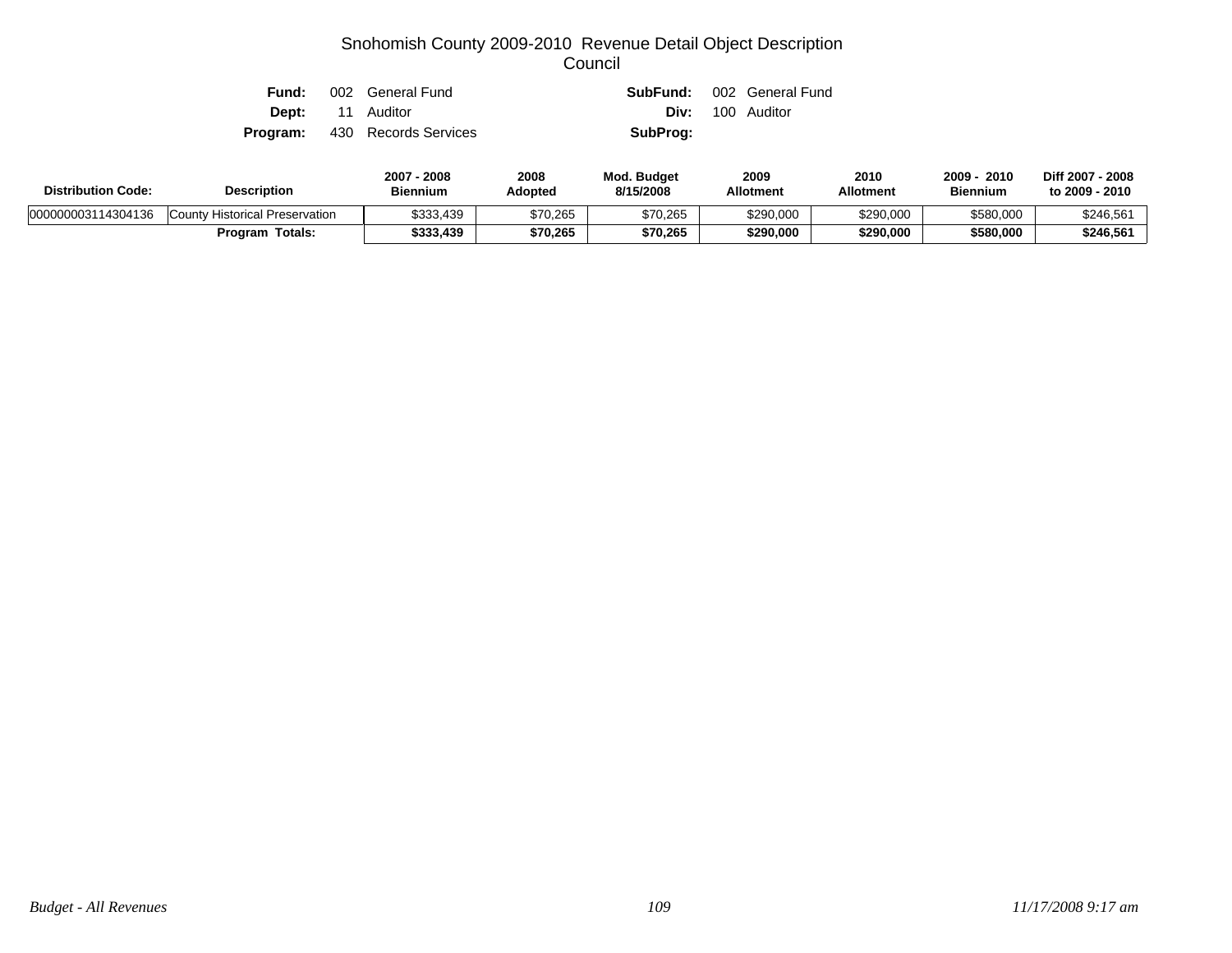| Fund:                         | 002 General Fund        |          | <b>SubFund:</b> 002 General Fund |
|-------------------------------|-------------------------|----------|----------------------------------|
|                               | <b>Dept:</b> 11 Auditor |          | <b>Div:</b> 100 Auditor          |
| <b>Program:</b> 481 Licensing |                         | SubProg: |                                  |

| <b>Distribution Code:</b> | <b>Description</b>            | 2007 - 2008<br><b>Biennium</b> | 2008<br>Adopted | Mod. Budget<br>8/15/2008 | 2009<br><b>Allotment</b> | 2010<br><b>Allotment</b> | 2009 - 2010<br><b>Biennium</b> | Diff 2007 - 2008<br>to 2009 - 2010 |
|---------------------------|-------------------------------|--------------------------------|-----------------|--------------------------|--------------------------|--------------------------|--------------------------------|------------------------------------|
| 000000003114811980        | <b>Penalties and Interest</b> | \$10,000                       | \$10,000        | \$10,000                 | \$81.900                 | \$15,000                 | \$96,900                       | \$86,900                           |
| 000000003114813821        | Animal Contract Services      | \$18,585                       | \$16,000        | \$16,000                 | \$17,540                 | \$6,000                  | \$23,540                       | \$4,955                            |
| 000000003114819000        | Animal Transport Fees         | \$27.504                       | \$18.754        | \$18,754                 | \$15,000                 | \$16,000                 | \$31,000                       | \$3,496                            |
|                           | Program Totals:               | \$56.089                       | \$44.754        | \$44,754                 | \$114.440                | \$37.000                 | \$151.440                      | \$95,351                           |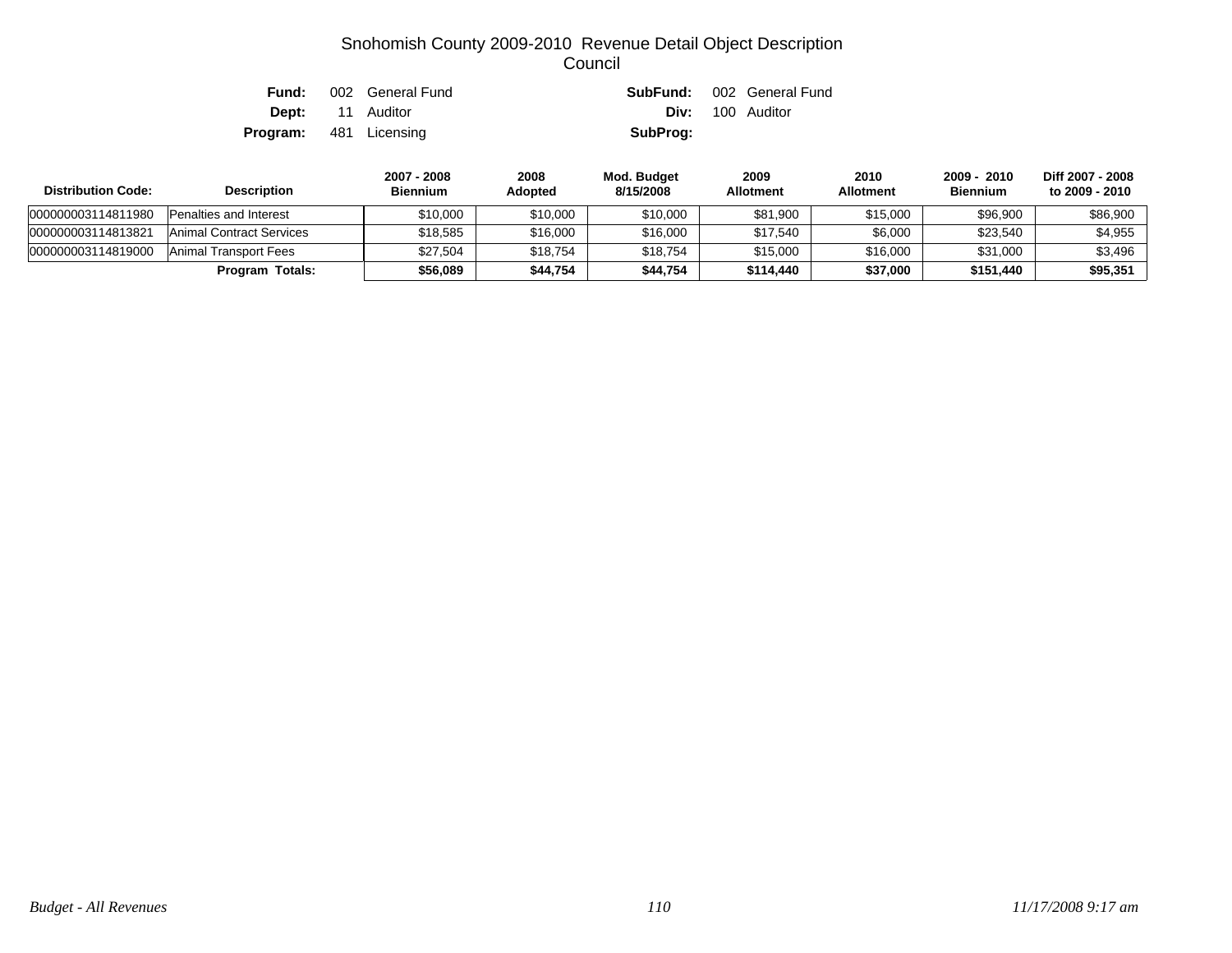| Fund: | 002 General Fund                      |          | <b>SubFund:</b> 002 General Fund  |
|-------|---------------------------------------|----------|-----------------------------------|
|       | <b>Dept:</b> 11 Auditor               |          | <b>Div:</b> 120 Election Services |
|       | <b>Program:</b> 485 Election Services | SubProg: |                                   |

| <b>Distribution Code:</b> | <b>Description</b>                 | 2007 - 2008<br><b>Biennium</b> | 2008<br><b>Adopted</b> | Mod. Budget<br>8/15/2008 | 2009<br><b>Allotment</b> | 2010<br><b>Allotment</b> | 2009 - 2010<br><b>Biennium</b> | Diff 2007 - 2008<br>to 2009 - 2010 |
|---------------------------|------------------------------------|--------------------------------|------------------------|--------------------------|--------------------------|--------------------------|--------------------------------|------------------------------------|
| 000000003114854134        | <b>Election Copy Fees</b>          | \$7.079                        | \$4.500                | \$4,500                  | \$3.169                  | \$3.264                  | \$6,433                        | (\$646)                            |
| 000000003114854137        | <b>Voter Registration Services</b> | \$748.120                      | \$435,892              | \$435.892                | \$430.952                | \$452,500                | \$883.452                      | \$135,332                          |
| 000000003114854145        | Election Services                  | \$2,000,384                    | \$1,391,848            | \$1,391,848              | \$1,938,400              | \$1,000,000              | \$2,938,400                    | \$938,016                          |
| 000000003114854150        | Sales Of Maps & Publications       | \$3.100                        | \$2,000                | \$2,000                  | \$1.415                  | \$1.486                  | \$2.901                        | (\$199)                            |
|                           | Program Totals:                    | \$2,758,683                    | \$1,834,240            | \$1,834,240              | \$2,373,936              | \$1,457,250              | \$3,831,186                    | \$1,072,503                        |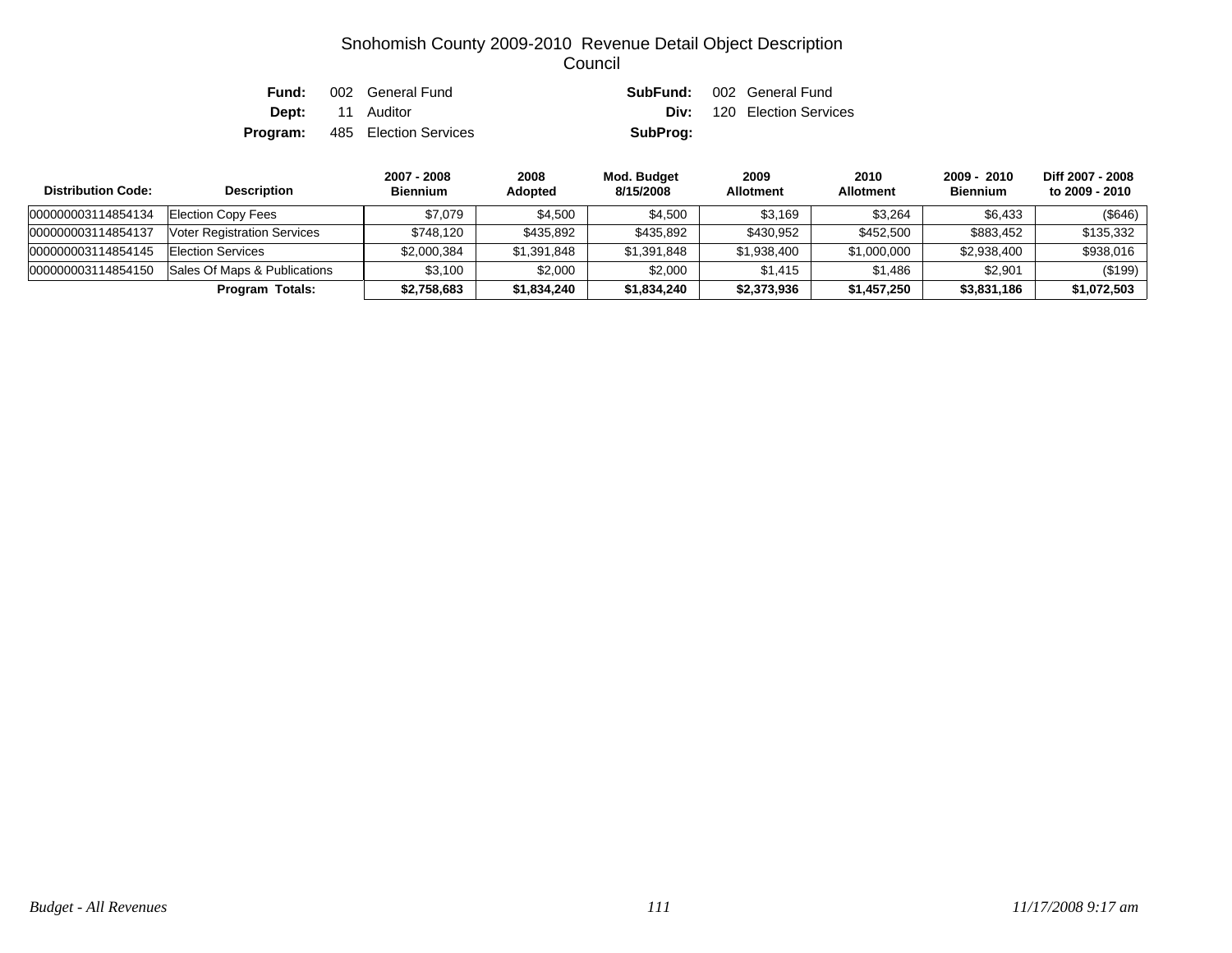|                               | <b>Fund:</b> 100 Special Revenue |          | <b>SubFund:</b> 001 Animal Benefit Bequest |
|-------------------------------|----------------------------------|----------|--------------------------------------------|
|                               | <b>Dept:</b> 11 Auditor          |          | <b>Div:</b> 100 Auditor                    |
| <b>Program:</b> 481 Licensing |                                  | SubProg: |                                            |

| <b>Distribution Code:</b> | <b>Description</b>     | 2007 - 2008<br><b>Biennium</b> | 2008<br>Adopted | Mod. Budget<br>8/15/2008 | 2009<br><b>Allotment</b> | 2010<br><b>Allotment</b> | 2010<br>2009<br><b>Biennium</b> | Diff 2007 - 2008<br>to 2009 - 2010 |
|---------------------------|------------------------|--------------------------------|-----------------|--------------------------|--------------------------|--------------------------|---------------------------------|------------------------------------|
| 000000301114816111        | Interest               | \$238                          | \$150           | \$150                    | \$150                    | \$150                    | \$300                           | \$62                               |
| 000000301114816700        | Animal Benefit Bequest | \$12.234                       | \$6,350         | \$6,350                  | \$6,000                  | \$6,000                  | \$12,000                        | (\$234)                            |
|                           | <b>Program Totals:</b> | \$12.472                       | \$6,500         | \$6,500                  | \$6,150                  | \$6,150                  | \$12,300                        | (\$172)                            |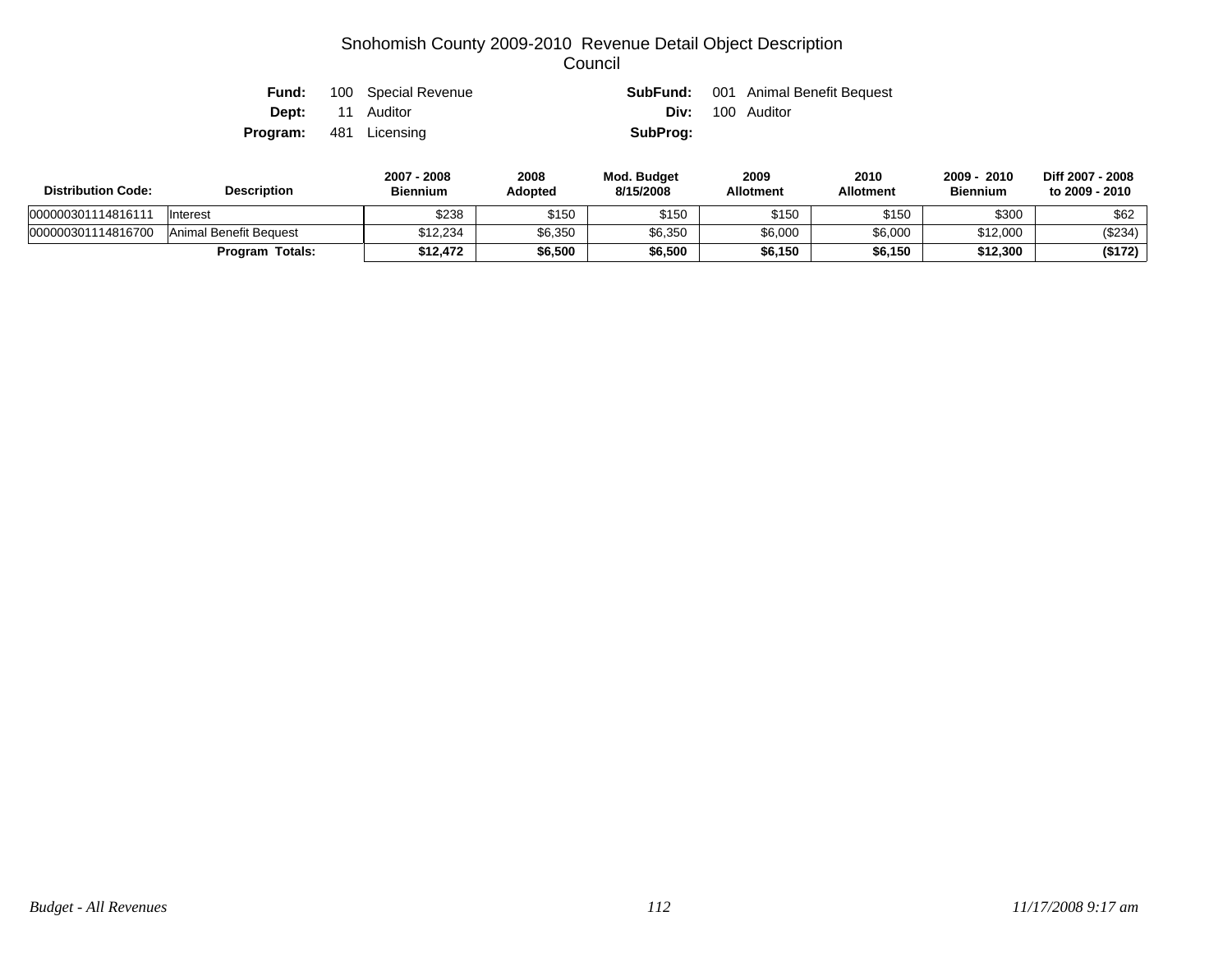|  | <b>Fund:</b> 130 Grant Control        |          | <b>SubFund:</b> 354 Elections Grants |
|--|---------------------------------------|----------|--------------------------------------|
|  | <b>Dept:</b> 11 Auditor               |          | <b>Div:</b> 120 Election Services    |
|  | <b>Program:</b> 485 Election Services | SubProg: |                                      |

| <b>Distribution Code:</b> | <b>Description</b>        | 2007 - 2008<br><b>Biennium</b> | 2008<br>Adopted | Mod. Budget<br>8/15/2008 | 2009<br><b>Allotment</b> | 2010<br><b>Allotment</b> | 2009<br>2010<br><b>Biennium</b> | Diff 2007 - 2008<br>to 2009 - 2010 |
|---------------------------|---------------------------|--------------------------------|-----------------|--------------------------|--------------------------|--------------------------|---------------------------------|------------------------------------|
| 000000354114859040        | <b>HAVA Grant Revenue</b> | \$0                            |                 |                          | \$25,000                 | ა∪                       | \$25,000                        | \$25,000                           |
|                           | Program Totals:           | \$0                            |                 |                          | \$25,000                 | \$0                      | \$25,000                        | \$25,000                           |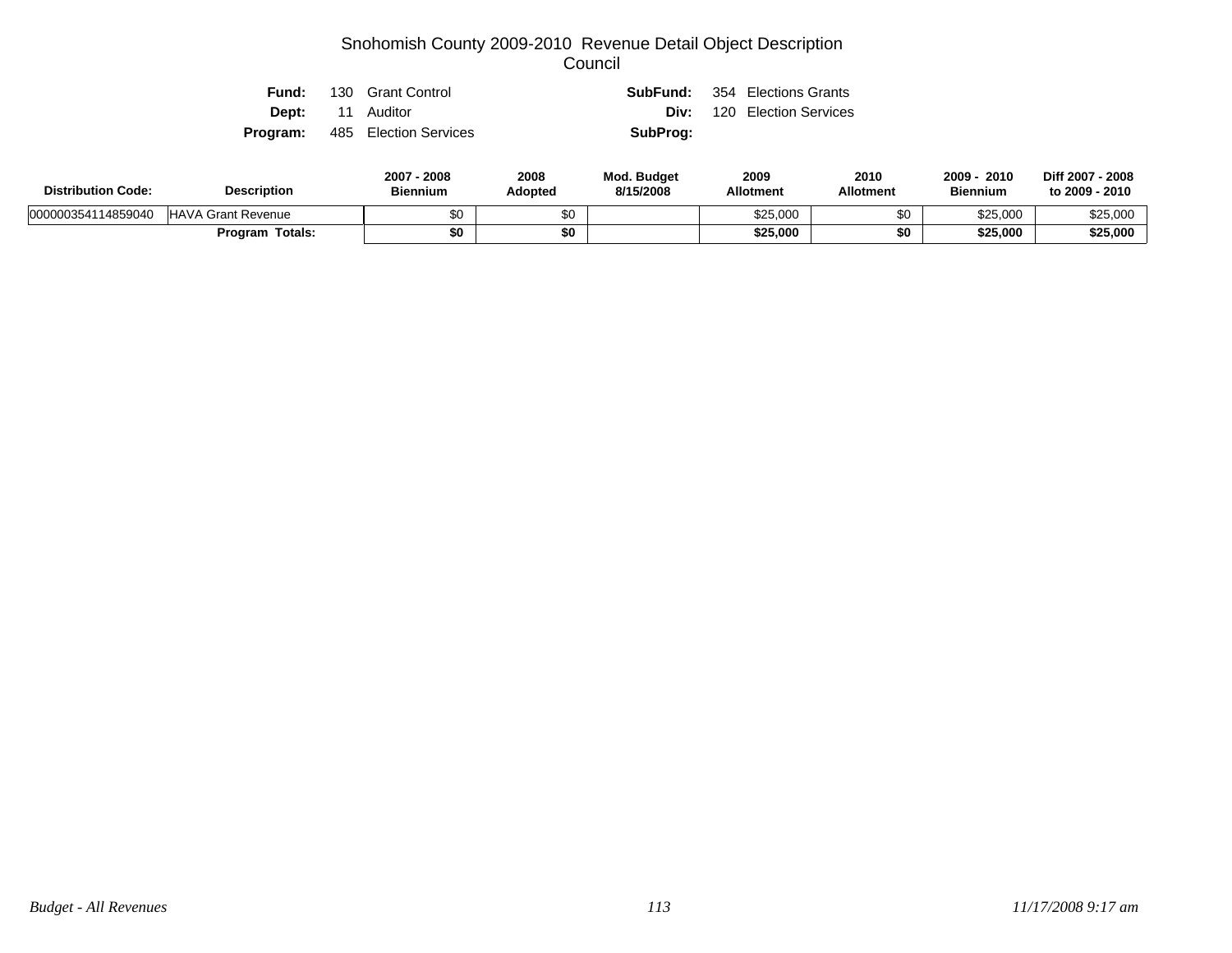| Fund: | 186 Auditor's O & M                  |          | <b>SubFund:</b> 186 Auditor's O & M |
|-------|--------------------------------------|----------|-------------------------------------|
|       | <b>Dept:</b> 11 Auditor              |          | <b>Div:</b> 130 Auditor $O & M$     |
|       | <b>Program:</b> 430 Records Services | SubProg: |                                     |

| <b>Distribution Code:</b> | <b>Description</b>           | 2007 - 2008<br><b>Biennium</b> | 2008<br><b>Adopted</b> | Mod. Budget<br>8/15/2008 | 2009<br><b>Allotment</b> | 2010<br><b>Allotment</b> | 2009 - 2010<br><b>Biennium</b> | Diff 2007 - 2008<br>to 2009 - 2010 |
|---------------------------|------------------------------|--------------------------------|------------------------|--------------------------|--------------------------|--------------------------|--------------------------------|------------------------------------|
| 000000003114300411        | Auditors Centennial Doc Pres | \$620.974                      | \$334.532              | \$334,532                | \$275,000                | \$275,000                | \$550,000                      | $(\$70,974)$                       |
| 000000003114300800        | Beginning Fund Balance       | \$373.662                      | \$373,662              | \$464,819                | \$400.947                | \$322,324                | \$723.271                      | \$349,609                          |
| 000000003114304136        | Surcharge Doc Preserva       | \$1.114.848                    | \$583,570              | \$583,570                | \$516,500                | \$516,500                | \$1,033,000                    | (\$81,848)                         |
|                           | Program Totals:              | \$2,109,484                    | \$1,291,764            | \$1,382,921              | \$1.192.447              | \$1.113.824              | \$2,306,271                    | \$196,787                          |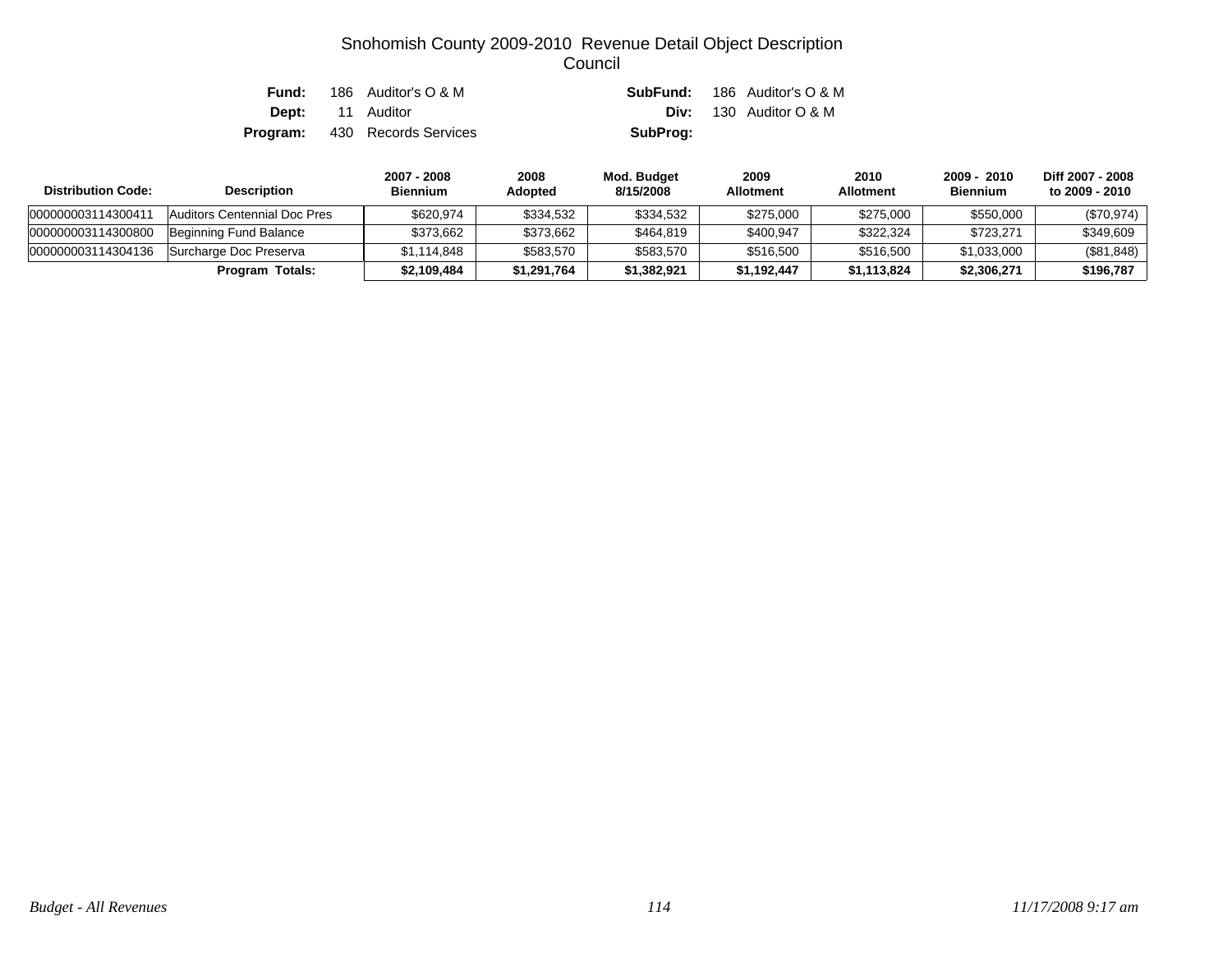| Fund: | 189 Elections Equip Cum Reserve       | SubFund: | 189 Elections Equip Cumulative Res |
|-------|---------------------------------------|----------|------------------------------------|
|       | <b>Dept:</b> 11 Auditor               | Div:     | 140 Election Equipment             |
|       | <b>Program:</b> 485 Election Services | SubProg: |                                    |

| <b>Distribution Code:</b> | <b>Description</b>     | 2007 - 2008<br><b>Biennium</b> | 2008<br>Adopted | Mod. Budget<br>8/15/2008 | 2009<br><b>Allotment</b> | 2010<br><b>Allotment</b> | 2009 - 2010<br><b>Biennium</b> | Diff 2007 - 2008<br>to 2009 - 2010 |
|---------------------------|------------------------|--------------------------------|-----------------|--------------------------|--------------------------|--------------------------|--------------------------------|------------------------------------|
| 000000003114850800        | Beginning Fund Balance | \$30.739                       | \$30,739        | \$30,739                 | \$384,983                | \$401,160                | \$786,143                      | \$755.404                          |
| 000000003114853901        | HAVA Grant 3           | \$181.376                      | \$75,000        | \$75,000                 | \$0                      | \$0                      | \$0                            | (\$181,376)                        |
| 000000003114853903        | HAVA Grant 4           | \$36,000                       | \$36,000        | \$36,000                 | \$0                      | \$0                      | \$0                            | (\$36,000)                         |
| 000000003114854146        | Election Sycs Overhead | \$313.439                      | \$150,000       | \$150,000                | \$290,760                | \$150,000                | \$440.760                      | \$127.321                          |
|                           | Program Totals:        | \$561.554                      | \$291,739       | \$291,739                | \$675,743                | \$551,160                | \$1,226,903                    | \$665,349                          |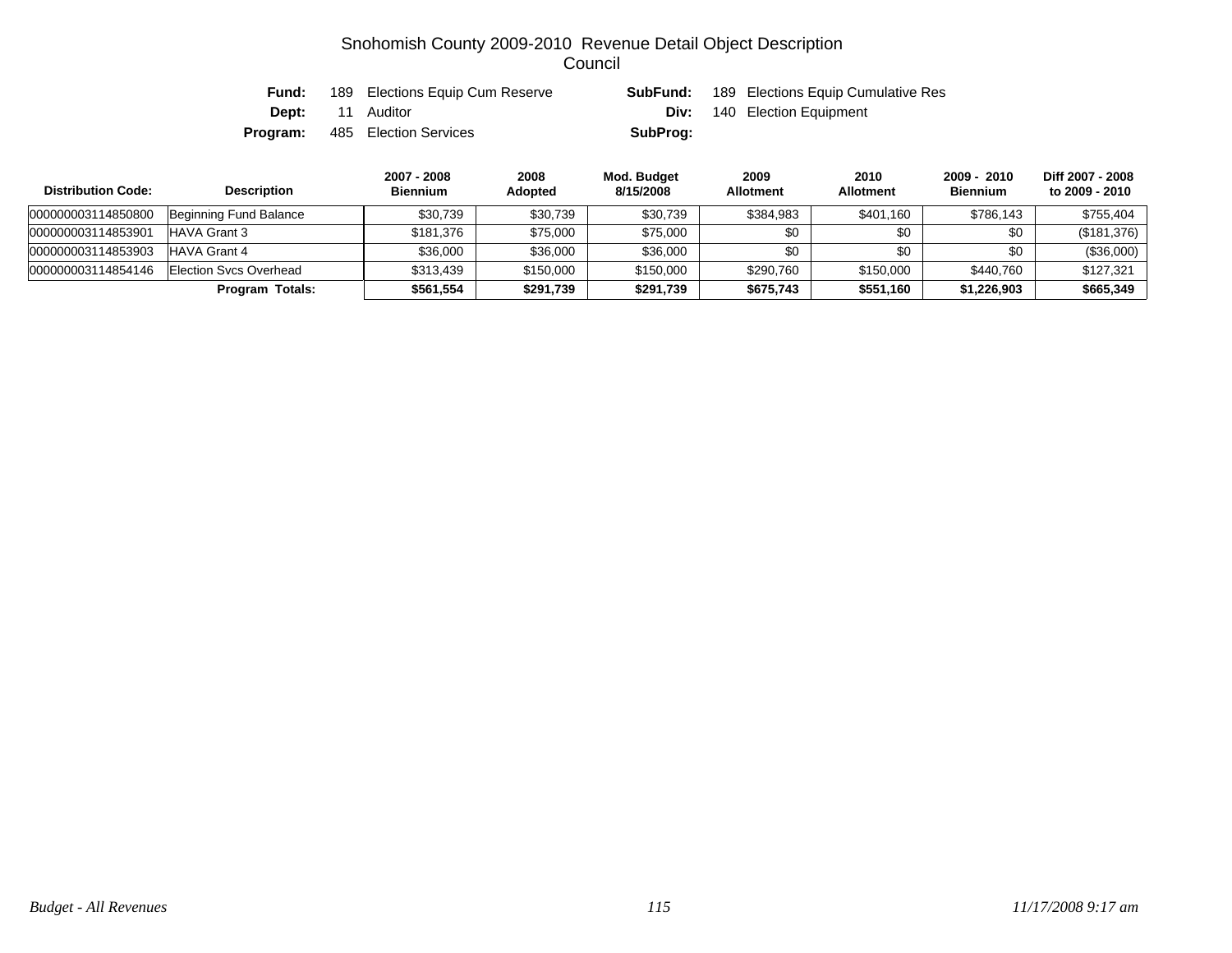| <b>Fund:</b> | 189 Elections Equip Cum Reserve | SubFund: | 189 Elections Equip Cumulative Res |
|--------------|---------------------------------|----------|------------------------------------|
|              | <b>Dept:</b> 11 Auditor         |          | <b>Div:</b> 140 Election Equipment |
| Program:     | 486 Voter Registration Servic   | SubProg: |                                    |

| <b>Distribution Code:</b><br><b>Description</b> |                      | 2007 - 2008<br><b>Biennium</b> | 2008<br>Adopted | <b>Mod. Budget</b><br>8/15/2008 | 2009<br><b>Allotment</b> | 2010<br><b>Allotment</b> | 2010<br>2009<br><b>Biennium</b> | Diff 2007 - 2008<br>to 2009 - 2010 |
|-------------------------------------------------|----------------------|--------------------------------|-----------------|---------------------------------|--------------------------|--------------------------|---------------------------------|------------------------------------|
| 000000003114864133                              | Voter Regis Overhead | \$179,622                      | \$77,000        | \$77,000                        | \$76,050                 | \$79,853                 | \$155,903                       | (\$23,719)                         |
|                                                 | Program Totals:      | \$179,622                      | \$77,000        | \$77,000                        | \$76,050                 | \$79,853                 | \$155,903                       | (\$23,719)                         |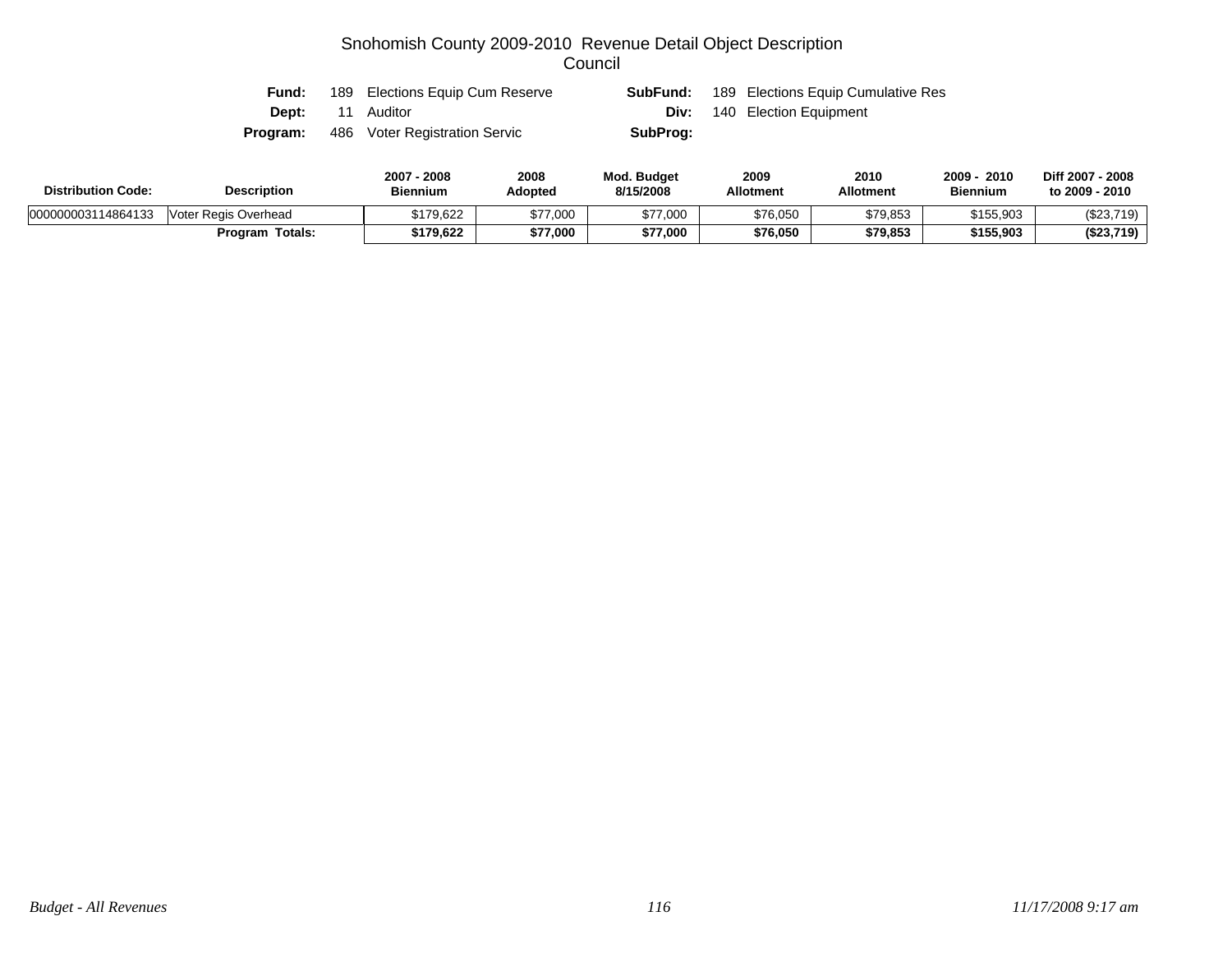| Fund:                   | 002 General Fund                         |          | <b>SubFund:</b> 002 General Fund     |
|-------------------------|------------------------------------------|----------|--------------------------------------|
| <b>Dept:</b> 12 Finance |                                          |          | <b>Div:</b> 200 Economic Development |
|                         | <b>Program:</b> 410 Economic Development | SubProg: |                                      |

| <b>Distribution Code:</b> | <b>Description</b>     | 2007<br>2008<br><b>Biennium</b> | 2008<br><b>Adopted</b> | <b>Mod. Budget</b><br>8/15/2008 | 2009<br><b>Allotment</b> | 2010<br><b>Allotment</b> | 2010<br>2009<br><b>Biennium</b> | Diff 2007 - 2008<br>to 2009 - 2010 |
|---------------------------|------------------------|---------------------------------|------------------------|---------------------------------|--------------------------|--------------------------|---------------------------------|------------------------------------|
| 000000003124103814        |                        | \$8,000                         | \$0                    |                                 | \$0                      |                          | \$0                             | (\$8,000)                          |
|                           | <b>Program Totals:</b> | \$8,000                         | \$0                    |                                 | \$0                      |                          | \$0                             | $($ \$8,000)                       |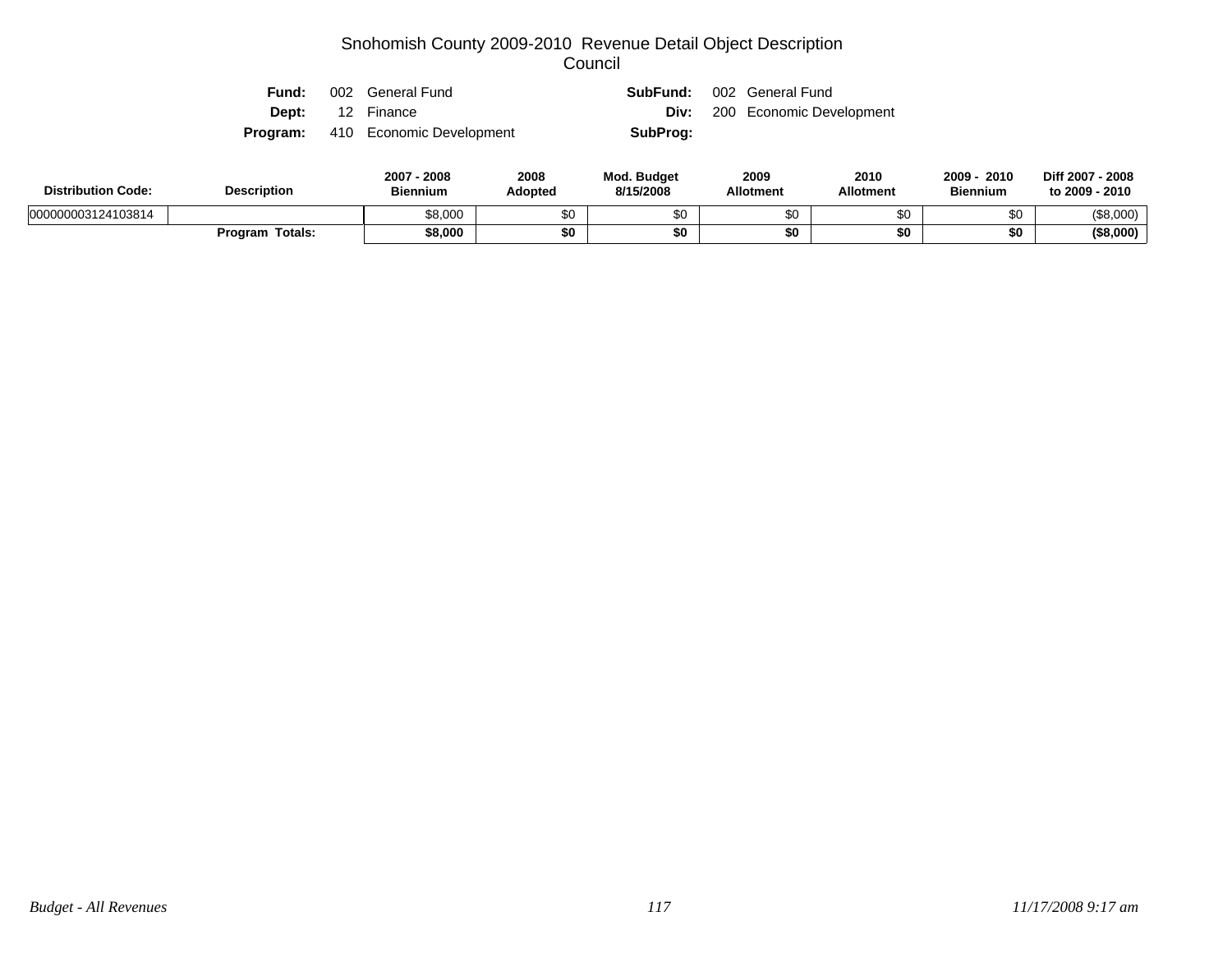| Fund:    | 002 General Fund        |          | <b>SubFund:</b> 002 General Fund     |
|----------|-------------------------|----------|--------------------------------------|
|          | <b>Dept:</b> 12 Finance |          | <b>Div:</b> 220 Financial Operations |
| Program: | 425 Finance Operations  | SubProg: |                                      |

| <b>Distribution Code:</b> | <b>Description</b>          | 2007 - 2008<br><b>Biennium</b> | 2008<br><b>Adopted</b> | Mod. Budget<br>8/15/2008 | 2009<br><b>Allotment</b> | 2010<br><b>Allotment</b> | 2009 - 2010<br><b>Biennium</b> | Diff 2007 - 2008<br>to 2009 - 2010 |
|---------------------------|-----------------------------|--------------------------------|------------------------|--------------------------|--------------------------|--------------------------|--------------------------------|------------------------------------|
| 000000003124253814        | Accounting Services (PFD)   | \$32.188                       | \$26,188               | \$26,188                 | \$7,649                  | \$8,032                  | \$15,681                       | (\$16,507)                         |
| 000000003124254194        | <b>ISERS Revenues</b>       | \$96,000                       | \$48,000               | \$48,000                 | \$61,766                 | \$64.855                 | \$126.621                      | \$30,621                           |
| 000000003124256990        | Other Miscellaneous Revenue | \$10.065                       | \$0                    | \$0                      | \$10.339                 | \$10.649                 | \$20,988                       | \$10,923                           |
|                           | Program Totals:             | \$138.253                      | \$74,188               | \$74,188                 | \$79,754                 | \$83,536                 | \$163,290                      | \$25,037                           |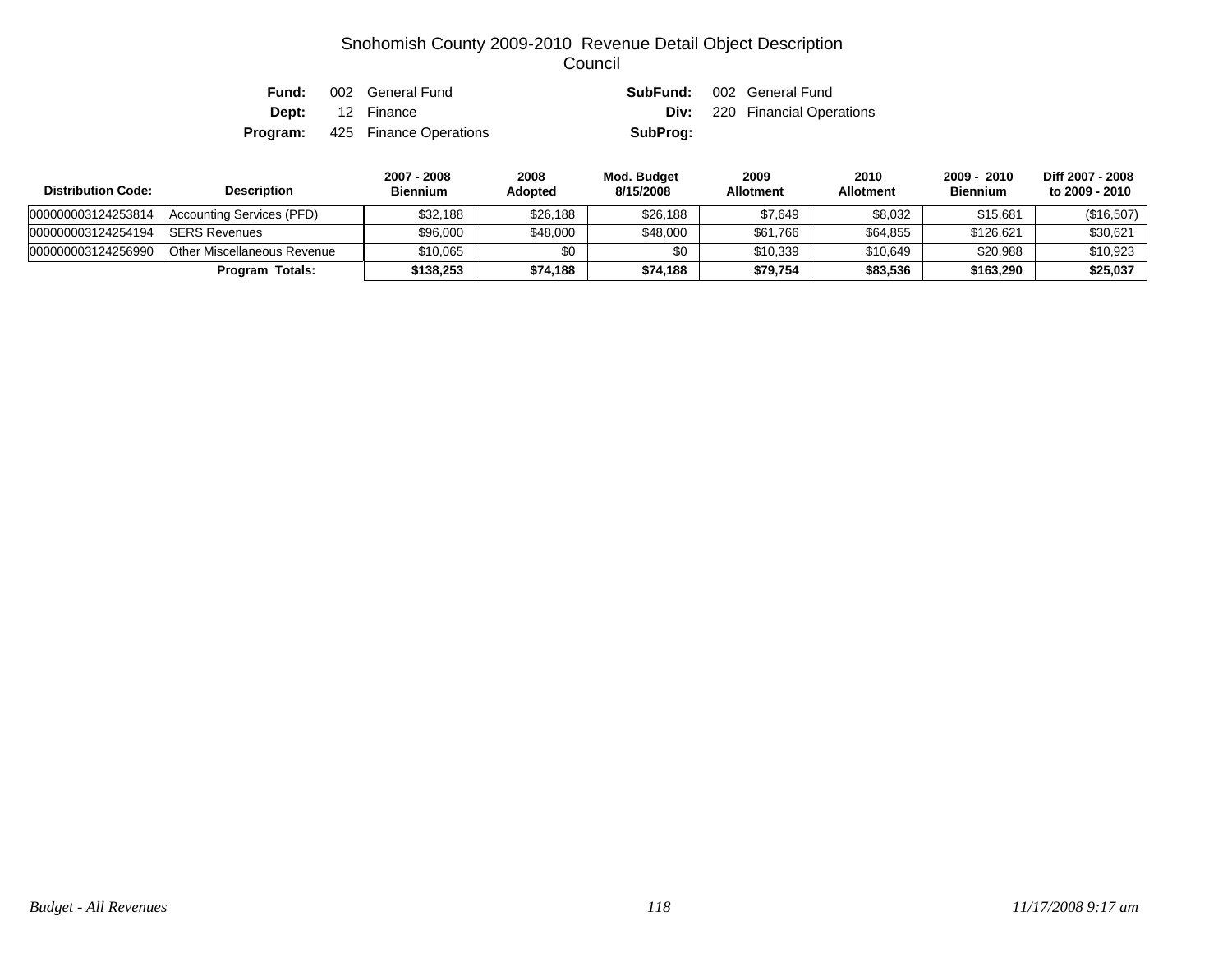| Fund: | 002 General Fund                          |          | <b>SubFund:</b> 002 General Fund      |
|-------|-------------------------------------------|----------|---------------------------------------|
|       | <b>Dept:</b> 12 Finance                   |          | <b>Div:</b> 225 Historic Presentation |
|       | <b>Program:</b> 424 Historic Presentation | SubProg: |                                       |

| <b>Distribution Code:</b><br><b>Description</b> |                                | $2007 -$<br>$-2008$<br><b>Biennium</b> | 2008<br>Adopted | Mod. Budget<br>8/15/2008 | 2009<br><b>Allotment</b> | 2010<br><b>Allotment</b> | 2009<br>2010<br><b>Biennium</b> | Diff 2007 - 2008<br>to 2009 - 2010 |
|-------------------------------------------------|--------------------------------|----------------------------------------|-----------------|--------------------------|--------------------------|--------------------------|---------------------------------|------------------------------------|
| 000000003124244136                              | County Historical Preservation | \$219,000                              | \$219,000       | \$219,000                | \$290,000                | \$0                      | \$290,000                       | \$71,000                           |
|                                                 | Program Totals:                | \$219,000                              | \$219,000       | \$219,000                | \$290,000                | \$0                      | \$290,000                       | \$71,000                           |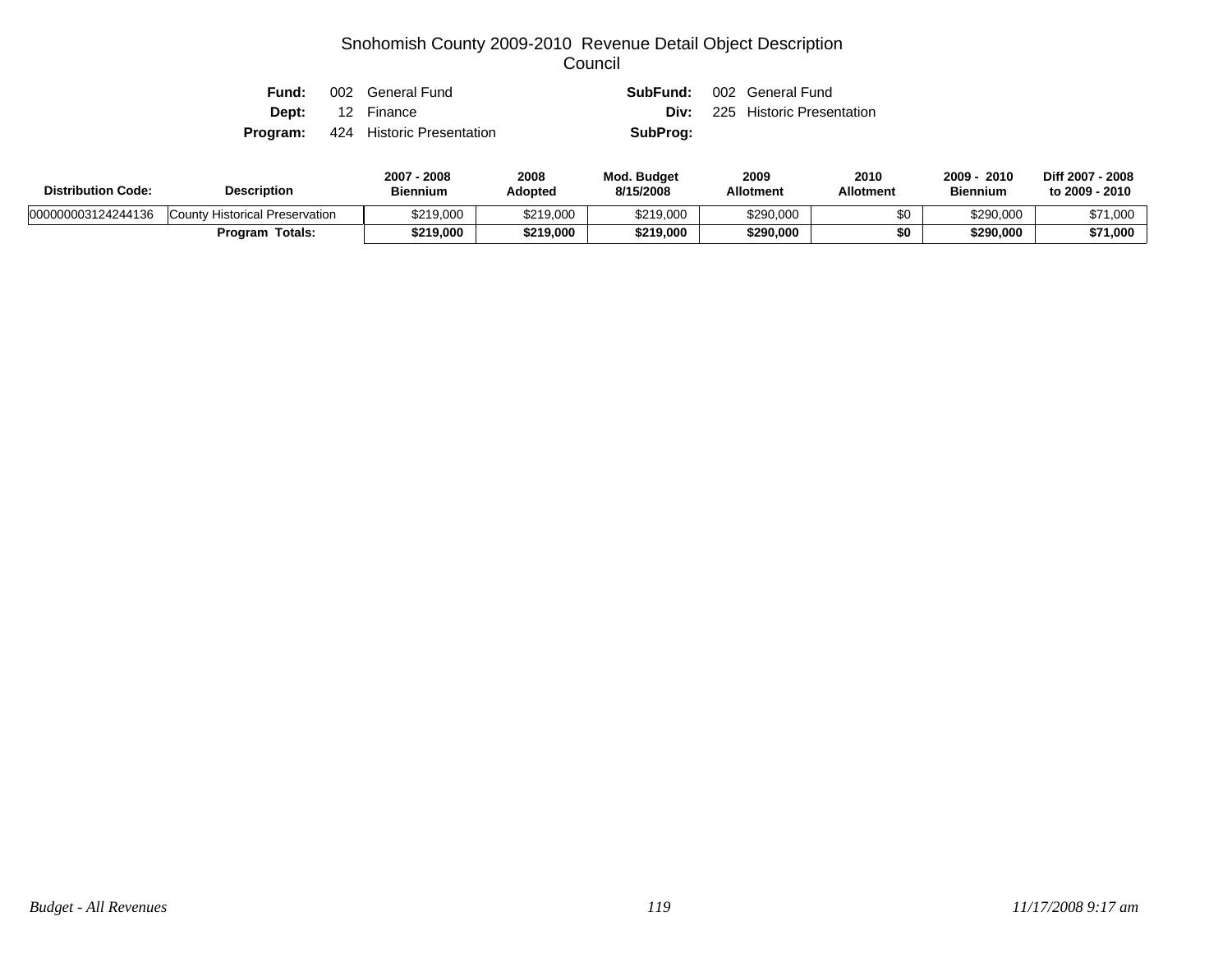| Fund: | 002 General Fund                              | <b>SubFund:</b> 002 General Fund |                                           |
|-------|-----------------------------------------------|----------------------------------|-------------------------------------------|
|       | <b>Dept:</b> 12 Finance                       |                                  | <b>Div:</b> 240 Financial Planning Servic |
|       | <b>Program:</b> 423 Budget And Systems Servic | SubProg:                         |                                           |

| <b>Distribution Code:</b> | <b>Description</b>                 | 2007<br>2008<br><b>Biennium</b> | 2008<br>Adopted | <b>Mod. Budget</b><br>8/15/2008 | 2009<br><b>Allotment</b> | 2010<br><b>Allotment</b> | 2009<br>2010<br><b>Biennium</b> | Diff 2007 - 2008<br>to 2009 - 2010 |
|---------------------------|------------------------------------|---------------------------------|-----------------|---------------------------------|--------------------------|--------------------------|---------------------------------|------------------------------------|
| 000000003124236990        | <b>Other Miscellaneous Revenue</b> | \$10,900                        | \$0             |                                 | \$11.197                 | \$11,533                 | \$22,730                        | \$11,830                           |
|                           | Program Totals:                    | \$10,900                        | \$0             | \$0                             | \$11.197                 | \$11,533                 | \$22,730                        | \$11,830                           |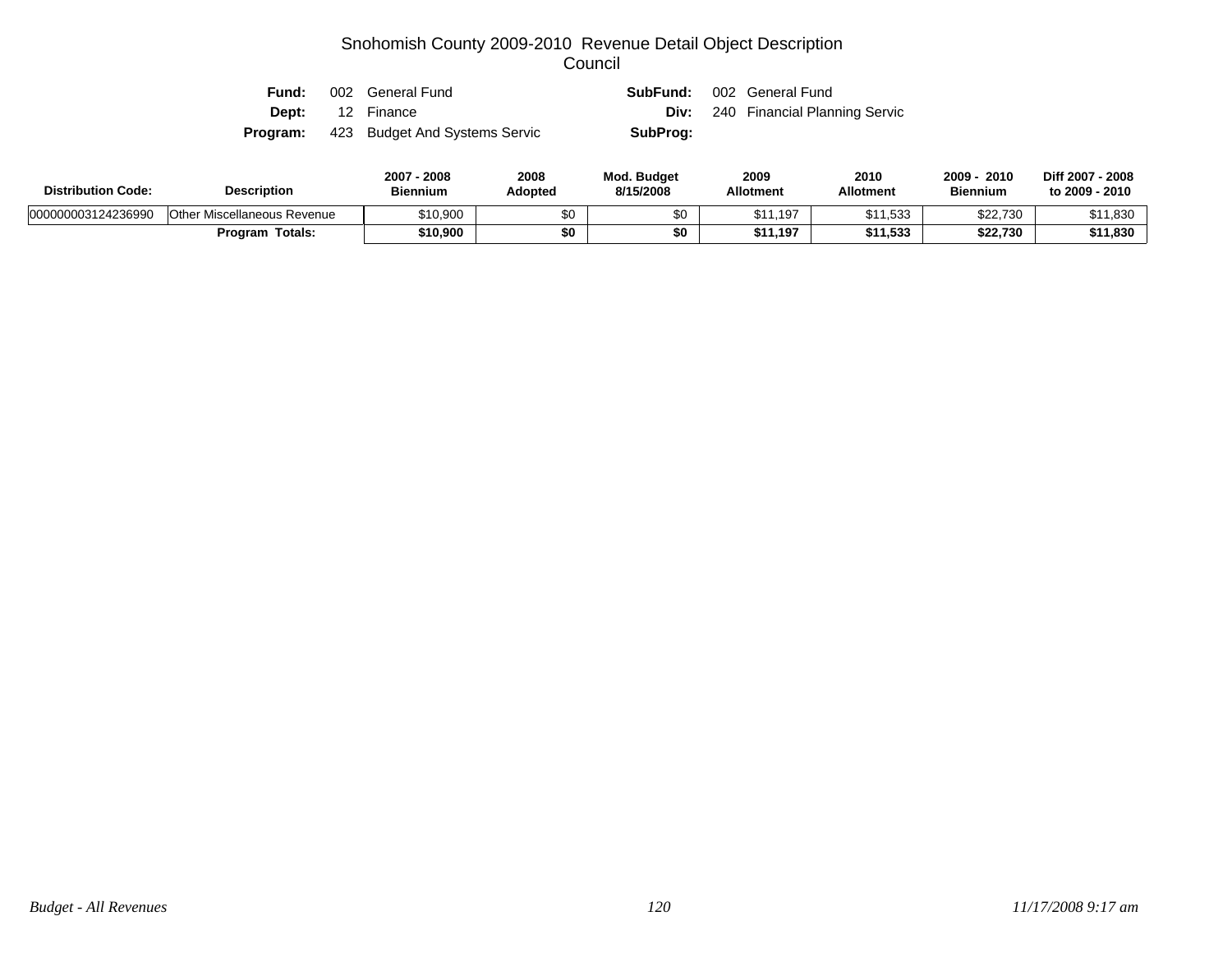|  | <b>Fund:</b> 100 Special Revenue              |          | <b>SubFund:</b> 011 Historic Preservation |
|--|-----------------------------------------------|----------|-------------------------------------------|
|  | <b>Dept:</b> 12 Finance                       |          | <b>Div:</b> 240 Financial Planning Servic |
|  | <b>Program:</b> 423 Budget And Systems Servic | SubProg: |                                           |

| <b>Distribution Code:</b> | <b>Description</b>             | 2007 - 2008<br><b>Biennium</b> | 2008<br>Adopted | <b>Mod. Budget</b><br>8/15/2008 | 2009<br><b>Allotment</b> | 2010<br><b>Allotment</b> | 2009<br>2010<br><b>Biennium</b> | Diff 2007 - 2008<br>to 2009 - 2010 |
|---------------------------|--------------------------------|--------------------------------|-----------------|---------------------------------|--------------------------|--------------------------|---------------------------------|------------------------------------|
| 000000311124239700        | OpT In- Historical Preservatio | \$0                            |                 |                                 | \$78,775                 | \$80,404                 | \$159,179                       | \$159,179                          |
|                           | <b>Program Totals:</b>         | \$0                            |                 |                                 | \$78,775                 | \$80,404                 | \$159,179                       | \$159,179                          |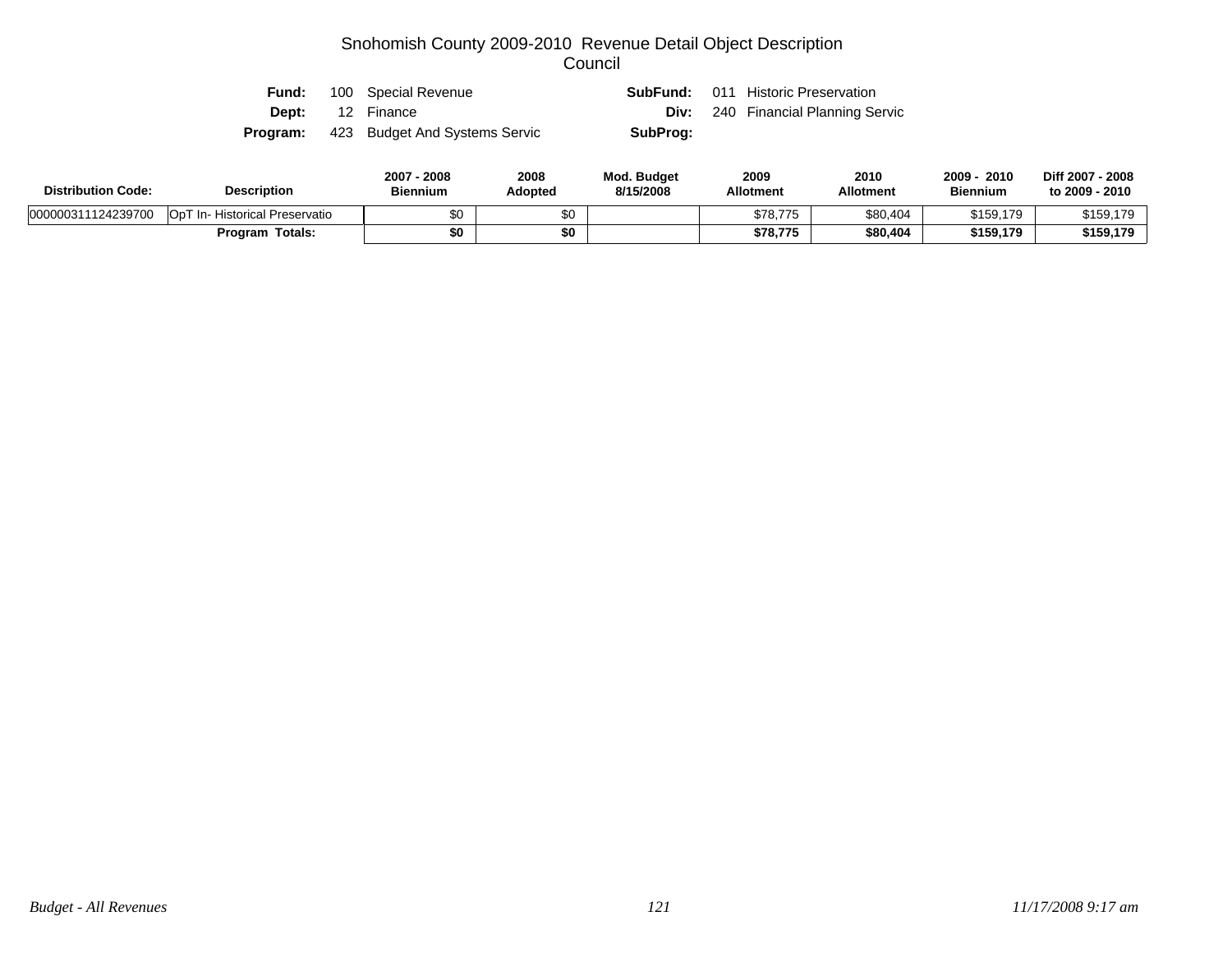|  | <b>Fund:</b> 116 Convention & Performing Arts |          | <b>SubFund:</b> 002 County-wide Hotel/Motel Tax |
|--|-----------------------------------------------|----------|-------------------------------------------------|
|  | <b>Dept:</b> 12 Finance                       |          | <b>Div:</b> 200 Economic Development            |
|  | <b>Program:</b> 410 Economic Development      | SubProg: |                                                 |

| <b>Distribution Code:</b> | <b>Description</b> | 2008<br>2007<br><b>Biennium</b> | 2008<br>Adopted | <b>Mod. Budget</b><br>8/15/2008 | 2009<br><b>Allotment</b> | 2010<br>Allotment | 2009<br>2010<br><b>Biennium</b> | Diff 2007 - 2008<br>to 2009 - 2010 |
|---------------------------|--------------------|---------------------------------|-----------------|---------------------------------|--------------------------|-------------------|---------------------------------|------------------------------------|
| 000000302124100800        |                    | ሶሳ                              | \$0             |                                 | ¢∩                       | υU                | m o<br>υŒ                       |                                    |
|                           | Totals:<br>Program | \$0                             | \$0             |                                 | \$0                      |                   | \$0                             | \$0                                |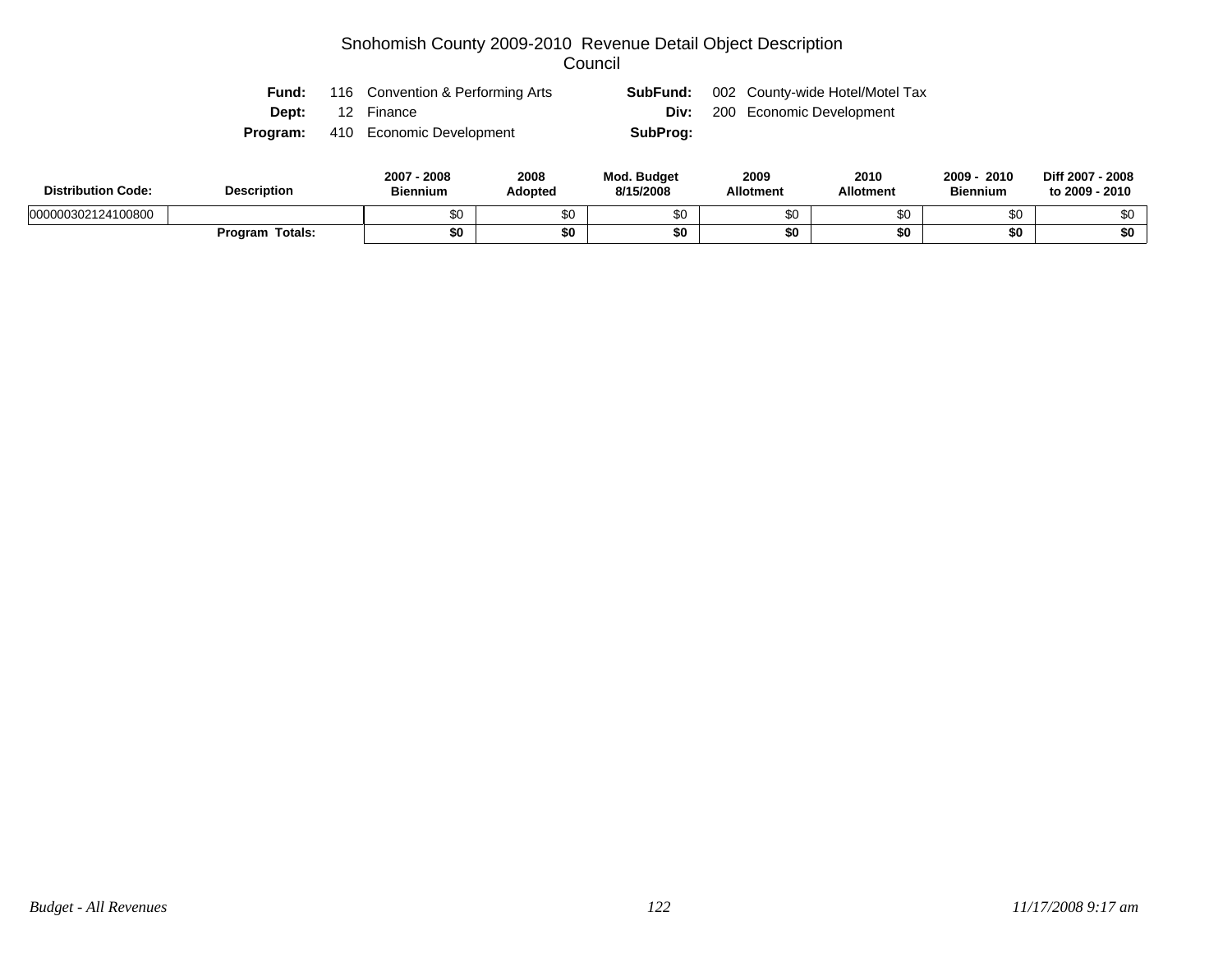| Fund: | 506 Snohomish County Insurance             |          | <b>SubFund:</b> 506 Snohomish County Insurance |
|-------|--------------------------------------------|----------|------------------------------------------------|
|       | <b>Dept:</b> 12 Finance                    |          | <b>Div:</b> 262 Insurance Claims               |
|       | <b>Program:</b> 471 Administration-General | SubProg: |                                                |

| <b>Distribution Code:</b> | <b>Description</b>            | 2007 - 2008<br><b>Biennium</b> | 2008<br><b>Adopted</b> | Mod. Budget<br>8/15/2008 | 2009<br><b>Allotment</b> | 2010<br><b>Allotment</b> | $2009 - 2010$<br><b>Biennium</b> | Diff 2007 - 2008<br>to 2009 - 2010 |
|---------------------------|-------------------------------|--------------------------------|------------------------|--------------------------|--------------------------|--------------------------|----------------------------------|------------------------------------|
| 000000003124710007        | Net Available Resources       | \$0                            | \$0                    | \$0                      | \$455,629                | \$0                      | \$455,629                        | \$455,629                          |
| 00000000312471611         | Investment Interest           | \$950.285                      | \$435,000              | \$435,000                | \$435,000                | \$435,000                | \$870,000                        | $(\$80,285)$                       |
| 000000003124716580        | Interfund Insurance Premiums  | \$20,148,182                   | \$10,155,816           | \$10,155,816             | \$9,642,966              | \$9,826,555              | \$19,469,521                     | (\$678,661)                        |
| 000000003124716990        | Misc Revenue                  | \$16,046                       | \$10,000               | \$10,000                 | \$10,000                 | \$10,000                 | \$20,000                         | \$3,954                            |
| 000000003124716991        | Misc Revenue-Marsh Settlement | \$23,462                       | \$15,000               | \$15,000                 | \$15,000                 | \$15,000                 | \$30,000                         | \$6,538                            |
| 000000003124719700        | OpT-SolidWaste                | \$150.766                      | \$75,383               | \$75.383                 | \$92.267                 | \$95.219                 | \$187.486                        | \$36,720                           |
|                           | <b>Program Totals:</b>        | \$21,288,741                   | \$10,691,199           | \$10,691,199             | \$10,650,862             | \$10,381,774             | \$21,032,636                     | (\$256,105)                        |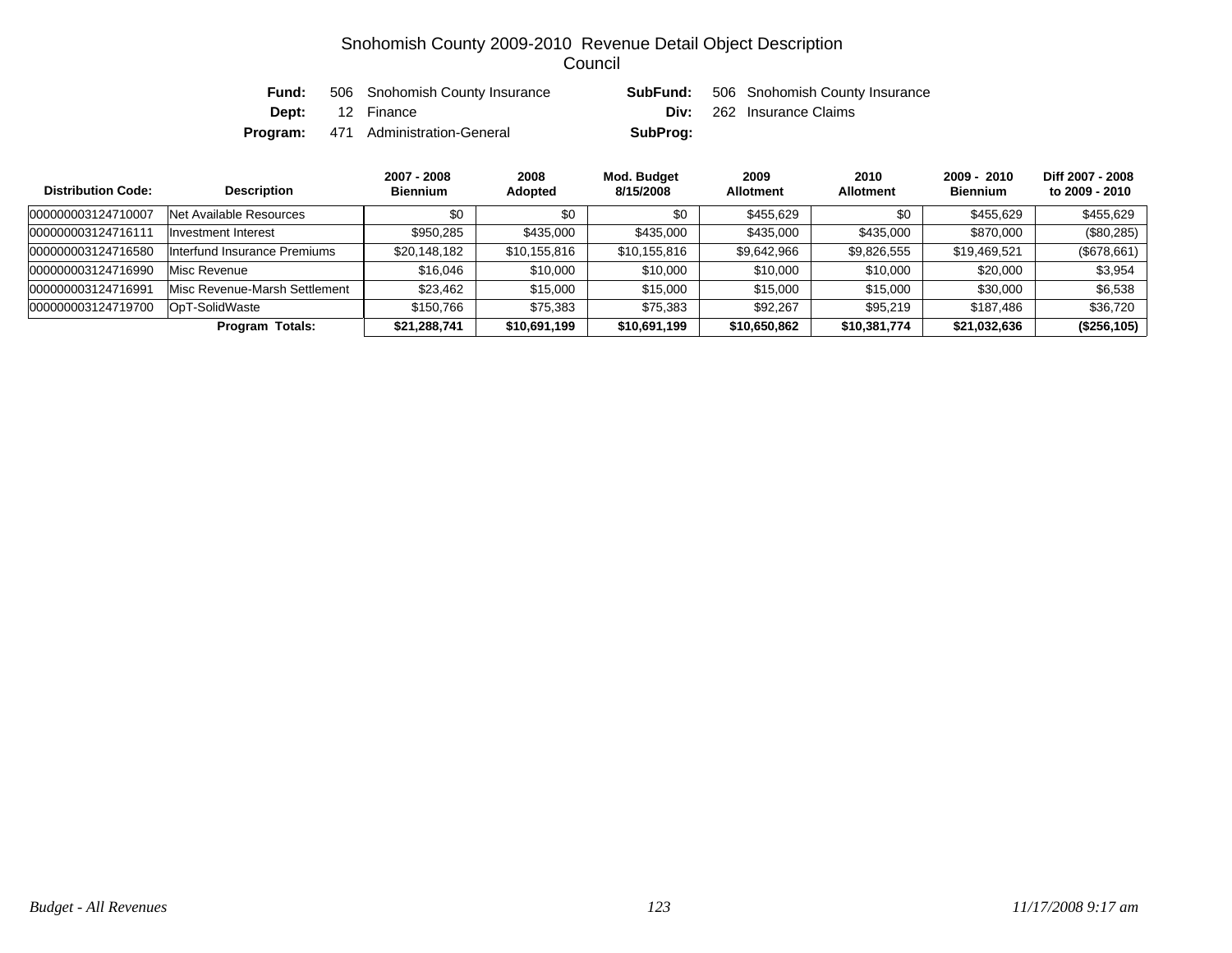|                            | <b>Fund:</b> 508 Employee Benefit | <b>SubFund:</b> 001 Leoff 1               |
|----------------------------|-----------------------------------|-------------------------------------------|
|                            | <b>Dept:</b> 12 Finance           | <b>Div:</b> 370 Health Insurance Services |
| <b>Program:</b> 740 LEOFFI |                                   | SubProg:                                  |

| <b>Distribution Code:</b> | <b>Description</b>          | 2007 - 2008<br><b>Biennium</b> | 2008<br><b>Adopted</b> | Mod. Budget<br>8/15/2008 | 2009<br><b>Allotment</b> | 2010<br><b>Allotment</b> | 2009 - 2010<br><b>Biennium</b> | Diff 2007 - 2008<br>to 2009 - 2010 |
|---------------------------|-----------------------------|--------------------------------|------------------------|--------------------------|--------------------------|--------------------------|--------------------------------|------------------------------------|
| 000000301127406990        | Miscellaneous Revenue       | \$26.498                       | \$0                    | \$0                      | \$25.944                 | \$25.944                 | \$51,888                       | \$25,390                           |
| 000000301127409700        | OpT-LEOFF I Funding-General | \$1,705,643                    | \$898,988              | \$898,988                | \$956,003                | \$1,005.871              | \$1.961.874                    | \$256,231                          |
| 000000301127409701        | OpT-LEOFF I Funding-Airport | \$110.198                      | \$59.144               | \$59.144                 | \$63.734                 | \$67.058                 | \$130.792                      | \$20,594                           |
|                           | Program Totals:             | \$1,842,339                    | \$958,132              | \$958,132                | \$1,045,681              | \$1,098,873              | \$2,144,554                    | \$302,215                          |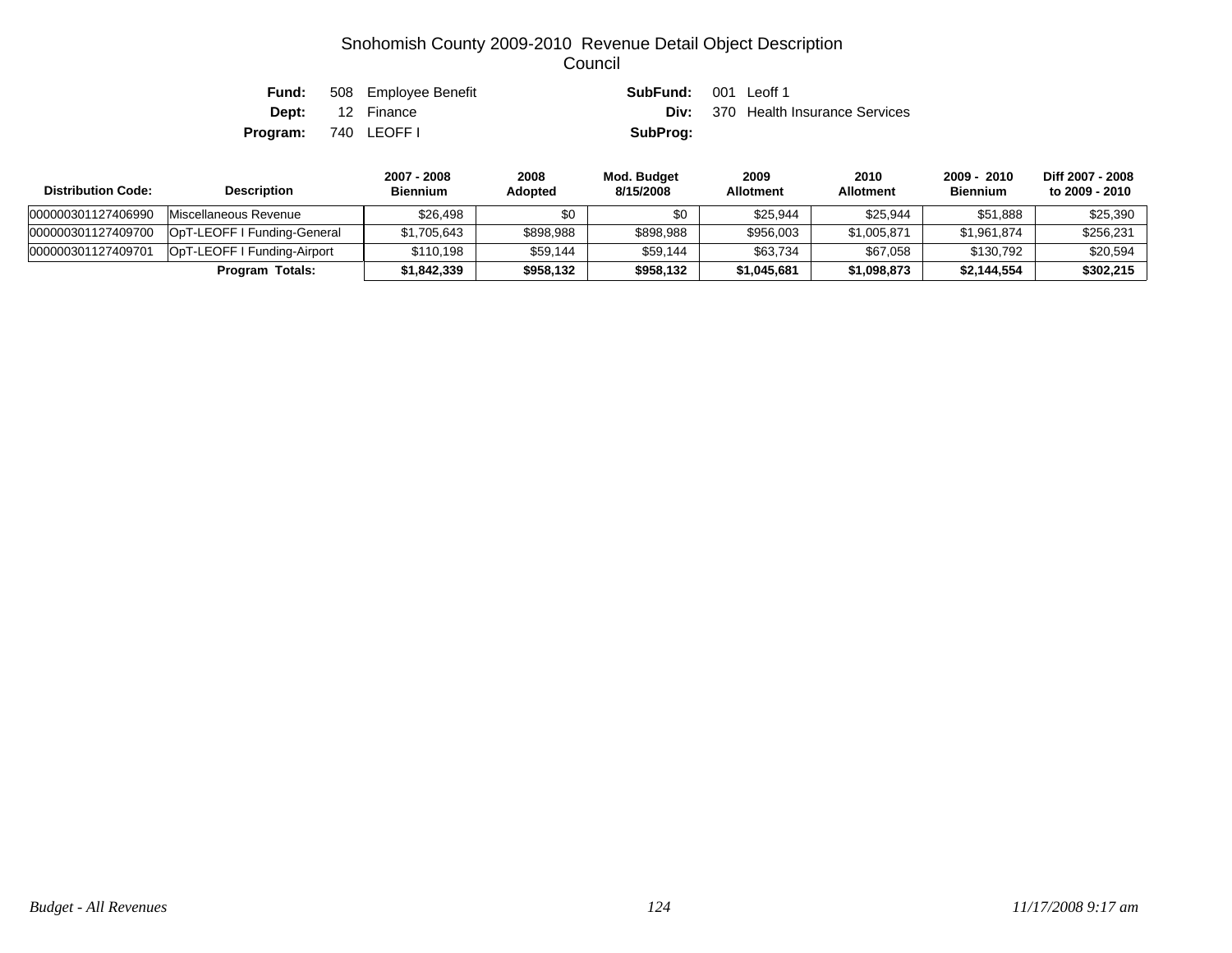| Fund: | 508 Employee Benefit                          |          | <b>SubFund:</b> 508 Employee Benefit      |
|-------|-----------------------------------------------|----------|-------------------------------------------|
|       | <b>Dept:</b> 12 Finance                       |          | <b>Div:</b> 370 Health Insurance Services |
|       | <b>Program:</b> 730 Health Insurance Services | SubProg: |                                           |

| <b>Distribution Code:</b> | <b>Description</b>             | 2007 - 2008<br><b>Biennium</b> | 2008<br>Adopted | Mod. Budget<br>8/15/2008 | 2009<br><b>Allotment</b> | 2010<br><b>Allotment</b> | 2009 - 2010<br><b>Biennium</b> | Diff 2007 - 2008<br>to 2009 - 2010 |
|---------------------------|--------------------------------|--------------------------------|-----------------|--------------------------|--------------------------|--------------------------|--------------------------------|------------------------------------|
| 000000003127304185        | Empl Benefit Prems-Emp SelfPay | \$69,164                       | \$39,786        | \$39,786                 | \$32,316                 | \$33,285                 | \$65,601                       | (\$3,563)                          |
| 000000003127304190        | Employee Ben Prem-OutsideDists | \$1,246,141                    | \$657,194       | \$657,194                | \$694,532                | \$743,354                | \$1,437,886                    | \$191,745                          |
| 000000003127304197        | Employee Benefit Premium-COBR  | \$572,161                      | \$290,540       | \$290,540                | \$355,998                | \$384,960                | \$740,958                      | \$168,797                          |
| 000000003127304199        | Employee Ben Premiums-Retirees | \$1,543,254                    | \$829,396       | \$829,396                | \$862,633                | \$933,374                | \$1,796,007                    | \$252,753                          |
| 000000003127306111        | Investment Interest            | \$237,503                      | \$75,000        | \$75,000                 | \$168,484                | \$173,539                | \$342,023                      | \$104,520                          |
| 000000003127306591        | Interfund Employee             | \$64,009,416                   | \$33,658,757    | \$33,658,757             | \$37,161,475             | \$39,515,499             | \$76,676,974                   | \$12,667,558                       |
| 000000003127306592        | Interfund Employee             | \$1,364,669                    | \$598,628       | \$598,628                | \$530,518                | \$567,813                | \$1,098,331                    | $(\$266,338)$                      |
|                           | <b>Program Totals:</b>         | \$69,042,308                   | \$36,149,301    | \$36,149,301             | \$39,805,956             | \$42,351,824             | \$82,157,780                   | \$13,115,472                       |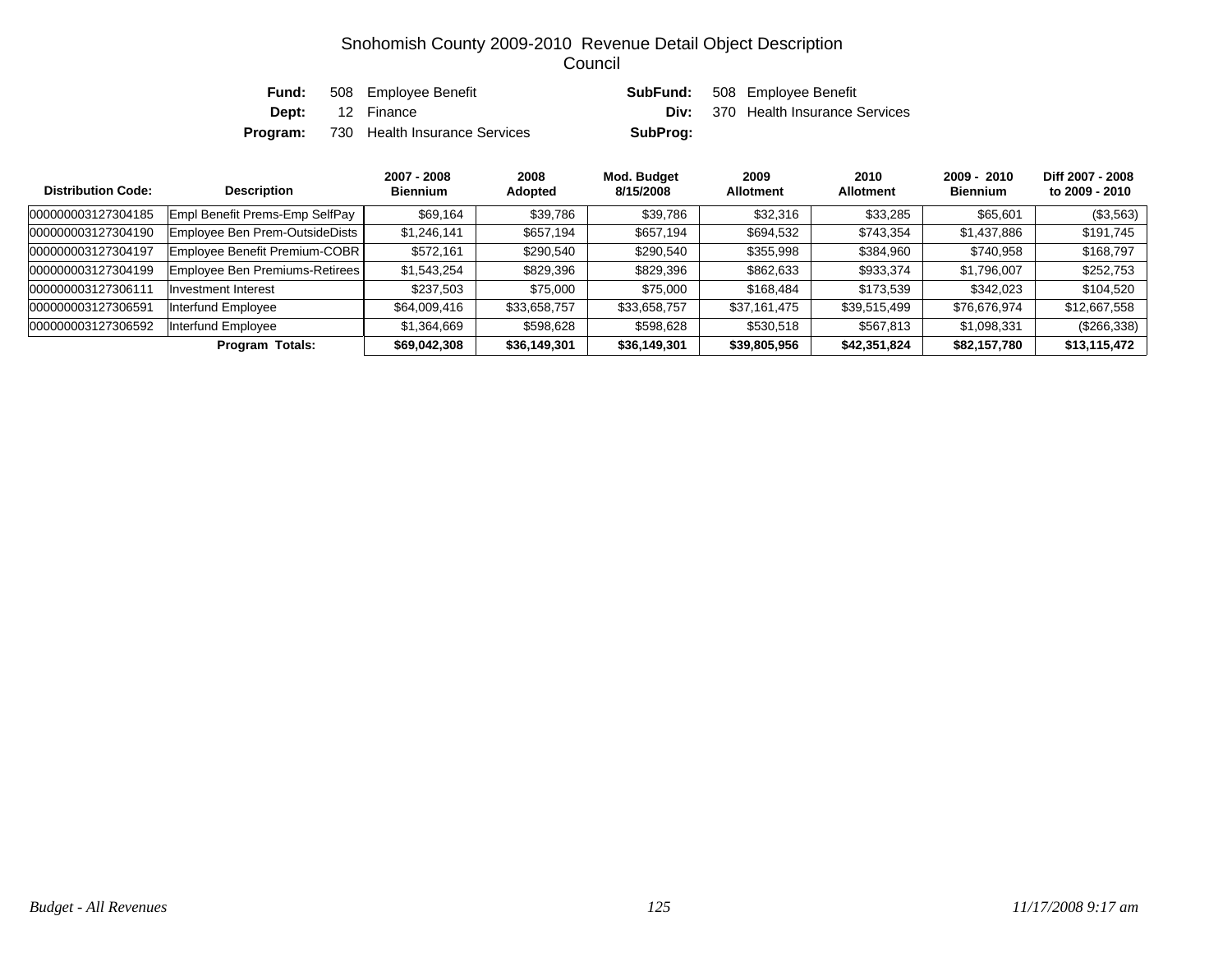| Fund: | 002 General Fund                   |          | <b>SubFund:</b> 002 General Fund      |
|-------|------------------------------------|----------|---------------------------------------|
|       | <b>Dept:</b> 13 Human Resources    |          | <b>Div:</b> 300 Human Resources Admin |
|       | <b>Program:</b> 610 Administration | SubProg: |                                       |

| <b>Distribution Code:</b> | <b>Description</b>          | 2007 - 2008<br><b>Biennium</b> | 2008<br>Adopted | Mod. Budget<br>8/15/2008 | 2009<br><b>Allotment</b> | 2010<br><b>Allotment</b> | $2009 - 2010$<br><b>Biennium</b> | Diff 2007 - 2008<br>to 2009 - 2010 |
|---------------------------|-----------------------------|--------------------------------|-----------------|--------------------------|--------------------------|--------------------------|----------------------------------|------------------------------------|
| 000000003136109700        | OpT-Telephone Operator      | \$125.663                      | \$64.892        | \$64,892                 | \$66,681                 | \$67,971                 | \$134.652                        | \$8,989                            |
| 000000003136109701        | OpT-Highline HRIS Proj      | \$73.501                       | \$73,501        | \$73,501                 | \$87,051                 | \$0                      | \$87,051                         | \$13.550                           |
| 000000003136109780        | OpT-HRAdmin Costs-Empl Bene | \$611.249                      | \$319,112       | \$319.112                | \$235.581                | \$242,648                | \$478,229                        | (\$133,020)                        |
|                           | <b>Program Totals:</b>      | \$810,413                      | \$457,505       | \$457,505                | \$389,313                | \$310,619                | \$699,932                        | (\$110,481)                        |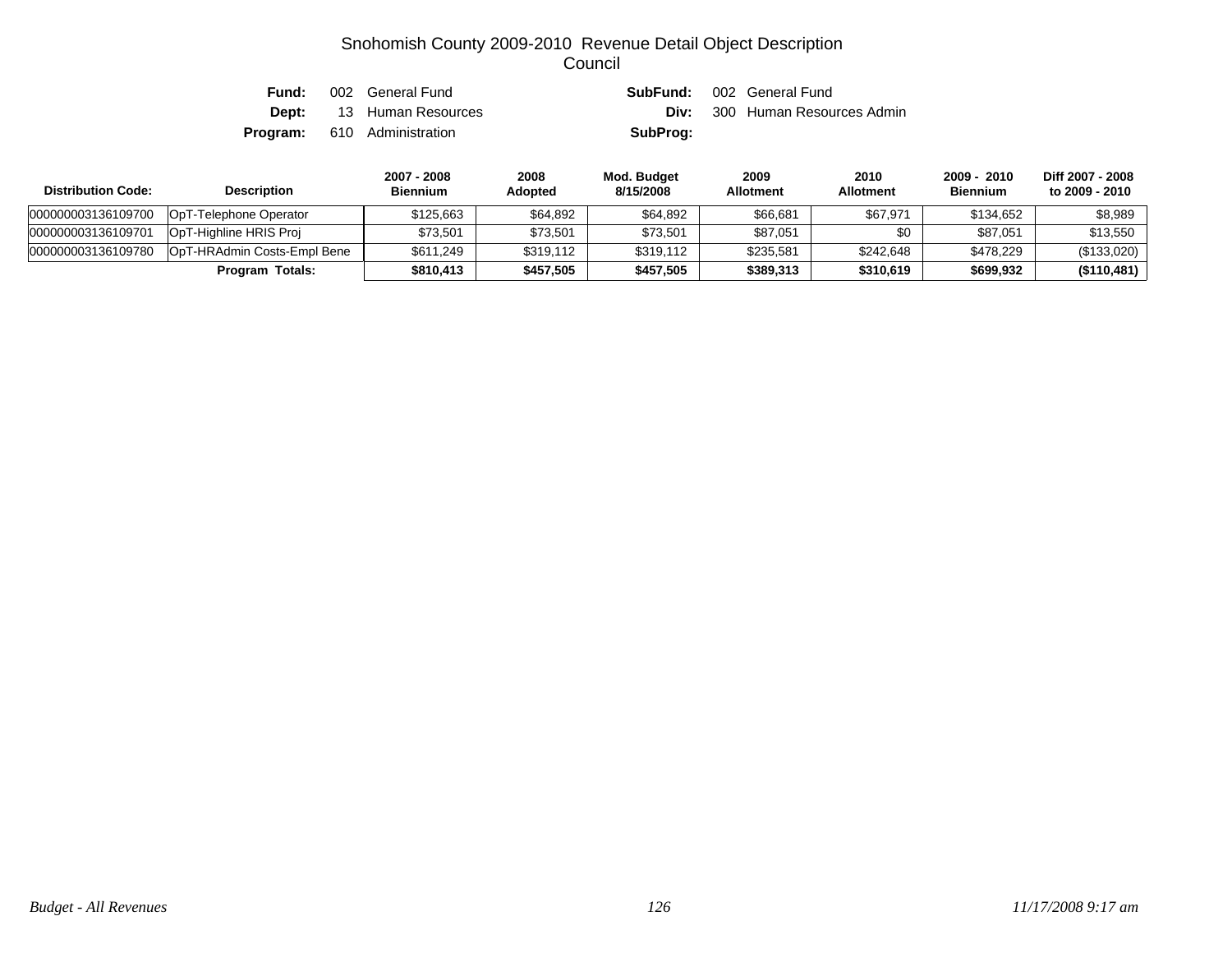| Fund:    | 508 Employee Benefit          |          | <b>SubFund:</b> 508 Employee Benefit   |
|----------|-------------------------------|----------|----------------------------------------|
| Dept:    | 13 Human Resources            |          | <b>Div:</b> 370 Employee Benefit Trust |
| Program: | 730 Health Insurance Services | SubProg: |                                        |

| <b>Distribution Code:</b> | <b>Description</b>     | 2007<br>2008<br><b>Biennium</b> | 2008<br>Adopted | <b>Mod. Budget</b><br>8/15/2008 | 2009<br><b>Allotment</b> | 2010<br><b>Allotment</b> | 2009<br>2010<br><b>Biennium</b> | Diff 2007 - 2008<br>to 2009 - 2010 |
|---------------------------|------------------------|---------------------------------|-----------------|---------------------------------|--------------------------|--------------------------|---------------------------------|------------------------------------|
| 000000003137300800        | Beginning Fund Balance | \$0                             | $\sim$<br>ΦU    |                                 | (\$7,384)                | \$0                      | (\$7,384)                       | (\$7,384)                          |
|                           | Totals:<br>Program     | \$0                             | \$0             |                                 | (\$7,384)                | \$0                      | (\$7,384)                       | (\$7,384)                          |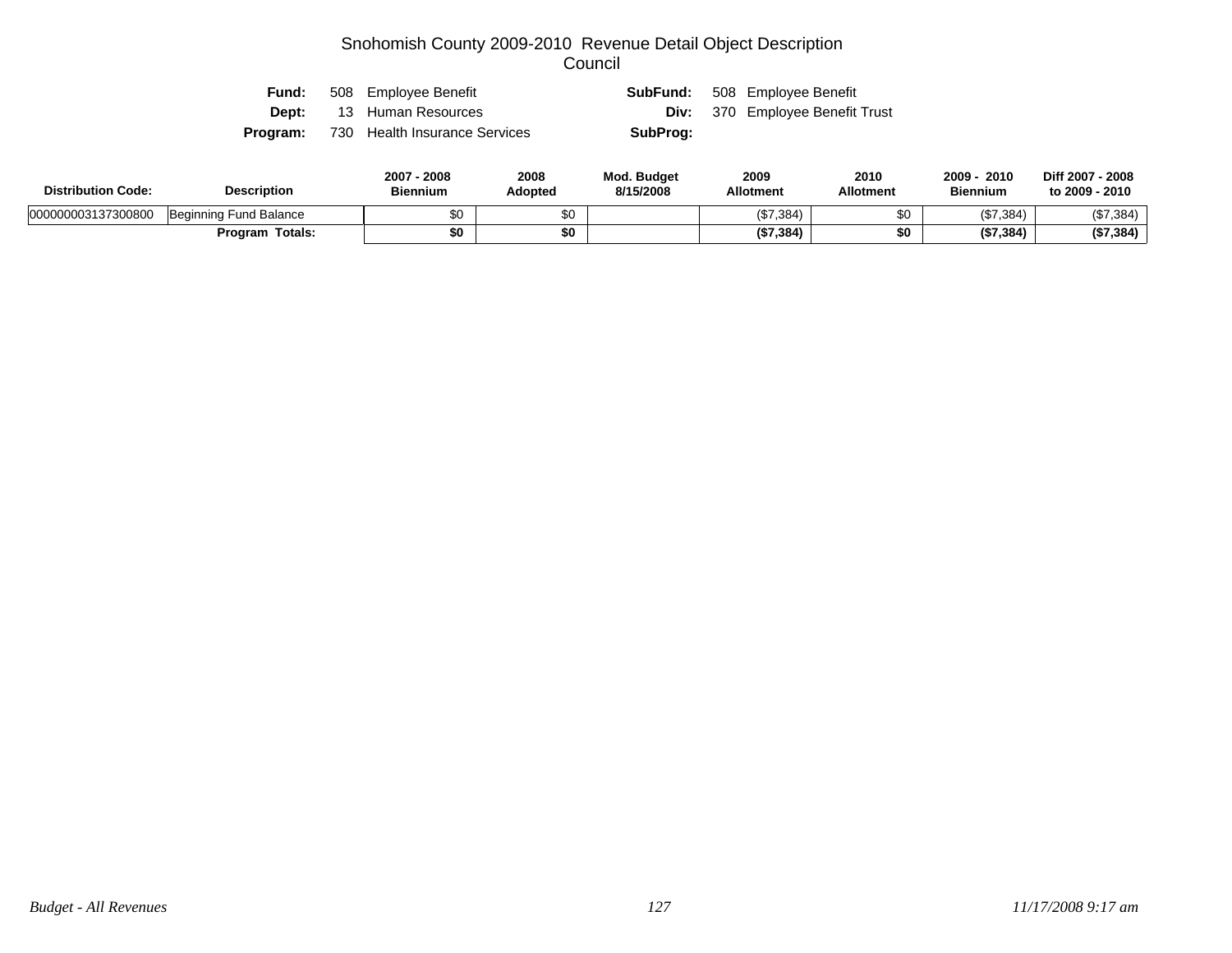| Fund:        | 512 Training & Development        |          | <b>SubFund:</b> 512 Countywide Training/Dev |
|--------------|-----------------------------------|----------|---------------------------------------------|
| <b>Dept:</b> | 13 Human Resources                |          | <b>Div:</b> 300 Human Resources Admin       |
| Program:     | 650 Countywide Training & Develop | SubProg: |                                             |

| <b>Distribution Code:</b> | <b>Description</b>     | 2007 - 2008<br><b>Biennium</b> | 2008<br><b>Adopted</b> | Mod. Budget<br>8/15/2008 | 2009<br><b>Allotment</b> | 2010<br>Allotment | 2009 - 2010<br><b>Biennium</b> | Diff 2007 - 2008<br>to 2009 - 2010 |
|---------------------------|------------------------|--------------------------------|------------------------|--------------------------|--------------------------|-------------------|--------------------------------|------------------------------------|
| 000000003136500800        | Beginning Fund Balance | \$25,000                       | \$25,000               | \$25,000                 | \$845                    | \$0               | \$845                          | (\$24,155)                         |
| 000000003136504880        | Interfund Training     | \$612,642                      | \$314,142              | \$314.142                | \$330,875                | \$353,820         | \$684,695                      | \$72,053                           |
|                           | <b>Program Totals:</b> | \$637.642                      | \$339,142              | \$339.142                | \$331,720                | \$353,820         | \$685,540                      | \$47,898                           |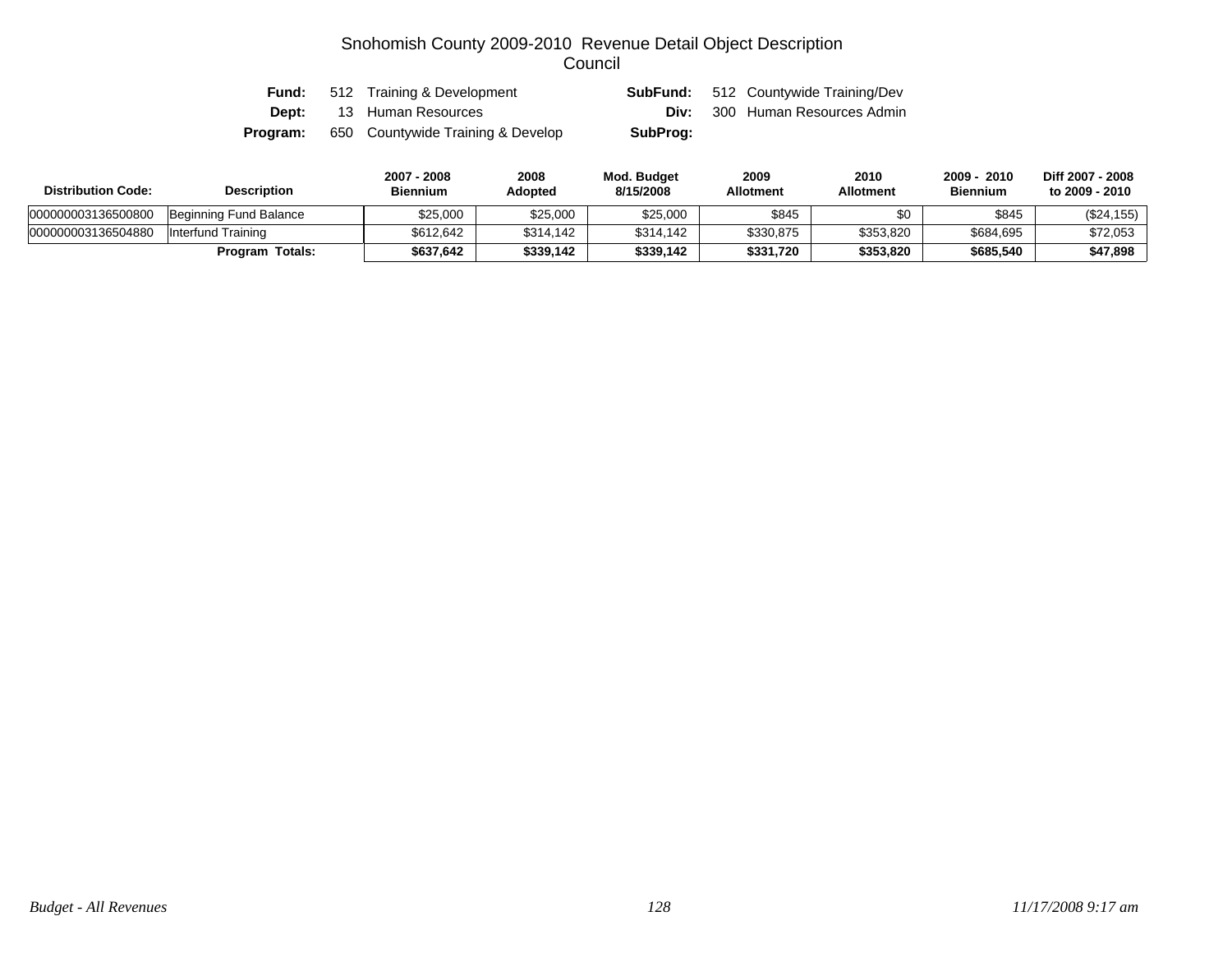|  | <b>Fund:</b> 315 Data Processing Capital |          | <b>SubFund:</b> 315 Data Processing Capital |
|--|------------------------------------------|----------|---------------------------------------------|
|  | <b>Dept:</b> 14 Information Services     | Div:     | 402 Assessor Property System                |
|  | <b>Program:</b> 418 Central Services/Dis | SubProg: |                                             |

| <b>Distribution Code:</b> | <b>Description</b>      | 2007 - 2008<br><b>Biennium</b> | 2008<br><b>Adopted</b> | Mod. Budget<br>8/15/2008 | 2009<br><b>Allotment</b> | 2010<br>Allotment | 2009 - 2010<br><b>Biennium</b> | Diff 2007 - 2008<br>to 2009 - 2010 |
|---------------------------|-------------------------|--------------------------------|------------------------|--------------------------|--------------------------|-------------------|--------------------------------|------------------------------------|
| 000000003144026111        | Investment Interest     | \$0                            | \$0                    | \$47,000                 |                          |                   | \$0                            | ¢∩                                 |
| 000000003144029110        | <b>GO Bond Proceeds</b> | \$0                            | \$0                    | \$490,587                |                          |                   | \$0                            | ድ∩                                 |
|                           | <b>Program Totals:</b>  | \$0                            | \$0                    | \$537,587                |                          |                   | \$0                            | \$0                                |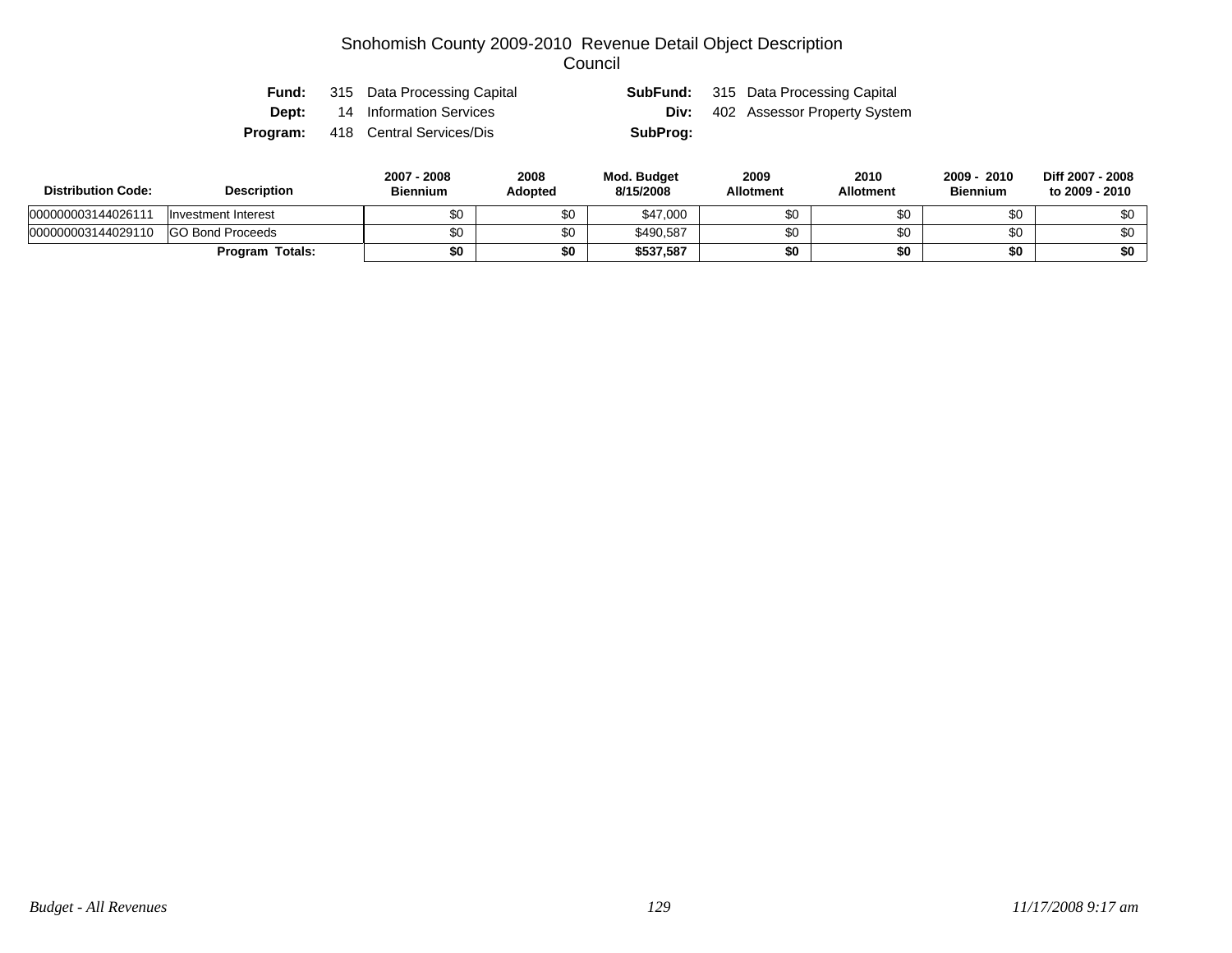| Fund: | 315 Data Processing Capital              |          | <b>SubFund:</b> 315 Data Processing Capital |
|-------|------------------------------------------|----------|---------------------------------------------|
| Dept: | 14 Information Services                  |          | <b>Div:</b> 406 Cdd Imaging                 |
|       | <b>Program:</b> 418 Central Services/Dis | SubProg: |                                             |

| <b>Distribution Code:</b> | <b>Description</b>      | $2007 -$<br>2008<br><b>Biennium</b> | 2008<br>Adopted | <b>Mod. Budget</b><br>8/15/2008 | 2009<br><b>Allotment</b> | 2010<br><b>Allotment</b> | 2009 ·<br>2010<br><b>Biennium</b> | Diff 2007 - 2008<br>to 2009 - 2010 |
|---------------------------|-------------------------|-------------------------------------|-----------------|---------------------------------|--------------------------|--------------------------|-----------------------------------|------------------------------------|
| 000000003144069110        | <b>GO Bond Proceeds</b> | \$0                                 | ሖ<br>ΦU         | \$567,764                       | ድፖ                       | \$0                      | ФU                                |                                    |
|                           | Totals:<br>Program      | \$0                                 | \$0             | \$567.764                       |                          | \$0                      | \$0                               | \$0                                |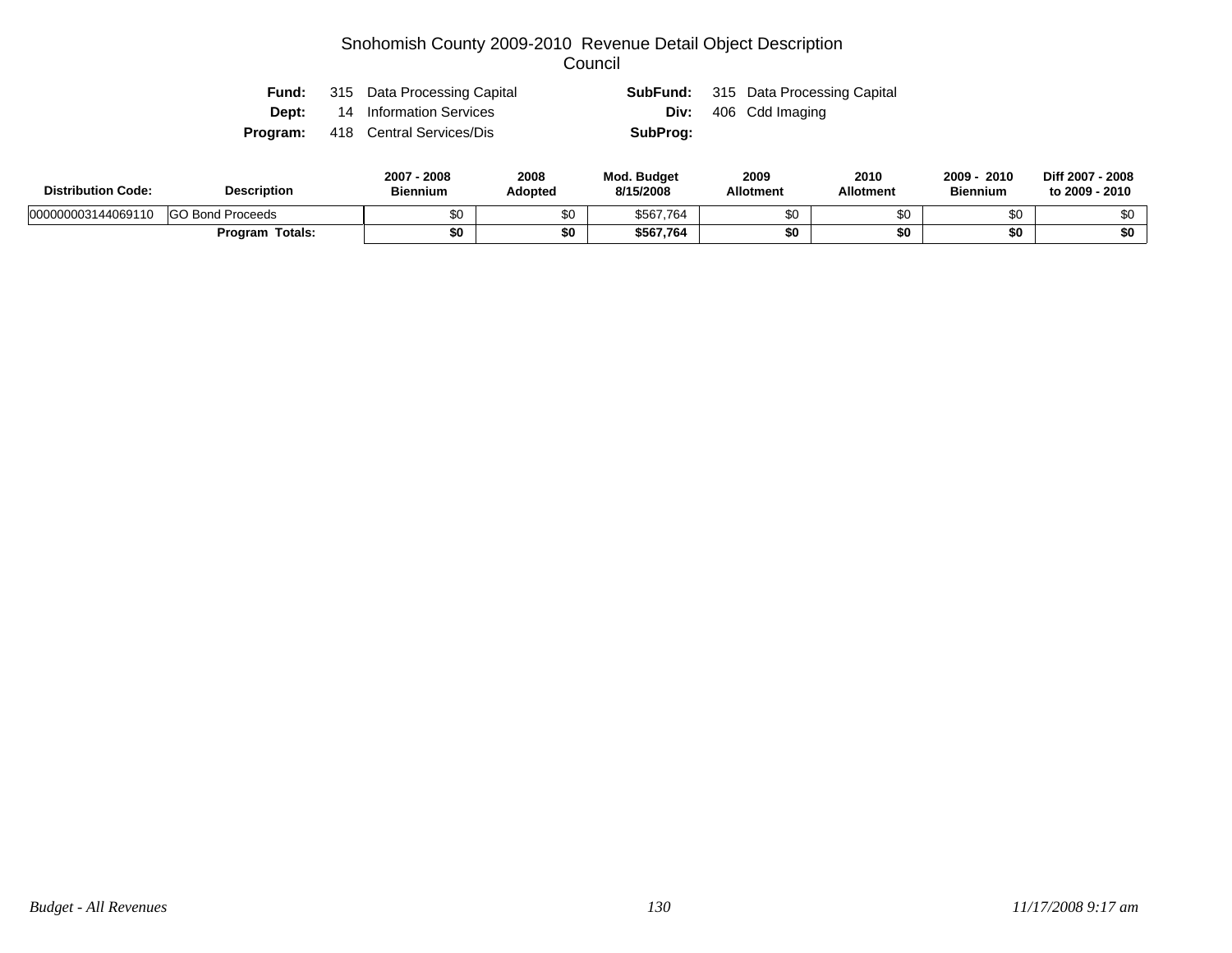|  | <b>Fund:</b> 315 Data Processing Capital |          | <b>SubFund:</b> 315 Data Processing Capital |
|--|------------------------------------------|----------|---------------------------------------------|
|  | <b>Dept:</b> 14 Information Services     |          | <b>Div:</b> 408 Jms System                  |
|  | <b>Program:</b> 418 Central Services/Dis | SubProg: |                                             |

| <b>Distribution Code:</b> | <b>Description</b>      | 2007 - 2008<br><b>Biennium</b> | 2008<br><b>Adopted</b> | Mod. Budget<br>8/15/2008 | 2009<br><b>Allotment</b> | 2010<br><b>Allotment</b> | 2009 - 2010<br><b>Biennium</b> | Diff 2007 - 2008<br>to 2009 - 2010 |
|---------------------------|-------------------------|--------------------------------|------------------------|--------------------------|--------------------------|--------------------------|--------------------------------|------------------------------------|
| 000000003144086111        | Investment Interest     | \$0                            | \$0                    | \$50,000                 | \$0                      | \$0                      | \$0                            | \$0                                |
| 000000003144089110        | <b>GO Bond Proceeds</b> | \$0                            | \$0                    | \$449.500                | \$0                      | \$0                      | \$0                            | \$0                                |
| 000000003144089700        | - OpT                   | \$0                            | \$0                    | \$954,000                | \$0                      | \$0                      | \$0                            | \$0                                |
| 000000000034089700        | -TaO                    | \$0                            | \$0                    | (\$49,914)               | \$0                      | \$0                      | \$0                            | \$0                                |
|                           | Program Totals:         | \$0                            | \$0                    | \$1,403,586              | \$0                      | \$0                      | \$0                            | \$0                                |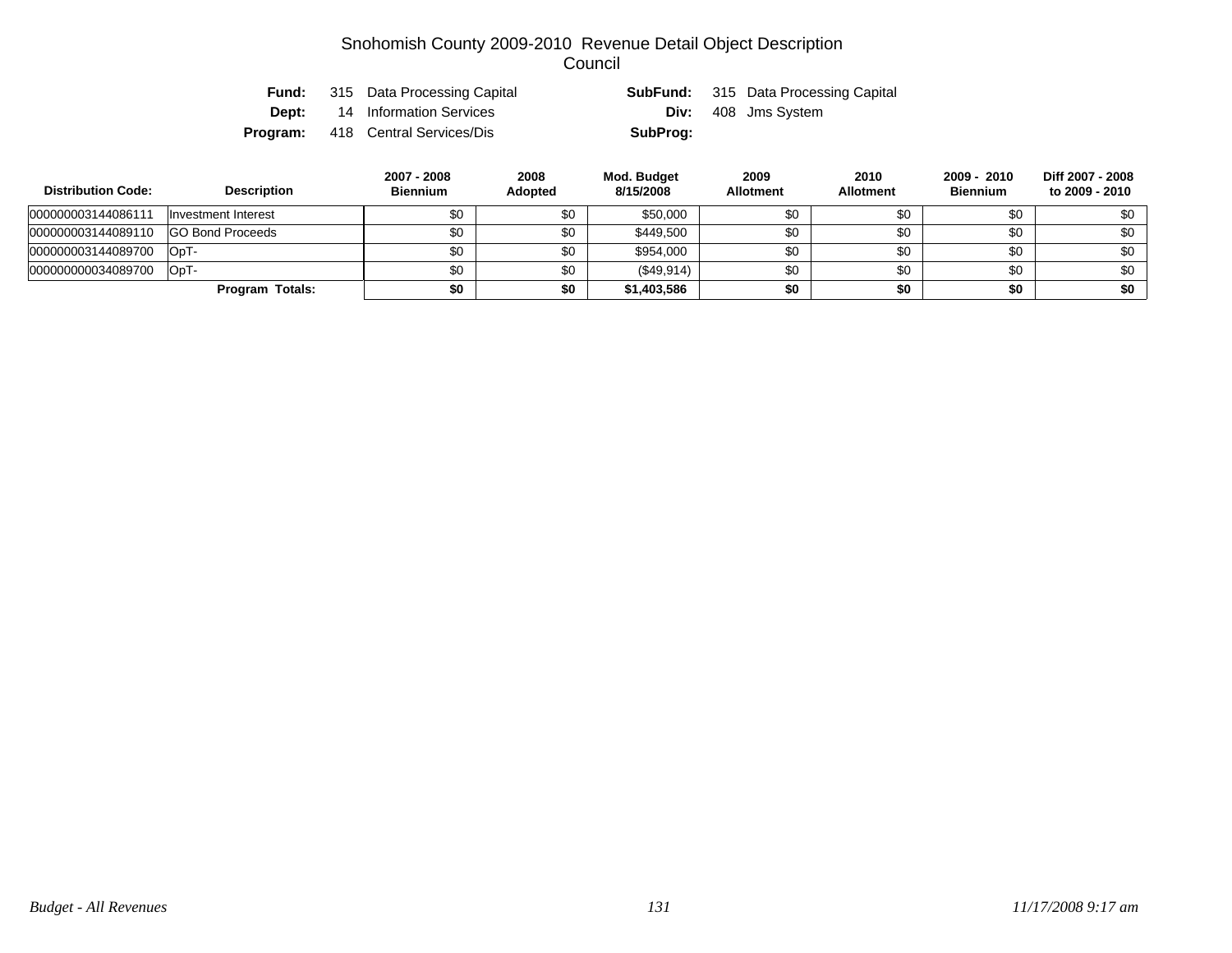| Fund:    | 315 Data Processing Capital |          | <b>SubFund:</b> 315 Data Processing Capital |
|----------|-----------------------------|----------|---------------------------------------------|
| Dept:    | 14 Information Services     | Div:     | 409 Network Management Equipm               |
| Program: | 418 Central Services/Dis    | SubProg: |                                             |

| <b>Distribution Code:</b> | <b>Description</b>             | 2007 - 2008<br><b>Biennium</b> | 2008<br><b>Adopted</b> | Mod. Budget<br>8/15/2008 | 2009<br><b>Allotment</b> | 2010<br><b>Allotment</b> | 2009 - 2010<br><b>Biennium</b> | Diff 2007 - 2008<br>to 2009 - 2010 |
|---------------------------|--------------------------------|--------------------------------|------------------------|--------------------------|--------------------------|--------------------------|--------------------------------|------------------------------------|
| 000000003144096111        | Investment Interest            |                                | \$0                    | \$43,635                 | \$0                      | \$0                      | \$0                            | \$0                                |
| 000000003144099110        | <b>GO Bond Proceeds</b>        | \$0                            | \$0                    | \$50,625                 | \$0                      | \$0                      | \$0                            | \$0                                |
| 000000003144099700        | OpT-DIS Infrastructure Replace | \$0                            | \$0                    | \$329.727                | \$0                      | \$0                      | \$0                            | \$0                                |
|                           | Program Totals:                | \$0                            | \$0                    | \$423,987                | \$0                      | \$0                      | \$0                            | \$0                                |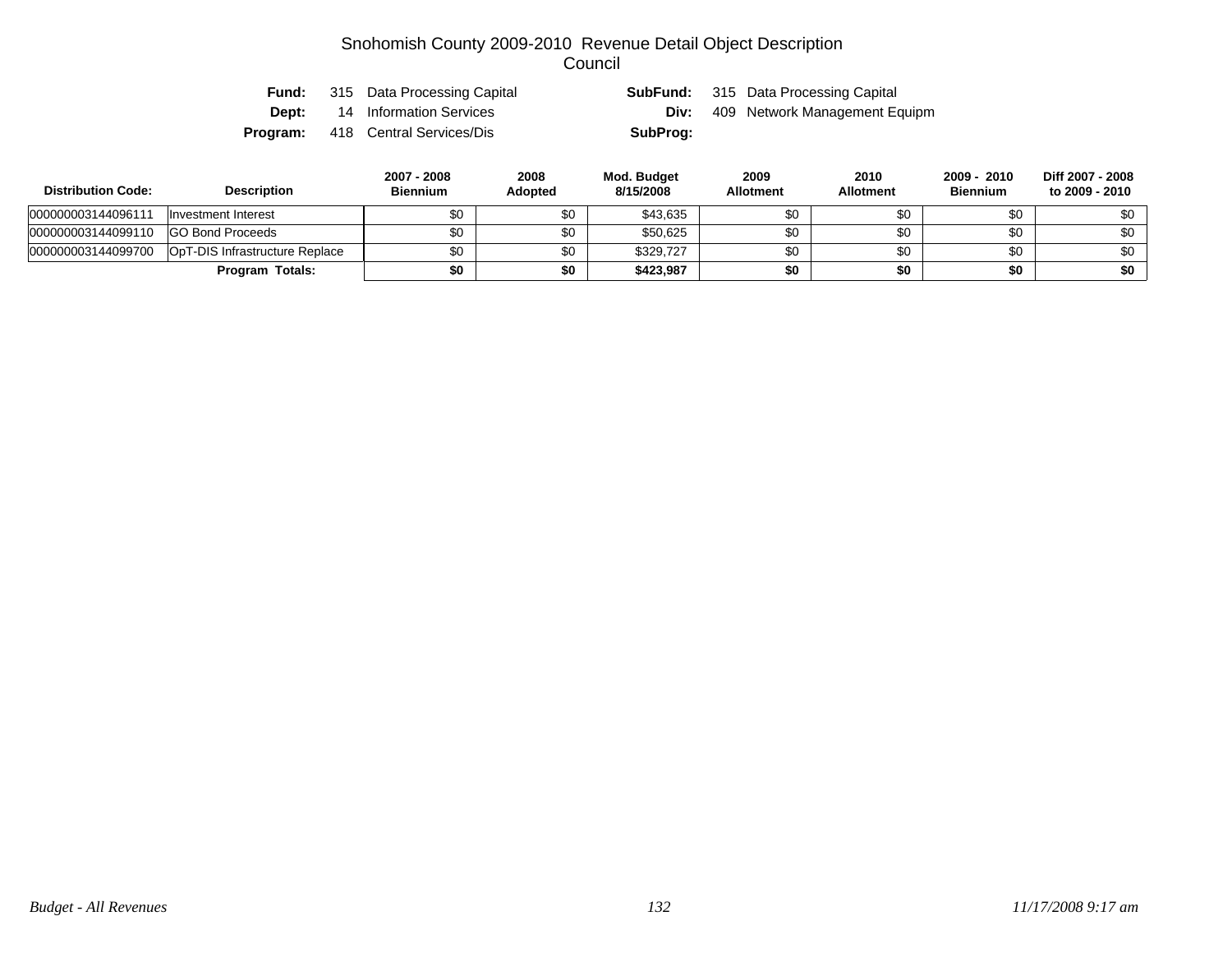| Fund:    | 315 Data Processing Capital |          | <b>SubFund:</b> 315 Data Processing Capital |
|----------|-----------------------------|----------|---------------------------------------------|
| Dept:    | 14 Information Services     |          | <b>Div:</b> 413 Treasurer Property System   |
| Program: | 418 Central Services/Dis    | SubProg: |                                             |

| <b>Distribution Code:</b> | <b>Description</b>      | 2007 - 2008<br><b>Biennium</b> | 2008<br>Adopted | Mod. Budget<br>8/15/2008 | 2009<br><b>Allotment</b> | 2010<br><b>Allotment</b> | 2009 - 2010<br><b>Biennium</b> | Diff 2007 - 2008<br>to 2009 - 2010 |
|---------------------------|-------------------------|--------------------------------|-----------------|--------------------------|--------------------------|--------------------------|--------------------------------|------------------------------------|
| 000000003144139110        | <b>GO Bond Proceeds</b> |                                | \$0             | \$321,000                | \$0                      | \$0                      |                                | \$0                                |
| 000000003144139700        | OpT-                    |                                | \$0             | \$161,118                | \$0                      | \$0                      |                                | \$0                                |
|                           | Totals:<br>Program      |                                | \$0             | \$482,118                | \$0                      | \$0                      |                                | \$0                                |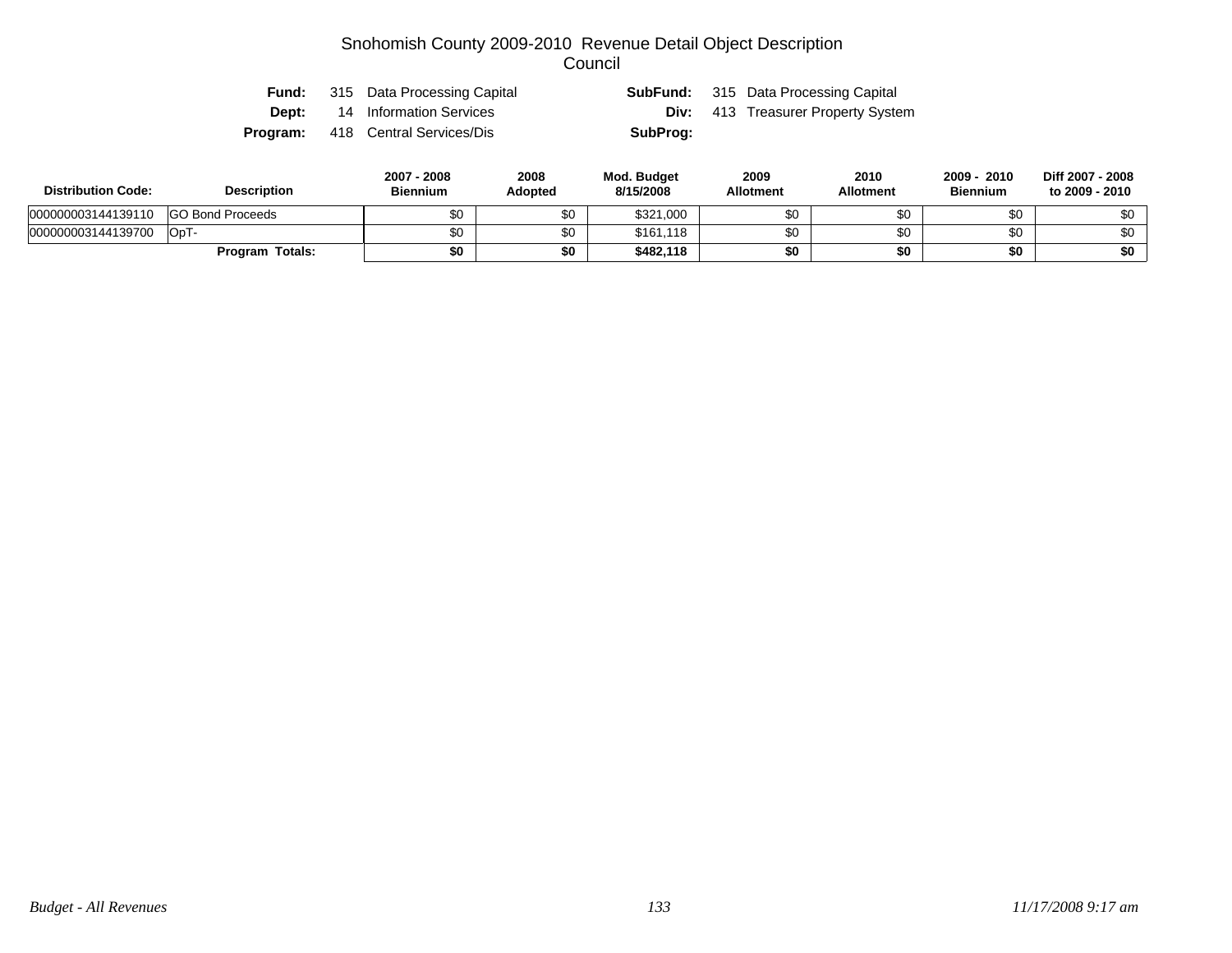| Fund:        | 315 Data Processing Capital              |          | <b>SubFund:</b> 315 Data Processing Capital |
|--------------|------------------------------------------|----------|---------------------------------------------|
| <b>Dept:</b> | 14 Information Services                  |          | <b>Div:</b> 415 Cdd Network                 |
|              | <b>Program:</b> 418 Central Services/Dis | SubProg: |                                             |

| <b>Distribution Code:</b> | <b>Description</b>      |     | 2008<br>Adopted | <b>Mod. Budget</b><br>8/15/2008 | 2009<br><b>Allotment</b> | 2010<br><b>Allotment</b> | 2010<br>2009<br><b>Biennium</b> | Diff 2007 - 2008<br>to 2009 - 2010 |
|---------------------------|-------------------------|-----|-----------------|---------------------------------|--------------------------|--------------------------|---------------------------------|------------------------------------|
| 000000003144159110        | <b>GO Bond Proceeds</b> |     | \$0             | \$200,000                       | \$0                      | ა∪                       | ΦΟ                              | \$0                                |
| 000000003144159700        | OpT-                    | \$0 | \$0             | \$72,000                        | \$0                      | ΦΩ                       | \$0                             | \$0                                |
|                           | <b>Program Totals:</b>  | \$0 | \$0             | \$272,000                       | \$0                      | \$0                      | \$0                             | \$0                                |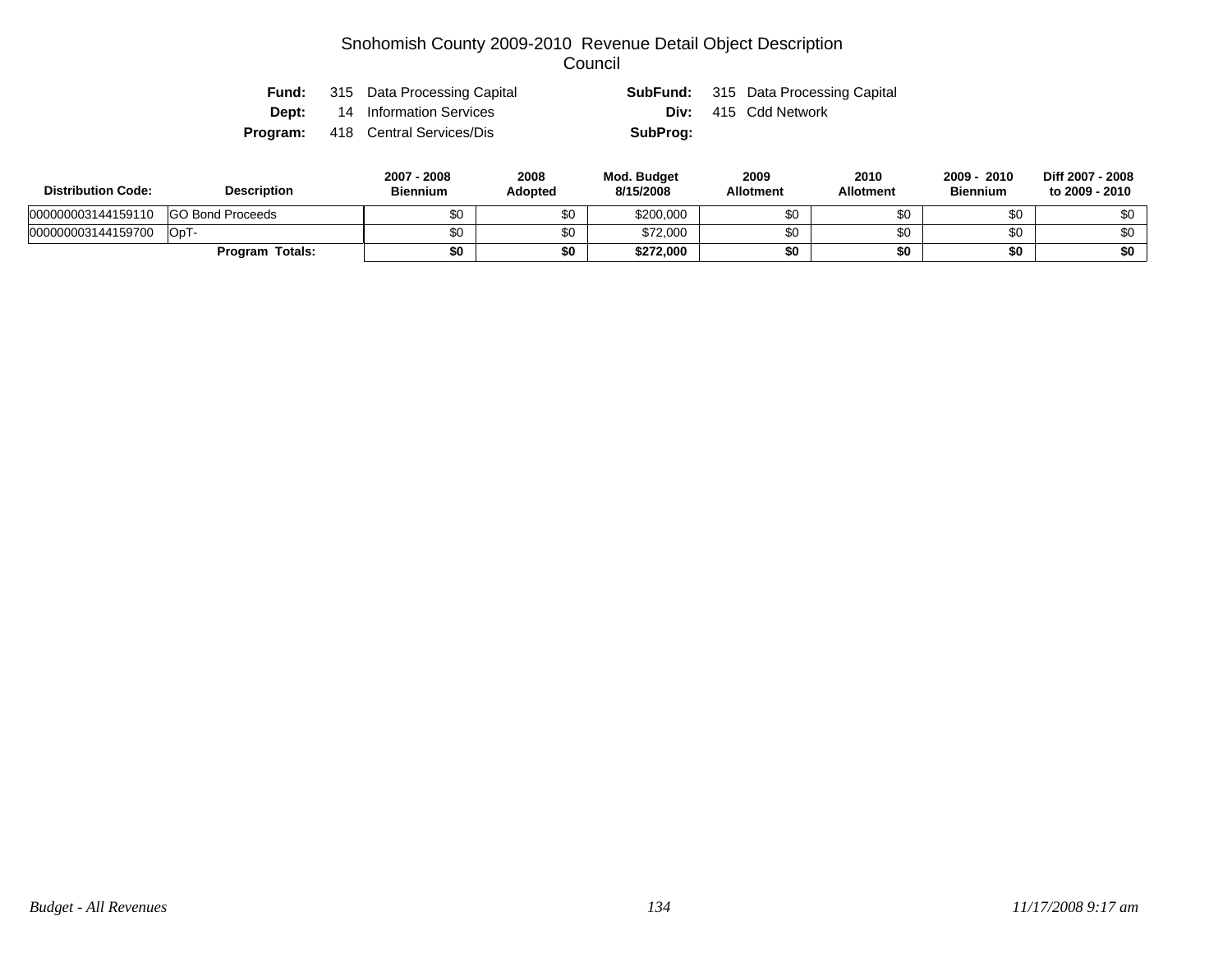|  | <b>Fund:</b> 315 Data Processing Capital |          | <b>SubFund:</b> 315 Data Processing Capital |
|--|------------------------------------------|----------|---------------------------------------------|
|  | <b>Dept:</b> 14 Information Services     |          | <b>Div:</b> 416 Financial System            |
|  | <b>Program:</b> 418 Financial System     | SubProg: |                                             |

| <b>Distribution Code:</b>  | <b>Description</b> | 2007<br>$-2008$<br><b>Biennium</b> | 2008<br>Adopted | <b>Mod. Budget</b><br>8/15/2008 | 2009<br><b>Allotment</b> | 2010<br><b>Allotment</b> | $2009 -$<br>2010<br><b>Biennium</b> | Diff 2007 - 2008<br>to 2009 - 2010 |
|----------------------------|--------------------|------------------------------------|-----------------|---------------------------------|--------------------------|--------------------------|-------------------------------------|------------------------------------|
| 000000003144169700<br>OpT- |                    |                                    | \$0             | \$703,029                       |                          | JС                       | \$0                                 |                                    |
|                            | Program Totals:    | \$0                                | \$0             | \$703,029                       | \$0                      | \$0                      | \$0                                 | \$0                                |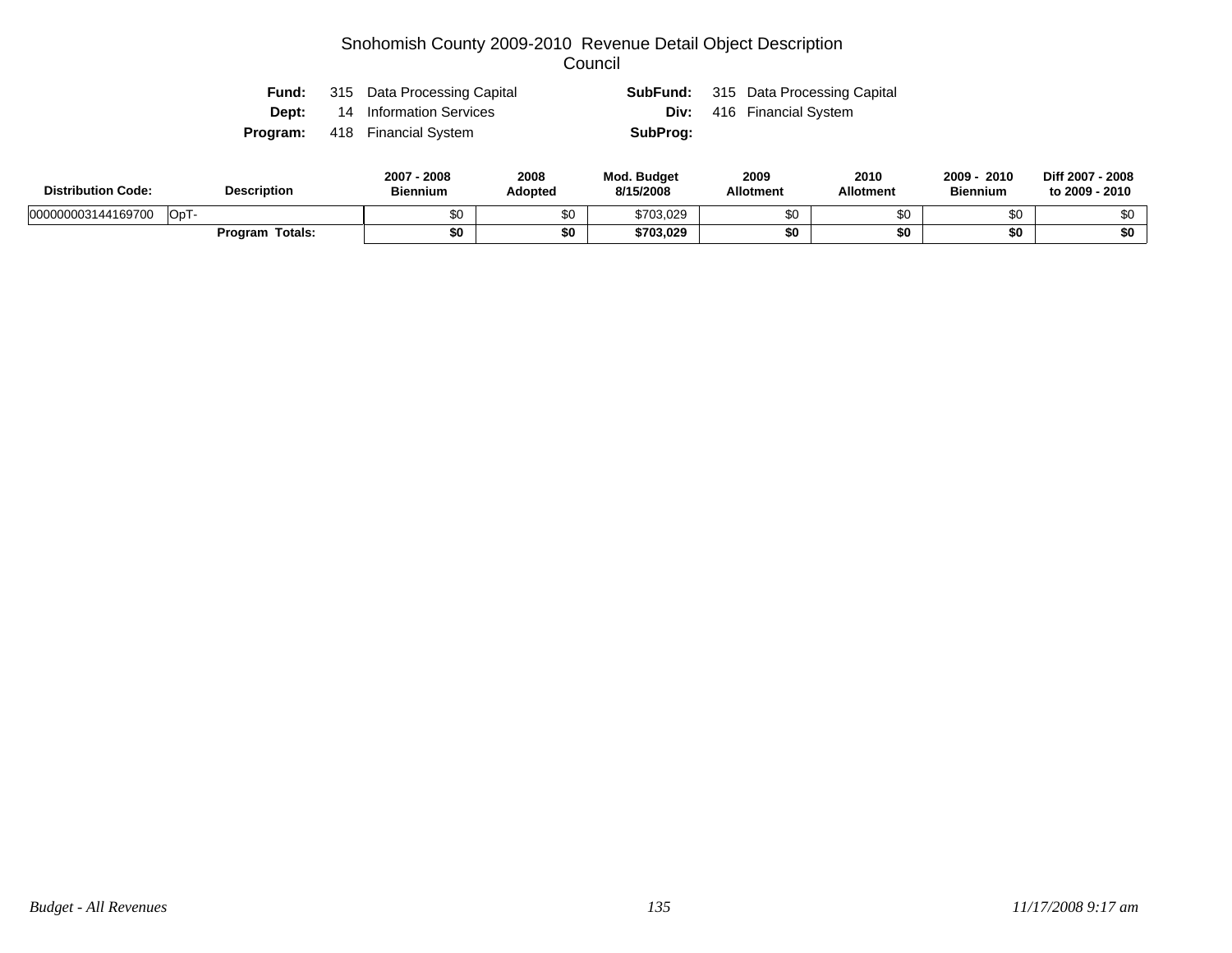| Fund: | 315 Data Processing Capital                    |          | <b>SubFund:</b> 315 Data Processing Capital |
|-------|------------------------------------------------|----------|---------------------------------------------|
| Dept: | 14 Information Services                        |          | <b>Div:</b> 417 Infrastructure Replacement  |
|       | <b>Program:</b> 418 Infrastructure Replacement | SubProg: |                                             |

| <b>Distribution Code:</b> | <b>Description</b>             | 2007 - 2008<br><b>Biennium</b> | 2008<br>Adopted | Mod. Budget<br>8/15/2008 | 2009<br><b>Allotment</b> | 2010<br><b>Allotment</b> | $2009 - 2010$<br><b>Biennium</b> | Diff 2007 - 2008<br>to 2009 - 2010 |
|---------------------------|--------------------------------|--------------------------------|-----------------|--------------------------|--------------------------|--------------------------|----------------------------------|------------------------------------|
| 000000003144170800        | Beginning Fund Balance         | \$328,948                      | \$328,948       | \$678,948                | \$767,293                | \$497,660                | \$1,264,953                      | \$936,005                          |
| 000000003144174880        | Data Proc Services-Othr Funds  | \$0                            | \$0             | \$7,668,628              | \$0                      | \$0                      | \$0                              | \$0                                |
| 000000003144174919        | Interfund Charges-Genl Govt    | \$0                            | \$0             | \$209.874                | \$0                      | \$0                      | \$0                              | \$0                                |
| 000000003144174958        | Interfund Charges-Planning     | \$0                            | \$0             | \$100,000                | \$0                      | \$0                      | \$0                              | \$0                                |
| 000000003144176111        | Investment Interest            | \$0                            | \$0             | \$474.898                | \$0                      | \$0                      | \$0                              | \$0                                |
| 000000003144179700        | OpT-DIS Infrastructure Replace | \$3,668,001                    | \$1,628,481     | \$7,805,908              | \$1,335,066              | \$1,327,568              | \$2,662,634                      | (\$1,005,367)                      |
|                           | <b>Program Totals:</b>         | \$3,996,949                    | \$1,957,429     | \$16,938,256             | \$2,102,359              | \$1,825,228              | \$3,927,587                      | (\$69,362)                         |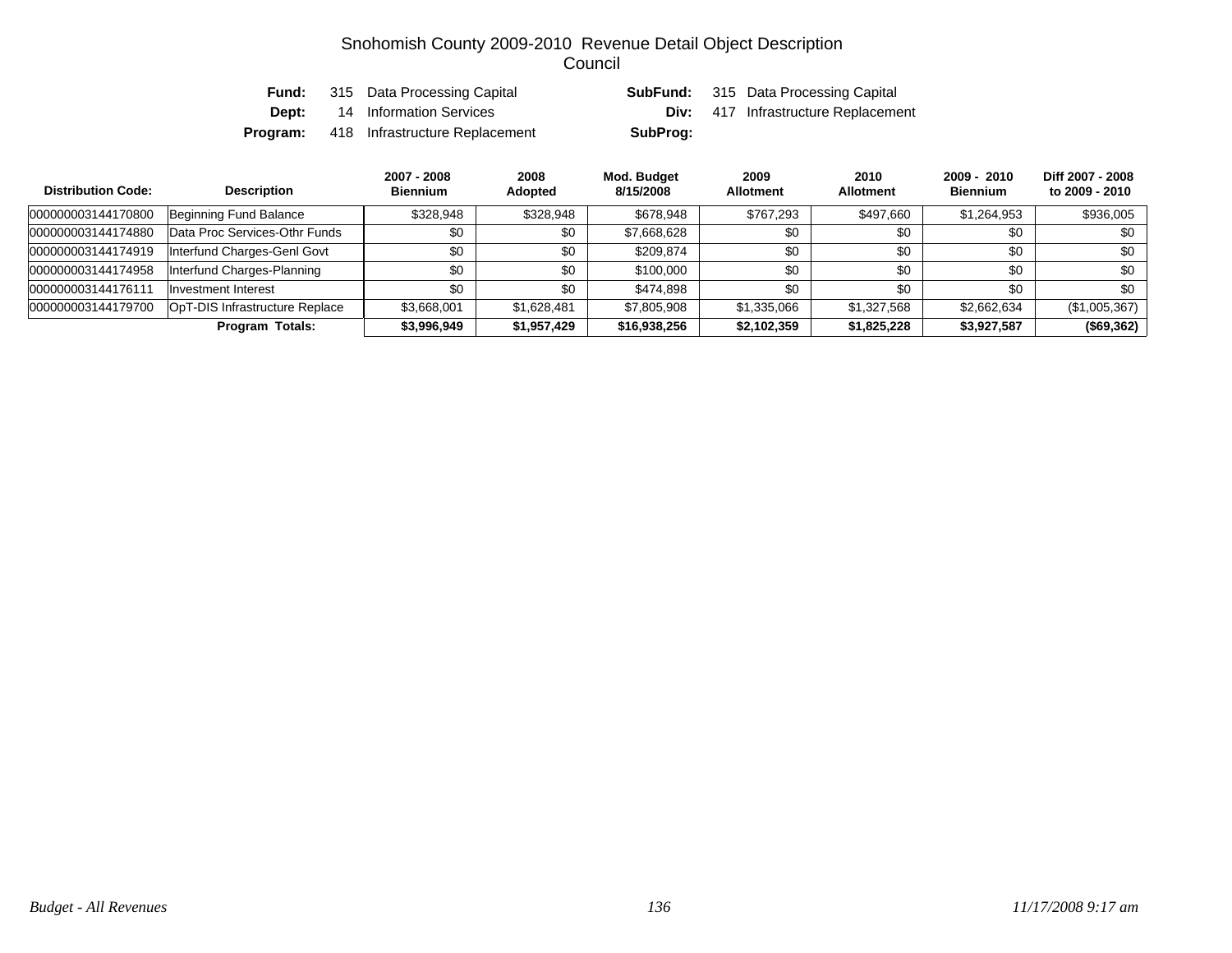|  | <b>Fund:</b> 315 Data Processing Capital |          | <b>SubFund:</b> 315 Data Processing Capital |
|--|------------------------------------------|----------|---------------------------------------------|
|  | <b>Dept:</b> 14 Information Services     |          | <b>Div:</b> 419 Administration              |
|  | <b>Program:</b> 418 Administration       | SubProg: |                                             |

| <b>Distribution Code:</b> | <b>Description</b>     | 2008<br>2007 - 2008<br><b>Biennium</b><br>Adopted |  | <b>Mod. Budget</b><br>8/15/2008 | 2009<br><b>Allotment</b> | 2010<br><b>Allotment</b> | 2010<br>2009<br><b>Biennium</b> | Diff 2007 - 2008<br>to 2009 - 2010 |
|---------------------------|------------------------|---------------------------------------------------|--|---------------------------------|--------------------------|--------------------------|---------------------------------|------------------------------------|
| 000000003144196111        | Investment Interest    | \$0                                               |  | .220                            | \$0                      | υŒ                       | ሶሳ                              |                                    |
|                           | <b>Program Totals:</b> | \$0                                               |  | \$11,220                        | \$0                      | 50                       | \$0                             | \$0                                |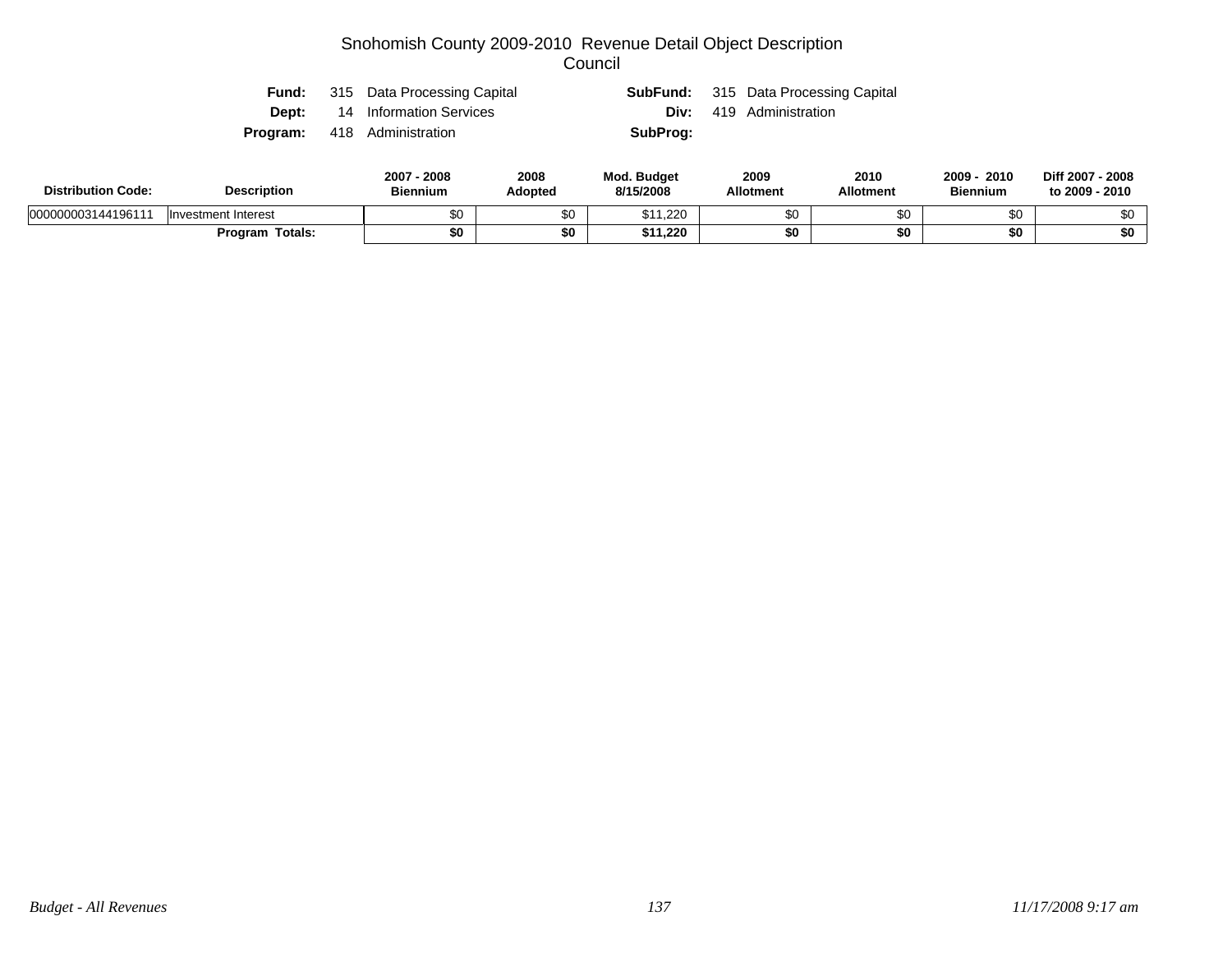|  | <b>Fund:</b> 315 Data Processing Capital |          | <b>SubFund:</b> 315 Data Processing Capital |
|--|------------------------------------------|----------|---------------------------------------------|
|  | <b>Dept:</b> 14 Information Services     |          | Div: $423$ Y2K '99 Funding                  |
|  | <b>Program:</b> 418 Central Services/Dis | SubProg: |                                             |

| <b>Distribution Code:</b> | <b>Description</b>           | 2007 - 2008<br><b>Biennium</b> | 2008<br><b>Adopted</b> | Mod. Budget<br>8/15/2008 | 2009<br><b>Allotment</b> | 2010<br><b>Allotment</b> | 2009 - 2010<br><b>Biennium</b> | Diff 2007 - 2008<br>to 2009 - 2010 |
|---------------------------|------------------------------|--------------------------------|------------------------|--------------------------|--------------------------|--------------------------|--------------------------------|------------------------------------|
| 000000003144234919        | I/F Other General Gov't Svcs | \$0                            | \$0                    | (\$92,804)               | \$0                      | \$0                      | \$0                            | \$0                                |
| 000000003144236111        | Investment Interest          | \$0                            | \$0                    | \$48,303                 | \$0                      | \$0                      | \$0                            | \$0                                |
| 000000003144239903        | Transfer in - Fund 505       | \$0                            | \$0                    | \$82,879                 | \$0                      | \$0                      | \$0                            | \$0                                |
|                           | <b>Program Totals:</b>       | \$0                            | \$0                    | \$38,378                 | \$0                      | \$0                      | \$0                            | \$0                                |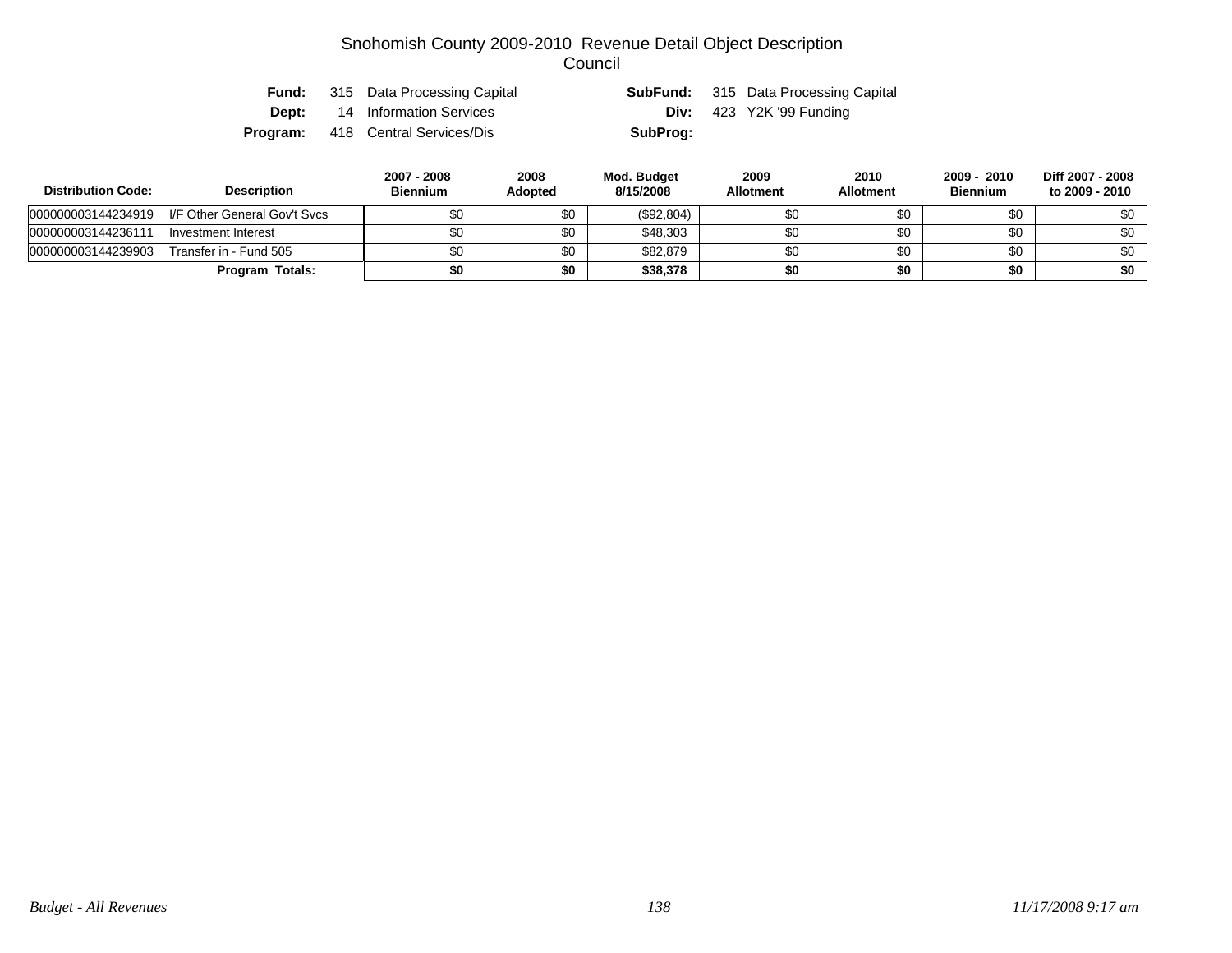| Fund: | 315 Data Processing Capital              |          | <b>SubFund:</b> 315 Data Processing Capital |
|-------|------------------------------------------|----------|---------------------------------------------|
|       | <b>Dept:</b> 14 Information Services     |          | <b>Div:</b> 425 Orpthophotos Purchase       |
|       | <b>Program:</b> 418 Central Services/Dis | SubProg: |                                             |

| <b>Distribution Code:</b> | <b>Description</b> | 2008<br>2007<br><b>Biennium</b> | 2008<br>Adopted | <b>Mod. Budget</b><br>8/15/2008 | 2009<br><b>Allotment</b> | 2010<br><b>Allotment</b> | 2009<br>2010<br><b>Biennium</b> | Diff 2007 - 2008<br>to 2009 - 2010 |
|---------------------------|--------------------|---------------------------------|-----------------|---------------------------------|--------------------------|--------------------------|---------------------------------|------------------------------------|
| 000000003144259700        | $OpT$ -            | \$0                             | ሖ<br>ΦU         | \$70,000                        |                          | \$0                      |                                 | \$0                                |
|                           | Totals:<br>Program | \$0                             | \$0             | \$70,000                        |                          | \$0                      |                                 | \$0                                |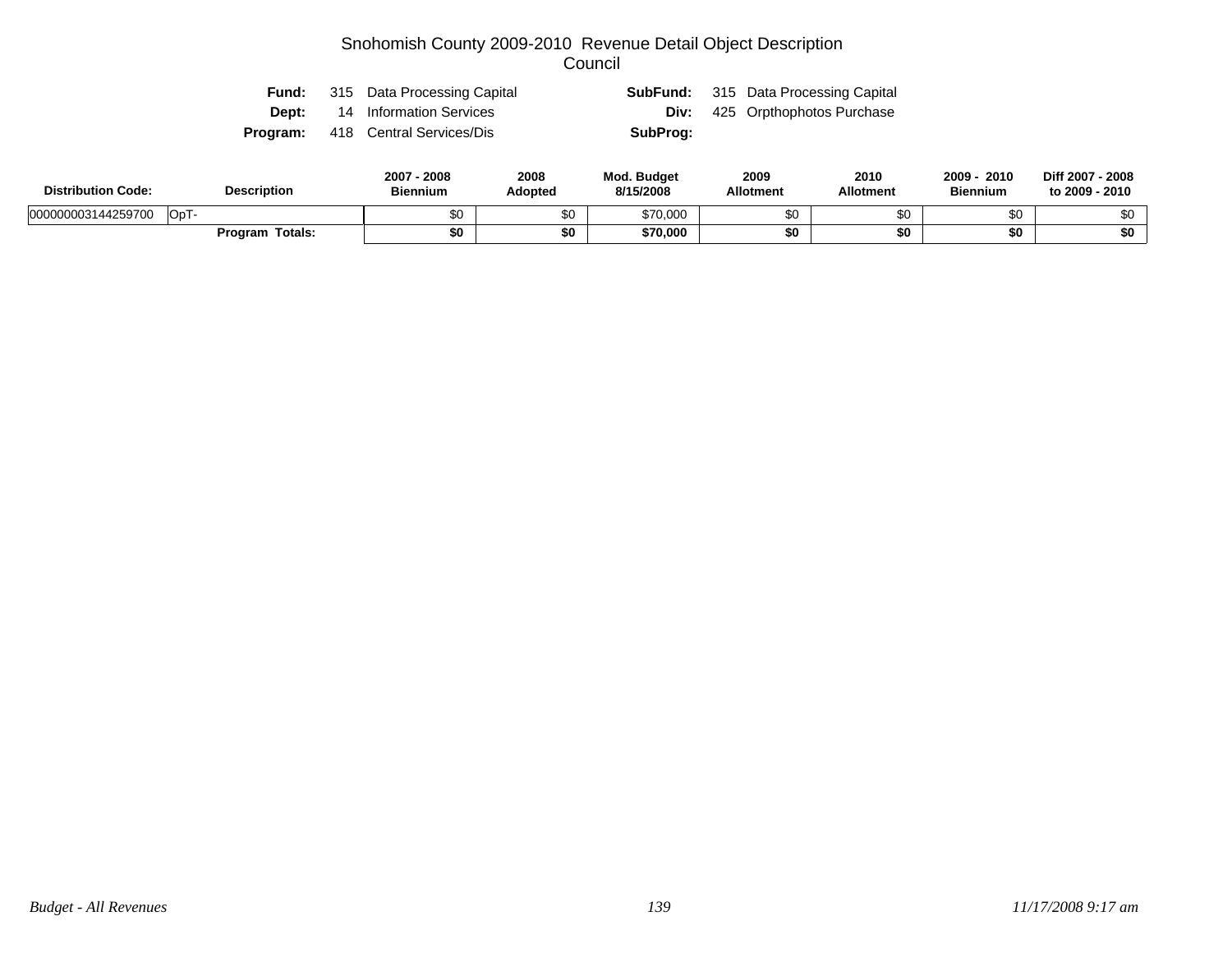| Fund:    | 315 Data Processing Capital |          | <b>SubFund:</b> 315 Data Processing Capital    |
|----------|-----------------------------|----------|------------------------------------------------|
| Dept:    | 14 Information Services     |          | <b>Div:</b> 426 Law and Justice Capital Projct |
| Program: | 418 Central Services/Dis    | SubProg: |                                                |

| <b>Distribution Code:</b> | <b>Description</b>        | 2007 - 2008<br><b>Biennium</b> | 2008<br><b>Adopted</b> | Mod. Budget<br>8/15/2008 | 2009<br><b>Allotment</b> | 2010<br><b>Allotment</b> | 2009 - 2010<br><b>Biennium</b> | Diff 2007 - 2008<br>to 2009 - 2010 |
|---------------------------|---------------------------|--------------------------------|------------------------|--------------------------|--------------------------|--------------------------|--------------------------------|------------------------------------|
| 000000003144260800        | Beginning Fund Balance    | \$347,000                      | \$347,000              | \$347,000                | \$0                      | \$0                      | \$0                            | (\$347,000)                        |
| 000000003144266690        | Interfund Revenue - Clerk | \$94,000                       | \$94,000               | \$94,000                 | \$0                      | \$0                      | \$0                            | $(\$94,000)$                       |
| 000000003144269700        | OpT-Jurv+ Software        | \$50,000                       | \$0                    | \$747.900                | \$0                      | \$0                      | \$0                            | $(\$50,000)$                       |
|                           | <b>Program Totals:</b>    | \$491,000                      | \$441,000              | \$1,188,900              | \$0                      | \$0                      | \$0                            | (\$491,000)                        |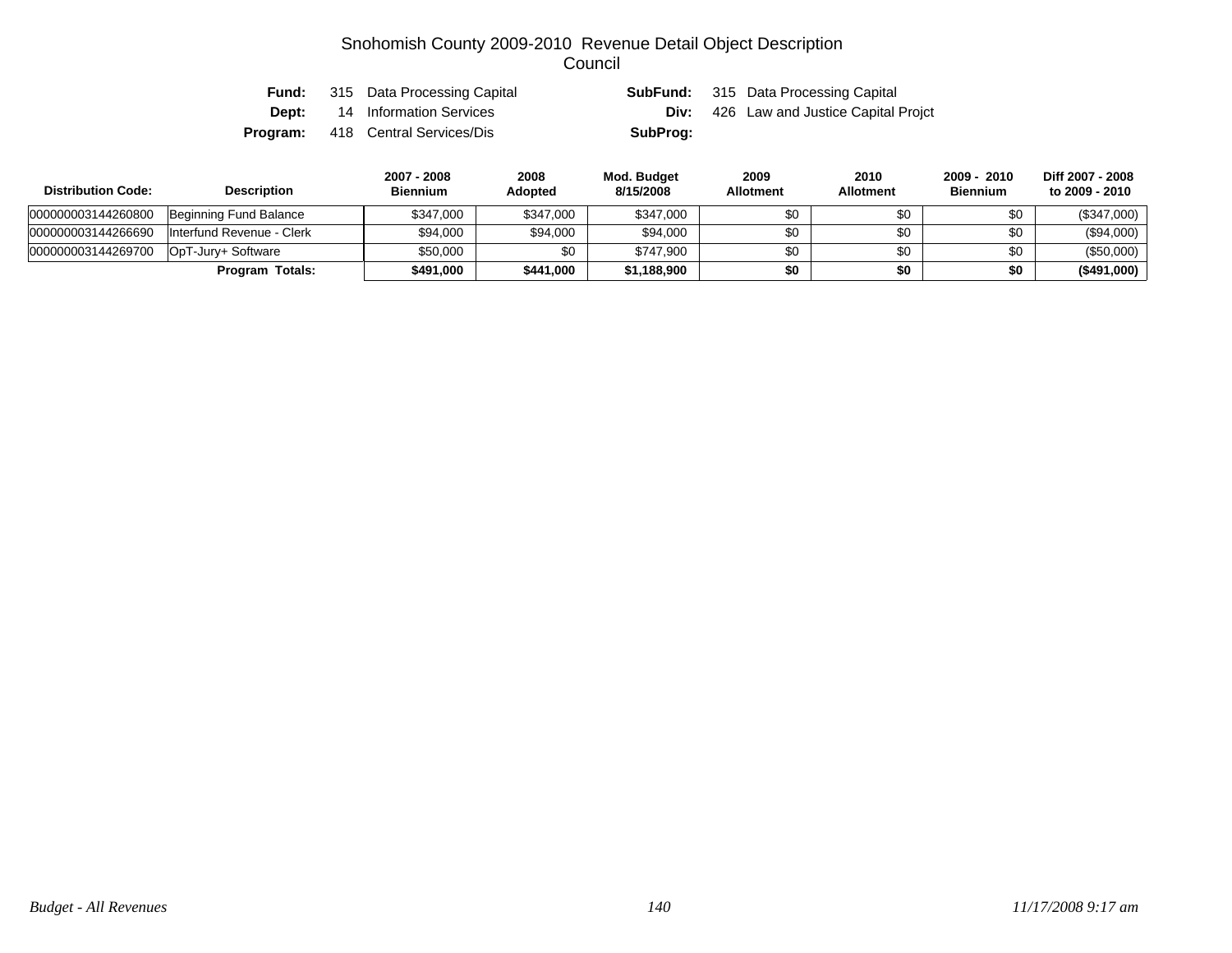| Fund:    | 315 Data Processing Capital          |          | <b>SubFund:</b> 315 Data Processing Capital |
|----------|--------------------------------------|----------|---------------------------------------------|
|          | <b>Dept:</b> 14 Information Services |          | <b>Div:</b> 427 Payroll Finance Automation  |
| Program: | 418 Central Services/Dis             | SubProg: |                                             |

| <b>Distribution Code:</b> | <b>Description</b>     | 2007<br>2008<br><b>Biennium</b> | 2008<br><b>Adopted</b> | <b>Mod. Budget</b><br>8/15/2008 | 2009<br><b>Allotment</b> | 2010<br>Allotment | 2009<br>2010<br><b>Biennium</b> | Diff 2007 - 2008<br>to 2009 - 2010 |
|---------------------------|------------------------|---------------------------------|------------------------|---------------------------------|--------------------------|-------------------|---------------------------------|------------------------------------|
| 000000003144279700        | OpT-                   | Λn<br>ພບ                        | \$0                    | \$165.000                       | \$0                      |                   | ጦጣ<br>ъU                        |                                    |
|                           | <b>Program Totals:</b> | \$0                             | \$0                    | \$165,000                       | \$0                      |                   | \$0                             | \$0                                |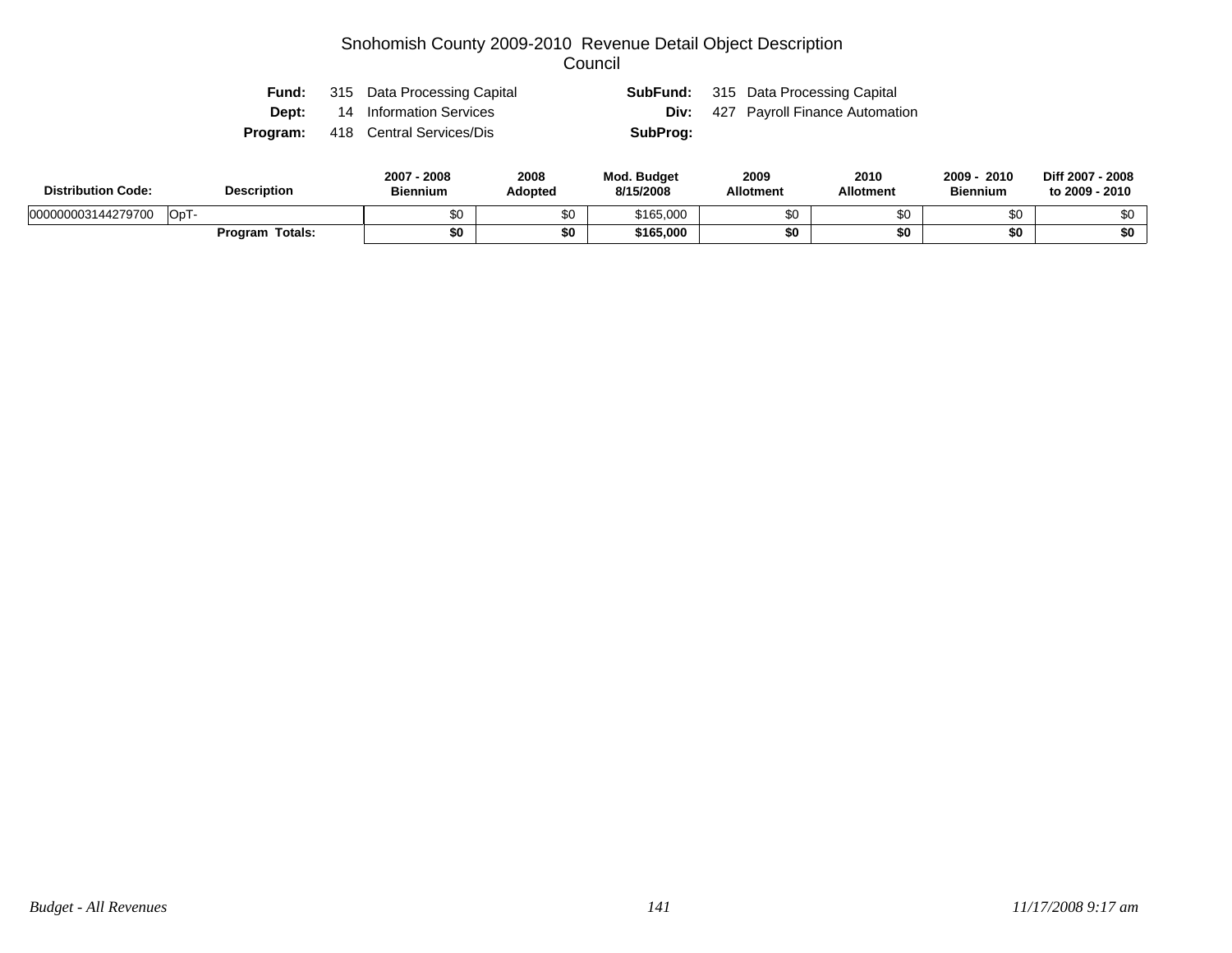| Fund:    | 315 Data Processing Capital |          | <b>SubFund:</b> 315 Data Processing Capital |
|----------|-----------------------------|----------|---------------------------------------------|
| Dept:    | 14 Information Services     | Div:     | 428 Human Resource Information Sys          |
| Program: | 418 Central Services/Dis    | SubProg: |                                             |

| <b>Distribution Code:</b> | <b>Description</b>           | 2007 - 2008<br><b>Biennium</b> | 2008<br><b>Adopted</b> | Mod. Budget<br>8/15/2008 | 2009<br><b>Allotment</b> | 2010<br><b>Allotment</b> | 2009 - 2010<br><b>Biennium</b> | Diff 2007 - 2008<br>to 2009 - 2010 |
|---------------------------|------------------------------|--------------------------------|------------------------|--------------------------|--------------------------|--------------------------|--------------------------------|------------------------------------|
| 000000003144280800        | Beginning Fund Balance       | \$150.000                      | \$150,000              | \$150,000                | \$0                      | \$0                      | \$0                            | (\$150,000)                        |
| 000000003144284919        | I/F Other General Gov't Svcs | \$0                            | \$0                    | \$171.544                | \$0                      | \$0                      | \$0                            | \$0                                |
| 000000003144289700        | OpT-                         | \$0                            | \$0                    | \$295.655                | \$0                      | \$0                      | \$0                            | \$0                                |
|                           | Program Totals:              | \$150,000                      | \$150,000              | \$617,199                | \$0                      | \$0                      | \$0                            | (\$150,000)                        |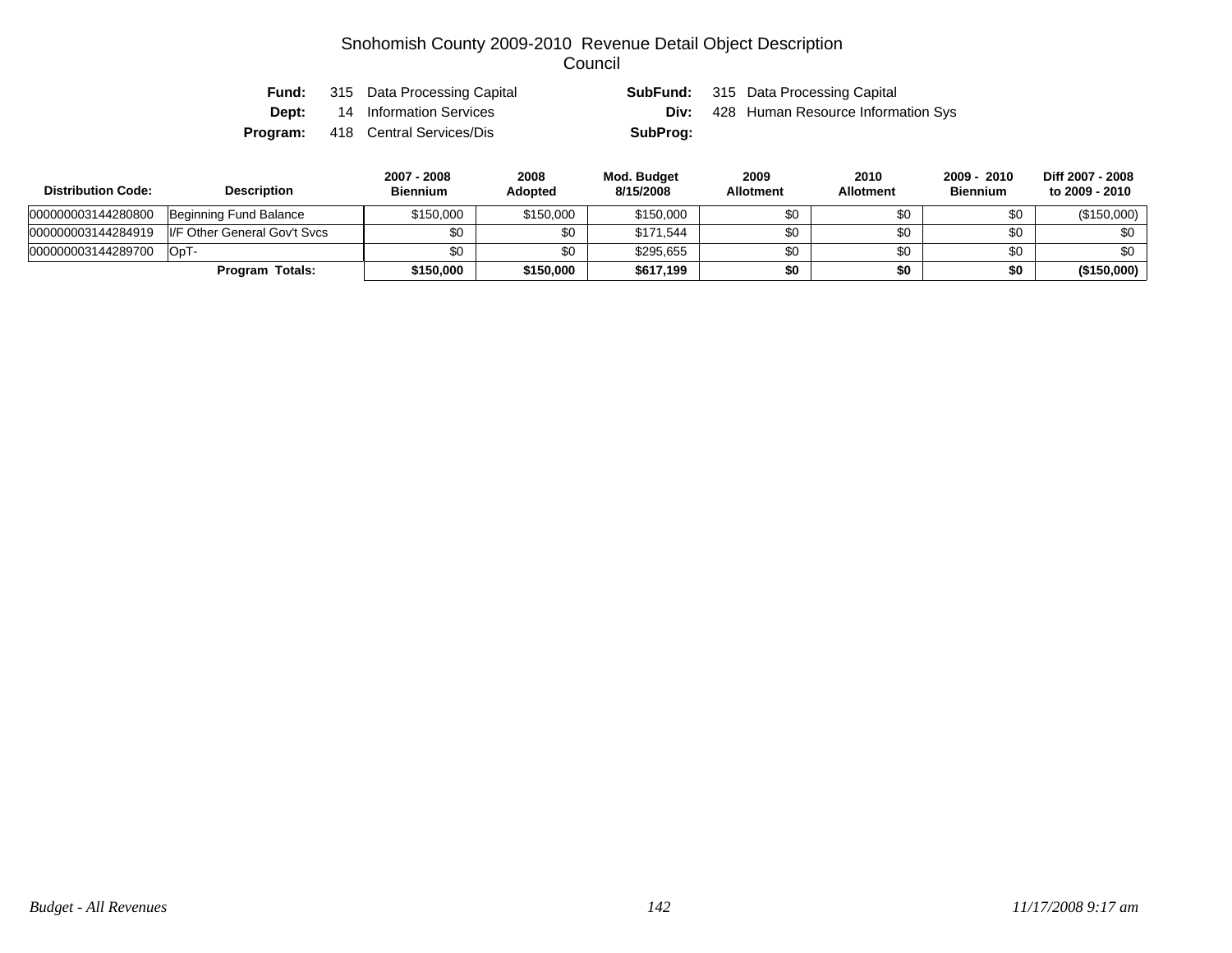| Fund: | 315 Data Processing Capital              |          | <b>SubFund:</b> 315 Data Processing Capital |
|-------|------------------------------------------|----------|---------------------------------------------|
|       | <b>Dept:</b> 14 Information Services     |          | <b>Div:</b> 429 Imaging Infrastructure      |
|       | <b>Program:</b> 418 Central Services/Dis | SubProg: |                                             |

| <b>Distribution Code:</b> | <b>Description</b>     | 2007<br>2008<br><b>Biennium</b> | 2008<br><b>Adopted</b> | <b>Mod. Budget</b><br>8/15/2008 | 2009<br><b>Allotment</b> | 2010<br>Allotment | 2009<br>2010<br><b>Biennium</b> | Diff 2007 - 2008<br>to 2009 - 2010 |
|---------------------------|------------------------|---------------------------------|------------------------|---------------------------------|--------------------------|-------------------|---------------------------------|------------------------------------|
| 000000003144299700        | OpT-                   | Λn<br>ພບ                        | \$0                    | \$449,000                       | \$0                      |                   | ጦጣ<br>ъU                        |                                    |
|                           | <b>Program Totals:</b> | \$0                             | \$0                    | \$449,000                       | \$0                      |                   | \$0                             | \$0                                |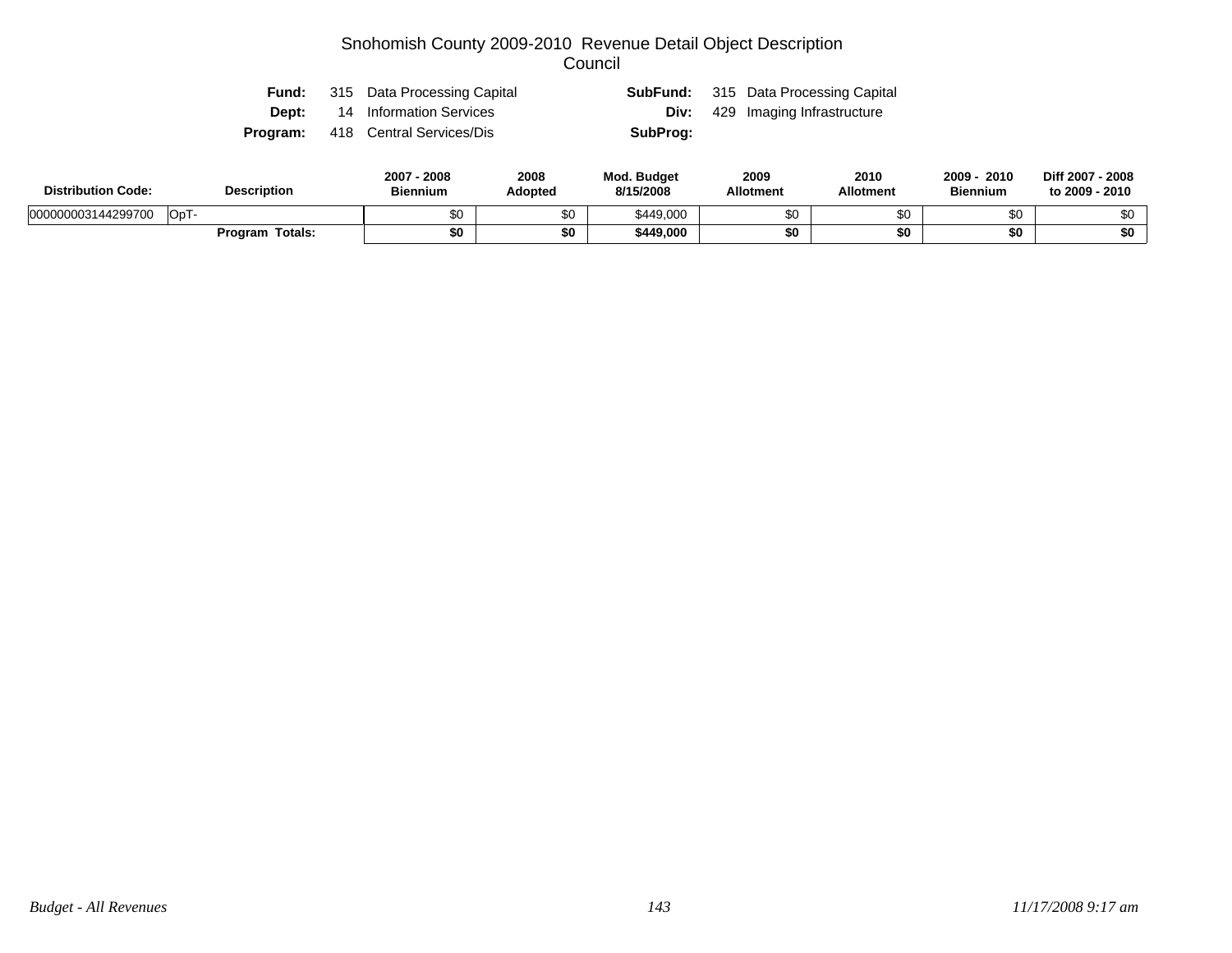|       | <b>Fund:</b> 315 Data Processing Capital |          | <b>SubFund:</b> 315 Data Processing Capital |
|-------|------------------------------------------|----------|---------------------------------------------|
| Dept: | 14 Information Services                  |          | <b>Div:</b> 431 Clerk Imaging System        |
|       | <b>Program:</b> 418 Central Services/Dis | SubProg: |                                             |

| <b>Distribution Code:</b> | <b>Description</b> | 2007<br>2008<br><b>Biennium</b> | 2008<br><b>Adopted</b> | <b>Mod. Budget</b><br>8/15/2008 | 2009<br><b>Allotment</b> | 2010<br>Allotment | $2009 -$<br>2010<br><b>Biennium</b> | Diff 2007 - 2008<br>to 2009 - 2010 |
|---------------------------|--------------------|---------------------------------|------------------------|---------------------------------|--------------------------|-------------------|-------------------------------------|------------------------------------|
| 000000003144319700        | OpT                | \$0                             | \$0                    | 582,610،                        | ሱሶ                       |                   | \$0                                 |                                    |
|                           | Program Totals:    | \$0                             | \$0                    | 1,582,610                       | \$0                      |                   | \$0                                 | \$0                                |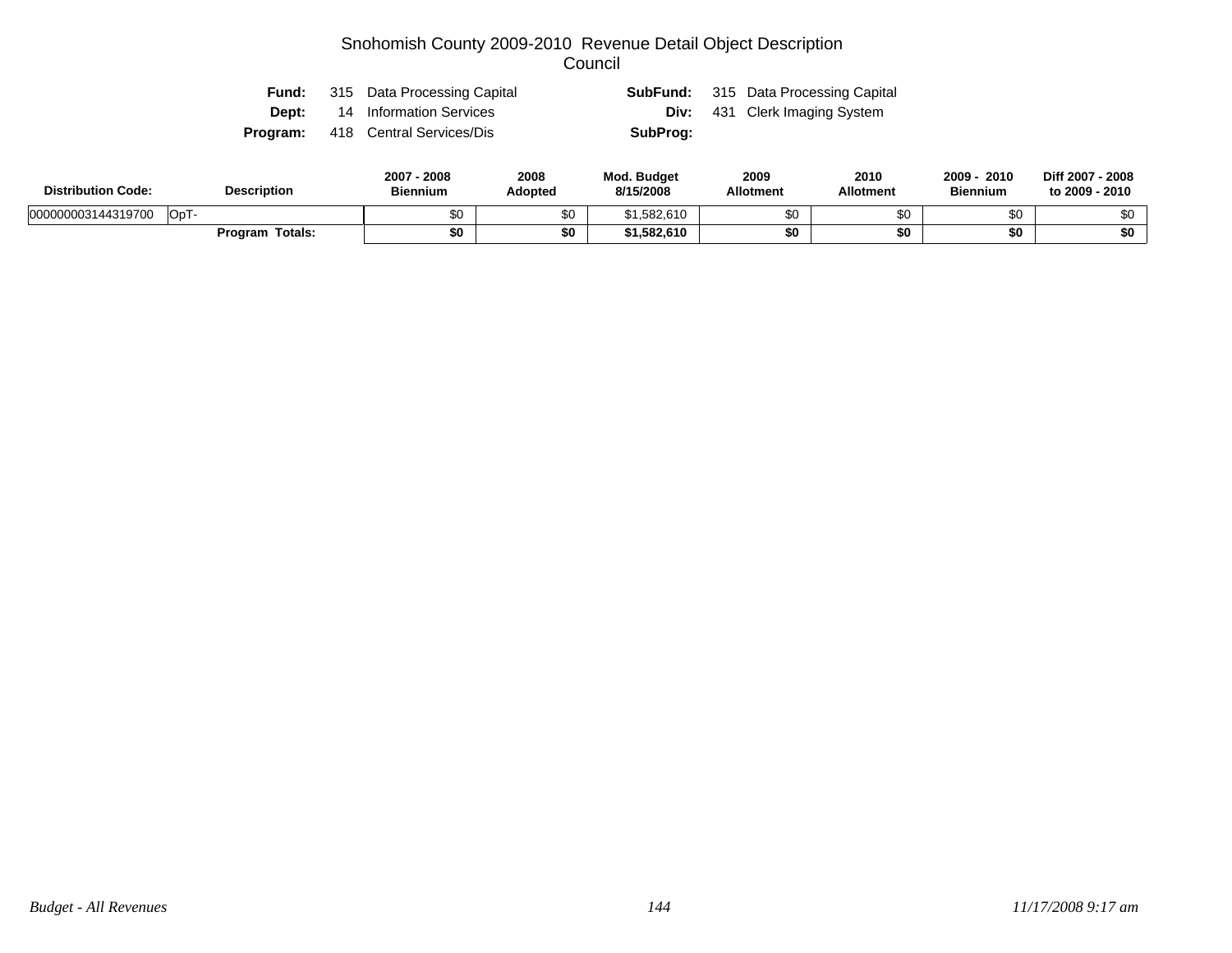| Fund:        | 315 Data Processing Capital  | SubFund: | 315 Data Processing Capital  |
|--------------|------------------------------|----------|------------------------------|
| <b>Dept:</b> | 14 Information Services      |          | 433 Public Access/E-Commerce |
| Program:     | 418 Public Access/E-Commerce | SubProg: |                              |

| <b>Distribution Code:</b> | <b>Description</b>       | 2007 - 2008<br>Biennium | 2008<br>Adopted | Mod. Budget<br>8/15/2008 | 2009<br><b>Allotment</b> | 2010<br><b>Allotment</b> | 2010<br>2009<br><b>Biennium</b> | Diff 2007 - 2008<br>to 2009 - 2010 |
|---------------------------|--------------------------|-------------------------|-----------------|--------------------------|--------------------------|--------------------------|---------------------------------|------------------------------------|
| 000000003144339110        | Bond Proceeds/E-Commerce |                         | \$0             | \$198.904                | \$0                      | ъU                       | \$0                             | \$0                                |
| 000000003144339700        | Public Access/E-Commerce |                         | \$0             | \$855,818                | \$0                      | ъU                       | \$0                             | \$0                                |
|                           | <b>Program Totals:</b>   | \$0                     | \$0             | \$1,054,722              | \$0                      | \$0                      | \$0                             | \$0                                |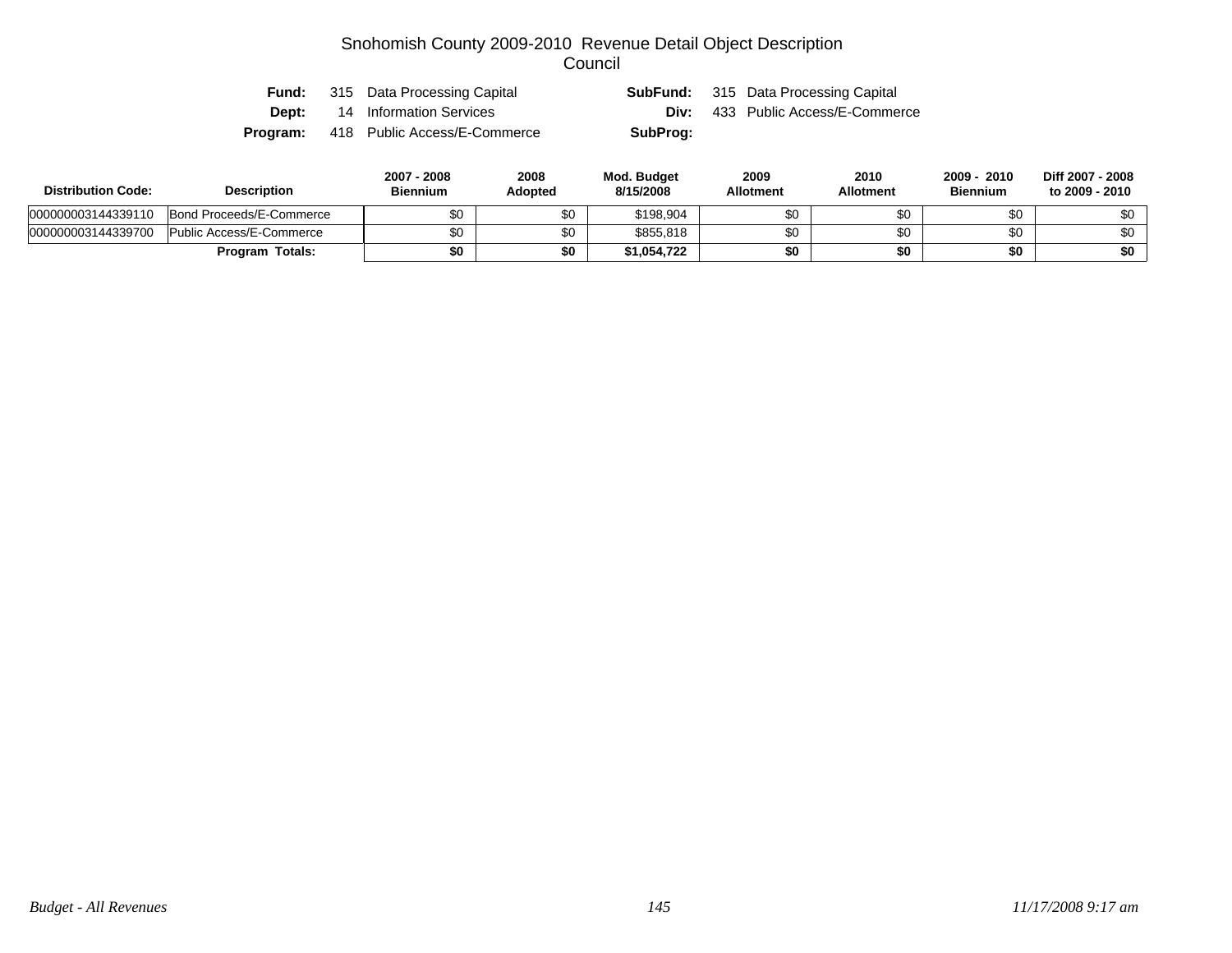| Fund:    | 315 Data Processing Capital  |          | <b>SubFund:</b> 315 Data Processing Capital |
|----------|------------------------------|----------|---------------------------------------------|
| Dept:    | 14 Information Services      |          | <b>Div:</b> 434 Research/Dev Contingency    |
| Program: | 418 Research/Dev Contingency | SubProg: |                                             |

| <b>Distribution Code:</b> | <b>Description</b>         | 2007 - 2008<br><b>Biennium</b> | 2008<br>Adopted | <b>Mod. Budget</b><br>8/15/2008 | 2009<br><b>Allotment</b> | 2010<br><b>Allotment</b> | 2009 - 2010<br><b>Biennium</b> | Diff 2007 - 2008<br>to 2009 - 2010 |
|---------------------------|----------------------------|--------------------------------|-----------------|---------------------------------|--------------------------|--------------------------|--------------------------------|------------------------------------|
| 000000003144346990        | Misc Revenue               | \$0                            | \$0             |                                 | (\$8.671                 | \$0                      | (\$8,671)                      | (\$8,671)                          |
| 000000003144349701        | <b>OpT-Kiosks Analysis</b> | \$25,000                       | \$25,000        | \$25,000                        |                          | \$0                      | \$0                            | (\$25,000)                         |
|                           | Program Totals:            | \$25.000                       | \$25,000        | \$25,000                        | (\$8,671"                | \$0                      | (\$8,671)                      | (\$33,671)                         |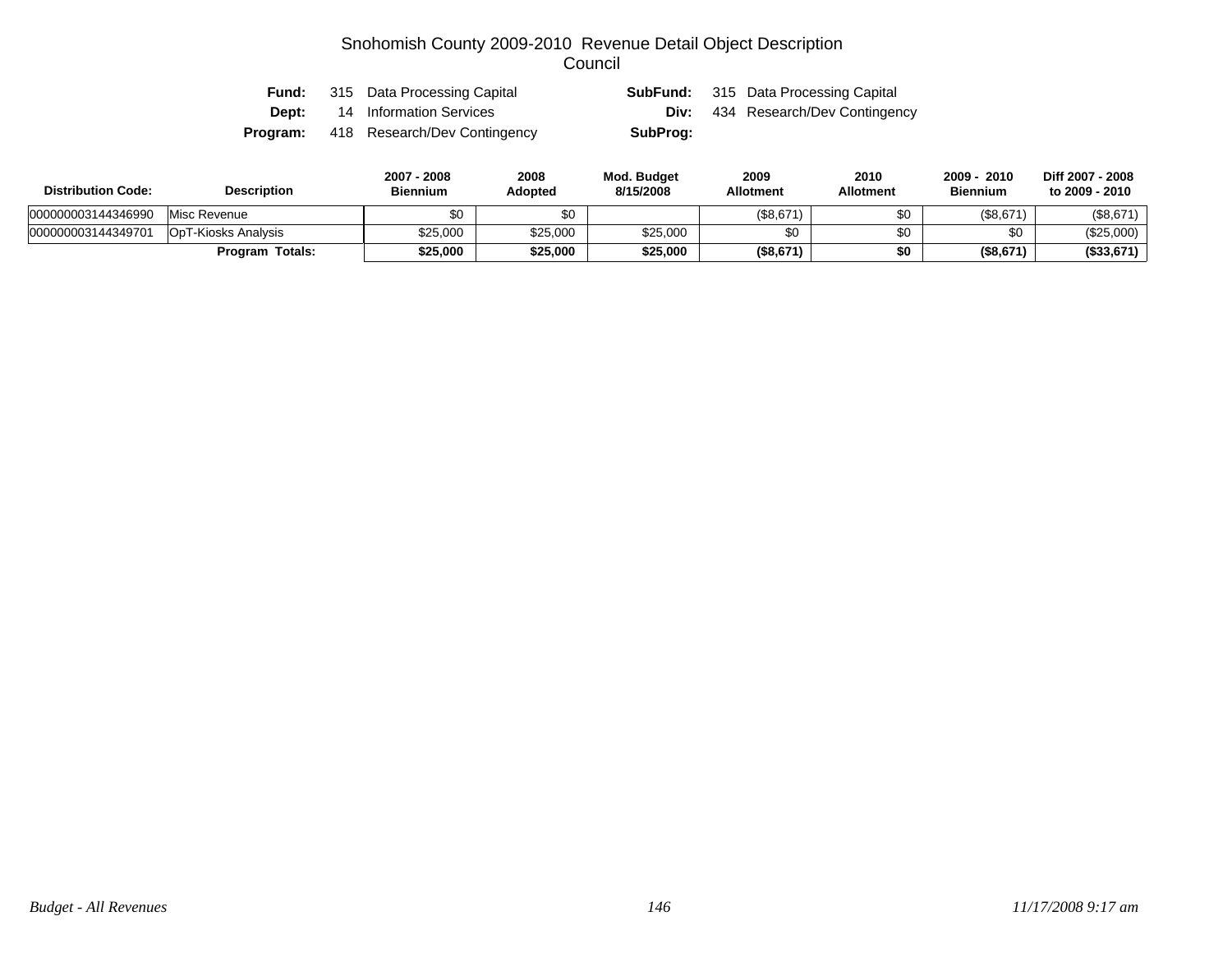| Fund: | 315 Data Processing Capital                   |          | <b>SubFund:</b> 315 Data Processing Capital |
|-------|-----------------------------------------------|----------|---------------------------------------------|
| Dept: | 14 Information Services                       | Div:     | 435 Corrections Systems Study               |
|       | <b>Program:</b> 418 Corrections Systems Study | SubProg: |                                             |

| <b>Distribution Code:</b> | <b>Description</b>                  | $2007 -$<br>.2008<br><b>Biennium</b> | 2008<br>Adopted | Mod. Budget<br>8/15/2008 | 2009<br><b>Allotment</b> | 2010<br><b>Allotment</b> | $2009 -$<br>2010<br><b>Biennium</b> | Diff 2007 - 2008<br>to 2009 - 2010 |
|---------------------------|-------------------------------------|--------------------------------------|-----------------|--------------------------|--------------------------|--------------------------|-------------------------------------|------------------------------------|
| 000000003144359700        | <b>Enterprise Wireless Projects</b> | \$0                                  | ሖ<br>ა∪         | \$125,000                | ¢∩                       | \$0                      | ሖ<br>ΦU                             | ድሰ                                 |
|                           | Totals:<br><b>Program</b>           | \$0                                  | \$0             | \$125,000                |                          | \$0                      | \$0                                 | \$0                                |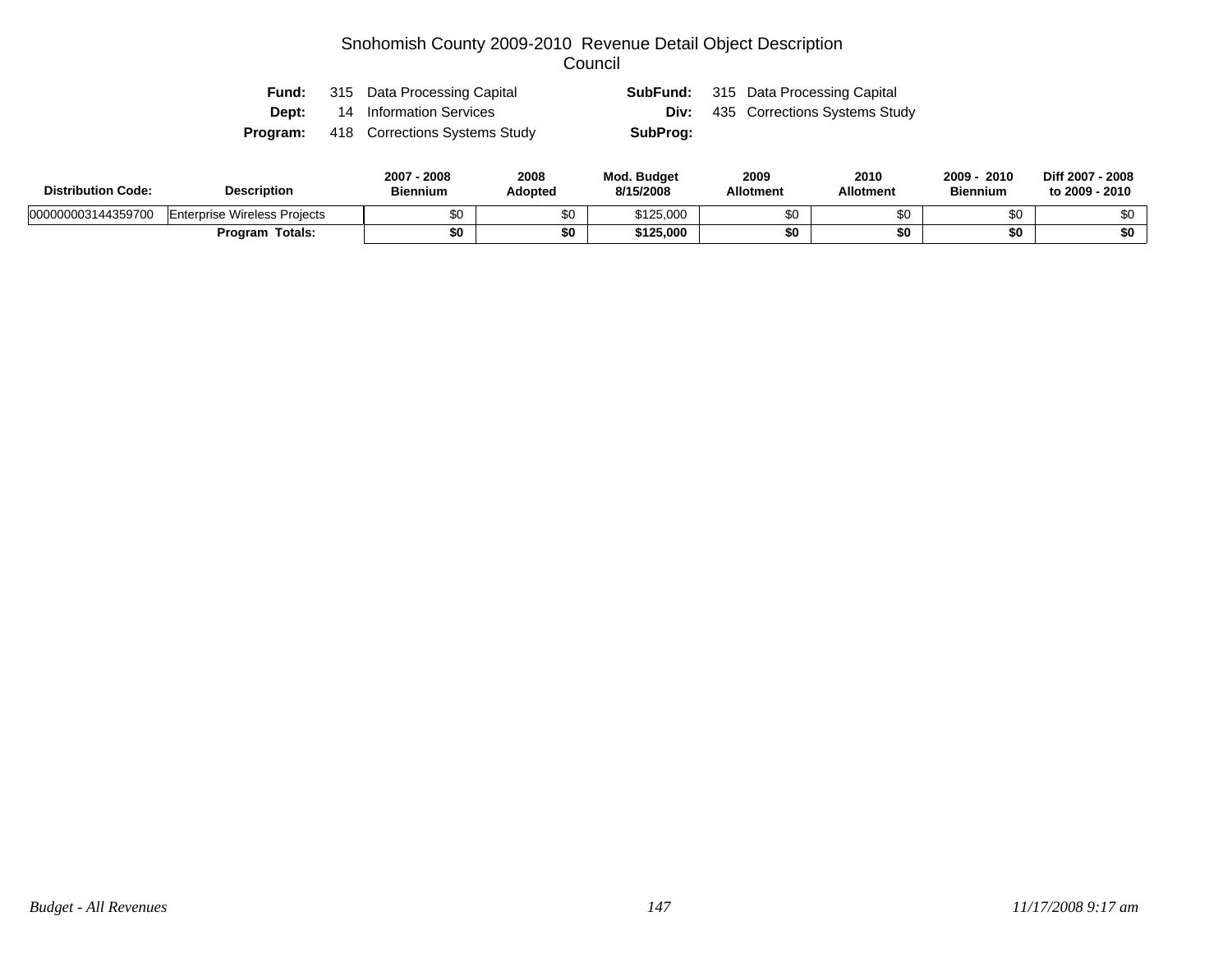| Fund:        | 315 Data Processing Capital      |          | <b>SubFund:</b> 315 Data Processing Capital  |
|--------------|----------------------------------|----------|----------------------------------------------|
| <b>Dept:</b> | 14 Information Services          |          | <b>Div:</b> 436 Enterprise Wireless Projects |
| Program:     | 418 Enterprise Wireless Projects | SubProg: |                                              |

| <b>Distribution Code:</b> | <b>Description</b>                  | 2007 -<br>.2008<br><b>Biennium</b> | 2008<br>Adopted | Mod. Budget<br>8/15/2008 | 2009<br><b>Allotment</b> | 2010<br><b>Allotment</b> | $2009 -$<br>2010<br><b>Biennium</b> | Diff 2007 - 2008<br>to 2009 - 2010 |
|---------------------------|-------------------------------------|------------------------------------|-----------------|--------------------------|--------------------------|--------------------------|-------------------------------------|------------------------------------|
| 000000003144369700        | <b>Enterprise Wireless Projects</b> | \$0                                | ሖ<br>ა∪         | \$323.248                | ¢∩                       | \$0                      | ሖ<br>ΦU                             | ሶስ                                 |
|                           | Totals:<br><b>Program</b>           | \$0                                | \$0             | \$323.248                |                          | \$0                      | \$0                                 | \$0                                |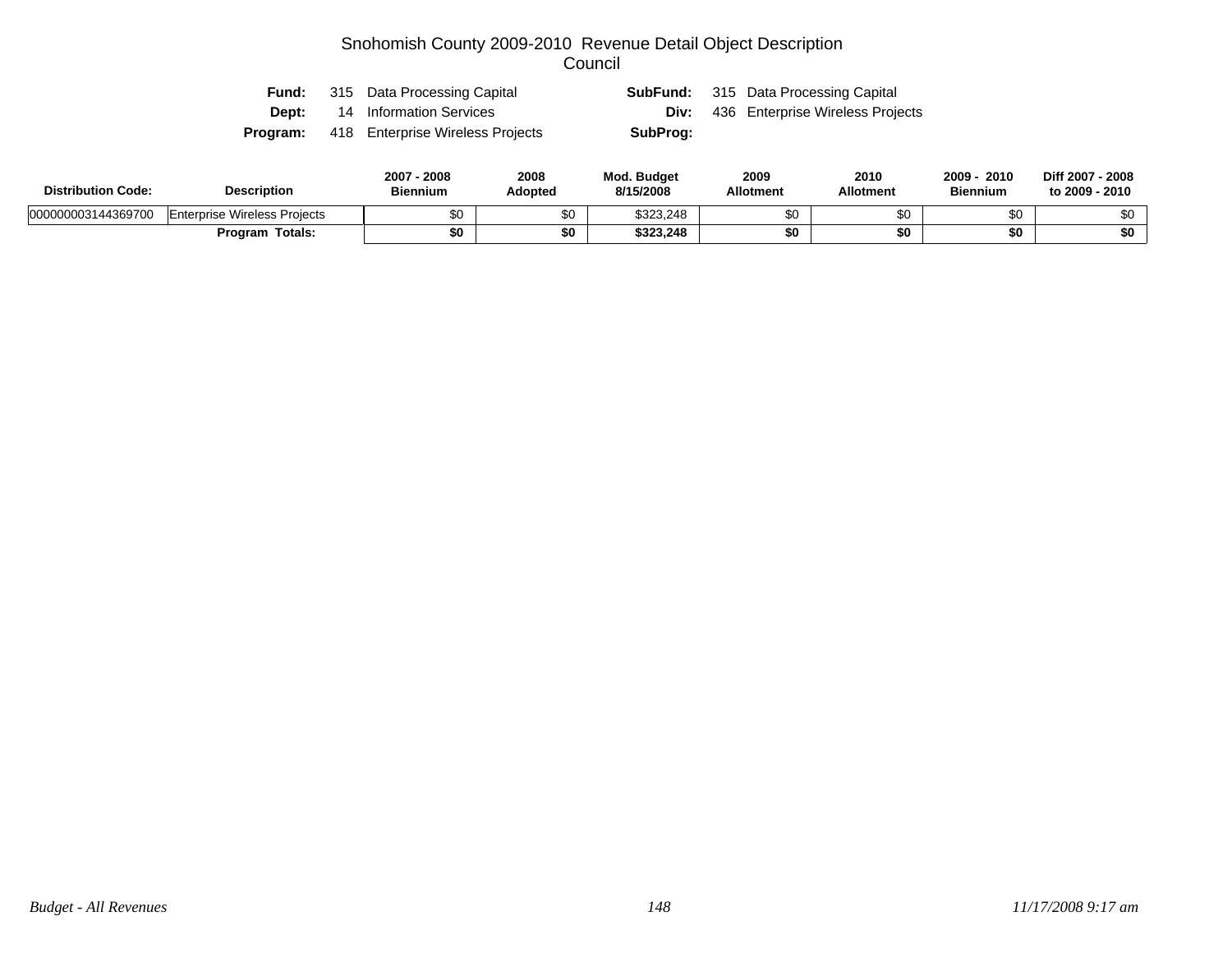| Fund:    | 315 Data Processing Capital     |          | <b>SubFund:</b> 315 Data Processing Capital   |
|----------|---------------------------------|----------|-----------------------------------------------|
| Dept:    | 14 Information Services         |          | <b>Div:</b> 437 CRI Technology Options-AV/CSC |
| Program: | 418 CRI Technology Options-AV/C | SubProg: |                                               |

| <b>Distribution Code:</b>        | <b>Description</b> | 2008<br>2007<br><b>Biennium</b> | 2008<br><b>Adopted</b> | <b>Mod. Budget</b><br>8/15/2008 | 2009<br><b>Allotment</b> | 2010<br>Allotment | 2009<br>2010<br><b>Biennium</b> | Diff 2007 - 2008<br>to 2009 - 2010 |
|----------------------------------|--------------------|---------------------------------|------------------------|---------------------------------|--------------------------|-------------------|---------------------------------|------------------------------------|
| <b>Col</b><br>000000003144379700 |                    | \$0                             | \$0                    | .300,000<br>∩⊿                  | ሖ                        |                   | \$0                             |                                    |
|                                  | Program Totals:    | \$0                             | \$0                    | ،300,000                        | \$0                      |                   | \$0                             | \$0                                |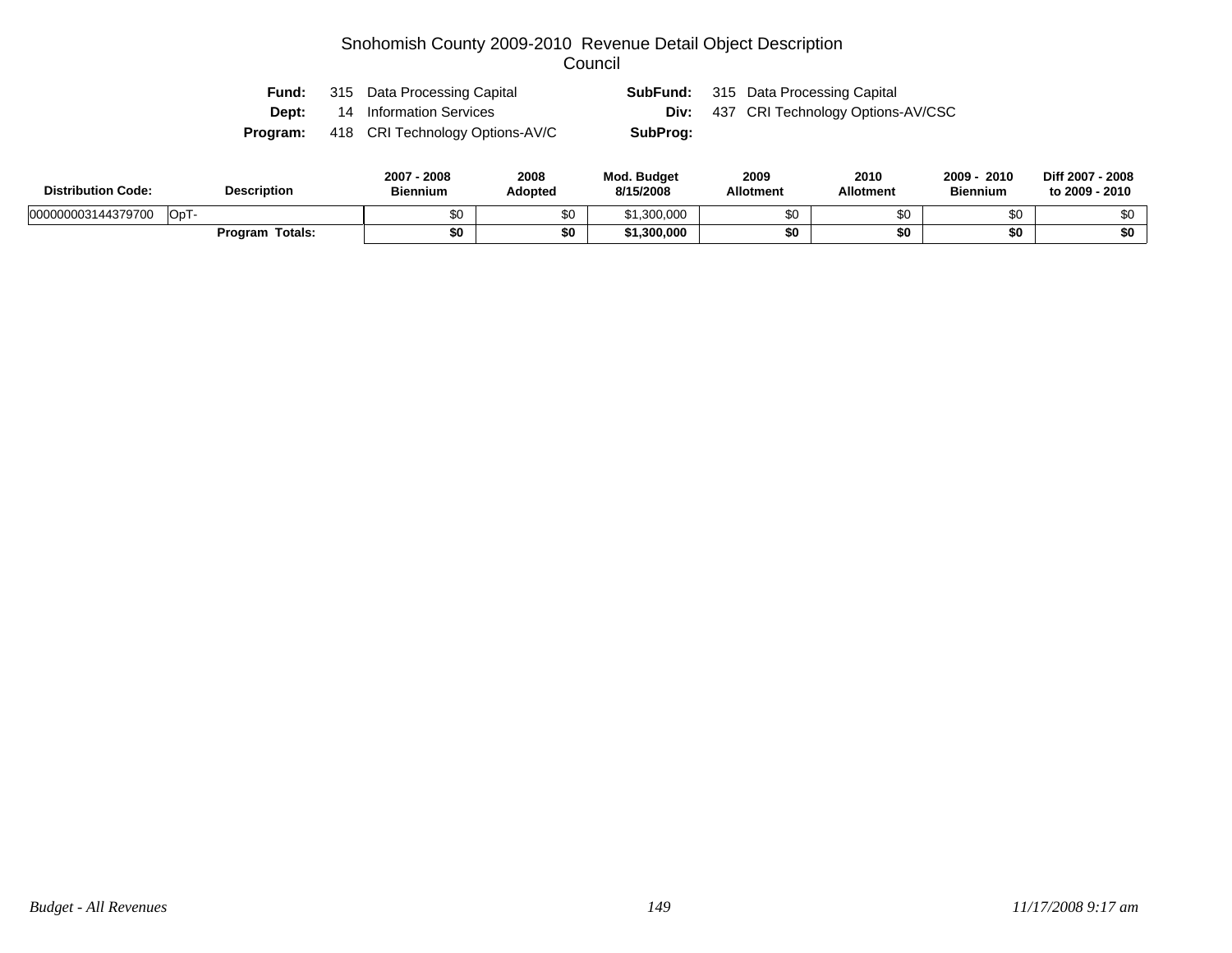|       | <b>Fund:</b> 315 Data Processing Capital   |          | <b>SubFund:</b> 315 Data Processing Capital |
|-------|--------------------------------------------|----------|---------------------------------------------|
| Dept: | 14 Information Services                    |          | <b>Div:</b> 444 Airport Infrastructure      |
|       | <b>Program:</b> 418 Airport Infrastructure | SubProg: |                                             |

| <b>Distribution Code:</b>   | <b>Description</b>     | 2007<br>2008<br><b>Biennium</b> | 2008<br>Adopted | <b>Mod. Budget</b><br>8/15/2008 | 2009<br><b>Allotment</b> | 2010<br><b>Allotment</b> | 2009<br>2010<br><b>Biennium</b> | Diff 2007 - 2008<br>to 2009 - 2010 |
|-----------------------------|------------------------|---------------------------------|-----------------|---------------------------------|--------------------------|--------------------------|---------------------------------|------------------------------------|
| 'OpT-<br>000000003144449700 |                        | ሶስ<br>ນບ                        | \$0             | \$270,000                       | œ۵                       | \$0                      |                                 | \$0                                |
|                             | <b>Program Totals:</b> | \$0                             | \$0             | \$270,000                       |                          | \$0                      |                                 | \$0                                |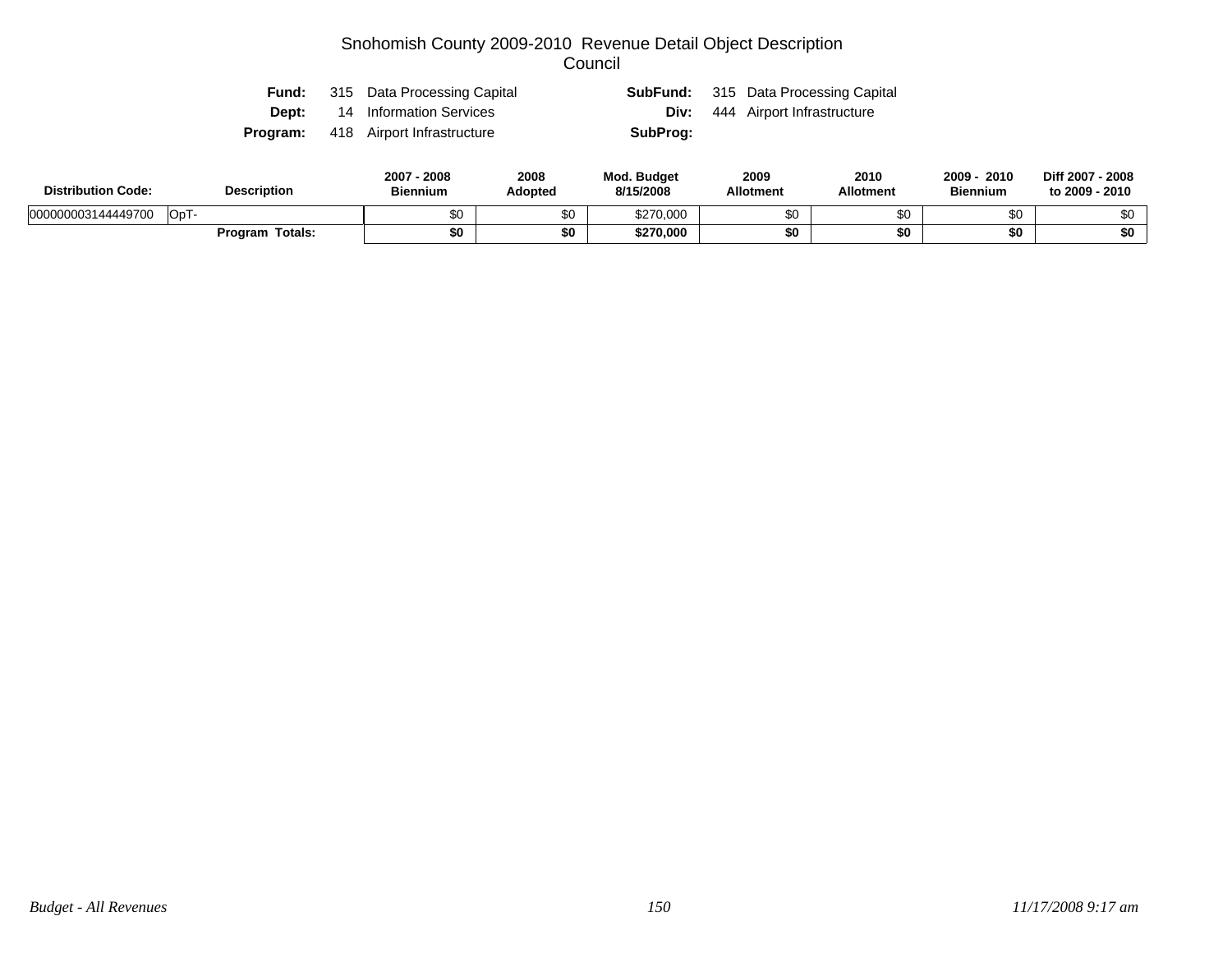| Fund:        | 315 Data Processing Capital      |          | <b>SubFund:</b> 315 Data Processing Capital  |
|--------------|----------------------------------|----------|----------------------------------------------|
| <b>Dept:</b> | 14 Information Services          |          | <b>Div:</b> 445 Application Server Migration |
| Program:     | 418 Application Server Migration | SubProg: |                                              |

| <b>Distribution Code:</b> | <b>Description</b> | 2008<br>2007<br><b>Biennium</b> | 2008<br><b>Adopted</b> | <b>Mod. Budget</b><br>8/15/2008 | 2009<br><b>Allotment</b> | 2010<br>Allotment | 2009<br>2010<br><b>Biennium</b> | Diff 2007 - 2008<br>to 2009 - 2010 |
|---------------------------|--------------------|---------------------------------|------------------------|---------------------------------|--------------------------|-------------------|---------------------------------|------------------------------------|
| 000000003144459700        | OpT                | \$0                             | \$0                    | \$397,000                       | ሱፖ                       |                   | \$0                             |                                    |
|                           | Program Totals:    | \$0                             | \$0                    | \$397,000                       | \$0                      |                   | \$0                             | \$0                                |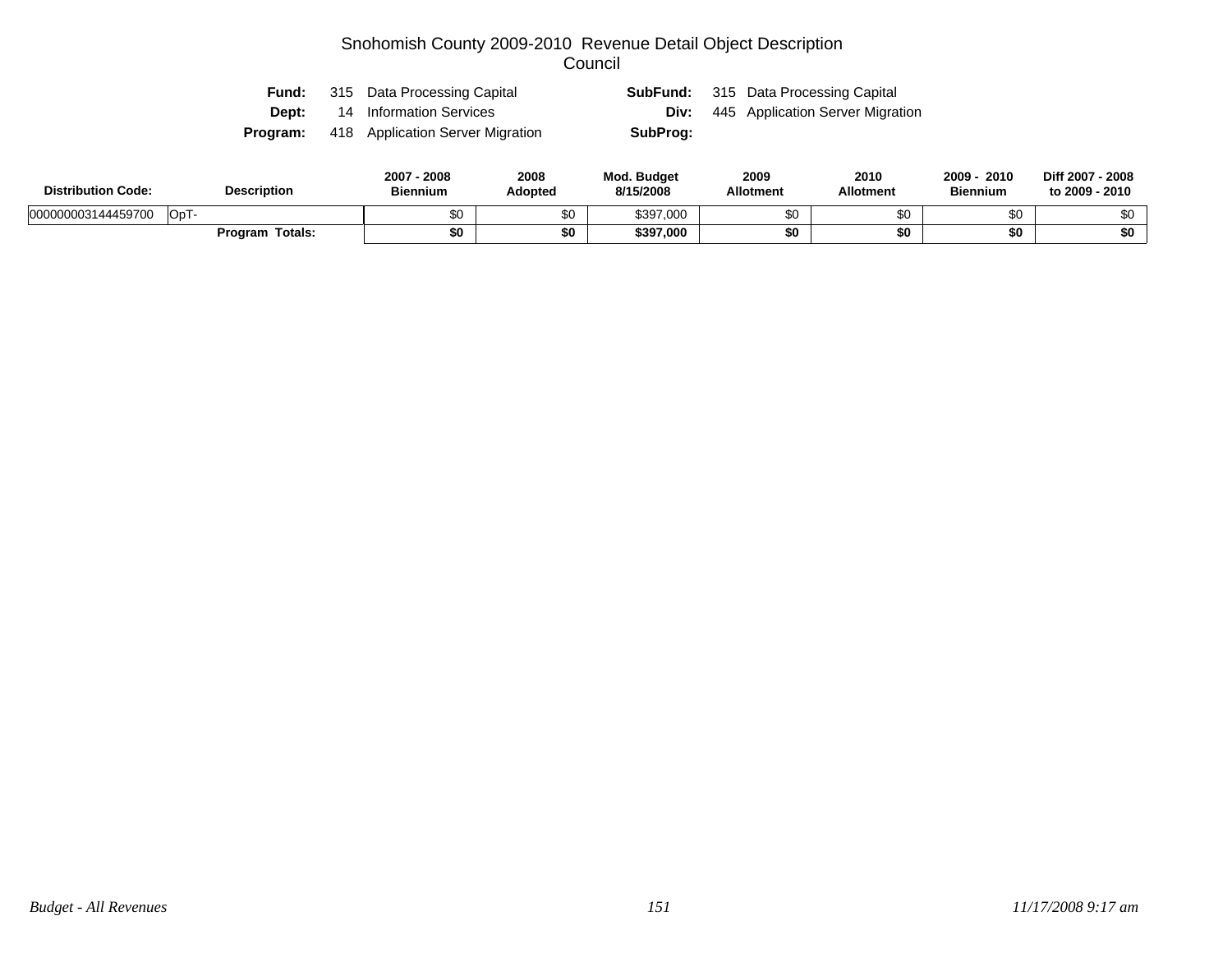| Fund:        | 315 Data Processing Capital       |          | <b>SubFund:</b> 315 Data Processing Capital |
|--------------|-----------------------------------|----------|---------------------------------------------|
| <b>Dept:</b> | 14 Information Services           | Div:     | 446 Electronic Doc/Records Mgt Sys          |
| Program:     | 418 Electronic Doc/Records Mgt Sy | SubProg: |                                             |

| <b>Distribution Code:</b> | <b>Description</b>     | 2007<br>2008<br><b>Biennium</b> | 2008<br>Adopted | <b>Mod. Budget</b><br>8/15/2008 | 2009<br><b>Allotment</b> | 2010<br><b>Allotment</b> | 2009<br>2010<br><b>Biennium</b> | Diff 2007 - 2008<br>to 2009 - 2010 |
|---------------------------|------------------------|---------------------------------|-----------------|---------------------------------|--------------------------|--------------------------|---------------------------------|------------------------------------|
| 000000003144469700        | OpT-                   | ሶስ                              | \$0             | \$200,000                       | ¢٢                       | \$0                      |                                 | \$0                                |
|                           | <b>Program Totals:</b> | \$0                             | \$0             | \$200,000                       |                          | \$0                      |                                 | \$0                                |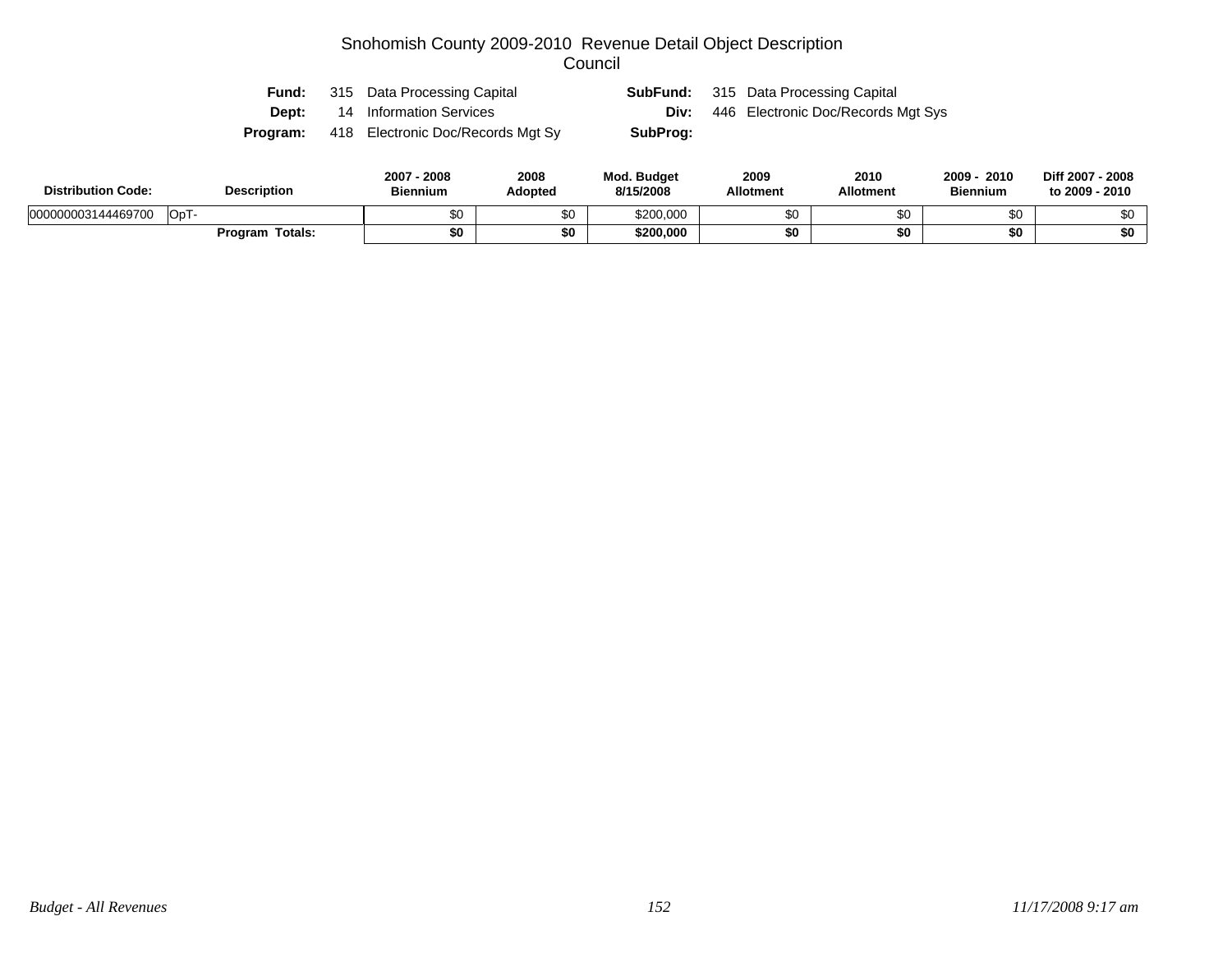| Fund:    | 315 Data Processing Capital    |          | <b>SubFund:</b> 315 Data Processing Capital    |
|----------|--------------------------------|----------|------------------------------------------------|
| Dept:    | 14 Information Services        |          | <b>Div:</b> 453 PDS Technology Enhancement Prg |
| Program: | 418 PDS Technology Enhancement | SubProg: |                                                |

| <b>Distribution Code:</b> | <b>Description</b>          | 2007 - 2008<br><b>Biennium</b> | 2008<br><b>Adopted</b> | Mod. Budget<br>8/15/2008 | 2009<br><b>Allotment</b> | 2010<br><b>Allotment</b> | 2009 - 2010<br><b>Biennium</b> | Diff 2007 - 2008<br>to 2009 - 2010 |
|---------------------------|-----------------------------|--------------------------------|------------------------|--------------------------|--------------------------|--------------------------|--------------------------------|------------------------------------|
| 000000003144533490        | Interfund Labor             | \$0                            | \$0                    | \$411.763                | \$0                      | \$0                      | \$0                            | \$0                                |
| 000000003144534931        | I/F Labor-PDS Tech Project  | \$225.519                      | \$225,519              | \$225,519                | \$0                      | \$0                      | \$0                            | (\$225,519)                        |
| 000000003144539700        | OpT-PDS IT Project-Fund 193 | \$1,750,000                    | \$0                    | \$2,788,237              | \$379.582                | \$500,000                | \$879,582                      | (\$870,418)                        |
|                           | Program Totals:             | \$1,975,519                    | \$225,519              | \$3,425,519              | \$379,582                | \$500,000                | \$879,582                      | (\$1,095,937)                      |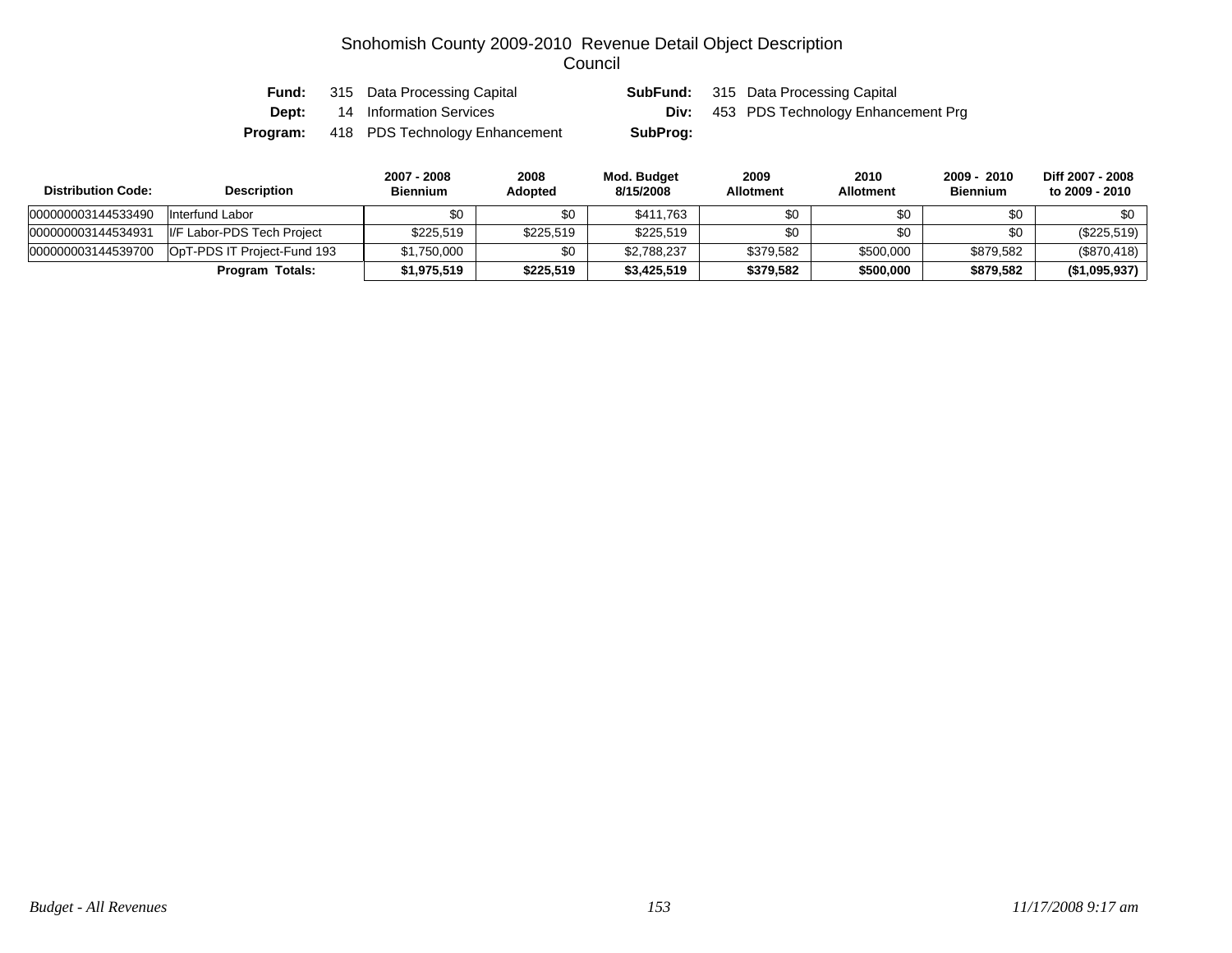| Fund:        | 315 Data Processing Capital          |          | <b>SubFund:</b> 315 Data Processing Capital |
|--------------|--------------------------------------|----------|---------------------------------------------|
| <b>Dept:</b> | 14 Information Services              |          | <b>Div:</b> 454 Imaging Projects            |
|              | <b>Program:</b> 418 Imaging Projects | SubProg: |                                             |

| <b>Distribution Code:</b> | <b>Description</b>     |          | 2008<br>Adopted | <b>Mod. Budget</b><br>8/15/2008 | 2009<br><b>Allotment</b> | 2010<br><b>Allotment</b> | 2010<br>2009<br><b>Biennium</b> | Diff 2007 - 2008<br>to 2009 - 2010 |
|---------------------------|------------------------|----------|-----------------|---------------------------------|--------------------------|--------------------------|---------------------------------|------------------------------------|
| 000000003144540800        | Beginning Fund Balance | \$35,000 | \$35.000        | \$35,000                        | \$በ                      | υŒ                       | ΦΛ                              | (\$35,000)                         |
|                           | <b>Program Totals:</b> | \$35,000 | \$35,000        | \$35,000                        | \$0                      |                          | \$0                             | (\$35,000)                         |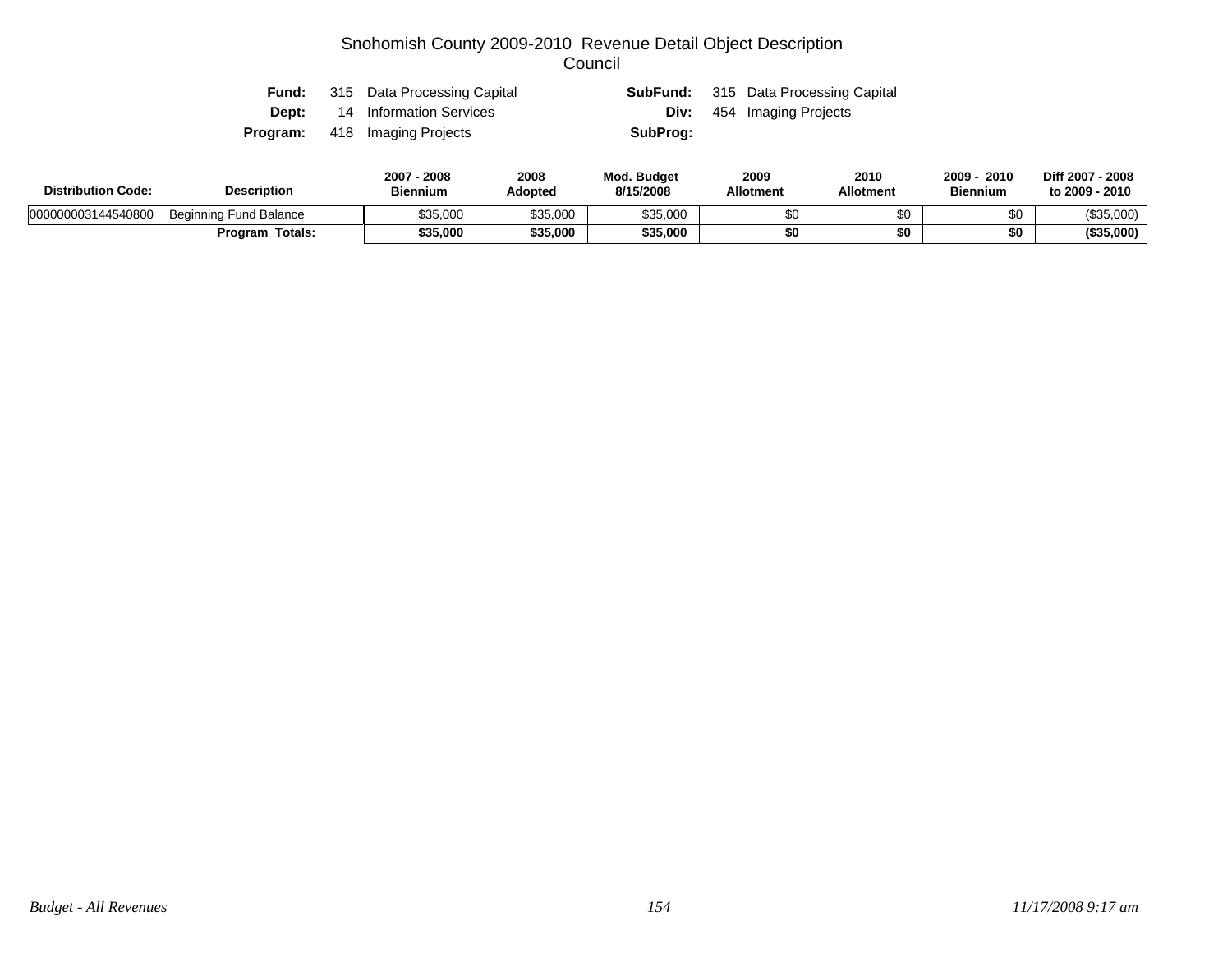| Fund: | 505 Information Services            | SubFund: | 505 Information Services        |
|-------|-------------------------------------|----------|---------------------------------|
| Dept: | 14 Information Services             |          | <b>Div:</b> 400 Data Processing |
|       | <b>Program:</b> 880 Data Processing | SubProg: |                                 |

| <b>Distribution Code:</b> | <b>Description</b>             | 2007 - 2008<br><b>Biennium</b> | 2008<br>Adopted | Mod. Budget<br>8/15/2008 | 2009<br><b>Allotment</b> | 2010<br><b>Allotment</b> | 2009 - 2010<br><b>Biennium</b> | Diff 2007 - 2008<br>to 2009 - 2010 |
|---------------------------|--------------------------------|--------------------------------|-----------------|--------------------------|--------------------------|--------------------------|--------------------------------|------------------------------------|
| 000000003148800800        | Beginning Fund Balance         | \$769.654                      | \$769.654       | \$769.654                | \$8,026                  | \$280,366                | \$288,392                      | (\$481,262)                        |
| 000000003148804871        | II/F Labor-PDS Tech Proi       | \$225.519                      | \$225.519       | \$225,519                | \$262,366                | \$274.235                | \$536,601                      | \$311.082                          |
| 000000003148806111        | Investment Interest            | \$422.929                      | \$180,000       | \$180,000                | \$146,000                | \$146,000                | \$292,000                      | (\$130,929)                        |
| 000000003148806696        | I/F Data Processing Allocation | \$9,160,265                    | \$4,455,988     | \$4,455,988              | \$4,874,148              | \$4,659,140              | \$9,533,288                    | \$373,023                          |
| 000000003148806990        | Other Miscellaneous Revenue    | \$327,862                      | \$187.755       | \$187.755                | \$237,355                | \$237,355                | \$474.710                      | \$146,848                          |
|                           | Program Totals:                | \$10,906,229                   | \$5,818,916     | \$5,818,916              | \$5,527,895              | \$5,597,096              | \$11,124,991                   | \$218.762                          |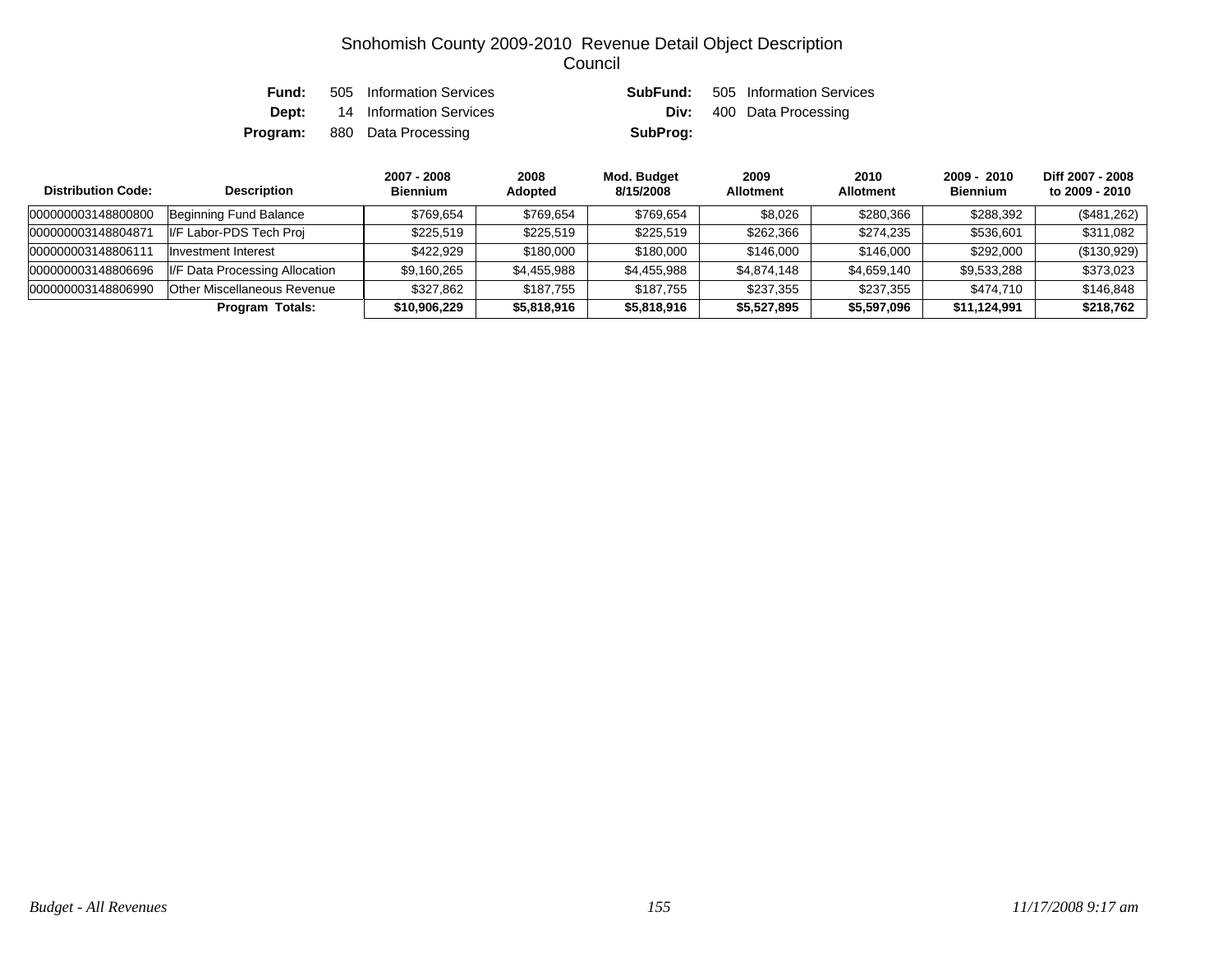| Fund: | 505 Information Services                   |          | <b>SubFund:</b> 505 Information Services |
|-------|--------------------------------------------|----------|------------------------------------------|
|       | <b>Dept:</b> 14 Information Services       |          | <b>Div:</b> 405 Administrative Services  |
|       | <b>Program:</b> 882 Adminstrative Services | SubProg: |                                          |

| <b>Distribution Code:</b> | <b>Description</b>           | 2007 - 2008<br><b>Biennium</b> | 2008<br><b>Adopted</b> | Mod. Budget<br>8/15/2008 | 2009<br><b>Allotment</b> | 2010<br><b>Allotment</b> | 2009 - 2010<br><b>Biennium</b> | Diff 2007 - 2008<br>to 2009 - 2010 |
|---------------------------|------------------------------|--------------------------------|------------------------|--------------------------|--------------------------|--------------------------|--------------------------------|------------------------------------|
| 000000003148820800        | Beginning Fund Balance       | \$294.508                      | \$294,508              | \$294,508                | \$4,887                  | \$46.166                 | \$51,053                       | $(\$243,455)$                      |
| 000000003148826696        | II/F Dis Overhead Allocation | \$4,732,200                    | \$2,812,346            | \$2,812,346              | \$2,602,411              | \$2,742,153              | \$5,344,564                    | \$612,364                          |
| 000000003148829701        | OpT-Kiosks Analysis          | $(\$25,000)$                   | (\$25,000)             | (\$25,000)               | \$0                      | \$0                      | \$0                            | \$25,000                           |
|                           | Program Totals:              | \$5,001,708                    | \$3,081,854            | \$3,081,854              | \$2,607,298              | \$2,788,319              | \$5,395,617                    | \$393,909                          |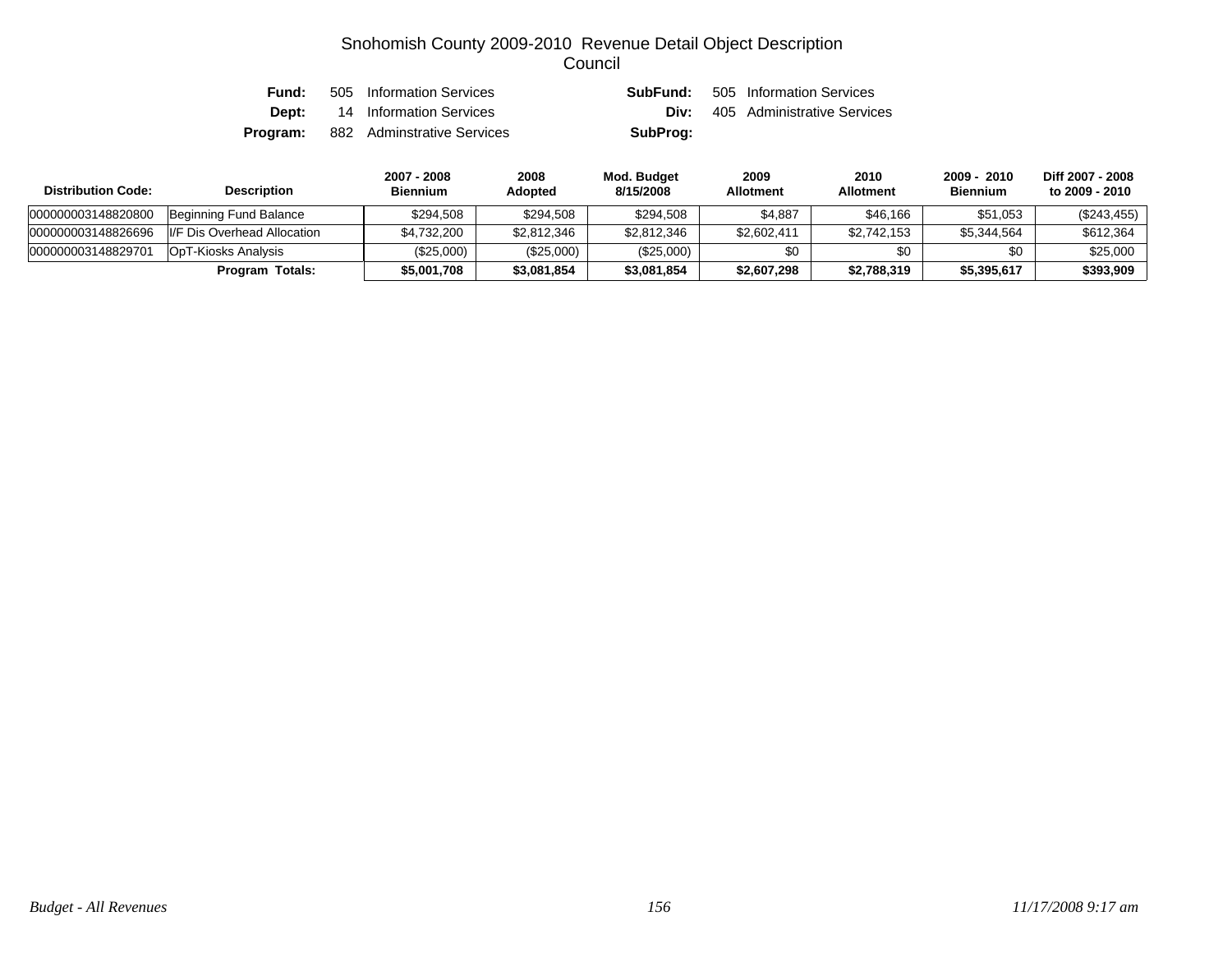| Fund:    | 505 Information Services       | SubFund: | 505 Information Services           |
|----------|--------------------------------|----------|------------------------------------|
| Dept:    | 14 Information Services        |          | <b>Div:</b> 420 Records Management |
| Program: | 890 Records Mgt & Micrographic | SubProg: |                                    |

| <b>Distribution Code:</b> | <b>Description</b>             | 2007 - 2008<br>Biennium | 2008<br>Adopted | Mod. Budget<br>8/15/2008 | 2009<br><b>Allotment</b> | 2010<br><b>Allotment</b> | $2009 -$<br>- 2010<br><b>Biennium</b> | Diff 2007 - 2008<br>to 2009 - 2010 |
|---------------------------|--------------------------------|-------------------------|-----------------|--------------------------|--------------------------|--------------------------|---------------------------------------|------------------------------------|
| 000000003148900800        | Beginning Fund Balance         | \$66.876                | \$66,876        | \$66,876                 | \$32,789                 | \$73.416                 | \$106,205                             | \$39,329                           |
| 000000003148906696        | I/F Data Processing Allocation | \$1.113.408             | \$582,043       | \$582,043                | \$628,563                | \$636,401                | \$1.264.964                           | \$151,556                          |
|                           | <b>Program Totals:</b>         | \$1,180,284             | \$648,919       | \$648.919                | \$661,352                | \$709,817                | \$1,371,169                           | \$190,885                          |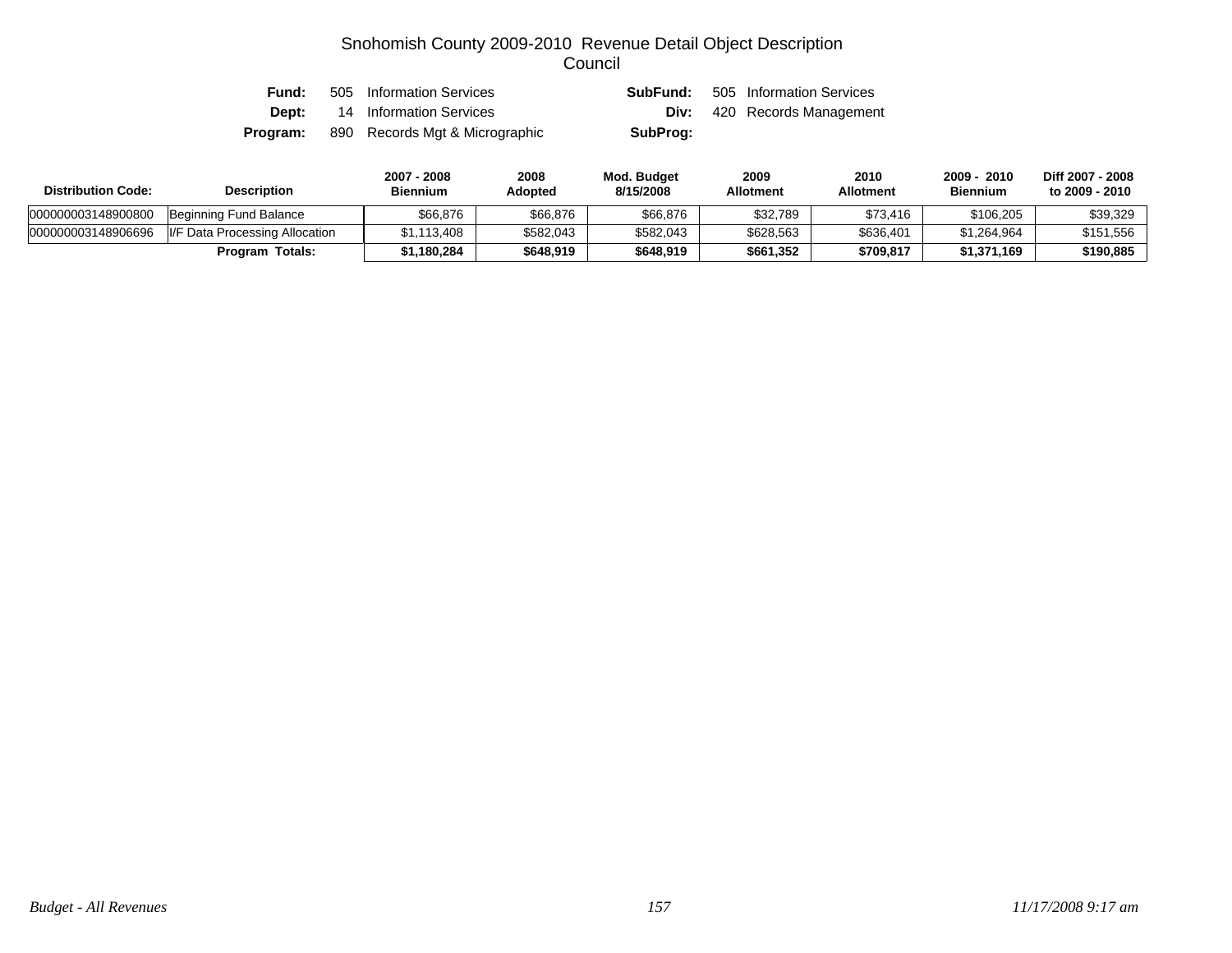| Fund:                       | 505 Information Services             |          | <b>SubFund:</b> 505 Information Services |
|-----------------------------|--------------------------------------|----------|------------------------------------------|
|                             | <b>Dept:</b> 14 Information Services |          | <b>Div:</b> 420 Records Management       |
| <b>Program:</b> 891 Imaging |                                      | SubProg: |                                          |

| <b>Distribution Code:</b> | <b>Description</b>             | 2007 - 2008<br><b>Biennium</b> | 2008<br><b>Adopted</b> | Mod. Budget<br>8/15/2008 | 2009<br><b>Allotment</b> | 2010<br><b>Allotment</b> | 2009 - 2010<br><b>Biennium</b> | Diff 2007 - 2008<br>to 2009 - 2010 |
|---------------------------|--------------------------------|--------------------------------|------------------------|--------------------------|--------------------------|--------------------------|--------------------------------|------------------------------------|
| 000000003148910800        | Beginning Fund Balance         | \$205.191                      | \$205,191              | \$205,191                | \$83.369                 | \$171,684                | \$255,053                      | \$49,862                           |
| 000000003148914871        | II/F<br>Labor Reimbursement    | \$0                            | \$0                    | \$0                      | \$160,785                | \$160,785                | \$321,570                      | \$321,570                          |
| 000000003148916696        | I/F Data Processing Allocation | \$1,926,780                    | \$866,087              | \$866,087                | \$792,094                | \$786,302                | \$1,578,396                    | $(\$348,384)$                      |
|                           | Program Totals:                | \$2,131,971                    | \$1,071,278            | \$1,071,278              | \$1,036,248              | \$1,118,771              | \$2,155,019                    | \$23,048                           |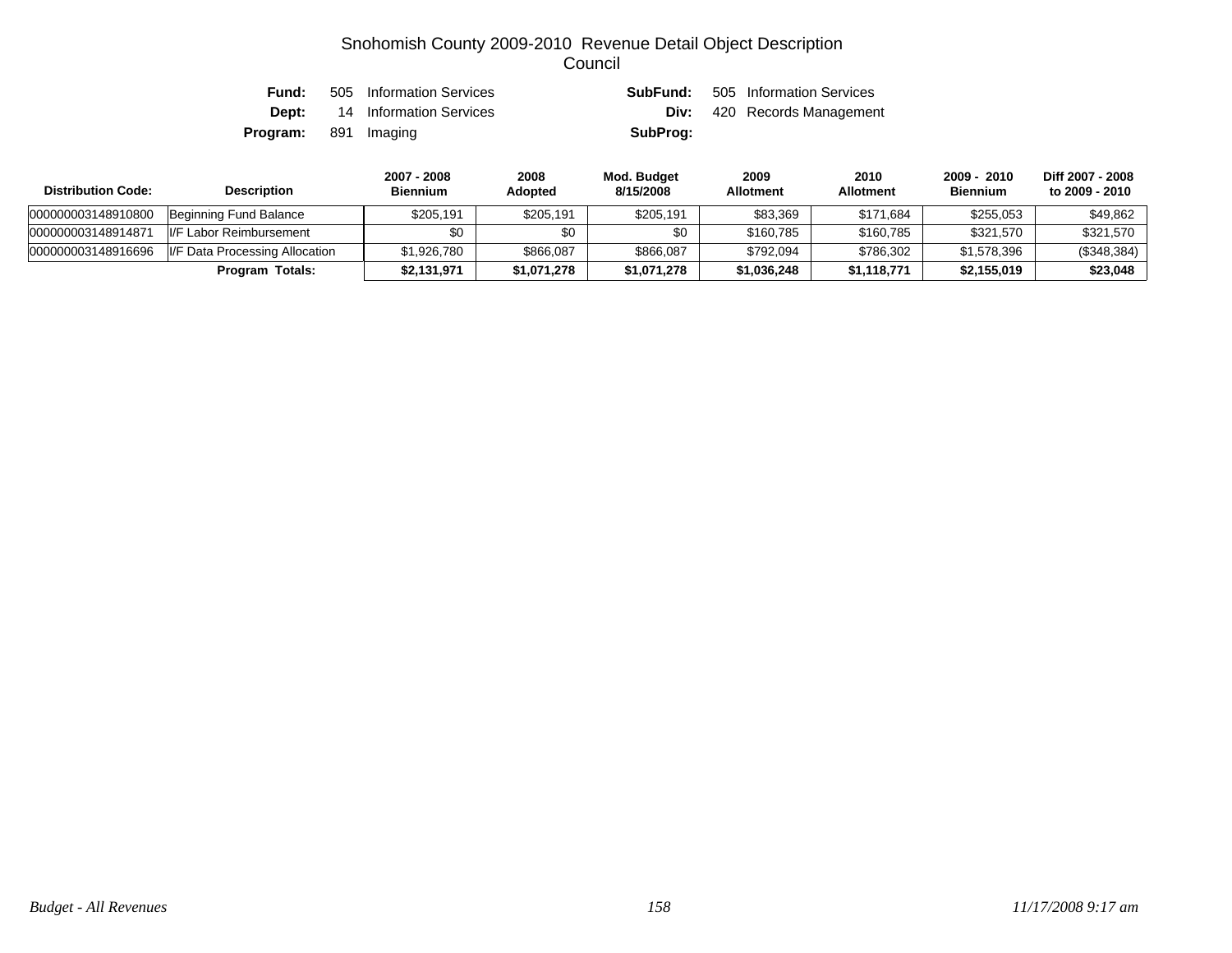| Fund:    | 505 Information Services          | SubFund: | 505 Information Services    |
|----------|-----------------------------------|----------|-----------------------------|
| Dept:    | 14 Information Services           |          | <b>Div:</b> 430 Mail Center |
| Program: | 860 Operations - Contracted Srvcs | SubProg: |                             |

| <b>Distribution Code:</b> | <b>Description</b>       | 2007 - 2008<br><b>Biennium</b> | 2008<br>Adopted | Mod. Budget<br>8/15/2008 | 2009<br><b>Allotment</b> | 2010<br><b>Allotment</b> | 2009 - 2010<br><b>Biennium</b> | Diff 2007 - 2008<br>to 2009 - 2010 |
|---------------------------|--------------------------|--------------------------------|-----------------|--------------------------|--------------------------|--------------------------|--------------------------------|------------------------------------|
| 000000003148600800        | Beginning Fund Balance   | \$12.655                       | \$12.655        | \$12.655                 | \$56,069                 | \$30,845                 | \$86,914                       | \$74.259                           |
| 000000003148606695        | II/F Sale of Merchandise | \$1,213,276                    | \$720,000       | \$720,000                | \$720,000                | \$720,000                | \$1,440,000                    | \$226.724                          |
| 000000003148606696        | I/F Mail Center Srvcs    | \$191.758                      | \$102.251       | \$102.251                | \$57.012                 | \$100.966                | \$157.978                      | (\$33,780)                         |
|                           | <b>Program Totals:</b>   | \$1,417,689                    | \$834,906       | \$834,906                | \$833,081                | \$851,811                | \$1,684,892                    | \$267,203                          |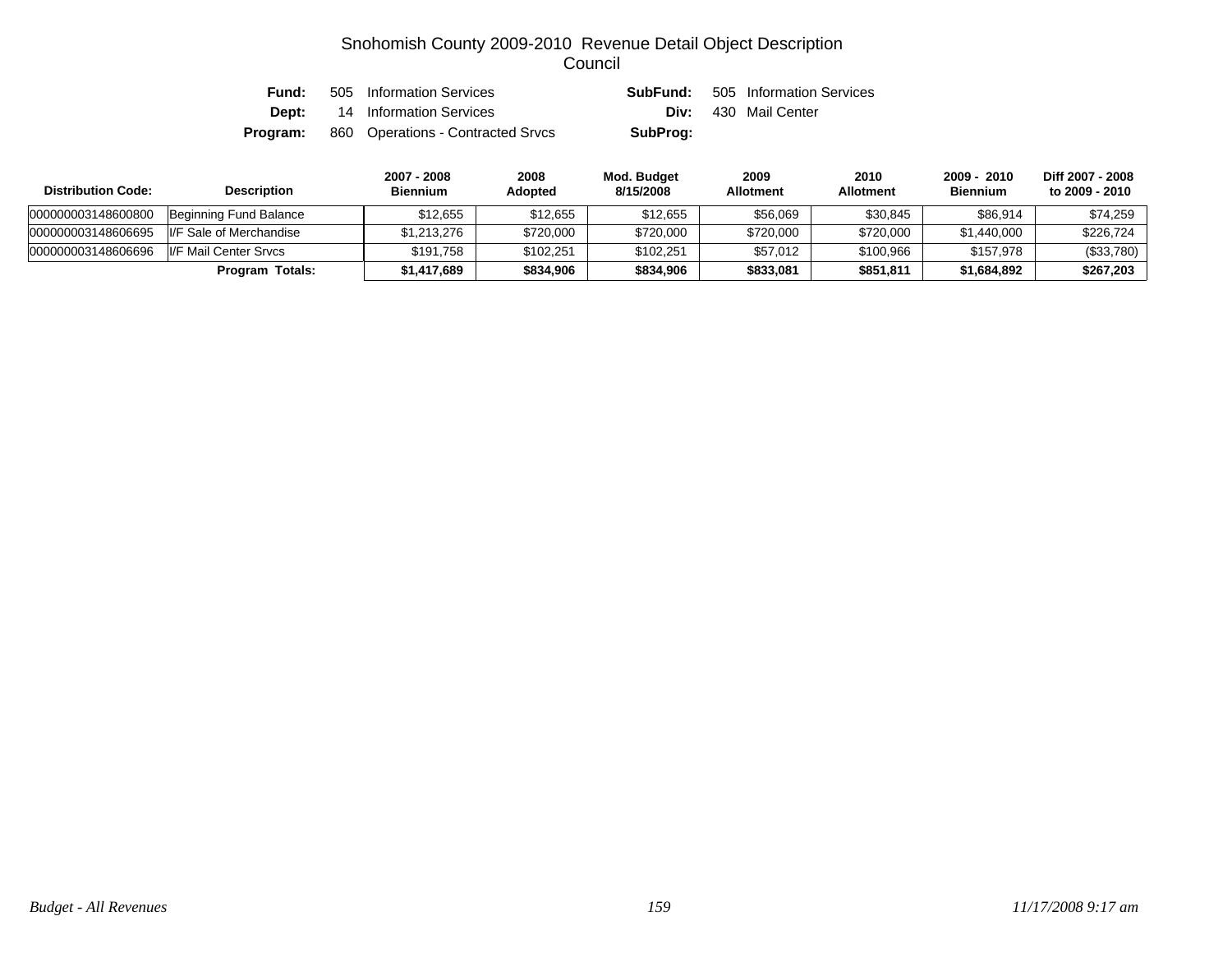| Fund:    | 505 Information Services     | SubFund: | 505 Information Services   |
|----------|------------------------------|----------|----------------------------|
| Dept:    | 14 Information Services      | Div:     | 440 Gis Program Management |
| Program: | 881 Geographic Info Programs | SubProg: |                            |

| <b>Distribution Code:</b> | <b>Description</b>             | 2007 - 2008<br><b>Biennium</b> | 2008<br><b>Adopted</b> | Mod. Budget<br>8/15/2008 | 2009<br><b>Allotment</b> | 2010<br><b>Allotment</b> | 2009 - 2010<br><b>Biennium</b> | Diff 2007 - 2008<br>to 2009 - 2010 |
|---------------------------|--------------------------------|--------------------------------|------------------------|--------------------------|--------------------------|--------------------------|--------------------------------|------------------------------------|
| 000000003148810800        | Beginning Fund Balance         | \$52.274                       | \$52,274               | \$52,274                 | \$413,591                | \$306,885                | \$720,476                      | \$668,202                          |
| 000000003148814150        | Sales of Maps                  | \$43,261                       | \$8,000                | \$8,000                  | \$8,000                  | \$8,000                  | \$16,000                       | (\$27,261)                         |
| 000000003148816696        | I/F Data Processing Allocation | \$1,825,588                    | \$875,526              | \$875,526                | \$538,592                | \$698,856                | \$1,237,448                    | (\$588,140)                        |
|                           | Program Totals:                | \$1,921,123                    | \$935,800              | \$935,800                | \$960,183                | \$1,013,741              | \$1,973,924                    | \$52,801                           |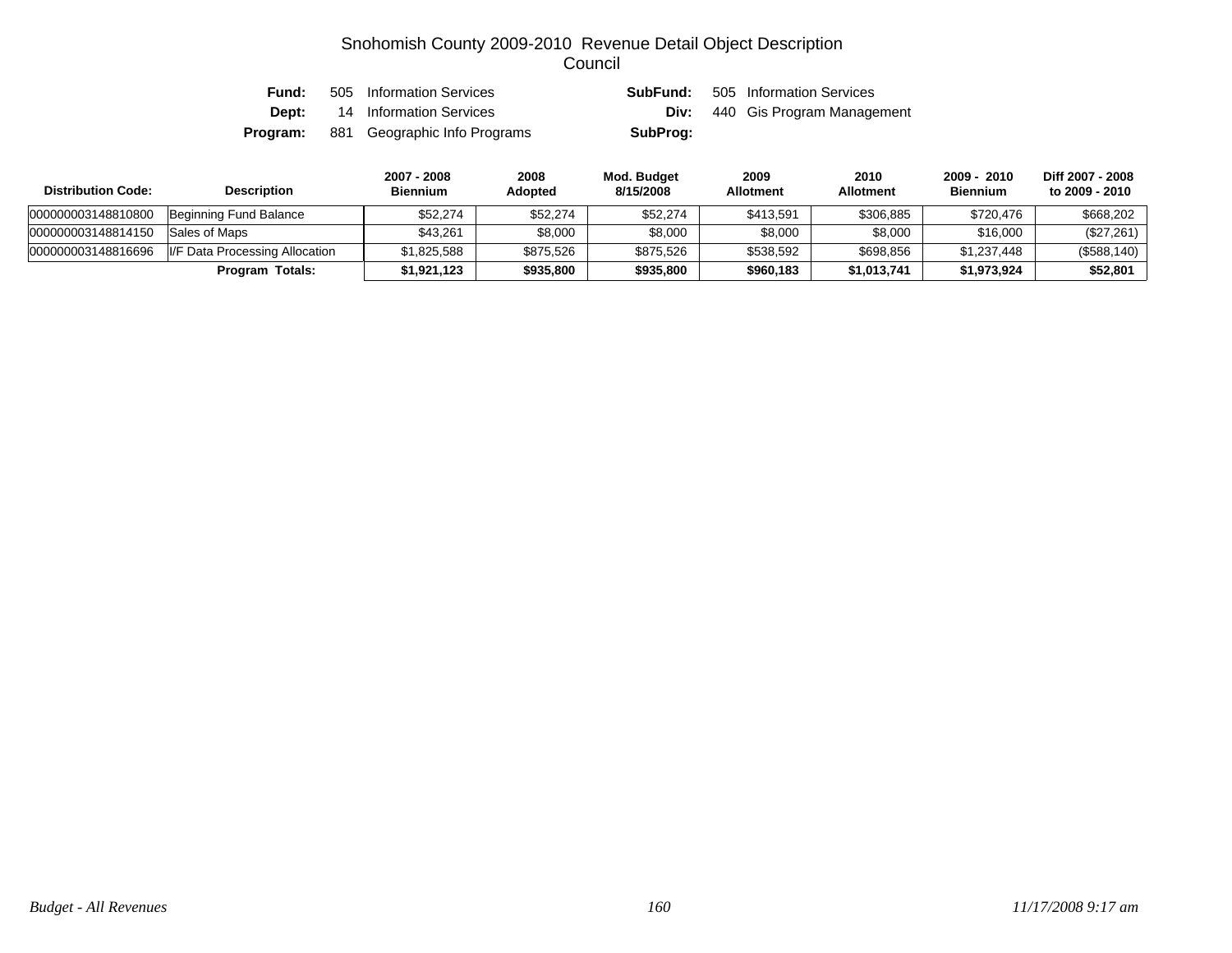| Fund: | 505 Information Services                   | SubFund: | 505 Information Services          |
|-------|--------------------------------------------|----------|-----------------------------------|
|       | <b>Dept:</b> 14 Information Services       |          | <b>Div:</b> 450 Print/Copy Center |
|       | <b>Program:</b> 870 Printing & Duplication | SubProg: |                                   |

| <b>Distribution Code:</b> | <b>Description</b>              | 2007 - 2008<br><b>Biennium</b> | 2008<br><b>Adopted</b> | Mod. Budget<br>8/15/2008 | 2009<br><b>Allotment</b> | 2010<br><b>Allotment</b> | 2009 - 2010<br><b>Biennium</b> | Diff 2007 - 2008<br>to 2009 - 2010 |
|---------------------------|---------------------------------|--------------------------------|------------------------|--------------------------|--------------------------|--------------------------|--------------------------------|------------------------------------|
| 000000003148700800        | Beginning Fund Balance          | \$11.715                       | \$11.715               | \$11,715                 | \$39,805                 | \$50,777                 | \$90,582                       | \$78,867                           |
| 000000003148706690        | I/F Word Proc, Printing, Duplic | \$894.927                      | \$460,300              | \$460,300                | \$460,300                | \$460,300                | \$920,600                      | \$25,673                           |
| 000000003148706696        | I/F Printing Allocation         | \$171.656                      | \$89,270               | \$89,270                 | \$50.222                 | \$63,578                 | \$113,800                      | $(\$57,856)$                       |
|                           | Program Totals:                 | \$1,078,298                    | \$561,285              | \$561.285                | \$550.327                | \$574,655                | \$1.124.982                    | \$46,684                           |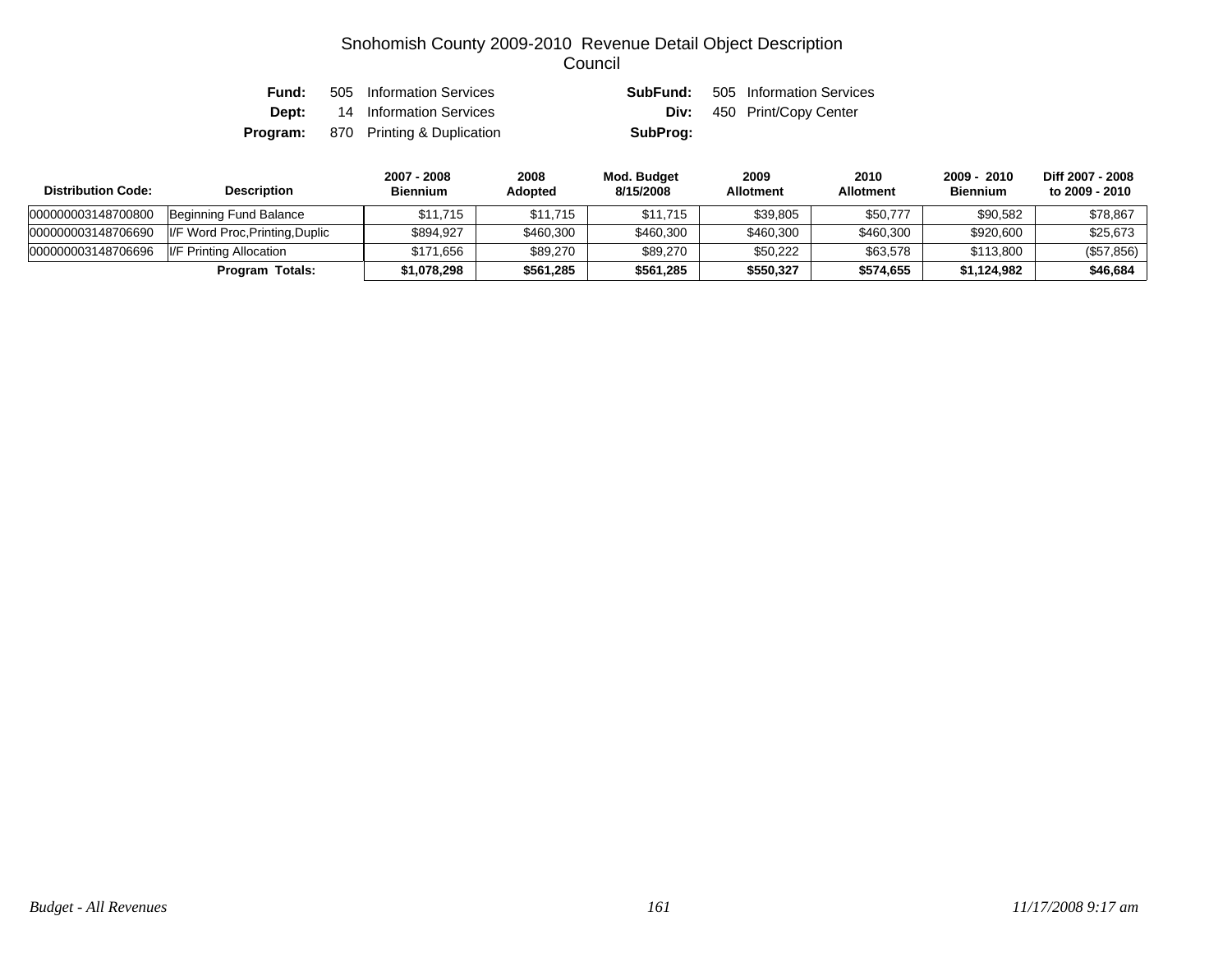| Fund: | 505 Information Services              | SubFund: | 505 Information Services |
|-------|---------------------------------------|----------|--------------------------|
| Dept: | 14 Information Services               | Div:     | 460 Office Automation    |
|       | <b>Program:</b> 888 Office Automation | SubProg: |                          |

| <b>Distribution Code:</b> | <b>Description</b>            | 2007 - 2008<br><b>Biennium</b> | 2008<br><b>Adopted</b> | Mod. Budget<br>8/15/2008 | 2009<br><b>Allotment</b> | 2010<br><b>Allotment</b> | $2009 - 2010$<br><b>Biennium</b> | Diff 2007 - 2008<br>to 2009 - 2010 |
|---------------------------|-------------------------------|--------------------------------|------------------------|--------------------------|--------------------------|--------------------------|----------------------------------|------------------------------------|
| 000000003148880800        | Beginning Fund Balance        | \$348.391                      | \$348,391              | \$348,391                | \$554,238                | \$592,274                | \$1,146,512                      | \$798,121                          |
| 000000003148884880        | Internet Services             | \$80.150                       | \$79,600               | \$79,600                 | \$92,619                 | \$92.619                 | \$185,238                        | \$105,088                          |
| 000000003148886696        | I/F Computer Maint Allocation | \$8,156,073                    | \$4,053,872            | \$4,053,872              | \$4,172,354              | \$4,160,759              | \$8,333,113                      | \$177.040                          |
| 00000000314888901         | OpT-In Public Works           | \$0                            | \$0                    |                          | \$90.562                 | \$93,306                 | \$183,868                        | \$183,868                          |
|                           | Program Totals:               | \$8,584,614                    | \$4,481,863            | \$4,481,863              | \$4,909,773              | \$4,938,958              | \$9,848,731                      | \$1,264,117                        |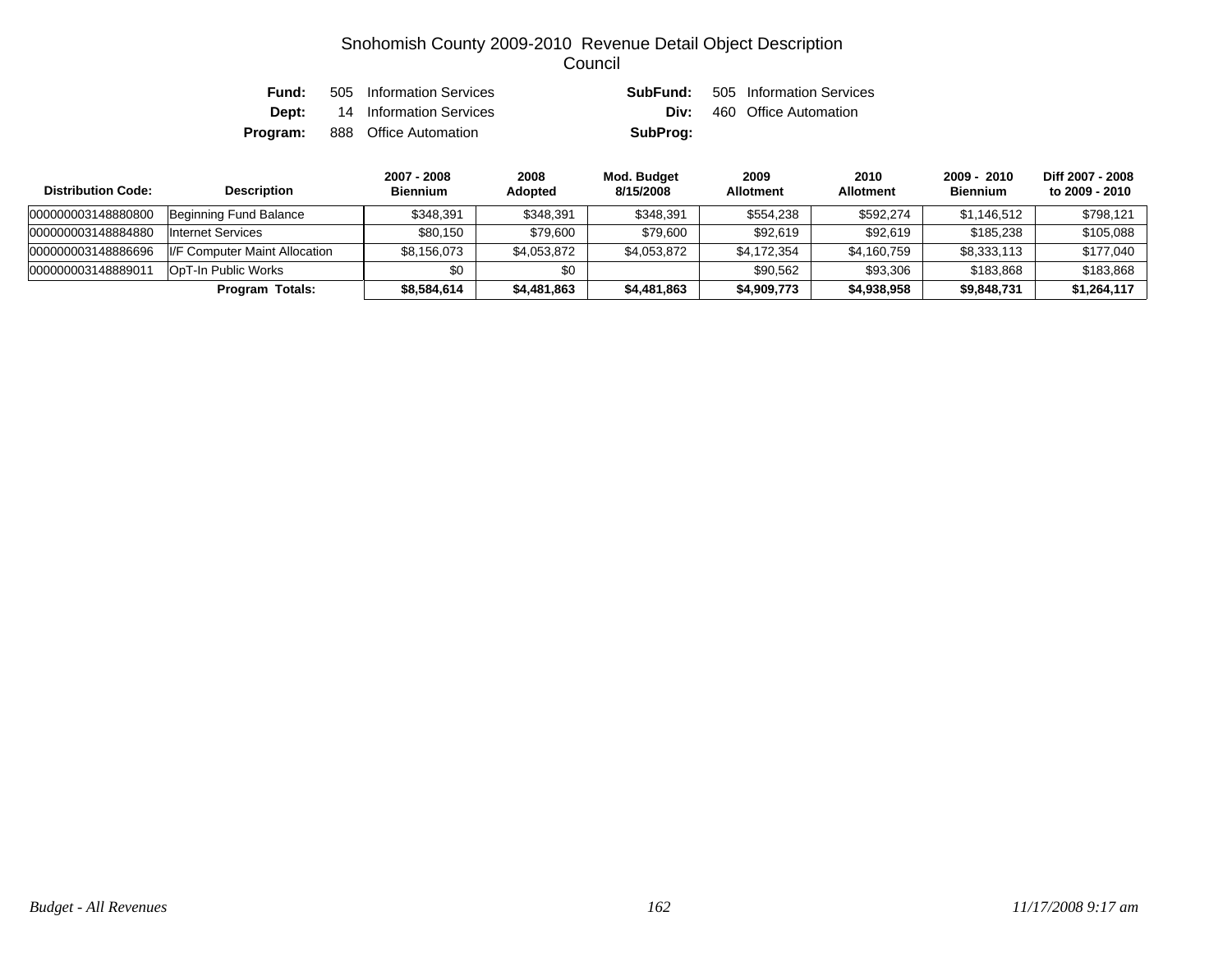| Fund: | 505 Information Services      | SubFund: | 505 Information Services           |
|-------|-------------------------------|----------|------------------------------------|
| Dept: | 14 Information Services       |          | <b>Div:</b> 470 Telephone Services |
|       | <b>Program:</b> 861 Telephone | SubProg: |                                    |

| <b>Distribution Code:</b> | <b>Description</b>                    | 2007 - 2008<br><b>Biennium</b> | 2008<br><b>Adopted</b> | Mod. Budget<br>8/15/2008 | 2009<br><b>Allotment</b> | 2010<br><b>Allotment</b> | 2009 - 2010<br><b>Biennium</b> | Diff 2007 - 2008<br>to 2009 - 2010 |
|---------------------------|---------------------------------------|--------------------------------|------------------------|--------------------------|--------------------------|--------------------------|--------------------------------|------------------------------------|
| 000000003148610800        | Beginning Fund Balance                | \$339.536                      | \$339,536              | \$339.536                | \$538.182                | \$456,808                | \$994.990                      | \$655,454                          |
| 000000003148616690        | II/F Misc Communication Fees          | \$221.757                      | \$200,000              | \$200,000                | \$200,000                | \$200,000                | \$400,000                      | \$178.243                          |
| 000000003148616696        | <b>II/F Communication Sys Allocat</b> | \$5,647,572                    | \$2,744,114            | \$2,744,114              | \$2,424,884              | \$2,580,219              | \$5,005,103                    | (\$642, 469)                       |
| 000000003148616990        | Other Misc Revenue                    | \$46.420                       | \$45,800               | \$45,800                 | \$47.263                 | \$48,420                 | \$95.683                       | \$49.263                           |
|                           | Program Totals:                       | \$6,255,285                    | \$3,329,450            | \$3,329,450              | \$3,210,329              | \$3,285,447              | \$6,495,776                    | \$240,491                          |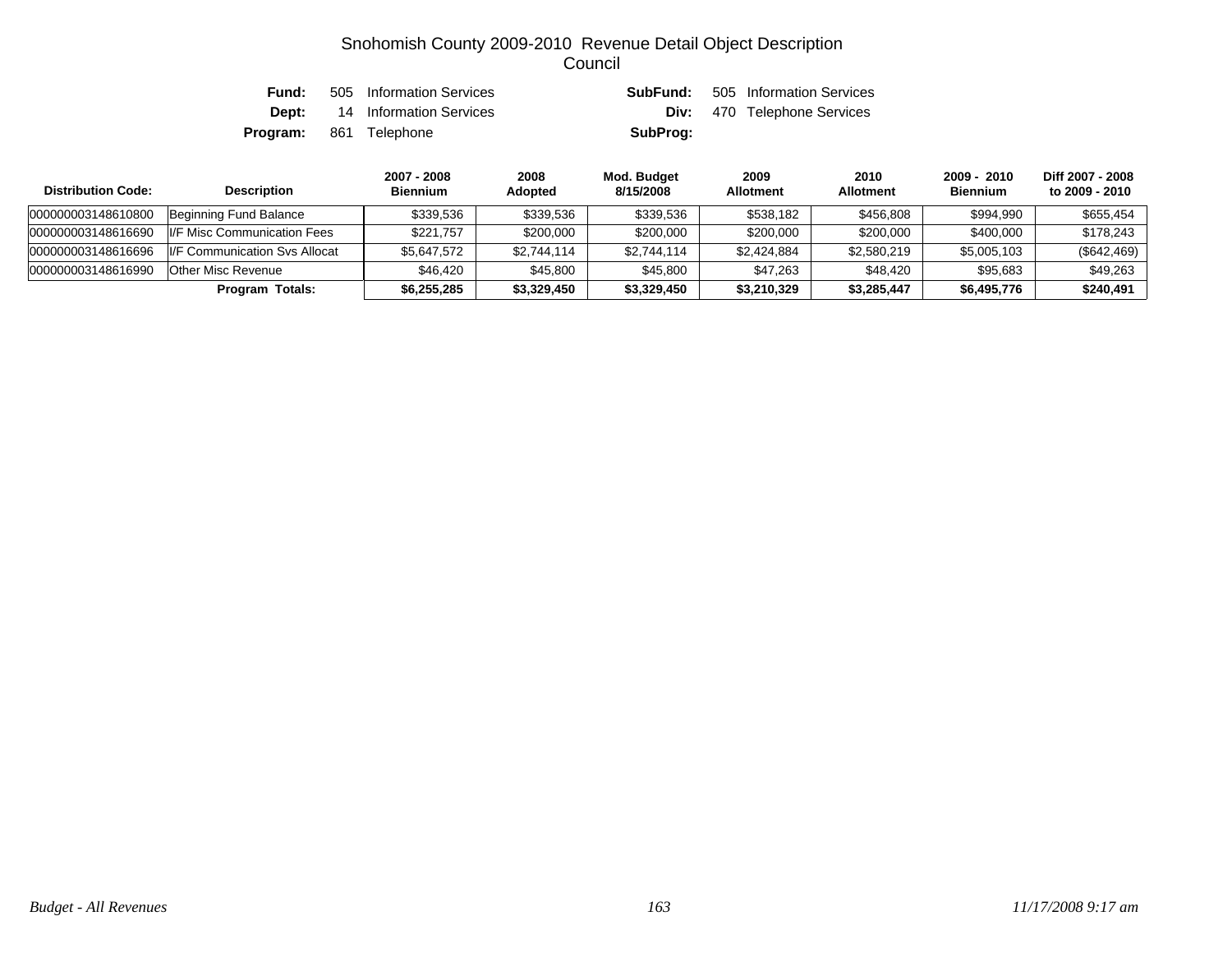| Div:     | 657 Nondepartmental              |
|----------|----------------------------------|
| SubProg: |                                  |
|          | <b>SubFund:</b> 002 General Fund |

| <b>Distribution Code:</b> | <b>Description</b>                   | 2007 - 2008<br><b>Biennium</b> | 2008<br>Adopted | Mod. Budget<br>8/15/2008 | 2009<br><b>Allotment</b> | 2010<br><b>Allotment</b> | 2009 - 2010<br><b>Biennium</b> | Diff 2007 - 2008<br>to 2009 - 2010 |
|---------------------------|--------------------------------------|--------------------------------|-----------------|--------------------------|--------------------------|--------------------------|--------------------------------|------------------------------------|
| 000000003169900085        | Motor Vehicle Exc-Equalization       | \$4,537,285                    | \$2,347,586     | \$2,347,586              | \$2,457,928              | \$2,590,656              | \$5,048,584                    | \$511,299                          |
| 000000003169900091        | Pud Privilege Tax                    | \$7,066,854                    | \$3,673,365     | \$3,673,365              | \$3,622,822              | \$3,673,365              | \$7,296,187                    | \$229,333                          |
| 000000003169900233        | Sale Of Timber Fr State Lans         | \$2,289,295                    | \$1,268,659     | \$1,268,659              | \$1,168,659              | \$1,268,659              | \$2,437,318                    | \$148,023                          |
| 000000003169900651        | DUI/Other Criminal Just Assist       | \$205,644                      | \$106,331       | \$106,331                | \$103,512                | \$106,100                | \$209,612                      | \$3,968                            |
| 000000003169900695        | <b>Liquor Board Profits</b>          | \$3,151,573                    | \$1,679,887     | \$1,679,887              | \$1,545,268              | \$1,916,875              | \$3,462,143                    | \$310,570                          |
| 000000003169900800        | <b>Beginning Fund Balance</b>        | \$0                            | \$0             | \$2,502,133              | \$0                      | \$0                      | \$0                            | \$0                                |
| 000000003169900801        | Current Year Underexpenditure        | \$3,178,586                    | \$3,178,586     | \$3,178,586              | \$0                      | \$3,335,000              | \$3,335,000                    | \$156,414                          |
| 000000003169901110        | Real & Personal Prop                 | \$132,471,176                  | \$66,829,144    | \$66,829,144             | \$67,251,075             | \$68,855,177             | \$136,106,252                  | \$3,635,076                        |
| 000000003169901210        | <b>Private Harvest Tax</b>           | \$348,974                      | \$158,443       | \$158,443                | \$166,365                | \$174,683                | \$341,048                      | (\$7,926)                          |
| 000000003169901310        | Local Retail Sales Tax               | \$82,701,931                   | \$44,171,694    | \$44,171,694             | \$38,539,292             | \$50,513,655             | \$89,052,947                   | \$6,351,016                        |
| 000000003169901370        | Local Sales Tax-Criminal Just        | \$13,348,649                   | \$6,885,906     | \$6,885,906              | \$6,520,013              | \$7,454,492              | \$13,974,505                   | \$625,856                          |
| 000000003169901523        | Payment in Lieu of Taxes             | \$242,545                      | \$115,483       | \$115,483                | \$126,129                | \$135,204                | \$261,333                      | \$18,788                           |
| 000000003169901720        | Leasehold Excise Tax                 | \$1,163,634                    | \$531,719       | \$531,719                | \$586,828                | \$627,905                | \$1,214,733                    | \$51,099                           |
| 000000003169901730        | <b>Real Estate Excise Tax</b>        | \$4,353,040                    | \$2,395,338     | \$2,395,338              | \$1,205,778              | \$1,630,703              | \$2,836,481                    | (\$1,516,559)                      |
| 000000003169902191        | <b>Franchise Taxes</b>               | \$5,206,447                    | \$2,730,537     | \$2,730,537              | \$3,107,052              | \$3,324,546              | \$6,431,598                    | \$1,225,151                        |
| 000000003169903210        | <b>USDA Forest InLieu of Taxes</b>   | \$932                          | \$0             | \$0                      | \$790                    | \$790                    | \$1,580                        | \$648                              |
| 000000003169903700        | Interlocal Impact                    | \$21,190                       | \$5,979         | \$5,979                  | \$15,854                 | \$16,250                 | \$32,104                       | \$10,914                           |
| 000000003169904241        | Code Enforcement - Cd                | \$1,174,411                    | \$53,098        | \$53,098                 | \$0                      | \$0                      | \$0                            | (\$1,174,411)                      |
| 000000003169904980        | <b>Indirect Cost Allocation Plan</b> | \$10,785,409                   | \$5,731,772     | \$5,731,772              | \$5,721,389              | \$5,855,709              | \$11,577,098                   | \$791,689                          |
| 000000003169906140        | Interest On Contracts, Notes, Ar     | \$405,171                      | \$219,234       | \$219,234                | \$191,011                | \$196,741                | \$387,752                      | (\$17,419)                         |
| 000000003169906920        | Unclaimed Money/Property             | \$5,679                        | \$0             | \$0                      | \$5,833                  | \$6,008                  | \$11,841                       | \$6,162                            |
| 000000003169906990        | <b>Other Miscellaneous Revenue</b>   | \$646.159                      | \$632,546       | \$632,546                | \$635,000                | \$915,000                | \$1,550,000                    | \$903,841                          |
| 000000003169906991        | Rim Rock Receivership Revenue        | (\$30,000)                     | (\$30,000)      | (\$30,000)               | \$0                      | \$0                      | \$0                            | \$30,000                           |
| 000000003169909110        | <b>GO Bond Proceeds</b>              | \$1,189,015                    | \$0             | \$0                      | \$1,300,000              | \$1,300,000              | \$2,600,000                    | \$1,410,985                        |
| 000000003169909510        | Sales Of Fixed Assets                | \$50,000                       | \$50,000        | \$50,000                 | \$50,000                 | \$50,000                 | \$100,000                      | \$50,000                           |
| 000000003169909700        | OpT-                                 | \$1,375,000                    | \$0             | \$0                      | \$0                      | \$0                      | \$0                            | (\$1,375,000)                      |
|                           | Program Totals:                      | \$275,888,599                  | \$142,735,307   | \$145,237,440            | \$134,320,598            | \$153,947,518            | \$288,268,116                  | \$12,379,517                       |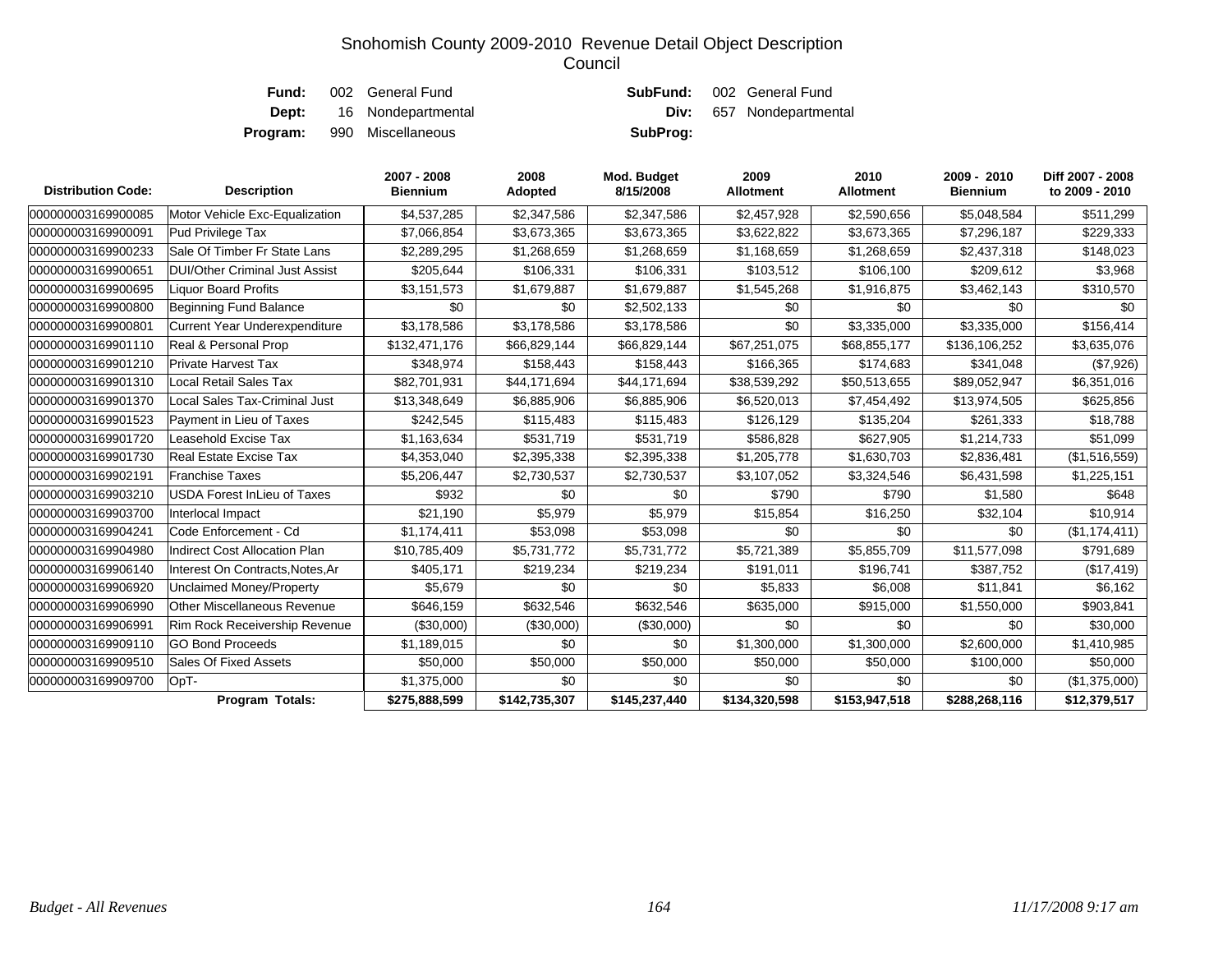| Fund:    | 100 Special Revenue             | SubFund: | 004 Trial Court Improvement Acct |
|----------|---------------------------------|----------|----------------------------------|
|          | <b>Dept:</b> 16 Nondepartmental | Div:     | 657 Nondepartmental              |
| Program: | 932 Trial Court Improvement     | SubProg: |                                  |

| <b>Distribution Code:</b> | <b>Description</b>             | 2007 - 2008<br><b>Biennium</b> | 2008<br><b>Adopted</b> | Mod. Budget<br>8/15/2008 | 2009<br><b>Allotment</b> | 2010<br>Allotment | $-2010$<br>$2009 -$<br><b>Biennium</b> | Diff 2007 - 2008<br>to 2009 - 2010 |
|---------------------------|--------------------------------|--------------------------------|------------------------|--------------------------|--------------------------|-------------------|----------------------------------------|------------------------------------|
| 000000304169320800        | Beg Fund Bal-Trial Court Imprv | \$168.031                      | \$168,031              | \$168.031                | \$70,000                 | \$50,000          | \$120,000                              | (\$48,031)                         |
| 000000304169326991        | Trial Court Improvement Acct   | \$386.622                      | \$200,000              | \$200,000                | \$200,000                | \$200,000         | \$400,000                              | \$13,378                           |
|                           | <b>Program Totals:</b>         | \$554.653                      | \$368,031              | \$368.031                | \$270,000                | \$250,000         | \$520,000                              | (\$34,653)                         |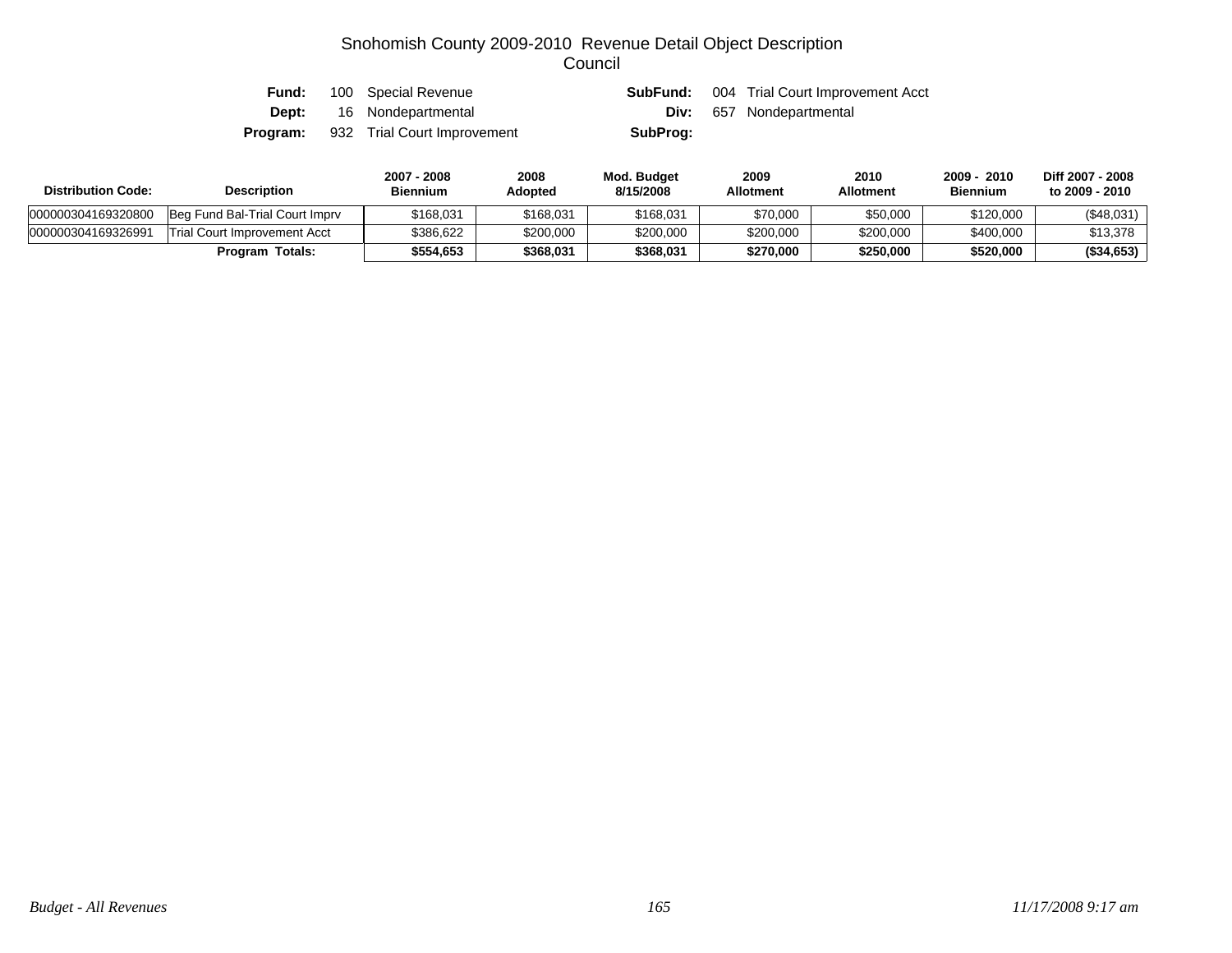| Fund:    | 100 Special Revenue        |          | <b>SubFund:</b> 005 Brightwater Mitigation |
|----------|----------------------------|----------|--------------------------------------------|
| Dept:    | 16 Nondepartmental         |          | <b>Div:</b> 657 Nondepartmental            |
| Program: | 933 Brightwater Mitigation | SubProg: |                                            |

| <b>Distribution Code:</b> | <b>Description</b>            | 2007 - 2008<br><b>Biennium</b> | 2008<br>Adopted | Mod. Budget<br>8/15/2008 | 2009<br><b>Allotment</b> | 2010<br><b>Allotment</b> | 2009 - 2010<br><b>Biennium</b> | Diff 2007 - 2008<br>to 2009 - 2010 |
|---------------------------|-------------------------------|--------------------------------|-----------------|--------------------------|--------------------------|--------------------------|--------------------------------|------------------------------------|
| 000000305169330800        | Beginning Fund Balance        | \$11.706.498                   | \$11,706,498    | \$11,706,498             | \$0                      | \$0                      | \$0                            | (\$11,706,498)                     |
| 000000305169333716        | <b>Brightwater Mitigation</b> | \$17,703,661                   | \$16,050,000    | \$16,050,000             | \$14,500,000             | \$9,500,000              | \$24,000,000                   | \$6.296.339                        |
| 000000305169336111        | Investment Interest           | \$3.984.477                    | \$2,000,000     | \$2,000,000              | \$1,000,000              | \$500,000                | \$1,500,000                    | (\$2,484,477)                      |
|                           | Program Totals:               | \$33,394,636                   | \$29,756,498    | \$29,756,498             | \$15,500,000             | \$10,000,000             | \$25,500,000                   | (\$7,894,636)                      |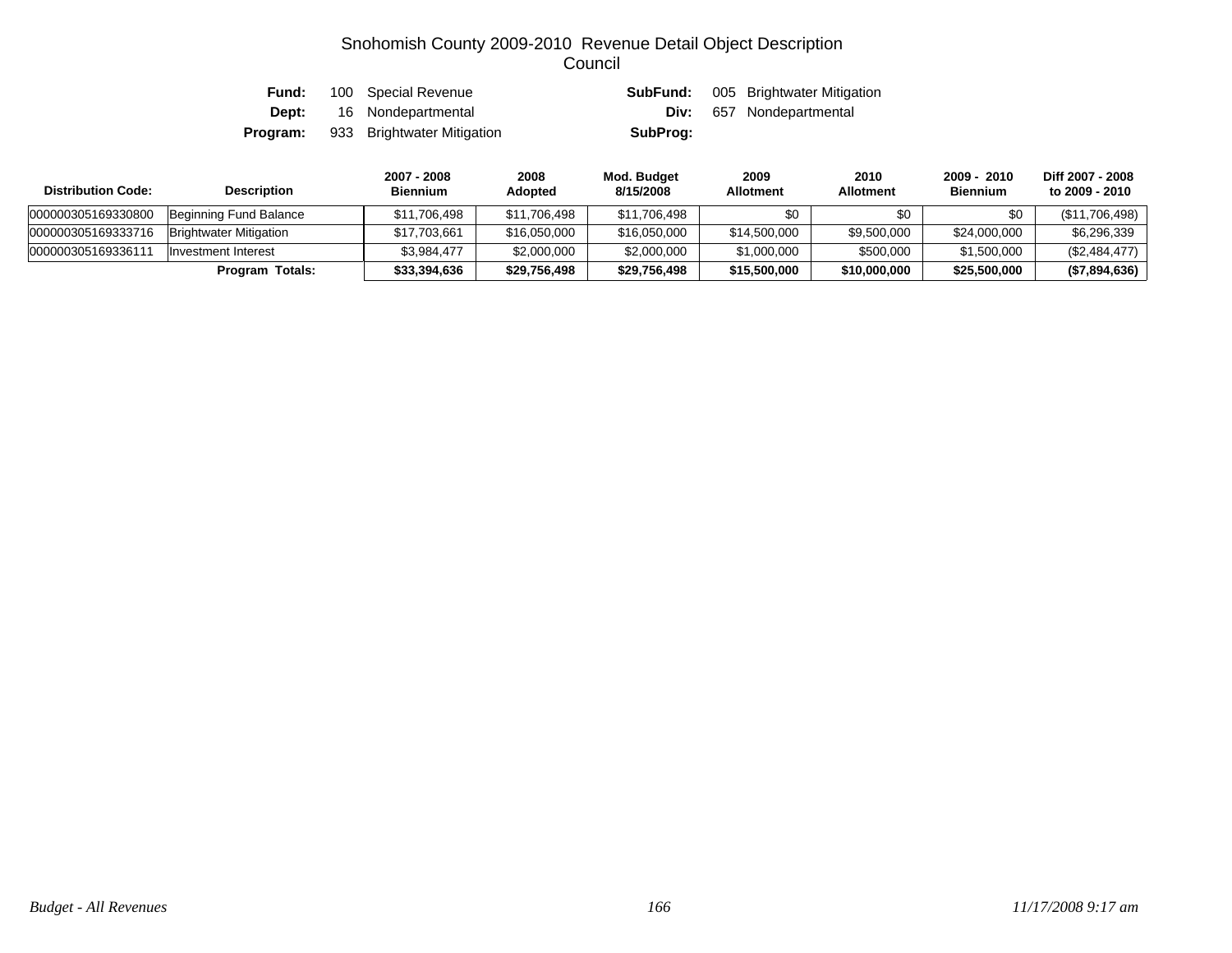| Fund:    | 100 Special Revenue              | SubFund: | 006 Emergency Operations Center |
|----------|----------------------------------|----------|---------------------------------|
| Dept:    | 16 Nondepartmental               |          | <b>Div:</b> 657 Nondepartmental |
| Program: | 934 Emergecy Operation Center Re | SubProg: |                                 |

| <b>Distribution Code:</b> | <b>Description</b>       | 2007 - 2008<br><b>Biennium</b> | 2008<br>Adopted | Mod. Budget<br>8/15/2008 | 2009<br><b>Allotment</b> | 2010<br>Allotment | $2009 -$<br>2010<br><b>Biennium</b> | Diff 2007 - 2008<br>to 2009 - 2010 |
|---------------------------|--------------------------|--------------------------------|-----------------|--------------------------|--------------------------|-------------------|-------------------------------------|------------------------------------|
| 000000306169340800        | Beg Fund Bal-EOC Reserve | \$1.366.563                    | \$1,366,563     | \$1,366,563              | \$0                      |                   | \$0                                 | (\$1,366,563)                      |
| 000000306169349700        | OpT-REET I               | \$3.675.000                    | \$400,000       | \$400,000                | \$0                      |                   | \$0                                 | (\$3,675,000)                      |
|                           | <b>Program Totals:</b>   | \$5.041.563                    | \$1,766,563     | \$1,766,563              | \$0                      |                   | \$0                                 | (\$5,041,563)                      |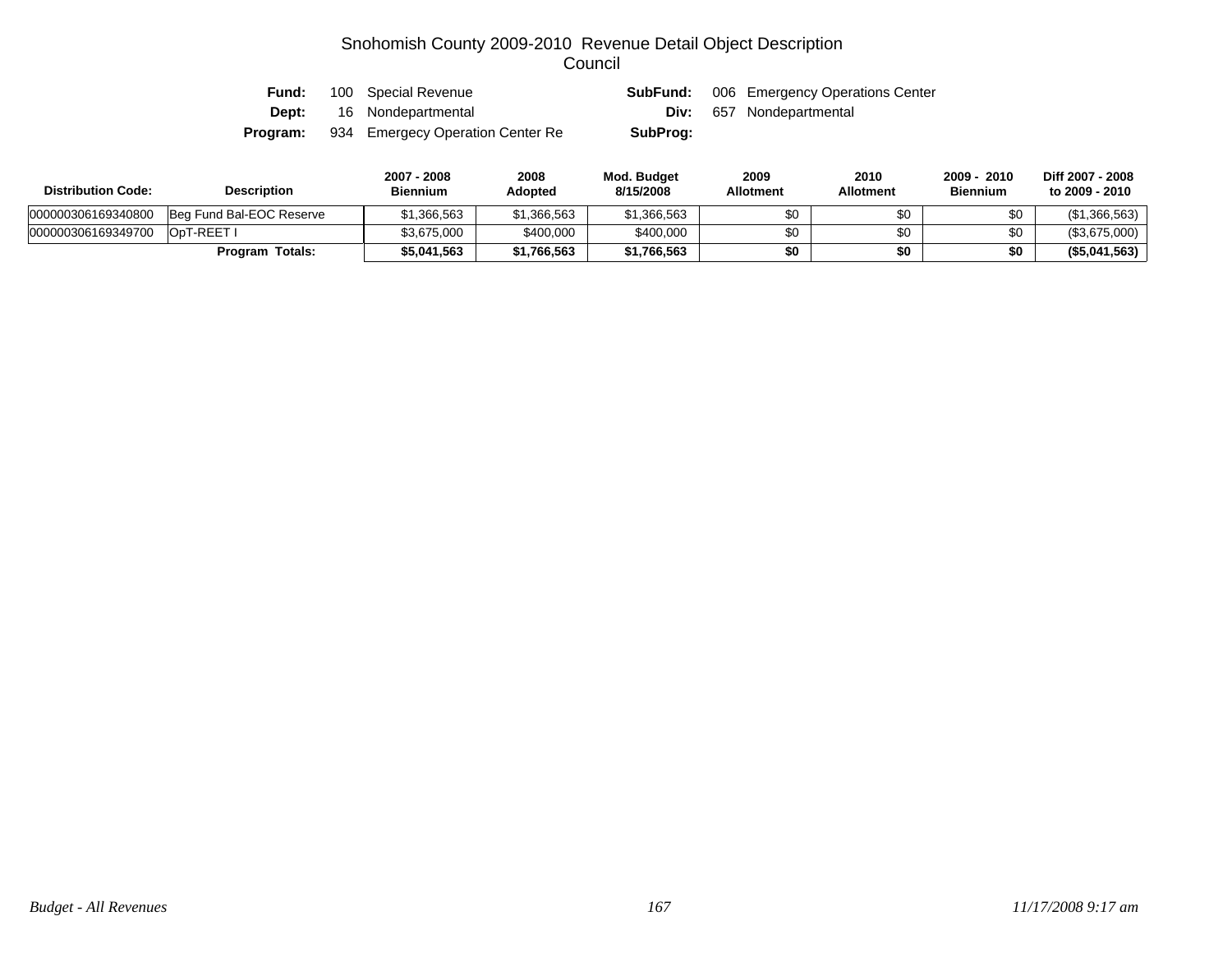| Fund:    | 130 Grant Control               |          | <b>SubFund:</b> 130 Grant Control |
|----------|---------------------------------|----------|-----------------------------------|
|          | <b>Dept:</b> 16 Nondepartmental |          | <b>Div:</b> 653 Pending Grants    |
| Program: | 460 Grant Administration        | SubProg: |                                   |

| <b>Distribution Code:</b> | <b>Description</b>          | 2007 - 2008<br><b>Biennium</b> | 2008<br>Adopted | Mod. Budget<br>8/15/2008 | 2009<br><b>Allotment</b> | 2010<br><b>Allotment</b> | 2009<br>2010<br><b>Biennium</b> | Diff 2007 - 2008<br>to 2009 - 2010 |
|---------------------------|-----------------------------|--------------------------------|-----------------|--------------------------|--------------------------|--------------------------|---------------------------------|------------------------------------|
| 000000003164606990        | Other Miscellaneous Revenue | \$1,000,000                    | \$1,000,000     | \$602,971                | \$1,000,000              | \$1,015,000              | \$2,015,000                     | \$1,015,000                        |
|                           | <b>Program Totals:</b>      | 1,000,000                      | \$1,000,000     | \$602,971                | \$1,000,000              | \$1,015,000              | \$2,015,000                     | \$1,015,000                        |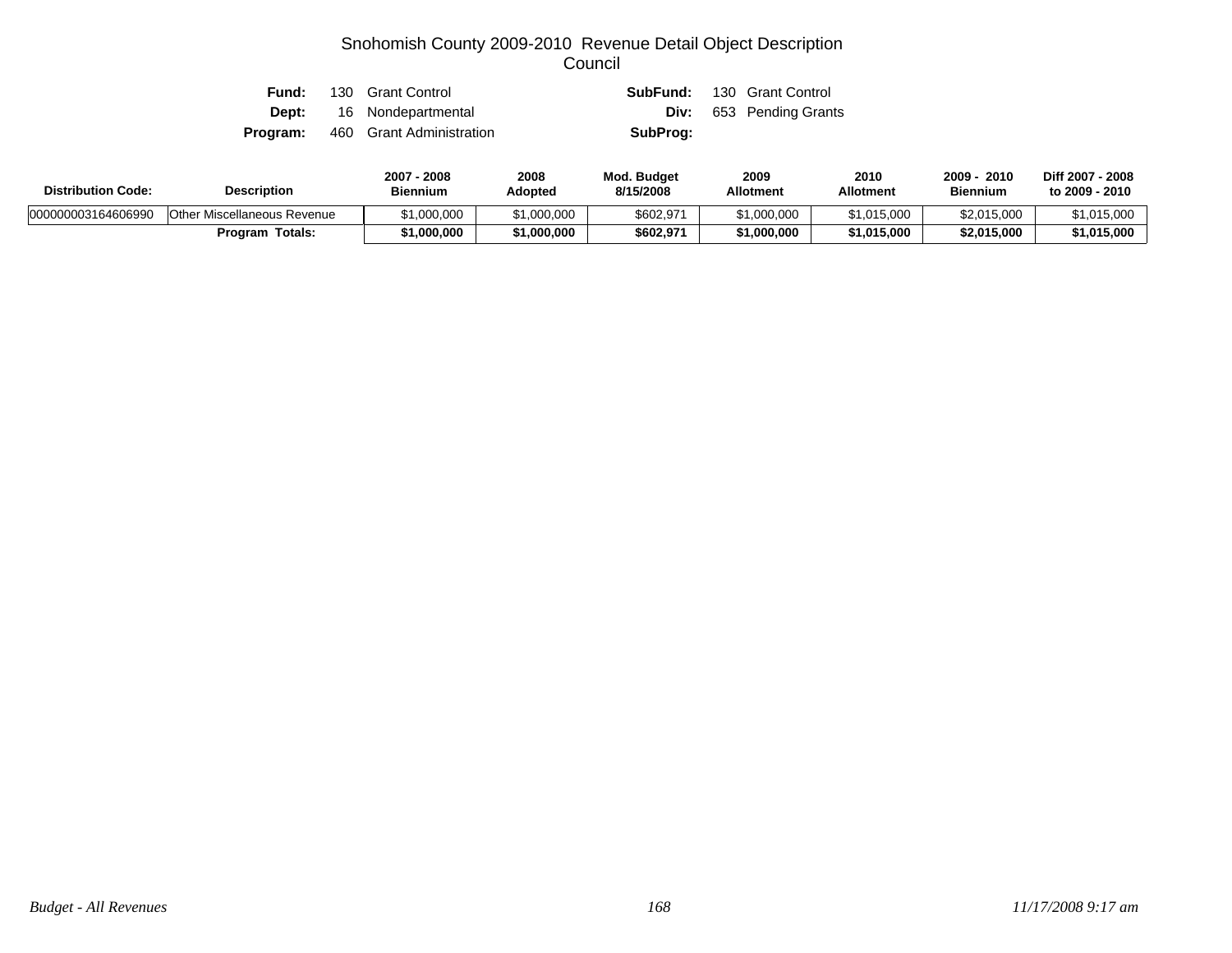| Fund:    | 130 Grant Control               |          | <b>SubFund:</b> 347 Federal Forest |
|----------|---------------------------------|----------|------------------------------------|
|          | <b>Dept:</b> 16 Nondepartmental | Div:     | 657 Nondepartmental                |
| Program: | 990 Miscellaneous               | SubProg: |                                    |

| <b>Distribution Code:</b> | <b>Description</b>             | $-2008$<br>$2007 -$<br><b>Biennium</b> | 2008<br>Adopted | <b>Mod. Budget</b><br>8/15/2008 | 2009<br><b>Allotment</b> | 2010<br><b>Allotment</b> | 2009<br>2010<br><b>Biennium</b> | Diff 2007 - 2008<br>to 2009 - 2010 |
|---------------------------|--------------------------------|----------------------------------------|-----------------|---------------------------------|--------------------------|--------------------------|---------------------------------|------------------------------------|
| 000000347169901060        | Federal Forest - Title I Roads | \$342,000                              | \$342,000       | \$342,000                       | \$342.000                | \$342,000                | \$684,000                       | \$342,000                          |
|                           | <b>Program Totals:</b>         | \$342,000                              | \$342,000       | \$342,000                       | \$342,000                | \$342.000                | \$684,000                       | \$342,000                          |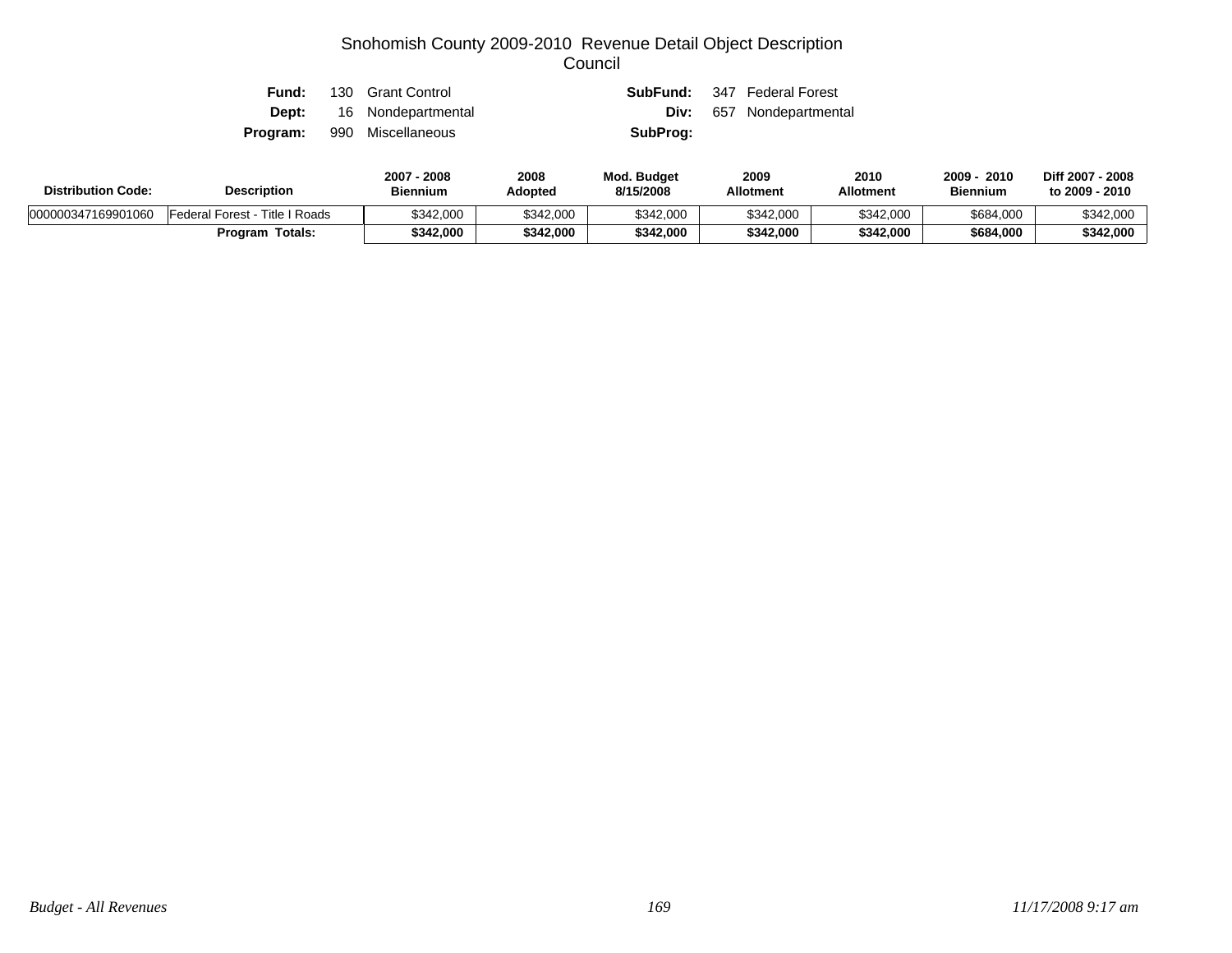| Fund:    | 156 Emerg Svcs Communication Sy | SubFund: | 156 Emerg Svcs Communication Sys         |
|----------|---------------------------------|----------|------------------------------------------|
| Dept:    | 16 Nondepartmental              |          | <b>Div:</b> 655 Emerg Svcs Communication |
| Program: | 287 Emergency Services Communi  | SubProg: |                                          |

| <b>Distribution Code:</b> | <b>Description</b>     | 2007 - 2008<br><b>Biennium</b> | 2008<br><b>Adopted</b> | Mod. Budget<br>8/15/2008 | 2009<br><b>Allotment</b> | 2010<br><b>Allotment</b> | 2009 - 2010<br><b>Biennium</b> | Diff 2007 - 2008<br>to 2009 - 2010 |
|---------------------------|------------------------|--------------------------------|------------------------|--------------------------|--------------------------|--------------------------|--------------------------------|------------------------------------|
| 000000003162870800        | Beginning Fund Balance | \$2,281,272                    | \$2,281,272            | \$2,281,272              | \$3,445,850              | \$0                      | \$3,445,850                    | \$1,164,578                        |
| 000000003162871741        | Switched Line Taxes    | \$3,712,099                    | \$1,858,963            | \$1,858,963              | \$1,493,094              | \$1,717,271              | \$3,210,365                    | (\$501,734)                        |
| 000000003162871742        | Wireless Taxes         | \$5,630,121                    | \$2,588,957            | \$2,588,957              | \$3,109,357              | \$3,155,998              | \$6,265,355                    | \$635,234                          |
| 000000003162876111        | Investment Interest    | \$279.327                      | \$109,895              | \$109,895                | \$10,000                 | \$10,000                 | \$20,000                       | (\$259,327)                        |
|                           | Program Totals:        | \$11,902,819                   | \$6,839,087            | \$6,839,087              | \$8,058,301              | \$4,883,269              | \$12,941,570                   | \$1,038,751                        |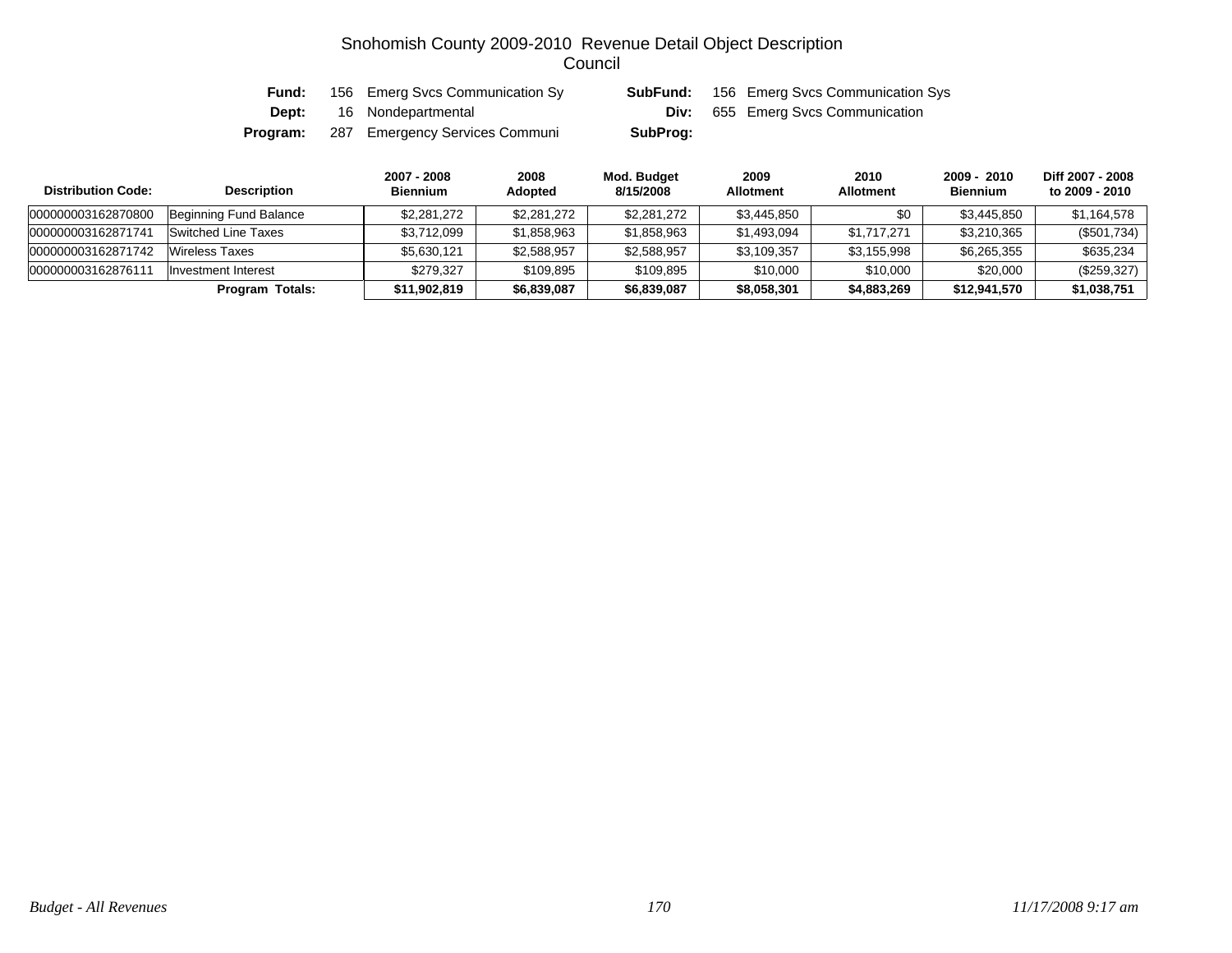| Fund:    | 191 Real Estate Excise Tax Fund |          | <b>SubFund:</b> 001 1st Qtr % REET        |
|----------|---------------------------------|----------|-------------------------------------------|
|          | <b>Dept:</b> 16 Nondepartmental |          | <b>Div:</b> 648 Sb 4972 Capital Improveme |
| Program: | 990 SB 4872 -- REET 1           | SubProg: |                                           |

| <b>Distribution Code:</b> | <b>Description</b>     | 2007 - 2008<br><b>Biennium</b> | 2008<br><b>Adopted</b> | Mod. Budget<br>8/15/2008 | 2009<br><b>Allotment</b> | 2010<br><b>Allotment</b> | 2009 - 2010<br><b>Biennium</b> | Diff 2007 - 2008<br>to 2009 - 2010 |
|---------------------------|------------------------|--------------------------------|------------------------|--------------------------|--------------------------|--------------------------|--------------------------------|------------------------------------|
| 000000003169900800        | Beginning Fund Balance | \$602.136                      | \$602,136              | \$602,136                | \$904,500                | \$0                      | \$904,500                      | \$302,364                          |
| 000000003169901730        | Real Estate Excise Tax | \$21,438,364                   | \$10,888,748           | \$10,888,748             | \$6,689,586              | \$7,347,082              | \$14.036.668                   | (\$7,401,696)                      |
| 00000000316990611         | Interest Income        | \$1.056.498                    | \$375,000              | \$375,000                | \$102,000                | \$150,000                | \$252,000                      | $(\$804,498)$                      |
|                           | Program Totals:        | \$23,096,998                   | \$11,865,884           | \$11,865,884             | \$7,696,086              | \$7,497,082              | \$15,193,168                   | (\$7,903,830)                      |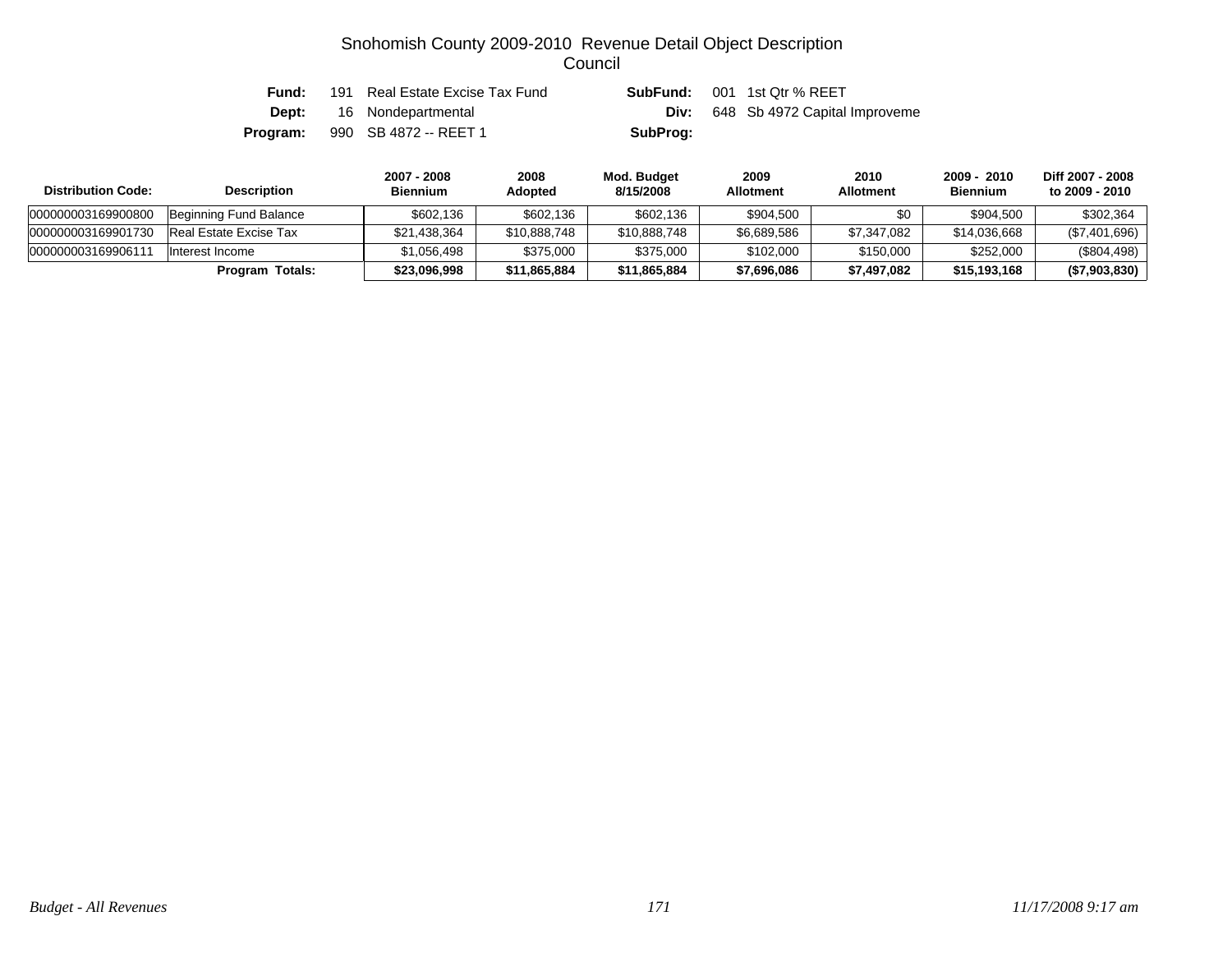| Fund:    | 191 Real Estate Excise Tax Fund | SubFund: | 002 2nd Qtr % REET (ESHB 2929)            |
|----------|---------------------------------|----------|-------------------------------------------|
| Dept:    | 16 Nondepartmental              |          | <b>Div:</b> 651 Shb 2929 Capital Improvem |
| Program: | 700 SHB 2929 -- REET 2          | SubProg: |                                           |

| <b>Distribution Code:</b> | <b>Description</b>     | 2007 - 2008<br><b>Biennium</b> | 2008<br><b>Adopted</b> | Mod. Budget<br>8/15/2008 | 2009<br><b>Allotment</b> | 2010<br><b>Allotment</b> | 2009 - 2010<br><b>Biennium</b> | Diff 2007 - 2008<br>to 2009 - 2010 |
|---------------------------|------------------------|--------------------------------|------------------------|--------------------------|--------------------------|--------------------------|--------------------------------|------------------------------------|
| 000000003167000800        | Beginning Fund Balance | \$65.768                       | \$65,768               | \$65,768                 | \$582.482                | \$25,970                 | \$608,452                      | \$542,684                          |
| 000000003167001734        | Local $1/4$ to $1/2$   | \$21,438,365                   | \$10,888,748           | \$10,888,748             | \$6,689,586              | \$7,347,082              | \$14,036,668                   | (\$7,401,697)                      |
| 00000000316700611         | Interest Income        | \$798.366                      | \$375,000              | \$375,000                | \$102,000                | \$150,000                | \$252,000                      | $(\$546,366)$                      |
|                           | Program Totals:        | \$22,302,499                   | \$11,329,516           | \$11,329,516             | \$7,374,068              | \$7,523,052              | \$14,897,120                   | (\$7,405,379)                      |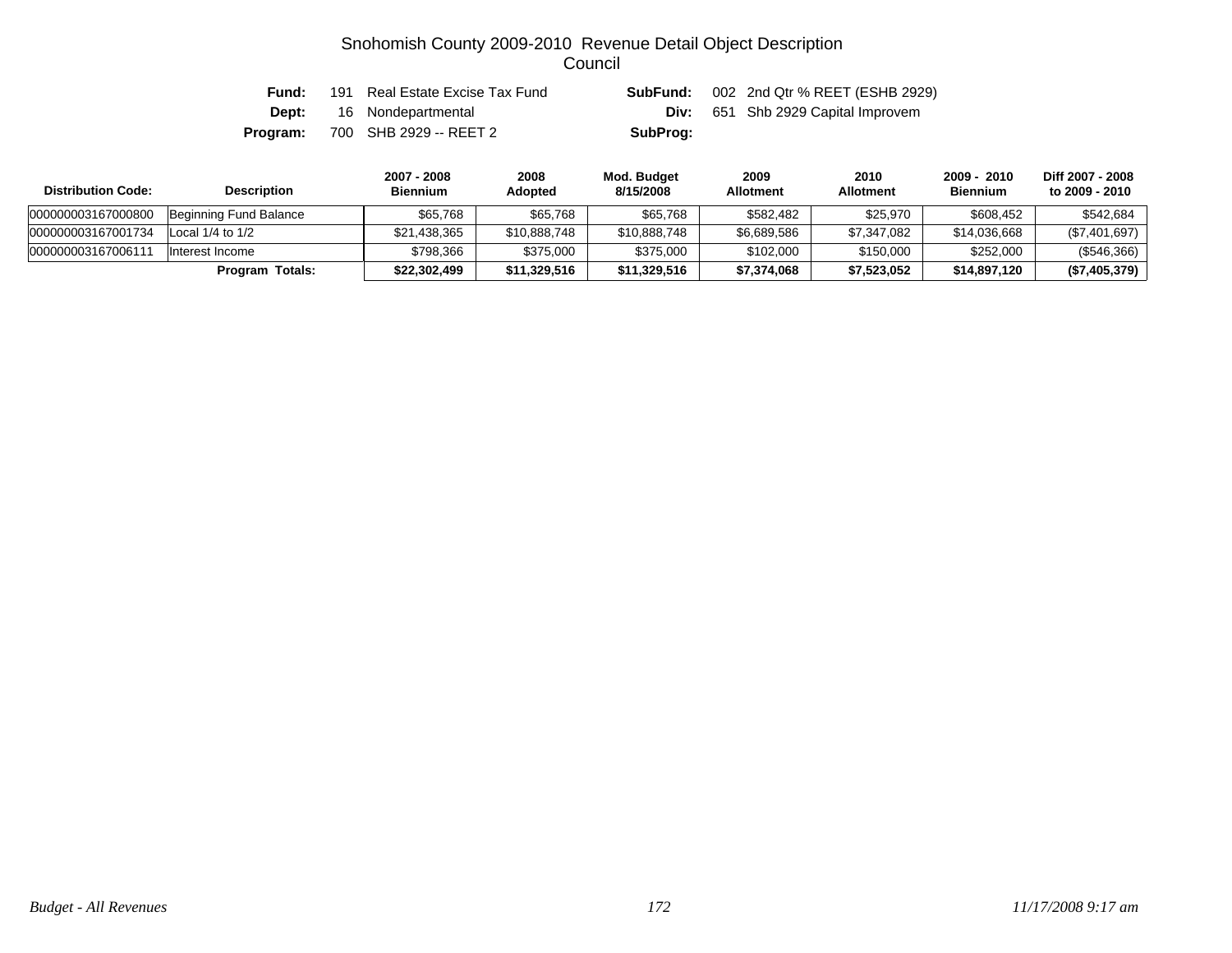| Fund:                       | 300 Capital Projects Fund | SubFund: | 001 800 MHZ                  |
|-----------------------------|---------------------------|----------|------------------------------|
| Dept:                       | 16 Nondepartmental        | Div:     | 655 Emerg Svcs Communication |
| <b>Program:</b> 800 800 MHZ |                           | SubProg: |                              |
|                             |                           |          |                              |

| <b>Distribution Code:</b> | <b>Description</b>   |          | 2008<br>Adopted | <b>Mod. Budget</b><br>8/15/2008 | 2009<br><b>Allotment</b> | 2010<br><b>Allotment</b> | 2009<br>2010<br><b>Biennium</b> | <b>Diff 2007</b><br>- 2008<br>to 2009 - 2010 |
|---------------------------|----------------------|----------|-----------------|---------------------------------|--------------------------|--------------------------|---------------------------------|----------------------------------------------|
| 000000301168009110        | <b>Bond Proceeds</b> | ሶሳ<br>Ψ∪ | \$0             | \$6,492,482                     |                          | ጦ                        | \$0                             | \$0                                          |
|                           | Totals:<br>Program   | \$0      | \$0             | \$6,492,482                     |                          | \$0                      | \$0                             | \$0                                          |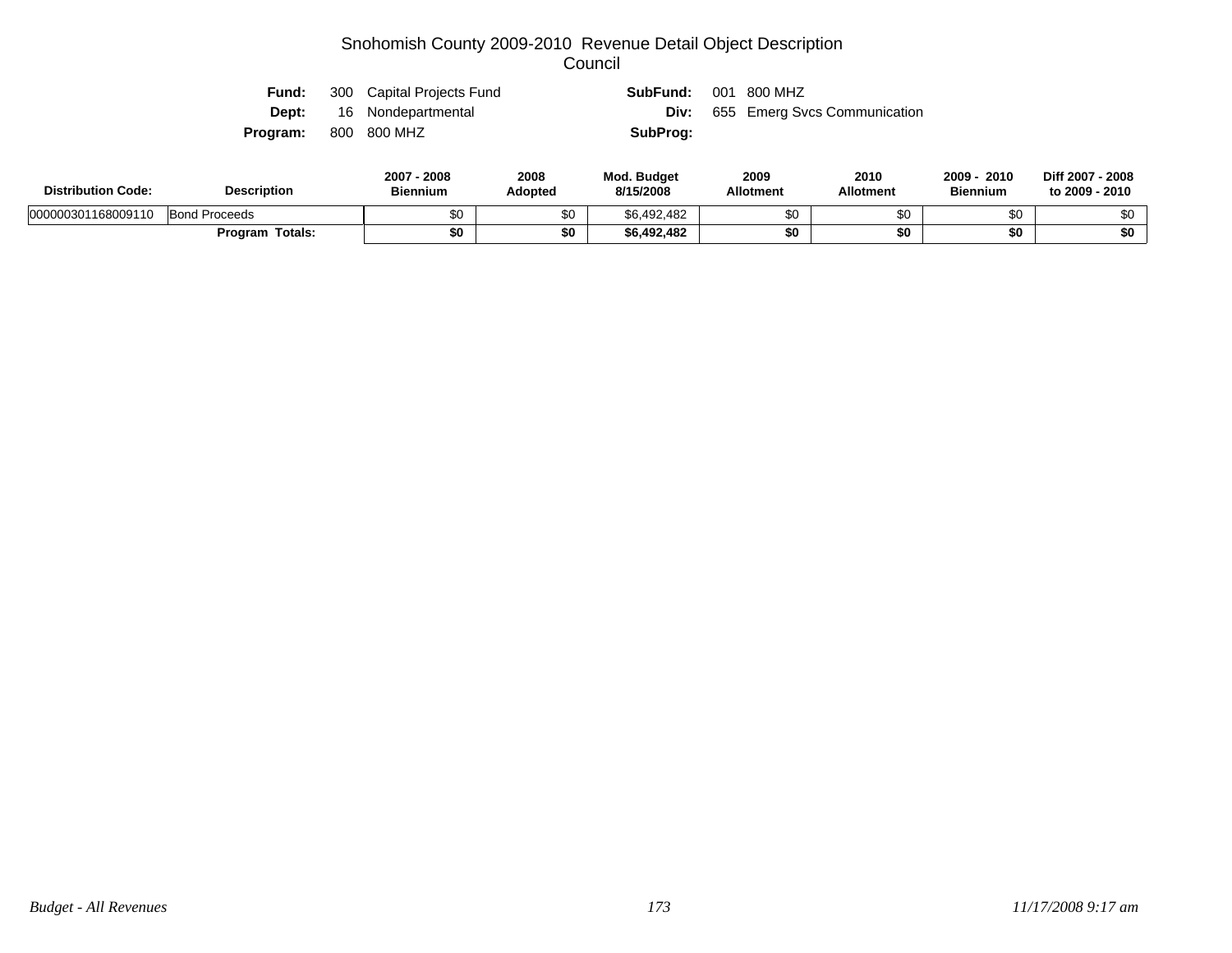| Fund: | 215 Limited Tax Debt Service        |          | <b>SubFund:</b> 215 Limited Tax Debt Service |
|-------|-------------------------------------|----------|----------------------------------------------|
|       | <b>Dept:</b> 17 Debt Service        |          | <b>Div:</b> 715 Limited Tax Debt Service     |
|       | <b>Program:</b> 229 93/95 Refunding | SubProg: |                                              |

| <b>Distribution Code:</b> | <b>Description</b>     | 2007 - 2008<br><b>Biennium</b> | 2008<br>Adopted | Mod. Budget<br>8/15/2008 | 2009<br><b>Allotment</b> | 2010<br><b>Allotment</b> | $2009 - 2010$<br><b>Biennium</b> | Diff 2007 - 2008<br>to 2009 - 2010 |
|---------------------------|------------------------|--------------------------------|-----------------|--------------------------|--------------------------|--------------------------|----------------------------------|------------------------------------|
| 000000003172290800        | Beginning Fund Balance | \$1,102,340                    | \$1,102,340     | \$1,102,340              | \$1,233,680              | \$1,258,450              | \$2,492,130                      | \$1,389,790                        |
| 000000003172293708        | City Of Everett        | \$104.622                      | \$52,311        | \$52,311                 | \$52,311                 | \$52,311                 | \$104.622                        | \$0                                |
| 000000003172296111        | Investment Interest    | \$1,110,357                    | \$478,000       | \$478,000                | \$350,000                | \$325,000                | \$675,000                        | $(\$435,357)$                      |
| 000000003172299701        | OpT-Reet I             | \$810.500                      | \$403,150       | \$403,150                | \$403,845                | \$404,225                | \$808,070                        | (\$2,430)                          |
| 000000003172299702        | OpT-Hotel/Motel        | \$644.618                      | \$331,309       | \$331,309                | \$353,109                | \$373,449                | \$726,558                        | \$81.940                           |
|                           | <b>Program Totals:</b> | \$3,772,437                    | \$2,367,110     | \$2,367,110              | \$2,392,945              | \$2,413,435              | \$4,806,380                      | \$1,033,943                        |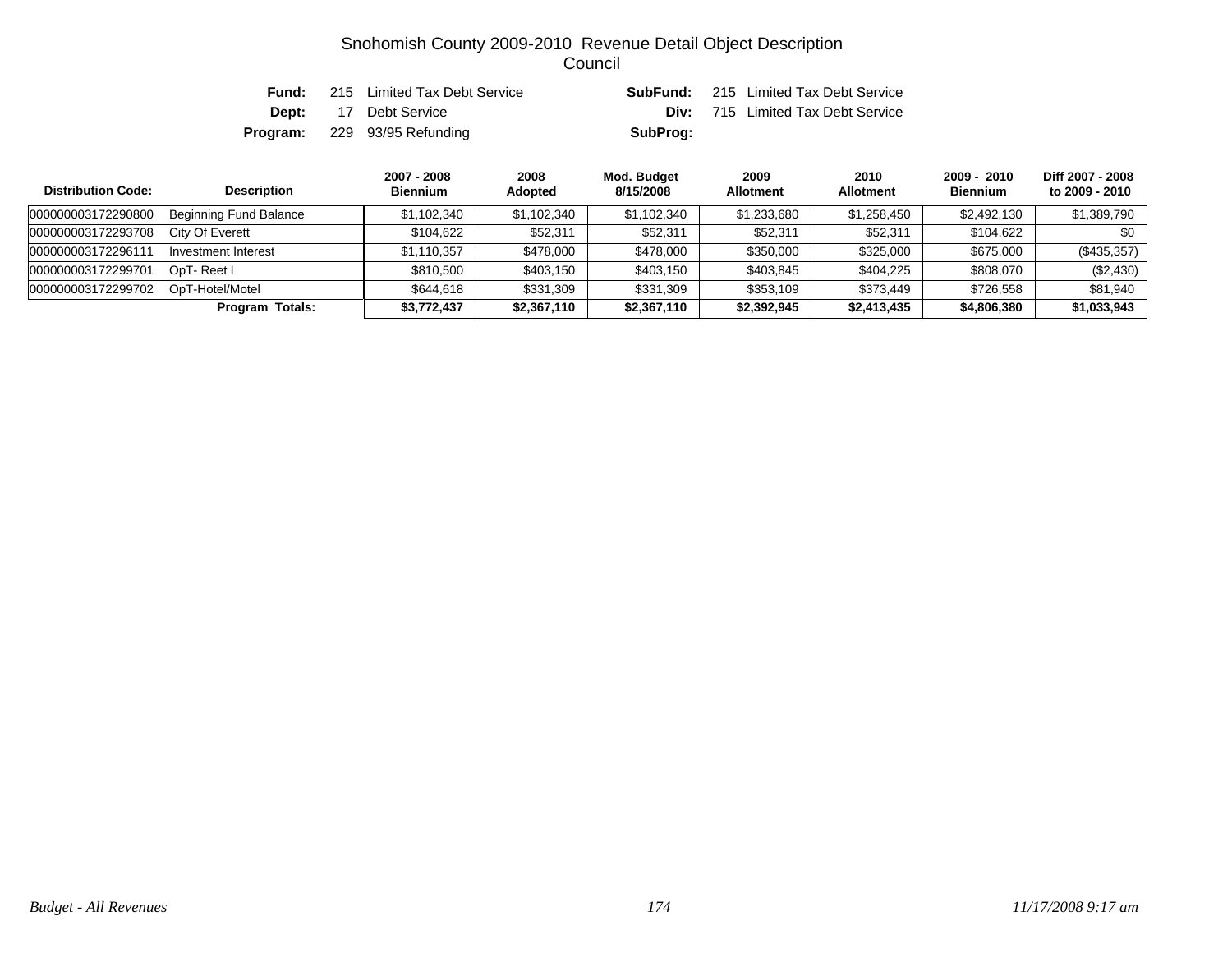| Fund: | 215 Limited Tax Debt Service      |          | <b>SubFund:</b> 215 Limited Tax Debt Service |
|-------|-----------------------------------|----------|----------------------------------------------|
|       | <b>Dept:</b> 17 Debt Service      |          | <b>Div:</b> 715 Limited Tax Debt Service     |
|       | <b>Program:</b> 239 99 Bond Issue | SubProg: |                                              |

| <b>Distribution Code:</b> | <b>Description</b>             | 2007 - 2008<br><b>Biennium</b> | 2008<br>Adopted | Mod. Budget<br>8/15/2008 | 2009<br><b>Allotment</b> | 2010<br><b>Allotment</b> | 2009 - 2010<br>Biennium | Diff 2007 - 2008<br>to 2009 - 2010 |
|---------------------------|--------------------------------|--------------------------------|-----------------|--------------------------|--------------------------|--------------------------|-------------------------|------------------------------------|
| 000000003172390800        | Beginning Fund Balance         | \$219,000                      | \$219,000       | \$219,000                | \$10,000                 | \$0                      | \$10,000                | (\$209,000)                        |
| 000000003172396111        | <b>Investment Interest</b>     | \$1,000                        | \$1,000         | \$1,000                  | \$1,000                  | \$0                      | \$1,000                 | \$0                                |
| 000000003172398910        | 800 MHZ Debt Srv - Edmonds     | \$72,289                       | \$72,289        | \$72,289                 | \$72,304                 | \$0                      | \$72,304                | \$15                               |
| 000000003172398911        | 800 MHZ Debt Srv-Fire Dist 111 | \$67,872                       | \$67,872        | \$67,872                 | \$67,886                 | \$0                      | \$67,886                | \$14                               |
| 000000003172398912        | 800 MHZ Debt Srv-Lynnwood      | \$87,692                       | \$87,692        | \$87,692                 | \$87,710                 | \$0                      | \$87,710                | \$18                               |
| 000000003172398913        | 800 MHZ Debt Srv-Marysville    | \$58,475                       | \$58,475        | \$58,475                 | \$58,487                 | \$0                      | \$58,487                | \$12                               |
| 000000003172398914        | 800 MHZ Debt Srv-Mill Creek    | \$22,066                       | \$22,066        | \$22,066                 | \$22,071                 | \$0                      | \$22,071                | \$5                                |
| 000000003172398915        | 800 MHZ Debt Srv-Mtlk Terrace  | \$39,297                       | \$39,297        | \$39,297                 | \$39,304                 | \$0                      | \$39,304                | \$7                                |
| 000000003172398916        | 800 MHZ Debt Srv-Woodway       | \$2,964                        | \$2,964         | \$2,964                  | \$2,965                  | \$0                      | \$2,965                 | \$1                                |
| 000000003172398917        | 800 MHZ Debt Srv-SNOCOM        | \$30,329                       | \$30,329        | \$30,329                 | \$30,335                 | \$0                      | \$30,335                | \$6                                |
| 000000003172399700        | OpT-GIS                        | \$885,850                      | \$343,552       | \$343,552                | \$0                      | \$0                      | \$0                     | (\$885, 850)                       |
| 000000003172399701        | OpT-Fund 309                   | \$1,256,503                    | \$628,312       | \$628,312                | \$626,482                | \$0                      | \$626,482               | (\$630,021)                        |
| 000000003172399901        | OpT-2001 Bond-REET 1           | \$520,918                      | \$260,911       | \$260,911                | \$260,964                | \$0                      | \$260,964               | (\$259,954)                        |
|                           | <b>Program Totals:</b>         | \$3,264,255                    | \$1,833,759     | \$1,833,759              | \$1,279,508              | \$0                      | \$1,279,508             | (\$1,984,747)                      |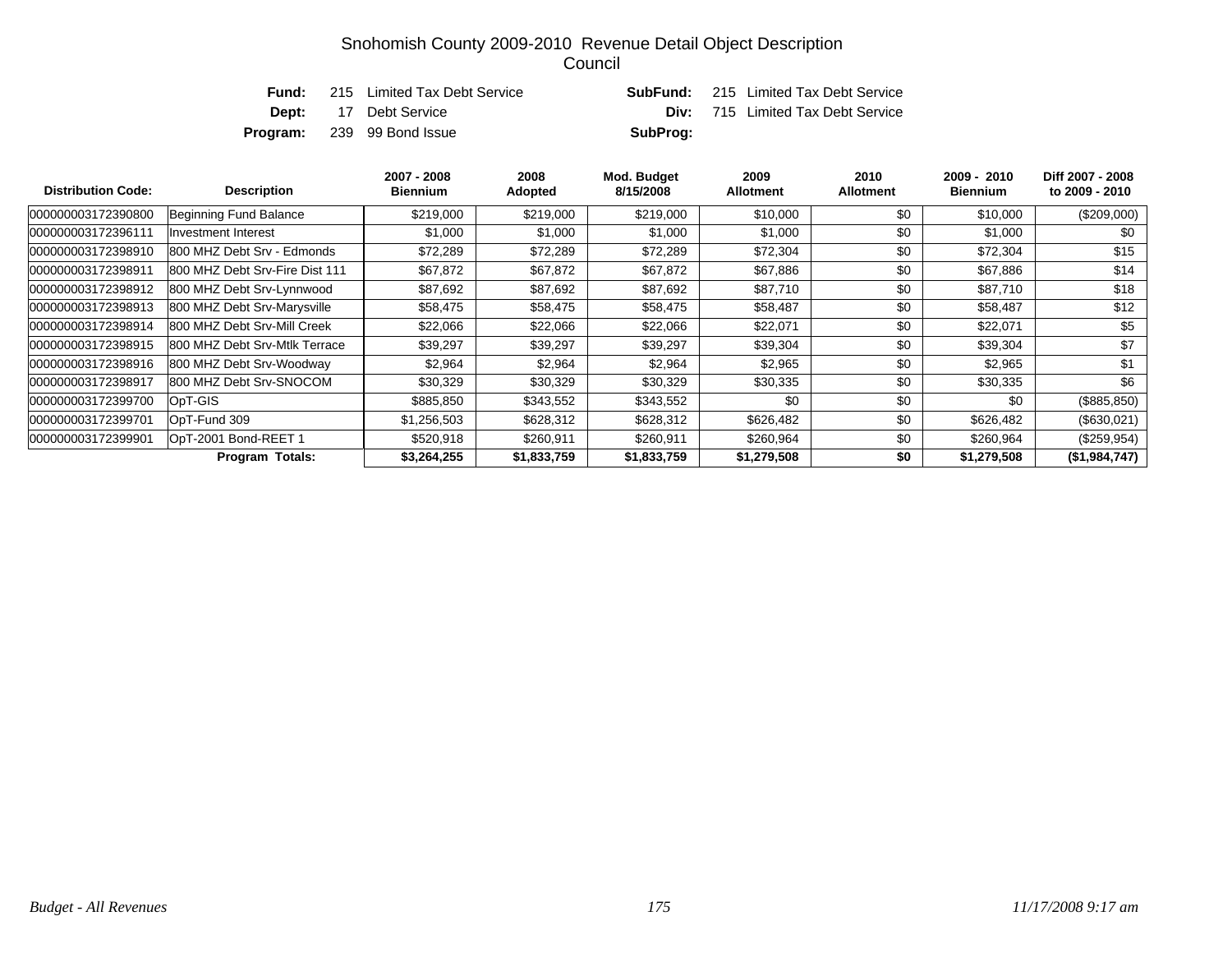| Fund: | 215 Limited Tax Debt Service        |          | <b>SubFund:</b> 215 Limited Tax Debt Service |
|-------|-------------------------------------|----------|----------------------------------------------|
|       | <b>Dept:</b> 17 Debt Service        |          | <b>Div:</b> 715 Limited Tax Debt Service     |
|       | <b>Program:</b> 249 2001 Bond Issue | SubProg: |                                              |

| <b>Distribution Code:</b> | <b>Description</b>                | 2007 - 2008<br><b>Biennium</b> | 2008<br>Adopted | Mod. Budget<br>8/15/2008 | 2009<br><b>Allotment</b> | 2010<br><b>Allotment</b> | $2009 - 2010$<br><b>Biennium</b> | Diff 2007 - 2008<br>to 2009 - 2010 |
|---------------------------|-----------------------------------|--------------------------------|-----------------|--------------------------|--------------------------|--------------------------|----------------------------------|------------------------------------|
| 000000003172490800        | Beginning Fund Balance            | \$1,306,290                    | \$1,306,290     | \$1,306,290              | \$1,538,813              | \$1,232,489              | \$2,771,302                      | \$1,465,012                        |
| 000000003172496111        | Investment Income                 | \$354,257                      | \$200,000       | \$200,000                | \$100,000                | \$100,000                | \$200,000                        | (\$154, 257)                       |
| 000000003172496530        | <b>Validation Tickets Revenue</b> | \$0                            | \$0             | \$0                      | \$228,894                | \$798,886                | \$1,027,780                      | \$1,027,780                        |
| 000000003172496620        | Interfund Rents                   | \$7,155,609                    | \$3,716,954     | \$3,716,954              | \$3,849,787              | \$4,235,852              | \$8,085,639                      | \$930,030                          |
| 000000003172496757        | Interlocal - PFD Garage           | \$153.316                      | \$78,559        | \$78,559                 | \$82,531                 | \$86,675                 | \$169,206                        | \$15,890                           |
| 000000003172499702        | OpT-2001 Bond -Other Funds        | \$3,136,202                    | \$725,000       | \$725,000                | \$916,926                | \$828,163                | \$1,745,089                      | (\$1,391,113)                      |
| 000000003172499720        | OpT-2001 Bond-Gen Fund            | \$545,156                      | \$545,156       | \$545,156                | \$1,378,623              | \$928,623                | \$2,307,246                      | \$1,762,090                        |
| 000000003172499901        | OpT-REET 1 for Debt Service       | \$9,167,164                    | \$3,801,339     | \$3,801,339              | \$2,268,531              | \$2,048,579              | \$4,317,110                      | (\$4,850,054)                      |
|                           | <b>Program Totals:</b>            | \$21,817,994                   | \$10,373,298    | \$10,373,298             | \$10,364,105             | \$10,259,267             | \$20,623,372                     | (\$1,194,622)                      |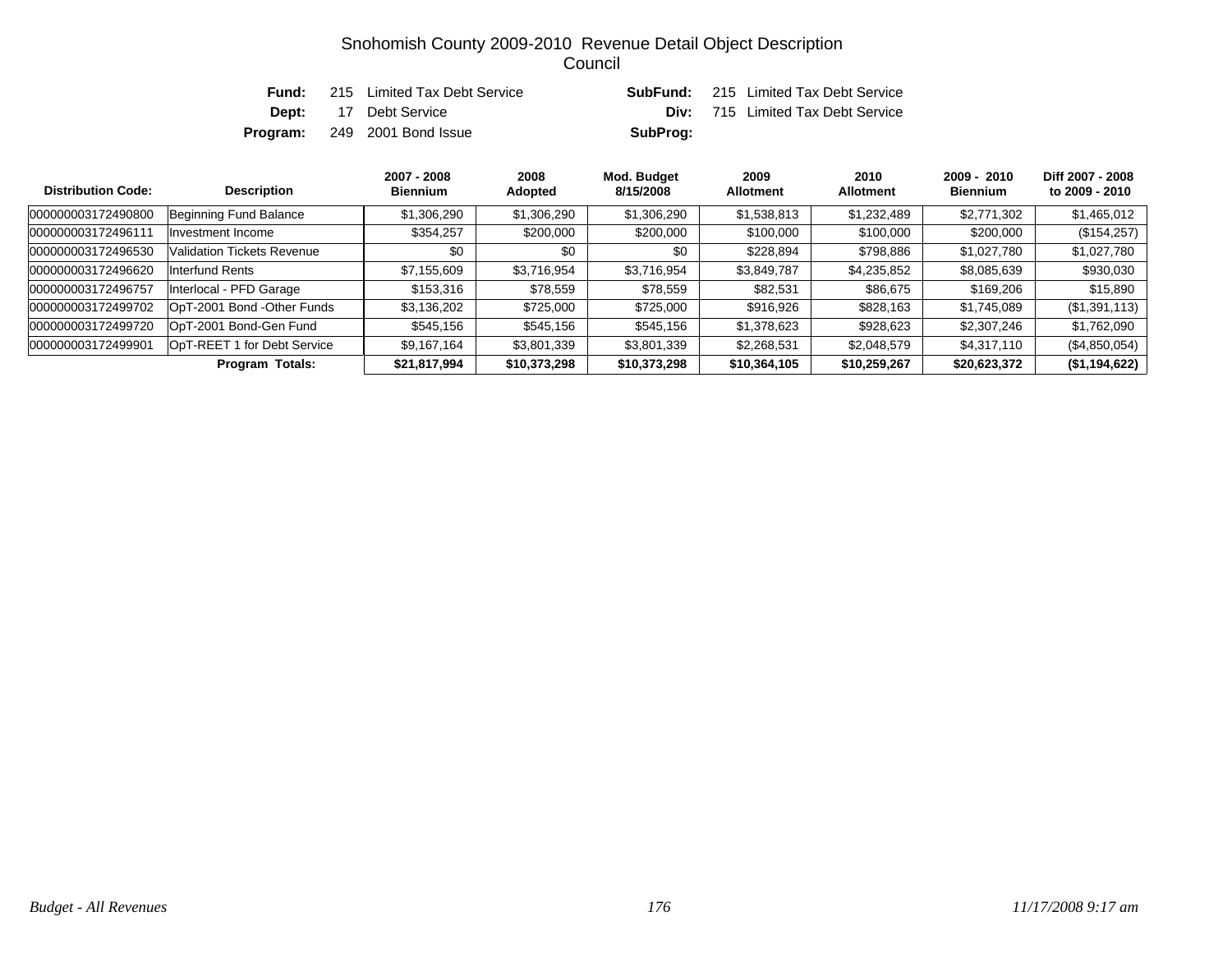| Fund: | 215 Limited Tax Debt Service        |          | <b>SubFund:</b> 215 Limited Tax Debt Service |
|-------|-------------------------------------|----------|----------------------------------------------|
|       | <b>Dept:</b> 17 Debt Service        |          | <b>Div:</b> 715 Limited Tax Debt Service     |
|       | <b>Program:</b> 269 2003 Bond Issue | SubProg: |                                              |

| <b>Distribution Code:</b> | <b>Description</b>                 | 2007 - 2008<br><b>Biennium</b> | 2008<br>Adopted | Mod. Budget<br>8/15/2008 | 2009<br><b>Allotment</b> | 2010<br><b>Allotment</b> | 2009 - 2010<br><b>Biennium</b> | Diff 2007 - 2008<br>to 2009 - 2010 |
|---------------------------|------------------------------------|--------------------------------|-----------------|--------------------------|--------------------------|--------------------------|--------------------------------|------------------------------------|
| 000000003172699700        | OpT<br><sup>-</sup> - General Fund | \$344.606                      | \$344,606       | \$344,606                | \$345,606                | \$345.856                | \$691.462                      | \$346,856                          |
| 000000003172699701        | OpT-Elections-Fund 189             | \$378.499                      | \$100,000       | \$100,000                | \$100,000                | \$100,000                | \$200,000                      | (\$178,499)                        |
| 000000003172699703        | OpT-REET 1 for Debt Service        | \$6,487,618                    | \$3,243,314     | \$3,243,314              | \$3,240,864              | \$3,226,985              | \$6,467,849                    | (\$19,769)                         |
|                           | Program Totals:                    | \$7,210,723                    | \$3,687,920     | \$3,687,920              | \$3,686,470              | \$3,672,841              | \$7,359,311                    | \$148,588                          |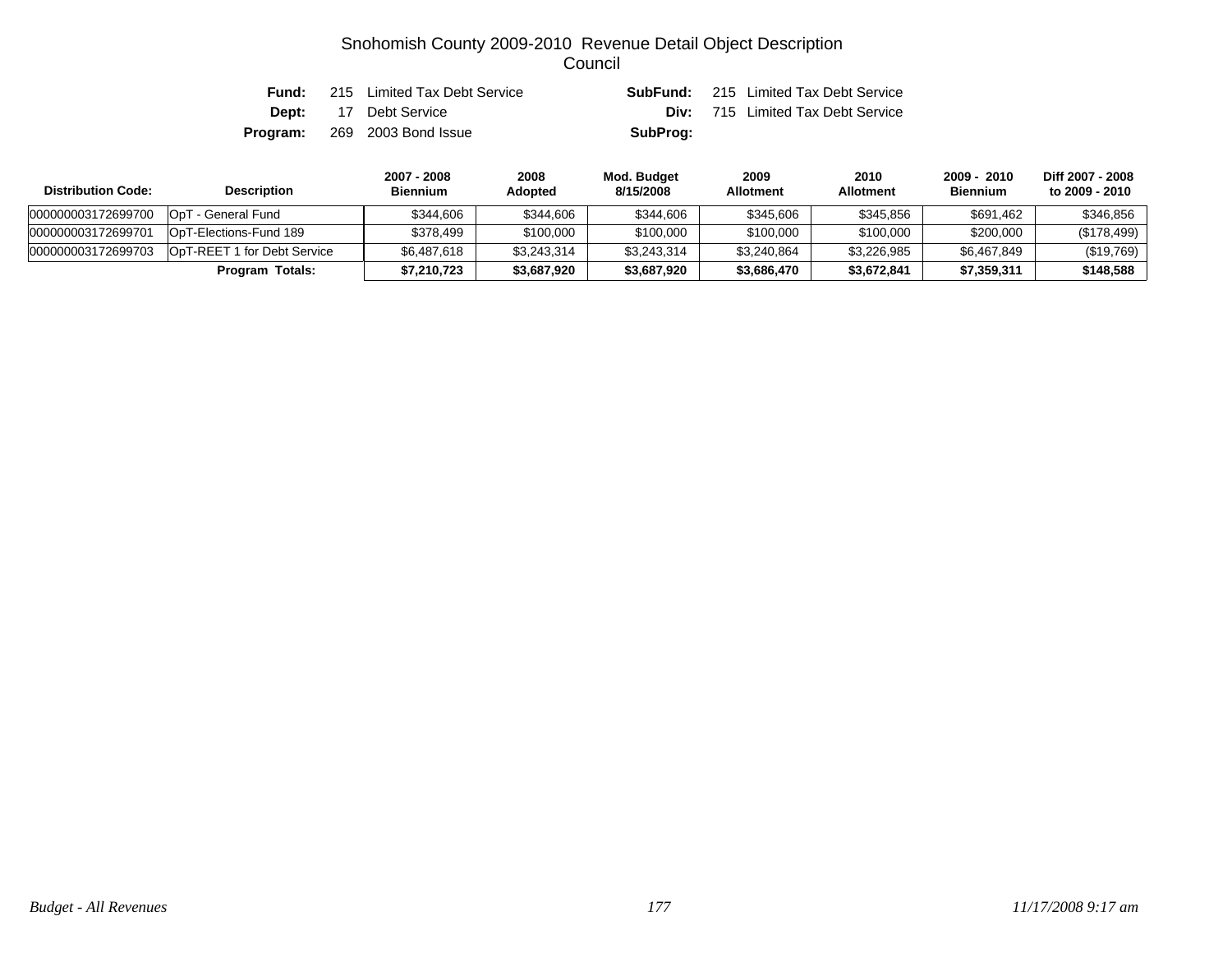| Fund: | 215 Limited Tax Debt Service            |          | <b>SubFund:</b> 215 Limited Tax Debt Service |
|-------|-----------------------------------------|----------|----------------------------------------------|
|       | <b>Dept:</b> 17 Debt Service            |          | <b>Div:</b> 715 Limited Tax Debt Service     |
|       | <b>Program:</b> 279 2003 Refunding Bond | SubProg: |                                              |

| <b>Distribution Code:</b> | <b>Description</b>               | 2007 - 2008<br><b>Biennium</b> | 2008<br>Adopted | Mod. Budget<br>8/15/2008 | 2009<br><b>Allotment</b> | 2010<br><b>Allotment</b> | $-2010$<br>$2009 -$<br><b>Biennium</b> | Diff 2007 - 2008<br>to 2009 - 2010 |
|---------------------------|----------------------------------|--------------------------------|-----------------|--------------------------|--------------------------|--------------------------|----------------------------------------|------------------------------------|
| 000000003172799701        | <b>OpT-Park Projects-Reet II</b> | \$305.554                      | \$151,520       | \$151,520                | \$154,520                | \$152,055                | \$306,575                              | \$1,021                            |
| 000000003172799702        | OpT-REET I                       | \$530,461                      | \$261,008       | \$261,008                | \$258,133                | \$259,798                | \$517,931                              | (\$12,530)                         |
|                           | <b>Program Totals:</b>           | \$836,015                      | \$412,528       | \$412.528                | \$412.653                | \$411.853                | \$824,506                              | (\$11,509)                         |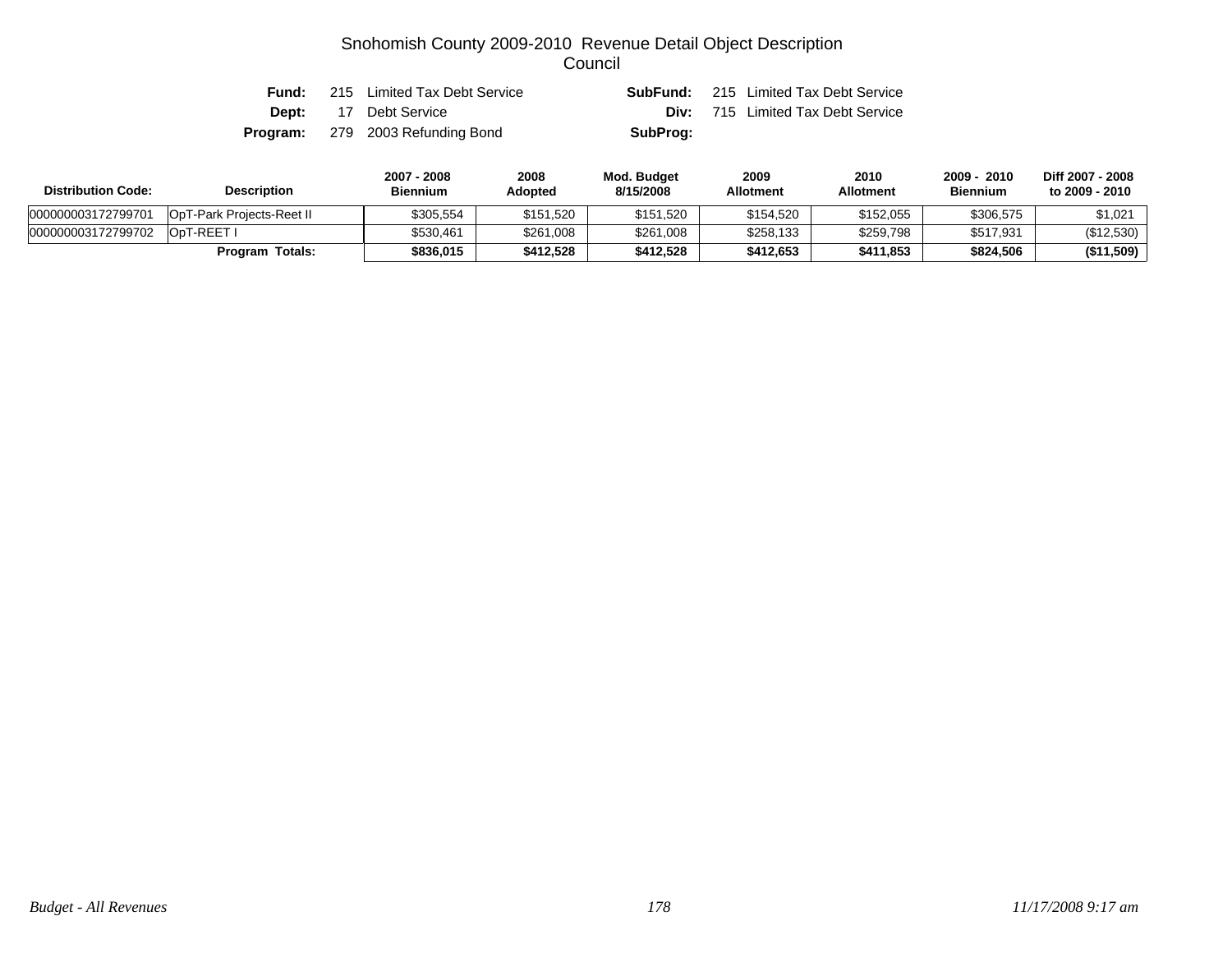| Fund: | 215 Limited Tax Debt Service         |          | <b>SubFund:</b> 215 Limited Tax Debt Service |
|-------|--------------------------------------|----------|----------------------------------------------|
|       | <b>Dept:</b> 17 Debt Service         |          | <b>Div:</b> 715 Limited Tax Debt Service     |
|       | <b>Program:</b> 289 2005A Bond Issue | SubProg: |                                              |

| <b>Distribution Code:</b> | <b>Description</b>     | 2007 - 2008<br><b>Biennium</b> | 2008<br>Adopted | Mod. Budget<br>8/15/2008 | 2009<br><b>Allotment</b> | 2010<br><b>Allotment</b> | $2009 - 2010$<br><b>Biennium</b> | Diff 2007 - 2008<br>to 2009 - 2010 |
|---------------------------|------------------------|--------------------------------|-----------------|--------------------------|--------------------------|--------------------------|----------------------------------|------------------------------------|
| 000000003172890800        | Beginning Fund Balance | \$1,000                        | \$1,000         | \$1,000                  | \$1,000                  | \$10,999                 | \$11,999                         | \$10,999                           |
| 000000003172893711        | Memorial Stadium       | \$19.031                       | \$19.031        | \$19.031                 | \$19,031                 | \$19,032                 | \$38,063                         | \$19,032                           |
| 000000003172899705        | OpT-PDS                | \$132,408                      | \$66,204        | \$66,204                 | \$66,204                 | \$66,204                 | \$132,408                        | \$0                                |
| 000000003172899701        | OpT-REET 1             | \$913,467                      | \$457,407       | \$457,407                | \$454,127                | \$454,011                | \$908,138                        | (\$5,329)                          |
| 000000003172899700        | OpT-General Fund       | \$312.905                      | \$156,654       | \$156,654                | \$155,671                | \$155,639                | \$311,310                        | (\$1,595)                          |
|                           | <b>Program Totals:</b> | \$1,378,811                    | \$700,296       | \$700,296                | \$696,033                | \$705,885                | \$1,401,918                      | \$23,107                           |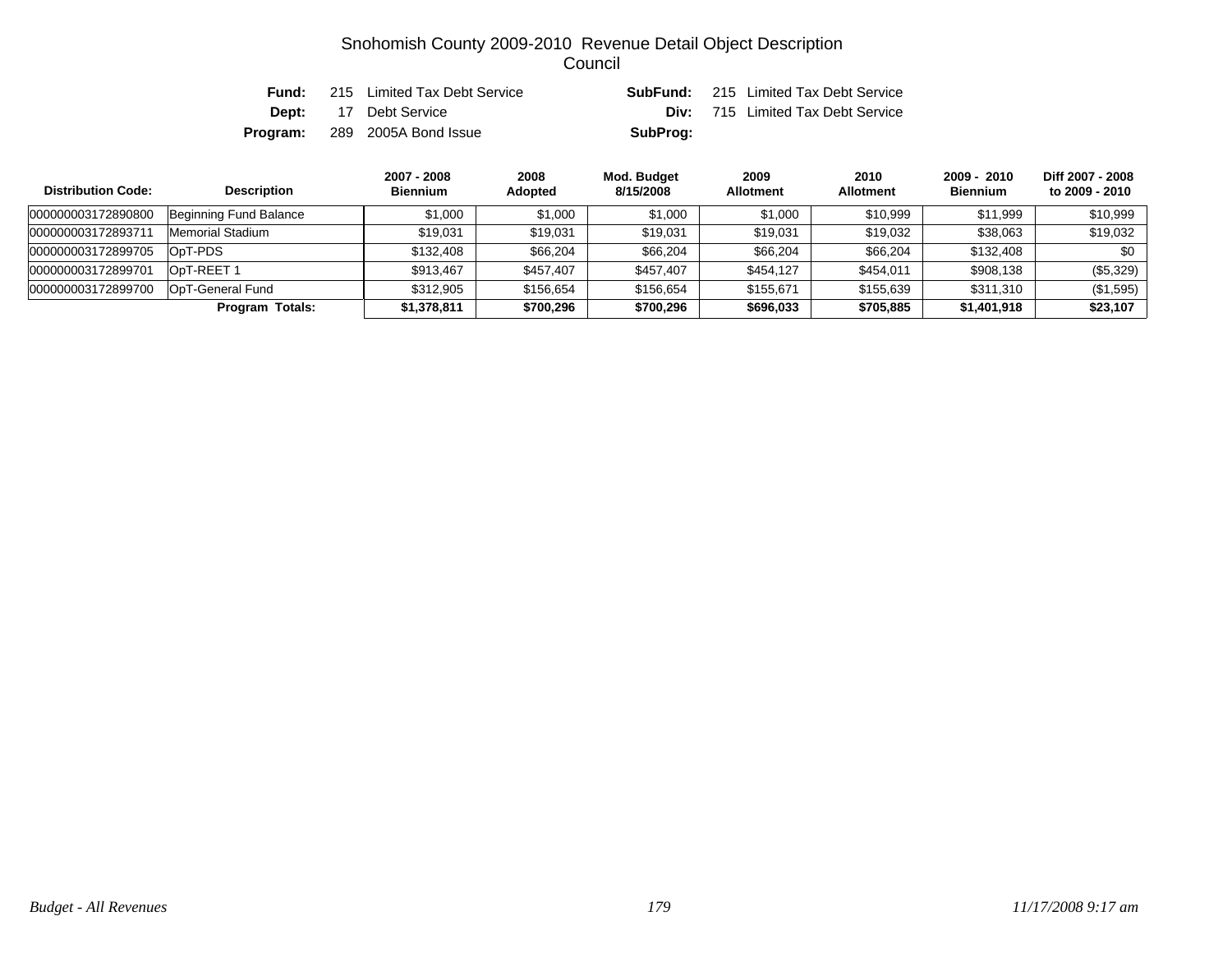| Fund: | 215 Limited Tax Debt Service              |          | <b>SubFund:</b> 215 Limited Tax Debt Service |
|-------|-------------------------------------------|----------|----------------------------------------------|
|       | <b>Dept:</b> 17 Debt Service              |          | <b>Div:</b> 715 Limited Tax Debt Service     |
|       | <b>Program:</b> 299 2005B Refunding Bonds | SubProg: |                                              |

| <b>Distribution Code:</b> | <b>Description</b>      | 2007 - 2008<br><b>Biennium</b> | 2008<br>Adopted | Mod. Budget<br>8/15/2008 | 2009<br><b>Allotment</b> | 2010<br><b>Allotment</b> | $2009 - 2010$<br><b>Biennium</b> | Diff 2007 - 2008<br>to 2009 - 2010 |
|---------------------------|-------------------------|--------------------------------|-----------------|--------------------------|--------------------------|--------------------------|----------------------------------|------------------------------------|
| 000000003172990800        | Beginning Fund Balance  | \$1,000                        | \$1,000         | \$1,000                  | \$1,000                  | \$11.000                 | \$12,000                         | \$11,000                           |
| 000000003172998910        | 800 MHz - Cities/Snocom | \$261,417                      | \$261,417       | \$261,417                | \$260,527                | \$615,162                | \$875,689                        | \$614,272                          |
| 000000003172999700        | OpT-REET 1              | \$384,224                      | \$191,807       | \$191,807                | \$191,197                | \$434,063                | \$625,260                        | \$241,036                          |
| 000000003172999702        | OpT-Cons Futures Debt   | \$2,602,666                    | \$1,856,524     | \$1,856,524              | \$1,864,122              | \$1,864,124              | \$3,728,246                      | \$1,125,580                        |
| 000000003172999704        | OpT-Fund 309            | \$378,550                      | \$189,035       | \$189,035                | \$188,557                | \$794,973                | \$983,530                        | \$604,980                          |
| 000000003172999705        | OpT-Fund 180            | \$1,644                        | \$822           | \$822                    | \$822                    | \$822                    | \$1,644                          | \$0                                |
| 000000003172999706        | OpT-General Fund        | \$6,004                        | \$3,002         | \$3,002                  | \$3,002                  | \$3,002                  | \$6,004                          | \$0                                |
|                           | Program Totals:         | \$3,635,505                    | \$2,503,607     | \$2,503,607              | \$2,509,227              | \$3,723,146              | \$6,232,373                      | \$2,596,868                        |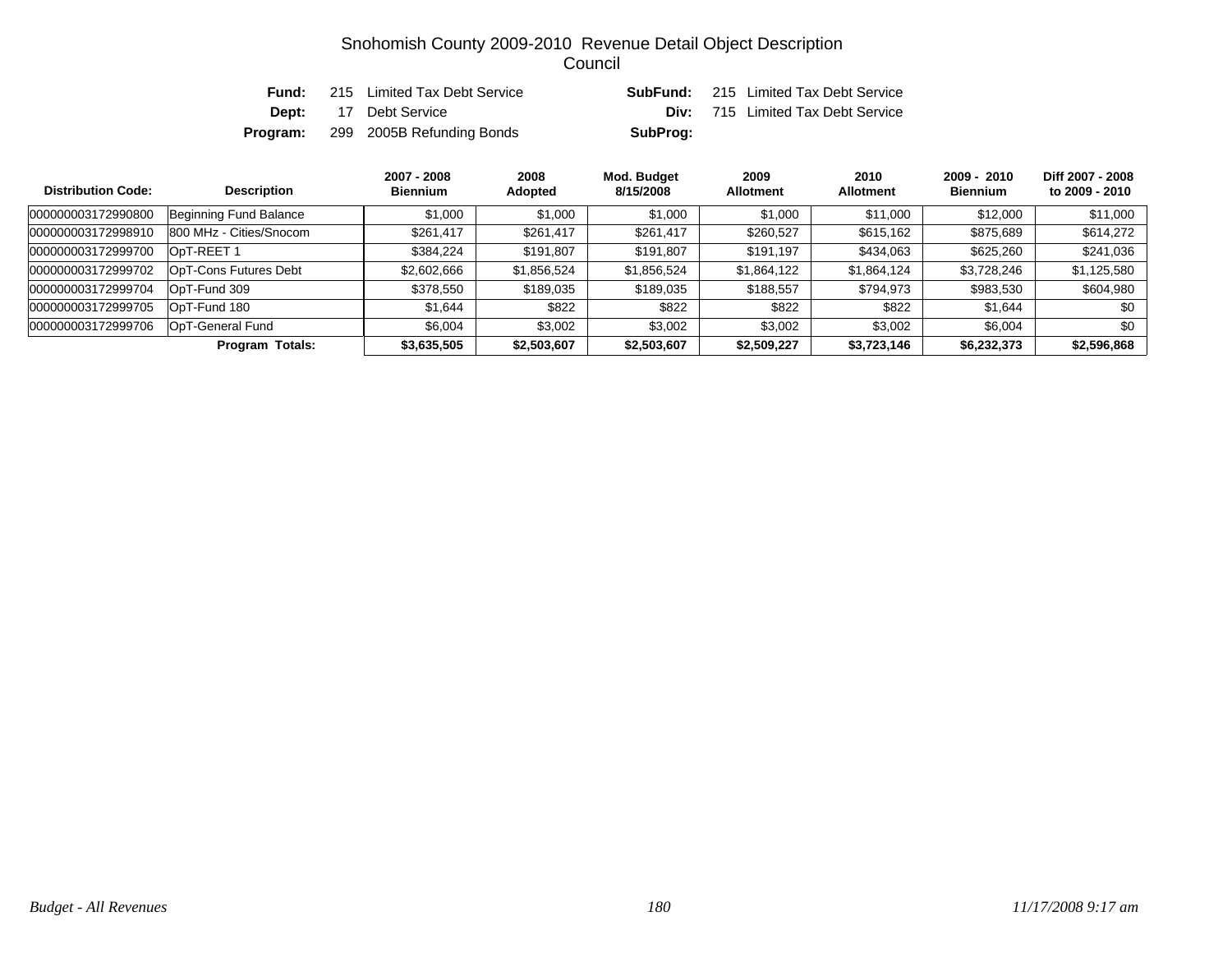| Fund: | 215 Limited Tax Debt Service                    |          | <b>SubFund:</b> 215 Limited Tax Debt Service |
|-------|-------------------------------------------------|----------|----------------------------------------------|
|       | <b>Dept:</b> 17 Debt Service                    |          | <b>Div:</b> 715 Limited Tax Debt Service     |
|       | <b>Program:</b> 309 Local Option Financing FF&E | SubProg: |                                              |

| <b>Distribution Code:</b> | <b>Description</b>     | 2007 - 2008<br>Biennium | 2008<br>Adopted | Mod. Budget<br>8/15/2008 | 2009<br><b>Allotment</b> | 2010<br><b>Allotment</b> | 2009 - 2010<br><b>Biennium</b> | Diff 2007 - 2008<br>to 2009 - 2010 |
|---------------------------|------------------------|-------------------------|-----------------|--------------------------|--------------------------|--------------------------|--------------------------------|------------------------------------|
| 000000003173090800        | Beginning Fund Balance | \$500                   | \$500           | \$500                    | \$500                    | \$500                    | \$1,000                        | \$500                              |
| 000000003173096620        | Interfund Rents - FF&E | \$476.982               | \$238.491       | \$238,491                | \$238.491                | \$238,491                | \$476.982                      | \$0                                |
|                           | <b>Program Totals:</b> | \$477.482               | \$238,991       | \$238,991                | \$238.991                | \$238,991                | \$477.982                      | $$500$                             |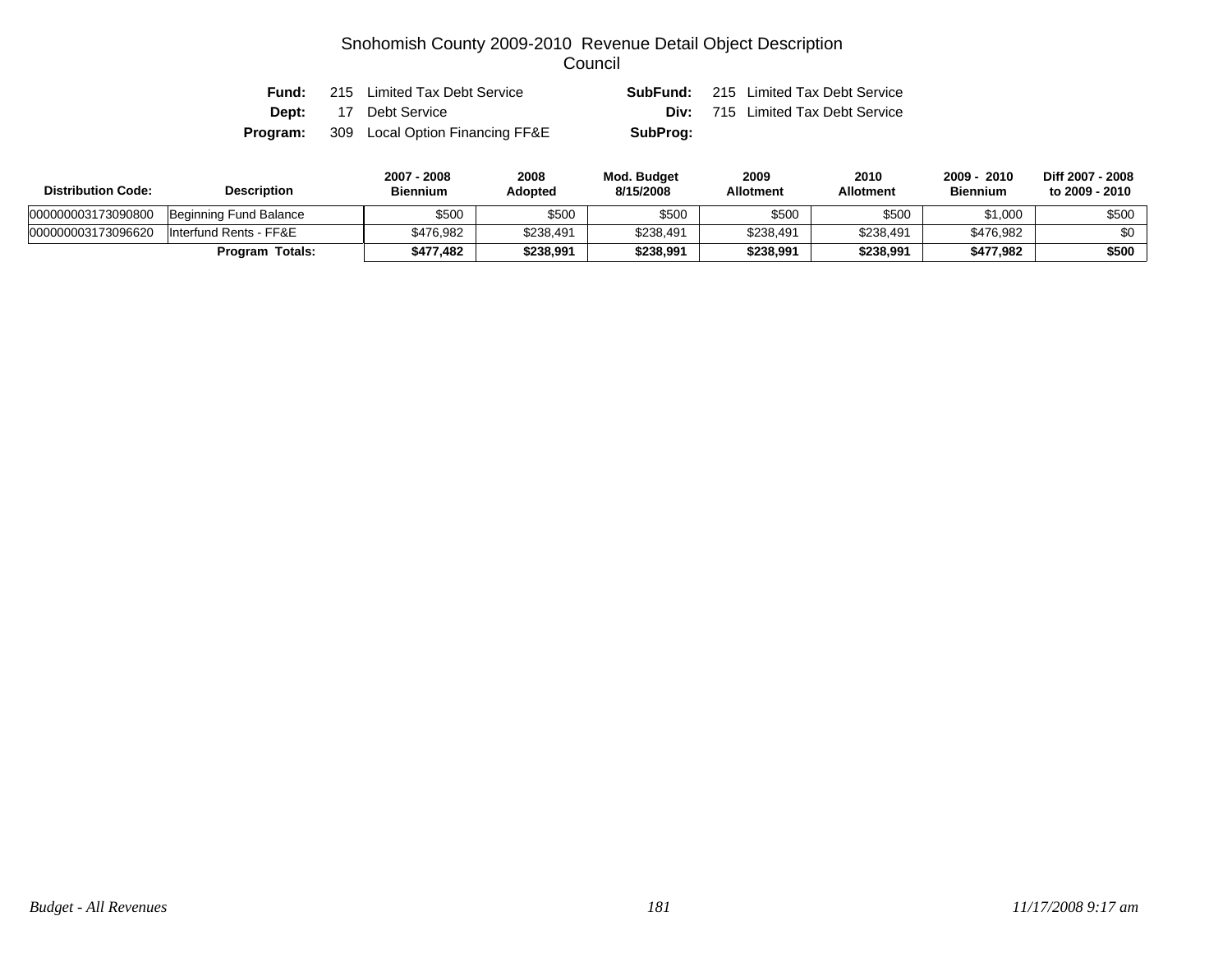| Fund: | 215 Limited Tax Debt Service       |          | <b>SubFund:</b> 215 Limited Tax Debt Service |
|-------|------------------------------------|----------|----------------------------------------------|
|       | <b>Dept:</b> 17 Debt Service       |          | <b>Div:</b> 715 Limited Tax Debt Service     |
|       | <b>Program:</b> 319 2006 LTGO Bond | SubProg: |                                              |

| <b>Distribution Code:</b> | <b>Description</b>         | 2007 - 2008<br><b>Biennium</b> | 2008<br><b>Adopted</b> | Mod. Budget<br>8/15/2008 | 2009<br><b>Allotment</b> | 2010<br><b>Allotment</b> | 2009 - 2010<br><b>Biennium</b> | Diff 2007 - 2008<br>to 2009 - 2010 |
|---------------------------|----------------------------|--------------------------------|------------------------|--------------------------|--------------------------|--------------------------|--------------------------------|------------------------------------|
| 000000003173199714        | OpTrin-ROADS               | \$5.004.256                    | \$2,502,992            | \$2,502,992              | \$2,502,893              | \$2,500,968              | \$5,003,861                    | (\$395)                            |
| 000000003173199718        | OpTrin-REEET 1             | \$224.274                      | \$112,340              | \$112,340                | \$112,340                | \$112,340                | \$224.680                      | \$406                              |
| 000000003173199720        | <b>OpTrin-General Fund</b> | \$73.743                       | \$36,432               | \$36,432                 | \$36,426                 | \$36.312                 | \$72,738                       | (\$1,005)                          |
| 000000003173199774        | OpTrin-PARKS               | \$680.538                      | \$340,700              | \$340,700                | \$341.138                | \$341,150                | \$682,288                      | \$1,750                            |
|                           | Program Totals:            | \$5,982,811                    | \$2,992,464            | \$2,992,464              | \$2,992,797              | \$2,990,770              | \$5,983,567                    | \$756                              |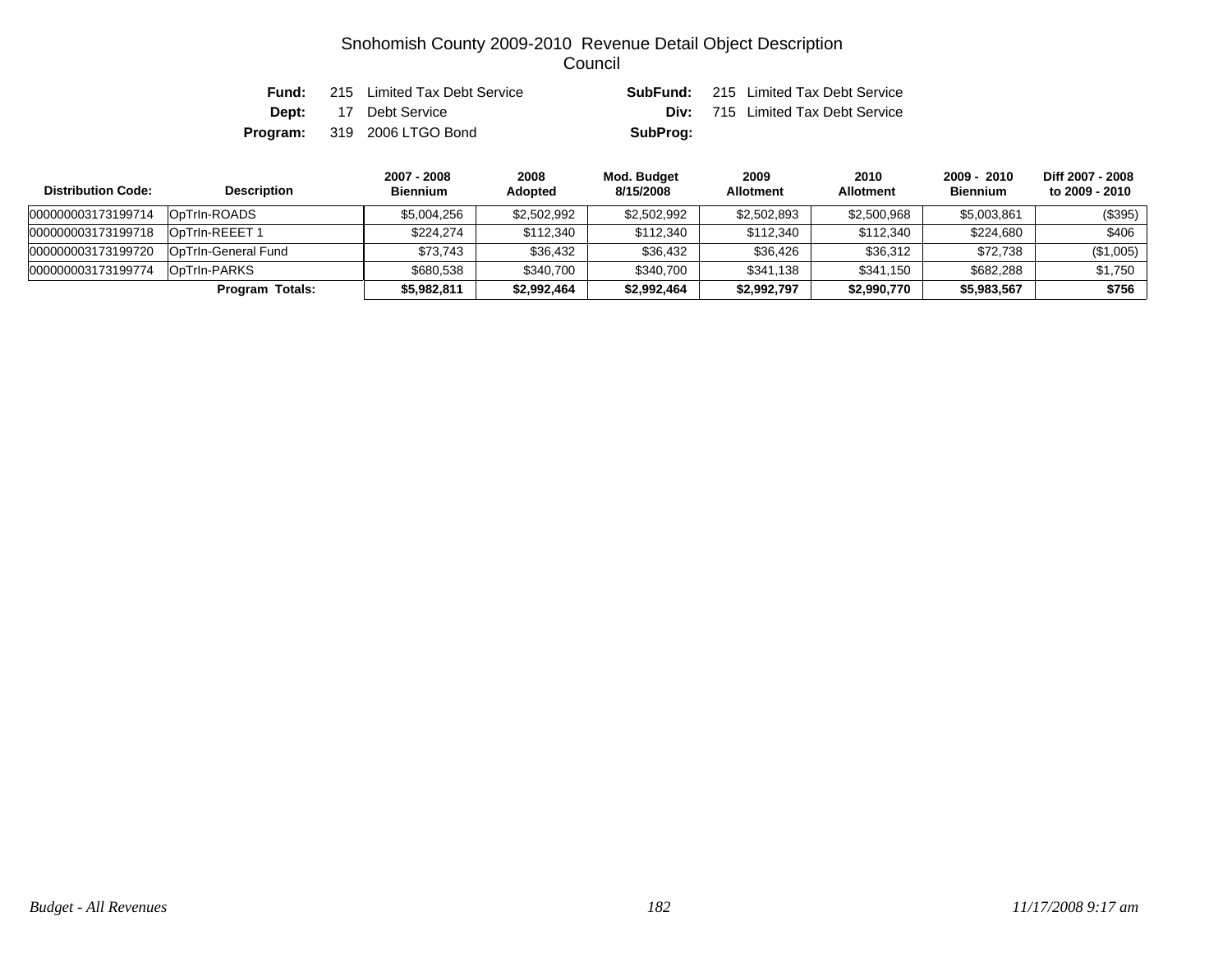|              | 2007 - 2008                    | 2008 | Mod Budget | 2009 | 2010                                         | $2009 - 2010$ |
|--------------|--------------------------------|------|------------|------|----------------------------------------------|---------------|
|              | <b>Program:</b> 329 2008 Bonds |      | SubProg:   |      |                                              |               |
| <b>Dept:</b> | 17 Debt Service                |      | Div:       |      | 715 Limited Tax Debt Service                 |               |
| Fund:        | 215 Limited Tax Debt Service   |      |            |      | <b>SubFund:</b> 215 Limited Tax Debt Service |               |

| <b>Distribution Code:</b> | <b>Description</b>     | $2007 -$<br>2008<br><b>Biennium</b> | 2008<br>Adopted | <b>Mod. Budget</b><br>8/15/2008 | 2009<br><b>Allotment</b> | 2010<br><b>Allotment</b> | 2010<br>$2009 -$<br><b>Biennium</b> | Diff 2007 - 2008<br>to 2009 - 2010 |
|---------------------------|------------------------|-------------------------------------|-----------------|---------------------------------|--------------------------|--------------------------|-------------------------------------|------------------------------------|
| 000000003173299700        | OpT In - General Fund  | \$0                                 | \$0             |                                 | \$276,255                | \$276,255                | \$552,510                           | \$552,510                          |
|                           | <b>Program Totals:</b> | \$0                                 | \$0             |                                 | \$276,255                | \$276,255                | \$552,510                           | \$552,510                          |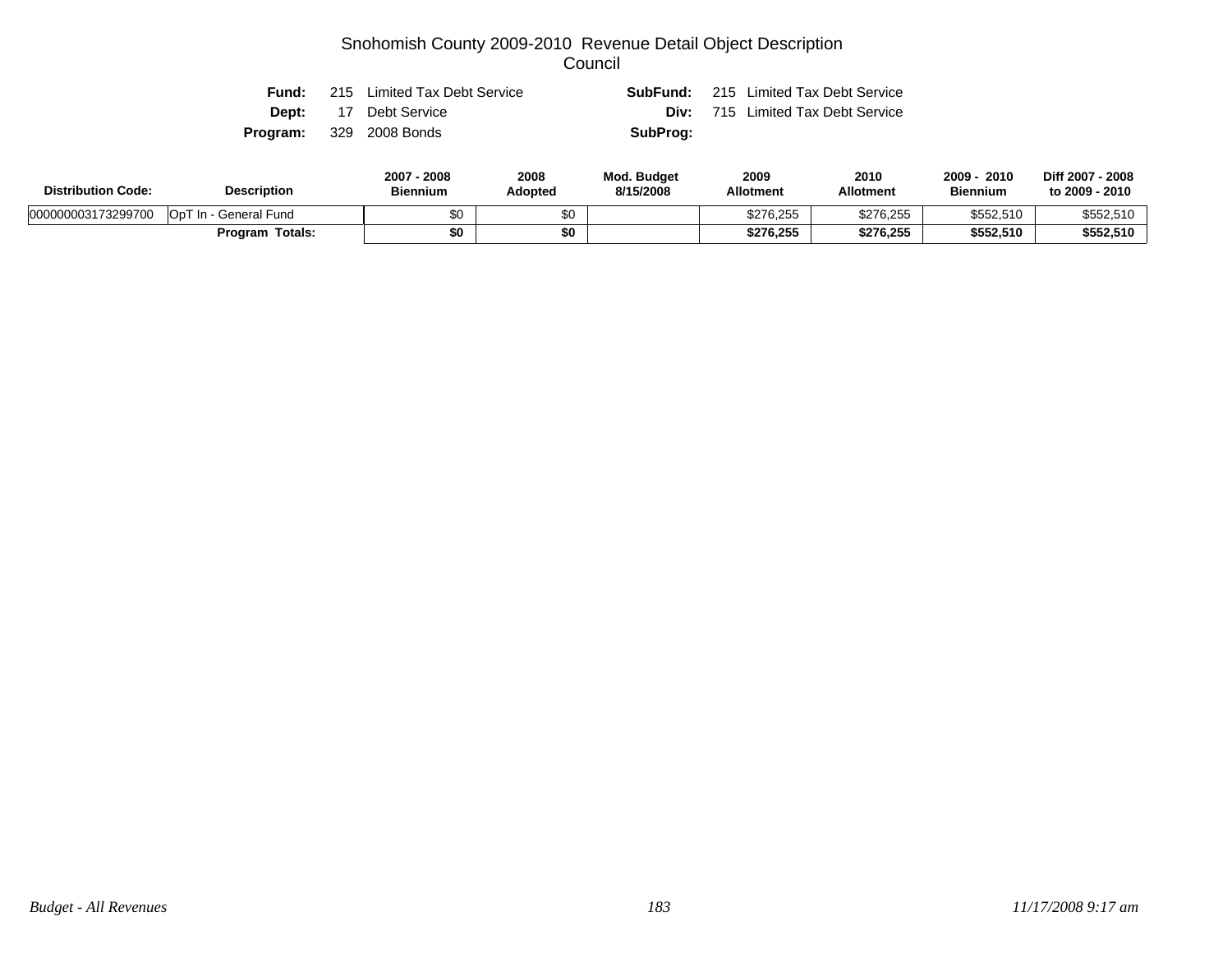| Fund: | 218 Road Improvement Dist. 24A                |          | <b>SubFund:</b> 218 Road Improvement District 24 |
|-------|-----------------------------------------------|----------|--------------------------------------------------|
| Dept: | 17 Debt Service                               |          | <b>Div:</b> 724 Rid 24 Long Term Debt Svc        |
|       | <b>Program:</b> 671 Rid 24 Long Term Debt Svc | SubProg: |                                                  |

| <b>Distribution Code:</b> | <b>Description</b>           | 2007 - 2008<br><b>Biennium</b> | 2008<br>Adopted | Mod. Budget<br>8/15/2008 | 2009<br><b>Allotment</b> | 2010<br><b>Allotment</b> | 2009 - 2010<br><b>Biennium</b> | Diff 2007 - 2008<br>to 2009 - 2010 |
|---------------------------|------------------------------|--------------------------------|-----------------|--------------------------|--------------------------|--------------------------|--------------------------------|------------------------------------|
| 000000003176711980        | Pen/Int on Other Taxes       | \$82,308                       | \$0             | \$0                      | \$50,000                 | \$50,000                 | \$100,000                      | \$17,692                           |
| 00000000317671611         | Investment Interest          | \$5.405                        | \$0             |                          | \$5,000                  | \$5,000                  | \$10,000                       | \$4,595                            |
| 000000003176716800        | Special Assessment Principal | \$473.606                      | \$350,000       | \$350,000                | \$296,000                | \$296,000                | \$592,000                      | \$118.394                          |
|                           | Program Totals:              | \$561.319                      | \$350,000       | \$350,000                | \$351,000                | \$351,000                | \$702,000                      | \$140,681                          |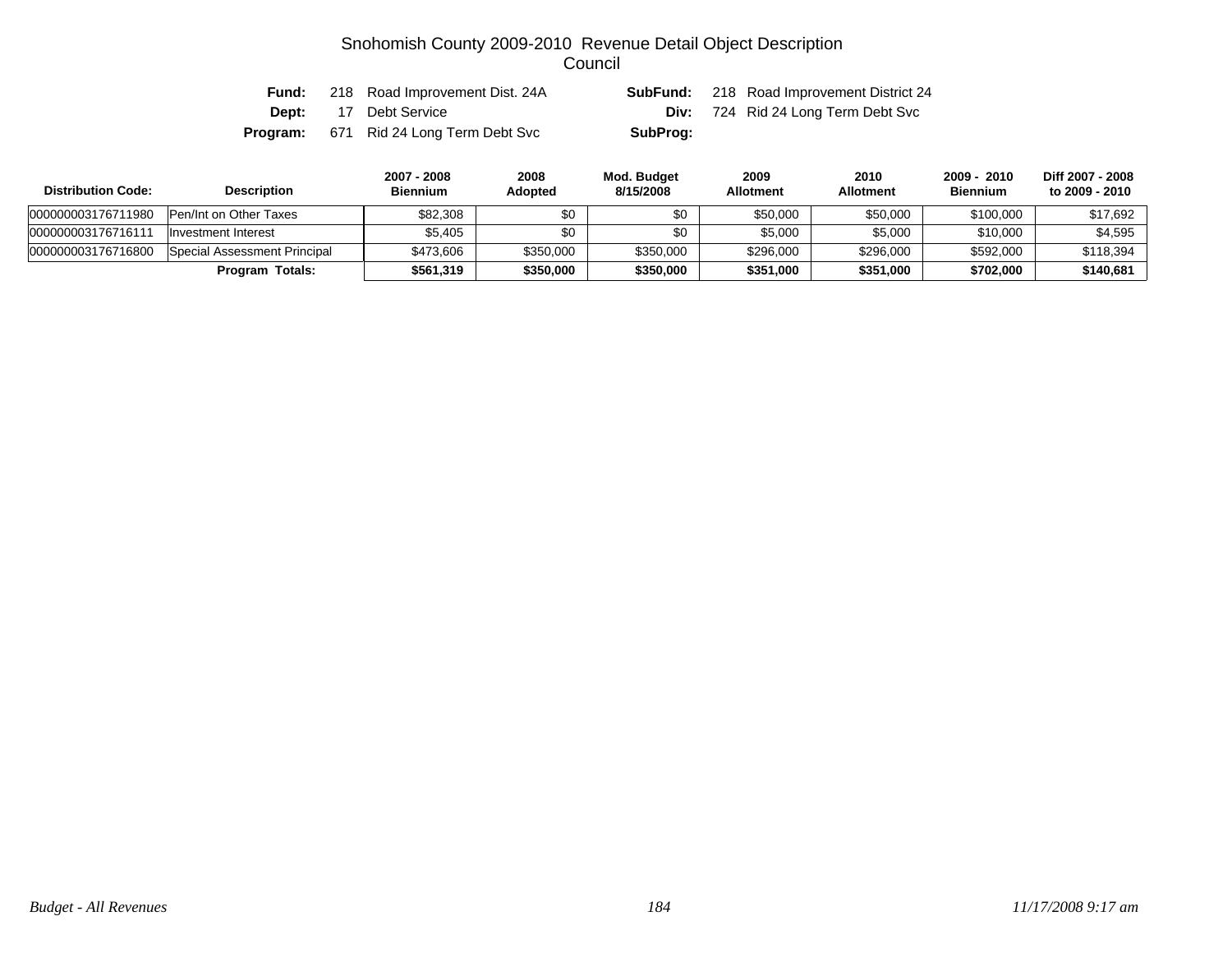| Fund: | 300 Capital Projects Fund             |          | <b>SubFund:</b> 002 Capital Building Plan |
|-------|---------------------------------------|----------|-------------------------------------------|
|       | <b>Dept:</b> 18 Facilities Management |          | <b>Div:</b> 811 Construction Support      |
|       | <b>Program:</b> 510 Project Office    | SubProg: |                                           |

| <b>Distribution Code:</b> | <b>Description</b>     | 2007 - 2008<br><b>Biennium</b> | 2008<br><b>Adopted</b> | Mod. Budget<br>8/15/2008 | 2009<br><b>Allotment</b> | 2010<br>Allotment | 2009 - 2010<br><b>Biennium</b> | Diff 2007 - 2008<br>to 2009 - 2010 |
|---------------------------|------------------------|--------------------------------|------------------------|--------------------------|--------------------------|-------------------|--------------------------------|------------------------------------|
| 000000302185108210        | <b>Bond Proceeds</b>   | \$0                            | \$0                    | \$2,056,439              | \$0                      |                   | \$0                            | ፍስ                                 |
| 000000302185109700        | OpT-2001 Bond          | \$0                            | \$0                    | \$399.552                | \$0                      |                   | \$0                            | \$0                                |
|                           | <b>Program Totals:</b> | \$0                            | \$0                    | \$2,455,991              | \$0                      |                   | \$0                            | \$0                                |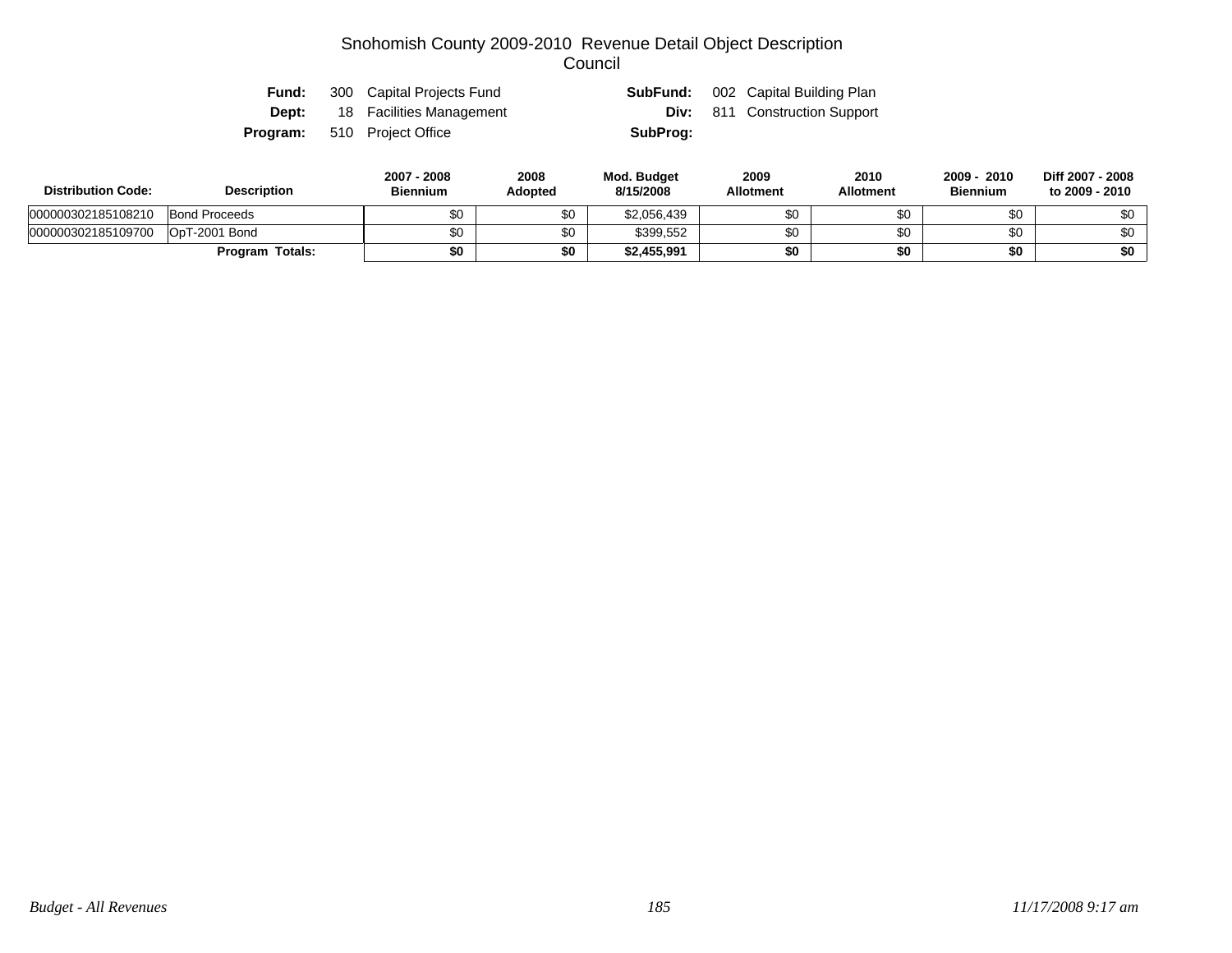| Fund: | 300 Capital Projects Fund                 |          | <b>SubFund:</b> 002 Capital Building Plan |
|-------|-------------------------------------------|----------|-------------------------------------------|
| Dept: | 18 Facilities Management                  |          | <b>Div:</b> 811 Construction Support      |
|       | <b>Program:</b> 520 County Jail Expansion | SubProg: |                                           |

| <b>Distribution Code:</b> | <b>Description</b>             | 2007 - 2008<br><b>Biennium</b> | 2008<br><b>Adopted</b> | Mod. Budget<br>8/15/2008 | 2009<br><b>Allotment</b> | 2010<br><b>Allotment</b> | 2009 - 2010<br><b>Biennium</b> | Diff 2007 - 2008<br>to 2009 - 2010 |
|---------------------------|--------------------------------|--------------------------------|------------------------|--------------------------|--------------------------|--------------------------|--------------------------------|------------------------------------|
| 000000302185200150        | WA State DeptofCorrections Grt | \$0                            | \$0                    | \$500,000                | \$0                      | \$0                      | \$0                            | \$0                                |
| 000000302185208210        | <b>Bond Proceeds</b>           | \$0                            | \$0                    | \$82,453,500             | \$0                      | \$0                      | \$0                            | \$0                                |
| 000000302185209180        | <b>IFF&amp;E Loan Proceeds</b> | \$0                            | \$0                    | \$740.000                | \$0                      | \$0                      | \$0                            | \$0                                |
| 000000302185209700        | OpT-2001 Bond                  | \$0                            | \$0                    | \$3,550,000              | \$0                      | \$0                      | \$0                            | \$0                                |
|                           | <b>Program Totals:</b>         | \$0                            | \$0                    | \$87,243,500             | \$0                      | \$0                      | \$0                            | \$0                                |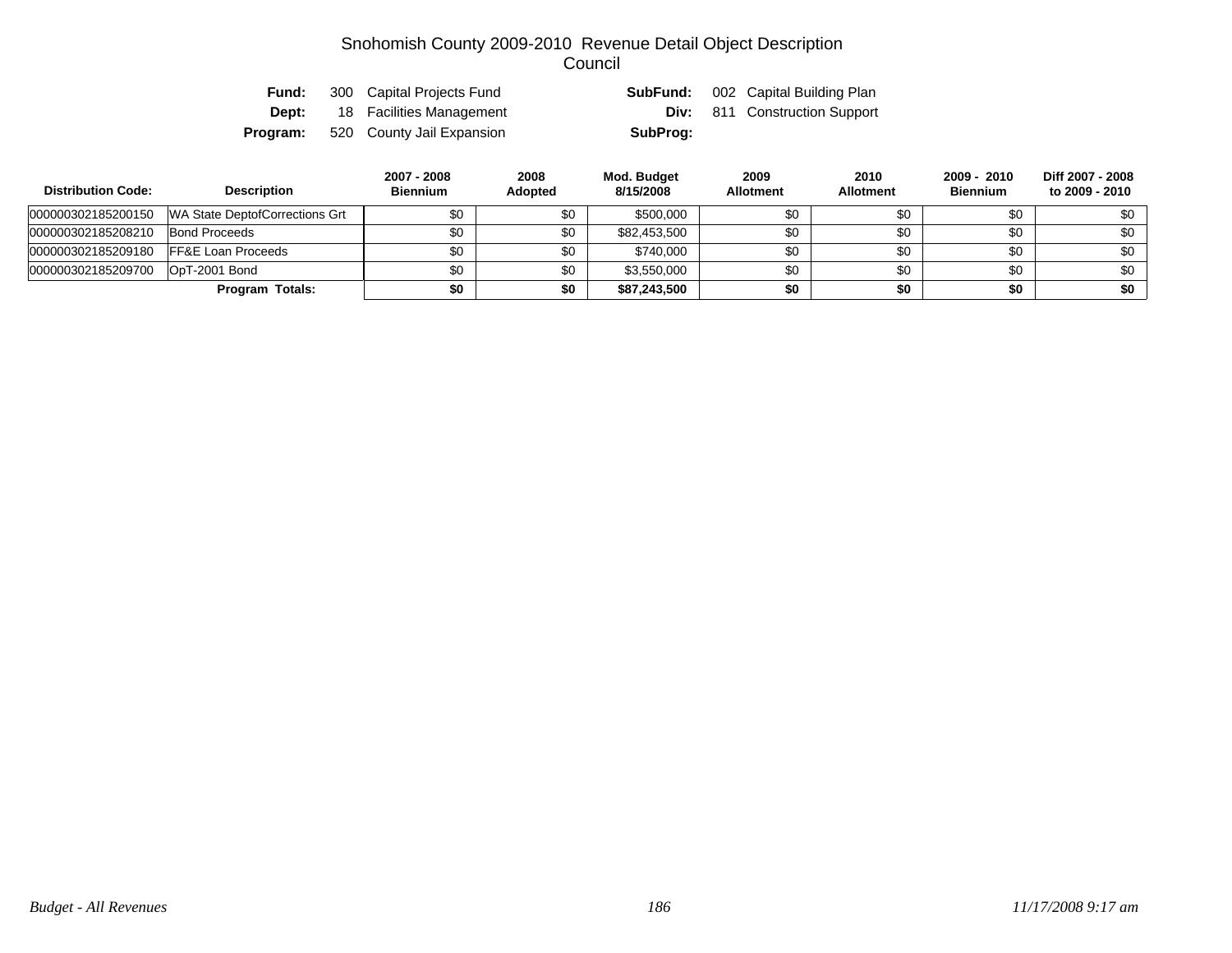| Fund:    | 300 Capital Projects Fund      | SubFund: | 002 Capital Building Plan            |
|----------|--------------------------------|----------|--------------------------------------|
| Dept:    | 18 Facilities Management       |          | <b>Div:</b> 811 Construction Support |
| Program: | 530 Admin and Parking Facility | SubProg: |                                      |

| <b>Distribution Code:</b> | <b>Description</b>                  | 2007 - 2008<br><b>Biennium</b> | 2008<br><b>Adopted</b> | Mod. Budget<br>8/15/2008 | 2009<br><b>Allotment</b> | 2010<br><b>Allotment</b> | 2009 - 2010<br><b>Biennium</b> | Diff 2007 - 2008<br>to 2009 - 2010 |
|---------------------------|-------------------------------------|--------------------------------|------------------------|--------------------------|--------------------------|--------------------------|--------------------------------|------------------------------------|
| 000000302185306111        | Investment Interest                 | \$0                            | \$0                    | \$1,660,709              | \$0                      | \$0                      | \$0                            | \$0                                |
| 000000302185308210        | <b>Bond Proceeds</b>                | \$0                            | \$0                    | \$74.962.017             | \$0                      | \$0                      | \$0                            | \$0                                |
| 000000302185309110        | <b>GO Bond Proceeds Admin Bldg.</b> | \$0                            | \$0                    | \$143.844                | \$0                      | \$0                      | \$0                            | \$0                                |
| 000000302185309180        | <b>FF&amp;E Loan Proceeds</b>       | \$0                            | \$0                    | \$1,233,000              | \$0                      | \$0                      | \$0                            | \$0                                |
|                           | Program Totals:                     | \$0                            | \$0                    | \$77,999,570             | \$0                      | \$0                      | \$0                            | \$0                                |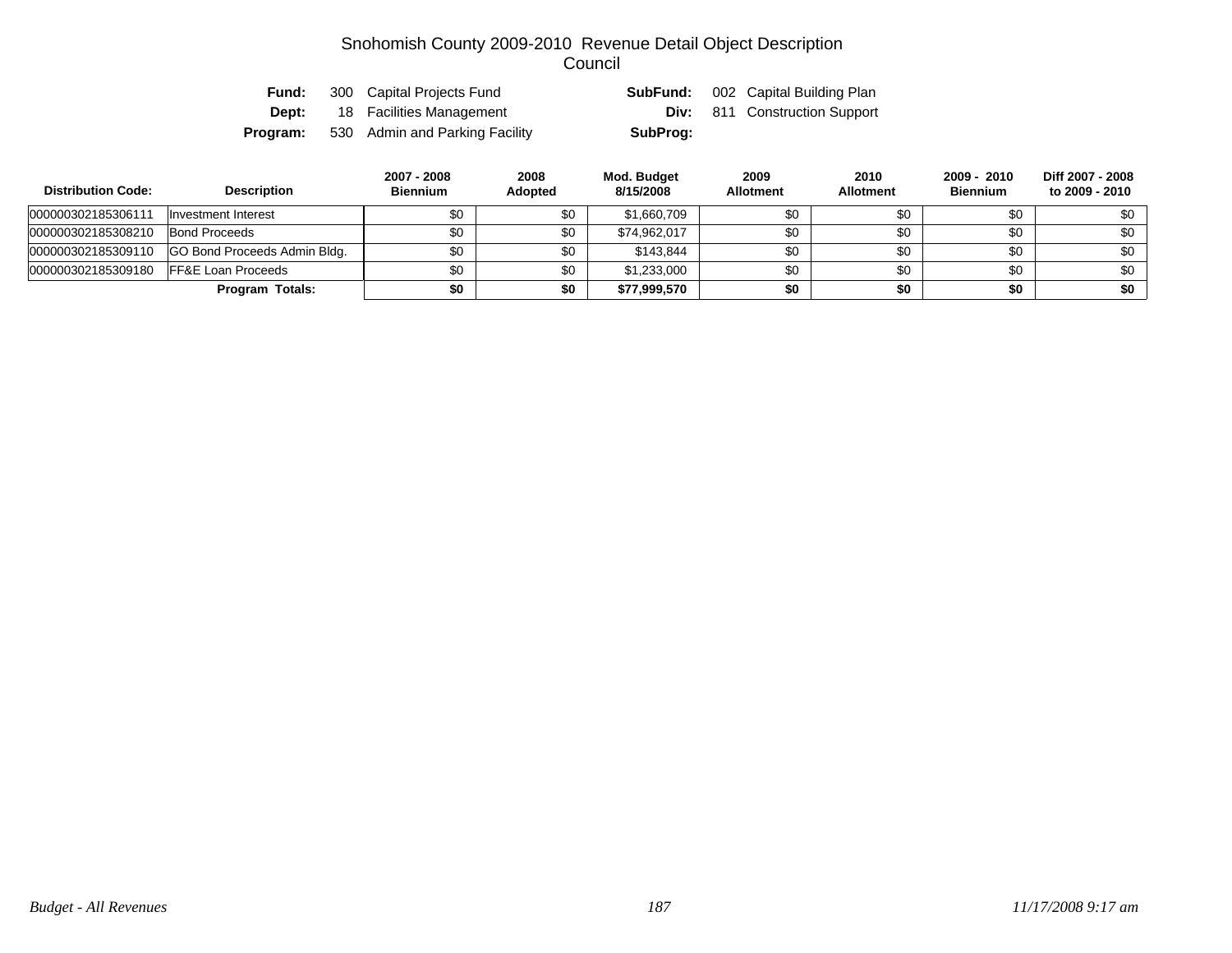| Fund: | 300 Capital Projects Fund             |          | <b>SubFund:</b> 002 Capital Building Plan |
|-------|---------------------------------------|----------|-------------------------------------------|
|       | <b>Dept:</b> 18 Facilities Management |          | <b>Div:</b> 811 Construction Support      |
|       | <b>Program:</b> 540 Master Plan       | SubProg: |                                           |

| <b>Description</b><br><b>Distribution Code:</b> |                        | 2008<br>2007<br><b>Biennium</b> | 2008<br><b>Adopted</b> | <b>Mod. Budget</b><br>8/15/2008 | 2009<br><b>Allotment</b> | 2010<br>Allotment | 2009<br>2010<br><b>Biennium</b> | Diff 2007 - 2008<br>to 2009 - 2010 |
|-------------------------------------------------|------------------------|---------------------------------|------------------------|---------------------------------|--------------------------|-------------------|---------------------------------|------------------------------------|
| 000000302185409700                              | OpT-2001 Bond          | ሶሳ<br>ມບ                        | \$0                    | \$661,000                       | \$0                      |                   | ጦ<br>ΦU                         |                                    |
|                                                 | <b>Program Totals:</b> | \$0                             | \$0                    | \$661,000                       | \$0                      |                   | \$0                             | \$0                                |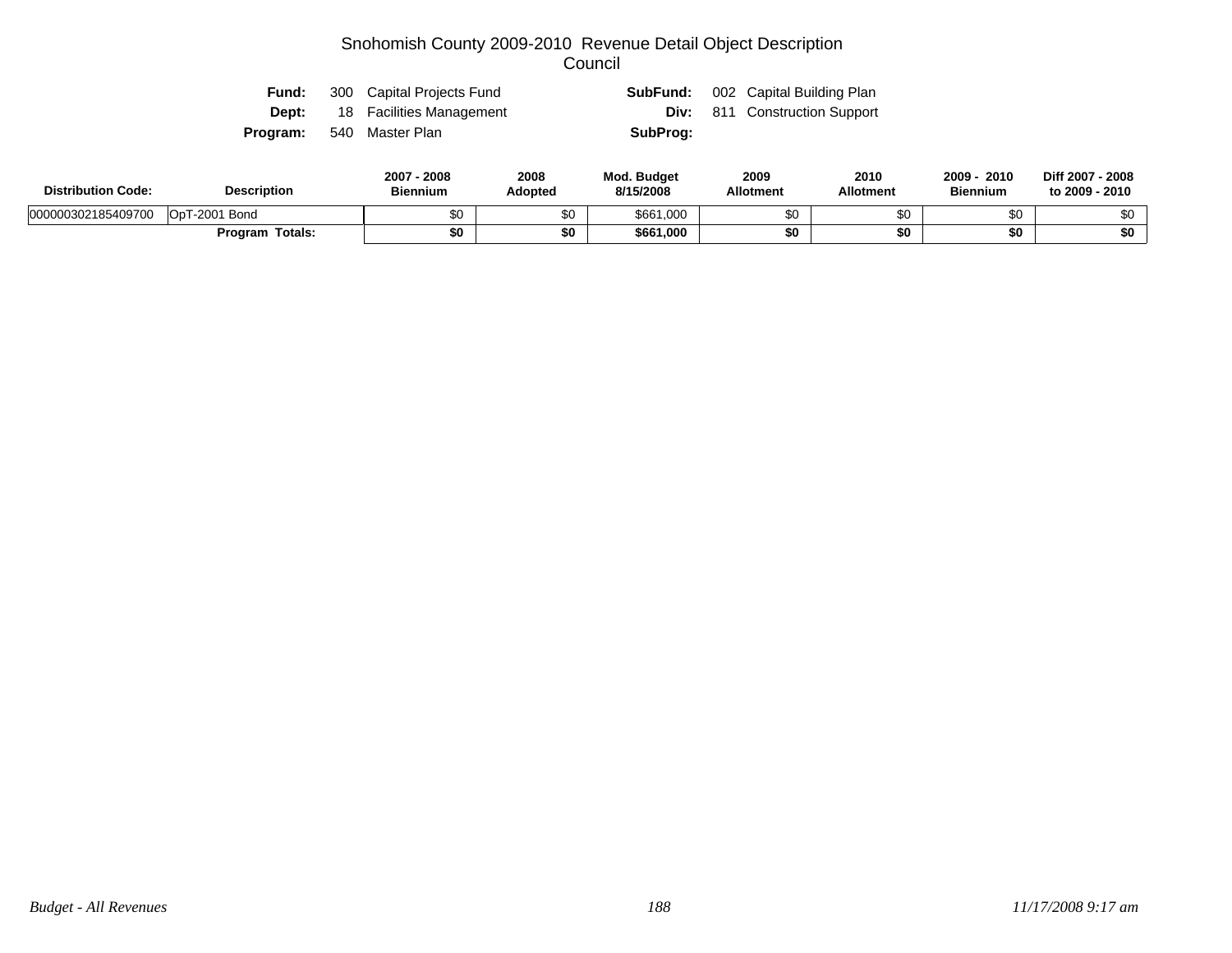| Fund:    | 300 Capital Projects Fund        | SubFund: | 002 Capital Building Plan            |
|----------|----------------------------------|----------|--------------------------------------|
| Dept:    | 18 Facilities Management         |          | <b>Div:</b> 811 Construction Support |
| Program: | 550 Campus and Jail Improvements | SubProg: |                                      |

| <b>Distribution Code:</b> | <b>Description</b>   |     | 2008<br><b>Adopted</b> | Mod. Budget<br>8/15/2008 | 2009<br><b>Allotment</b> | 2010<br><b>Allotment</b> | 2010<br>$2009 -$<br><b>Biennium</b> | Diff 2007 - 2008<br>to 2009 - 2010 |
|---------------------------|----------------------|-----|------------------------|--------------------------|--------------------------|--------------------------|-------------------------------------|------------------------------------|
| 000000302185508210        | <b>Bond Proceeds</b> | \$0 | \$0                    | \$7,321,000              | \$0                      |                          | \$0                                 | \$0                                |
| 000000302185509700        | OpT-REET 1           | ¢∩  | \$0                    | \$1,413,000              | \$0                      |                          | ¢∩                                  | \$0                                |
|                           | Program Totals:      | \$0 | \$0                    | \$8,734,000              | \$0                      |                          | \$0                                 | \$0                                |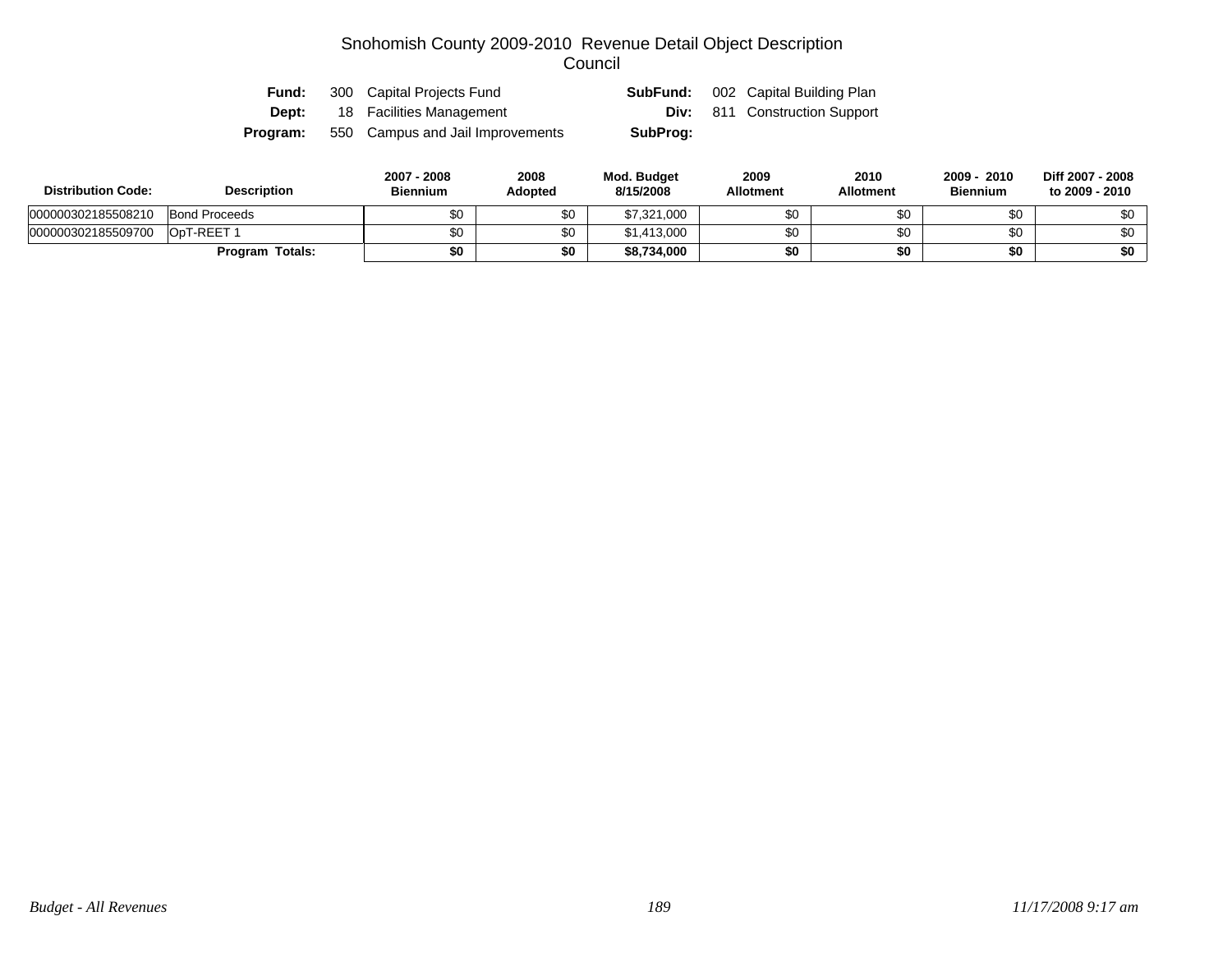| Fund: | 300 Capital Projects Fund             | SubFund: | 002 Capital Building Plan            |
|-------|---------------------------------------|----------|--------------------------------------|
|       | <b>Dept:</b> 18 Facilities Management |          | <b>Div:</b> 811 Construction Support |
|       | <b>Program:</b> 555 Jail Improvements | SubProg: |                                      |

| <b>Distribution Code:</b> | <b>Description</b>     | 2007 - 2008<br><b>Biennium</b> | 2008<br><b>Adopted</b> | Mod. Budget<br>8/15/2008 | 2009<br><b>Allotment</b> | 2010<br><b>Allotment</b> | 2010<br>$2009 -$<br><b>Biennium</b> | Diff 2007 - 2008<br>to 2009 - 2010 |
|---------------------------|------------------------|--------------------------------|------------------------|--------------------------|--------------------------|--------------------------|-------------------------------------|------------------------------------|
| 000000302185558210        | <b>Bond Proceeds</b>   |                                | \$0                    | (\$500,000)              | \$0                      |                          |                                     | \$0                                |
| 000000302185559700        | OpT-REET 1             |                                | \$0                    | \$500,000                | \$0                      |                          | \$0                                 | \$0                                |
|                           | <b>Program Totals:</b> | \$0                            | \$0                    |                          | \$0                      |                          | \$0                                 | \$0                                |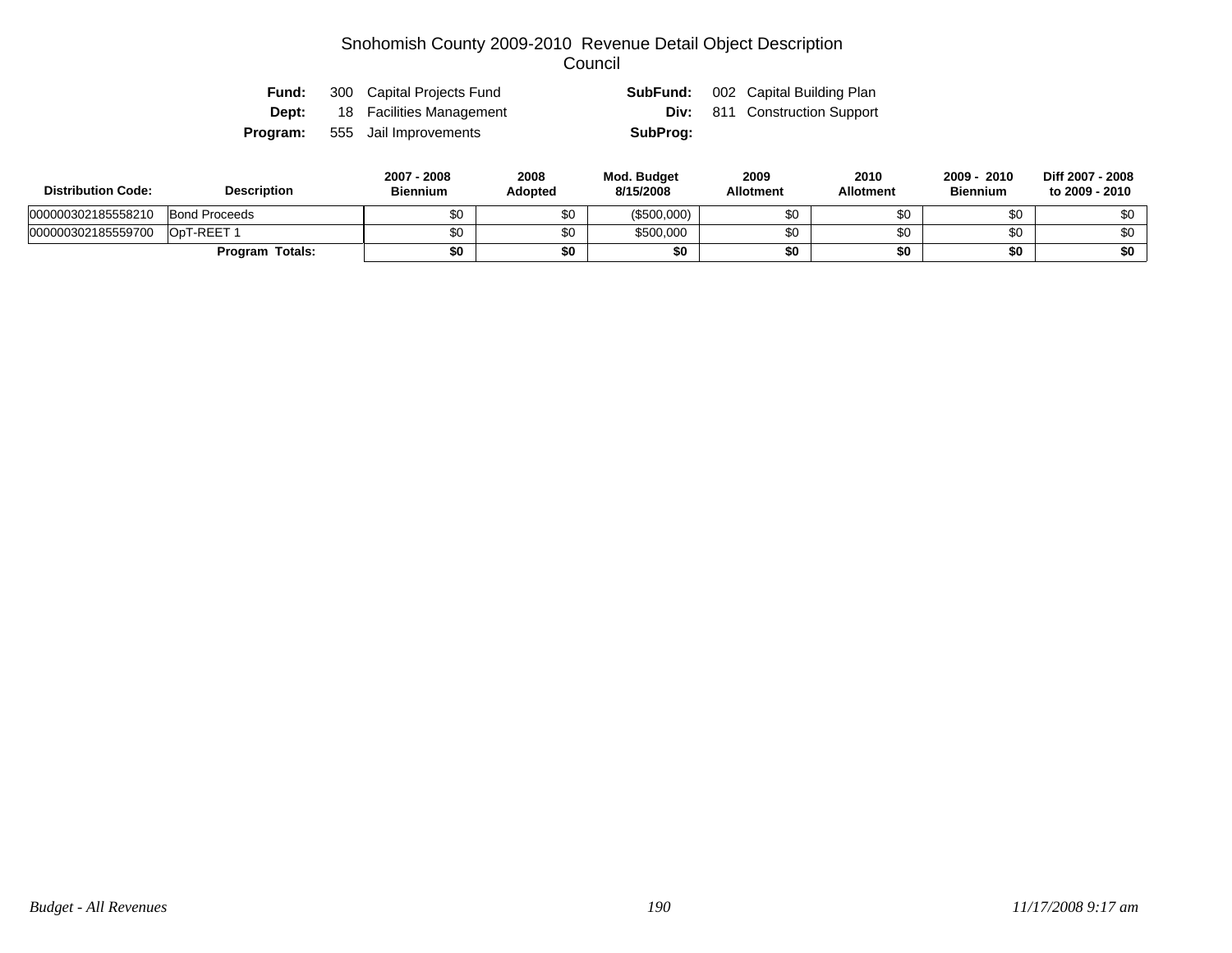| Fund: | 300 Capital Projects Fund                   |          | <b>SubFund:</b> 002 Capital Building Plan |
|-------|---------------------------------------------|----------|-------------------------------------------|
| Dept: | 18 Facilities Management                    |          | <b>Div:</b> 811 Construction Support      |
|       | <b>Program:</b> 570 County Records Building | SubProg: |                                           |

| <b>Distribution Code:</b> | <b>Description</b>     | 2007 - 2008<br><b>Biennium</b> | 2008<br>Adopted | Mod. Budget<br>8/15/2008 | 2009<br><b>Allotment</b> | 2010<br><b>Allotment</b> | 2010<br>2009<br><b>Biennium</b> | Diff 2007 - 2008<br>to 2009 - 2010 |
|---------------------------|------------------------|--------------------------------|-----------------|--------------------------|--------------------------|--------------------------|---------------------------------|------------------------------------|
| 000000302185706991        | Miscellaneous Rev      | \$0                            | \$0             | \$411.381                | \$0                      | JО                       |                                 | \$0                                |
| 000000302185708210        | <b>Bond Proceeds</b>   |                                | \$0             | \$5,538,618              | \$0                      |                          | \$0                             | \$0                                |
|                           | <b>Program Totals:</b> | \$0                            | \$0             | \$5,949,999              | \$0                      | \$0                      | \$0                             | \$0                                |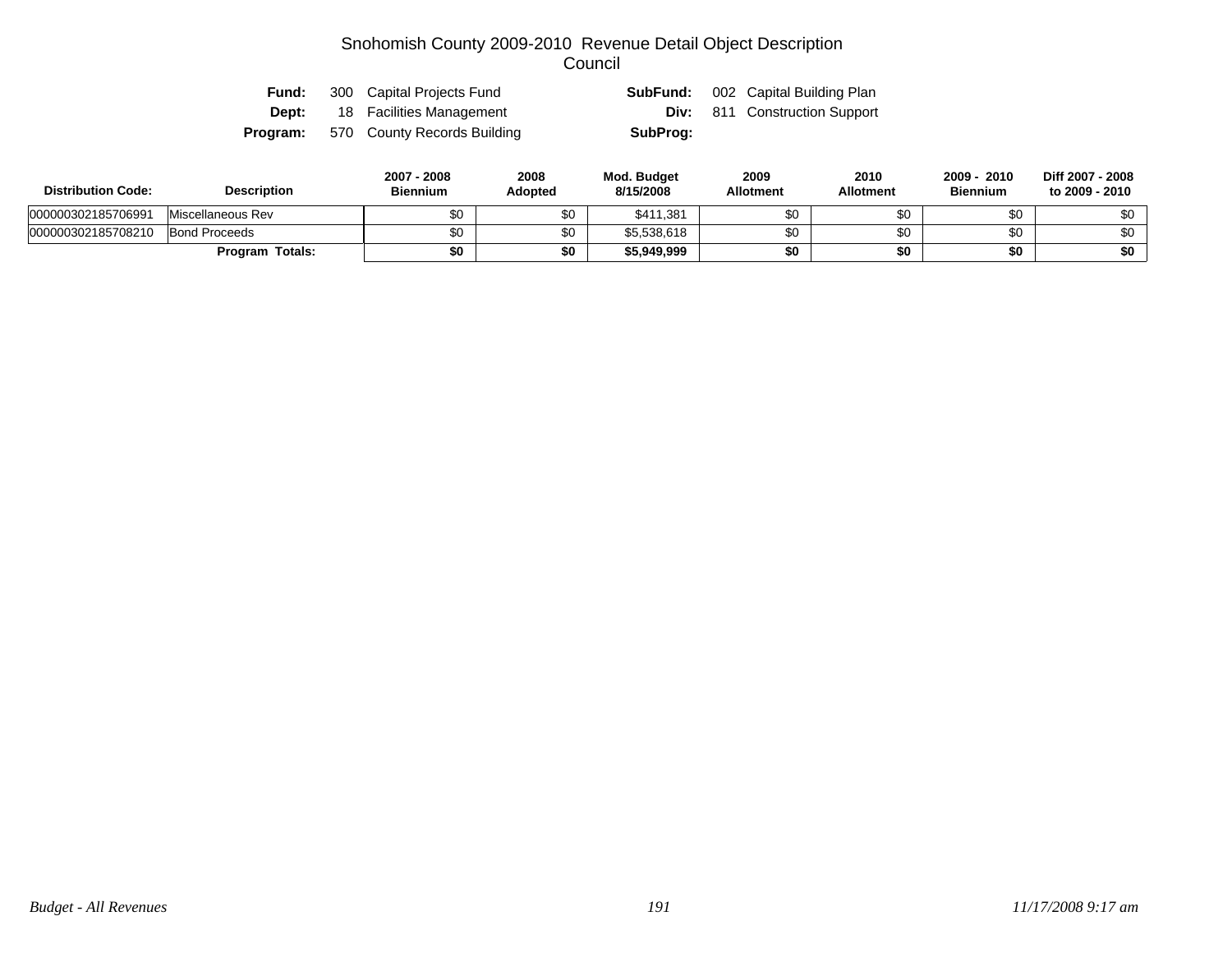| Fund:    | 300 Capital Projects Fund       | SubFund: | 003 Emergency Operations Center      |
|----------|---------------------------------|----------|--------------------------------------|
| Dept:    | 18 Facilities Management        |          | <b>Div:</b> 811 Construction Support |
| Program: | 003 Emergency Operations Center | SubProg: |                                      |

| <b>Distribution Code:</b> | Description            | 2007 - 2008<br><b>Biennium</b> | 2008<br><b>Adopted</b> | Mod. Budget<br>8/15/2008 | 2009<br><b>Allotment</b> | 2010<br>Allotment | 2009 - 2010<br><b>Biennium</b> | Diff 2007 - 2008<br>to 2009 - 2010 |
|---------------------------|------------------------|--------------------------------|------------------------|--------------------------|--------------------------|-------------------|--------------------------------|------------------------------------|
| 000000303180039110        | Bond Proceeds          | (\$1,300,000)                  | (\$1,300,000)          | \$13,700,000             |                          | \$0               | \$0                            | \$1,300,000                        |
| 000000303180039702        | OpT-EOC                | \$1.366.563                    | \$1,366,563            | \$1,366,563              |                          | \$0               | \$0                            | (S1.366.563)                       |
|                           | <b>Program Totals:</b> | \$66.563                       | \$66,563               | \$15,066,563             | \$0                      | \$0               | \$0                            | (\$66,563)                         |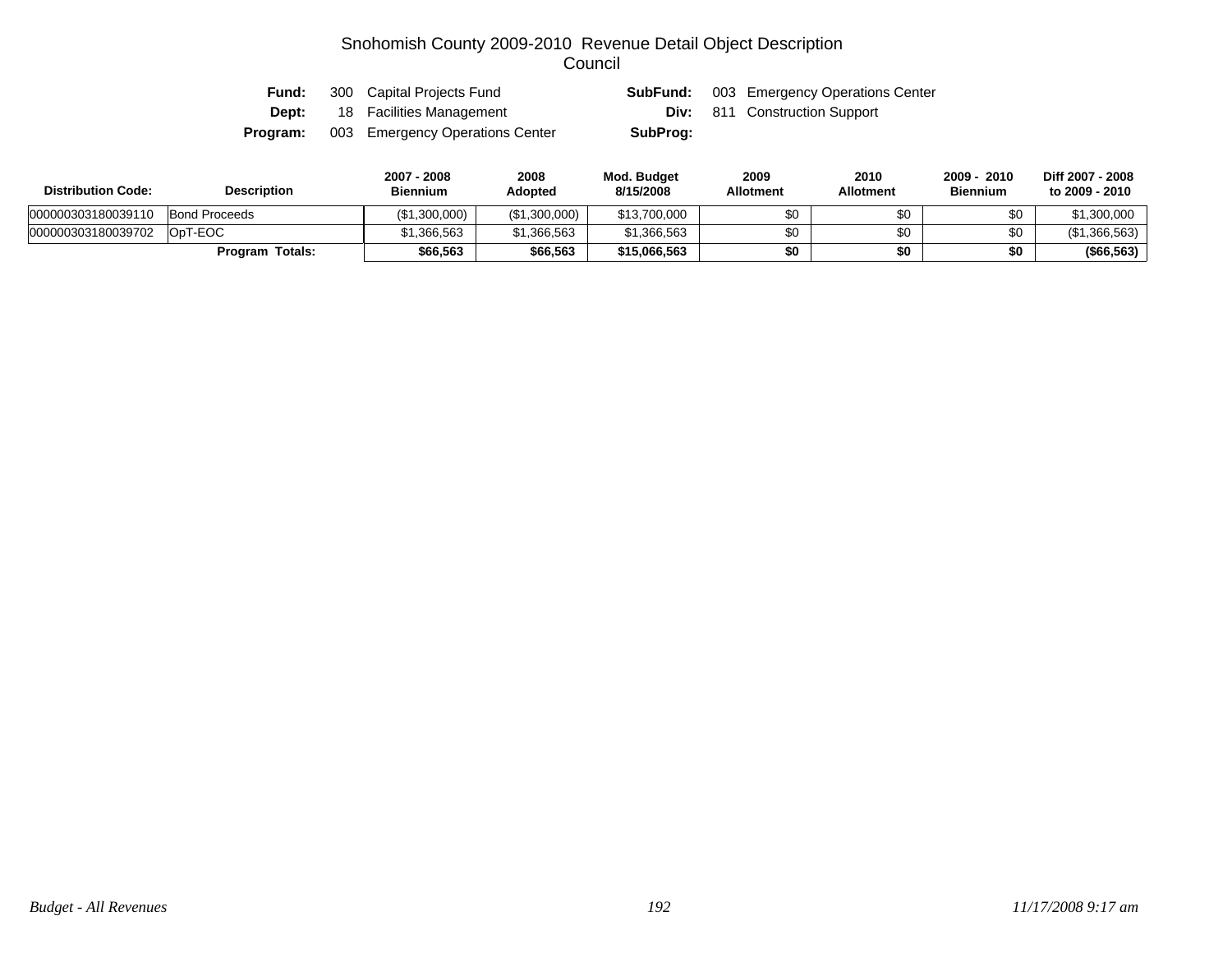| Fund: | 300 Capital Projects Fund                  | SubFund: | 004 Justice Center Project           |
|-------|--------------------------------------------|----------|--------------------------------------|
|       | <b>Dept:</b> 18 Facilities Management      |          | <b>Div:</b> 811 Construction Support |
|       | <b>Program:</b> 004 Justice Center Project | SubProg: |                                      |

| <b>Distribution Code:</b> | <b>Description</b> | 2008<br>2007<br><b>Biennium</b> | 2008<br>Adopted | <b>Mod. Budget</b><br>8/15/2008 | 2009<br><b>Allotment</b> | 2010<br><b>Allotment</b> | 2010<br>2009<br><b>Biennium</b> | Diff 2007 - 2008<br>to 2009 - 2010 |
|---------------------------|--------------------|---------------------------------|-----------------|---------------------------------|--------------------------|--------------------------|---------------------------------|------------------------------------|
| 000000304180049700        | OpT-2006 Bonds     | \$58,695                        | ሖ<br>ა∪         | \$58,695                        |                          | \$0                      |                                 | (\$58,695)                         |
|                           | Totals:<br>Program | \$58,695                        | \$0             | \$58,695                        |                          | \$0                      |                                 | (\$58,695)                         |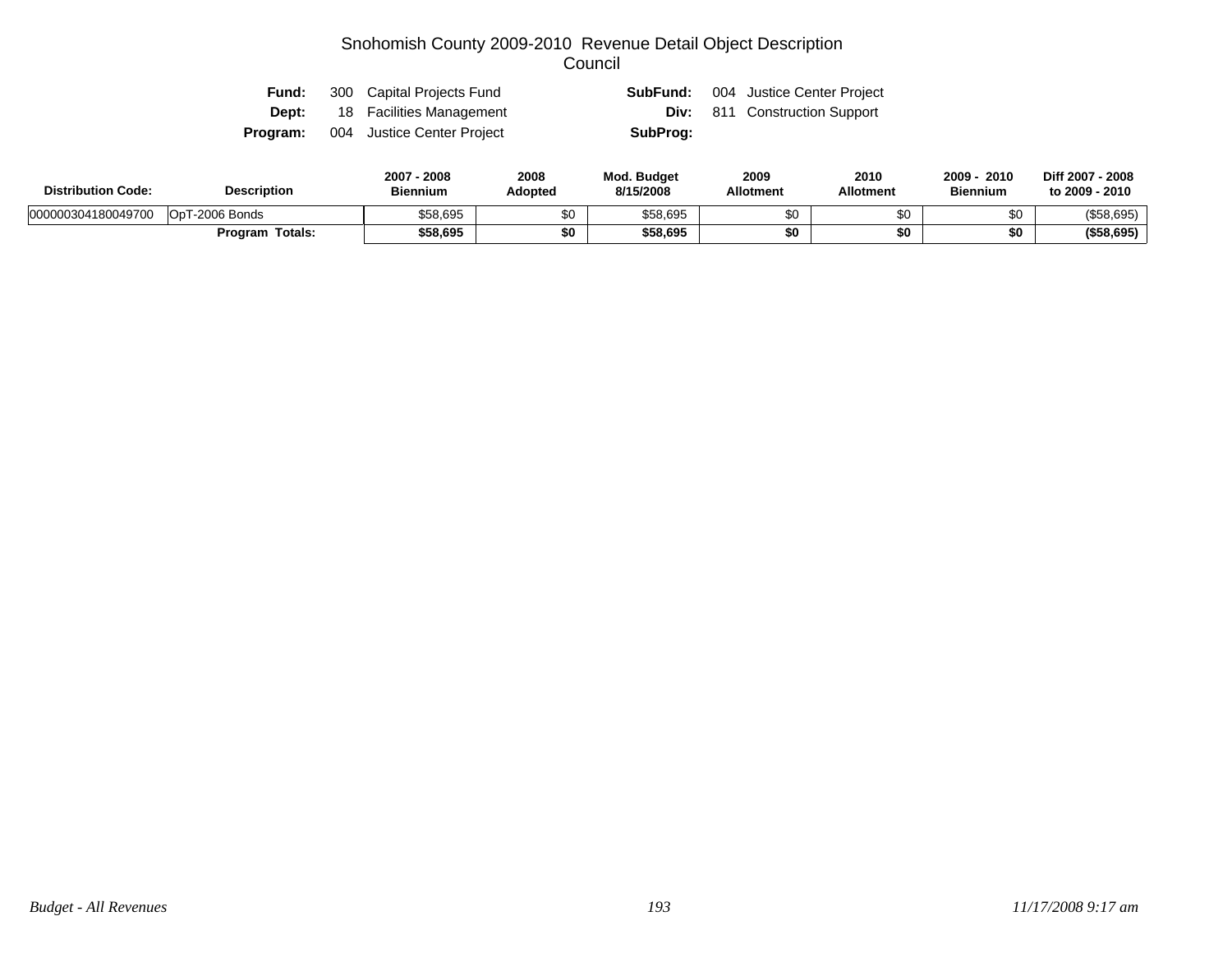|          | <b>Fund:</b> 311 Facility Construction |          | <b>SubFund:</b> 311 Facility Construction |
|----------|----------------------------------------|----------|-------------------------------------------|
| Dept:    | 18 Facilities Management               |          | <b>Div:</b> 811 Construction Support      |
| Program: | 419 Facilities Planning & Construc     | SubProg: |                                           |

| <b>Distribution Code:</b> | <b>Description</b>                | 2007 - 2008<br><b>Biennium</b> | 2008<br>Adopted | Mod. Budget<br>8/15/2008 | 2009<br><b>Allotment</b> | 2010<br><b>Allotment</b> | $2009 - 2010$<br><b>Biennium</b> | Diff 2007 - 2008<br>to 2009 - 2010 |
|---------------------------|-----------------------------------|--------------------------------|-----------------|--------------------------|--------------------------|--------------------------|----------------------------------|------------------------------------|
| 031118419918070691        | <b>Grant Revenue-Mission Roof</b> | \$212.574                      | \$103,496       | \$222.670                | \$0                      | \$0                      | \$0                              | $(\$212,574)$                      |
| 000000311184190800        | Beginning Fund Balance            | \$34,926                       | \$34,926        | \$391,523                | \$5,766                  | \$251,479                | \$257.245                        | \$222,319                          |
| 000000311184191730        | Real Estate Excise Tax            | \$0                            | \$0             | \$338,044                | \$0                      | \$0                      | \$0                              | \$0                                |
| 000000311184196111        | Investment Interest               | \$188.793                      | \$0             | \$185.179                | \$0                      | \$0                      | \$0                              | (\$188,793)                        |
| 000000311184196990        | Other Miscellaneous Revenue       | \$0                            | \$0             | \$1,509,641              | \$0                      | \$0                      | \$0                              | \$0                                |
| 031118419018039110        | Bond Proceeds-Range Train Fac     | \$0                            | \$0             | \$780,500                | \$0                      | \$0                      | \$0                              | \$0                                |
| 000000311184199110        | <b>GO Bond Proceeds</b>           | \$0                            | \$0             | \$1,016,143              | \$0                      | \$0                      | \$0                              | \$0                                |
| 000000311184199700        | OpT-Capital Projects-REET I       | \$2,110,344                    | \$1,694,382     | \$12,428,333             | \$0                      | \$0                      | \$0                              | (\$2,110,344)                      |
| 000000311184199816        | OpT-GunRangeClean-up REET 1       | \$0                            | \$0             | \$1,000,000              | \$0                      | \$0                      | \$0                              | \$0                                |
|                           | <b>Program Totals:</b>            | \$2,546,637                    | \$1,832,804     | \$17,872,033             | \$5,766                  | \$251,479                | \$257,245                        | (\$2,289,392)                      |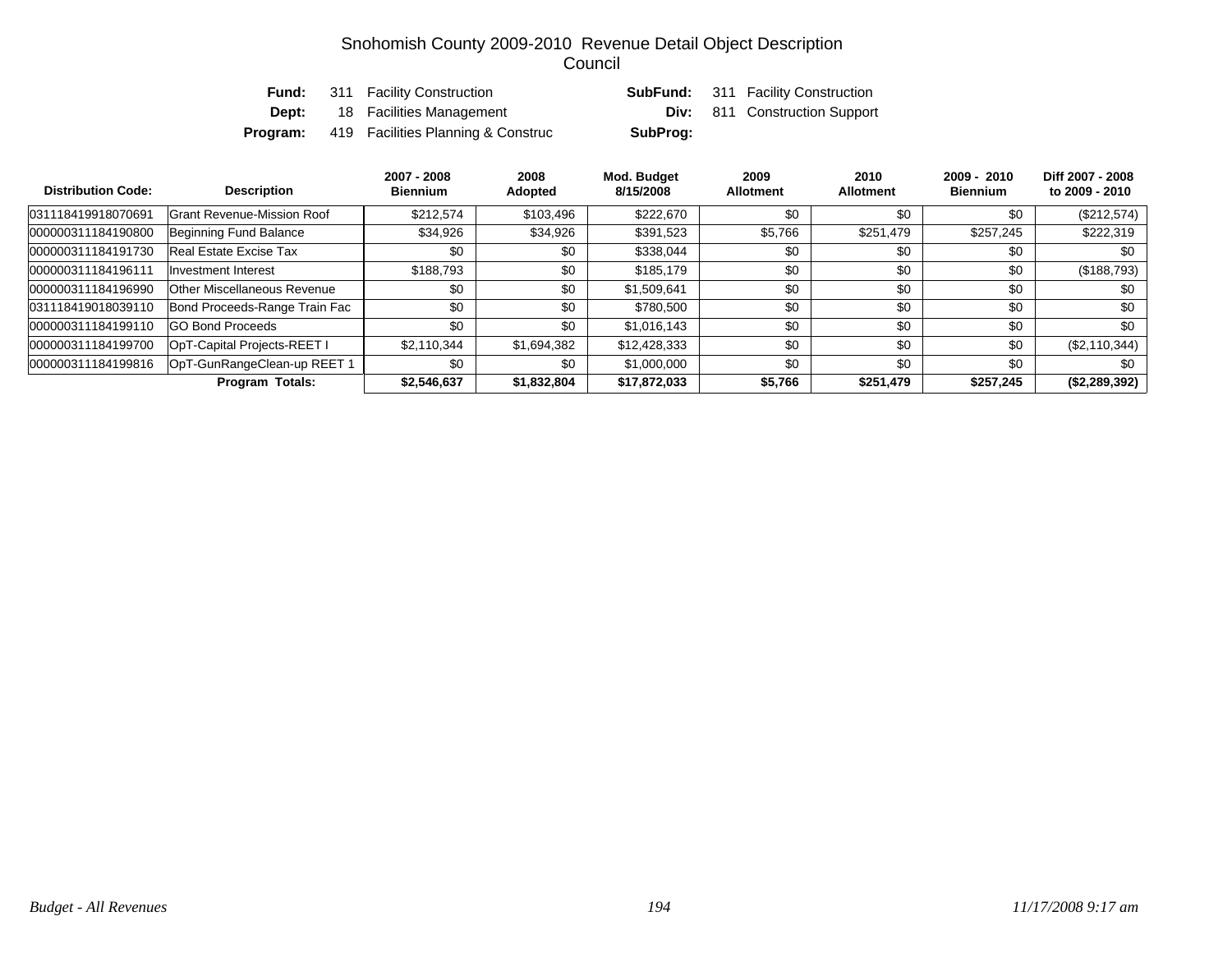|       | <b>Fund:</b> 311 Facility Construction          |          | <b>SubFund:</b> 311 Facility Construction |
|-------|-------------------------------------------------|----------|-------------------------------------------|
| Dept: | 18 Facilities Management                        |          | <b>Div:</b> 811 Construction Support      |
|       | <b>Program:</b> 421 Miscellaneous General Govt. | SubProg: |                                           |

| <b>Distribution Code:</b> | <b>Description</b>             | 2007 - 2008<br><b>Biennium</b> | 2008<br>Adopted | <b>Mod. Budget</b><br>8/15/2008 | 2009<br><b>Allotment</b> | 2010<br><b>Allotment</b> | 2009<br>2010<br><b>Biennium</b> | Diff 2007 - 2008<br>to 2009 - 2010 |
|---------------------------|--------------------------------|--------------------------------|-----------------|---------------------------------|--------------------------|--------------------------|---------------------------------|------------------------------------|
| 000000311184219160        | <b>Bond Anticipation Notes</b> | \$0                            | ጣ               | \$165,731                       | ¢٢                       | \$0                      |                                 | ሶስ                                 |
|                           | Program Totals:                | \$0                            | \$0             | \$165.731                       | ¢Λ                       | \$0                      |                                 | \$0                                |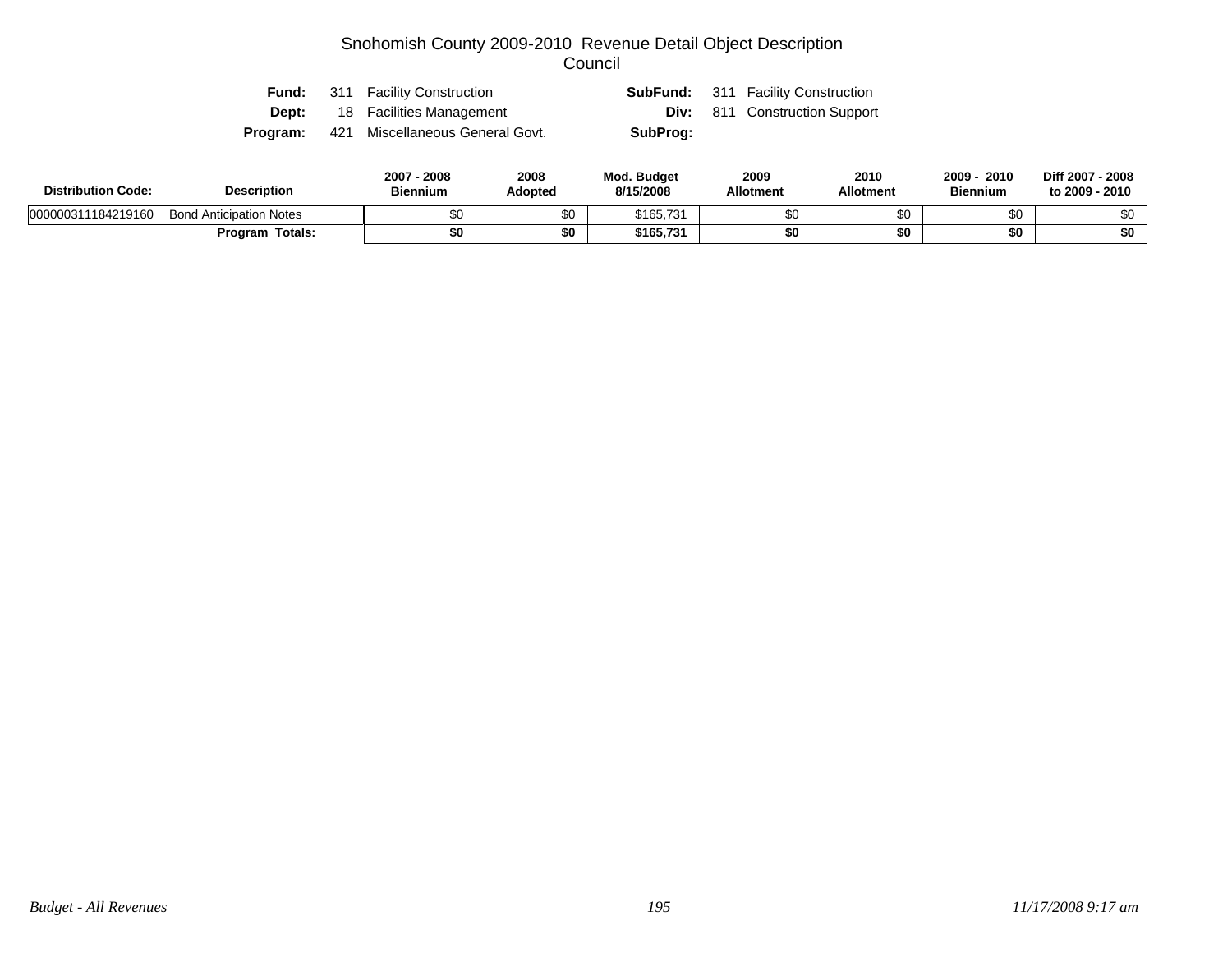| Fund:    | 311 Facility Construction |          | <b>SubFund:</b> 312 Correction Projects |
|----------|---------------------------|----------|-----------------------------------------|
| Dept:    | 18 Facilities Management  |          | <b>Div:</b> 811 Construction Support    |
| Program: | 420 Corrections Projects  | SubProg: |                                         |

| <b>Distribution Code:</b> | <b>Description</b>      | 2007 - 2008<br><b>Biennium</b> | 2008<br><b>Adopted</b> | Mod. Budget<br>8/15/2008 | 2009<br><b>Allotment</b> | 2010<br><b>Allotment</b> | 2009 - 2010<br><b>Biennium</b> | Diff 2007 - 2008<br>to 2009 - 2010 |
|---------------------------|-------------------------|--------------------------------|------------------------|--------------------------|--------------------------|--------------------------|--------------------------------|------------------------------------|
| 000000312184201730        | Real Estate Excise Tax  | \$0                            | \$0                    | \$4,181,691              | \$0                      | \$0                      | \$0                            | \$0                                |
| 000000312184206111        | Investment Interest     | \$0                            | \$0                    | \$141.328                | \$0                      | \$0                      | \$0                            | \$0                                |
| 000000312184209110        | <b>GO Bond Proceeds</b> | \$0                            | \$0                    | \$572,000                | \$0                      | \$0                      | \$0                            | \$0                                |
| 000000312184209700        | OpT-                    | \$0                            | \$0                    | \$696,000                | \$0                      | \$0                      | \$0                            | \$0                                |
|                           | Program Totals:         | \$0                            | \$0                    | \$5,591,019              | \$0                      | \$0                      | \$0                            | \$0                                |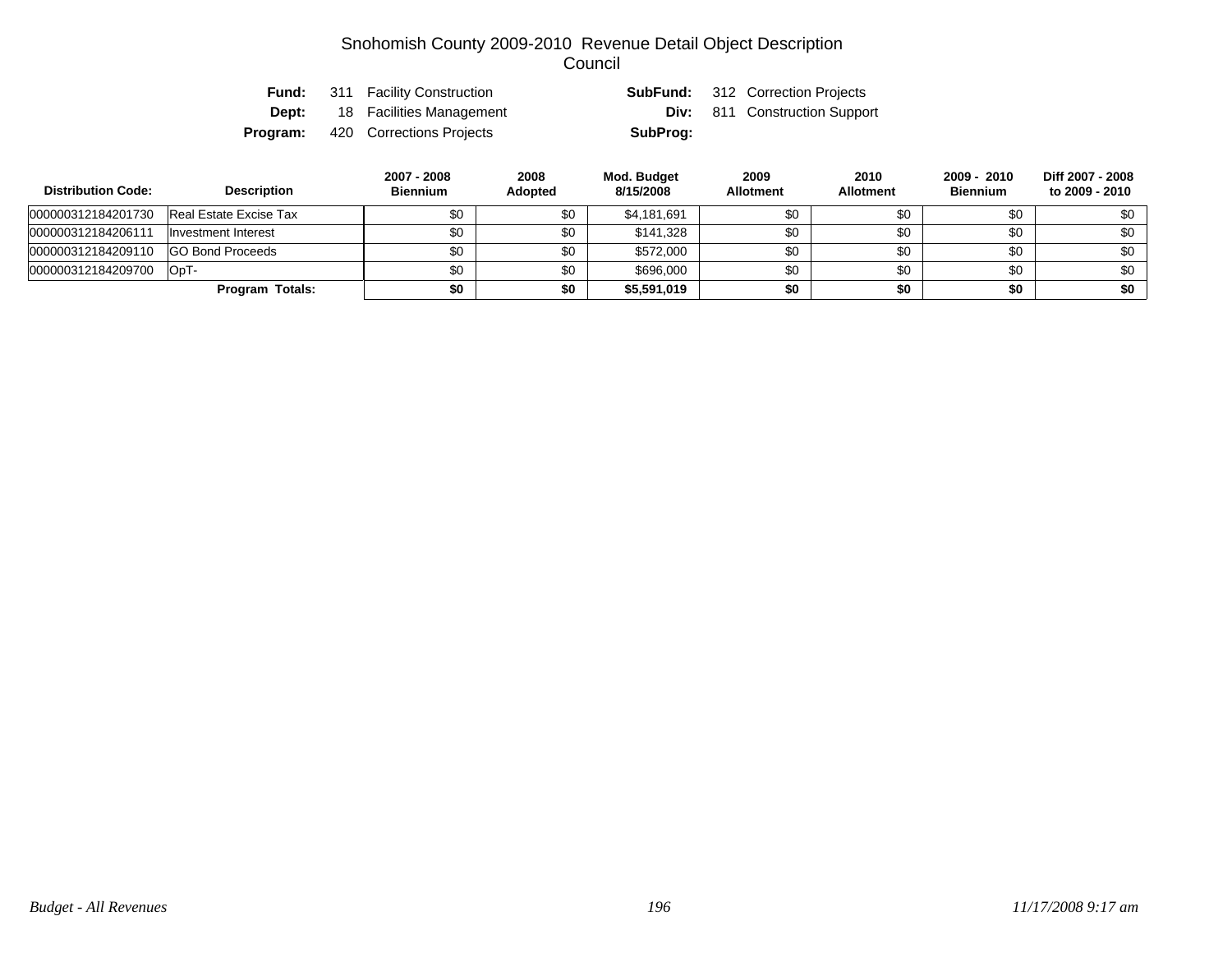| Fund: | 311 Facility Construction             |          | <b>SubFund:</b> 317 Juvenile Justice Center |
|-------|---------------------------------------|----------|---------------------------------------------|
|       | <b>Dept:</b> 18 Facilities Management |          | <b>Div:</b> 811 Construction Support        |
|       | <b>Program:</b> 427 Juvenile Services | SubProg: |                                             |

| <b>Distribution Code:</b> | <b>Description</b>     | 2007<br>2008<br>Biennium | 2008<br><b>Adopted</b> | <b>Mod. Budget</b><br>8/15/2008 | 2009<br><b>Allotment</b> | 2010<br>Allotment | 2009<br>2010<br><b>Biennium</b> | Diff 2007 - 2008<br>to 2009 - 2010 |
|---------------------------|------------------------|--------------------------|------------------------|---------------------------------|--------------------------|-------------------|---------------------------------|------------------------------------|
| 000000317184196111        | <b>Interest</b>        | ΦΩ<br>ພບ                 | \$0                    | 1,495,197<br>ጡ ብ                | \$0                      |                   | റ<br>ΦU                         |                                    |
|                           | <b>Program Totals:</b> | \$0                      | \$0                    | 1,495,197                       | \$0                      |                   | \$0                             | \$0                                |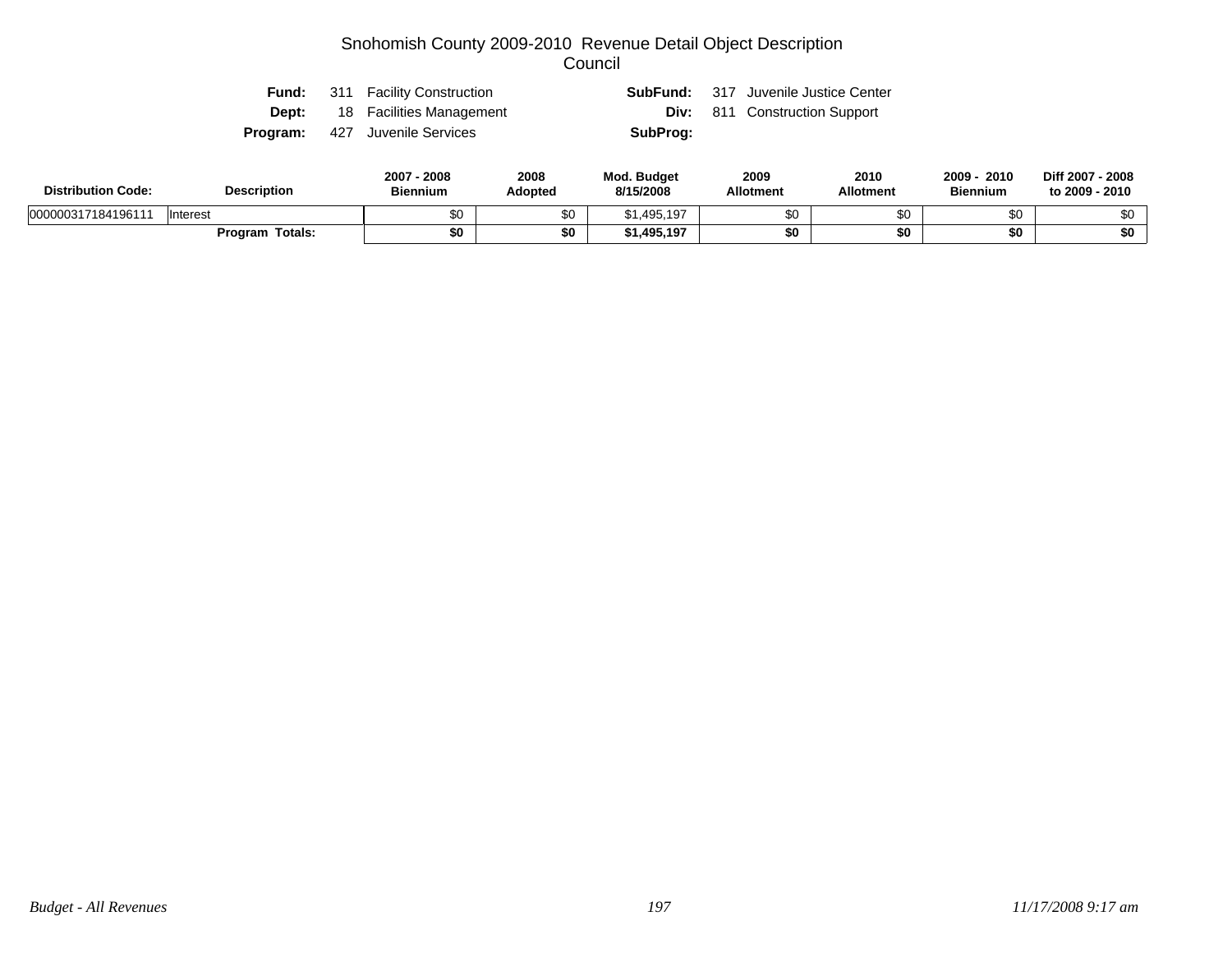| Fund: | 311 Facility Construction                   |          | <b>SubFund:</b> 317 Juvenile Justice Center |
|-------|---------------------------------------------|----------|---------------------------------------------|
|       | <b>Dept:</b> 18 Facilities Management       |          | <b>Div:</b> 874 Juvenile Justice Center     |
|       | <b>Program:</b> 427 Juvenile Justice Center | SubProg: |                                             |

| <b>Distribution Code:</b> | <b>Description</b> | $2007 -$<br>2008<br><b>Biennium</b> | 2008<br>Adopted | Mod. Budget<br>8/15/2008 | 2009<br><b>Allotment</b> | 2010<br><b>Allotment</b> | 2009 ·<br>2010<br><b>Biennium</b> | Diff 2007 - 2008<br>to 2009 - 2010 |
|---------------------------|--------------------|-------------------------------------|-----------------|--------------------------|--------------------------|--------------------------|-----------------------------------|------------------------------------|
| 000000317184279700        | OpT-               | \$0                                 | ሖ<br>ა∪         | \$24,831,310             | ድሮ                       | \$0                      | υŒ                                |                                    |
|                           | Totals:<br>Program | \$0                                 | \$0             | \$24,831,310             |                          | \$0                      | \$0                               | \$0                                |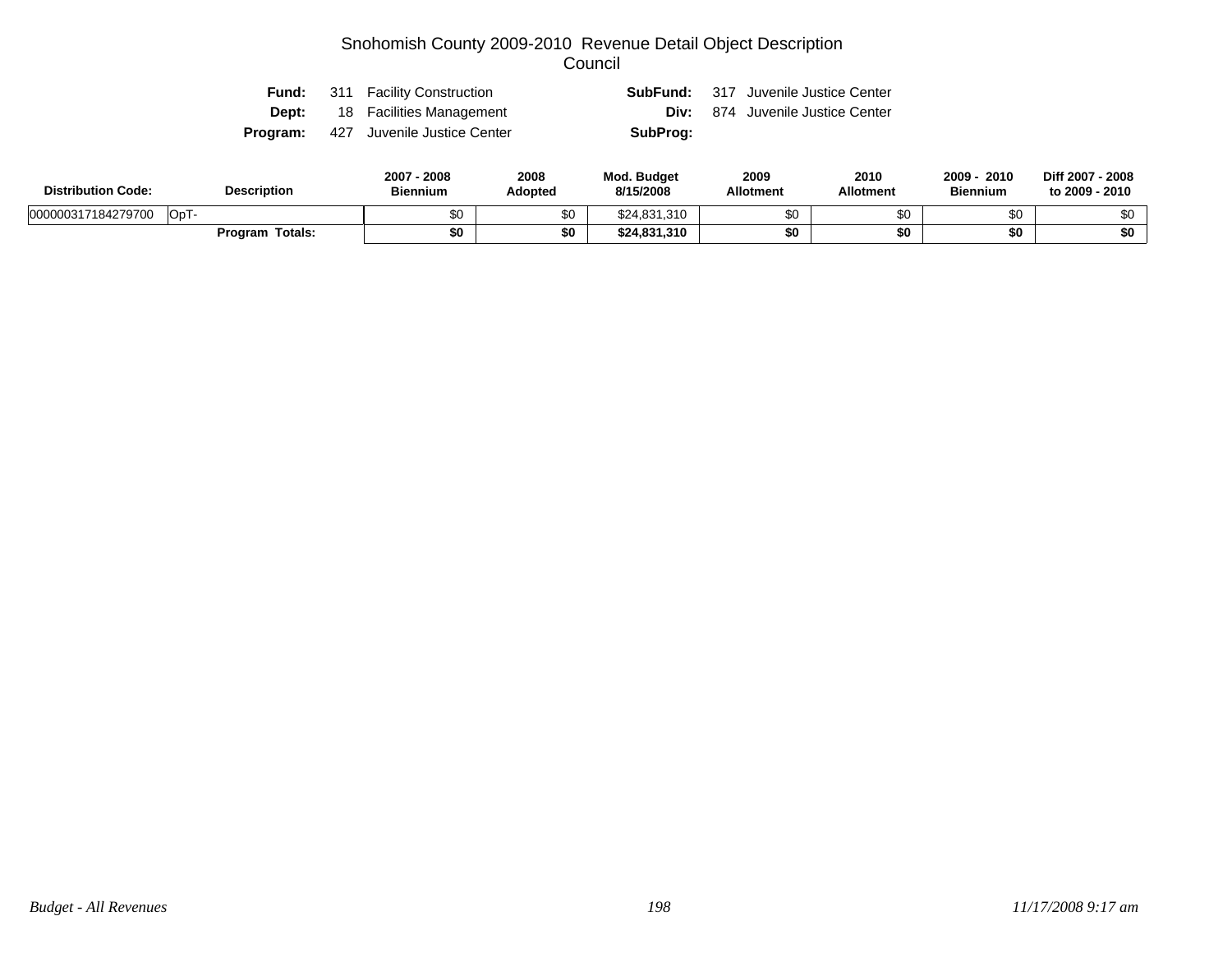| Fund: | 316 Facilities Improvements              |          | <b>SubFund:</b> 316 Facilities Improvements |
|-------|------------------------------------------|----------|---------------------------------------------|
| Dept: | 18 Facilities Management                 |          | <b>Div:</b> 811 Construction Support        |
|       | <b>Program:</b> 418 Central Services/DIS | SubProg: |                                             |

| <b>Distribution Code:</b> | <b>Description</b>            | 2007 - 2008<br><b>Biennium</b> | 2008<br><b>Adopted</b> | Mod. Budget<br>8/15/2008 | 2009<br><b>Allotment</b> | 2010<br><b>Allotment</b> | 2009 - 2010<br><b>Biennium</b> | Diff 2007 - 2008<br>to 2009 - 2010 |
|---------------------------|-------------------------------|--------------------------------|------------------------|--------------------------|--------------------------|--------------------------|--------------------------------|------------------------------------|
| 000000003184180800        | Beginning Fund Balance        | \$256,776                      | \$256,776              | \$571.709                | \$0                      | \$0                      | \$0                            | $(\$256,776)$                      |
| 000000003184186620        | Interfund Rents & Concessions | \$184.602                      | \$0                    | \$1.959.705              | \$0                      | \$0                      | \$0                            | (\$184,602)                        |
| 000000003184189700        | IOpT-                         | \$0                            | \$0                    | \$529.531                | \$0                      | \$0                      | \$0                            | \$0                                |
| 000000003184189739        | OpT-Parking                   | \$0                            | \$0                    | \$348.572                | \$0                      | \$0                      | \$0                            | \$0                                |
|                           | Program Totals:               | \$441,378                      | \$256,776              | \$3,409,517              | \$0                      | \$0                      | \$0                            | (\$441,378)                        |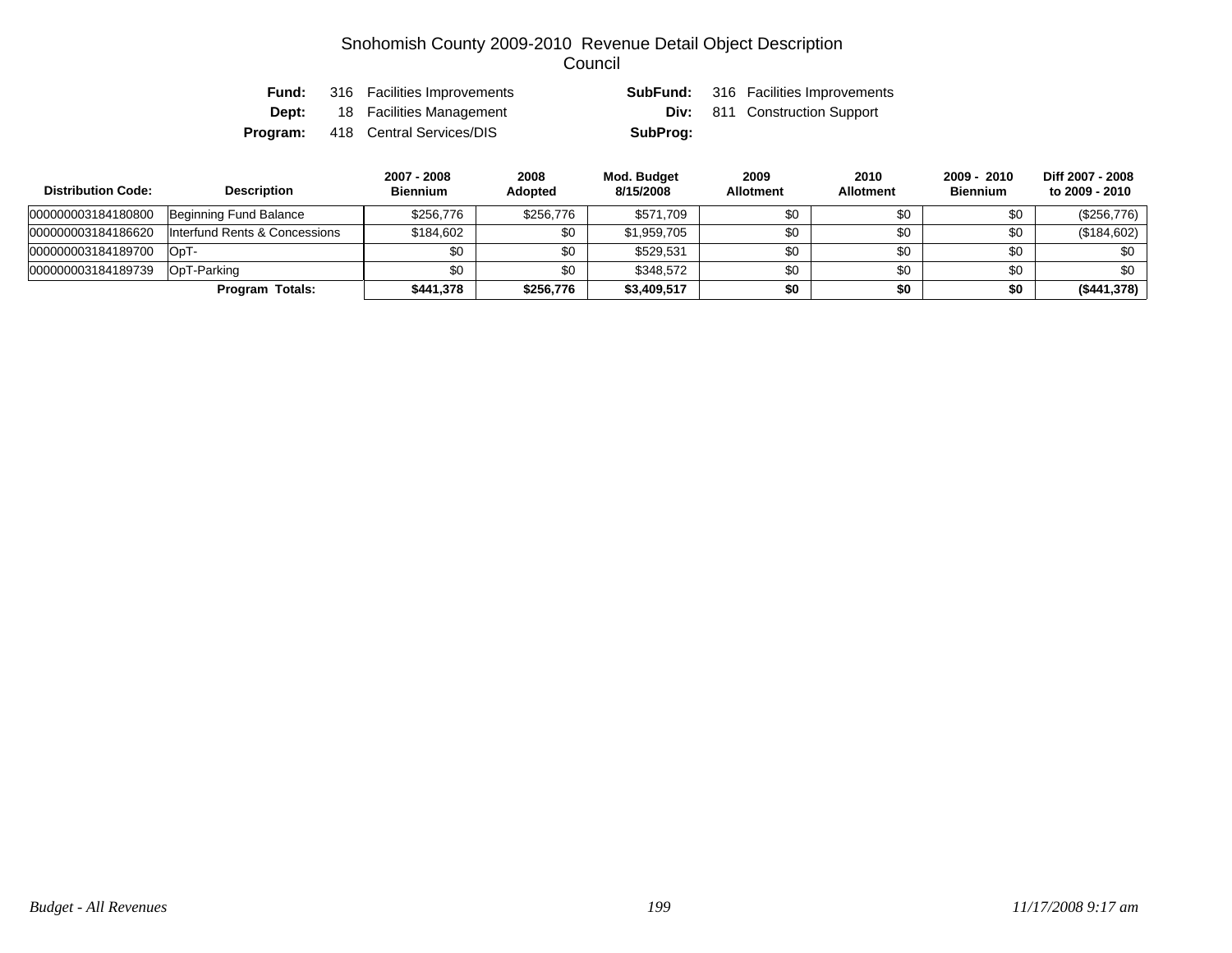|              | <b>Fund:</b> 511 Facility Services Fund |          | <b>SubFund:</b> 511 Facility Services Fund |
|--------------|-----------------------------------------|----------|--------------------------------------------|
| <b>Dept:</b> | 18 Facilities Management                | Div:     | 801 Administrative Services                |
| Program:     | 001 County Parking Operations           | SubProg: |                                            |

| <b>Distribution Code:</b> | <b>Description</b>            | 2007 - 2008<br><b>Biennium</b> | 2008<br><b>Adopted</b> | Mod. Budget<br>8/15/2008 | 2009<br><b>Allotment</b> | 2010<br><b>Allotment</b> | 2009 - 2010<br><b>Biennium</b> | Diff 2007 - 2008<br>to 2009 - 2010 |
|---------------------------|-------------------------------|--------------------------------|------------------------|--------------------------|--------------------------|--------------------------|--------------------------------|------------------------------------|
| 000000003180010800        | Beginning Fund Balance        | \$0                            | \$0                    | \$0                      | \$113.682                | \$0                      | \$113.682                      | \$113,682                          |
| 000000003180014930        | Interfund Dept Pd Parking Rev | \$625.537                      | \$298,710              | \$298.710                | \$309,955                | \$309.955                | \$619,910                      | (\$5,627)                          |
| 000000003180016230        | Public Parking Revenue        | \$889.523                      | \$480,650              | \$480.650                | \$468.249                | \$497,213                | \$965.462                      | \$75,939                           |
| 000000003180016250        | Employee Parking Revenue      | \$1,026,409                    | \$521,597              | \$521.597                | \$527.279                | \$543.097                | \$1,070,376                    | \$43,967                           |
|                           | Program Totals:               | \$2,541,469                    | \$1,300,957            | \$1,300,957              | \$1,419,165              | \$1,350,265              | \$2,769,430                    | \$227,961                          |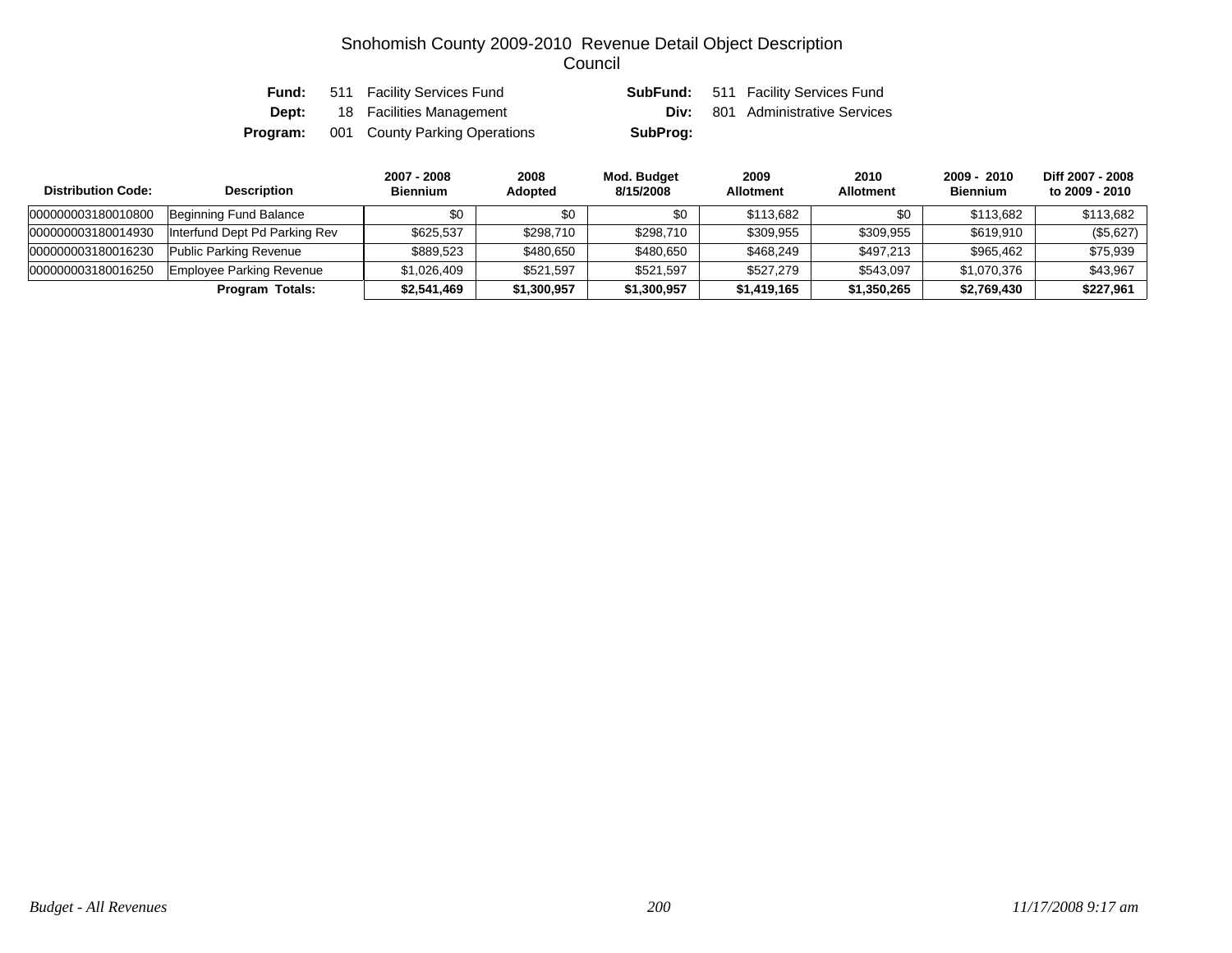| Fund:    | 511 Facility Services Fund     |          | <b>SubFund:</b> 511 Facility Services Fund |
|----------|--------------------------------|----------|--------------------------------------------|
| Dept:    | 18 Facilities Management       |          | <b>Div:</b> 801 Administrative Services    |
| Program: | 003 Employee Commute Trip Redu | SubProg: |                                            |

| <b>Distribution Code:</b> | <b>Description</b>     | 2007 - 2008<br><b>Biennium</b> | 2008<br>Adopted | Mod. Budget<br>8/15/2008 | 2009<br><b>Allotment</b> | 2010<br><b>Allotment</b> | 2010<br>2009<br><b>Biennium</b> | Diff 2007 - 2008<br>to 2009 - 2010 |
|---------------------------|------------------------|--------------------------------|-----------------|--------------------------|--------------------------|--------------------------|---------------------------------|------------------------------------|
| 000000003180034901        |                        | \$87,620                       | \$87,620        | \$87,620                 | \$152.727                | \$168,284                | \$321,011                       | \$233,391                          |
|                           | <b>Program Totals:</b> | \$87,620                       | \$87,620        | \$87,620                 | \$152.727                | \$168,284                | \$321,011                       | \$233,391                          |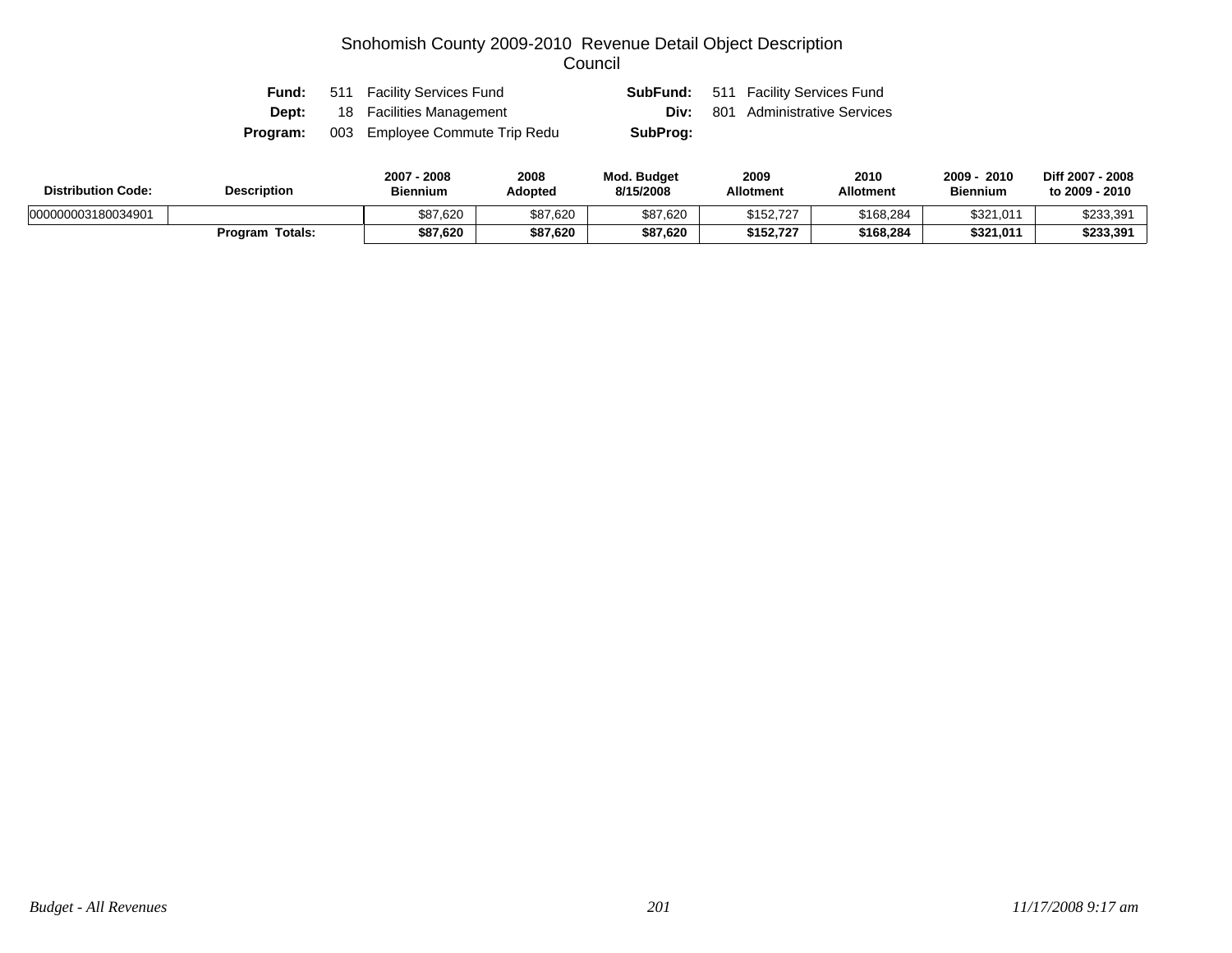| Fund:        | 511 Facility Services Fund         |          | <b>SubFund:</b> 511 Facility Services Fund |
|--------------|------------------------------------|----------|--------------------------------------------|
| <b>Dept:</b> | 18 Facilities Management           |          | <b>Div:</b> 801 Administrative Services    |
|              | <b>Program:</b> 006 Administration | SubProg: |                                            |

| <b>Distribution Code:</b> | <b>Description</b>        | 2007 - 2008<br><b>Biennium</b> | 2008<br><b>Adopted</b> | Mod. Budget<br>8/15/2008 | 2009<br><b>Allotment</b> | 2010<br><b>Allotment</b> | 2009 - 2010<br><b>Biennium</b> | Diff 2007 - 2008<br>to 2009 - 2010 |
|---------------------------|---------------------------|--------------------------------|------------------------|--------------------------|--------------------------|--------------------------|--------------------------------|------------------------------------|
| 000000003180060800        | Beginning Fund Balance    | \$0                            | \$0                    |                          | (\$11,826)               | \$0                      | (\$11,826)                     | (\$11,826)                         |
| 000000003180064931        | Interfund Fac Admin Rev   | \$750.436                      | \$750,436              | \$750,436                | \$845.974                | \$875,958                | \$1.721.932                    | \$971.496                          |
| 000000003180064948        | <b>Interfund Services</b> | \$110.023                      | \$110,023              | \$110.023                | \$0                      | \$0                      | \$0                            | (\$110,023)                        |
|                           | <b>Program Totals:</b>    | \$860.459                      | \$860,459              | \$860,459                | \$834.148                | \$875,958                | \$1,710,106                    | \$849,647                          |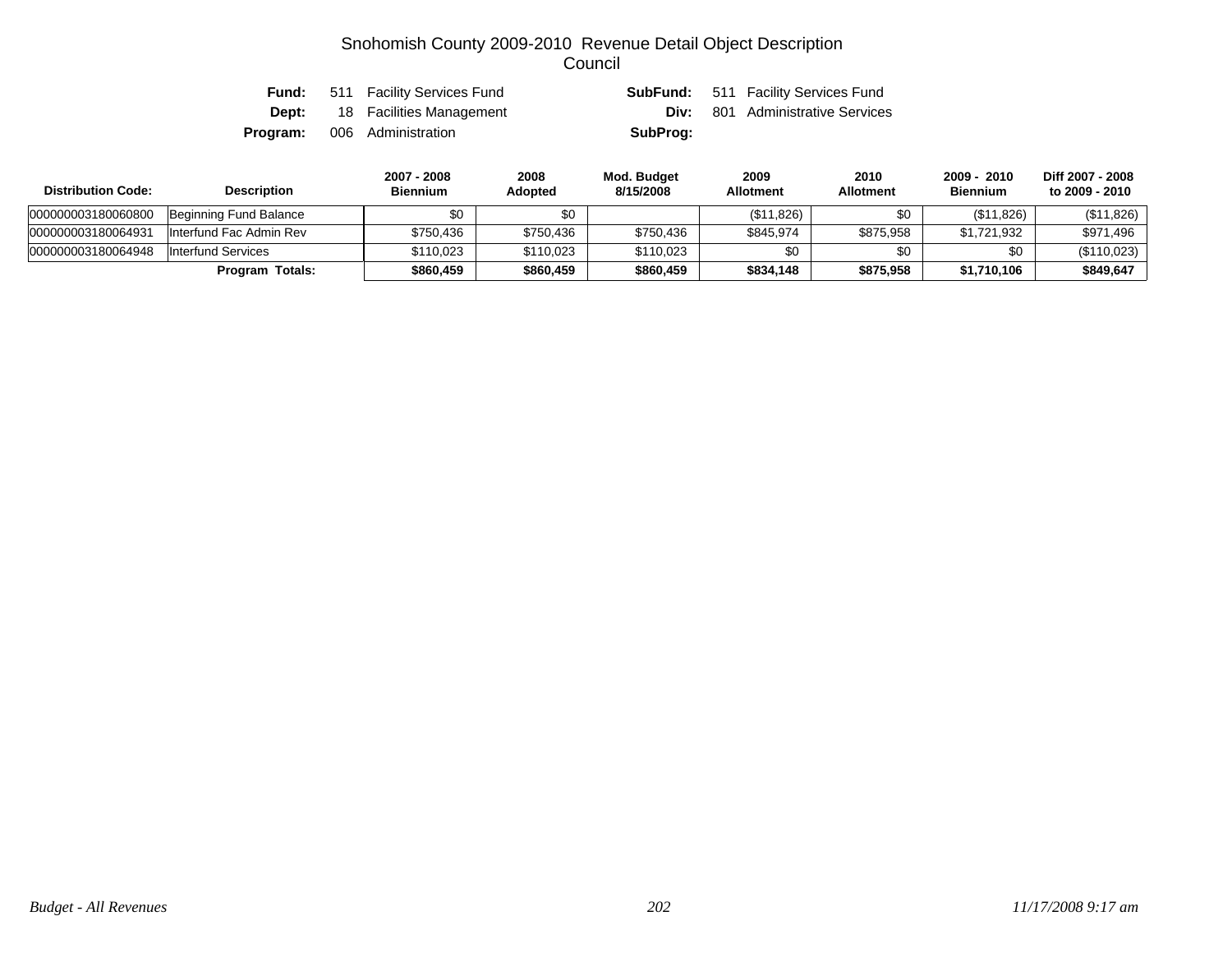|  | <b>Fund:</b> 511 Facility Services Fund |          | <b>SubFund:</b> 511 Facility Services Fund |
|--|-----------------------------------------|----------|--------------------------------------------|
|  | <b>Dept:</b> 18 Facilities Management   |          | <b>Div:</b> 801 Administrative Services    |
|  | <b>Program:</b> 011 Property Management | SubProg: |                                            |

| <b>Distribution Code:</b> | <b>Description</b>     | 2007 - 2008<br><b>Biennium</b> | 2008<br><b>Adopted</b> | Mod. Budget<br>8/15/2008 | 2009<br><b>Allotment</b> | 2010<br>Allotment | 2009 - 2010<br><b>Biennium</b> | Diff 2007 - 2008<br>to 2009 - 2010 |
|---------------------------|------------------------|--------------------------------|------------------------|--------------------------|--------------------------|-------------------|--------------------------------|------------------------------------|
| 000000003180110800        | Beginning Fund Balance |                                | \$0                    |                          | (\$3,796)                | \$0               | (\$3,796)                      | (\$3,796)                          |
| 000000003180114936        | II/F Prop Mamt Revenue | \$246.776                      | \$246,776              | \$246,776                | \$255,491                | \$264,370         | \$519,861                      | \$273,085                          |
|                           | Program Totals:        | \$246.776                      | \$246,776              | \$246.776                | \$251,695                | \$264,370         | \$516,065                      | \$269,289                          |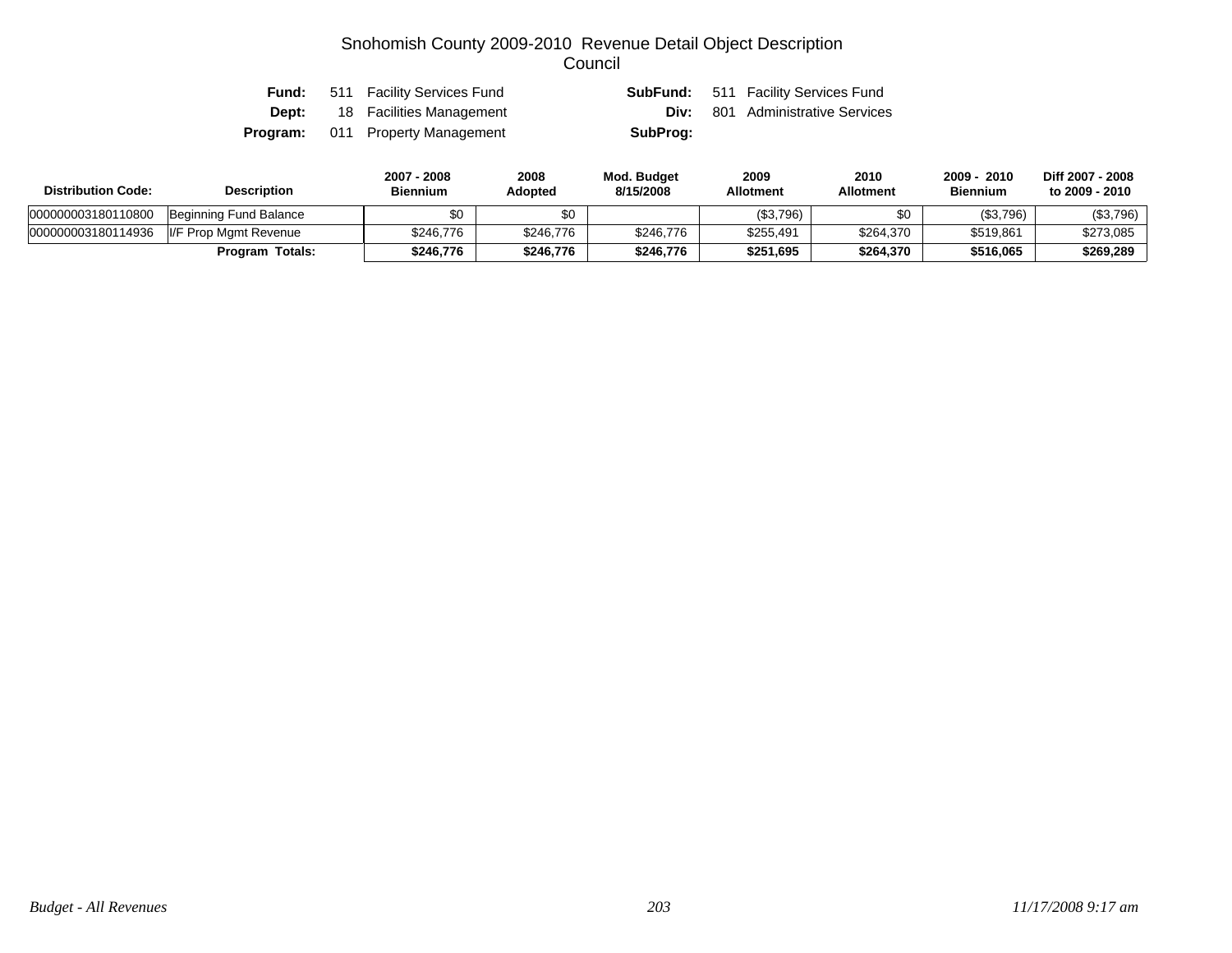|  | <b>Fund:</b> 511 Facility Services Fund         |          | <b>SubFund:</b> 511 Facility Services Fund |
|--|-------------------------------------------------|----------|--------------------------------------------|
|  | <b>Dept:</b> 18 Facilities Management           |          | <b>Div:</b> 801 Administrative Services    |
|  | <b>Program:</b> 021 Jail Facilities Maintenance | SubProg: |                                            |

| <b>Distribution Code:</b> | <b>Description</b>         | 2007 - 2008<br><b>Biennium</b> | 2008<br><b>Adopted</b> | <b>Mod. Budget</b><br>8/15/2008 | 2009<br><b>Allotment</b> | 2010<br>Allotment | 2009 - 2010<br><b>Biennium</b> | Diff 2007 - 2008<br>to 2009 - 2010 |
|---------------------------|----------------------------|--------------------------------|------------------------|---------------------------------|--------------------------|-------------------|--------------------------------|------------------------------------|
| 000000003180210800        | Beginning Fund Balance     | \$0                            | \$0                    |                                 | (\$21,858)               | \$0               | (\$21,858)                     | (\$21,858)                         |
| 000000003180214936        | II/F Jail Facilities Maint | \$2,707,402                    | \$2,707,402            | \$2,707,402                     | \$2,704,875              | \$2,778,377       | \$5.483.252                    | \$2,775,850                        |
|                           | Program Totals:            | \$2,707,402                    | \$2,707,402            | \$2,707,402                     | \$2,683,017              | \$2,778,377       | \$5,461,394                    | \$2,753,992                        |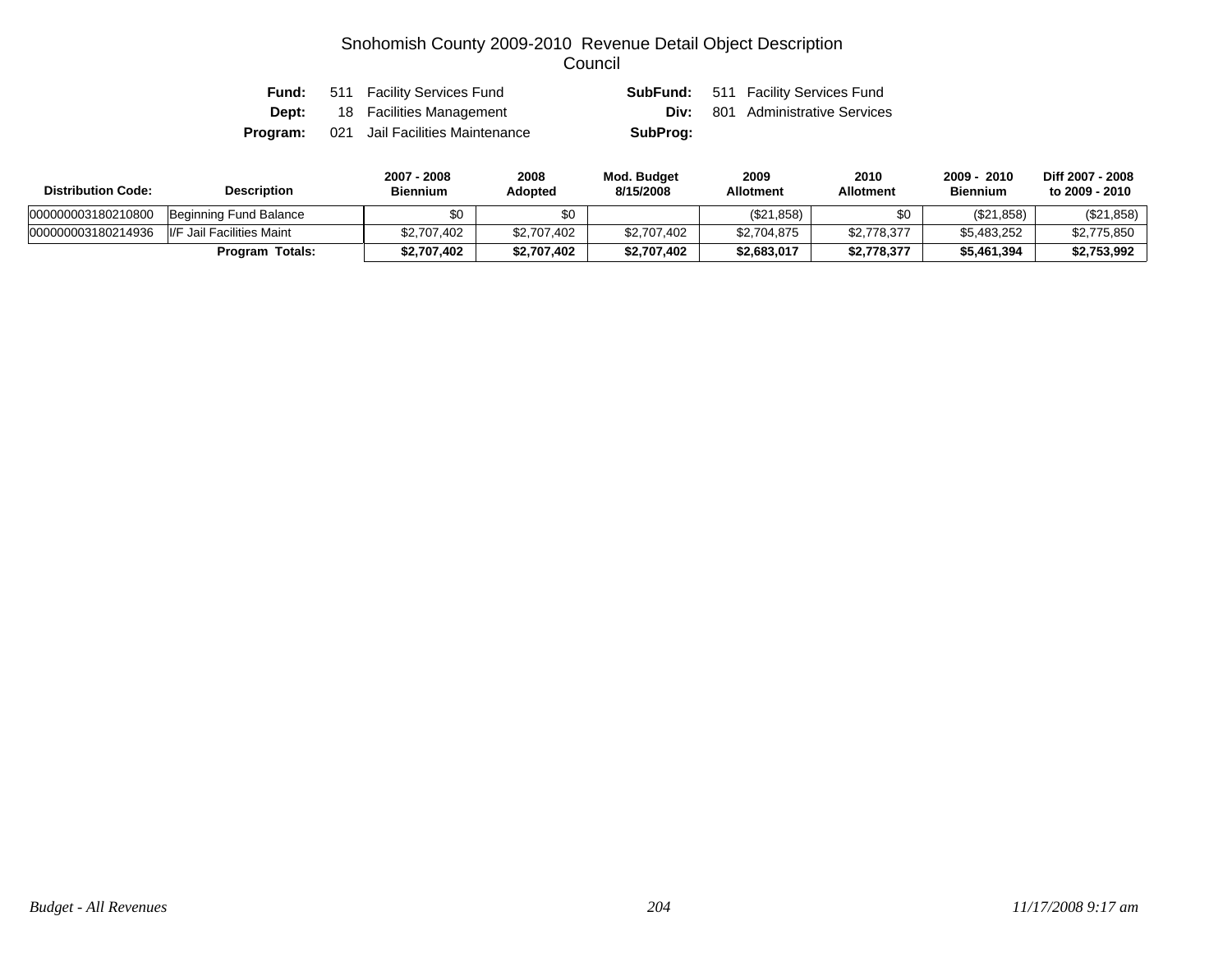|  | <b>Fund:</b> 511 Facility Services Fund    |          | <b>SubFund:</b> 511 Facility Services Fund |
|--|--------------------------------------------|----------|--------------------------------------------|
|  | <b>Dept:</b> 18 Facilities Management      | Div:     | 801 Administrative Services                |
|  | <b>Program:</b> 031 Facilities Maintenance | SubProg: |                                            |

| <b>Distribution Code:</b> | <b>Description</b>            | 2007 - 2008<br><b>Biennium</b> | 2008<br>Adopted | Mod. Budget<br>8/15/2008 | 2009<br><b>Allotment</b> | 2010<br><b>Allotment</b> | 2009 - 2010<br><b>Biennium</b> | Diff 2007 - 2008<br>to 2009 - 2010 |
|---------------------------|-------------------------------|--------------------------------|-----------------|--------------------------|--------------------------|--------------------------|--------------------------------|------------------------------------|
| 000000003180310800        | Beginning Fund Balance        | \$0                            | \$0             |                          | \$22,680                 | \$70,739                 | \$93,419                       | \$93,419                           |
| 000000003180316240        | Space. Facilities Lease       | \$87.244                       | \$87.244        | \$87,244                 | \$86,011                 | \$88,566                 | \$174.577                      | \$87,333                           |
| 000000003180316515        | Interfund Utility/Janitorial  | \$270.732                      | \$270,732       | \$270,732                | \$250,646                | \$255.660                | \$506,306                      | \$235.574                          |
| 000000003180316620        | Interfund Rents & Concessions | \$5,487,138                    | \$5,487,138     | \$5,487,138              | \$4,894,216              | \$5,004,307              | \$9,898,523                    | \$4,411,385                        |
| 000000003180319701        | OpT-                          | \$256.776                      | \$256,776       | \$256.776                | \$0                      | \$0                      | \$0                            | (\$256,776)                        |
|                           | <b>Program Totals:</b>        | \$6,101,890                    | \$6,101,890     | \$6,101,890              | \$5,253,553              | \$5,419,272              | \$10,672,825                   | \$4,570,935                        |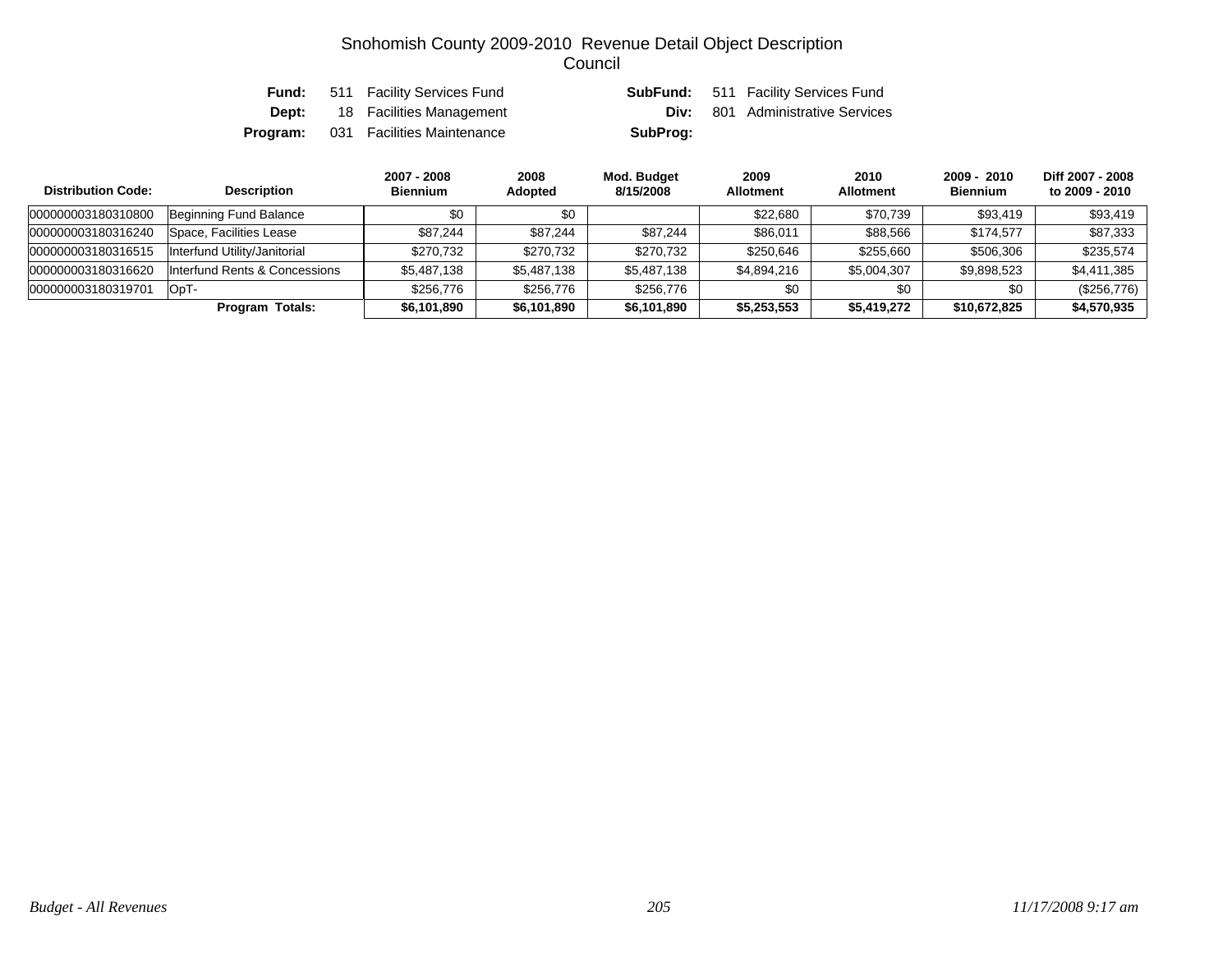|              | <b>Fund:</b> 511 Facility Services Fund         |          | <b>SubFund:</b> 511 Facility Services Fund |
|--------------|-------------------------------------------------|----------|--------------------------------------------|
| <b>Dept:</b> | 18 Facilities Management                        |          | <b>Div:</b> 801 Administrative Services    |
|              | <b>Program:</b> 032 Public Works Facility Maint | SubProg: |                                            |

| <b>Distribution Code:</b> | <b>Description</b>            | 2007 - 2008<br><b>Biennium</b> | 2008<br><b>Adopted</b> | Mod. Budget<br>8/15/2008 | 2009<br><b>Allotment</b> | 2010<br>Allotment | 2009 - 2010<br><b>Biennium</b> | Diff 2007 - 2008<br>to 2009 - 2010 |
|---------------------------|-------------------------------|--------------------------------|------------------------|--------------------------|--------------------------|-------------------|--------------------------------|------------------------------------|
| 000000003180320800        | Beginning Fund Balance        | \$0                            | \$0                    |                          | (\$4,602)                | \$0               | (\$4,602)                      | (\$4,602)                          |
| 000000003180326620        | Interfund Rents & Concessions | ¢Λ.                            | \$0                    | \$0                      | \$1,087,708              | \$1,114,236       | \$2,201,944                    | \$2,201,944                        |
|                           | Program Totals:               | \$0                            | \$0                    | \$0                      | \$1.083.106              | \$1.114.236       | \$2.197.342                    | \$2,197,342                        |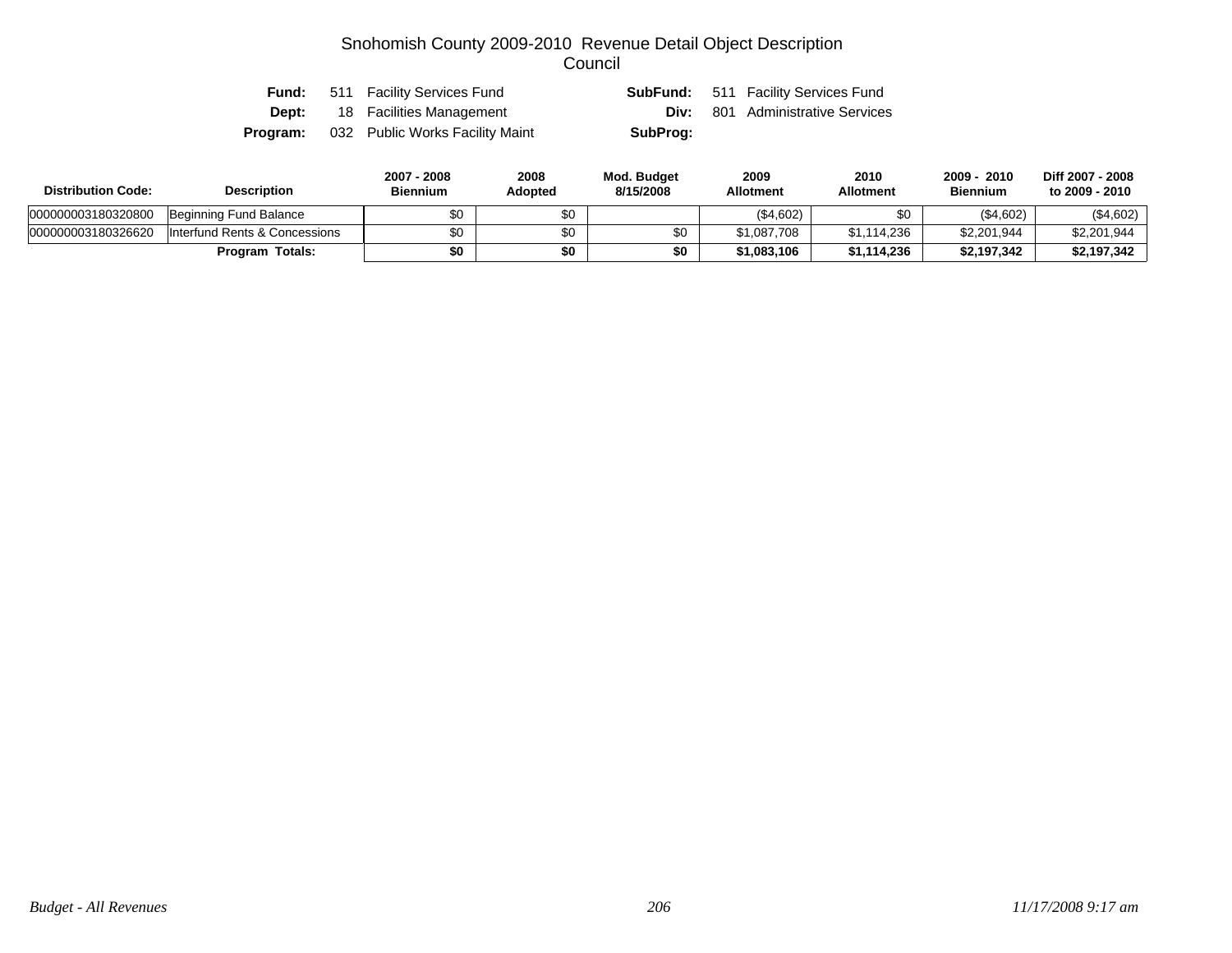|          | <b>Fund:</b> 511 Facility Services Fund |          | <b>SubFund:</b> 511 Facility Services Fund |
|----------|-----------------------------------------|----------|--------------------------------------------|
|          | <b>Dept:</b> 18 Facilities Management   |          | <b>Div:</b> 801 Administrative Services    |
| Program: | 033 Parks Facility Maintenance          | SubProg: |                                            |

| <b>Distribution Code:</b> | <b>Description</b>            | 2007 - 2008<br><b>Biennium</b> | 2008<br>Adopted | Mod. Budget<br>8/15/2008 | 2009<br><b>Allotment</b> | 2010<br>Allotment | 2010<br>2009<br><b>Biennium</b> | Diff 2007 - 2008<br>to 2009 - 2010 |
|---------------------------|-------------------------------|--------------------------------|-----------------|--------------------------|--------------------------|-------------------|---------------------------------|------------------------------------|
| 000000003180330800        | Beginning Fund Balance        | \$0                            | \$0             |                          | (\$6,902)                |                   | (\$6,902)                       | (\$6,902)                          |
| 000000003180336620        | Interfund Rents & Concessions | \$0                            | \$0             |                          | \$0                      | \$289,370         | \$289,370                       | \$289,370                          |
|                           | <b>Program Totals:</b>        | \$0                            | \$0             | \$0                      | (\$6,902)                | \$289,370         | \$282,468                       | \$282,468                          |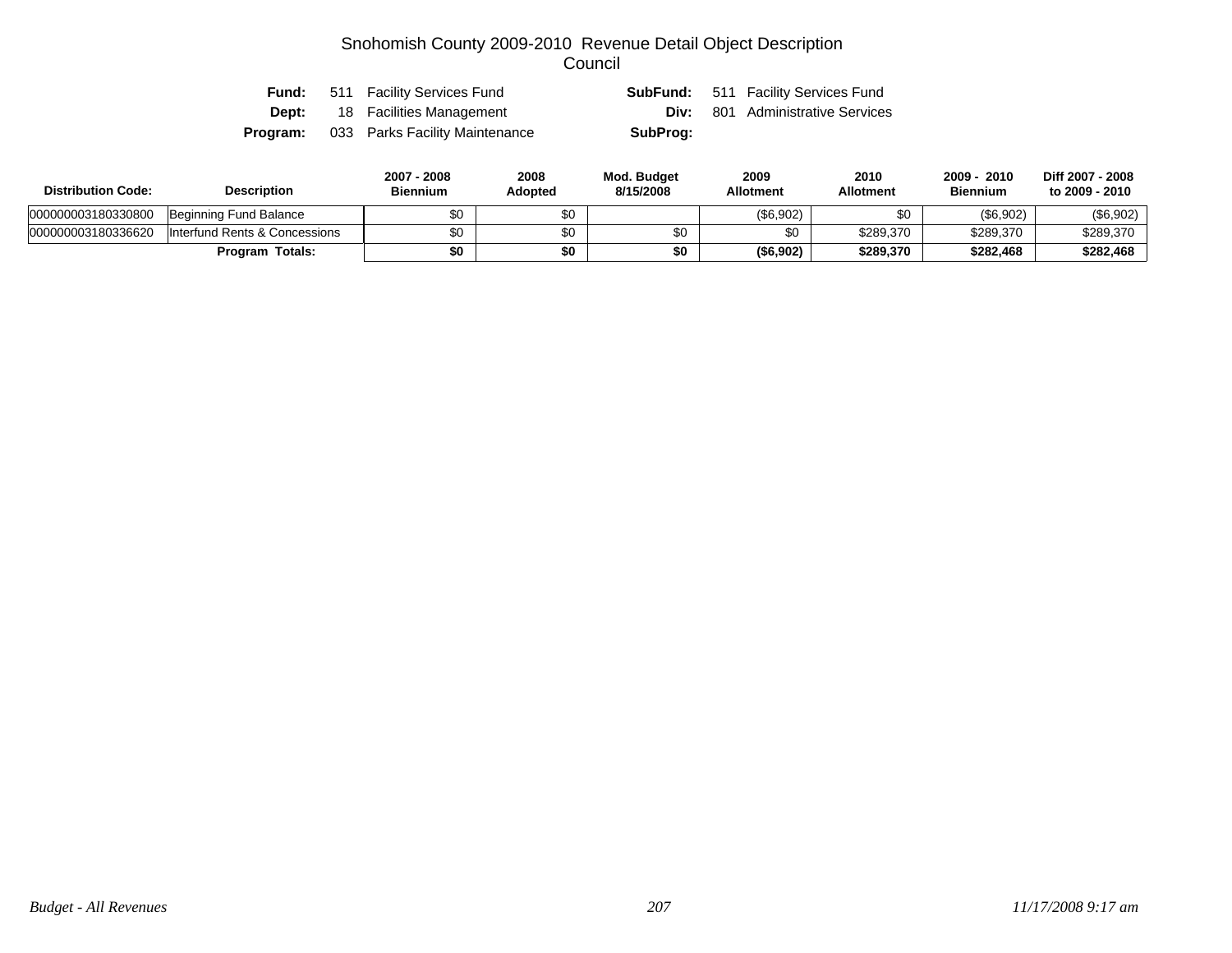|  | <b>Fund:</b> 124 Human Services         |  | <b>SubFund:</b> 124 Human Services Fund            |
|--|-----------------------------------------|--|----------------------------------------------------|
|  | <b>Dept:</b> 20 Pass-Through Grants     |  | <b>Div:</b> 002 Children's Services                |
|  | <b>Program:</b> 020 Pass-Through Grants |  | <b>SubProg:</b> 210 P-T Early Child Ed & Assist Pr |

| <b>Distribution Code:</b> | <b>Description</b>      | 2007 - 2008<br><b>Biennium</b> | 2008<br>Adopted | Mod. Budget<br>8/15/2008 | 2009<br><b>Allotment</b> | 2010<br>Allotment | $2009 -$<br>$-2010$<br><b>Biennium</b> | Diff 2007 - 2008<br>to 2009 - 2010 |
|---------------------------|-------------------------|--------------------------------|-----------------|--------------------------|--------------------------|-------------------|----------------------------------------|------------------------------------|
| 000000003202103310        | <b>PT BFNEP Revenue</b> | \$95.795                       | \$56,250        | \$56,250                 | \$61,875                 | \$63,113          | \$124.988                              | \$29,193                           |
| 000000003202103404        | Econ. Env/Menta         | \$4.231.708                    | \$4,231,708     | \$4.231.708              | \$5,185,371              | \$5.239.846       | \$10.425.217                           | \$6,193,509                        |
|                           | <b>Program Totals:</b>  | \$4.327.503                    | \$4,287,958     | \$4,287,958              | \$5,247,246              | \$5,302,959       | \$10,550,205                           | \$6,222,702                        |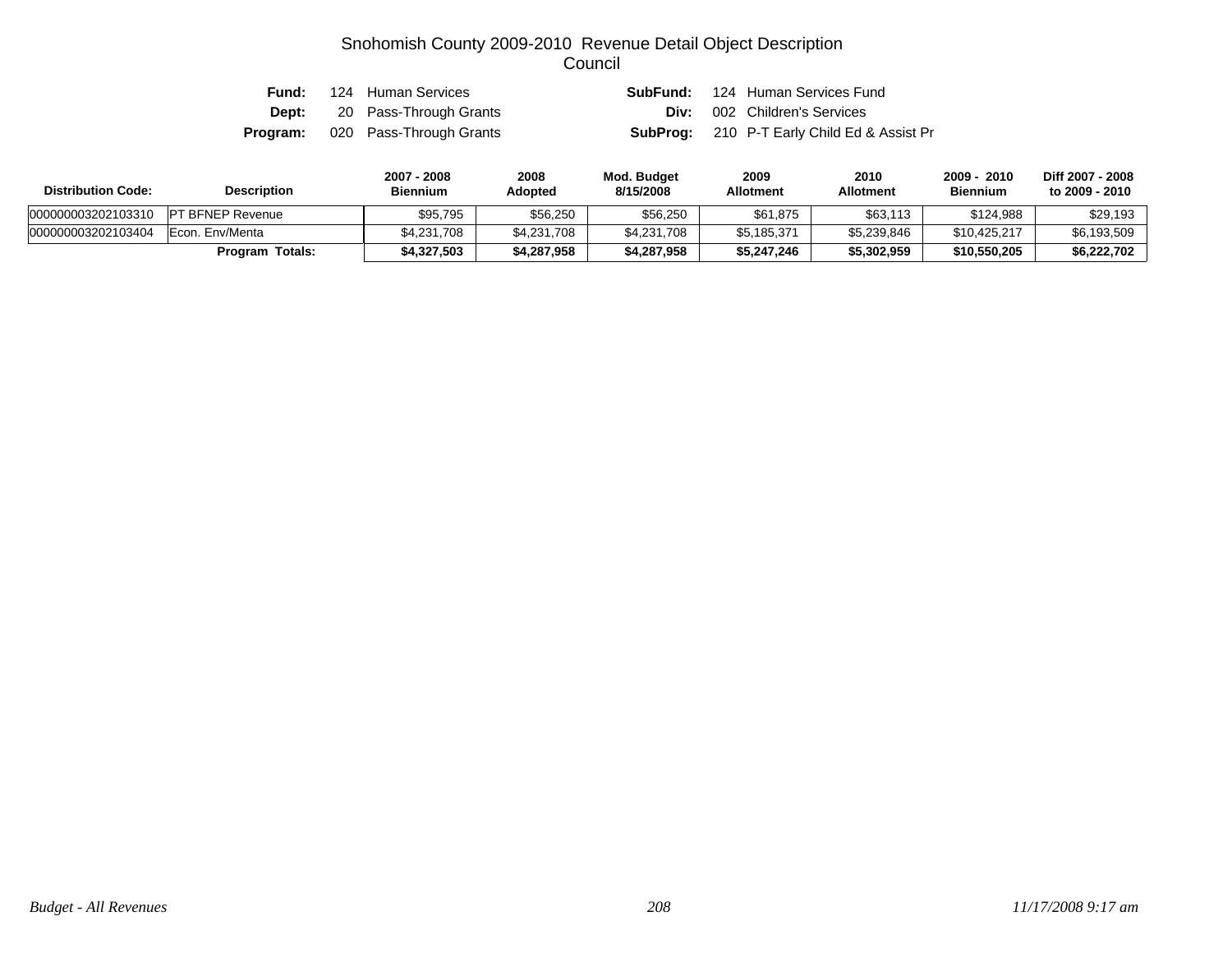| Fund: | 124 Human Services                      | <b>SubFund:</b> 124 Human Services Fund |
|-------|-----------------------------------------|-----------------------------------------|
|       | <b>Dept:</b> 20 Pass-Through Grants     | <b>Div:</b> 002 Children's Services     |
|       | <b>Program:</b> 020 Pass-Through Grants | <b>SubProg:</b> 777 Pending Grants      |

| <b>Distribution Code:</b> | <b>Description</b>            | 2007 - 2008<br><b>Biennium</b> | 2008<br>Adopted | <b>Mod. Budget</b><br>8/15/2008 | 2009<br><b>Allotment</b> | 2010<br><b>Allotment</b> | 2010<br>2009<br><b>Biennium</b> | Diff 2007 - 2008<br>to 2009 - 2010 |
|---------------------------|-------------------------------|--------------------------------|-----------------|---------------------------------|--------------------------|--------------------------|---------------------------------|------------------------------------|
| 000000032077726991        | Miscellaneous-Children's Serv | \$8,100,000                    | \$8,100,000     | \$7,970,000                     | \$8,100,000              | \$8,100,000              | \$16,200,000                    | \$8,100,000                        |
|                           | <b>Program Totals:</b>        | \$8,100,000                    | \$8,100,000     | \$7,970,000                     | \$8,100,000              | \$8,100,000              | \$16,200,000                    | \$8,100,000                        |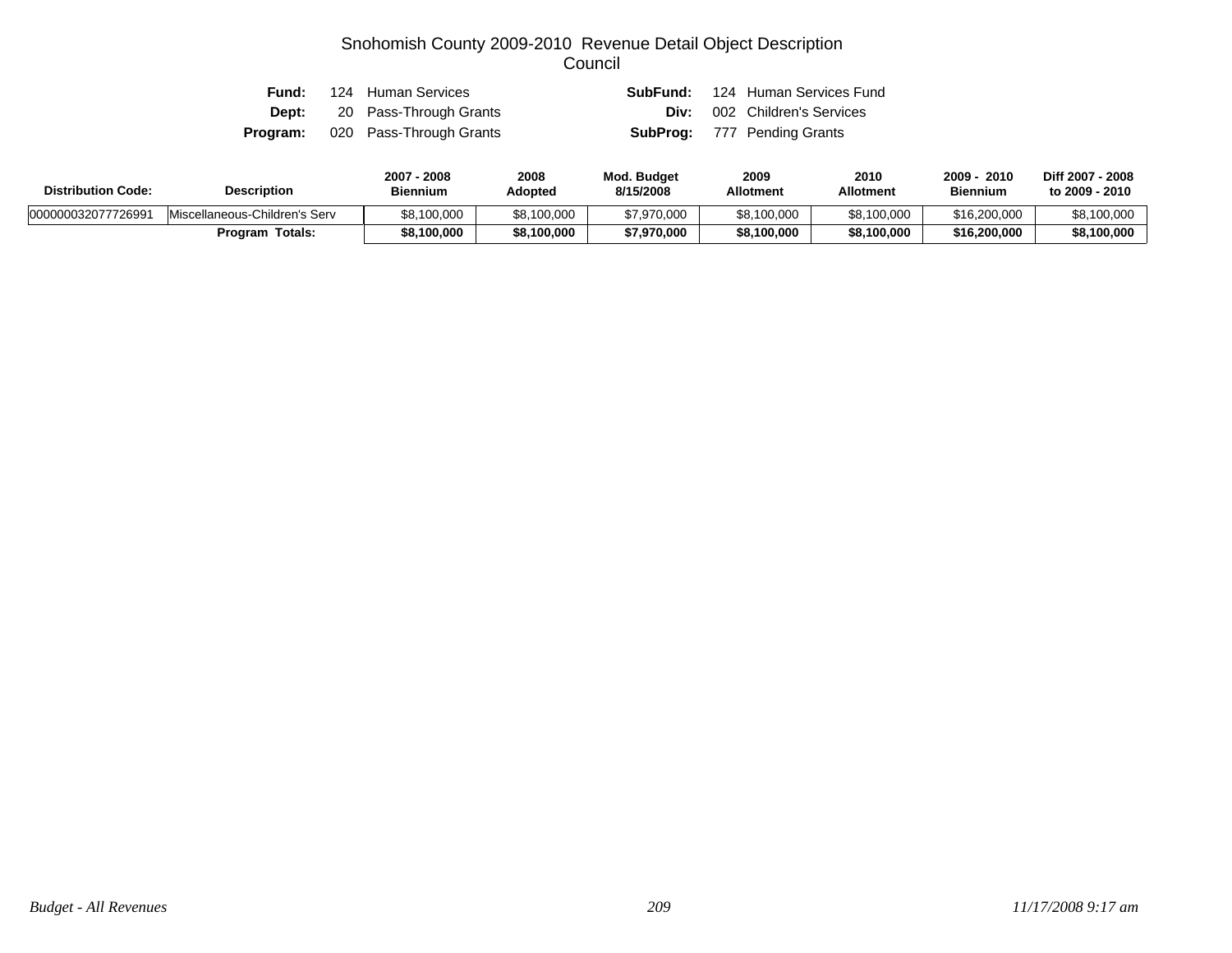| Fund: | 124 Human Services                      |  | <b>SubFund:</b> 124 Human Services Fund     |
|-------|-----------------------------------------|--|---------------------------------------------|
|       | <b>Dept:</b> 20 Pass-Through Grants     |  | <b>Div:</b> 003 Aging                       |
|       | <b>Program:</b> 020 Pass-Through Grants |  | <b>SubProg:</b> 310 P-T Aging - Title III B |

| <b>Distribution Code:</b> | <b>Description</b>     | 2007 - 2008<br><b>Biennium</b> | 2008<br>Adopted | Mod. Budget<br>8/15/2008 | 2009<br><b>Allotment</b> | 2010<br><b>Allotment</b> | 2009<br>2010<br><b>Biennium</b> | Diff 2007 - 2008<br>to 2009 - 2010 |
|---------------------------|------------------------|--------------------------------|-----------------|--------------------------|--------------------------|--------------------------|---------------------------------|------------------------------------|
| 000000320310443390        | AGING-TITLE IIIB       | \$959,841                      | \$526,670       | \$526,670                | \$526,670                | \$534,569                | \$1,061,239                     | \$101,398                          |
|                           | <b>Program Totals:</b> | \$959,841                      | \$526,670       | \$526,670                | \$526,670                | \$534,569                | \$1,061,239                     | \$101,398                          |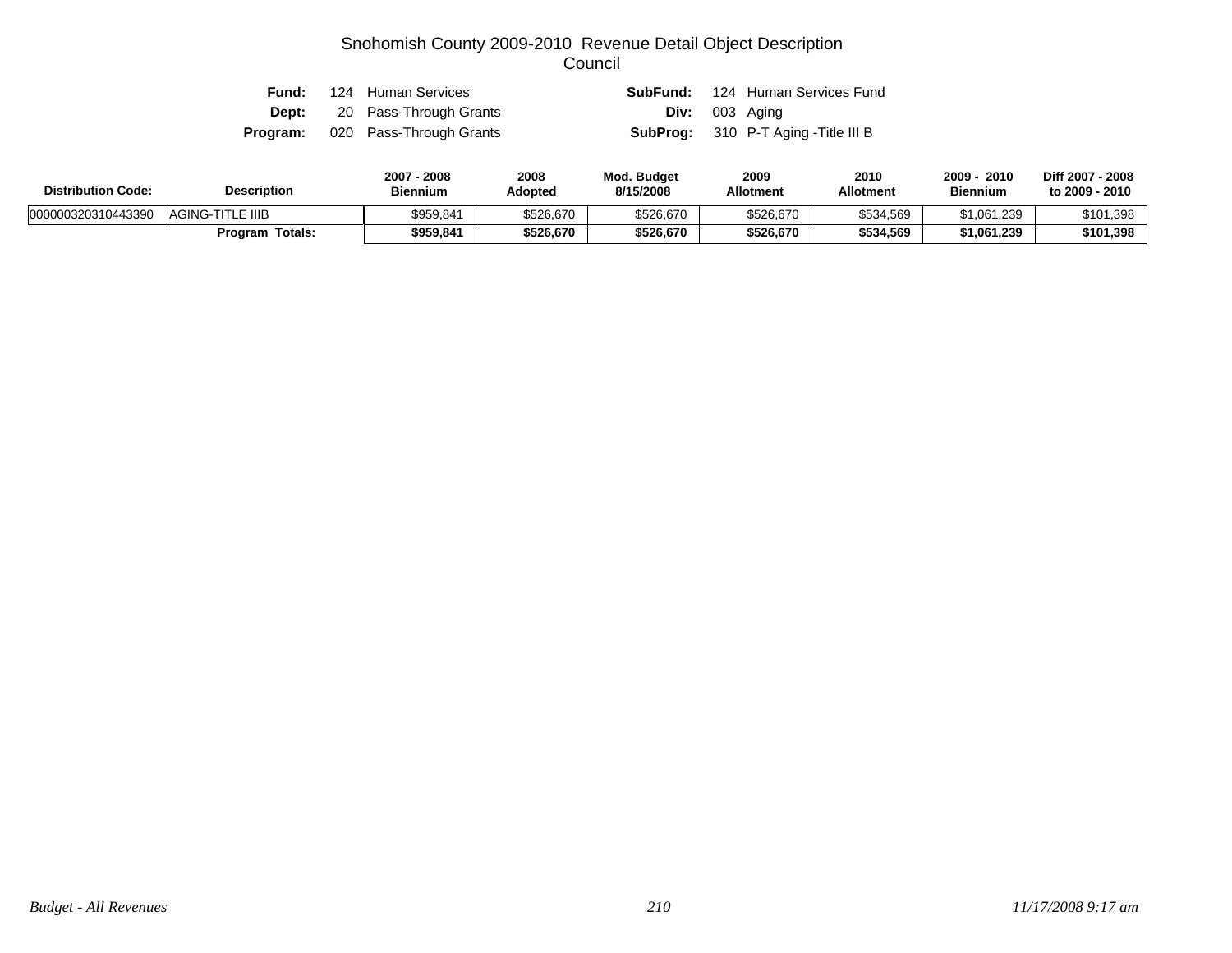| Fund: | 124 Human Services                      |  | <b>SubFund:</b> 124 Human Services Fund     |
|-------|-----------------------------------------|--|---------------------------------------------|
|       | <b>Dept:</b> 20 Pass-Through Grants     |  | <b>Div:</b> 003 Aging                       |
|       | <b>Program:</b> 020 Pass-Through Grants |  | <b>SubProg:</b> 311 P-T Aging - Title III D |

| <b>Distribution Code:</b> | <b>Description</b>     | 2007 - 2008<br><b>Biennium</b> | 2008<br>Adopted | <b>Mod. Budget</b><br>8/15/2008 | 2009<br><b>Allotment</b> | 2010<br><b>Allotment</b> | 2010<br>2009<br><b>Biennium</b> | Diff 2007 - 2008<br>to 2009 - 2010 |
|---------------------------|------------------------|--------------------------------|-----------------|---------------------------------|--------------------------|--------------------------|---------------------------------|------------------------------------|
| 000000320311463390        | AGING-TITLE III D      | \$71,566                       | \$35,783        | \$35,783                        | \$37,914                 | \$38,483                 | \$76,397                        | \$4,831                            |
|                           | <b>Program Totals:</b> | \$71,566                       | \$35,783        | \$35,783                        | \$37,914                 | \$38,483                 | \$76,397                        | \$4,831                            |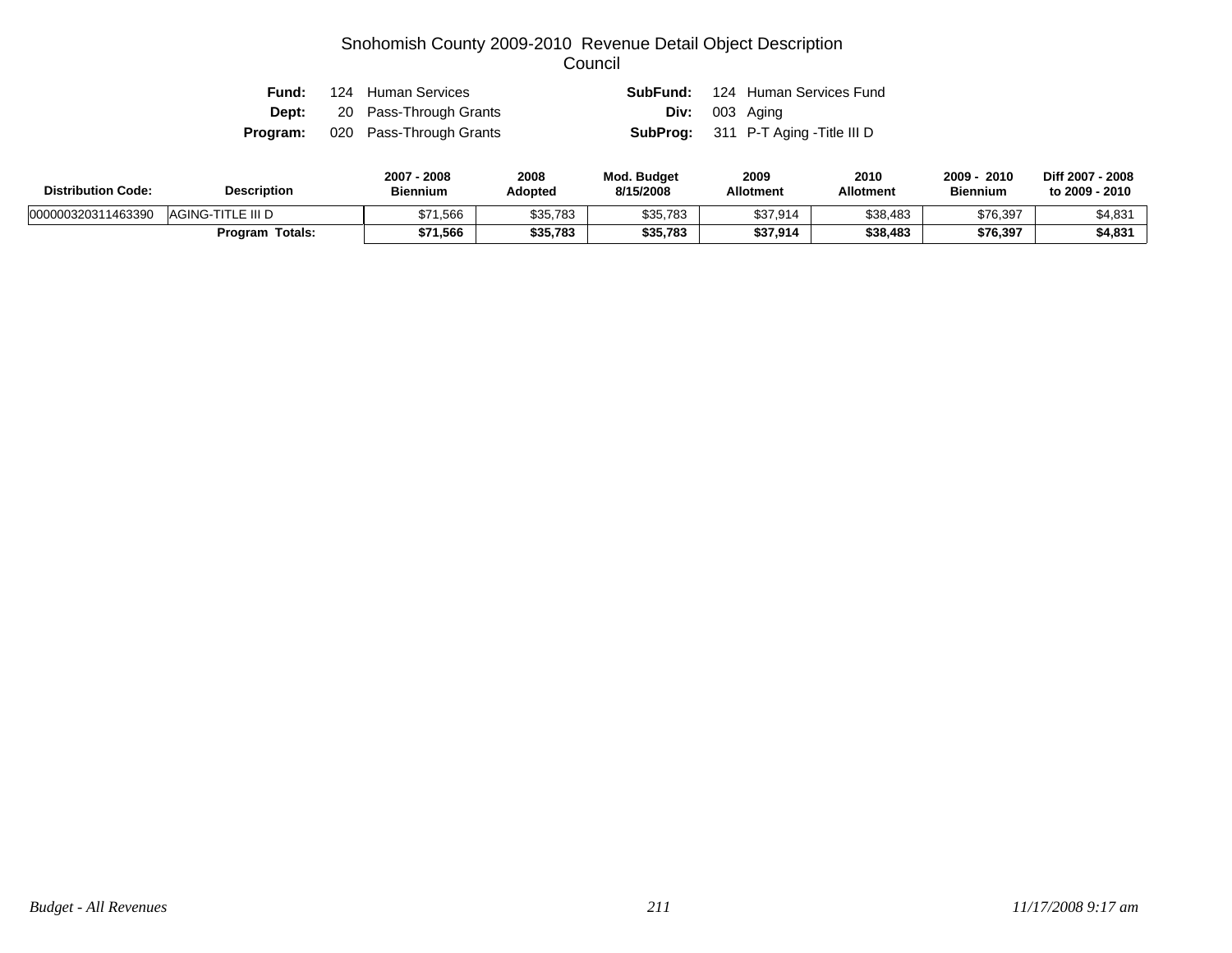| Fund:        | 124 Human Services                      |                       | <b>SubFund:</b> 124 Human Services Fund  |
|--------------|-----------------------------------------|-----------------------|------------------------------------------|
| <b>Dept:</b> | 20 Pass-Through Grants                  | <b>Div:</b> 003 Aging |                                          |
|              | <b>Program:</b> 020 Pass-Through Grants |                       | <b>SubProg:</b> 313 P-T Aging -Title XIX |

| <b>Distribution Code:</b> | <b>Description</b>                 | 2007 - 2008<br><b>Biennium</b> | 2008<br>Adopted | Mod. Budget<br>8/15/2008 | 2009<br><b>Allotment</b> | 2010<br><b>Allotment</b> | 2009 - 2010<br><b>Biennium</b> | Diff 2007 - 2008<br>to 2009 - 2010 |
|---------------------------|------------------------------------|--------------------------------|-----------------|--------------------------|--------------------------|--------------------------|--------------------------------|------------------------------------|
| 000000003203133397        | DHHS                               | \$85.000                       | \$85,000        | \$85,000                 | \$110,000                | \$110,000                | \$220,000                      | \$135,000                          |
| 000000320313193855        | <b>BHP Federal DDD</b>             | \$221.550                      | \$135,160       | \$135.160                | \$160,000                | \$160,000                | \$320,000                      | \$98,450                           |
| 000000320313173855        | <b>BHP Federal</b>                 | \$6,330,422                    | \$3,059,962     | \$3,059,962              | \$3,242,000              | \$3,242,000              | \$6,484,000                    | \$153,578                          |
| 000000320313113855        | Caregivers Training Fed'l DDD      | \$24,520                       | \$19,485        | \$19,485                 | \$25,000                 | \$25,000                 | \$50,000                       | \$25,480                           |
| 000000320313103855        | <b>Caregivers Training Federal</b> | \$778.058                      | \$437,850       | \$437.850                | \$482,000                | \$482,000                | \$964,000                      | \$185.942                          |
|                           | Program Totals:                    | \$7,439,550                    | \$3,737,457     | \$3,737,457              | \$4,019,000              | \$4,019,000              | \$8,038,000                    | \$598,450                          |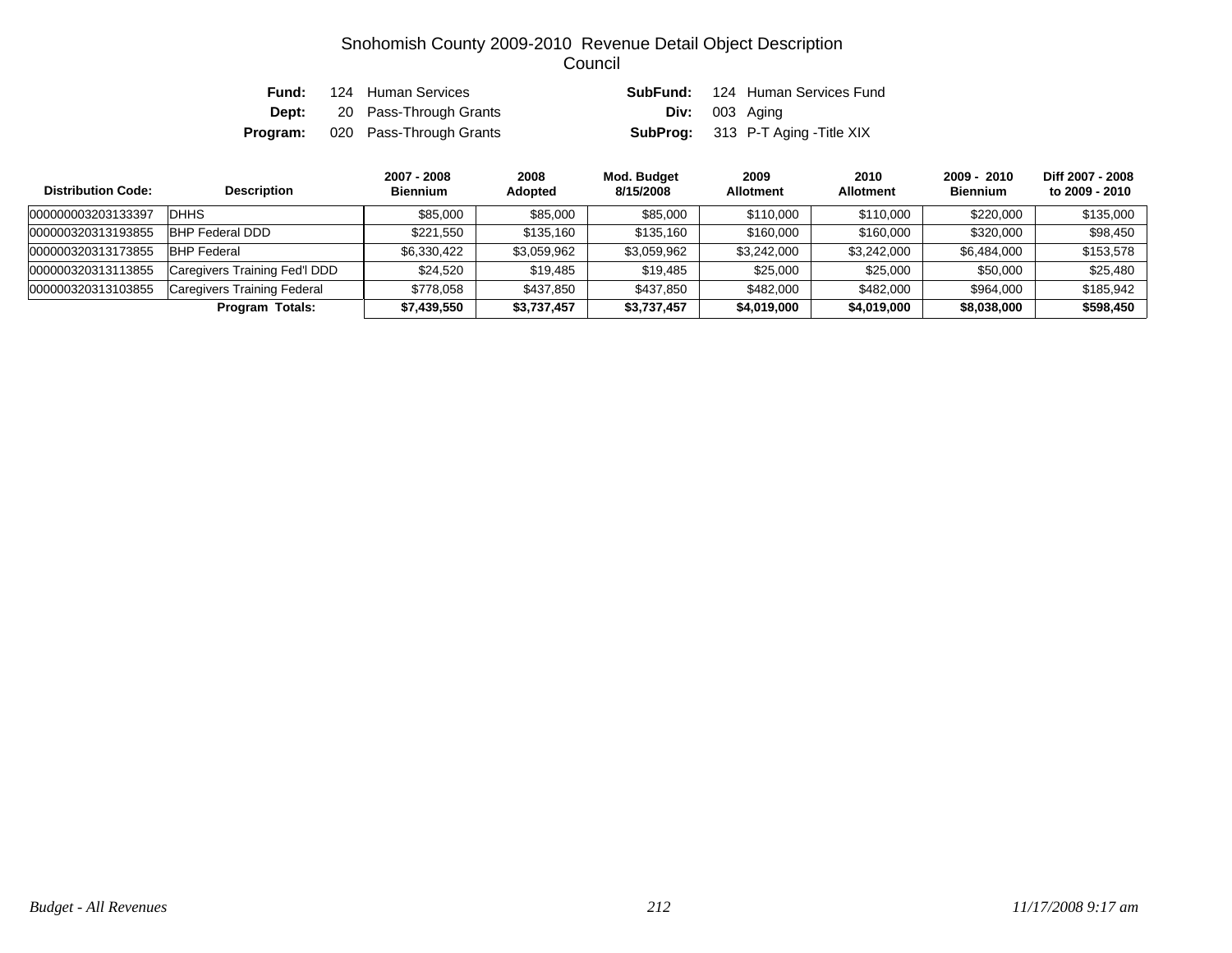| Fund: | 124 Human Services                      |                       | <b>SubFund:</b> 124 Human Services Fund     |
|-------|-----------------------------------------|-----------------------|---------------------------------------------|
|       | <b>Dept:</b> 20 Pass-Through Grants     | <b>Div:</b> 003 Aging |                                             |
|       | <b>Program:</b> 020 Pass-Through Grants |                       | <b>SubProg:</b> 314 P-T Aging -Respite Care |

| <b>Distribution Code:</b> | <b>Description</b>        | 2007 - 2008<br><b>Biennium</b> | 2008<br><b>Adopted</b> | Mod. Budget<br>8/15/2008 | 2009<br><b>Allotment</b> | 2010<br><b>Allotment</b> | 2009 - 2010<br><b>Biennium</b> | Diff 2007 - 2008<br>to 2009 - 2010 |
|---------------------------|---------------------------|--------------------------------|------------------------|--------------------------|--------------------------|--------------------------|--------------------------------|------------------------------------|
| 000000003203143404        | IEcon.Env/Mental Health   | \$155,106                      | \$155,106              | \$155,106                | \$183,106                | \$183,106                | \$366.212                      | \$211,106                          |
| 000000320314183855        | <b>BHP State</b>          | \$56.574                       | \$23,664               | \$23,664                 | \$25,000                 | \$25,000                 | \$50,000                       | $(\$6,574)$                        |
| 000000320314123855        | Caregivers Training State | \$4.763                        | \$2,581                | \$2,581                  | \$3,000                  | \$3,000                  | \$6,000                        | \$1,237                            |
|                           | Program Totals:           | \$216,443                      | \$181,351              | \$181,351                | \$211.106                | \$211,106                | \$422,212                      | \$205,769                          |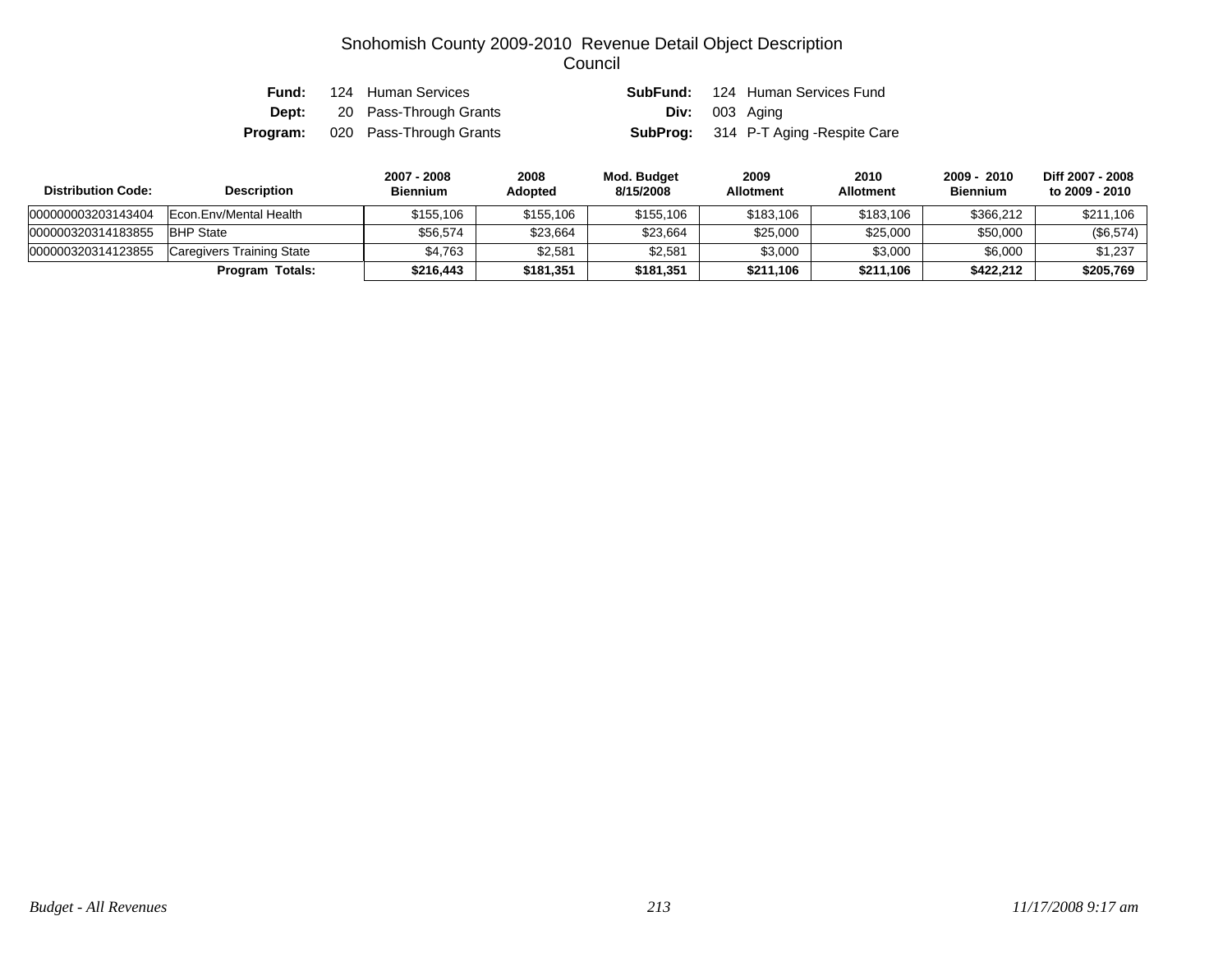|  | <b>Fund:</b> 124 Human Services         |                       | <b>SubFund:</b> 124 Human Services Fund |
|--|-----------------------------------------|-----------------------|-----------------------------------------|
|  | <b>Dept:</b> 20 Pass-Through Grants     | <b>Div:</b> 003 Aging |                                         |
|  | <b>Program:</b> 020 Pass-Through Grants |                       | <b>SubProg:</b> 315 P-T Aging USDA Cash |

| <b>Distribution Code:</b> | <b>Description</b>     | 2007 - 2008<br><b>Biennium</b> | 2008<br>Adopted | Mod. Budget<br>8/15/2008 | 2009<br><b>Allotment</b> | 2010<br>Allotment | 2009<br>2010<br><b>Biennium</b> | Diff 2007 - 2008<br>to 2009 - 2010 |
|---------------------------|------------------------|--------------------------------|-----------------|--------------------------|--------------------------|-------------------|---------------------------------|------------------------------------|
| 000000320315203855        | <b>NSIP</b> Federal    | \$282,011                      | \$144,597       | \$144,597                | \$144,597                | \$146,766         | \$291,363                       | \$9,352                            |
|                           | <b>Program Totals:</b> | \$282.011                      | \$144,597       | \$144,597                | \$144,597                | \$146.766         | \$291,363                       | \$9,352                            |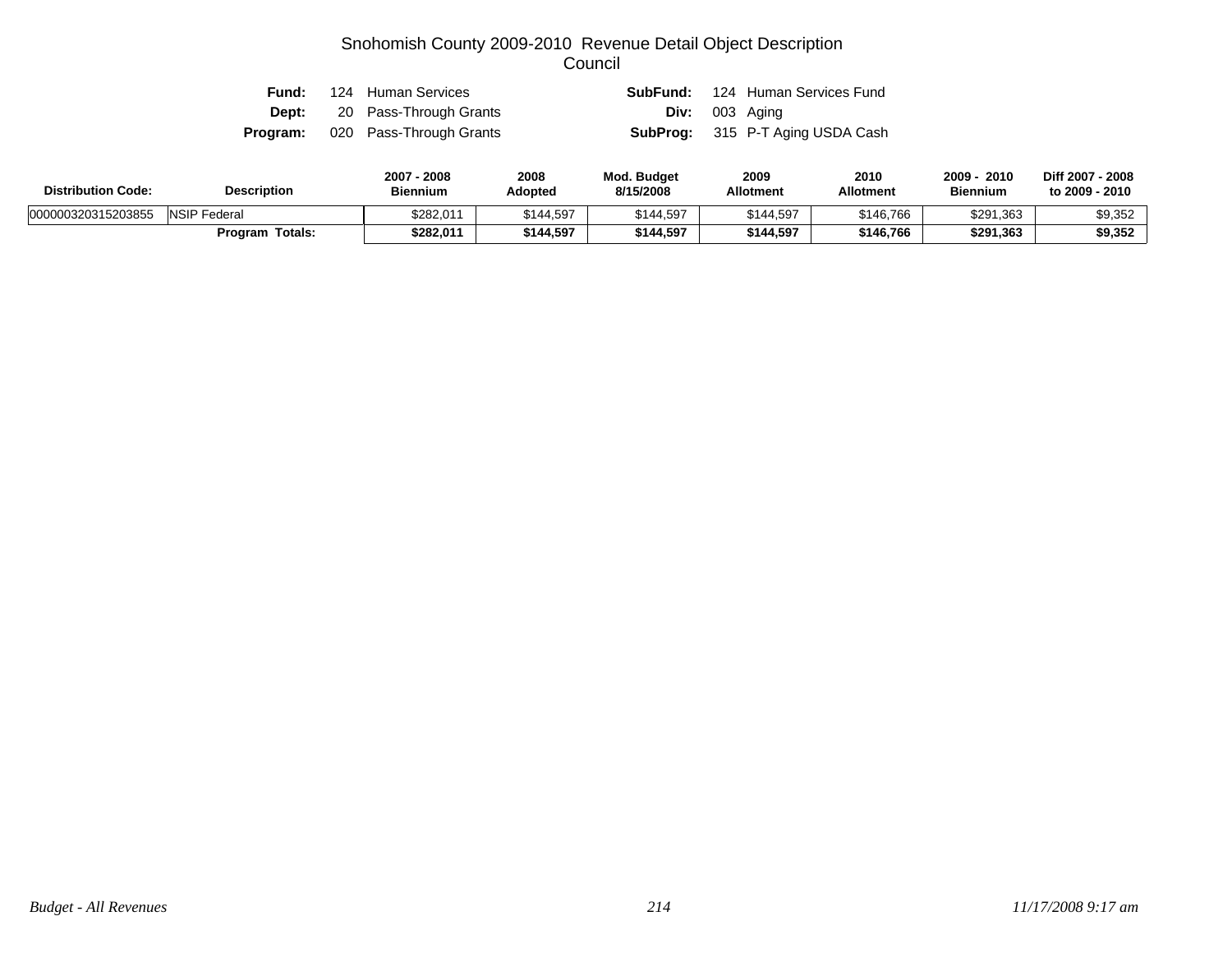| Fund: | 124 Human Services                      |  | <b>SubFund:</b> 124 Human Services Fund    |
|-------|-----------------------------------------|--|--------------------------------------------|
|       | <b>Dept:</b> 20 Pass-Through Grants     |  | <b>Div:</b> 003 Aging                      |
|       | <b>Program:</b> 020 Pass-Through Grants |  | <b>SubProg:</b> 317 P-T Aging-Title III C1 |

| <b>Distribution Code:</b> | <b>Description</b>       | 2007 - 2008<br><b>Biennium</b> | 2008<br>Adopted | Mod. Budget<br>8/15/2008 | 2009<br><b>Allotment</b> | 2010<br><b>Allotment</b> | 2009<br>2010<br><b>Biennium</b> | Diff 2007 - 2008<br>to 2009 - 2010 |
|---------------------------|--------------------------|--------------------------------|-----------------|--------------------------|--------------------------|--------------------------|---------------------------------|------------------------------------|
| 000000320317453390        | <b>DSHS TITLE IIIC-1</b> | \$671,314                      | \$337,706       | \$337,706                | \$356,312                | \$361,657                | \$717,969                       | \$46,655                           |
|                           | <b>Program Totals:</b>   | \$671,314                      | \$337,706       | \$337,706                | \$356.312                | \$361,657                | \$717,969                       | \$46,655                           |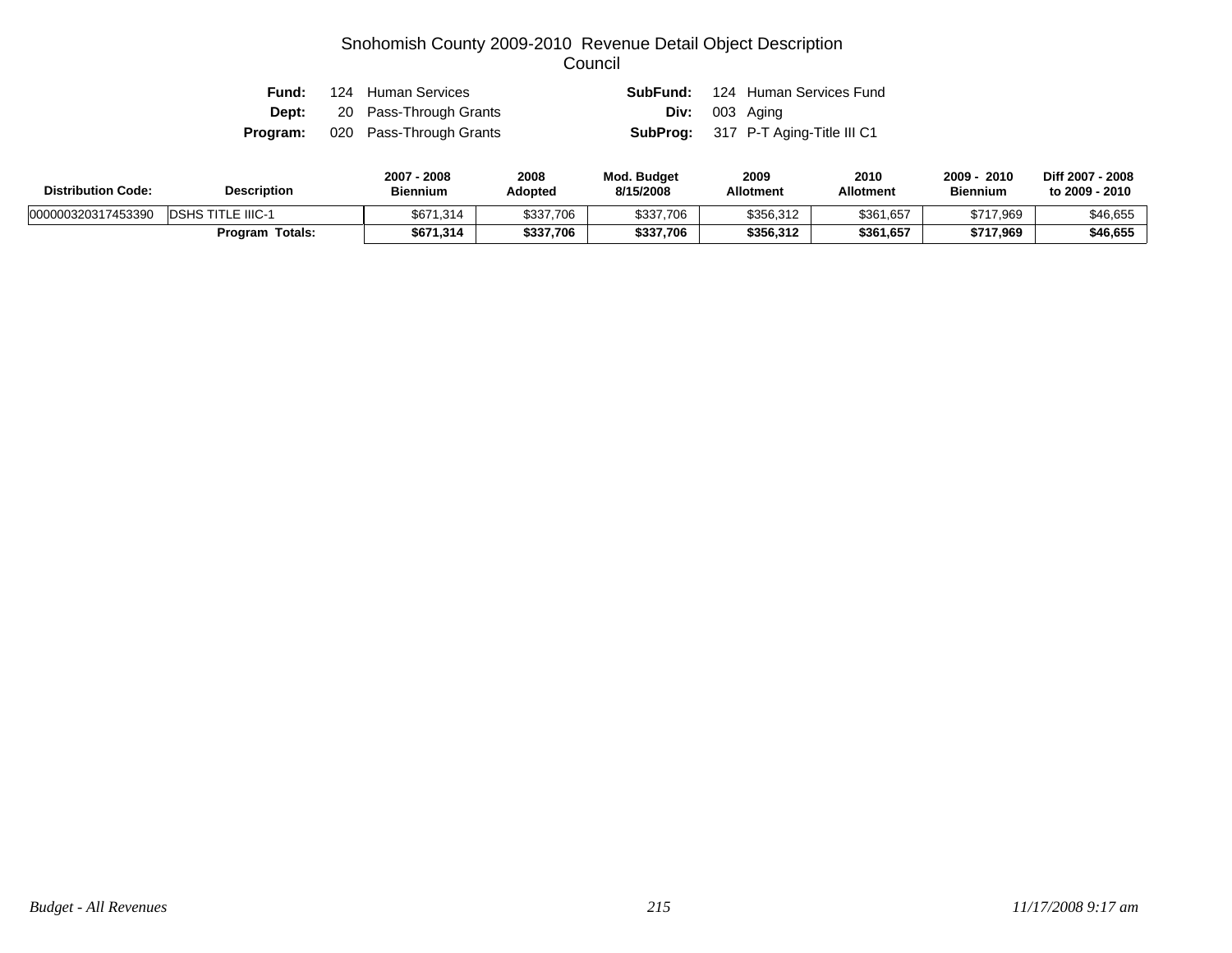| Fund: | 124 Human Services                      |                  | <b>SubFund:</b> 124 Human Services Fund    |
|-------|-----------------------------------------|------------------|--------------------------------------------|
|       | <b>Dept:</b> 20 Pass-Through Grants     | $Div: 003$ Aging |                                            |
|       | <b>Program:</b> 020 Pass-Through Grants |                  | <b>SubProg:</b> 318 P-T Aging-Title III C2 |

| <b>Distribution Code:</b> | <b>Description</b>     | 2007 - 2008<br><b>Biennium</b> | 2008<br>Adopted | <b>Mod. Budget</b><br>8/15/2008 | 2009<br><b>Allotment</b> | 2010<br><b>Allotment</b> | 2009<br>2010<br><b>Biennium</b> | Diff 2007 - 2008<br>to 2009 - 2010 |
|---------------------------|------------------------|--------------------------------|-----------------|---------------------------------|--------------------------|--------------------------|---------------------------------|------------------------------------|
| 000000320318453390        | AGING-TITLE III- C2    | \$498.589                      | \$250,816       | \$250,816                       | \$264,636                | \$268,606                | \$533,242                       | \$34,653                           |
|                           | <b>Program Totals:</b> | \$498.589                      | \$250,816       | \$250,816                       | \$264,636                | \$268,606                | \$533,242                       | \$34,653                           |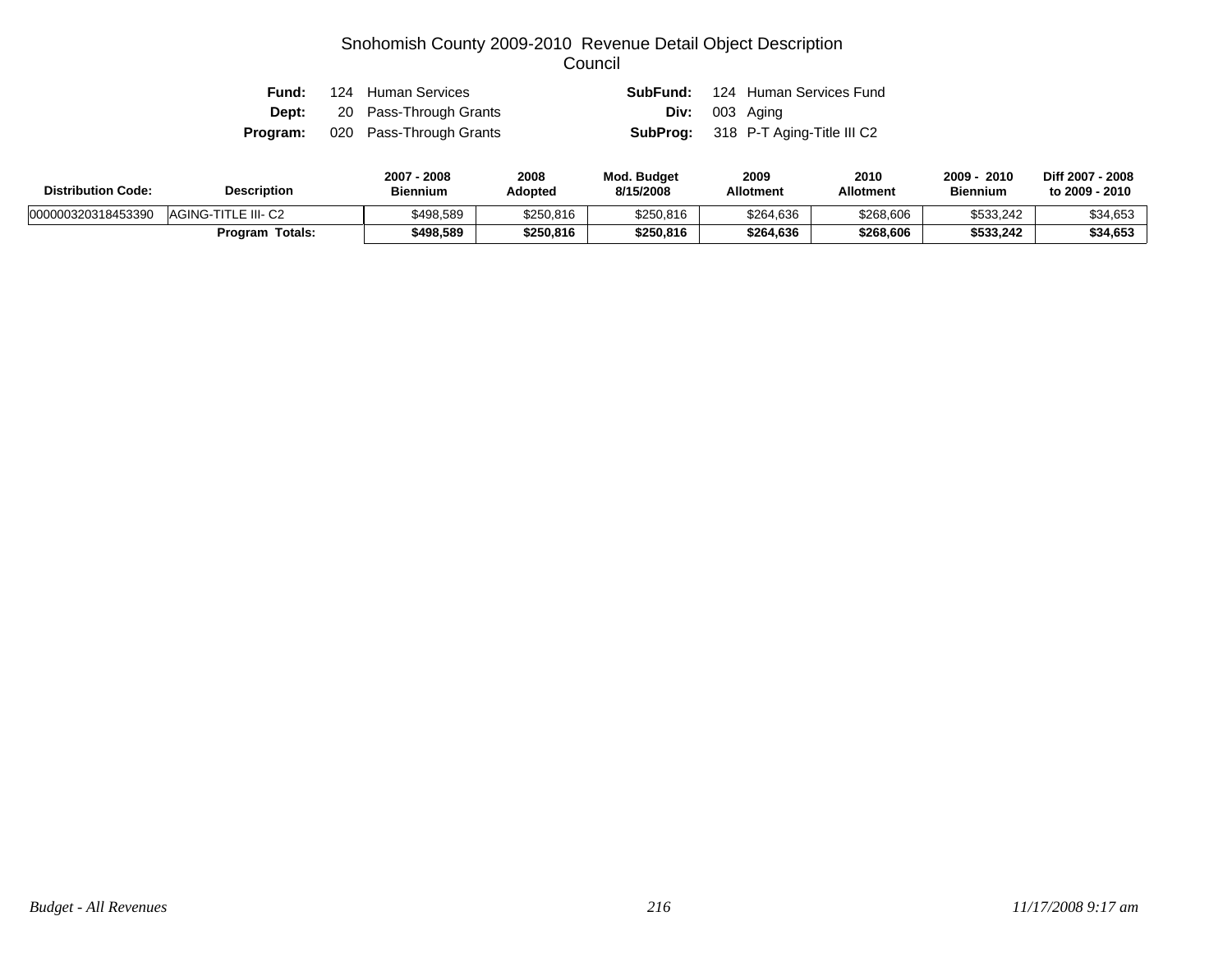| Fund: | 124 Human Services                      |  | <b>SubFund:</b> 124 Human Services Fund |
|-------|-----------------------------------------|--|-----------------------------------------|
|       | <b>Dept:</b> 20 Pass-Through Grants     |  | <b>Div:</b> 003 Aging                   |
|       | <b>Program:</b> 020 Pass-Through Grants |  | <b>SubProg:</b> 321 P-T Aging-SCSA      |

| <b>Distribution Code:</b> | <b>Description</b>     | 2007 - 2008<br><b>Biennium</b> | 2008<br>Adopted | <b>Mod. Budget</b><br>8/15/2008 | 2009<br><b>Allotment</b> | 2010<br><b>Allotment</b> | 2009<br>2010<br><b>Biennium</b> | Diff 2007 - 2008<br>to 2009 - 2010 |
|---------------------------|------------------------|--------------------------------|-----------------|---------------------------------|--------------------------|--------------------------|---------------------------------|------------------------------------|
| 000000003203213404        | Econ.Env/Mental Health | \$503,339                      | \$503,339       | \$503,339                       | \$503,339                | \$510,889                | \$1,014,228                     | \$510,889                          |
|                           | <b>Program Totals:</b> | \$503,339                      | \$503,339       | \$503,339                       | \$503,339                | \$510.889                | \$1,014,228                     | \$510,889                          |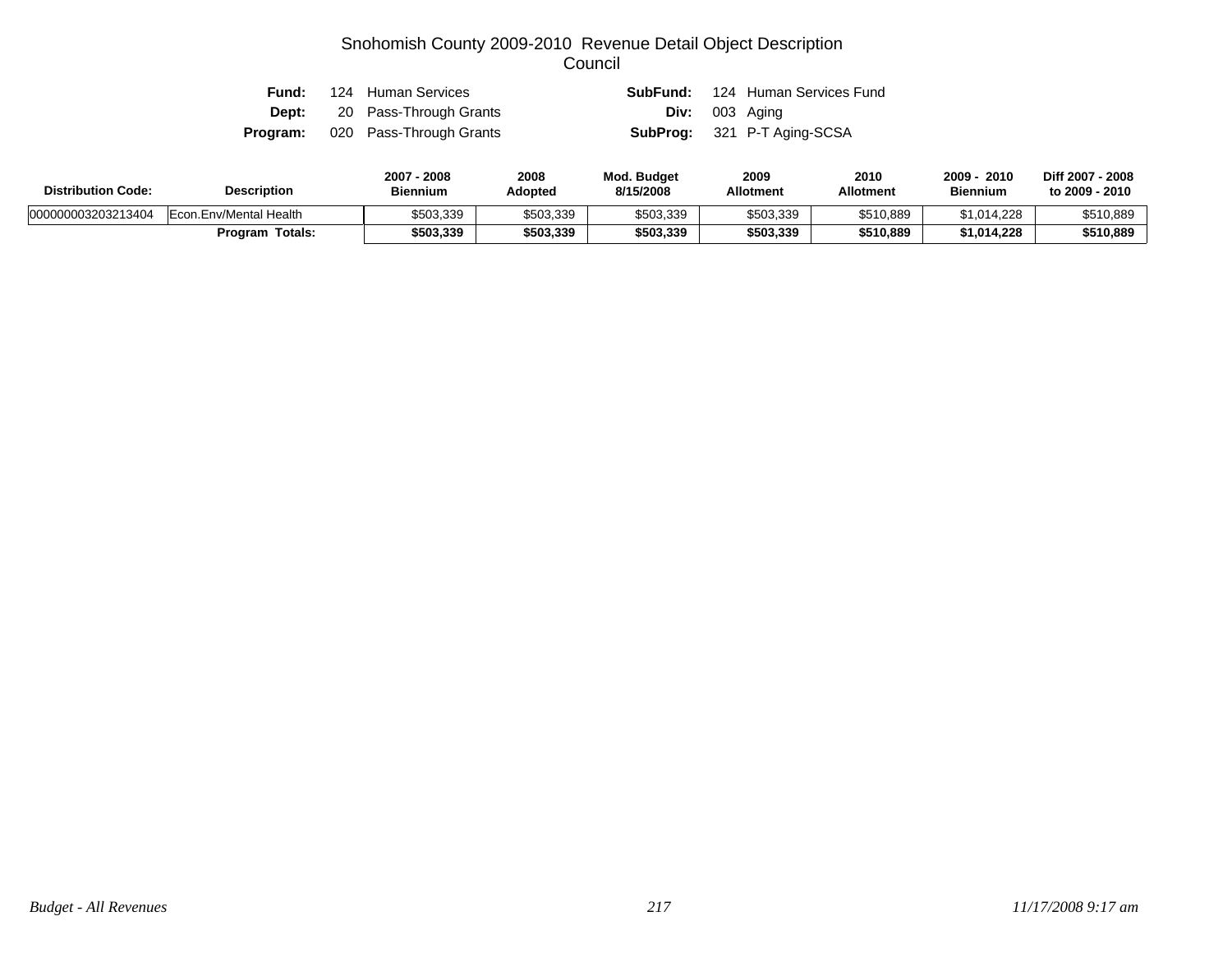| Fund: | 124 Human Services                      |                         | <b>SubFund:</b> 124 Human Services Fund  |
|-------|-----------------------------------------|-------------------------|------------------------------------------|
|       | <b>Dept:</b> 20 Pass-Through Grants     | <b>Div:</b> $003$ Aging |                                          |
|       | <b>Program:</b> 020 Pass-Through Grants |                         | <b>SubProg:</b> 323 P-T Aging-Title IIIE |

| <b>Distribution Code:</b> | <b>Description</b>     | 2007 - 2008<br><b>Biennium</b> | 2008<br>Adopted | <b>Mod. Budget</b><br>8/15/2008 | 2009<br><b>Allotment</b> | 2010<br><b>Allotment</b> | 2010<br>2009<br><b>Biennium</b> | Diff 2007 - 2008<br>to 2009 - 2010 |
|---------------------------|------------------------|--------------------------------|-----------------|---------------------------------|--------------------------|--------------------------|---------------------------------|------------------------------------|
| 000000320323473390        | <b>INFCSP IIIE OAA</b> | \$443.246                      | \$237,096       | \$237,096                       | \$237,096                | \$240,652                | \$477,748                       | \$34,502                           |
|                           | <b>Program Totals:</b> | \$443,246                      | \$237,096       | \$237,096                       | \$237,096                | \$240,652                | \$477,748                       | \$34,502                           |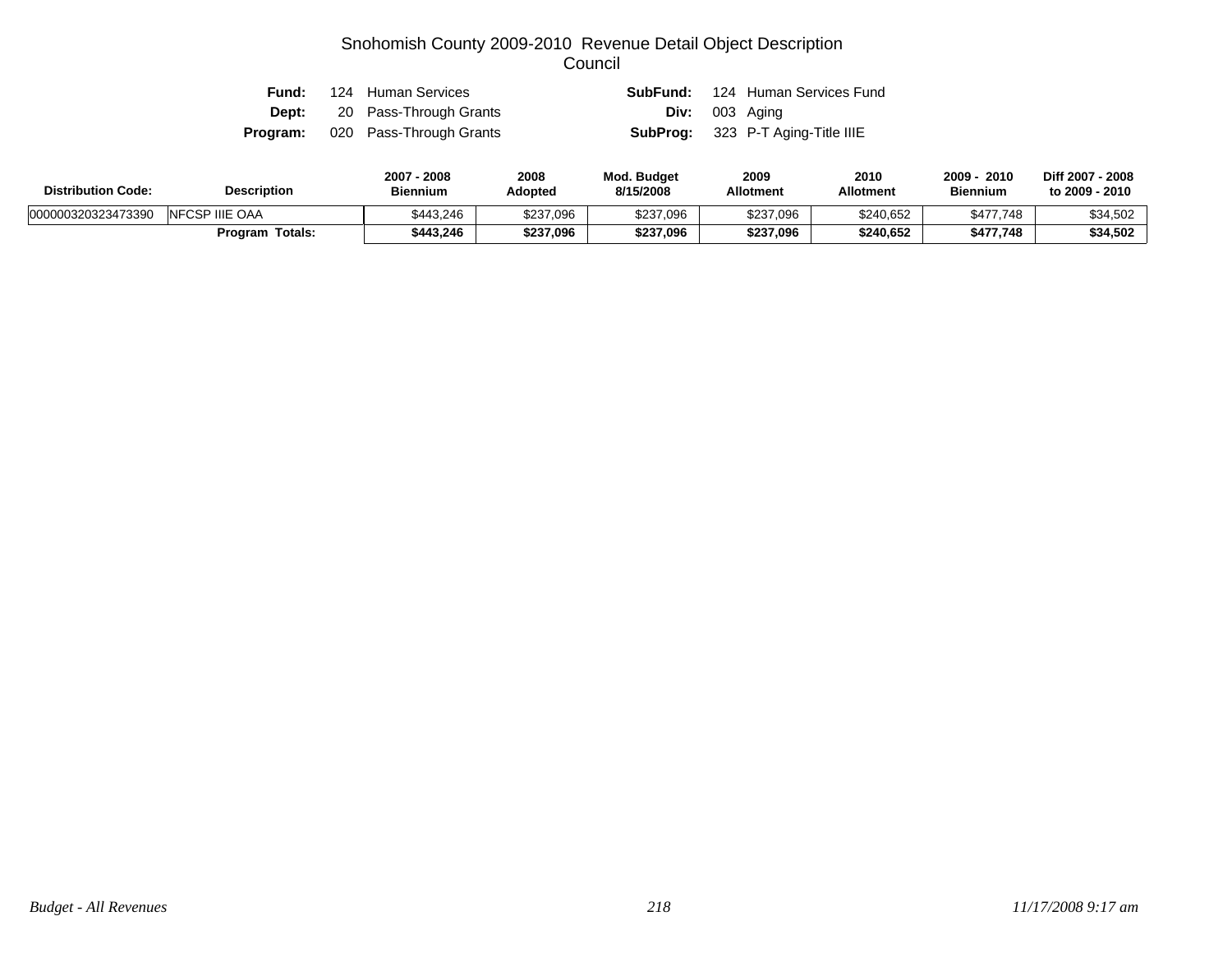| Fund: | 124 Human Services                      |                         | <b>SubFund:</b> 124 Human Services Fund          |
|-------|-----------------------------------------|-------------------------|--------------------------------------------------|
|       | <b>Dept:</b> 20 Pass-Through Grants     | <b>Div:</b> $003$ Aging |                                                  |
|       | <b>Program:</b> 020 Pass-Through Grants |                         | <b>SubProg:</b> 324 Sr. Farmers Market Nutrition |

| <b>Distribution Code:</b> | <b>Description</b>                  | 2007 - 2008<br><b>Biennium</b> | 2008<br>Adopted | <b>Mod. Budget</b><br>8/15/2008 | 2009<br><b>Allotment</b> | 2010<br><b>Allotment</b> | 2009 ·<br>2010<br><b>Biennium</b> | Diff 2007 - 2008<br>to 2009 - 2010 |
|---------------------------|-------------------------------------|--------------------------------|-----------------|---------------------------------|--------------------------|--------------------------|-----------------------------------|------------------------------------|
| 000000320324603404        | <b>Sr. Farmers Market Nutrition</b> | \$51,292                       | \$47,538        | \$47,538                        | \$47,538                 | \$48,251                 | \$95,789                          | \$44,497                           |
|                           | <b>Program Totals:</b>              | \$51,292                       | \$47,538        | \$47,538                        | \$47,538                 | \$48,251                 | \$95,789                          | \$44,497                           |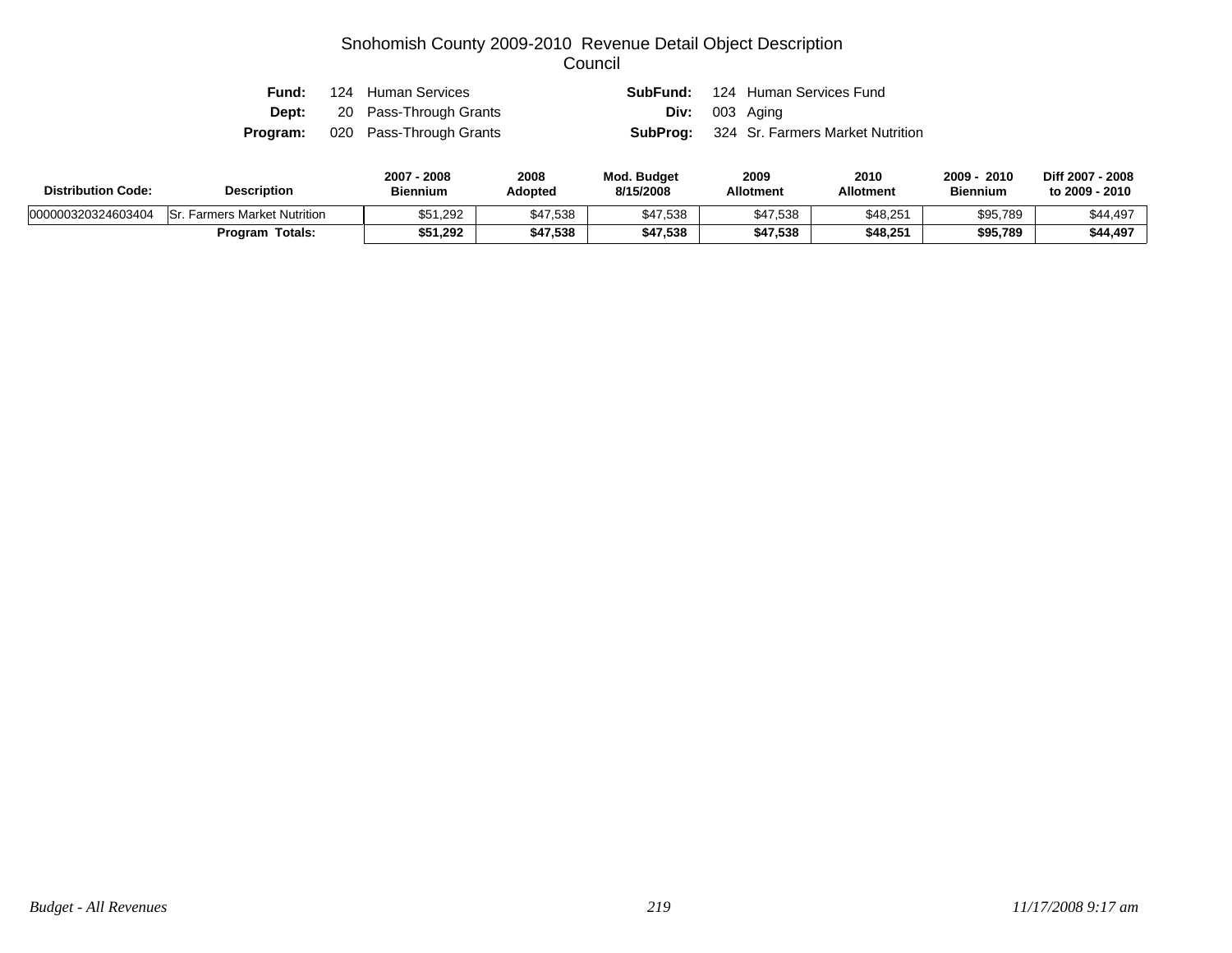|  | <b>Fund:</b> 124 Human Services         |                       | <b>SubFund:</b> 124 Human Services Fund   |
|--|-----------------------------------------|-----------------------|-------------------------------------------|
|  | <b>Dept:</b> 20 Pass-Through Grants     | <b>Div:</b> 003 Aging |                                           |
|  | <b>Program:</b> 020 Pass-Through Grants |                       | <b>SubProg:</b> 325 Senior Drug Education |

| <b>Distribution Code:</b> | <b>Description</b>     | 2007 - 2008<br><b>Biennium</b> | 2008<br>Adopted | Mod. Budget<br>8/15/2008 | 2009<br><b>Allotment</b> | 2010<br><b>Allotment</b> | 2010<br>2009<br><b>Biennium</b> | Diff 2007 - 2008<br>to 2009 - 2010 |
|---------------------------|------------------------|--------------------------------|-----------------|--------------------------|--------------------------|--------------------------|---------------------------------|------------------------------------|
| 000000320325603404        | Senior Drug Education  | \$18,789                       | \$12,500        | \$12,500                 | \$12,535                 | \$12,723                 | \$25,258                        | \$6,469                            |
|                           | <b>Program Totals:</b> | \$18,789                       | \$12,500        | \$12,500                 | \$12.535                 | \$12.723                 | \$25,258                        | \$6,469                            |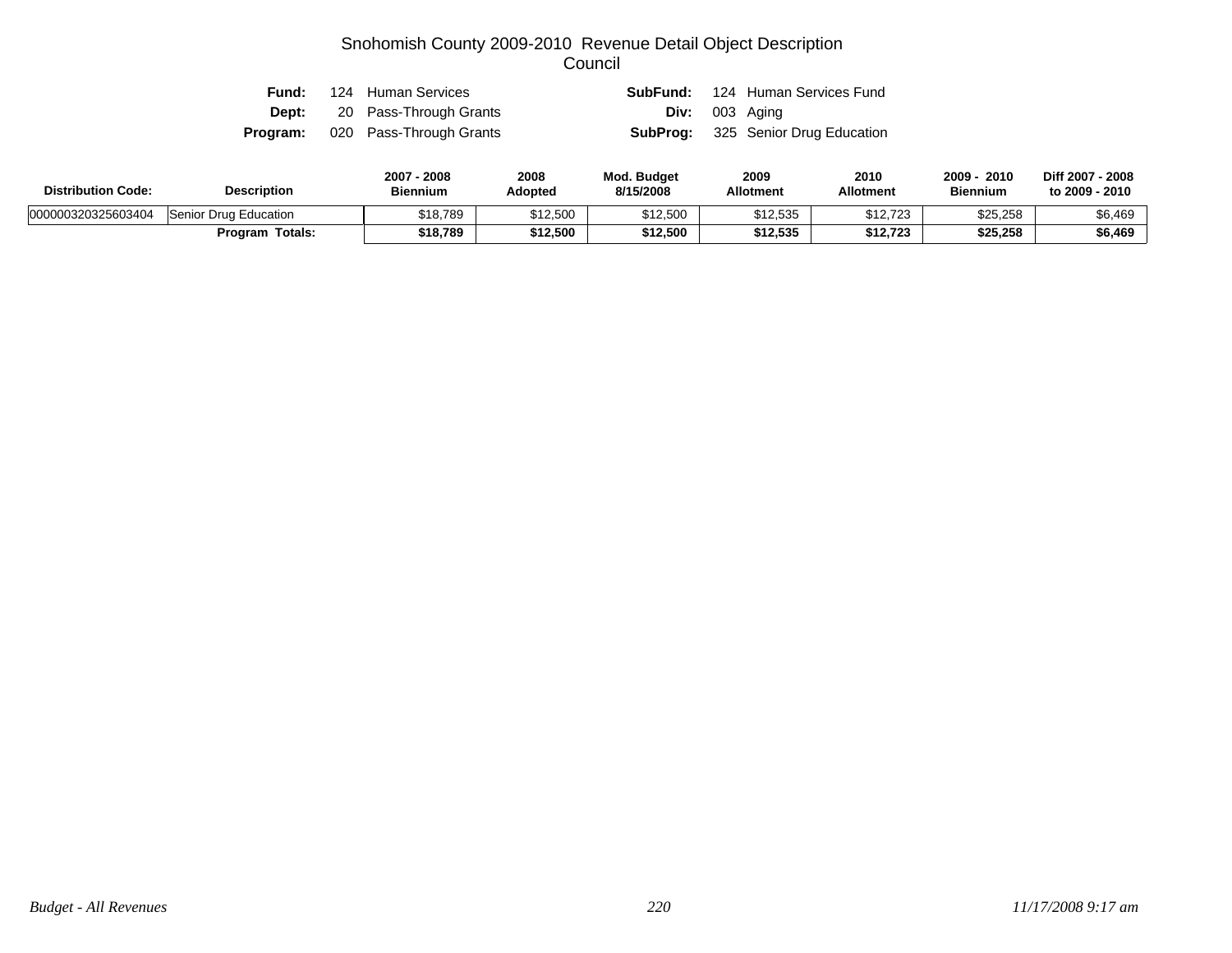|  | <b>Fund:</b> 124 Human Services         |                                  | <b>SubFund:</b> 124 Human Services Fund |
|--|-----------------------------------------|----------------------------------|-----------------------------------------|
|  | <b>Dept:</b> 20 Pass-Through Grants     | <b>Div:</b> 003 Aging            |                                         |
|  | <b>Program:</b> 020 Pass-Through Grants | <b>SubProg:</b> 326 Kinship Care |                                         |

| <b>Distribution Code:</b> | <b>Description</b>     | 2007<br>7 - 2008<br><b>Biennium</b> | 2008<br>Adopted | Mod. Budget<br>8/15/2008 | 2009<br><b>Allotment</b> | 2010<br>Allotment | 2010<br>2009<br><b>Biennium</b> | Diff 2007 - 2008<br>to 2009 - 2010 |
|---------------------------|------------------------|-------------------------------------|-----------------|--------------------------|--------------------------|-------------------|---------------------------------|------------------------------------|
| 000000320326603404        | Kinship Care           | \$65,000                            | \$65,000        | \$65,000                 | \$65,000                 | \$65,975          | \$130,975                       | \$65,975                           |
|                           | <b>Program Totals:</b> | \$65,000                            | \$65,000        | \$65,000                 | \$65,000                 | \$65,975          | \$130,975                       | \$65,975                           |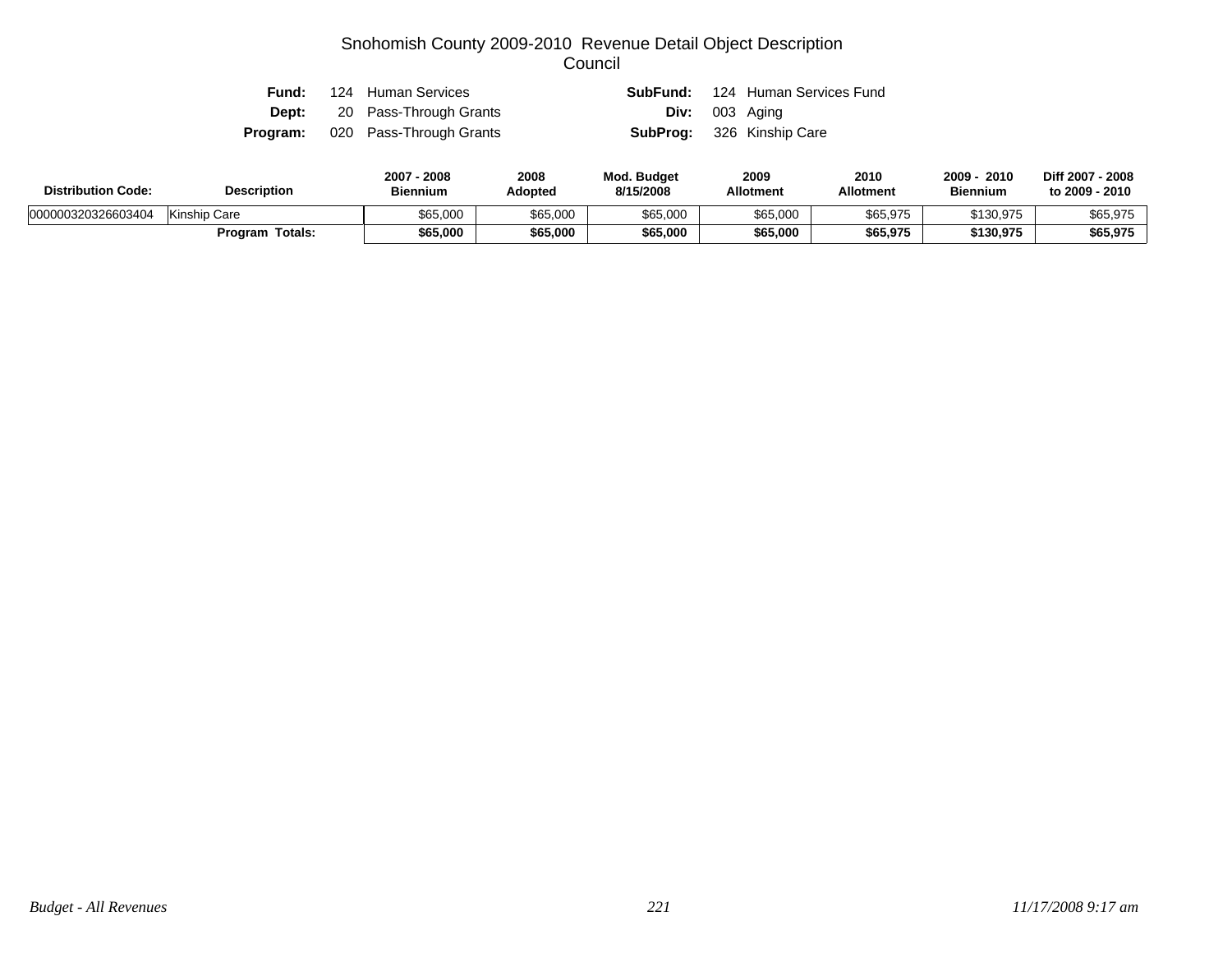| Fund:        | 124 Human Services                      |                       | <b>SubFund:</b> 124 Human Services Fund            |
|--------------|-----------------------------------------|-----------------------|----------------------------------------------------|
| <b>Dept:</b> | 20 Pass-Through Grants                  | <b>Div:</b> 003 Aging |                                                    |
|              | <b>Program:</b> 020 Pass-Through Grants |                       | <b>SubProg:</b> 327 State Family Caregiver Support |

| <b>Distribution Code:</b> | <b>Description</b>             | 2007 - 2008<br><b>Biennium</b> | 2008<br>Adopted | <b>Mod. Budget</b><br>8/15/2008 | 2009<br><b>Allotment</b> | 2010<br><b>Allotment</b> | 2009<br>2010<br><b>Biennium</b> | Diff 2007 - 2008<br>to 2009 - 2010 |
|---------------------------|--------------------------------|--------------------------------|-----------------|---------------------------------|--------------------------|--------------------------|---------------------------------|------------------------------------|
| 000000320327603404        | State Family Caregiver Support | \$68,255                       | \$46,405        | \$46,405                        | \$155,579                | \$157,913                | \$313,492                       | \$245,237                          |
|                           | <b>Program Totals:</b>         | \$68.255                       | \$46,405        | \$46,405                        | \$155,579                | \$157,913                | \$313,492                       | \$245,237                          |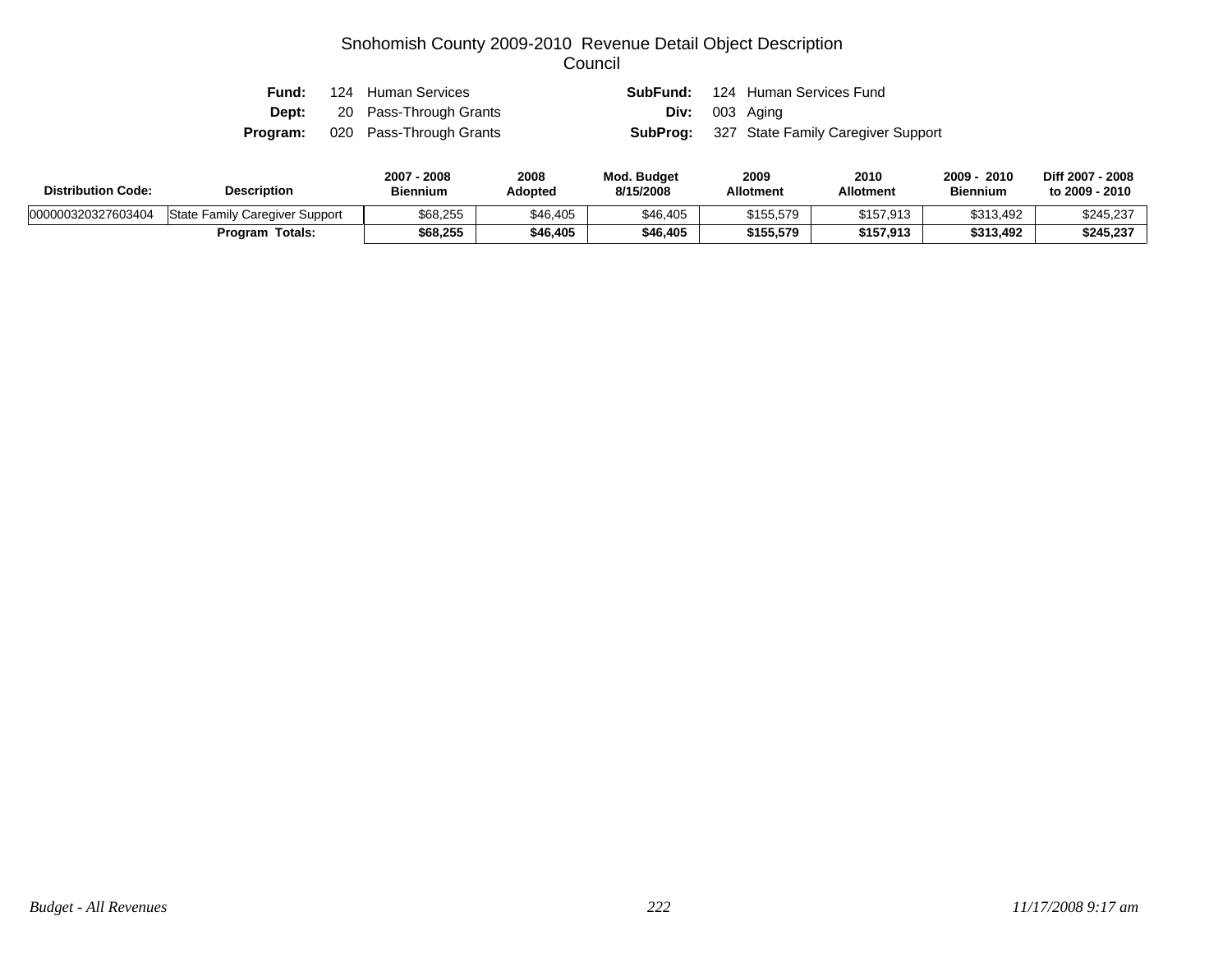| Fund:    | 124 Human Services      |  | <b>SubFund:</b> 124 Human Services Fund            |
|----------|-------------------------|--|----------------------------------------------------|
| Dept:    | 20 Pass-Through Grants  |  | <b>Div:</b> 004 Alcohol&Other Drugs& Commun Sv     |
| Program: | 020 Pass-Through Grants |  | <b>SubProg:</b> 410 P-T Alc/Other Drug Prevent. Sv |

| <b>Distribution Code:</b> | <b>Description</b>              | 2007 - 2008<br><b>Biennium</b> | 2008<br><b>Adopted</b> | Mod. Budget<br>8/15/2008 | 2009<br><b>Allotment</b> | 2010<br><b>Allotment</b> | $2009 - 2010$<br><b>Biennium</b> | Diff 2007 - 2008<br>to 2009 - 2010 |
|---------------------------|---------------------------------|--------------------------------|------------------------|--------------------------|--------------------------|--------------------------|----------------------------------|------------------------------------|
| 000000320410753392        | <b>DHHS Access to Recovery</b>  | \$2,057,749                    | \$1,288,293            | \$1,288,293              | \$442,023                | \$435,890                | \$877,913                        | (\$1,179,836)                      |
| 000000320410303392        | IDHHS WASBIRT                   | \$256,451                      | \$53,437               | \$53,437                 | \$0                      | \$0                      | \$0                              | $(\$256,451)$                      |
| 000000320410923399        | <b>HIDTA Pass thru Revenues</b> | \$55,510                       | \$22,670               | \$22,670                 | \$26,000                 | \$26,000                 | \$52,000                         | (\$3,510)                          |
| 000000003204103399        | <b>DHHS</b>                     | \$518,548                      | \$518,548              | \$518,548                | \$629.516                | \$554,649                | \$1,184,165                      | \$665,617                          |
| 000000003204103404        | Econ. Env/Menta                 | \$4,280,574                    | \$4,280,574            | \$4.280.574              | \$4,301,850              | \$4,280,606              | \$8,582,456                      | \$4,301,882                        |
|                           | <b>Program Totals:</b>          | \$7,168,832                    | \$6,163,522            | \$6,163,522              | \$5,399,389              | \$5,297,145              | \$10,696,534                     | \$3,527,702                        |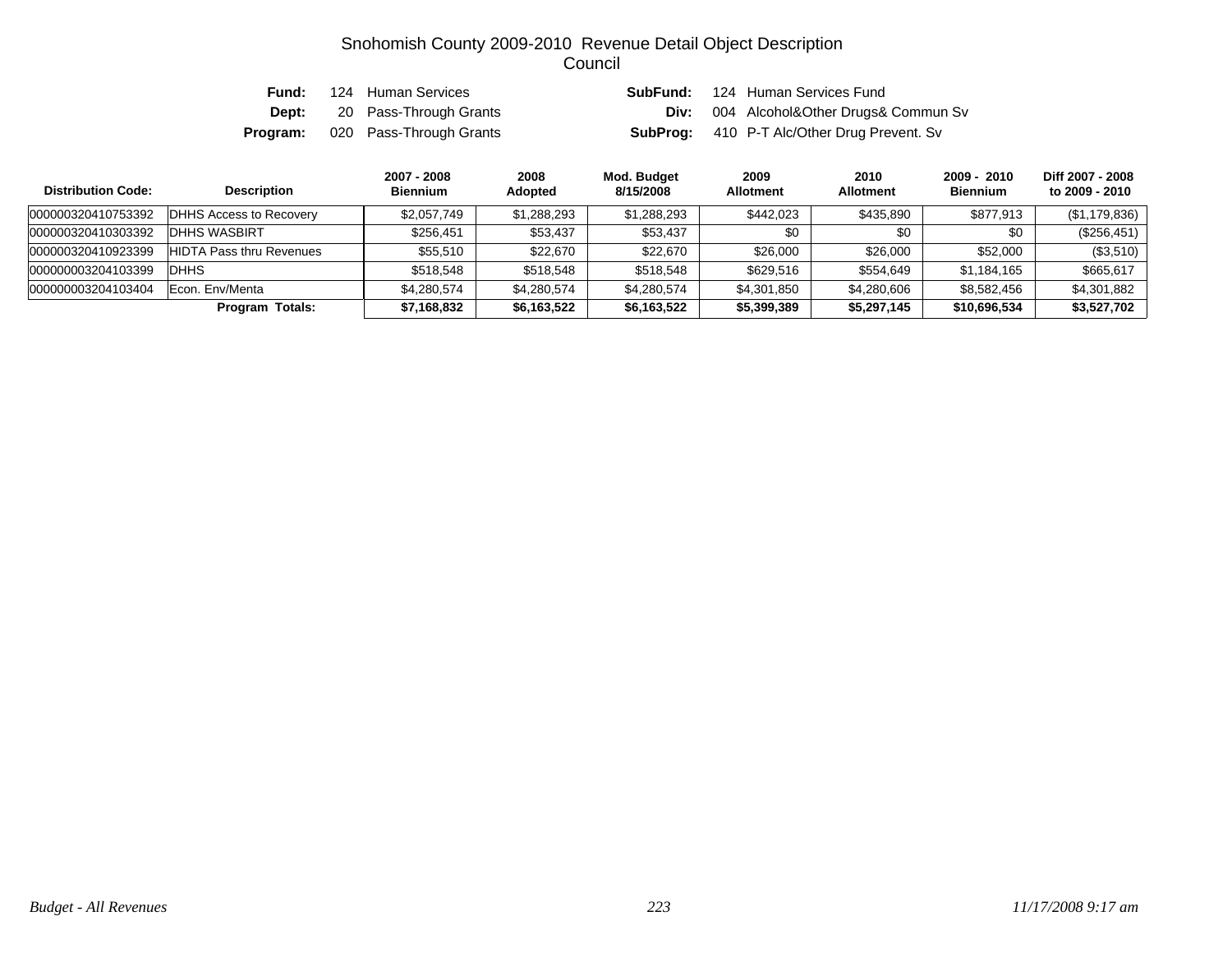| Fund:        | 124 Human Services                      | SubFund: | 124 Human Services Fund                            |
|--------------|-----------------------------------------|----------|----------------------------------------------------|
| <b>Dept:</b> | 20 Pass-Through Grants                  |          | <b>Div:</b> 004 Alcohol&Other Drugs& Commun Sv     |
|              | <b>Program:</b> 020 Pass-Through Grants |          | <b>SubProg:</b> 441 Community Services Block Grant |

| <b>Distribution Code:</b> | <b>Description</b> | 2007 - 2008<br><b>Biennium</b> | 2008<br>Adopted | <b>Mod. Budget</b><br>8/15/2008 | 2009<br><b>Allotment</b> | 2010<br><b>Allotment</b> | 2009<br>2010<br><b>Biennium</b> | Diff 2007 - 2008<br>to 2009 - 2010 |
|---------------------------|--------------------|--------------------------------|-----------------|---------------------------------|--------------------------|--------------------------|---------------------------------|------------------------------------|
| 000000320441693395        | DHHS               | \$709,534                      | \$327,790       | \$327,790                       | \$356,520                | \$420,409                | \$776,929                       | \$67,395                           |
|                           | Program Totals:    | \$709,534                      | \$327,790       | \$327,790                       | \$356,520                | \$420.409                | \$776,929                       | \$67,395                           |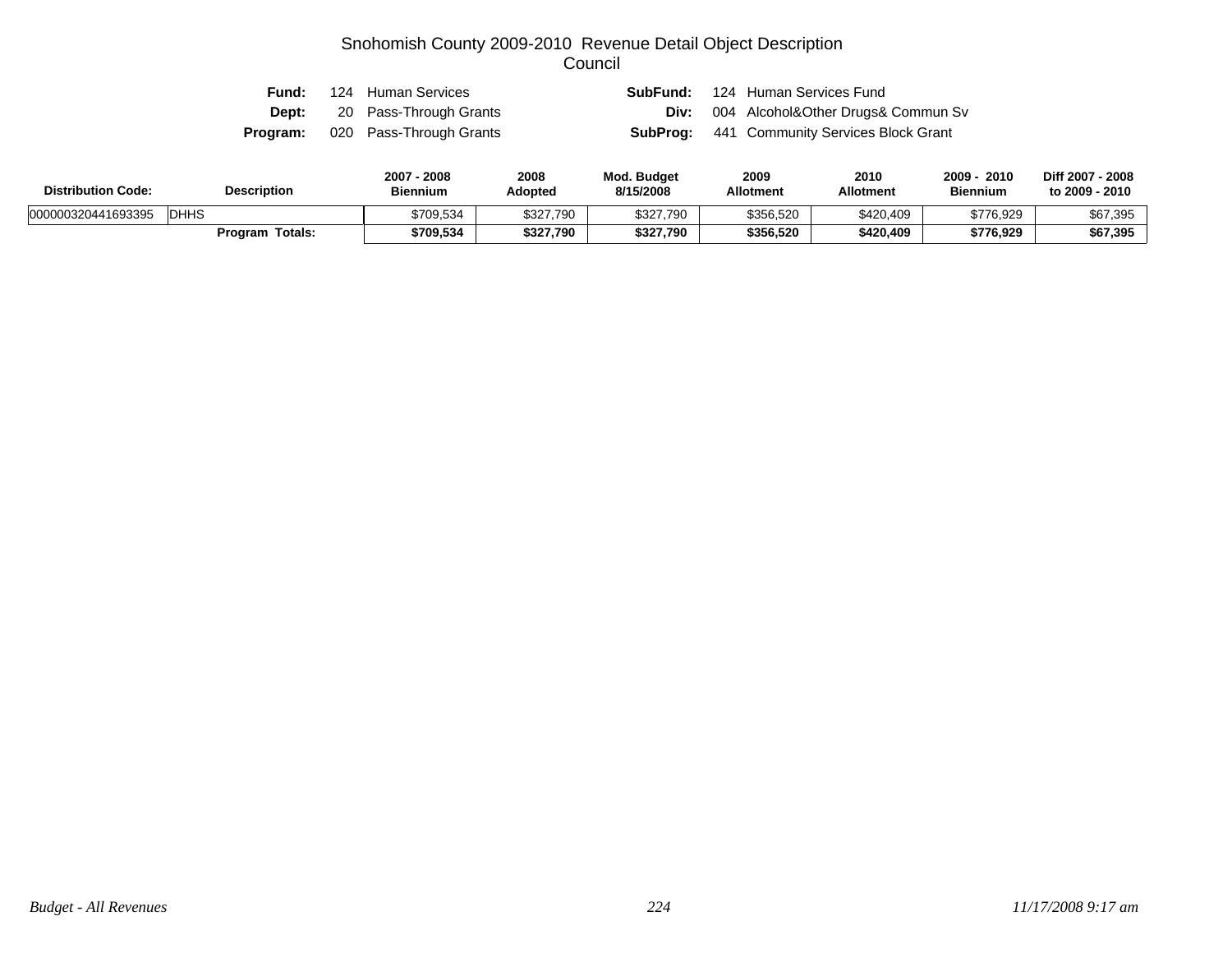| Fund: | 124 Human Services                      |      | <b>SubFund:</b> 124 Human Services Fund           |
|-------|-----------------------------------------|------|---------------------------------------------------|
|       | <b>Dept:</b> 20 Pass-Through Grants     | Div: | 005 Mental Health/ Dev Dis                        |
|       | <b>Program:</b> 020 Pass-Through Grants |      | <b>SubProg:</b> 501 PT Evaluation & Treatment Svc |

| <b>Distribution Code:</b> | <b>Description</b>           | 2007 - 2008<br><b>Biennium</b> | 2008<br>Adopted | <b>Mod. Budget</b><br>8/15/2008 | 2009<br><b>Allotment</b> | 2010<br><b>Allotment</b> | 2010<br>2009<br><b>Biennium</b> | Diff 2007 - 2008<br>to 2009 - 2010 |
|---------------------------|------------------------------|--------------------------------|-----------------|---------------------------------|--------------------------|--------------------------|---------------------------------|------------------------------------|
| 000000320501033864        | State MH Jail Svcs Pass-Thru | \$354,930                      | \$142,380       | \$142,380                       | \$210,000                | \$210,000                | \$420,000                       | \$65,070                           |
|                           | <b>Program Totals:</b>       | \$354,930                      | \$142,380       | \$142,380                       | \$210,000                | \$210,000                | \$420,000                       | \$65,070                           |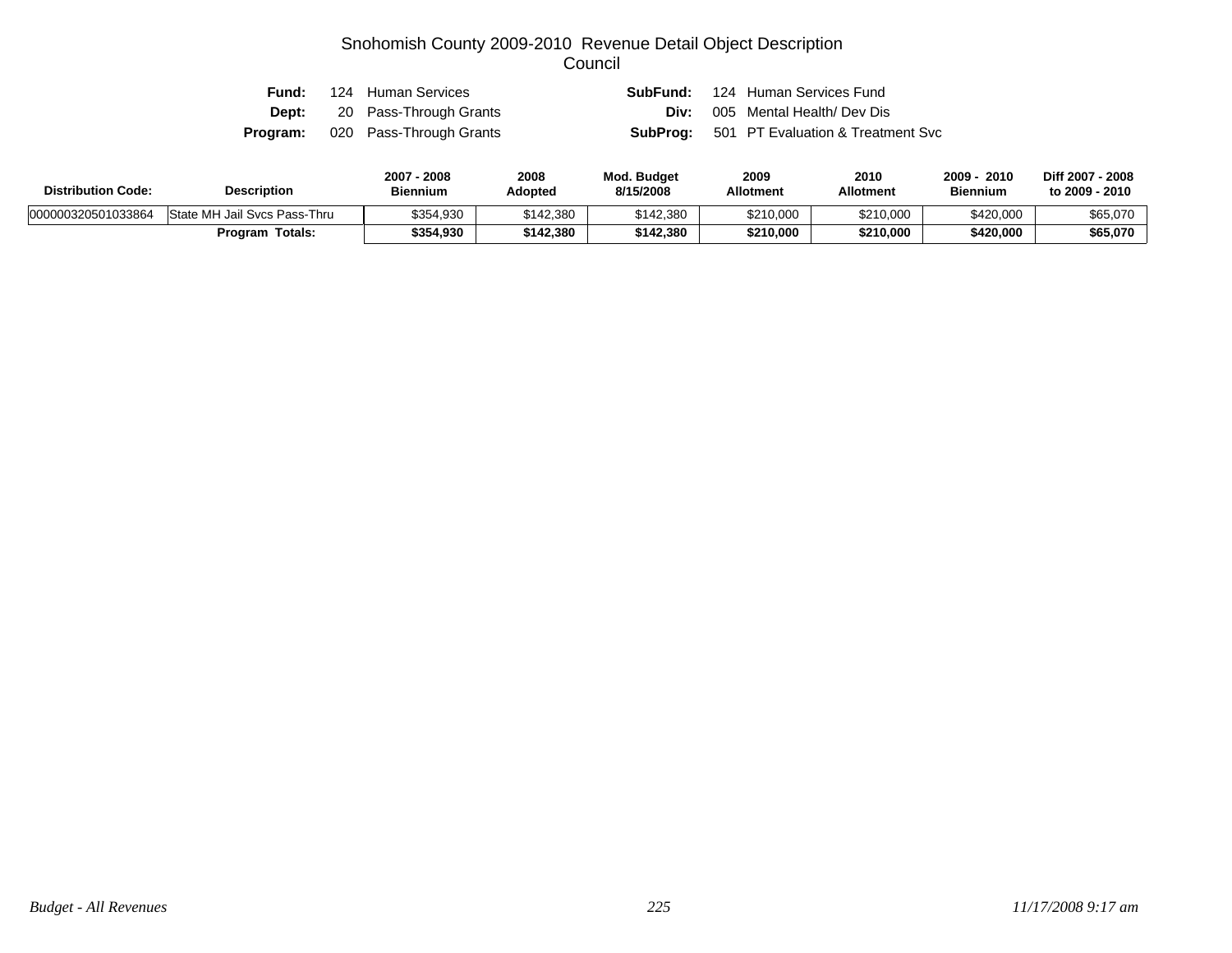| Fund: | 124 Human Services                      |  | <b>SubFund:</b> 124 Human Services Fund      |
|-------|-----------------------------------------|--|----------------------------------------------|
|       | <b>Dept:</b> 20 Pass-Through Grants     |  | <b>Div:</b> 005 Mental Health/Dev Dis        |
|       | <b>Program:</b> 020 Pass-Through Grants |  | <b>SubProg:</b> 502 PT Homeless Mentally III |

| <b>Distribution Code:</b> | <b>Description</b>          | 2007<br>7 - 2008<br><b>Biennium</b> | 2008<br>Adopted | Mod. Budget<br>8/15/2008 | 2009<br><b>Allotment</b> | 2010<br>Allotment | 2009<br>2010<br><b>Biennium</b> | Diff 2007 - 2008<br>to 2009 - 2010 |
|---------------------------|-----------------------------|-------------------------------------|-----------------|--------------------------|--------------------------|-------------------|---------------------------------|------------------------------------|
| 000000003205023399        | Alcohol/Drug/MH Block Grant | \$66,000                            | \$66,000        | \$66,000                 | \$66,000                 | \$66,000          | \$132,000                       | \$66,000                           |
|                           | <b>Program Totals:</b>      | \$66,000                            | \$66,000        | \$66,000                 | \$66,000                 | \$66,000          | \$132,000                       | \$66,000                           |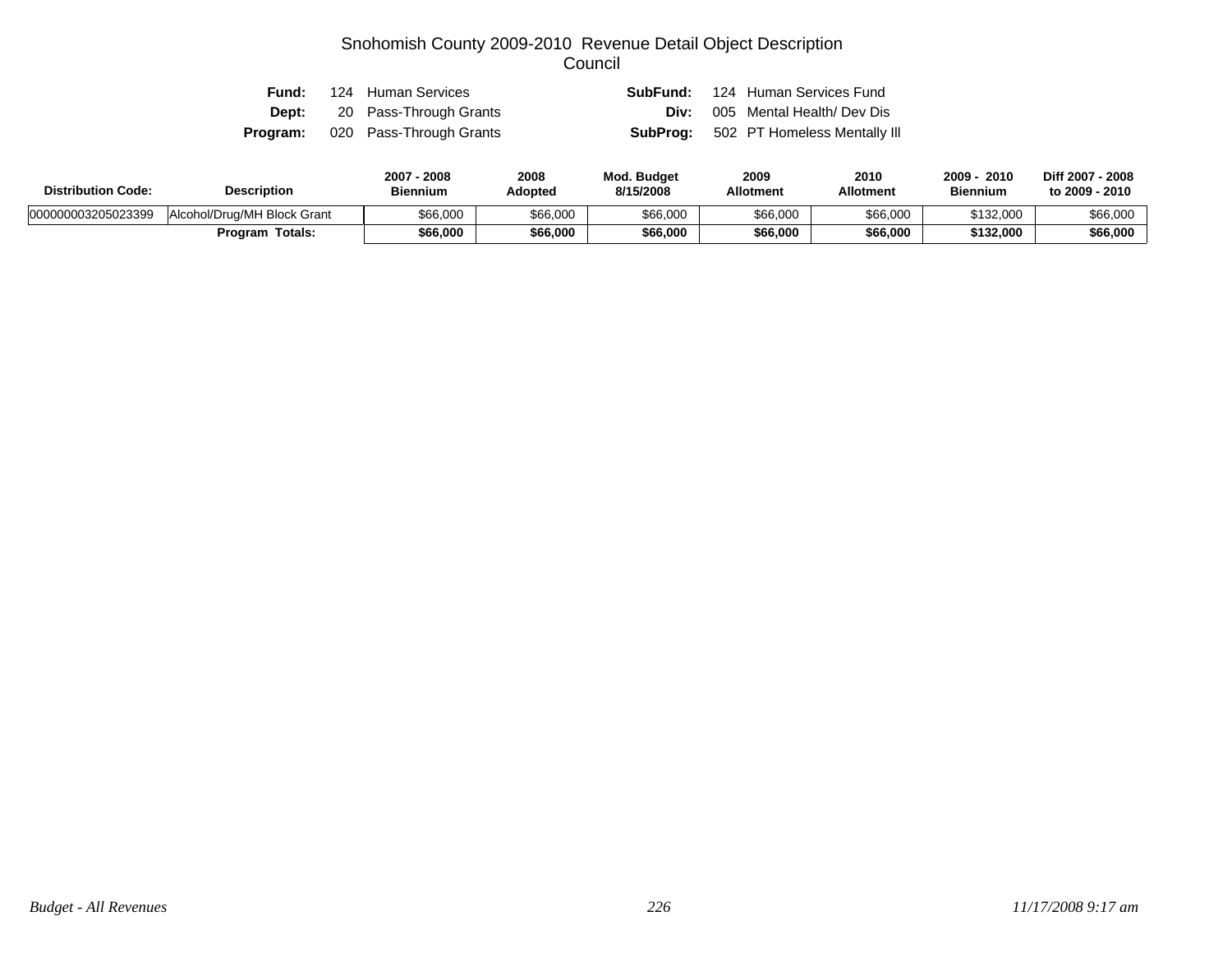| Fund: | 124 Human Services                      | SubFund: | 124 Human Services Fund                           |
|-------|-----------------------------------------|----------|---------------------------------------------------|
|       | <b>Dept:</b> 20 Pass-Through Grants     | Div:     | 005 Mental Health/ Dev Dis                        |
|       | <b>Program:</b> 020 Pass-Through Grants |          | <b>SubProg:</b> 504 PT Developmental Disabilities |

| <b>Distribution Code:</b> | <b>Description</b>     | 2007 - 2008<br><b>Biennium</b> | 2008<br><b>Adopted</b> | Mod. Budget<br>8/15/2008 | 2009<br><b>Allotment</b> | 2010<br><b>Allotment</b> | 2009 - 2010<br><b>Biennium</b> | Diff 2007 - 2008<br>to 2009 - 2010 |
|---------------------------|------------------------|--------------------------------|------------------------|--------------------------|--------------------------|--------------------------|--------------------------------|------------------------------------|
| 000000003205043404        | Econ.Env/Mental Health | \$5,796,654                    | \$5,796,654            | \$5,796,654              | \$0                      | \$0                      | \$0                            | $(\$5,796,654)$                    |
| 000000320504023868        | Federal DD Pass-Thru   | \$753,513                      | \$0                    | \$0                      | \$2,080,043              | \$2,133,033              | \$4,213,076                    | \$3,459,563                        |
| 000000320504013868        | State DD Pass-Thru     | \$4,216,656                    | \$0                    | \$0                      | \$4,023,163              | \$4,199,377              | \$8,222,540                    | \$4,005,884                        |
|                           | Program Totals:        | \$10,766,823                   | \$5,796,654            | \$5,796,654              | \$6,103,206              | \$6,332,410              | \$12,435,616                   | \$1,668,793                        |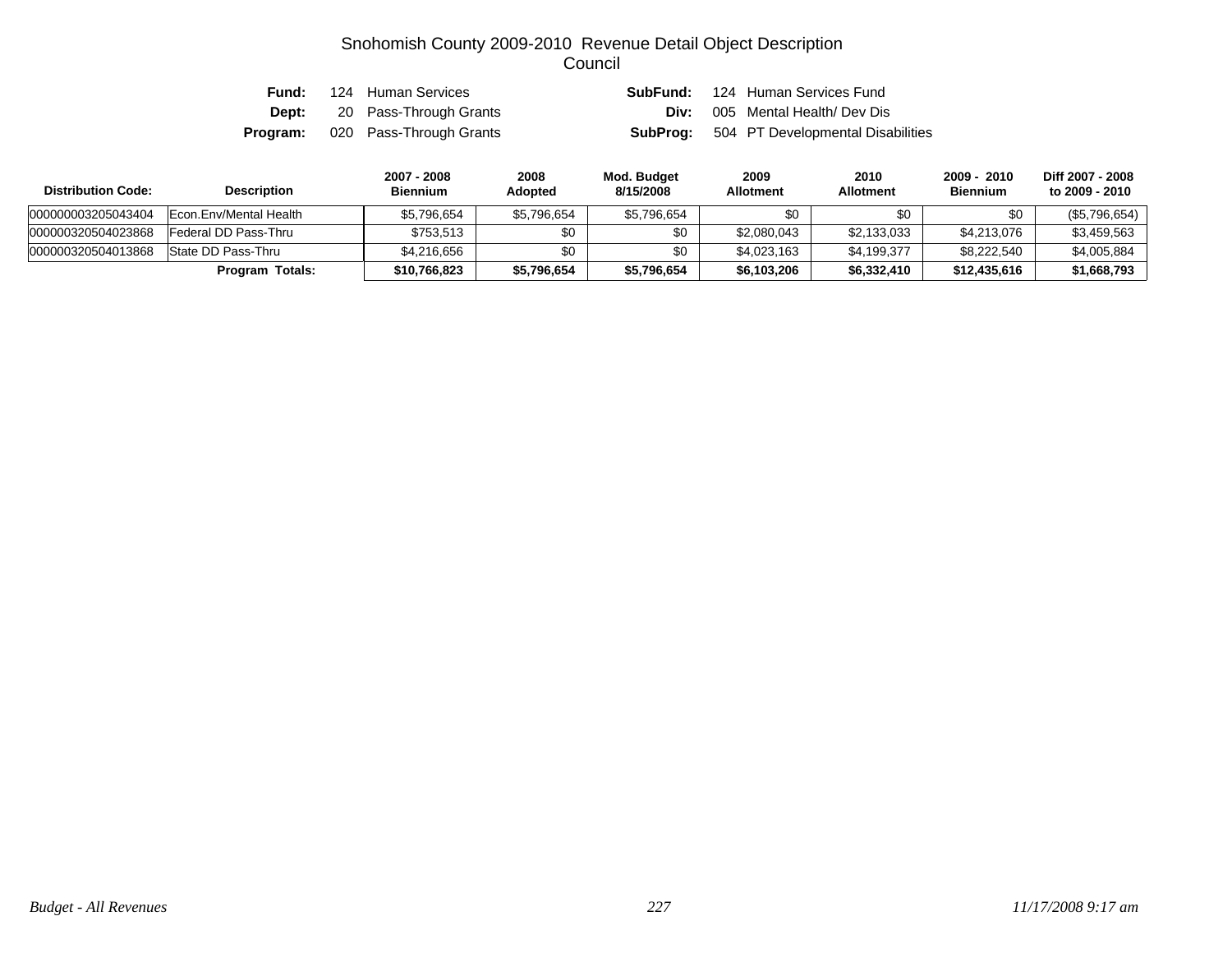| Fund: | 124 Human Services                      |  | <b>SubFund:</b> 124 Human Services Fund            |
|-------|-----------------------------------------|--|----------------------------------------------------|
| Dept: | 20 Pass-Through Grants                  |  | <b>Div:</b> 007 Housing, Homelessness              |
|       | <b>Program:</b> 020 Pass Through Grants |  | <b>SubProg:</b> 205 PT Housing, Homeless, Comm Dev |

| <b>Distribution Code:</b> | <b>Description</b>                   | 2007 - 2008<br><b>Biennium</b> | 2008<br><b>Adopted</b> | Mod. Budget<br>8/15/2008 | 2009<br>Allotment | 2010<br><b>Allotment</b> | 2009 - 2010<br><b>Biennium</b> | Diff 2007 - 2008<br>to 2009 - 2010 |
|---------------------------|--------------------------------------|--------------------------------|------------------------|--------------------------|-------------------|--------------------------|--------------------------------|------------------------------------|
| 000000032059243114        | Dept Hsg&Urban Dev                   | \$3,889,916                    | \$1,998,500            | \$1,998,500              | \$1,999,000       | \$1,999,000              | \$3,998,000                    | \$108,084                          |
| 000000032059213114        | Dept Hsg&Urban Dev                   | \$2,045,118                    | \$1,000,000            | \$1,000,000              | \$1,300,000       | \$1,300,000              | \$2,600,000                    | \$554,882                          |
| 000000032059213114        | Dept Hsq&Urban Dev                   | \$2,045,118                    | \$1,000,000            | \$1,000,000              | \$1,300,000       | \$1,300,000              | \$2,600,000                    | \$554,882                          |
| 000000032059233114        | Dept Hsg&Urban Dev                   | \$6,643,293                    | \$3,988,245            | \$3,988,245              | \$4,000,000       | \$4,000,000              | \$8,000,000                    | \$1,356,707                        |
| 000000032059233114        | Dept Hsg&Urban Dev                   | \$6,643,293                    | \$3,988,245            | \$3,988,245              | \$4,000,000       | \$4,000,000              | \$8,000,000                    | \$1,356,707                        |
| 000000032059243114        | Dept Hsg&Urban Dev                   | \$3,889,916                    | \$1,998,500            | \$1,998,500              | \$1,999,000       | \$1,999,000              | \$3,998,000                    | \$108,084                          |
| 000000032059253114        | Dept Hsg&Urban Dev                   | \$100,000                      | \$100,000              | \$100,000                | \$75,000          | \$75,000                 | \$150,000                      | \$50,000                           |
| 000000032059253114        | Dept Hsg&Urban Dev                   | \$100,000                      | \$100,000              | \$100,000                | \$75,000          | \$75,000                 | \$150,000                      | \$50,000                           |
| 000000032059263114        | Dept Hsg&Urban Dev                   | \$197,822                      | \$128,426              | \$128,426                | \$128,539         | \$128,539                | \$257,078                      | \$59,256                           |
| 000000032059263114        | Dept Hsq&Urban Dev                   | \$197,822                      | \$128,426              | \$128,426                | \$128,539         | \$128,539                | \$257,078                      | \$59,256                           |
| 000000032059273314        | <b>ESG P-T Fed Indirect</b>          | \$62,317                       | \$26,769               | \$26,769                 | \$26,769          | \$26,769                 | \$53,538                       | (\$8,779)                          |
| 000000032059273314        | <b>ESG P-T Fed Indirect</b>          | \$62,317                       | \$26,769               | \$26,769                 | \$26,769          | \$26,769                 | \$53,538                       | (\$8,779)                          |
| 000000032059283404        | Econ. Env/Mental Health              | \$0                            | \$0                    |                          | \$329,428         | \$268,941                | \$598,369                      | \$598,369                          |
| 000000032059203404        | Econ. Env/Mental Health              | \$702,103                      | \$350,867              | \$350,867                | \$457,291         | \$457,291                | \$914,582                      | \$212,479                          |
| 000000032059223404        | Econ. Env/Mental Health              | \$328,402                      | \$164,712              | \$164,712                | \$186,289         | \$186,289                | \$372,578                      | \$44,176                           |
| 000000032059223404        | Econ. Env/Mental Health              | \$328,402                      | \$164,712              | \$164,712                | \$186,289         | \$186,289                | \$372,578                      | \$44,176                           |
| 000000032059283404        | Econ. Env/Mental Health              | \$0                            | \$0                    |                          | \$329,428         | \$268,941                | \$598,369                      | \$598,369                          |
| 000000032059203404        | Econ. Env/Mental Health              | \$702,103                      | \$350,867              | \$350,867                | \$457,291         | \$457,291                | \$914,582                      | \$212,479                          |
| 000000032059248401        | Home Program Income-Principal        | \$2,000                        | \$1,500                | \$1,500                  | \$1,000           | \$1,000                  | \$2,000                        | \$0                                |
| 000000032059248401        | Home Program Income-Principal        | \$2,000                        | \$1,500                | \$1,500                  | \$1,000           | \$1,000                  | \$2,000                        | \$0                                |
| 000000032059238401        | <b>CDBG Program Income-Principal</b> | \$11,755                       | \$11,755               | \$11,755                 | \$0               | \$0                      | \$0                            | (\$11,755)                         |
| 000000032059238401        | <b>CDBG Program Income-Principal</b> | \$11,755                       | \$11,755               | \$11,755                 | \$0               | \$0                      | \$0                            | (\$11,755)                         |
|                           | <b>Program Totals:</b>               | \$27,965,452                   | \$15,541,548           | \$15,541,548             | \$17,006,632      | \$16,885,658             | \$33,892,290                   | \$5,926,838                        |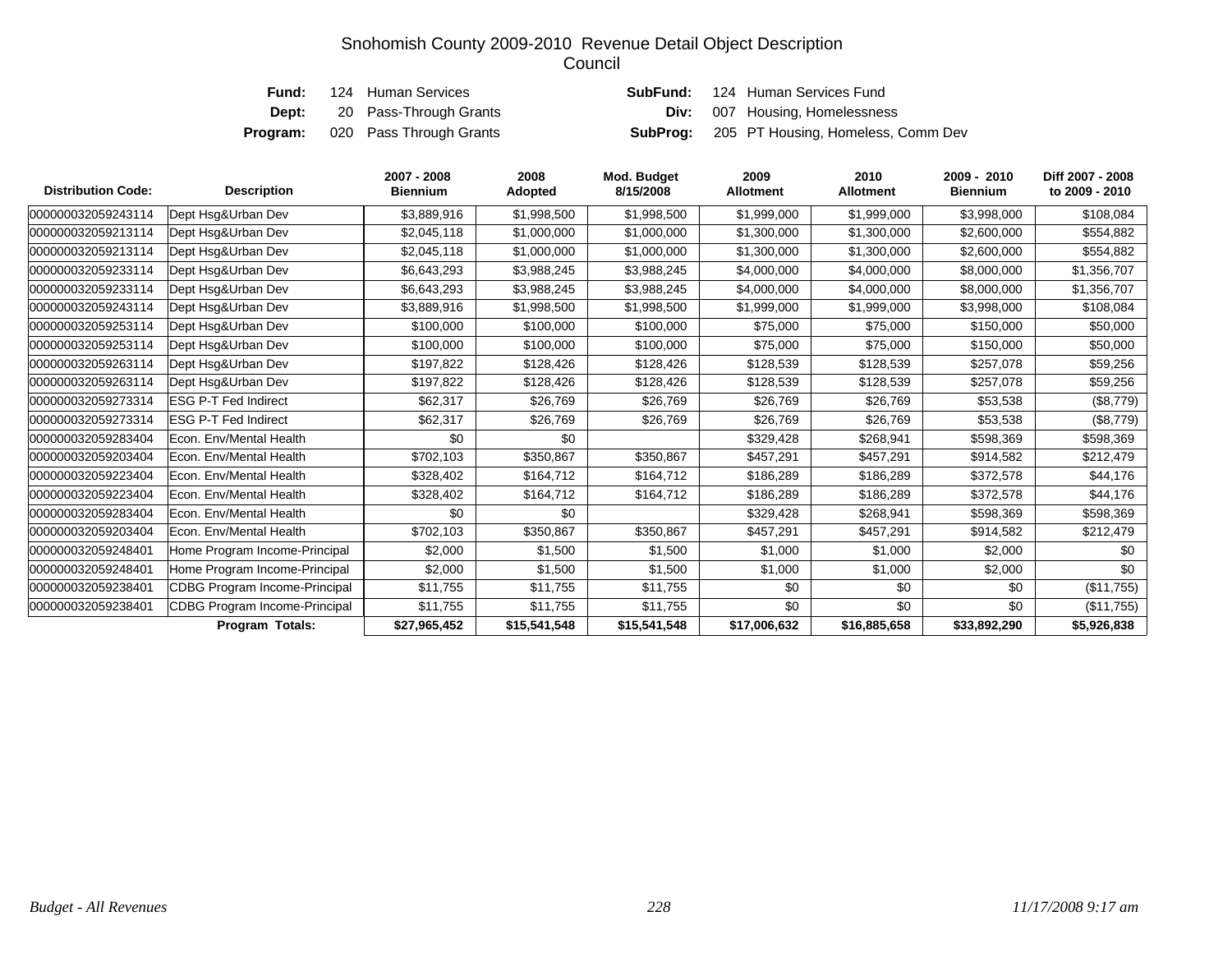|       | <b>Fund:</b> 124 Human Services         |  | <b>SubFund:</b> 124 Human Services Fund             |
|-------|-----------------------------------------|--|-----------------------------------------------------|
| Dept: | 20 Pass-Through Grants                  |  | <b>Div:</b> 007 Housing, Homelessness               |
|       | <b>Program:</b> 020 Pass Through Grants |  | <b>SubProg:</b> 205 P-T Housing, Homeless, Comm Dev |

| <b>Distribution Code:</b> | <b>Description</b>                   | 2007 - 2008<br><b>Biennium</b> | 2008<br>Adopted | Mod. Budget<br>8/15/2008 | 2009<br><b>Allotment</b> | 2010<br><b>Allotment</b> | 2009 - 2010<br><b>Biennium</b> | Diff 2007 - 2008<br>to 2009 - 2010 |
|---------------------------|--------------------------------------|--------------------------------|-----------------|--------------------------|--------------------------|--------------------------|--------------------------------|------------------------------------|
| 000000032059243114        | Dept Hsq&Urban Dev                   | \$3,889,916                    | \$1,998,500     | \$1,998,500              | \$1,999,000              | \$1,999,000              | \$3,998,000                    | \$108,084                          |
| 000000032059213114        | Dept Hsq&Urban Dev                   | \$2,045,118                    | \$1,000,000     | \$1,000,000              | \$1,300,000              | \$1,300,000              | \$2,600,000                    | \$554,882                          |
| 000000032059213114        | Dept Hsq&Urban Dev                   | \$2,045,118                    | \$1,000,000     | \$1,000,000              | \$1,300,000              | \$1,300,000              | \$2,600,000                    | \$554,882                          |
| 000000032059233114        | Dept Hsq&Urban Dev                   | \$6,643,293                    | \$3,988,245     | \$3,988,245              | \$4,000,000              | \$4,000,000              | \$8,000,000                    | \$1,356,707                        |
| 000000032059233114        | Dept Hsg&Urban Dev                   | \$6,643,293                    | \$3,988,245     | \$3,988,245              | \$4,000,000              | \$4,000,000              | \$8,000,000                    | \$1,356,707                        |
| 000000032059243114        | Dept Hsq&Urban Dev                   | \$3,889,916                    | \$1,998,500     | \$1,998,500              | \$1,999,000              | \$1,999,000              | \$3,998,000                    | \$108,084                          |
| 000000032059253114        | Dept Hsq&Urban Dev                   | \$100,000                      | \$100,000       | \$100,000                | \$75,000                 | \$75,000                 | \$150,000                      | \$50,000                           |
| 000000032059253114        | Dept Hsq&Urban Dev                   | \$100,000                      | \$100,000       | \$100,000                | \$75,000                 | \$75,000                 | \$150,000                      | \$50,000                           |
| 000000032059263114        | Dept Hsg&Urban Dev                   | \$197,822                      | \$128,426       | \$128,426                | \$128,539                | \$128,539                | \$257,078                      | \$59,256                           |
| 000000032059263114        | Dept Hsg&Urban Dev                   | \$197,822                      | \$128,426       | \$128,426                | \$128,539                | \$128,539                | \$257,078                      | \$59,256                           |
| 000000032059273314        | <b>ESG P-T Fed Indirect</b>          | \$62,317                       | \$26,769        | \$26,769                 | \$26,769                 | \$26,769                 | \$53,538                       | (\$8,779)                          |
| 000000032059273314        | <b>ESG P-T Fed Indirect</b>          | \$62,317                       | \$26,769        | \$26,769                 | \$26,769                 | \$26,769                 | \$53,538                       | (\$8,779)                          |
| 000000032059283404        | Econ. Env/Mental Health              | \$0                            | \$0             |                          | \$329,428                | \$268,941                | \$598,369                      | \$598,369                          |
| 000000032059203404        | Econ. Env/Mental Health              | \$702,103                      | \$350,867       | \$350,867                | \$457,291                | \$457,291                | \$914,582                      | \$212,479                          |
| 000000032059223404        | Econ. Env/Mental Health              | \$328,402                      | \$164,712       | \$164,712                | \$186,289                | \$186,289                | \$372,578                      | \$44,176                           |
| 000000032059223404        | Econ. Env/Mental Health              | \$328,402                      | \$164,712       | \$164,712                | \$186,289                | \$186,289                | \$372,578                      | \$44,176                           |
| 000000032059283404        | Econ. Env/Mental Health              | \$0                            | \$0             |                          | \$329,428                | \$268,941                | \$598,369                      | \$598,369                          |
| 000000032059203404        | Econ. Env/Mental Health              | \$702,103                      | \$350,867       | \$350,867                | \$457,291                | \$457,291                | \$914,582                      | \$212,479                          |
| 000000032059248401        | Home Program Income-Principal        | \$2,000                        | \$1,500         | \$1,500                  | \$1,000                  | \$1,000                  | \$2,000                        | \$0                                |
| 000000032059248401        | Home Program Income-Principal        | \$2,000                        | \$1,500         | \$1,500                  | \$1,000                  | \$1,000                  | \$2,000                        | \$0                                |
| 000000032059238401        | <b>CDBG Program Income-Principal</b> | \$11,755                       | \$11,755        | \$11,755                 | \$0                      | \$0                      | \$0                            | (\$11,755)                         |
| 000000032059238401        | <b>CDBG Program Income-Principal</b> | \$11,755                       | \$11,755        | \$11,755                 | \$0                      | \$0                      | \$0                            | (\$11,755)                         |
|                           | <b>Program Totals:</b>               | \$27,965,452                   | \$15,541,548    | \$15,541,548             | \$17,006,632             | \$16,885,658             | \$33,892,290                   | \$5,926,838                        |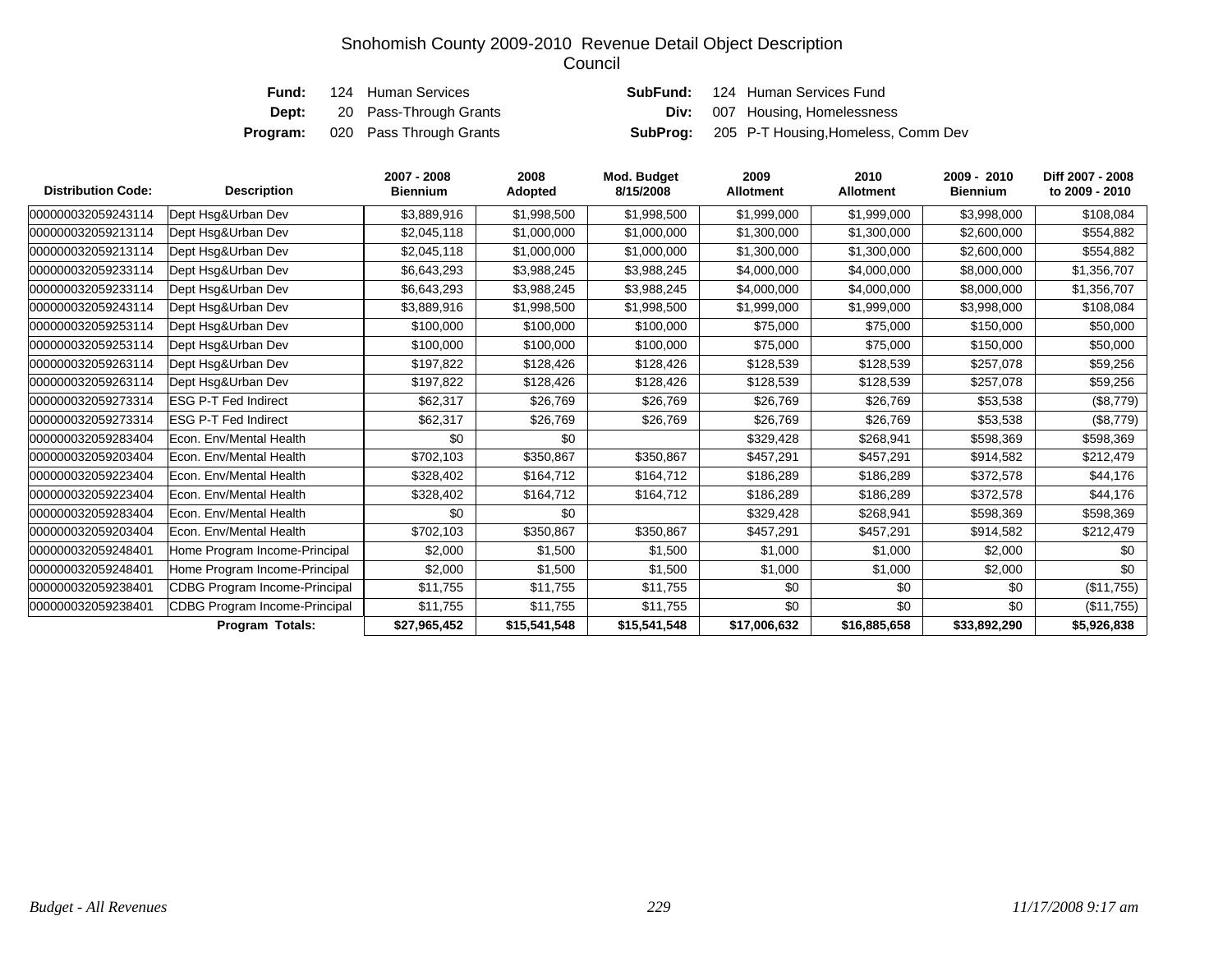| Fund: | 410 Airport Operation & Maint.         |                         | <b>SubFund:</b> 410 Airport Operation & Maint. |
|-------|----------------------------------------|-------------------------|------------------------------------------------|
|       | <b>Dept:</b> 21 Airport                | <b>Div:</b> 100 Airport |                                                |
|       | <b>Program:</b> 680 Operations-General | SubProg:                |                                                |

| <b>Distribution Code:</b> | <b>Description</b>                    | 2007 - 2008<br><b>Biennium</b> | 2008<br>Adopted | Mod. Budget<br>8/15/2008 | 2009<br><b>Allotment</b> | 2010<br><b>Allotment</b> | $2009 - 2010$<br><b>Biennium</b> | Diff 2007 - 2008<br>to 2009 - 2010 |
|---------------------------|---------------------------------------|--------------------------------|-----------------|--------------------------|--------------------------|--------------------------|----------------------------------|------------------------------------|
| 000000003216800800        | Beginning Fund Balance                | \$4,033,719                    | \$4,033,719     | \$4,033,719              | \$2,675,984              | \$608,757                | \$3,284,741                      | (\$748,978)                        |
| 000000003216803120        | <b>FAA Revenue</b>                    | \$4,933,662                    | \$4,403,750     | \$4,403,750              | \$9,832,500              | \$6,317,500              | \$16,150,000                     | \$11,216,338                       |
| 000000003216803846        | <b>IFOF PFD Revenue</b>               | \$647,297                      | \$321,343       | \$321,343                | \$334,114                | \$347,424                | \$681,538                        | \$34,241                           |
| 000000003216806111        | <b>Investment Interest</b>            | \$318,361                      | \$75,000        | \$75,000                 | \$75,000                 | \$75,000                 | \$150,000                        | (\$168,361)                        |
| 000000003216806990        | <b>Other Miscellaneous Revenue</b>    | \$2,023                        | \$2,000         | \$2,000                  | \$2,000                  | \$2,000                  | \$4,000                          | \$1,977                            |
| 000000003216808210        | <b>Bond Proceed</b>                   | \$0                            | \$0             | \$0                      | \$3,825,000              | \$1,975,000              | \$5,800,000                      | \$5,800,000                        |
| 000000003216808260        | <b>Bond Anticipation Note Proceed</b> | \$1,900,000                    | \$1,900,000     | \$1,900,000              | \$0                      | \$0                      | \$0                              | (\$1,900,000)                      |
|                           | <b>Program Totals:</b>                | \$11,835,062                   | \$10,735,812    | \$10,735,812             | \$16,744,598             | \$9,325,681              | \$26,070,279                     | \$14,235,217                       |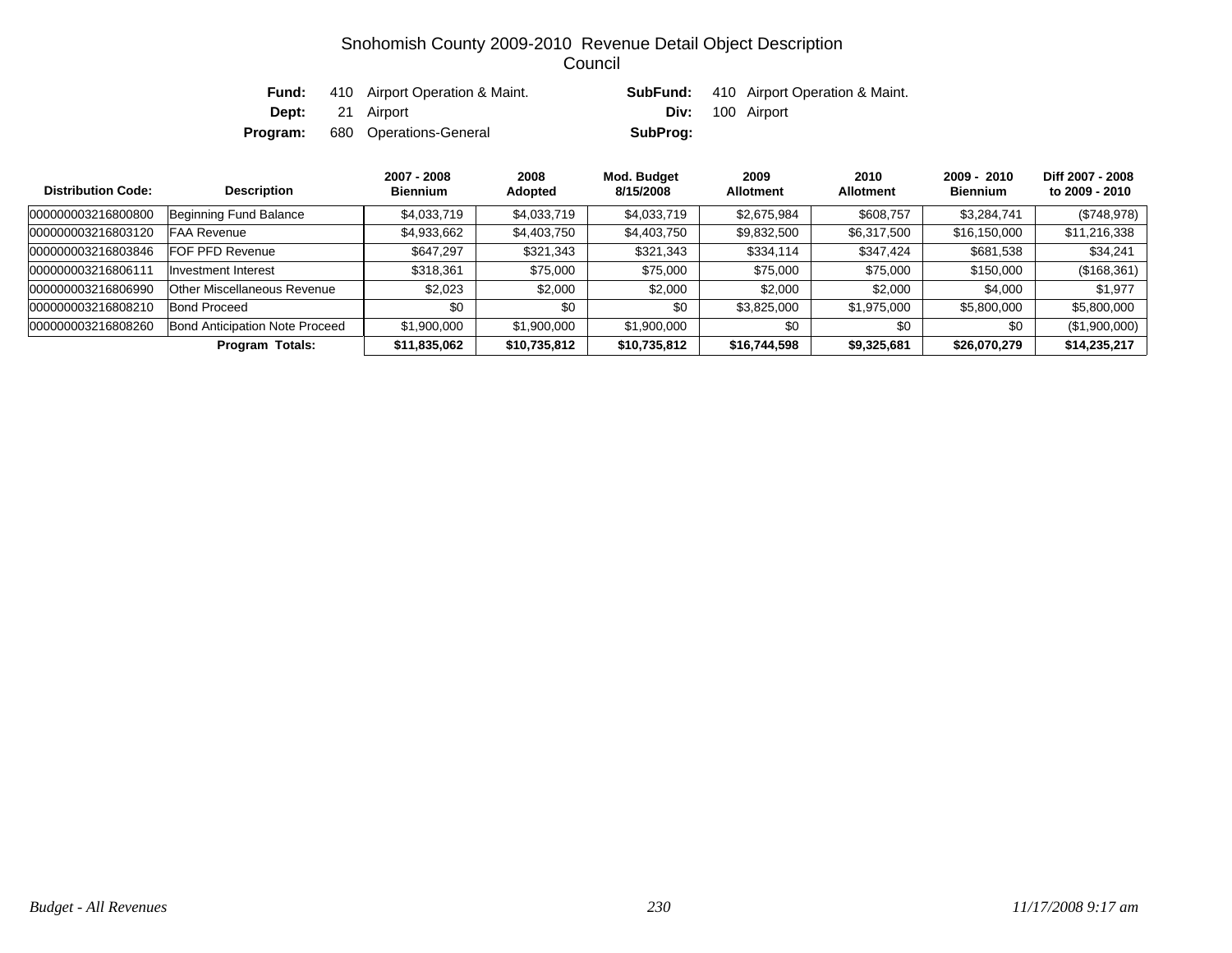| Fund: | 410 Airport Operation & Maint. |          | <b>SubFund:</b> 410 Airport Operation & Maint. |
|-------|--------------------------------|----------|------------------------------------------------|
|       | <b>Dept:</b> 21 Airport        |          | <b>Div:</b> 110 Main Runway                    |
|       | <b>Program:</b> 680 Operations | SubProg: |                                                |

| <b>Distribution Code:</b> | <b>Description</b>      | 2007 - 2008<br><b>Biennium</b> | 2008<br>Adopted | Mod. Budget<br>8/15/2008 | 2009<br><b>Allotment</b> | 2010<br><b>Allotment</b> | $2009 - 2010$<br><b>Biennium</b> | Diff 2007 - 2008<br>to 2009 - 2010 |
|---------------------------|-------------------------|--------------------------------|-----------------|--------------------------|--------------------------|--------------------------|----------------------------------|------------------------------------|
| 000000032168004460        | Airport Landing Fees    | \$151.142                      | \$90,000        | \$90,000                 | \$90,000                 | \$90,000                 | \$180,000                        | \$28,858                           |
| 000000032168004461        | Fuel Fees               | \$498.862                      | \$175,000       | \$175,000                | \$250,000                | \$275,000                | \$525,000                        | \$26,138                           |
| 000000032168004467        | Boeing Landing Fees     | \$4,750,000                    | \$2,400,000     | \$2,400,000              | \$2,490,000              | \$2,560,000              | \$5,050,000                      | \$300,000                          |
| 000000032168006985        | <b>Maintenance Fees</b> | \$100,000                      | \$100,000       | \$100,000                | \$105,000                | \$110,000                | \$215,000                        | \$115,000                          |
|                           | Program Totals:         | \$5,500,004                    | \$2,765,000     | \$2,765,000              | \$2,935,000              | \$3,035,000              | \$5,970,000                      | \$469.996                          |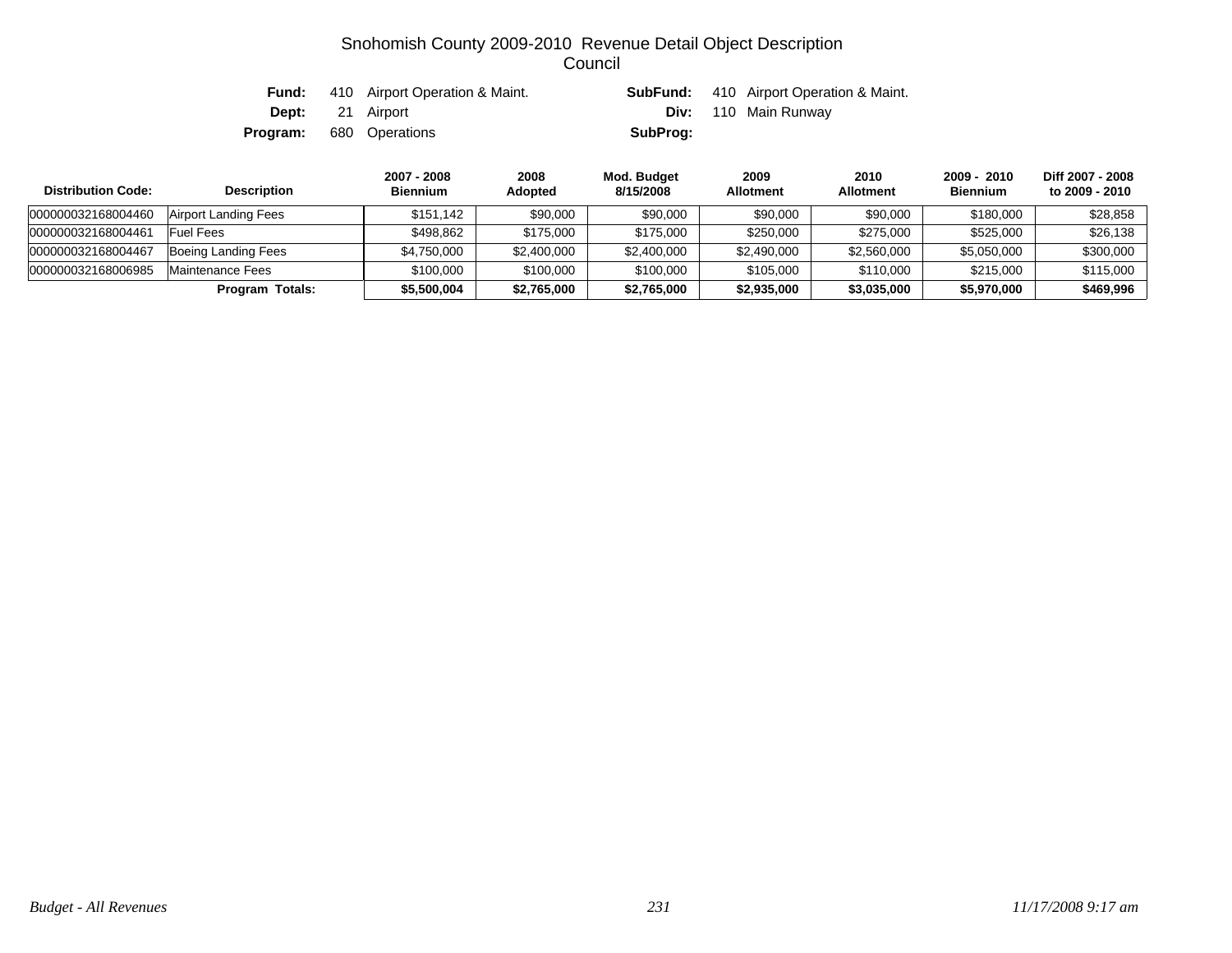| Fund: | 410 Airport Operation & Maint. |                          | <b>SubFund:</b> 410 Airport Operation & Maint. |
|-------|--------------------------------|--------------------------|------------------------------------------------|
|       | <b>Dept:</b> 21 Airport        | <b>Div:</b> 111 Aviation |                                                |
|       | <b>Program:</b> 680 Operations | SubProg:                 |                                                |

| <b>Distribution Code:</b> | <b>Description</b>           | 2007 - 2008<br><b>Biennium</b> | 2008<br>Adopted | Mod. Budget<br>8/15/2008 | 2009<br><b>Allotment</b> | 2010<br><b>Allotment</b> | $2009 - 2010$<br><b>Biennium</b> | Diff 2007 - 2008<br>to 2009 - 2010 |
|---------------------------|------------------------------|--------------------------------|-----------------|--------------------------|--------------------------|--------------------------|----------------------------------|------------------------------------|
| 000000032168014464        | <b>Aviation Utility Fees</b> | \$179.169                      | \$110,000       | \$110,000                | \$230,000                | \$270,000                | \$500,000                        | \$320,831                          |
| 000000032168014466        | Aviation Rev.-Other Govt.    | \$19.524                       | \$0             | \$0                      | \$15,000                 | \$15,500                 | \$30,500                         | \$10,976                           |
| 000000032168016250        | Aviation Rents/Leases        | \$5.049.079                    | \$2,500,000     | \$2,500,000              | \$3,070,000              | \$3,200,000              | \$6,270,000                      | \$1,220,921                        |
| 000000032168016252        | <b>Hangar Rents</b>          | \$1,989,582                    | \$1,012,000     | \$1,012,000              | \$1,062,000              | \$1,098,000              | \$2,160,000                      | \$170,418                          |
| 000000032168016253        | TieDown Fees                 | \$43.617                       | \$20,000        | \$20,000                 | \$20,000                 | \$20,000                 | \$40,000                         | (\$3,617)                          |
| 000000032168016255        | FBO Rent - NonTaxable        | \$80,900                       | \$70,000        | \$70,000                 | \$70,500                 | \$73,000                 | \$143,500                        | \$62,600                           |
|                           | <b>Program Totals:</b>       | \$7,361,871                    | \$3,712,000     | \$3,712,000              | \$4,467,500              | \$4,676,500              | \$9,144,000                      | \$1,782,129                        |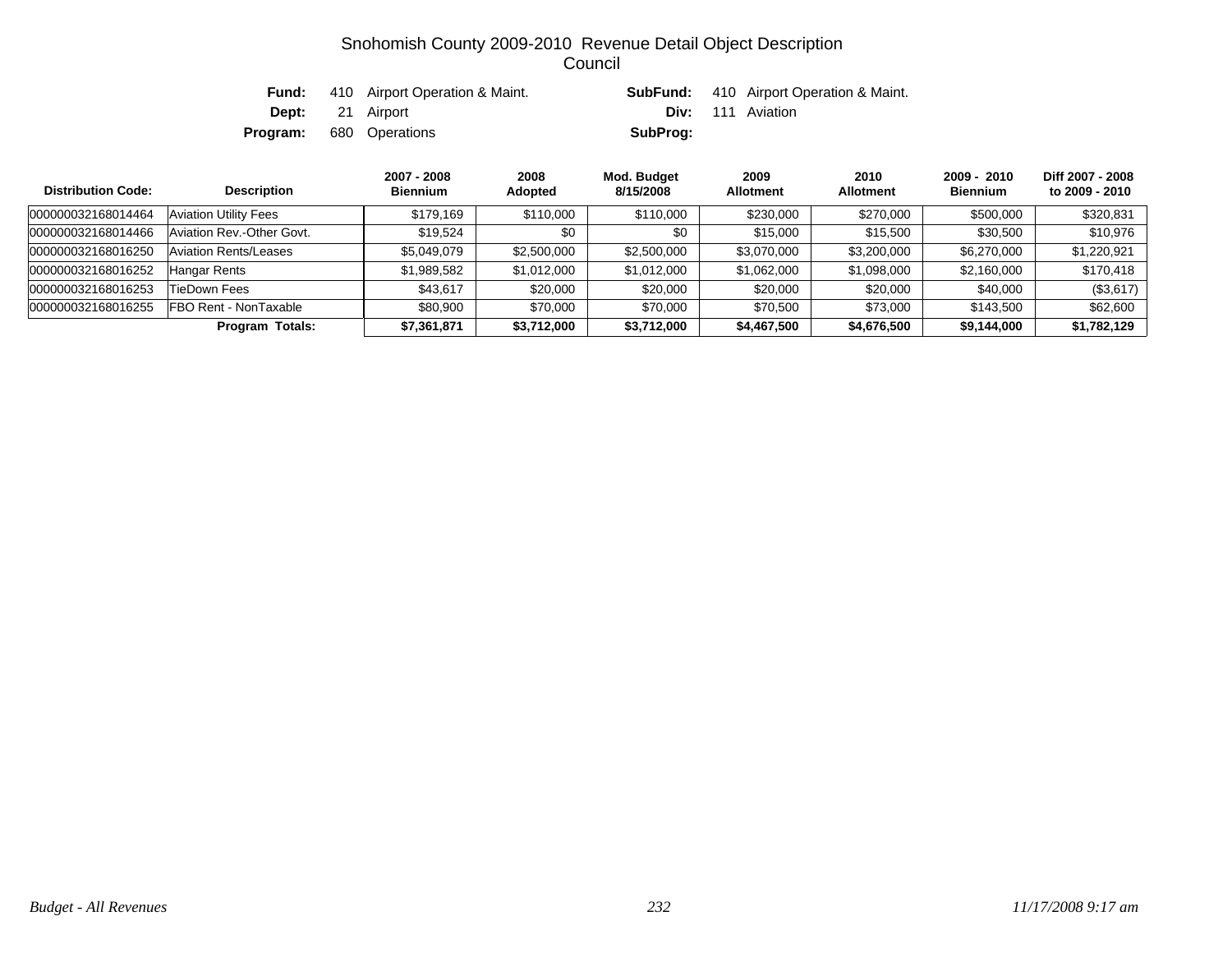| Fund:    | 410 Airport Operation & Maint. |          | <b>SubFund:</b> 410 Airport Operation & Maint. |
|----------|--------------------------------|----------|------------------------------------------------|
|          | <b>Dept:</b> 21 Airport        |          | <b>Div:</b> 112 Industrial                     |
| Program: | 680 Operations                 | SubProg: |                                                |

| <b>Distribution Code:</b> | <b>Description</b>                | 2007 - 2008<br><b>Biennium</b> | 2008<br>Adopted | Mod. Budget<br>8/15/2008 | 2009<br><b>Allotment</b> | 2010<br><b>Allotment</b> | $2009 - 2010$<br><b>Biennium</b> | Diff 2007 - 2008<br>to 2009 - 2010 |
|---------------------------|-----------------------------------|--------------------------------|-----------------|--------------------------|--------------------------|--------------------------|----------------------------------|------------------------------------|
| 000000032168024464        | Commercial-Utility Revenue        | \$458,428                      | \$245,000       | \$245.000                | \$300,000                | \$350,000                | \$650,000                        | \$191,572                          |
| 000000032168024466        | Commercial Rev.-Other Govt.       | \$12,814                       | \$0             | \$0                      | \$33,000                 | \$34,000                 | \$67,000                         | \$54,186                           |
| 000000032168024469        | <b>FOF Paine Field Investment</b> | \$880,400                      | \$880,400       | \$880,400                | \$0                      | \$0                      | \$0                              | $(\$880,400)$                      |
| 000000032168024948        |                                   | \$466,000                      | \$466,000       | \$466,000                | \$0                      | \$0                      | \$0                              | (\$466,000)                        |
| 000000032168026250        | Commercial-Leases                 | \$6,149,641                    | \$3,200,000     | \$3,200,000              | \$3,500,000              | \$3,600,000              | \$7,100,000                      | \$950,359                          |
| 000000032168026251        | <b>FOF Lease Revenue</b>          | \$1,002,111                    | \$568,068       | \$568,068                | \$630,500                | \$631,500                | \$1,262,000                      | \$259,889                          |
| 000000032168026252        | <b>FOF Operating Revenue</b>      | \$3,651,211                    | \$1,933,700     | \$1,933,700              | \$2,212,050              | \$2,307,100              | \$4,519,150                      | \$867,939                          |
| 000000032168026255        | Commercial-Leases NonTaxable      | \$835,037                      | \$385,000       | \$385,000                | \$34,000                 | \$34,500                 | \$68,500                         | $(\$766,537)$                      |
| 000000032168026256        | Commercial Rev.-Other Govt.       | \$86,554                       | \$45,000        | \$45,000                 | \$47,000                 | \$50,000                 | \$97,000                         | \$10,446                           |
| 000000032168026620        | Airport Interfund Rent Revenue    | \$569.884                      | \$0             | \$0                      | \$450,000                | \$475,000                | \$925,000                        | \$355,116                          |
|                           | <b>Program Totals:</b>            | \$14,112,080                   | \$7,723,168     | \$7,723,168              | \$7,206,550              | \$7,482,100              | \$14,688,650                     | \$576,570                          |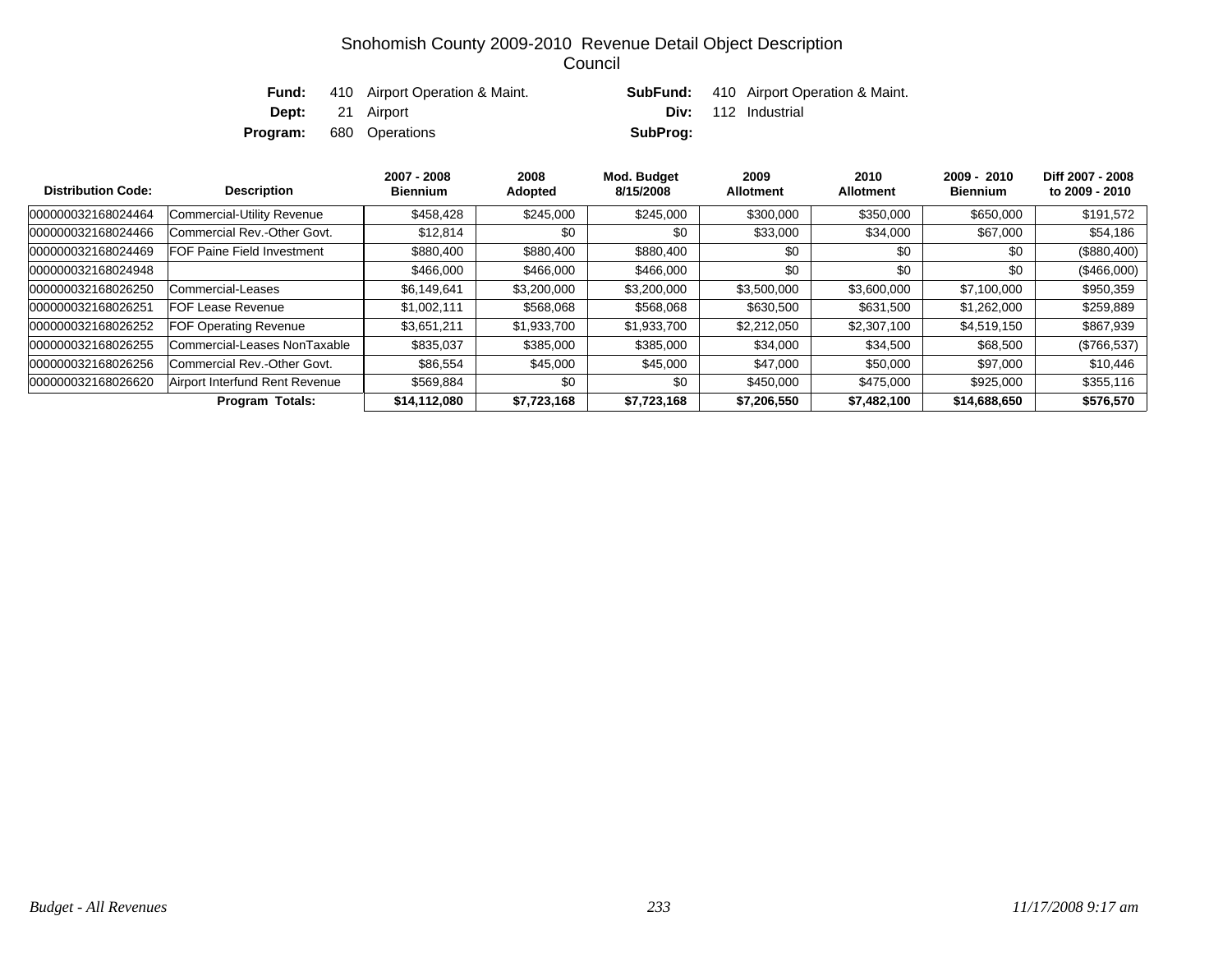| Fund: | 002 General Fund                   |          | <b>SubFund:</b> 002 General Fund |
|-------|------------------------------------|----------|----------------------------------|
|       | <b>Dept:</b> 22 Treasurer          |          | Div: 200 Treasurer               |
|       | <b>Program:</b> 410 Administration | SubProg: |                                  |

| <b>Distribution Code:</b> | <b>Description</b>              | 2007 - 2008<br><b>Biennium</b> | 2008<br>Adopted | Mod. Budget<br>8/15/2008 | 2009<br><b>Allotment</b> | 2010<br><b>Allotment</b> | $2009 - 2010$<br><b>Biennium</b> | Diff 2007 - 2008<br>to 2009 - 2010 |
|---------------------------|---------------------------------|--------------------------------|-----------------|--------------------------|--------------------------|--------------------------|----------------------------------|------------------------------------|
| 000000003224101915        | Real & P/Prop Interest          | \$12,094,118                   | \$6,627,066     | \$6,627,066              | \$6,774,700              | \$7,045,688              | \$13,820,388                     | \$1,726,270                        |
| 000000003224104102        | <b>SCIP Invest Pool Fee</b>     | \$271,184                      | \$125,000       | \$125,000                | \$188,110                | \$197,515                | \$385,625                        | \$114,441                          |
| 000000003224104140        | <b>Passport Fees</b>            | \$80,910                       | \$30,000        | \$30,000                 | \$65,511                 | \$68,787                 | \$134,298                        | \$53,388                           |
| 000000003224104142        | Treasurers Fees                 | \$120.585                      | \$66,204        | \$66,204                 | \$119,976                | \$148,475                | \$268,451                        | \$147,866                          |
| 000000003224106111        | Investment Interest             | \$14,798,438                   | \$6,857,500     | \$6,857,500              | \$3,855,050              | \$6,454,855              | \$10,309,905                     | (\$4,488,533)                      |
| 000000003224106119        | <b>Investment Services Fees</b> | \$501,428                      | \$245,000       | \$245,000                | \$263,425                | \$271,328                | \$534,753                        | \$33,325                           |
| 000000003224106981        | Cashier's Overages/Shortages    | \$15,444                       | \$1,586         | \$1,586                  | \$14,236                 | \$14,663                 | \$28,899                         | \$13,455                           |
| 000000003224106990        | Other Miscellaneous Revenue     | \$194.301                      | \$182,021       | \$182,021                | \$112,615                | \$12,994                 | \$125,609                        | (\$68,692)                         |
| 000000003224109700        | OpT-SWM                         | \$227,712                      | \$156,140       | \$156,140                | \$91,129                 | \$95,688                 | \$186,817                        | (\$40,895)                         |
| 000000003224109702        | OpT-Treasurer's O&M             | \$175,000                      | \$0             | \$0                      | \$65,000                 | \$0                      | \$65,000                         | (\$110,000)                        |
|                           | <b>Program Totals:</b>          | \$28,479,120                   | \$14,290,517    | \$14,290,517             | \$11,549,752             | \$14,309,993             | \$25,859,745                     | (\$2,619,375)                      |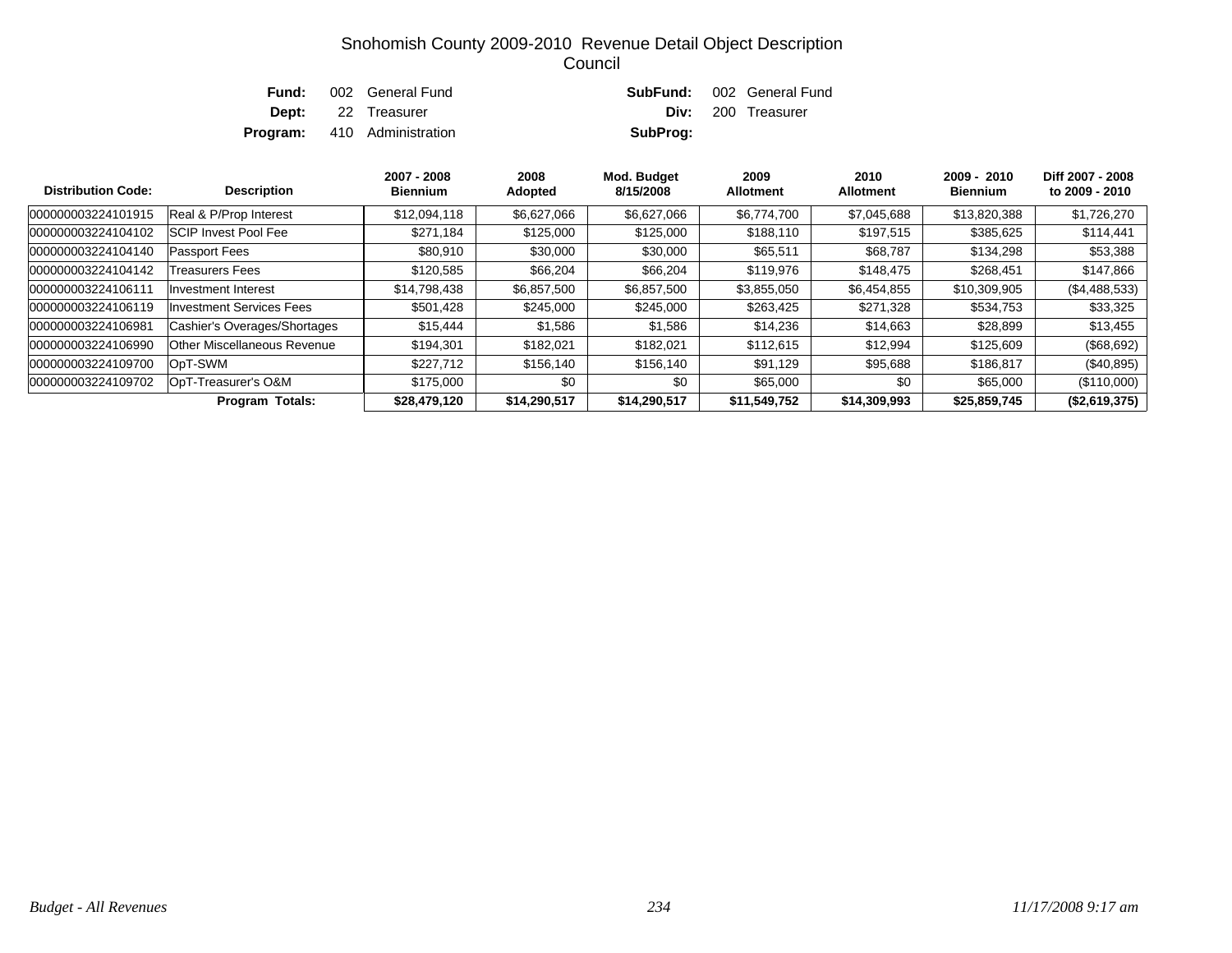|  | <b>Fund:</b> 002 General Fund      |          | <b>SubFund:</b> 002 General Fund |
|--|------------------------------------|----------|----------------------------------|
|  | <b>Dept:</b> 24 District Court     |          | <b>Div:</b> 401 District Court   |
|  | <b>Program:</b> 240 District Court | SubProg: |                                  |

| <b>Distribution Code:</b>    | <b>Description</b>                    | 2007 - 2008<br><b>Biennium</b> | 2008<br>Adopted | Mod. Budget<br>8/15/2008 | 2009<br><b>Allotment</b> | 2010<br><b>Allotment</b> | 2009 - 2010<br><b>Biennium</b> | Diff 2007 - 2008<br>to 2009 - 2010 |
|------------------------------|---------------------------------------|--------------------------------|-----------------|--------------------------|--------------------------|--------------------------|--------------------------------|------------------------------------|
| 000000003242402201           | Antiharassment Filing                 | \$0                            | \$0             | \$0                      | \$120                    | \$0                      | \$120                          | \$120                              |
| 000000003242402203           | Antiharassment Filing                 | \$238,923                      | \$0             | \$0                      | \$265,922                | \$273,899                | \$539,821                      | \$300,898                          |
| 000000003242402205           | Antiharassment Filing                 | \$20,679                       | \$10,687        | \$10,687                 | \$11,121                 | \$11,455                 | \$22,576                       | \$1,897                            |
| 000000003242402804           | <b>Civil Supp Proceedings</b>         | \$0                            | \$0             | \$0                      | \$24                     | \$0                      | \$24                           | \$24                               |
| 000000003242402805           | Civil Jury Demand Fee                 | \$0                            | \$0             | \$0                      | (\$1,281)                | \$0                      | (\$1,281)                      | (\$1,281)                          |
| 000000003242402806           | Civil Supp Proceedings                | \$1,817                        | \$1,042         | \$1,042                  | \$861                    | \$887                    | \$1,748                        | (\$69)                             |
| 000000003242402807           | Civil Jury Demand Fee                 | \$2,890                        | \$1,377         | \$1,377                  | \$386                    | \$1,733                  | \$2,119                        | (\$771)                            |
| 000000003242402808           | <b>Civil Transcripts</b>              | \$13,682                       | \$6,864         | \$6,864                  | \$7,587                  | \$7,815                  | \$15,402                       | \$1,720                            |
| 000000003242402809           | Other Fees - SC                       | \$41,983                       | \$21,501        | \$21,501                 | \$22,324                 | \$23,479                 | \$45,803                       | \$3,820                            |
| 000000003242403202           | <b>D/M Court Records Services</b>     | \$3,899                        | \$1,814         | \$1,814                  | \$2,265                  | \$2,389                  | \$4,654                        | \$755                              |
| 000000003242403203           | Civil fees-Appeal Cases               | \$1,216                        | \$621           | \$621                    | \$5,151                  | \$681                    | \$5,832                        | \$4,616                            |
| 000000003242403205           | <b>Writs And Garnish Fees</b>         | \$113,114                      | \$52,606        | \$52,606                 | \$72,119                 | \$69,366                 | \$141,485                      | \$28,371                           |
| 000000003242403301           | Name Change Costs                     | \$8,407                        | \$4,159         | \$4,159                  | \$4,645                  | \$4,869                  | \$9,514                        | \$1,107                            |
| 000000003242403302           | <b>Warrant Costs</b>                  | \$40                           | \$40            | \$40                     | \$0                      | \$0                      | \$0                            | (\$40)                             |
| 000000003242403306           | IT Time Pay Fee                       | \$38,987                       | \$24,745        | \$24,745                 | \$2,726                  | \$16,326                 | \$19,052                       | (\$19,935)                         |
| 000000003242403812           | <b>Municipal Filing</b>               | \$1,174,083                    | \$567,527       | \$567,527                | \$778,142                | \$811,957                | \$1,590,099                    | \$416,016                          |
| 000000003242404122           | Dist/Municipal Civil Filings          | \$226,714                      | \$226,714       | \$226,714                | \$0                      | \$0                      | \$0                            | (\$226,714)                        |
| 000000003242404162           | Copy/Tape Fees                        | \$6,076                        | \$3,331         | \$3,331                  | \$4,967                  | \$3,708                  | \$8,675                        | \$2,599                            |
| 000000003242405230           | Mand Insurance - Admin Costs          | \$923                          | \$868           | \$868                    | \$3,445                  | \$0                      | \$3,445                        | \$2,522                            |
| 000000003242405310           | <b>Traffic Infraction Penalties</b>   | \$7,272,525                    | \$3,788,241     | \$3,788,241              | \$3,860,883              | \$3,863,454              | \$7,724,337                    | \$451,812                          |
| 000000003242405370           | Non-Traffic Infractions               | \$39,964                       | \$19,787        | \$19,787                 | \$18,327                 | \$22,372                 | \$40,699                       | \$735                              |
| 000000003242405400           | Parking Infraction Penalty            | \$45,472                       | \$21,310        | \$21,310                 | \$24,542                 | \$51,404                 | \$75,946                       | \$30,474                           |
| 000000003242405401           | Parking Infr - Handicapp Zone         | \$17,967                       | \$10,085        | \$10,085                 | \$4,712                  | \$8,740                  | \$13,452                       | (\$4,515)                          |
| 000000003242405520           | <b>DUI Fines</b>                      | \$1,226,422                    | \$621,509       | \$621,509                | \$560,492                | \$670,740                | \$1,231,232                    | \$4,810                            |
| 000000003242405580           | <b>Criminal Traffic Misd Fines</b>    | \$1,226,908                    | \$616,758       | \$616,758                | \$630,165                | \$676,547                | \$1,306,712                    | \$79,804                           |
| 000000003242405640           | <b>Boating Safety Penalties</b>       | \$1,607                        | \$1,062         | \$1,062                  | \$420                    | \$0                      | \$420                          | (\$1,187)                          |
| 000000003242405690           | <b>Other Non-Traffic Misd Fines</b>   | \$538,355                      | \$254,186       | \$254,186                | \$299,302                | \$315,092                | \$614,394                      | \$76,039                           |
| 000000003242405730           | Court Cost Recoupement                | \$7,254                        | \$2,459         | \$2,459                  | \$1,669                  | \$8,264                  | \$9,933                        | \$2,679                            |
| 000000003242405732           | Witness Fee Recoup Co                 | \$129                          | \$67            | \$67                     | \$9                      | \$0                      | \$9                            | (\$120)                            |
| 000000003242405733           | Public Defender Recoup Costs          | \$257,355                      | \$115,937       | \$115,937                | \$153,226                | \$243,789                | \$397,015                      | \$139,660                          |
| 000000003242405734           | <b>Sheriff's Services Recoup Cost</b> | \$4,499                        | \$3,430         | \$3,430                  | \$1,246                  | \$1,843                  | \$3,089                        | (\$1,410)                          |
| 000000003242405735           | Court Interpreter                     | \$41,616                       | \$22,841        | \$22,841                 | \$64,938                 | \$32,366                 | \$97,304                       | \$55,688                           |
| 000000003242406111           | <b>Investment Interest</b>            | \$16,035                       | \$7,363         | \$7,363                  | \$6,439                  | \$7,049                  | \$13,488                       | (\$2,547)                          |
| 000000003242406119           | <b>Depository Service Fees</b>        | (\$71,550)                     | (\$38,281)      | (\$38,281)               | \$0                      | \$0                      | \$0                            | \$71,550                           |
| 000000003242406140           | <b>Interest On Contracts, Notes</b>   | \$50,082                       | \$10,949        | \$10,949                 | \$71,150                 | \$41,407                 | \$112,557                      | \$62,475                           |
| 000000003242406920           | <b>Unclaimed Money/Property</b>       | \$39,133                       | \$0             | \$0                      | \$71,150                 | \$41,407                 | \$112,557                      | \$73,424                           |
| 000000003242408300           | JIS/Trauma Care (JTR) old             | \$915                          | \$0             | \$0                      | \$647                    | \$666                    | \$1,313                        | \$398                              |
| <b>Budget - All Revenues</b> |                                       |                                |                 | 235                      |                          |                          |                                | 11/17/2008 9:17 am                 |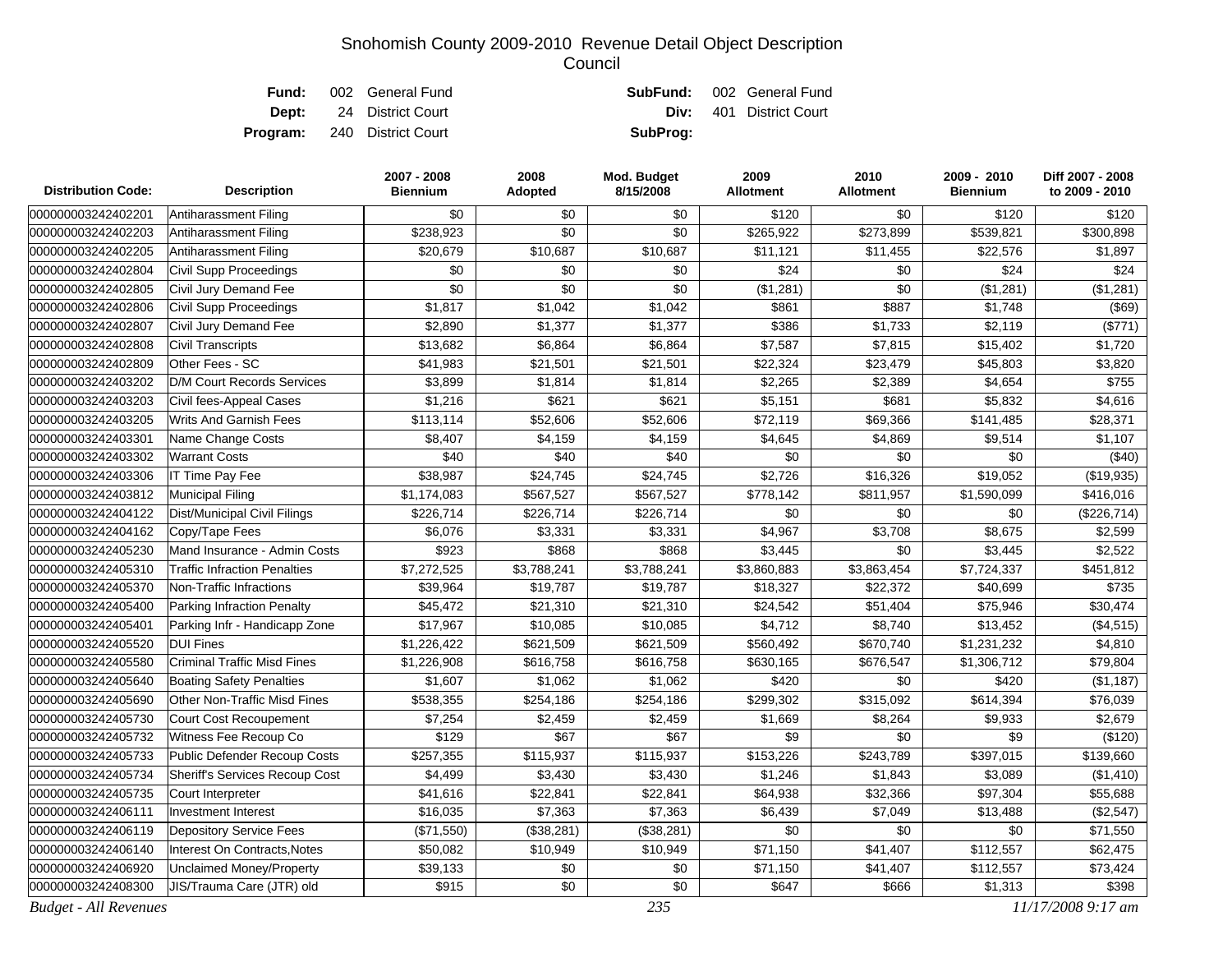|  | <b>Fund:</b> 002 General Fund      |          | <b>SubFund:</b> 002 General Fund |
|--|------------------------------------|----------|----------------------------------|
|  | <b>Dept:</b> 24 District Court     |          | <b>Div:</b> 401 District Court   |
|  | <b>Program:</b> 240 District Court | SubProg: |                                  |

| <b>Distribution Code:</b> | <b>Description</b>               | 2007 - 2008<br><b>Biennium</b> | 2008<br>Adopted | Mod. Budget<br>8/15/2008 | 2009<br><b>Allotment</b> | 2010<br><b>Allotment</b> | $2009 - 2010$<br><b>Biennium</b> | Diff 2007 - 2008<br>to 2009 - 2010 |
|---------------------------|----------------------------------|--------------------------------|-----------------|--------------------------|--------------------------|--------------------------|----------------------------------|------------------------------------|
| 000000003242408303        | <b>JIS/Trauma BARS 386.83.03</b> | \$17,876                       | \$0             | \$0                      | \$12,645                 | \$13,024                 | \$25,669                         | \$7,793                            |
| 000000003242408304        | <b>JIS/Trauma BARS 386.83.04</b> | \$2.379                        | \$0             | \$0                      | \$1.682                  | \$1,733                  | \$3,415                          | \$1,036                            |
| 000000003242408305        | <b>JIS/Trauma BARS 386.83.04</b> | \$2,351,583                    | \$1,268,199     | \$1,268,199              | \$1,124,083              | \$789,390                | \$1,913,473                      | ( \$438, 110)                      |
| 000000003242408699        | School Zone Safety               | \$31,480                       | \$14,285        | \$14,285                 | \$12,006                 | \$12,529                 | \$24,535                         | (\$6,945)                          |
| 000000003242409001        | Criminal Conviction Fee-DUI      | \$34,383                       | \$11,403        | \$11,403                 | \$27,069                 | \$31,048                 | \$58,117                         | \$23,734                           |
| 000000003242409002        | Criminal Conviction Fee-Traffi   | \$101.831                      | \$44,219        | \$44,219                 | \$70,634                 | \$77.841                 | \$148,475                        | \$46,644                           |
| 000000003242409003        | Criminal Conviction Fee-NonTra   | \$49,267                       | \$20,223        | \$20,223                 | \$28,873                 | \$39,241                 | \$68,114                         | \$18,847                           |
| 000000003242409005        | Co Dog Violation                 | \$589                          | \$0             | \$0                      | \$154                    | \$622                    | \$776                            | \$187                              |
| 000000003242409703        | Local/JIS Account                | \$3,341                        | \$3,009         | \$3,009                  | \$0                      | \$0                      | \$0                              | (\$3,341)                          |
| 000000003242409704        | Local/JIS Account-Old            | \$2.078                        | \$0             | \$0                      | \$2.128                  | \$1.514                  | \$3,642                          | \$1,564                            |
|                           | <b>Program Totals:</b>           | \$15,202,928                   | \$7,742,937     | \$7,742,937              | \$8,229,115              | \$8,180,646              | \$16,409,761                     | \$1,206,833                        |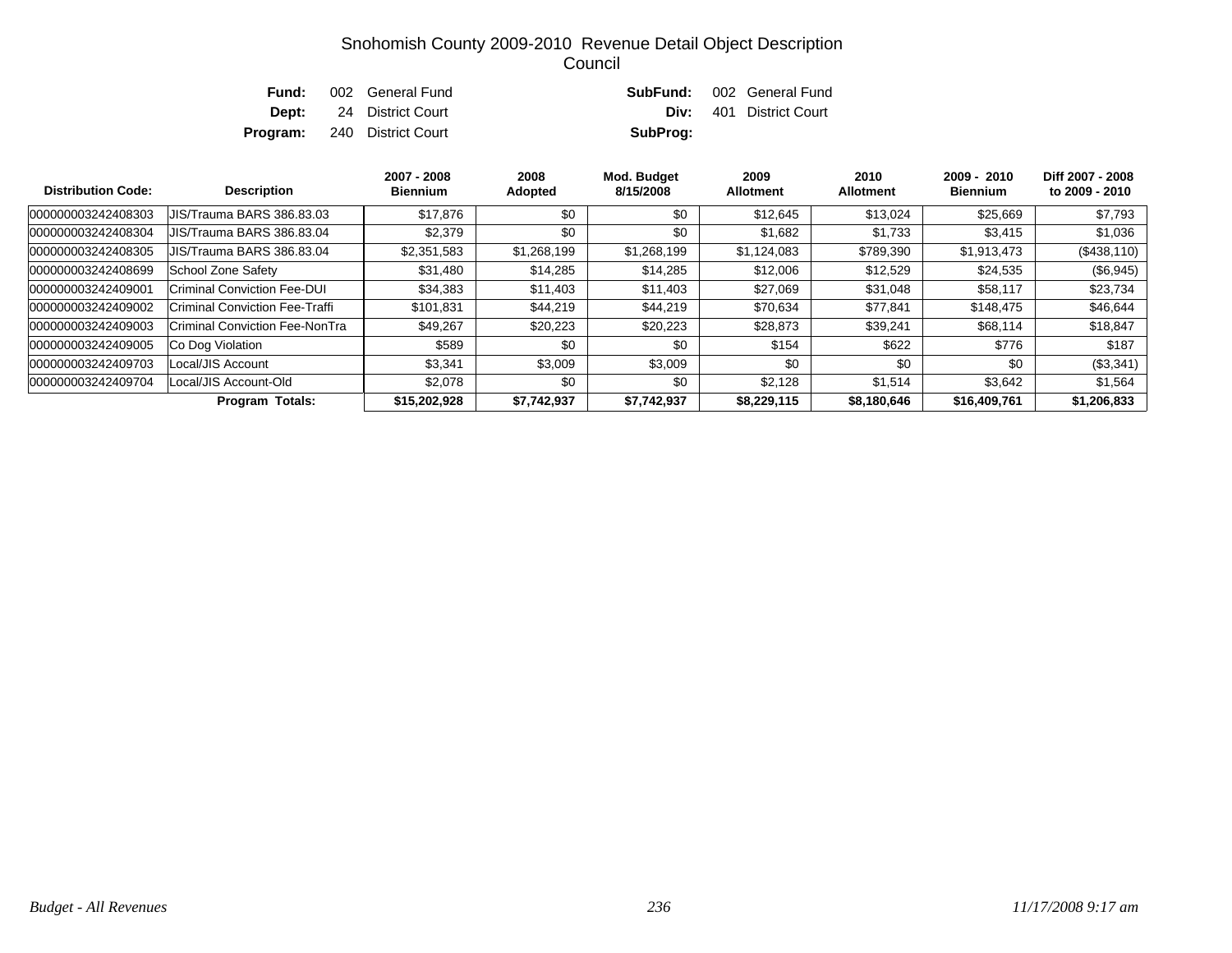| Fund: | 002 General Fund                                |          | <b>SubFund:</b> 002 General Fund |
|-------|-------------------------------------------------|----------|----------------------------------|
|       | <b>Dept:</b> 24 District Court                  |          | <b>Div:</b> 401 District Court   |
|       | <b>Program:</b> 330 Probation & Parole Services | SubProg: |                                  |

| <b>Distribution Code:</b> | <b>Description</b>        |             | 2008<br>Adopted | <b>Mod. Budget</b><br>8/15/2008 | 2009<br><b>Allotment</b> | 2010<br><b>Allotment</b> | 2009<br>2010<br><b>Biennium</b> | Diff 2007 - 2008<br>to 2009 - 2010 |
|---------------------------|---------------------------|-------------|-----------------|---------------------------------|--------------------------|--------------------------|---------------------------------|------------------------------------|
| 000000003243304233        | Adult Probation Charges   | \$3,710,634 | \$1,834,466     | \$1,834,466                     | \$1,786,619              | \$2,006,053              | \$3,792,672                     | \$82,038                           |
|                           | <b>Totals:</b><br>Program | \$3,710,634 | \$1,834,466     | \$1.834.466                     | \$1,786,619              | \$2,006,053              | \$3,792,672                     | \$82,038                           |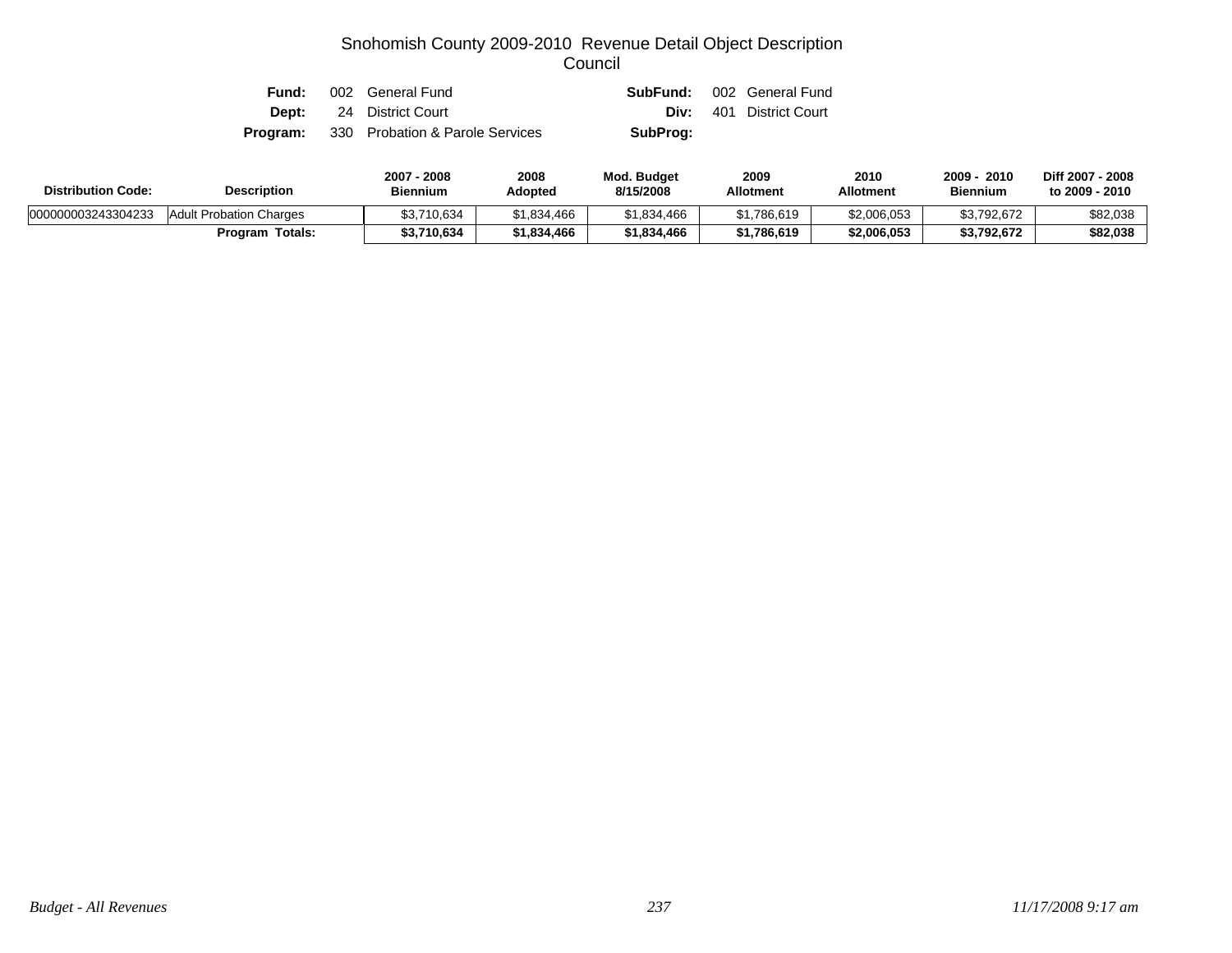| Fund:    | 002 General Fund               |          | <b>SubFund:</b> 002 General Fund |
|----------|--------------------------------|----------|----------------------------------|
|          | <b>Dept:</b> 24 District Court |          | <b>Div:</b> 401 District Court   |
| Program: | 450 Dispute Resolution Center  | SubProg: |                                  |

| <b>Distribution Code:</b> | <b>Description</b>     | 2007 - 2008<br><b>Biennium</b> | 2008<br>Adopted | <b>Mod. Budget</b><br>8/15/2008 | 2009<br><b>Allotment</b> | 2010<br><b>Allotment</b> | 2009<br>2010<br><b>Biennium</b> | Diff 2007 - 2008<br>to 2009 - 2010 |
|---------------------------|------------------------|--------------------------------|-----------------|---------------------------------|--------------------------|--------------------------|---------------------------------|------------------------------------|
| 000000003244502401        | <b>DRC Revenue</b>     | \$290.770                      | \$152,175       | \$152.175                       | \$155,000                | \$158,885                | \$313,885                       | \$23,115                           |
|                           | <b>Program Totals:</b> | \$290,770                      | \$152,175       | \$152,175                       | \$155,000                | \$158,885                | \$313,885                       | \$23,115                           |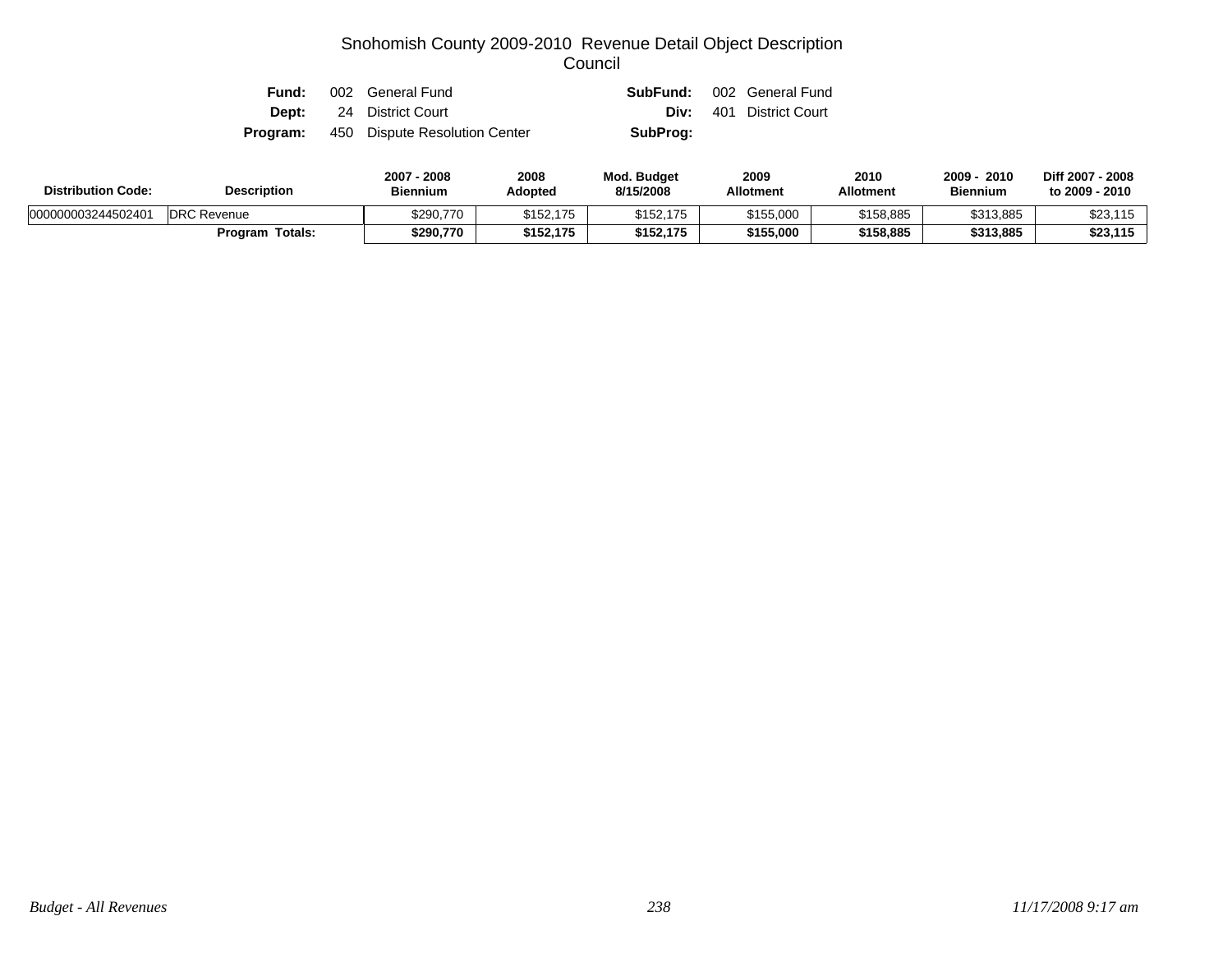| Fund: | 002 General Fund                    |          | <b>SubFund:</b> 002 General Fund |
|-------|-------------------------------------|----------|----------------------------------|
|       | <b>Dept:</b> 30 Sheriff             | Div:     | 002 Sheriff Administration       |
|       | <b>Program:</b> 128 School Resource | SubProg: |                                  |

| <b>Description</b><br><b>Distribution Code:</b> |                                    | 2007<br>2008<br>Biennium | 2008<br>Adopted | Mod. Budget<br>8/15/2008 | 2009<br><b>Allotment</b> | 2010<br>Allotment | 2009<br>2010<br><b>Biennium</b> | Diff 2007 - 2008<br>to 2009 - 2010 |
|-------------------------------------------------|------------------------------------|--------------------------|-----------------|--------------------------|--------------------------|-------------------|---------------------------------|------------------------------------|
| 000000003301286990                              | <b>Other Miscellaneous Revenue</b> | \$281,584                | \$133.529       | \$133,529                | \$0                      |                   | \$0                             | (\$281,584)                        |
|                                                 | <b>Program Totals:</b>             | \$281,584                | \$133,529       | \$133,529                | \$0                      |                   | \$0                             | (\$281,584)                        |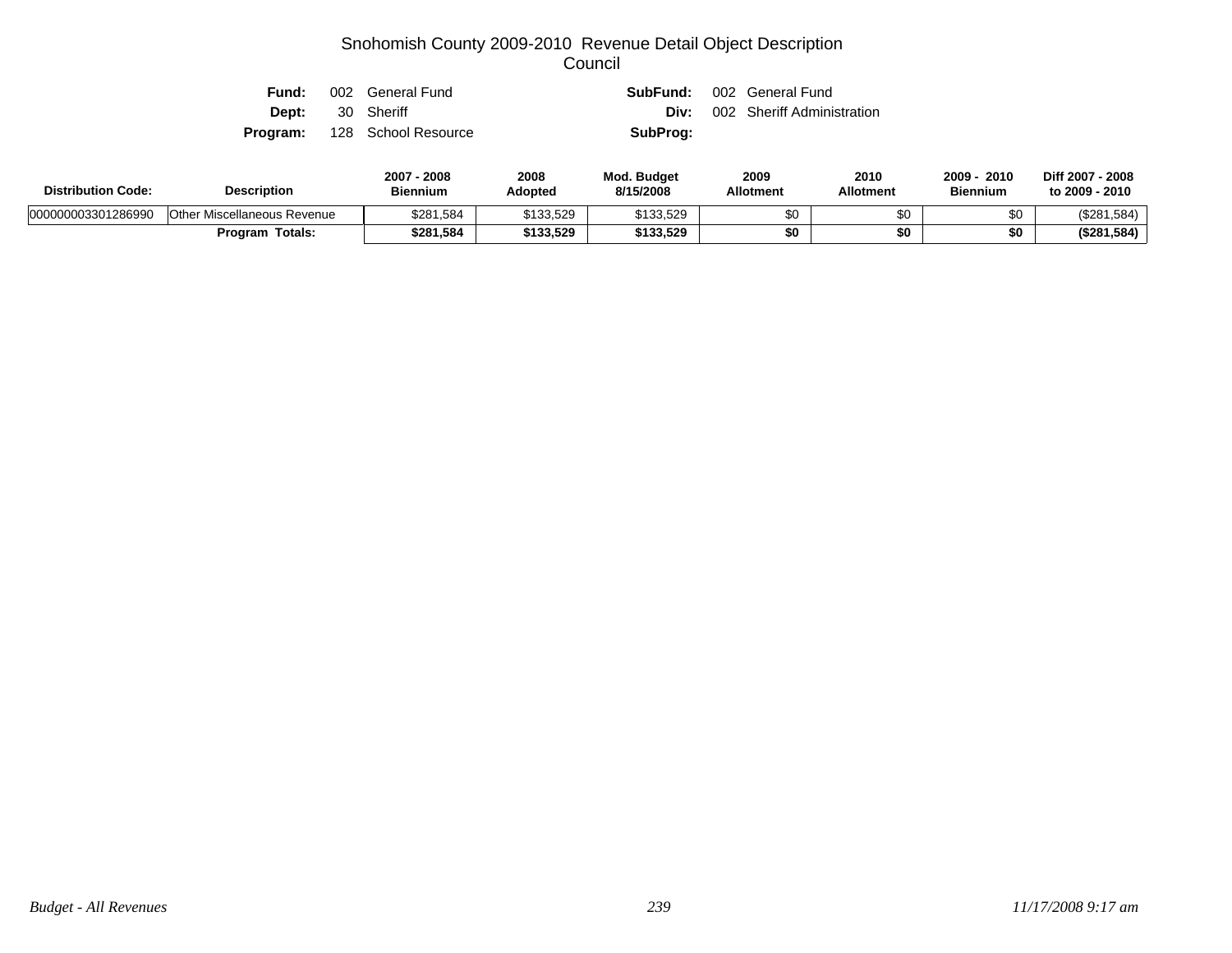|  | <b>Fund:</b> 002 General Fund        |          | <b>SubFund:</b> 002 General Fund   |
|--|--------------------------------------|----------|------------------------------------|
|  | <b>Dept:</b> 30 Sheriff              |          | <b>Div:</b> 003 Sheriff-Operations |
|  | <b>Program:</b> 113 Field Operations | SubProg: |                                    |
|  |                                      |          |                                    |

| <b>Distribution Code:</b> | <b>Description</b>                    | 2007 - 2008<br><b>Biennium</b> | 2008<br>Adopted | Mod. Budget<br>8/15/2008 | 2009<br>Allotment | 2010<br><b>Allotment</b> | $2009 - 2010$<br><b>Biennium</b> | Diff 2007 - 2008<br>to 2009 - 2010 |
|---------------------------|---------------------------------------|--------------------------------|-----------------|--------------------------|-------------------|--------------------------|----------------------------------|------------------------------------|
| 000000003301130350        | <b>Traffic Safety Commission</b>      | \$0                            | \$0             | \$0                      | \$0               | \$0                      | \$0                              | \$0                                |
| 000000003301131753        | Boards & Tabs                         | \$853,310                      | \$475,000       | \$475,000                | \$412,421         | \$423,144                | \$835,565                        | (\$17,745)                         |
| 000000003301131754        | Card Playing                          | \$830,255                      | \$505,000       | \$505,000                | \$354,582         | \$363,801                | \$718,383                        | (\$111,872)                        |
| 000000003301131755        | Amusement Games                       | \$16,218                       | \$8,950         | \$8,950                  | \$7,923           | \$8,129                  | \$16,052                         | (\$166)                            |
| 000000003301131757        | <b>Sheriff Deputy Staffing Contin</b> | \$1,698,462                    | \$905,524       | \$905,524                | \$1,075,000       | \$1,075,000              | \$2,150,000                      | \$451,538                          |
| 000000003301131980        | Pen/Int On Other Taxes - Op As        | \$8,656                        | \$4,200         | \$4,200                  | \$1,600           | \$1,600                  | \$3,200                          | (\$5,456)                          |
| 000000003301133603        | State In Lieu/Impact                  | \$376,645                      | \$187,675       | \$187,675                | \$208,060         | \$214,300                | \$422,360                        | \$45,715                           |
| 000000003301133821        | <b>Law Protection Services</b>        | \$6,290,782                    | \$3,131,300     | \$3,270,093              | \$4,626,392       | \$3,884,892              | \$8,511,284                      | \$2,220,502                        |
| 000000003301133822        | <b>Fire Protection Services</b>       | \$153,328                      | \$96,828        | \$96,828                 | \$55,000          | \$55,000                 | \$110,000                        | (\$43,328)                         |
| 000000003301134921        | I/F Law Enforcement Services          | \$177,016                      | \$88,508        | \$88,508                 | \$95,716          | \$97,300                 | \$193,016                        | \$16,000                           |
| 000000003301135400        | False Alarm Billings                  | \$108,860                      | \$62,500        | \$62,500                 | \$32,000          | \$35,000                 | \$67,000                         | (\$41,860)                         |
| 000000003301135734        | <b>Sheriff Service Costs</b>          | \$8,373                        | \$4,000         | \$4,000                  | \$4,000           | \$4,000                  | \$8,000                          | (\$373)                            |
| 000000003301139000        | Other Misc Revenue                    | \$55,857                       | \$13,350        | \$13,350                 | \$13,500          | \$13,500                 | \$27,000                         | (\$28,857)                         |
| 000000003301139700        | OpT-Traffic Enforcement               | \$4,012,706                    | \$2,215,340     | \$2,215,340              | \$2,941,026       | \$2,641,107              | \$5,582,133                      | \$1,569,427                        |
| 000000003301139703        | OpT-Federal Forest                    | \$0                            | \$0             | \$0                      | \$35,000          | \$35,000                 | \$70,000                         | \$70,000                           |
| 000000003301139705        | Fund Contr-Weights, Measures          | \$0                            | \$0             | \$0                      | \$470,596         | \$0                      | \$470,596                        | \$470,596                          |
| Program Totals:           |                                       | \$14,590,468                   | \$7,698,175     | \$7,836,968              | \$10,332,816      | \$8,851,773              | \$19,184,589                     | \$4,594,121                        |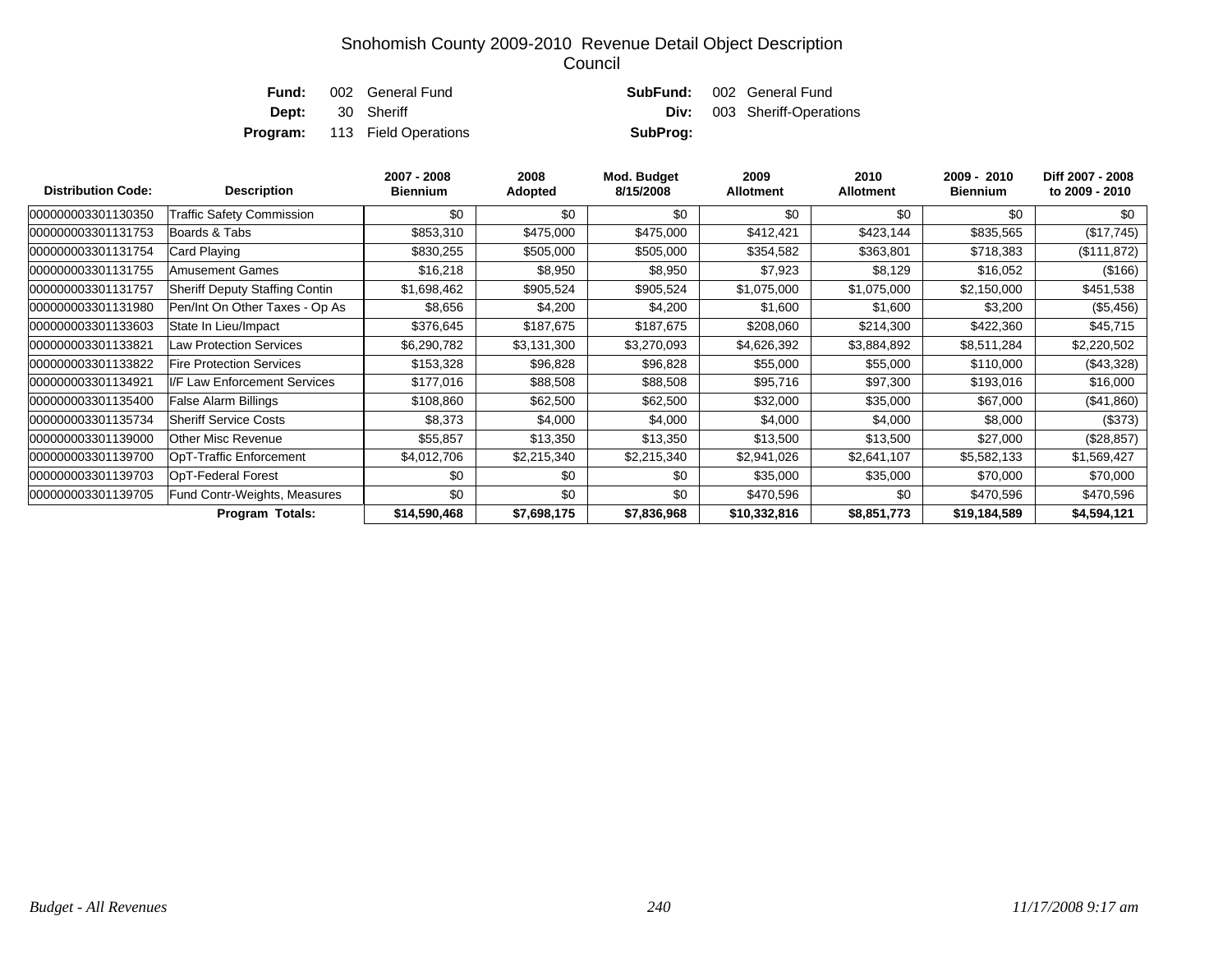| Fund: | 002 General Fund                         |          | <b>SubFund:</b> 002 General Fund       |
|-------|------------------------------------------|----------|----------------------------------------|
| Dept: | 30 Sheriff                               |          | <b>Div:</b> 004 Sheriff-Staff Services |
|       | <b>Program:</b> 114 Technical Operations | SubProg: |                                        |

| <b>Distribution Code:</b> | <b>Description</b>             | 2007 - 2008<br><b>Biennium</b> | 2008<br>Adopted | Mod. Budget<br>8/15/2008 | 2009<br><b>Allotment</b> | 2010<br><b>Allotment</b> | 2009 - 2010<br><b>Biennium</b> | Diff 2007 - 2008<br>to 2009 - 2010 |
|---------------------------|--------------------------------|--------------------------------|-----------------|--------------------------|--------------------------|--------------------------|--------------------------------|------------------------------------|
| 000000003301142290        | Other Non-Bus Lic/Perm         | \$158.643                      | \$78,000        | \$78,000                 | \$80,000                 | \$82,000                 | \$162,000                      | \$3,357                            |
| 000000003301143819        | State Patrol Sex Off Recovery  | \$33,243                       | \$18,000        | \$18,000                 | \$18,000                 | \$18,000                 | \$36,000                       | \$2,757                            |
| 000000003301144134        | Superior Court Record Services | \$63.816                       | \$35,000        | \$35,000                 | \$28,000                 | \$28,000                 | \$56,000                       | (\$7,816)                          |
| 000000003301144210        | Law Enforcement Service        | \$657.447                      | \$355,000       | \$355,000                | \$300,000                | \$309,000                | \$609,000                      | (\$48,447)                         |
| 000000003301146920        | Unclaimed Money/Property       | \$60.991                       | \$40,000        | \$40,000                 | \$40,000                 | \$40,000                 | \$80,000                       | \$19,009                           |
|                           | <b>Program Totals:</b>         | \$974.140                      | \$526,000       | \$526,000                | \$466,000                | \$477,000                | \$943,000                      | (\$31,140)                         |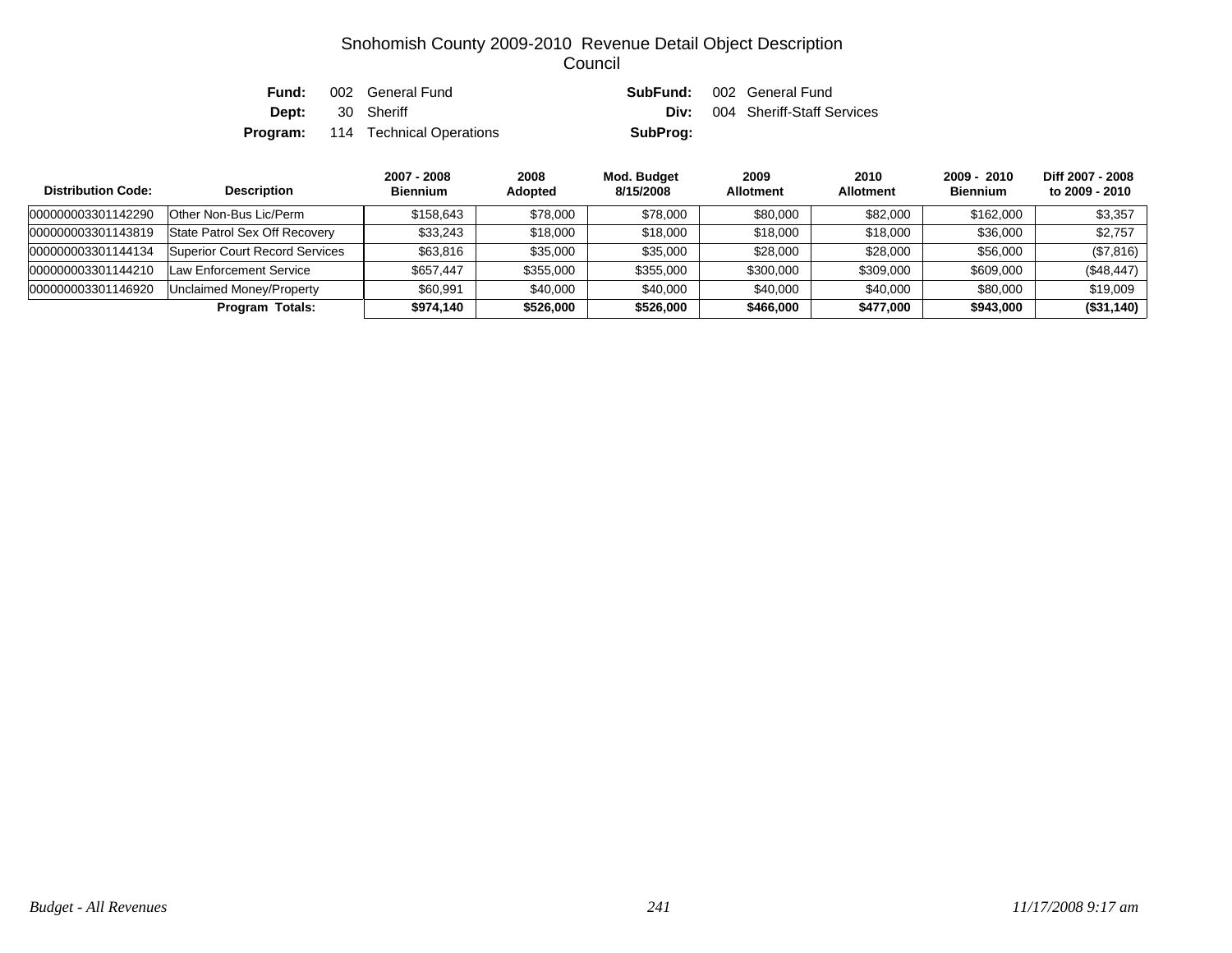| Fund:        | 002 General Fund                  |          | <b>SubFund:</b> 002 General Fund          |
|--------------|-----------------------------------|----------|-------------------------------------------|
| <b>Dept:</b> | 30 Sheriff                        |          | <b>Div:</b> 015 911 Dispatch & Communicat |
|              | <b>Program:</b> 180 Communication | SubProg: |                                           |

| <b>Distribution Code:</b> | <b>Description</b>      | 2008<br>2007<br>Biennium | 2008<br><b>Adopted</b> | <b>Mod. Budget</b><br>8/15/2008 | 2009<br><b>Allotment</b> | 2010<br>Allotment | 2009<br>2010<br><b>Biennium</b> | Diff 2007 - 2008<br>to 2009 - 2010 |
|---------------------------|-------------------------|--------------------------|------------------------|---------------------------------|--------------------------|-------------------|---------------------------------|------------------------------------|
| 000000003301803828        | Shared 800Mhz O&M Costs | \$630,866                | \$340,000              | \$340,000                       | \$364,000                | \$390,000         | \$754,000                       | \$123,134                          |
|                           | <b>Program Totals:</b>  | \$630,866                | \$340.000              | \$340,000                       | \$364,000                | \$390,000         | \$754,000                       | \$123,134                          |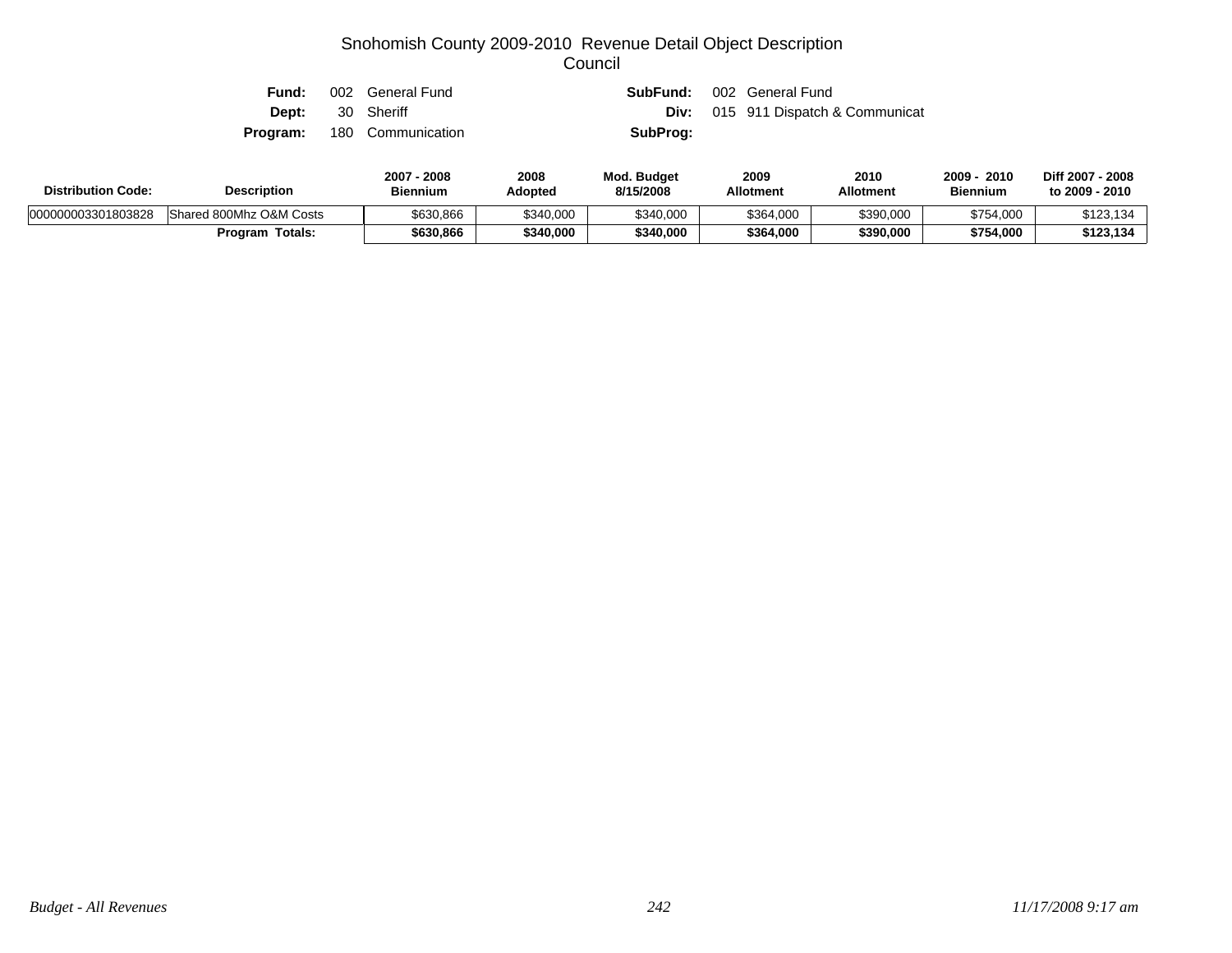| Fund:                      | 100 Special Revenue |          | <b>SubFund:</b> 008 Community Impact funds, Shrff |
|----------------------------|---------------------|----------|---------------------------------------------------|
| <b>Dept:</b> 30 Sheriff    |                     | Div:     | 003 Sheriff-Operations                            |
| <b>Program:</b> 122 Patrol |                     | SubProg: |                                                   |

| <b>Distribution Code:</b> | <b>Description</b>     | 2007 - 2008<br><b>Biennium</b> | 2008<br><b>Adopted</b> | Mod. Budget<br>8/15/2008 | 2009<br><b>Allotment</b> | 2010<br><b>Allotment</b> | 2009 - 2010<br><b>Biennium</b> | Diff 2007 - 2008<br>to 2009 - 2010 |
|---------------------------|------------------------|--------------------------------|------------------------|--------------------------|--------------------------|--------------------------|--------------------------------|------------------------------------|
| 000000308301220800        | Beginning Fund Balance | \$0                            | \$0                    | \$0                      | \$5,797                  | \$7.916                  | \$13,713                       | \$13,713                           |
| 000000308301223819        | Community Impact Funds | \$216,507                      | \$100,000              | \$100,000                | \$100,000                | \$100,000                | \$200,000                      | (\$16,507)                         |
|                           | Program Totals:        | \$216.507                      | \$100,000              | \$100.000                | \$105.797                | \$107,916                | \$213,713                      | (\$2,794)                          |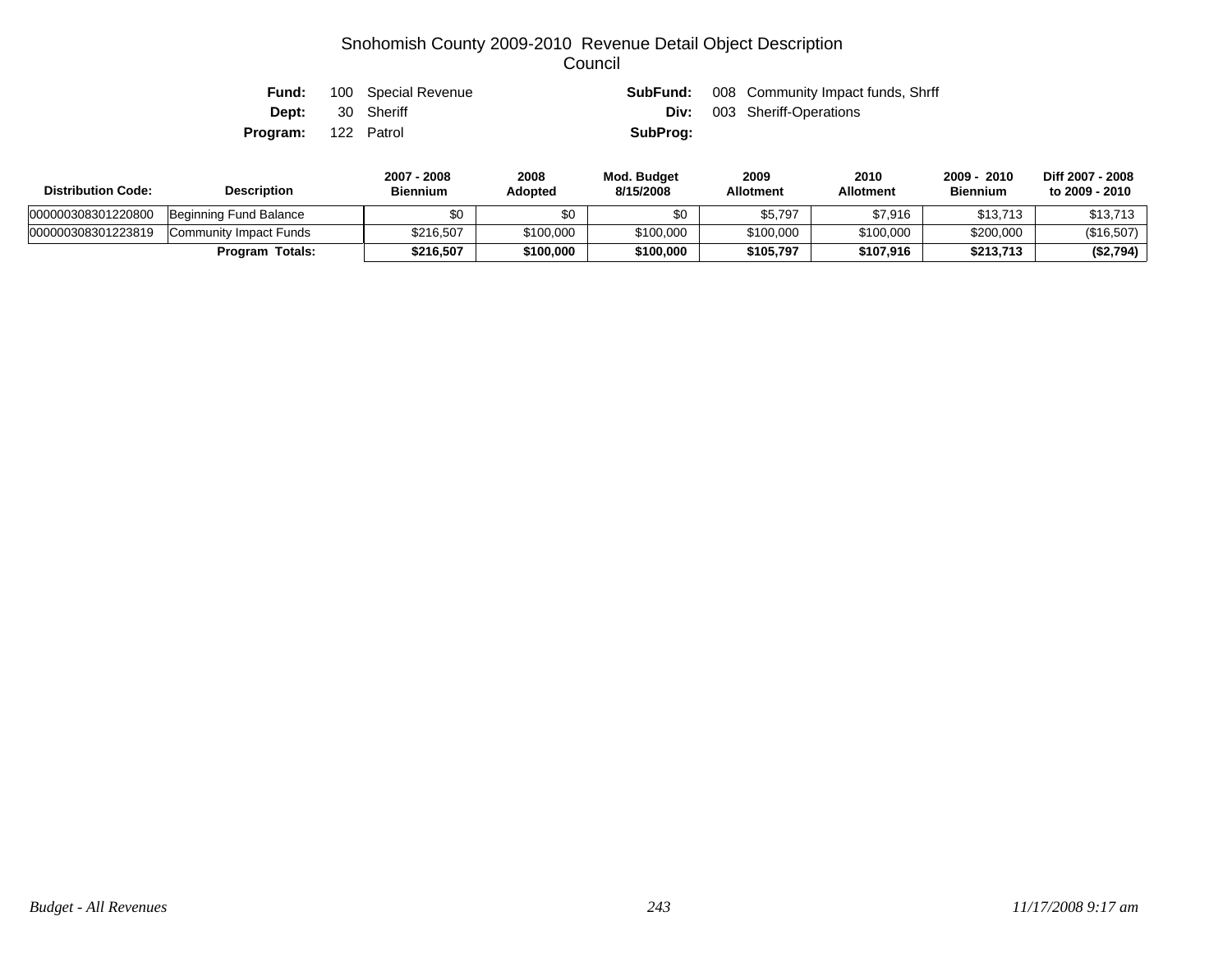| Fund: | 130 Grant Control                        |          | <b>SubFund:</b> 325 Narcotics Control     |
|-------|------------------------------------------|----------|-------------------------------------------|
|       | <b>Dept:</b> 30 Sheriff                  |          | <b>Div:</b> 009 Sheriff-Narcotics Control |
|       | <b>Program:</b> 126 Narcotics Task Force | SubProg: |                                           |

| <b>Distribution Code:</b> | <b>Description</b>     | 2007 - 2008<br><b>Biennium</b> | 2008<br>Adopted | Mod. Budget<br>8/15/2008 | 2009<br><b>Allotment</b> | 2010<br><b>Allotment</b> | $2009 - 2010$<br><b>Biennium</b> | Diff 2007 - 2008<br>to 2009 - 2010 |
|---------------------------|------------------------|--------------------------------|-----------------|--------------------------|--------------------------|--------------------------|----------------------------------|------------------------------------|
| 000000325301260800        | Beginning Fund Balance | \$2,656                        | \$2,656         | \$2,656                  | \$41,089                 | \$0                      | \$41,089                         | \$38,433                           |
| 000000325301263116        | Department Of Justice  | \$311.958                      | \$135,410       | \$135,410                | \$82,500                 | \$82,500                 | \$165,000                        | (\$146,958)                        |
| 000000325301263703        | Narcotics Task Force   | \$78,096                       | \$40,996        | \$40,996                 | \$42,300                 | \$43,500                 | \$85,800                         | \$7,704                            |
| 000000325301269700        | OpT-Drug Task Force    | \$72,422                       | \$36,365        | \$36,365                 | \$36,935                 | \$38,040                 | \$74,975                         | \$2,553                            |
| 000000325301269817        | OpT-Confiscation       | \$72.927                       | \$32,927        | \$32,927                 | \$97,500                 | \$97,500                 | \$195,000                        | \$122.073                          |
|                           | <b>Program Totals:</b> | \$538.059                      | \$248,354       | \$248,354                | \$300,324                | \$261,540                | \$561,864                        | \$23,805                           |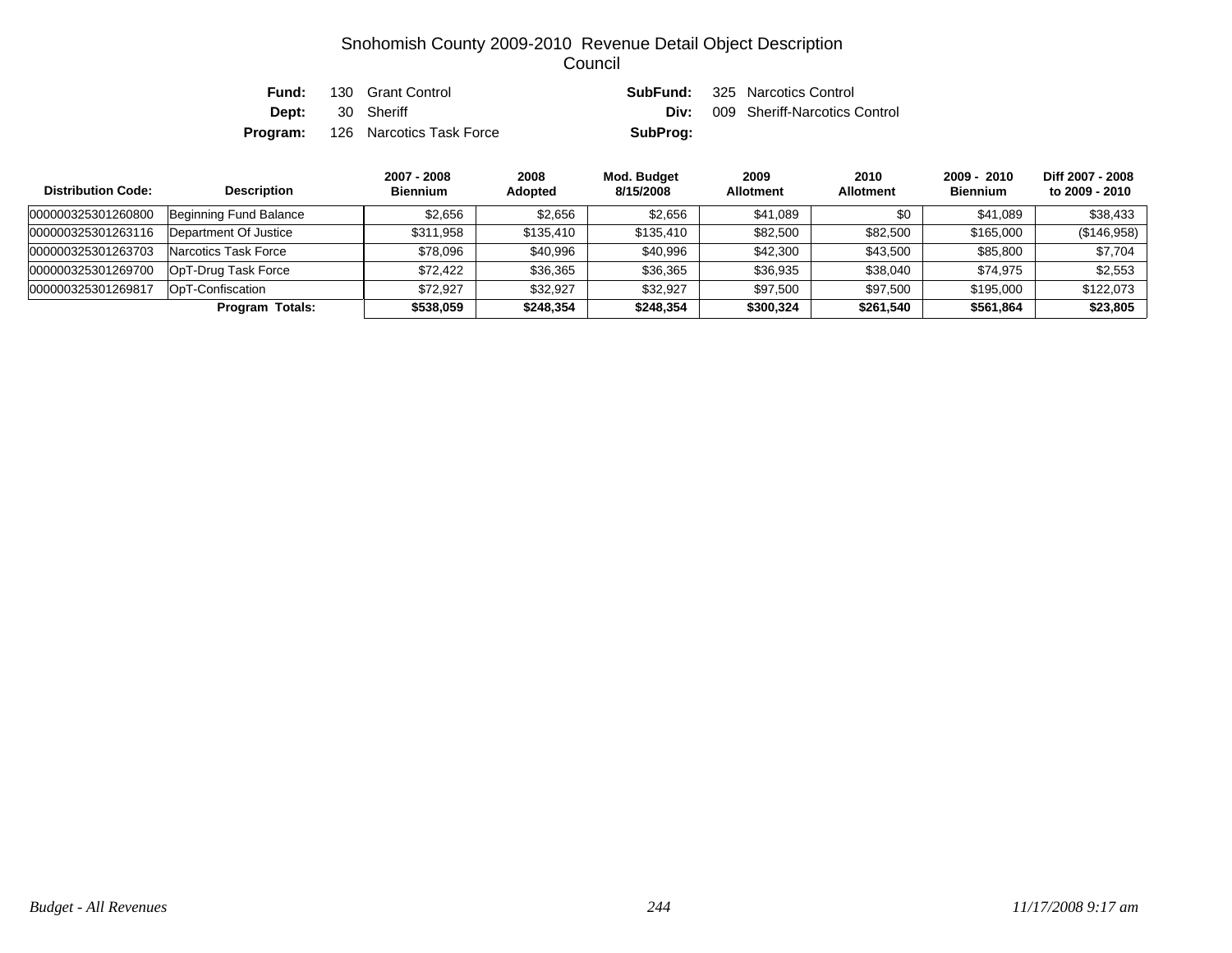| Fund: | 130 Grant Control                           |          | <b>SubFund:</b> 325 Narcotics Control     |
|-------|---------------------------------------------|----------|-------------------------------------------|
|       | <b>Dept:</b> 30 Sheriff                     |          | <b>Div:</b> 009 Sheriff-Narcotics Control |
|       | <b>Program:</b> 127 Narcotics Task Force II | SubProg: |                                           |

| <b>Distribution Code:</b> | <b>Description</b>        | 2007 - 2008<br><b>Biennium</b> | 2008<br><b>Adopted</b> | Mod. Budget<br>8/15/2008 | 2009<br><b>Allotment</b> | 2010<br><b>Allotment</b> | 2009 - 2010<br><b>Biennium</b> | Diff 2007 - 2008<br>to 2009 - 2010 |
|---------------------------|---------------------------|--------------------------------|------------------------|--------------------------|--------------------------|--------------------------|--------------------------------|------------------------------------|
| 000000325301270800        | Beginning Fund Balance    | \$0                            | \$0                    |                          | \$41.089                 | \$0                      | \$41,089                       | \$41.089                           |
| 000000325301273116        | Department Of Justice     | \$251.267                      | \$135,410              | \$135,410                | \$82,500                 | \$82,500                 | \$165,000                      | (\$86,267)                         |
| 000000325301273703        | Narcotics Task Force      | \$81,702                       | \$40,996               | \$40,996                 | \$42,300                 | \$43.500                 | \$85,800                       | \$4,098                            |
| 000000325301279700        | OpT-Drug Task Force       | \$72.728                       | \$36.364               | \$36,364                 | \$36,934                 | \$38.040                 | \$74.974                       | \$2,246                            |
| 000000325301279817        | OpT-Task Force Forfeiture | \$65.856                       | \$32.928               | \$32.928                 | \$97,500                 | \$97.500                 | \$195,000                      | \$129.144                          |
|                           | Program Totals:           | \$471.553                      | \$245,698              | \$245,698                | \$300,323                | \$261,540                | \$561,863                      | \$90,310                           |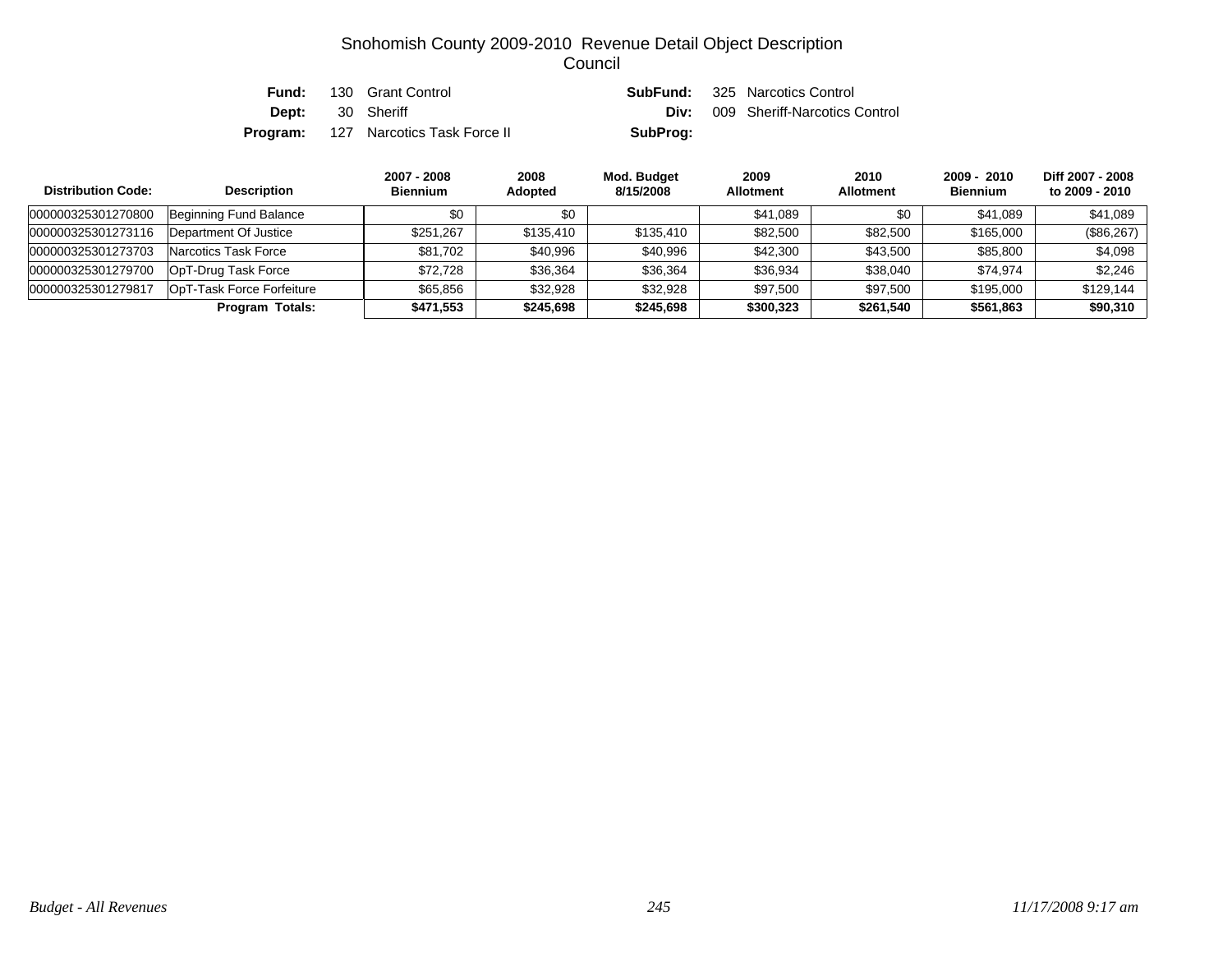| Fund: | 130 Grant Control               |          | <b>SubFund:</b> 325 Narcotics Control |
|-------|---------------------------------|----------|---------------------------------------|
|       | <b>Dept:</b> 30 Sheriff         | Div:     | 009 Sheriff-Narcotics Control         |
|       | <b>Program:</b> 128 HIDTA Grant | SubProg: |                                       |

| <b>Distribution Code:</b> | <b>Description</b>             | 2008<br>2007<br>Biennium | 2008<br><b>Adopted</b> | <b>Mod. Budget</b><br>8/15/2008 | 2009<br><b>Allotment</b> | 2010<br>Allotment | 2009 -<br>2010<br><b>Biennium</b> | Diff 2007 - 2008<br>to 2009 - 2010 |
|---------------------------|--------------------------------|--------------------------|------------------------|---------------------------------|--------------------------|-------------------|-----------------------------------|------------------------------------|
| 000000325301281630        | Local Law Enforcement Block Gr | \$1,420,158              | \$705,000              | \$705,000                       | \$875,000                | \$750,000         | \$1,625,000                       | \$204,842                          |
|                           | Program Totals:                | \$1,420,158              | \$705,000              | \$705,000                       | \$875,000                | \$750,000         | \$1,625,000                       | \$204,842                          |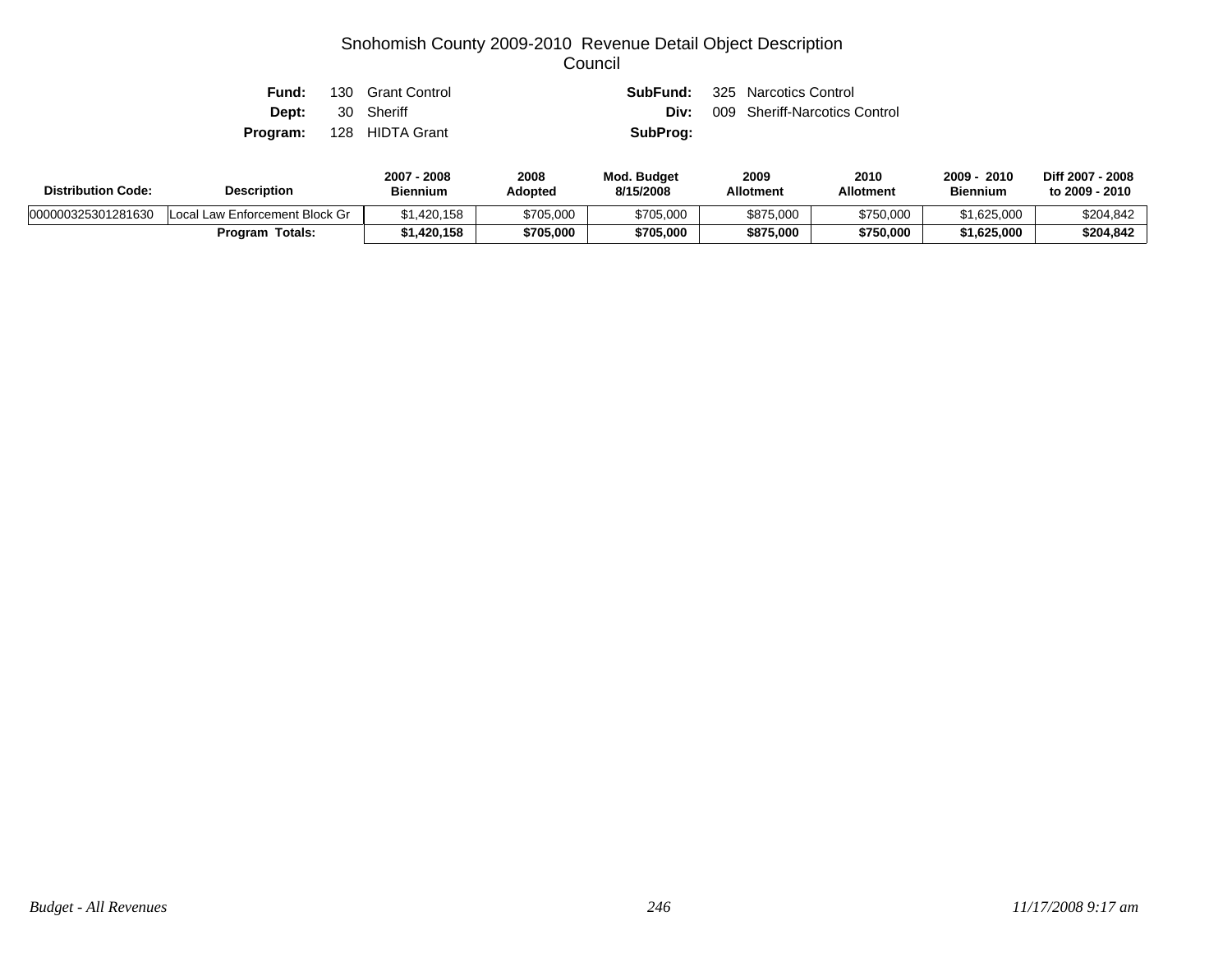| Fund:                      | 130 Grant Control       |          | <b>SubFund:</b> 325 Narcotics Control |
|----------------------------|-------------------------|----------|---------------------------------------|
|                            | <b>Dept:</b> 30 Sheriff | Div:     | 009 Sheriff-Narcotics Control         |
| <b>Program:</b> 129 W.S.P. |                         | SubProg: |                                       |

| <b>Distribution Code:</b> | <b>Description</b>                 | 2007 - 2008<br><b>Biennium</b> | 2008<br><b>Adopted</b> | Mod. Budget<br>8/15/2008 | 2009<br><b>Allotment</b> | 2010<br><b>Allotment</b> | 2009 - 2010<br><b>Biennium</b> | Diff 2007 - 2008<br>to 2009 - 2010 |
|---------------------------|------------------------------------|--------------------------------|------------------------|--------------------------|--------------------------|--------------------------|--------------------------------|------------------------------------|
| 000000325301290350        | <b>State Traffic Safety Grants</b> | \$76.220                       | \$40,000               | \$40,000                 | \$50,000                 | \$60,000                 | \$110,000                      | \$33,780                           |
| 000000325301293866        | <b>WSP Revenue</b>                 | \$101,344                      | \$58,908               | \$58,908                 | \$58,908                 | \$58,908                 | \$117,816                      | \$16,472                           |
| 000000325301293867        | WSP Overtime Reimbursement         | \$68,610                       | \$70,000               | \$70,000                 | \$70,000                 | \$70,000                 | \$140,000                      | \$71,390                           |
|                           | <b>Program Totals:</b>             | \$246.174                      | \$168,908              | \$168,908                | \$178,908                | \$188,908                | \$367,816                      | \$121.642                          |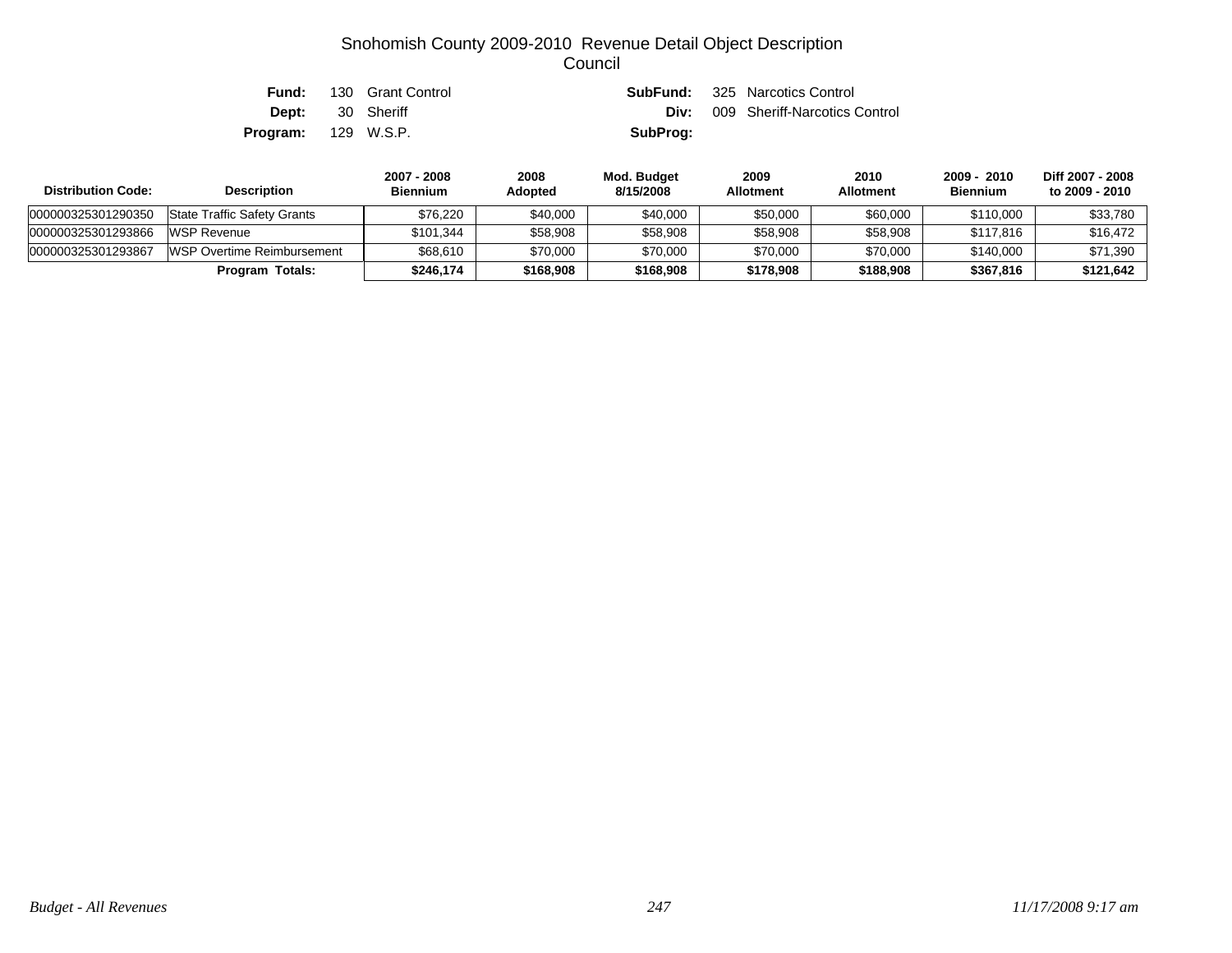| Fund:                         | 130 Grant Control |          | <b>SubFund:</b> 325 Narcotics Control |
|-------------------------------|-------------------|----------|---------------------------------------|
| <b>Dept:</b> 30 Sheriff       |                   |          | Div: 009 Sheriff-Narcotics Control    |
| <b>Program:</b> 135 Meth Team |                   | SubProg: |                                       |

| <b>Distribution Code:</b> | <b>Description</b>             |           | 2008<br>Adopted | <b>Mod. Budget</b><br>8/15/2008 | 2009<br><b>Allotment</b> | 2010<br>Allotment | 2009<br>2010<br><b>Biennium</b> | Diff 2007 - 2008<br>to 2009 - 2010 |
|---------------------------|--------------------------------|-----------|-----------------|---------------------------------|--------------------------|-------------------|---------------------------------|------------------------------------|
| 000000325301353427        | Dept Community Trade & EconDev | \$130,143 | \$0             | ΦU                              | \$931,138                | \$951,684         | \$1.882.822                     | \$1,752,679                        |
|                           | <b>Program Totals:</b>         | \$130,143 | \$0             | \$0                             | \$931.138                | \$951,684         | \$1.882.822                     | \$1,752,679                        |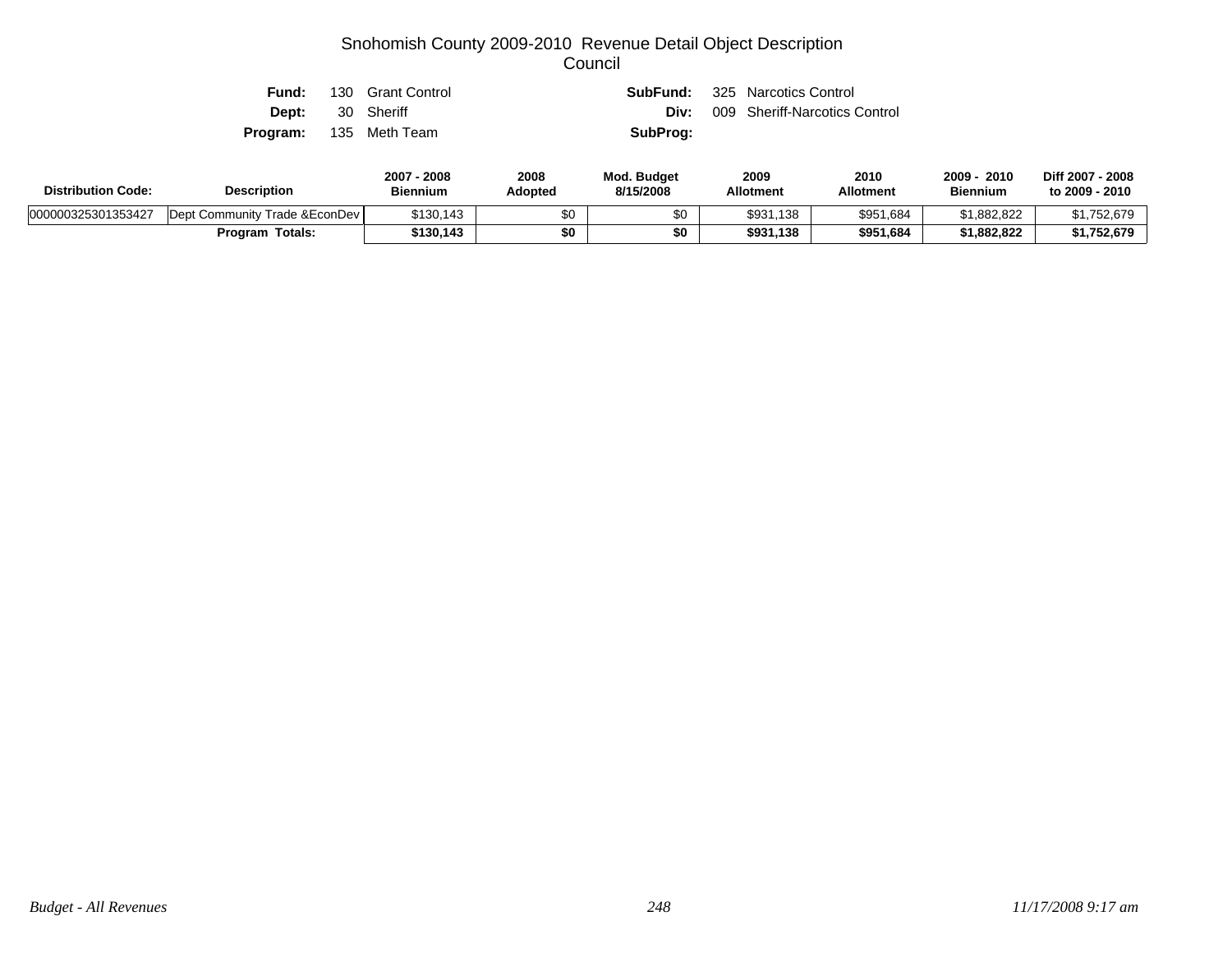| Fund:    | 130 Grant Control               |          | <b>SubFund:</b> 330 Law Enforcement Block Grant |
|----------|---------------------------------|----------|-------------------------------------------------|
| Dept:    | 30 Sheriff                      |          | <b>Div:</b> 004 Sheriff-Staff Services          |
| Program: | 400 Law Enforcement Block Grant | SubProg: |                                                 |

| <b>Distribution Code:</b> | <b>Description</b>                     | 2007 - 2008<br><b>Biennium</b> | 2008<br>Adopted | Mod. Budget<br>8/15/2008 | 2009<br><b>Allotment</b> | 2010<br><b>Allotment</b> | 2009 - 2010<br><b>Biennium</b> | Diff 2007 - 2008<br>to 2009 - 2010 |
|---------------------------|----------------------------------------|--------------------------------|-----------------|--------------------------|--------------------------|--------------------------|--------------------------------|------------------------------------|
| 000000330304001630        | Local Law Enforcement Block Gr         | \$160,000                      | \$160,000       | \$160,000                | \$160,000                | \$160,000                | \$320,000                      | \$160,000                          |
| 000000330304009700        | <b>IOpT-Law Enforcement Block Grnt</b> | \$30,000                       | \$15.000        | \$15,000                 | \$15,000                 | \$15,000                 | \$30,000                       | \$0                                |
|                           | <b>Program Totals:</b>                 | \$190,000                      | \$175,000       | \$175,000                | \$175.000                | \$175,000                | \$350,000                      | \$160,000                          |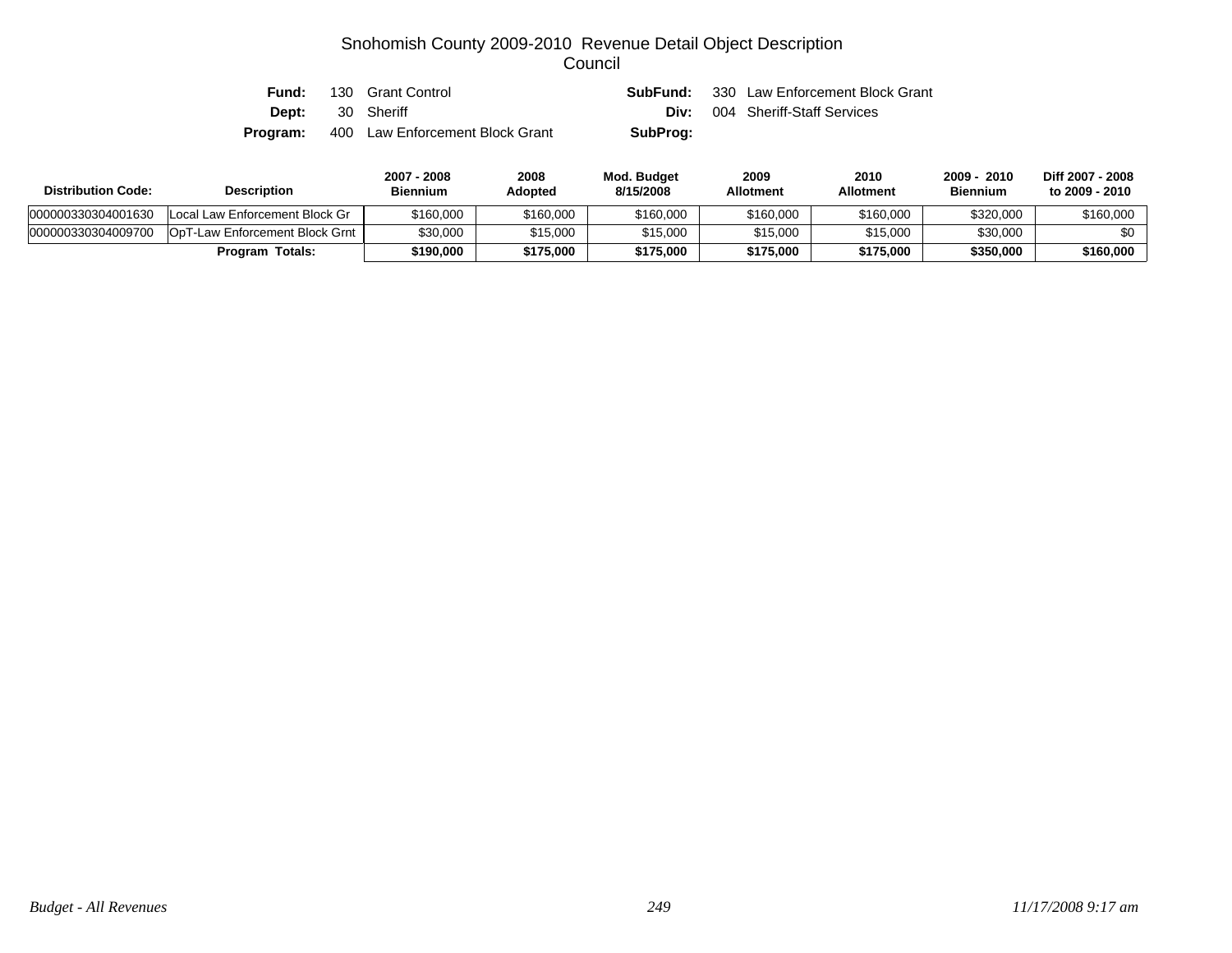| Fund:                   | 130 Grant Control                   |          | <b>SubFund:</b> 331 COPS MORE Grant Fund |
|-------------------------|-------------------------------------|----------|------------------------------------------|
| <b>Dept:</b> 30 Sheriff |                                     | Div:     | 004 Sheriff-Staff Services               |
|                         | <b>Program:</b> 401 COPS MORE Grant | SubProg: |                                          |

| <b>Distribution Code:</b> | <b>Description</b>               | 2008<br>2007<br><b>Biennium</b> | 2008<br>Adopted | Mod. Budget<br>8/15/2008 | 2009<br><b>Allotment</b> | 2010<br><b>Allotment</b> | 2009 ·<br>2010<br><b>Biennium</b> | Diff 2007 - 2008<br>to 2009 - 2010 |
|---------------------------|----------------------------------|---------------------------------|-----------------|--------------------------|--------------------------|--------------------------|-----------------------------------|------------------------------------|
| 000000331304013116        | <b>COPS More Dept of Justice</b> | 826,871.                        | \$750,000       | \$750,000                | \$400,000                | \$100,000                | \$500,000                         | (\$1,326,871                       |
|                           | Program Totals:                  | 1.826.871                       | \$750,000       | \$750,000                | \$400,000                | \$100,000                | \$500,000                         | (\$1,326,871)                      |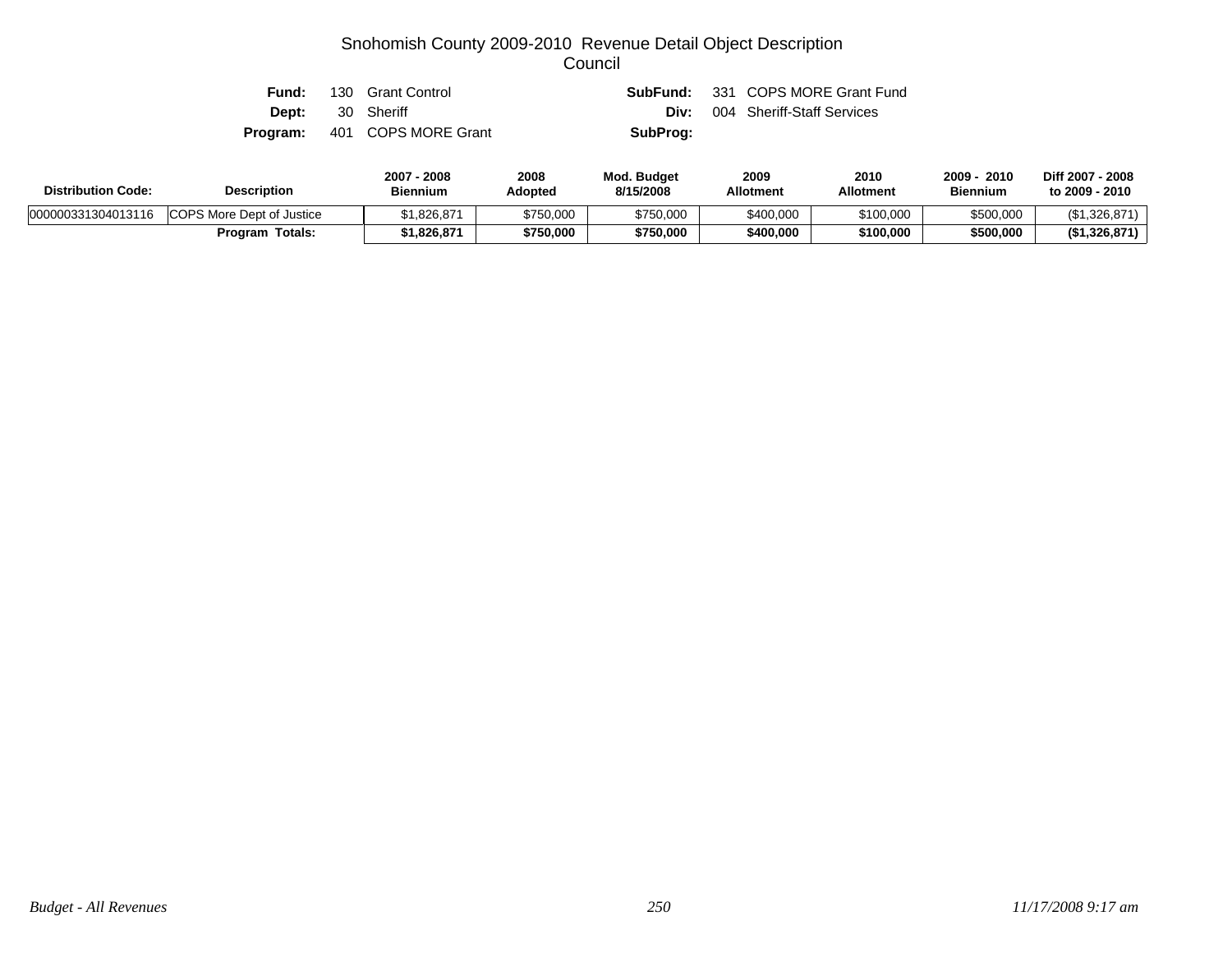| Fund:                   | 141 Sheriff-Search & Resc Helicopt    |          | <b>SubFund:</b> 141 Sheriff-Search & Resc Helicopt |
|-------------------------|---------------------------------------|----------|----------------------------------------------------|
| <b>Dept:</b> 30 Sheriff |                                       |          | <b>Div:</b> 012 Sheriff-Search And Rescue          |
|                         | <b>Program:</b> 520 Search And Rescue | SubProg: |                                                    |

| <b>Distribution Code:</b> | <b>Description</b>                       | 2008<br>2007<br><b>Biennium</b> | 2008<br>Adopted | <b>Mod. Budget</b><br>8/15/2008 | 2009<br><b>Allotment</b> | 2010<br><b>Allotment</b> | 2009 ·<br>2010<br><b>Biennium</b> | Diff 2007 - 2008<br>to 2009 - 2010 |
|---------------------------|------------------------------------------|---------------------------------|-----------------|---------------------------------|--------------------------|--------------------------|-----------------------------------|------------------------------------|
| 000000003305209701        | F-Srch&Rescu-USDA Forest R<br><b>OpT</b> | \$340,000                       | \$150,000       | \$150,000                       | \$150,000                | \$150,000                | \$300,000                         | $(\$40,000)$                       |
|                           | Totals:<br>Program                       | \$340,000                       | \$150.000       | \$150,000                       | \$150,000                | \$150,000                | \$300,000                         | (\$40,000)                         |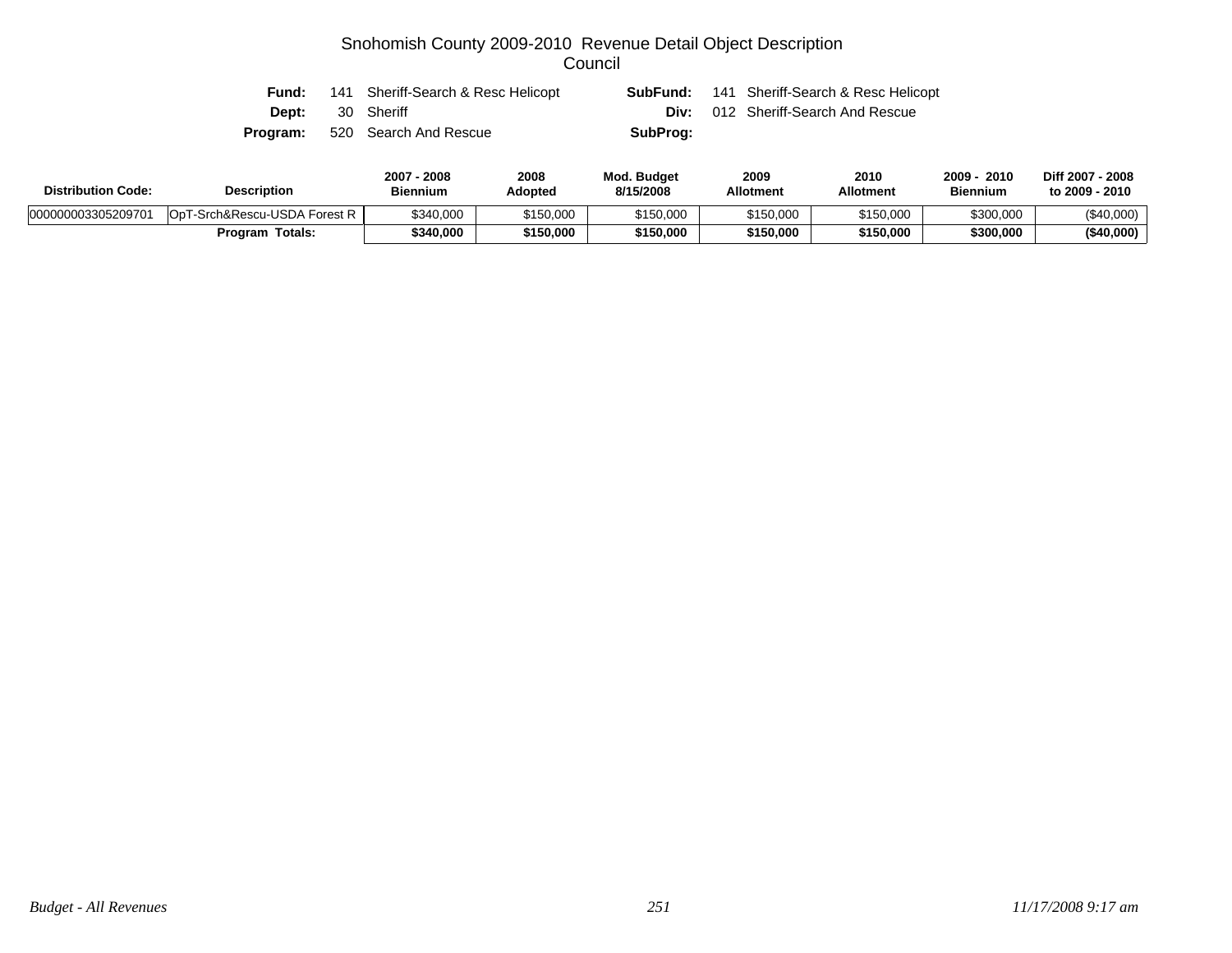|                         | <b>Fund:</b> 142 Sheriff Drug Buy Fund    |          | <b>SubFund:</b> 142 Sheriff Drug Buy Fund |
|-------------------------|-------------------------------------------|----------|-------------------------------------------|
| <b>Dept:</b> 30 Sheriff |                                           | Div:     | 006 Sheriff-Drug Buy Fund                 |
|                         | <b>Program:</b> 123 Narcotics Enforcement | SubProg: |                                           |

| <b>Distribution Code:</b> | <b>Description</b>                | 2007 - 2008<br><b>Biennium</b> | 2008<br>Adopted | Mod. Budget<br>8/15/2008 | 2009<br><b>Allotment</b> | 2010<br><b>Allotment</b> | $2009 - 2010$<br><b>Biennium</b> | Diff 2007 - 2008<br>to 2009 - 2010 |
|---------------------------|-----------------------------------|--------------------------------|-----------------|--------------------------|--------------------------|--------------------------|----------------------------------|------------------------------------|
| 000000003301230800        | Beginning Fund Balance            | \$0                            | \$0             | \$0                      | \$355,000                | \$115,000                | \$470,000                        | \$470,000                          |
| 000000003301233708        | City of Everett Contribution      | \$335,000                      | \$175,000       | \$175,000                | \$175,000                | \$175,000                | \$350,000                        | \$15,000                           |
| 000000003301233821        | <b>Law Protection Services</b>    | \$49,130                       | \$40,000        | \$40,000                 | \$20,000                 | \$20,000                 | \$40,000                         | (\$9,130)                          |
| 000000003301234210        | Reimburse for Investigation       | \$161,446                      | \$100,000       | \$100,000                | \$100,000                | \$100,000                | \$200,000                        | \$38,554                           |
| 000000003301235120        | Superior Court                    | \$500                          | \$500           | \$500                    | \$500                    | \$500                    | \$1,000                          | \$500                              |
| 000000003301235740        | <b>Invest Fund Confiscations</b>  | \$783,271                      | \$443,271       | \$443,271                | \$360,000                | \$360,000                | \$720,000                        | (\$63,271)                         |
| 000000003301236111        | Investment Interest               | \$118,183                      | \$15,500        | \$15,500                 | \$15,500                 | \$15,500                 | \$31,000                         | (\$87,183)                         |
| 000000003301236930        | Task Force Forfeited Funds        | \$1,680,909                    | \$208,842       | \$208,842                | \$180,000                | \$180,000                | \$360,000                        | (\$1,320,909)                      |
| 000000003301236931        | Auto Auction Revenue              | \$246.268                      | \$125,000       | \$125,000                | \$125,000                | \$125,000                | \$250,000                        | \$3,732                            |
| 000000003301236940        | <b>Judgements And Settlements</b> | \$1,100                        | \$1,000         | \$1,000                  | \$1,000                  | \$1,000                  | \$2,000                          | \$900                              |
| 000000003301236990        | Miscellaneous Revenue             | \$7.772                        | \$3,000         | \$3,000                  | \$3,000                  | \$3,000                  | \$6,000                          | (\$1,772)                          |
|                           | <b>Program Totals:</b>            | \$3,383,579                    | \$1,112,113     | \$1,112,113              | \$1,335,000              | \$1,095,000              | \$2,430,000                      | (\$953,579)                        |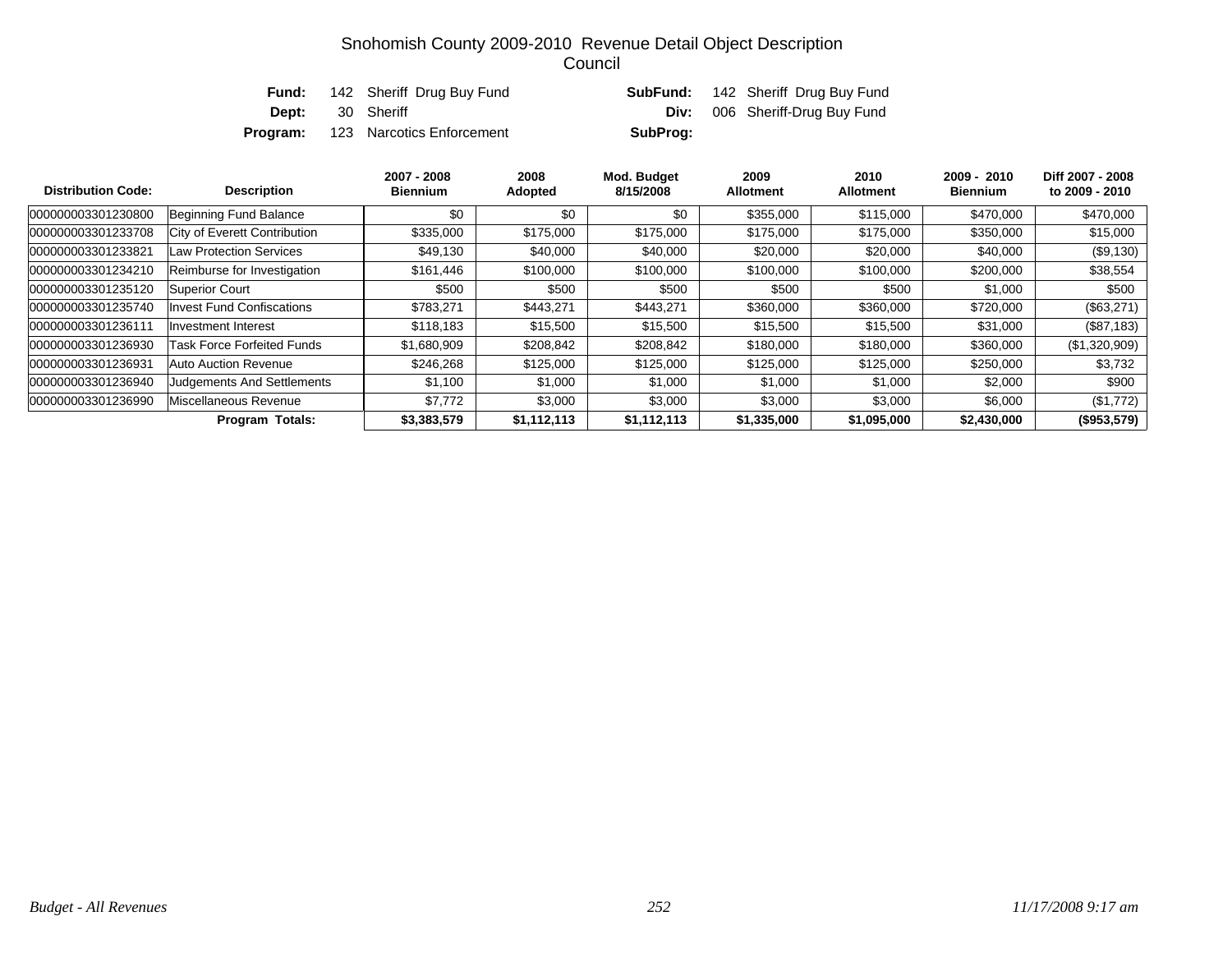| Fund:        | 194 Boating Safety                 |          | <b>SubFund:</b> 194 Boating Safety     |
|--------------|------------------------------------|----------|----------------------------------------|
| <b>Dept:</b> | 30 Sheriff                         |          | <b>Div:</b> 011 Sheriff-Boating Safety |
|              | <b>Program:</b> 110 Administration | SubProg: |                                        |

| <b>Distribution Code:</b> | <b>Description</b>             | 2007 - 2008<br><b>Biennium</b> | 2008<br><b>Adopted</b> | Mod. Budget<br>8/15/2008 | 2009<br><b>Allotment</b> | 2010<br><b>Allotment</b> | 2009 - 2010<br><b>Biennium</b> | Diff 2007 - 2008<br>to 2009 - 2010 |
|---------------------------|--------------------------------|--------------------------------|------------------------|--------------------------|--------------------------|--------------------------|--------------------------------|------------------------------------|
| 000000003301100085        | Motor Vehicle Exc-Equalization | \$95,251                       | \$95,251               | \$95,251                 | \$96,000                 | \$96,000                 | \$192,000                      | \$96,749                           |
| 000000003301100800        | Beginning Fund Balance         | \$130,000                      | \$130,000              | \$130,000                | \$30,000                 | \$30,000                 | \$60,000                       | $(\$70,000)$                       |
| 000000003301106111        | Investment Interest            | \$19.431                       | \$7,897                | \$7,897                  | \$9,000                  | \$9,000                  | \$18,000                       | $(\$1,431)$                        |
| 000000003301109000        | Other Misc Revenue             | \$11.933                       | \$4,000                | \$4,000                  | \$4,000                  | \$4,000                  | \$8,000                        | (\$3,933)                          |
|                           | Program Totals:                | \$256,615                      | \$237,148              | \$237,148                | \$139,000                | \$139,000                | \$278,000                      | \$21,385                           |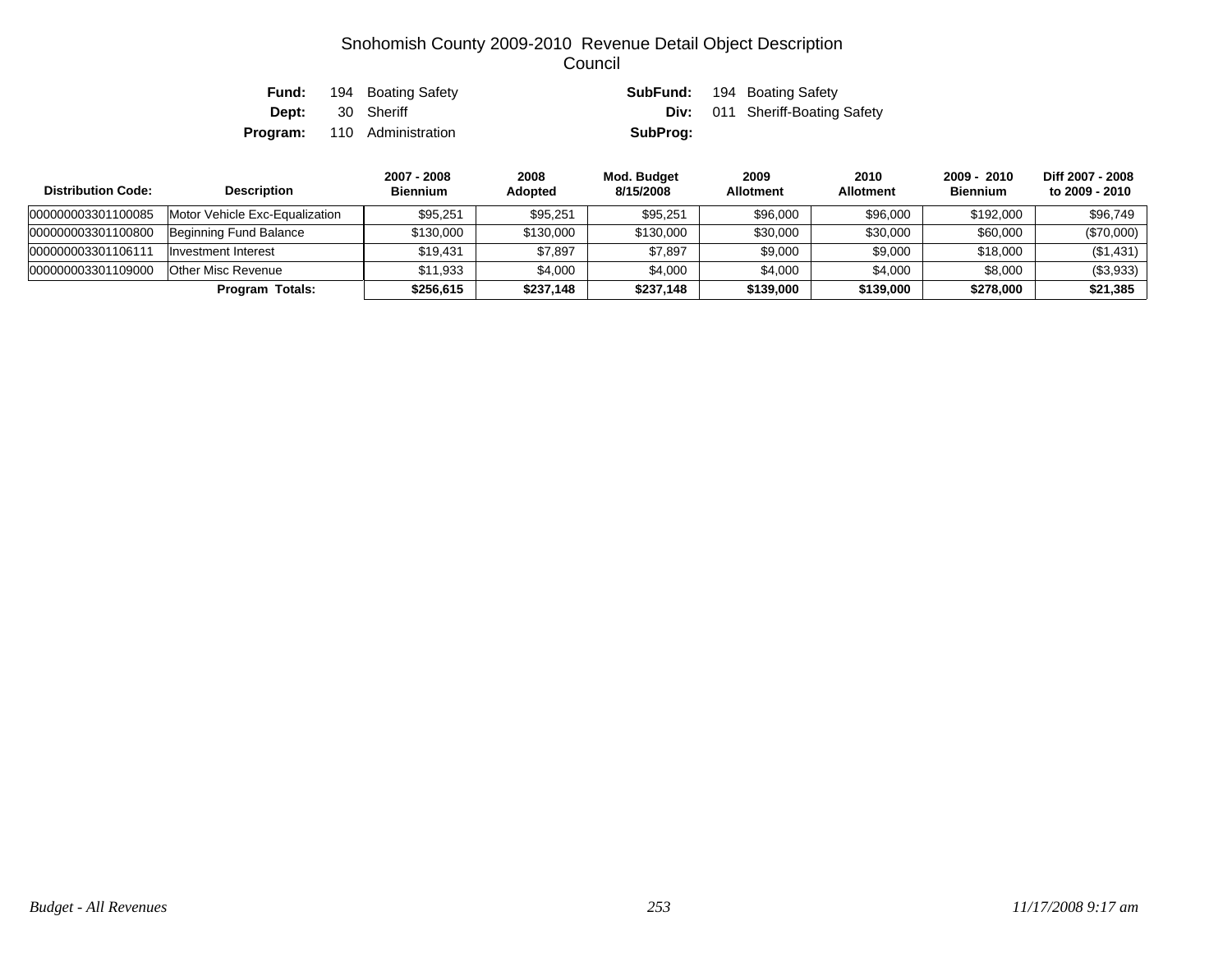| Fund: | 513 Security Services Fund          |          | <b>SubFund:</b> 513 Security Services Fund |
|-------|-------------------------------------|----------|--------------------------------------------|
|       | <b>Dept:</b> 30 Sheriff             |          | <b>Div:</b> 001 Campus Security            |
|       | <b>Program:</b> 811 Campus Security | SubProg: |                                            |

| <b>Distribution Code:</b> | <b>Description</b>          | 2007 - 2008<br><b>Biennium</b> | 2008<br><b>Adopted</b> | Mod. Budget<br>8/15/2008 | 2009<br><b>Allotment</b> | 2010<br><b>Allotment</b> | 2009 - 2010<br><b>Biennium</b> | Diff 2007 - 2008<br>to 2009 - 2010 |
|---------------------------|-----------------------------|--------------------------------|------------------------|--------------------------|--------------------------|--------------------------|--------------------------------|------------------------------------|
| 000000003308114893        | Interfund Security Services | \$859,084                      | \$859,084              | \$859,084                | \$1,381,547              | \$1,435,500              | \$2,817,047                    | \$1,957,963                        |
| 000000003308114990        | Misc Revenue                | \$3,368                        | \$3,368                | \$3,368                  | \$0                      | \$0                      | \$0                            | (\$3,368)                          |
| 000000003308119700        | OpT-Security                | \$377.976                      | \$377.976              | \$377.976                | \$0                      | \$0                      | \$0                            | (\$377,976)                        |
|                           | <b>Program Totals:</b>      | \$1,240,428                    | \$1,240,428            | \$1,240,428              | \$1,381,547              | \$1,435,500              | \$2,817,047                    | \$1,576,619                        |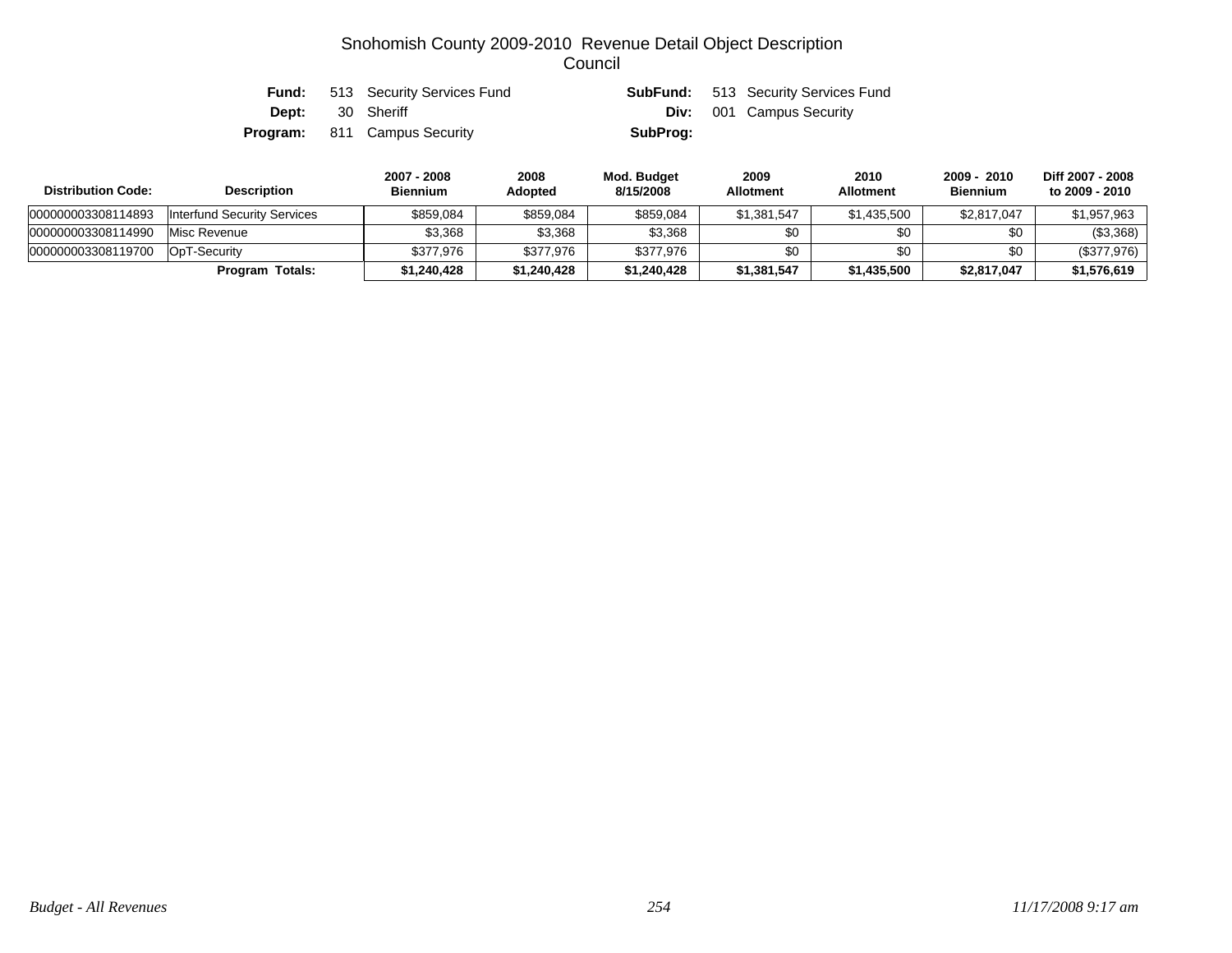| Fund: | 002 General Fund                     | <b>SubFund:</b> 002 General Fund |                                      |
|-------|--------------------------------------|----------------------------------|--------------------------------------|
|       | <b>Dept:</b> 31 Prosecuting Attorney |                                  | <b>Div:</b> 131 Prosecuting Attorney |
|       | <b>Program:</b> 510 Administration   | SubProg:                         |                                      |

| <b>Distribution Code:</b> | <b>Description</b>                  | 2007 - 2008<br><b>Biennium</b> | 2008<br>Adopted | Mod. Budget<br>8/15/2008 | 2009<br><b>Allotment</b> | 2010<br><b>Allotment</b> | $2009 - 2010$<br><b>Biennium</b> | Diff 2007 - 2008<br>to 2009 - 2010 |
|---------------------------|-------------------------------------|--------------------------------|-----------------|--------------------------|--------------------------|--------------------------|----------------------------------|------------------------------------|
| 000000003315100010        | Gq/State Legis & Its Committes      | \$139,291                      | \$71,798        | \$71,798                 | \$75,658                 | \$79,440                 | \$155,098                        | \$15,807                           |
| 000000003315100151        | Twin Rivers - Granting Agency       | \$302,005                      | \$152,000       | \$152,000                | \$160,000                | \$165,000                | \$325,000                        | \$22,995                           |
| 000000003315100152        | Institutional Impact                | \$1,545                        | \$0             | \$0                      | \$0                      | \$0                      | \$0                              | $(\$1,545)$                        |
| 000000003315100460        | Food Stamp Fraud                    | \$998                          | \$1,000         | \$1,000                  | \$1,000                  | \$1,000                  | \$2,000                          | \$1,002                            |
| 000000003315103815        | <b>City Miscemeanor Prosecution</b> | \$176,759                      | \$84,000        | \$84,000                 | \$95,000                 | \$99,000                 | \$194,000                        | \$17,241                           |
| 000000003315104188        | Other Gen'l Govt-Taxable            | \$8,546                        | \$4,000         | \$4,000                  | \$4,500                  | \$4,600                  | \$9,100                          | \$554                              |
| 000000003315104600        | Sexual Predator Pros.               | \$72,872                       | \$25,000        | \$25,000                 | \$35,000                 | \$30,000                 | \$65,000                         | (\$7,872)                          |
| 000000003315109563        | Fam Support Admin Srvs              | \$0                            | \$0             |                          | \$1,015,531              | \$0                      | \$1,015,531                      | \$1,015,531                        |
| 000000003315109700        | OpT-UDC Work                        | \$114,496                      | \$10,182        | \$10,182                 | \$166.264                | \$0                      | \$166,264                        | \$51,768                           |
| 000000003315109701        | <b>PDS Reimb for Sys</b>            | \$375,000                      | \$0             | \$0                      | \$0                      | \$0                      | \$0                              | (\$375,000)                        |
| 000000003315109702        | OpT-Task Force                      | \$64,300                       | \$64,300        | \$64,300                 | \$86,453                 | \$0                      | \$86,453                         | \$22,153                           |
|                           | <b>Program Totals:</b>              | \$1,255,812                    | \$412,280       | \$412,280                | \$1,639,406              | \$379,040                | \$2,018,446                      | \$762,634                          |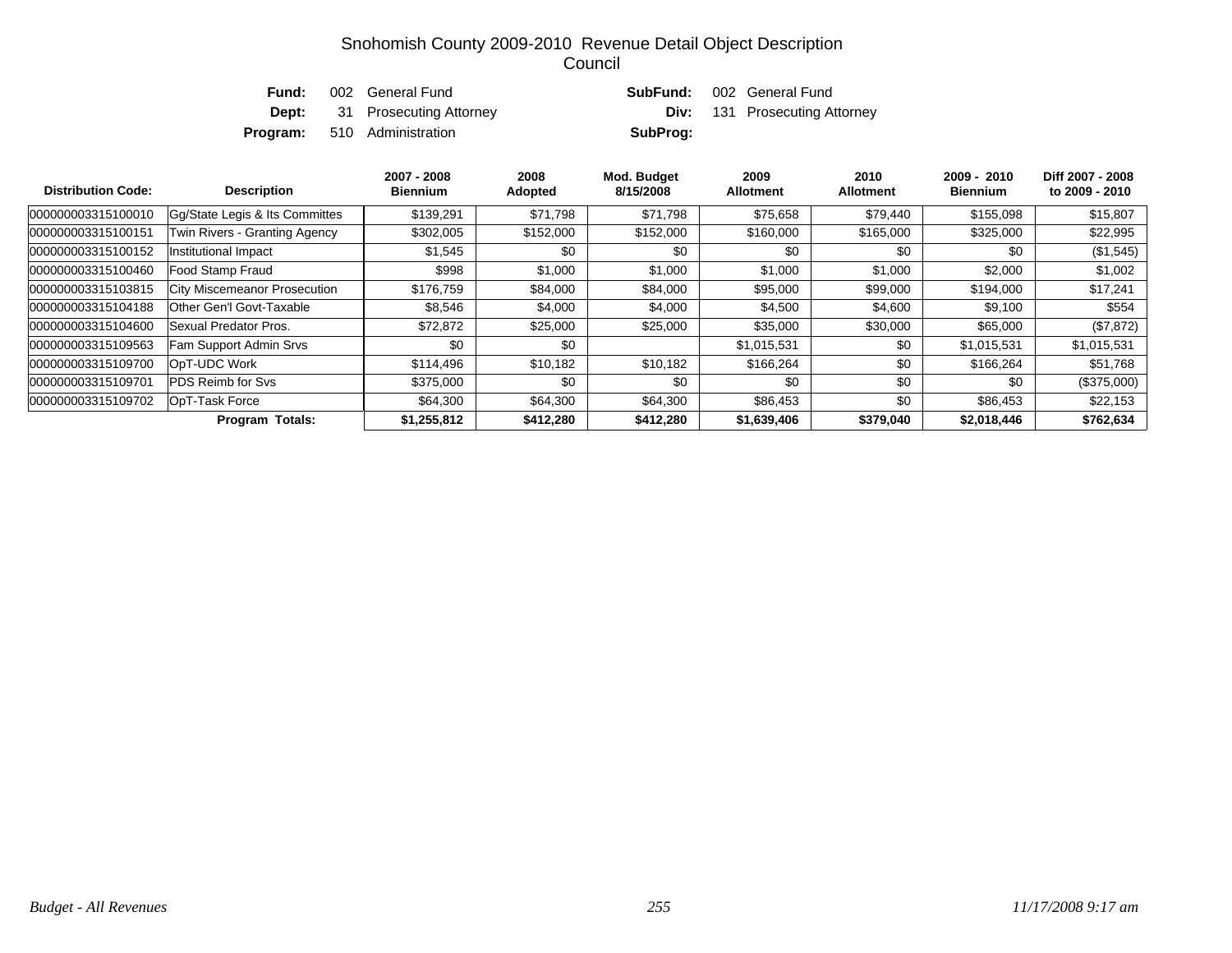| Fund: | 002 General Fund                              |          | <b>SubFund:</b> 002 General Fund          |
|-------|-----------------------------------------------|----------|-------------------------------------------|
|       | <b>Dept:</b> 31 Prosecuting Attorney          |          | <b>Div:</b> 133 Prosecuting Atty - Pre-Pr |
|       | <b>Program:</b> 330 Pre-Prosecution Diversion | SubProg: |                                           |

| <b>Distribution Code:</b><br><b>Description</b> |                               | 2007 - 2008<br><b>Biennium</b> | 2008<br><b>Adopted</b> | <b>Mod. Budget</b><br>8/15/2008 | 2009<br><b>Allotment</b> | 2010<br><b>Allotment</b> | 2010<br>2009<br><b>Biennium</b> | Diff 2007 - 2008<br>to 2009 - 2010 |
|-------------------------------------------------|-------------------------------|--------------------------------|------------------------|---------------------------------|--------------------------|--------------------------|---------------------------------|------------------------------------|
| 000000003313304188                              | <b>Diversion Service Fees</b> | \$214,406                      | \$121,000              | \$121,000                       | \$115,000                | \$120,000                | \$235,000                       | \$20,594                           |
|                                                 | Program Totals:               | \$214,406                      | \$121,000              | \$121,000                       | \$115,000                | \$120.000                | \$235,000                       | \$20,594                           |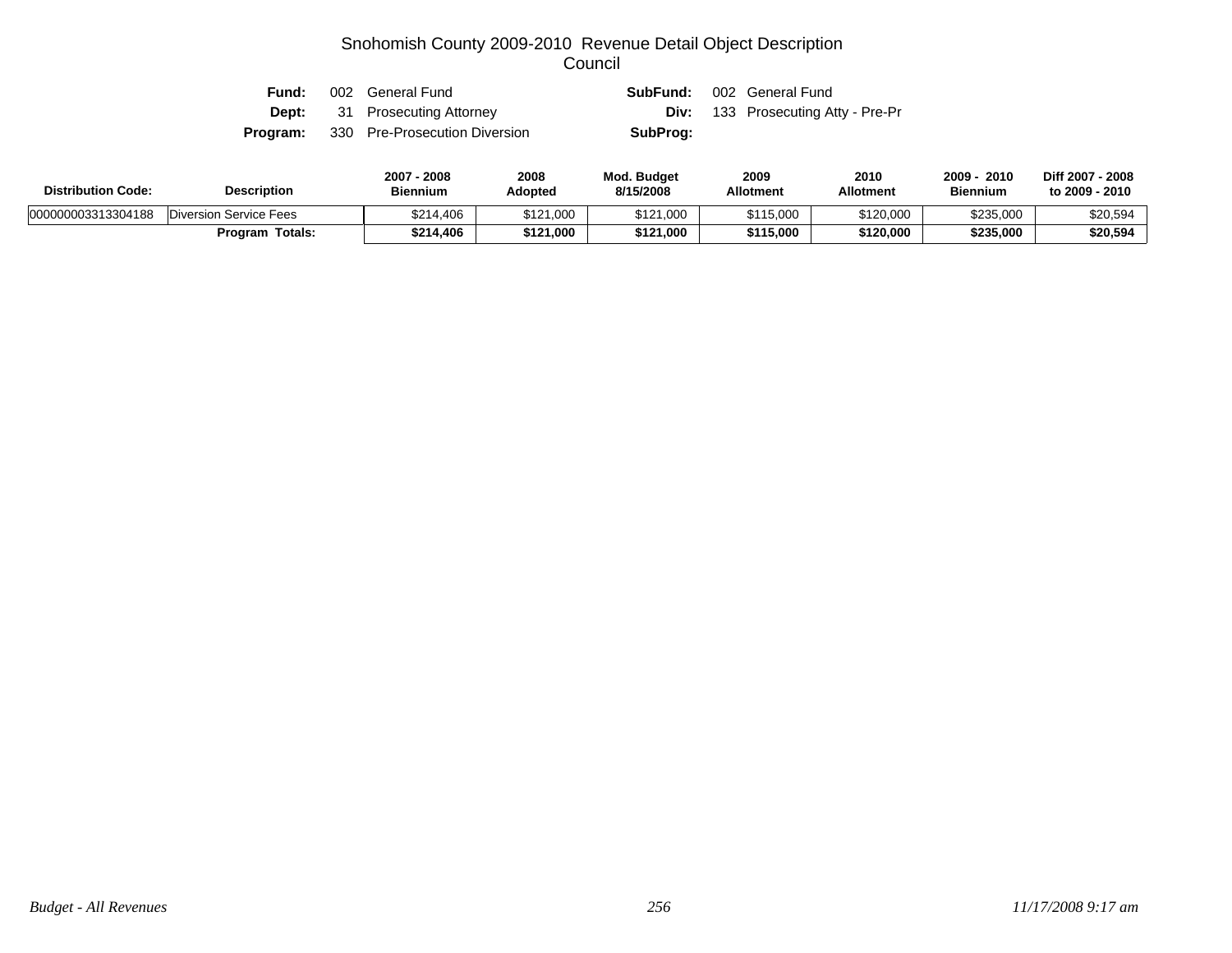| Fund: | 100 Special Revenue                  |          | <b>SubFund:</b> 007 Community Impact Funds, PA |
|-------|--------------------------------------|----------|------------------------------------------------|
|       | <b>Dept:</b> 31 Prosecuting Attorney | Div:     | 139 PA-Community Impact Funds                  |
|       | <b>Program:</b> 519 Community Impact | SubProg: |                                                |

| <b>Distribution Code:</b> | <b>Description</b>     | 2007 - 2008<br><b>Biennium</b> | 2008<br>Adopted | Mod. Budget<br>8/15/2008 | 2009<br><b>Allotment</b> | 2010<br><b>Allotment</b> | 2009 - 2010<br><b>Biennium</b> | Diff 2007 - 2008<br>to 2009 - 2010 |
|---------------------------|------------------------|--------------------------------|-----------------|--------------------------|--------------------------|--------------------------|--------------------------------|------------------------------------|
| 000000307315190800        | Beginning Fund Balance | \$56.027                       | \$56,027        | \$56,027                 | \$55,964                 | \$100,000                | \$155,964                      | \$99,937                           |
| 000000307315193819        | Community Impact Fees  | \$125,000                      | \$60,000        | \$60,000                 | \$60,000                 | \$60,000                 | \$120,000                      | (\$5,000)                          |
| 00000030731519611         | Investment Interest    | \$7.078                        | \$4,641         | \$4,641                  | \$2,899                  | \$4,000                  | \$6,899                        | (\$179)                            |
|                           | Program Totals:        | \$188.105                      | \$120,668       | \$120,668                | \$118,863                | \$164.000                | \$282,863                      | \$94,758                           |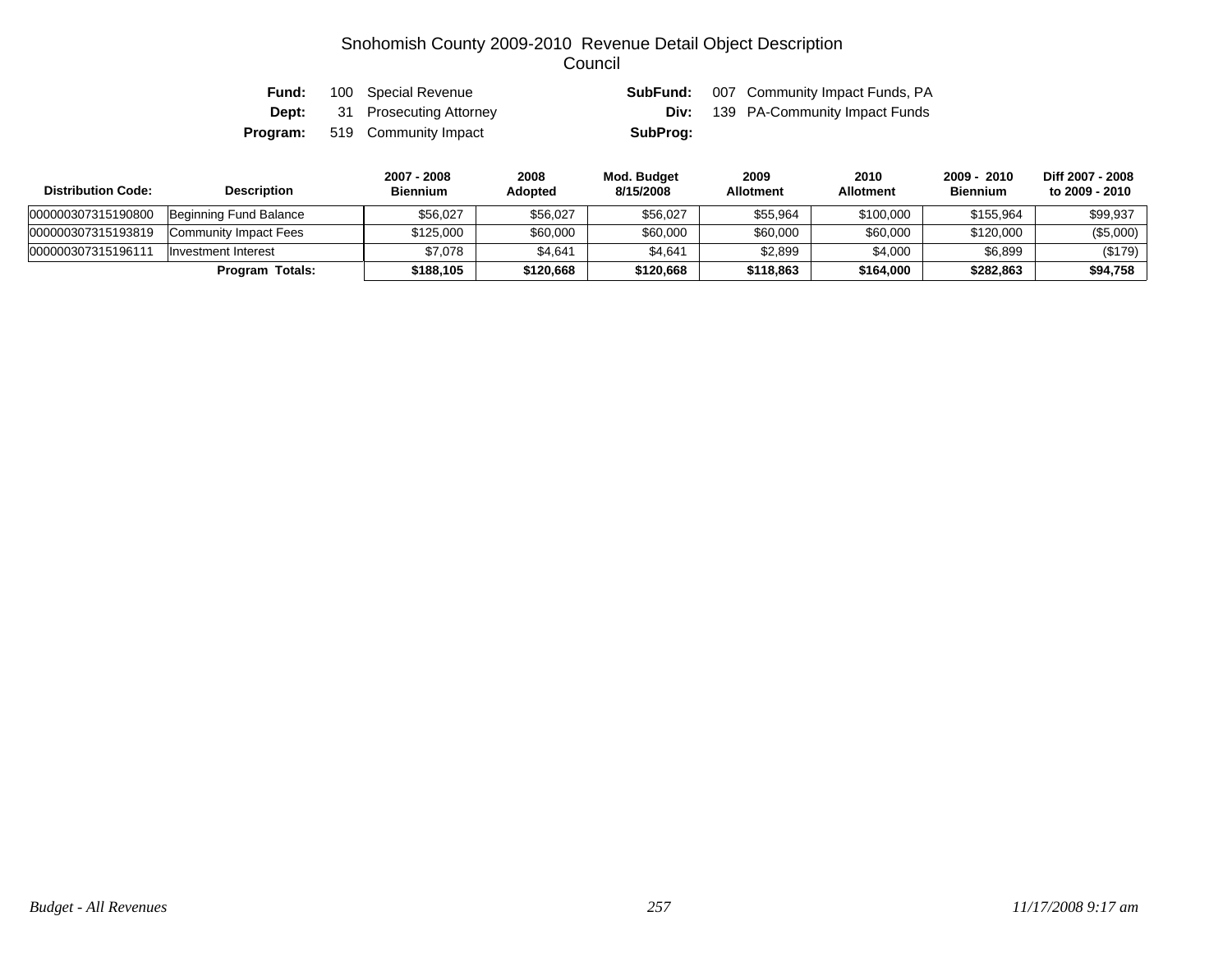| Fund: | 118 Crime Victims / Witness               | SubFund: | 118 Crime Victims/Witness                 |
|-------|-------------------------------------------|----------|-------------------------------------------|
|       | <b>Dept:</b> 31 Prosecuting Attorney      |          | <b>Div:</b> 134 Prosecuting Atty - Victim |
|       | <b>Program:</b> 570 Crime Victim Services | SubProg: |                                           |

| <b>Distribution Code:</b> | <b>Description</b>                  | 2007 - 2008<br><b>Biennium</b> | 2008<br>Adopted | Mod. Budget<br>8/15/2008 | 2009<br><b>Allotment</b> | 2010<br><b>Allotment</b> | $2009 - 2010$<br><b>Biennium</b> | Diff 2007 - 2008<br>to 2009 - 2010 |
|---------------------------|-------------------------------------|--------------------------------|-----------------|--------------------------|--------------------------|--------------------------|----------------------------------|------------------------------------|
| 000000003315700800        | Beginning Fund Balance              | \$89.818                       | \$89,818        | \$89,818                 | \$49,204                 | \$7.555                  | \$56,759                         | (\$33,059)                         |
| 000000003315703606        | <b>CTED/OCVA Funding from State</b> | \$32,789                       | \$18,256        | \$18,256                 | \$35,468                 | \$35,468                 | \$70,936                         | \$38.147                           |
| 000000003315704121        | <b>Crime Victims Penalty</b>        | \$522.571                      | \$400,000       | \$400,000                | \$475,000                | \$490,000                | \$965,000                        | \$442,429                          |
| 00000000331570611         | Investment Interest                 | \$44,759                       | \$19.200        | \$19,200                 | \$12,000                 | \$11.000                 | \$23,000                         | (\$21,759)                         |
| 000000003315709702        | OpT-Crime Victim Services           | \$75.648                       | \$37.824        | \$37.824                 | \$37,824                 | \$37.824                 | \$75.648                         | \$0                                |
|                           | Program Totals:                     | \$765,585                      | \$565,098       | \$565,098                | \$609,496                | \$581,847                | \$1,191,343                      | \$425,758                          |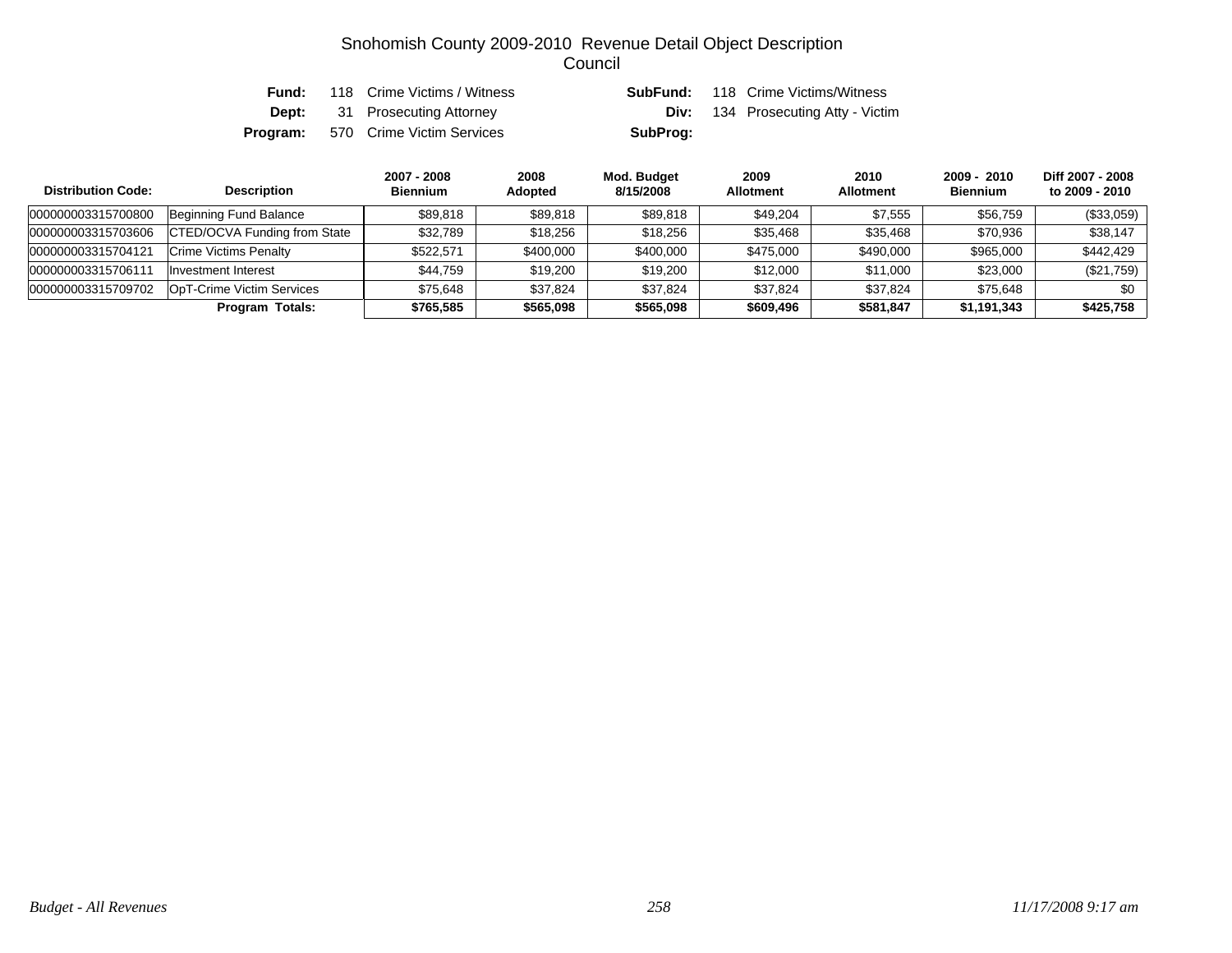|                              | <b>Fund:</b> 130 Grant Control       | <b>SubFund:</b> 307 STOP Grant |                            |
|------------------------------|--------------------------------------|--------------------------------|----------------------------|
|                              | <b>Dept:</b> 31 Prosecuting Attorney |                                | <b>Div:</b> 106 Stop Grant |
| <b>Program:</b> 521 Criminal |                                      | SubProg:                       |                            |

| <b>Distribution Code:</b> | <b>Description</b>         | 2007 - 2008<br><b>Biennium</b> | 2008<br>Adopted | Mod. Budget<br>8/15/2008 | 2009<br><b>Allotment</b> | 2010<br>Allotment | 2010<br>2009<br><b>Biennium</b> | Diff 2007 - 2008<br>to 2009 - 2010 |
|---------------------------|----------------------------|--------------------------------|-----------------|--------------------------|--------------------------|-------------------|---------------------------------|------------------------------------|
| 000000307315210460        | <b>STOP Grant Rev DSHS</b> | \$71,932                       | \$35,974        | \$35,974                 | \$38,318                 | \$38,300          | \$76,618                        | \$4,686                            |
|                           | <b>Program Totals:</b>     | \$71,932                       | \$35,974        | \$35,974                 | \$38,318                 | \$38,300          | \$76,618                        | \$4,686                            |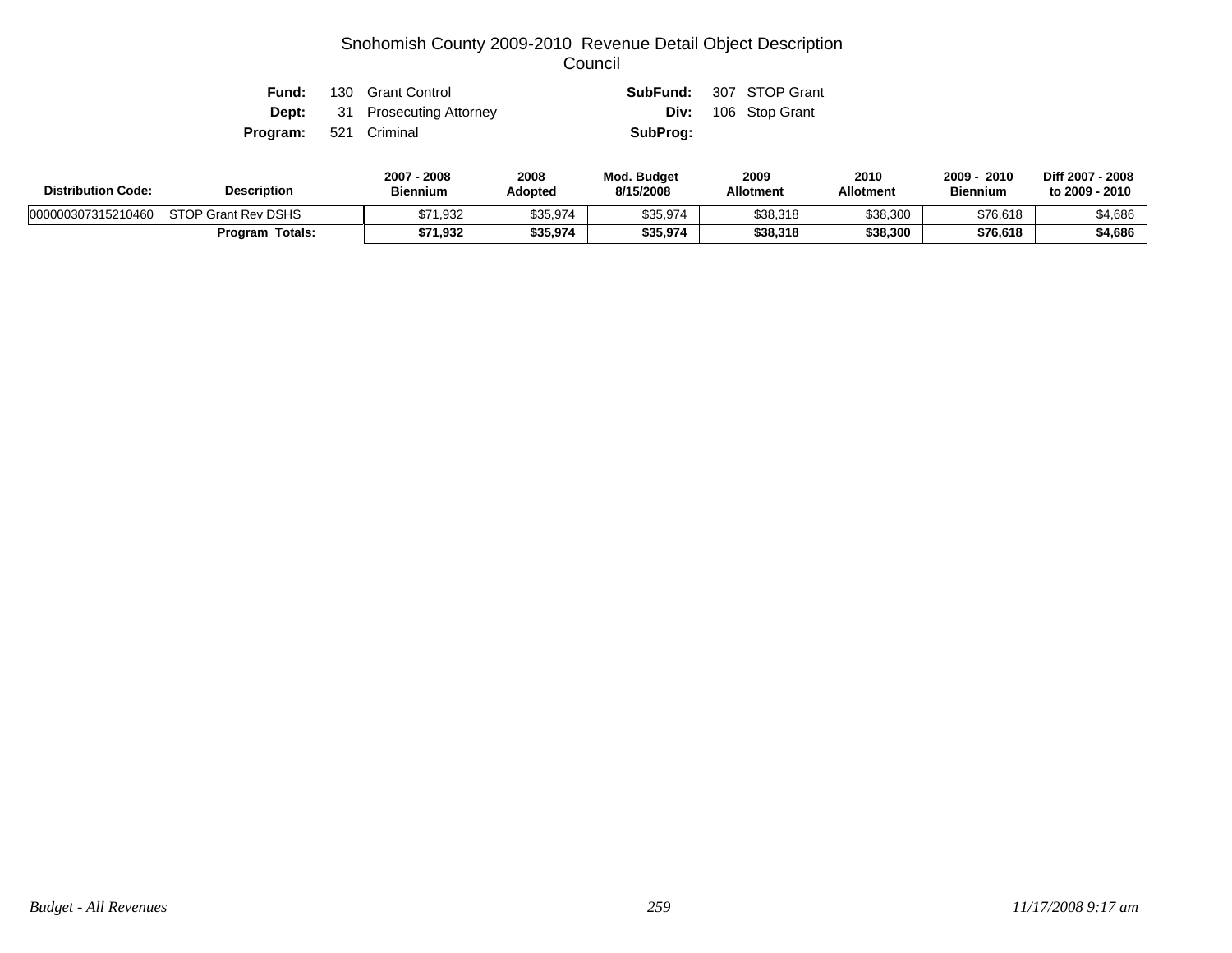| Fund:                     | 130 Grant Control                    |          | <b>SubFund:</b> 313 Family Support        |
|---------------------------|--------------------------------------|----------|-------------------------------------------|
|                           | <b>Dept:</b> 31 Prosecuting Attorney |          | <b>Div:</b> 132 Prosecuting Atty - Fam Su |
| <b>Program:</b> 522 Civil |                                      | SubProg: |                                           |

| <b>Distribution Code:</b> | <b>Description</b>     | 2007 - 2008<br><b>Biennium</b> | 2008<br>Adopted | Mod. Budget<br>8/15/2008 | 2009<br><b>Allotment</b> | 2010<br><b>Allotment</b> | 2009 - 2010<br><b>Biennium</b> | Diff 2007 - 2008<br>to 2009 - 2010 |
|---------------------------|------------------------|--------------------------------|-----------------|--------------------------|--------------------------|--------------------------|--------------------------------|------------------------------------|
| 000000313315220460        | Dept Soc & Health Sys  | \$2,059,973                    | \$1.104.252     | \$1,104,252              | \$1.148.504              | \$1.176.471              | \$2.324.975                    | \$265,002                          |
| 000000313315220800        | Beginning Fund Balance | \$13.473                       | \$13.473        | \$13,473                 | \$737.394                | \$0                      | \$737.394                      | \$723.921                          |
| 000000313315229679        | Child Support Enf Cl   | \$4.086.413                    | \$2,143,547     | \$2,143,547              | \$2,229,450              | \$2,283,738              | \$4,513,188                    | \$426,775                          |
|                           | <b>Program Totals:</b> | \$6,159,859                    | \$3,261,272     | \$3,261,272              | \$4,115,348              | \$3,460,209              | \$7,575,557                    | \$1,415,698                        |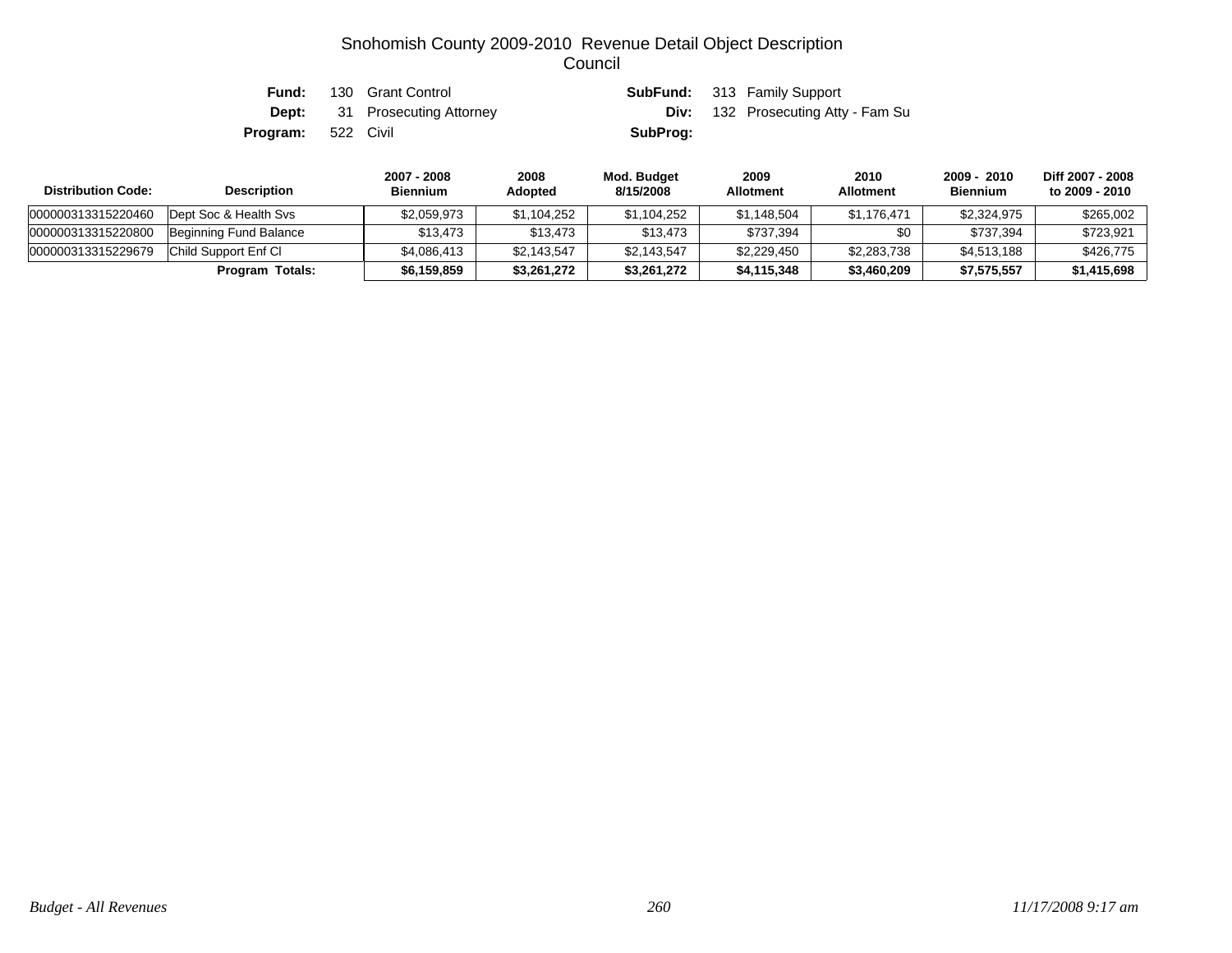| Fund:                        | 130 Grant Control                    |          | <b>SubFund:</b> 317 Drug Prosecution, I & Ii |
|------------------------------|--------------------------------------|----------|----------------------------------------------|
|                              | <b>Dept:</b> 31 Prosecuting Attorney |          | <b>Div:</b> 109 Drug Prosecution Grant       |
| <b>Program:</b> 521 Criminal |                                      | SubProg: |                                              |

| <b>Distribution Code:</b> | <b>Description</b>    | 2007 - 2008<br>Biennium | 2008<br>Adopted | Mod. Budget<br>8/15/2008 | 2009<br><b>Allotment</b> | 2010<br><b>Allotment</b> | 2009 - 2010<br><b>Biennium</b> | Diff 2007 - 2008<br>to 2009 - 2010 |
|---------------------------|-----------------------|-------------------------|-----------------|--------------------------|--------------------------|--------------------------|--------------------------------|------------------------------------|
| 000000317315210460        | Dept Soc & Health Svs | \$83,057                | \$45,000        | \$45,000                 | \$44,470                 | \$44,429                 | \$88,899                       | \$5,842                            |
| 000000317315219700        | OpT-PA Program        | \$10.584                | \$7.612         | \$7,612                  | \$10,576                 | \$10,946                 | \$21,522                       | \$10,938                           |
|                           | Totals:<br>Program    | \$93,641                | \$52.612        | \$52,612                 | \$55,046                 | \$55,375                 | \$110.421                      | \$16,780                           |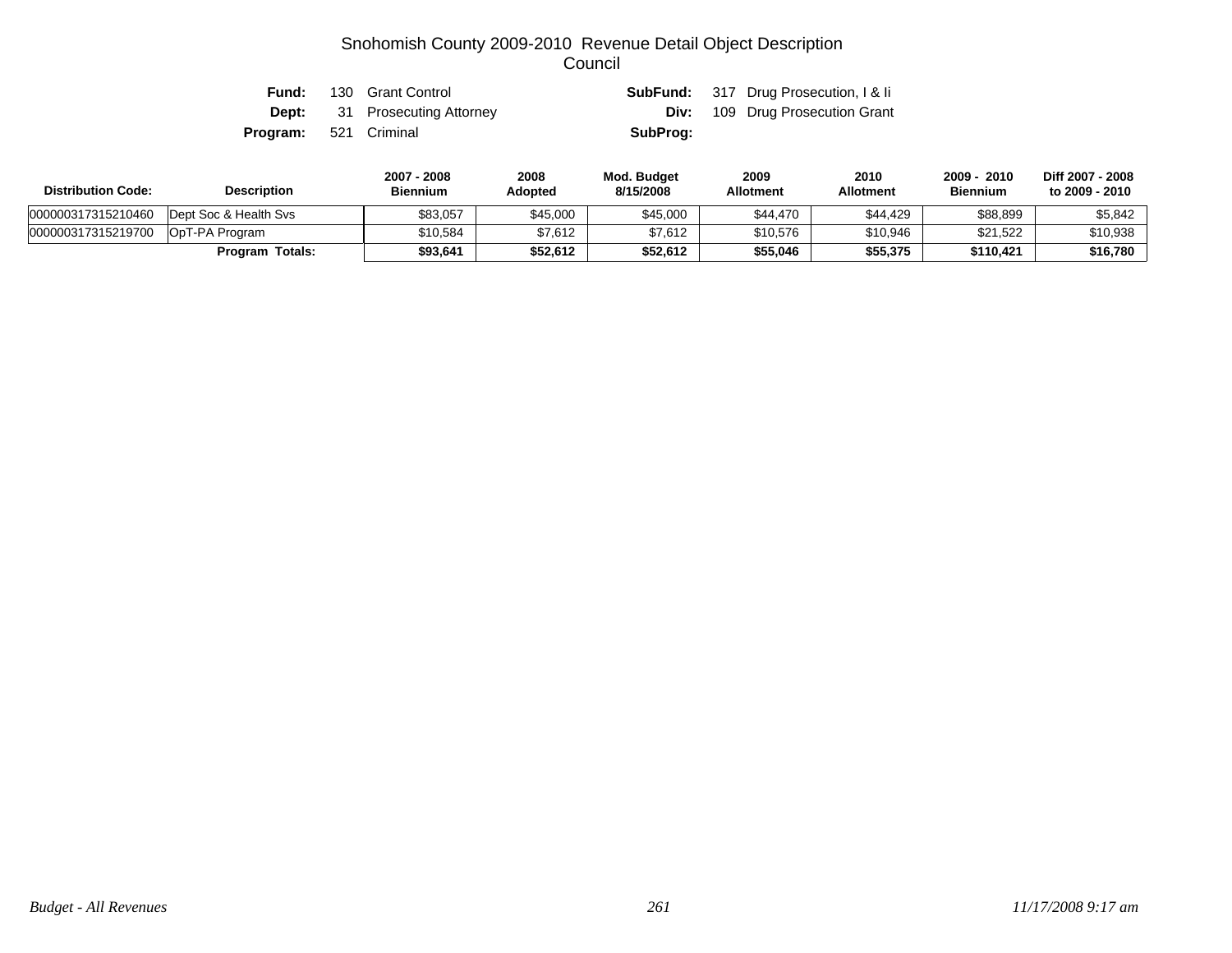| Fund:                        | 130 Grant Control                    |          | <b>SubFund:</b> 336 Juvenile Accountability BG |
|------------------------------|--------------------------------------|----------|------------------------------------------------|
|                              | <b>Dept:</b> 31 Prosecuting Attorney |          | <b>Div:</b> 131 Prosecuting Attorney           |
| <b>Program:</b> 521 Criminal |                                      | SubProg: |                                                |
|                              |                                      |          |                                                |

| <b>Distribution Code:</b><br><b>Description</b> |                        | 2008<br>2007<br>2008<br>Adopted<br><b>Biennium</b> |     | <b>Mod. Budget</b><br>8/15/2008 | 2009<br><b>Allotment</b> | 2010<br><b>Allotment</b> | 2009<br>2010<br><b>Biennium</b> | Diff 2007 - 2008<br>to 2009 - 2010 |
|-------------------------------------------------|------------------------|----------------------------------------------------|-----|---------------------------------|--------------------------|--------------------------|---------------------------------|------------------------------------|
| 000000336315210120                              | Auto Theft Task Force  | \$0                                                | \$0 | \$0                             | \$195,496                | \$185,941                | \$381,437                       | \$381,437                          |
|                                                 | <b>Program Totals:</b> | \$0                                                | \$0 | \$0                             | \$195,496                | \$185,941                | \$381,437                       | \$381,437                          |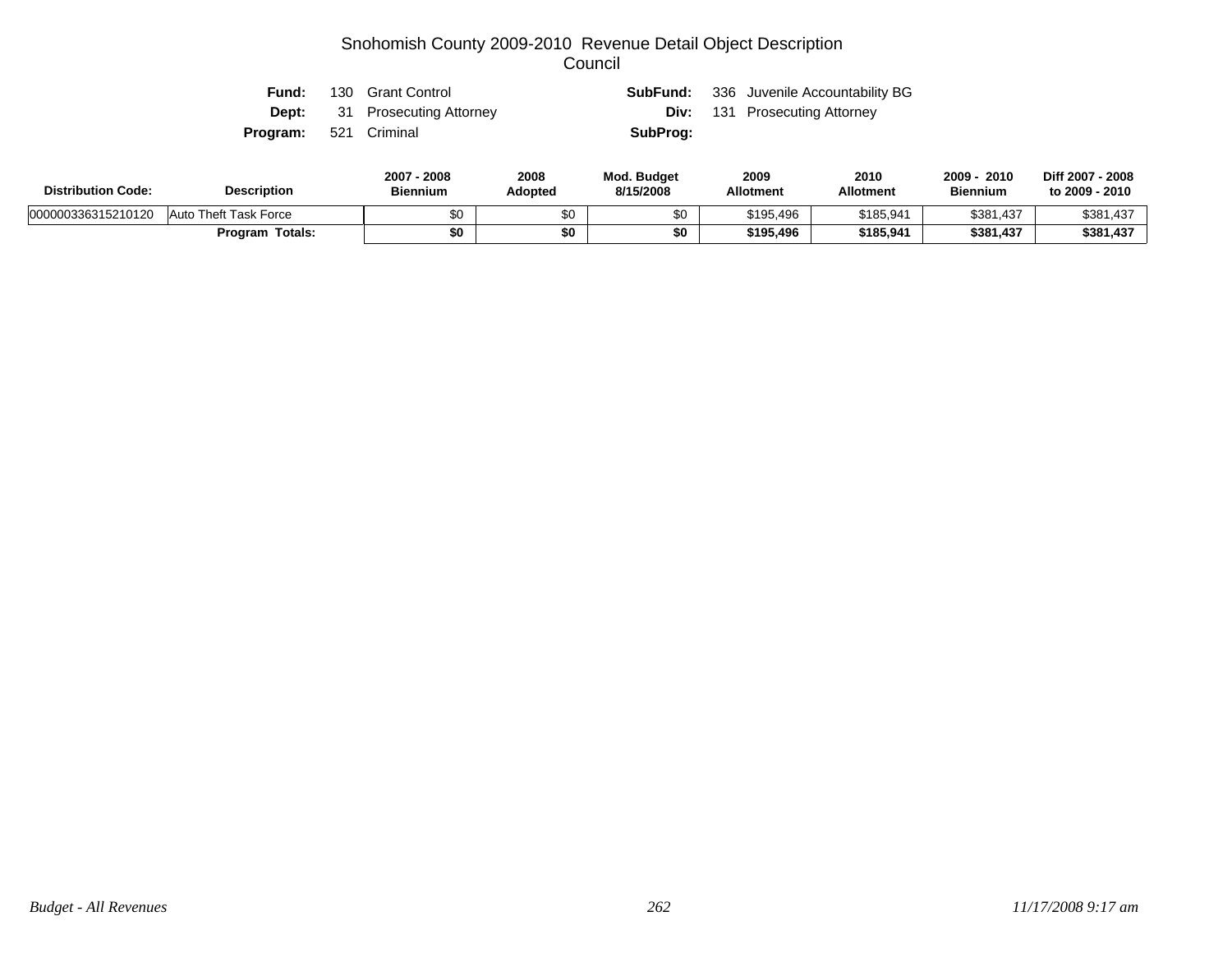Op Trans In - Sheriff **10 \$10 \$10 \$10 \$90,000** \$90,000 \$90,000 \$90,000 \$90,000 \$90,000 \$90,000 \$90,000 \$90,000 \$90,000 \$90,000 \$90,000 \$90,000 \$90,000 \$90,000 \$90,000 \$90,000 \$90,000 \$90,000 \$90,000 \$90,000 \$90,000 \$90,000 **Program Totals: \$0 \$0 \$90,000 \$0 \$90,000 \$90,000**

| <b>Distribution Code:</b> | <b>Description</b> |     | 2007 - 2008<br><b>Biennium</b> | 2008<br>Adopted | Mod. Budget<br>8/15/2008 | 2009<br><b>Allotment</b> | 2010<br><b>Allotment</b>    | 2009 - 2010<br><b>Biennium</b> |
|---------------------------|--------------------|-----|--------------------------------|-----------------|--------------------------|--------------------------|-----------------------------|--------------------------------|
|                           | Program:           | 521 | Criminal                       |                 | SubProg:                 |                          |                             |                                |
|                           | Dept:              | 31  | <b>Prosecuting Attorney</b>    |                 | Div:                     | 131                      | <b>Prosecuting Attorney</b> |                                |
|                           | Fund:              | 130 | <b>Grant Control</b>           |                 | SubFund:                 | 360                      |                             |                                |

000000360315219700

**Diff 2007 - 2008 to 2009 - 2010**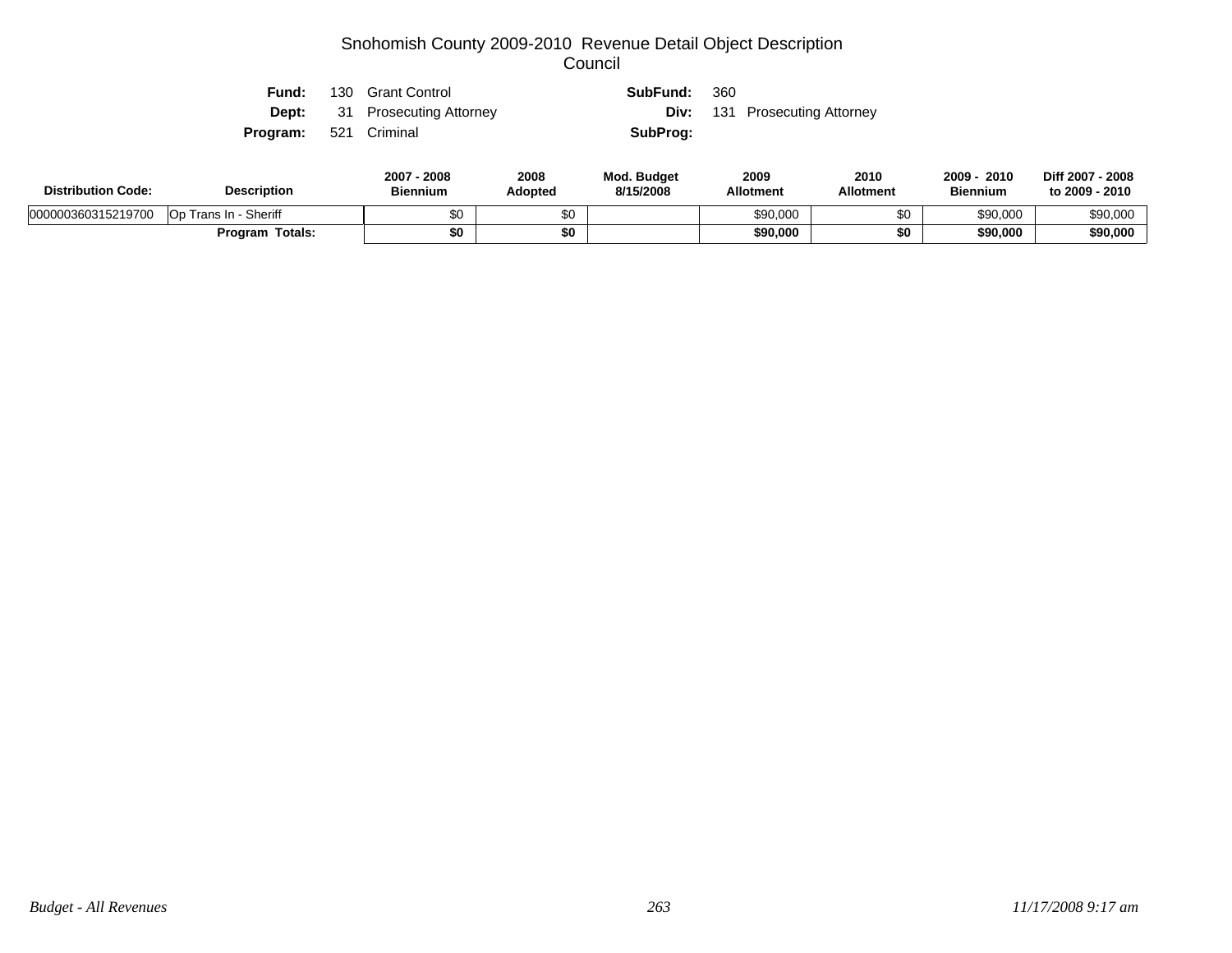| Fund:                        | 195 Antiprofiteering Revolving       |          | <b>SubFund:</b> 195 Antiprofiteering Revolving |
|------------------------------|--------------------------------------|----------|------------------------------------------------|
|                              | <b>Dept:</b> 31 Prosecuting Attorney |          | <b>Div:</b> 135 Pros Atty/Antiprofiteerin      |
| <b>Program:</b> 521 Criminal |                                      | SubProg: |                                                |

| <b>Distribution Code:</b> | <b>Description</b>     | 2007 - 2008<br><b>Biennium</b> | 2008<br>Adopted | Mod. Budget<br>8/15/2008 | 2009<br><b>Allotment</b> | 2010<br>Allotment | 2010<br>$2009 -$<br><b>Biennium</b> | Diff 2007 - 2008<br>to 2009 - 2010 |
|---------------------------|------------------------|--------------------------------|-----------------|--------------------------|--------------------------|-------------------|-------------------------------------|------------------------------------|
| 000000003315210800        | Beginning Fund Balance | \$74.245                       | \$74,245        | \$74,245                 | \$76,803                 | \$78,723          | \$155,526                           | \$81,281                           |
| 00000000331521611         | Investment Interest    | \$6.156                        | \$2,970         | \$2,970                  | \$1,920                  | \$1,968           | \$3,888                             | (\$2,268)                          |
|                           | <b>Program Totals:</b> | \$80,401                       | \$77,215        | \$77,215                 | \$78,723                 | \$80,691          | \$159,414                           | \$79,013                           |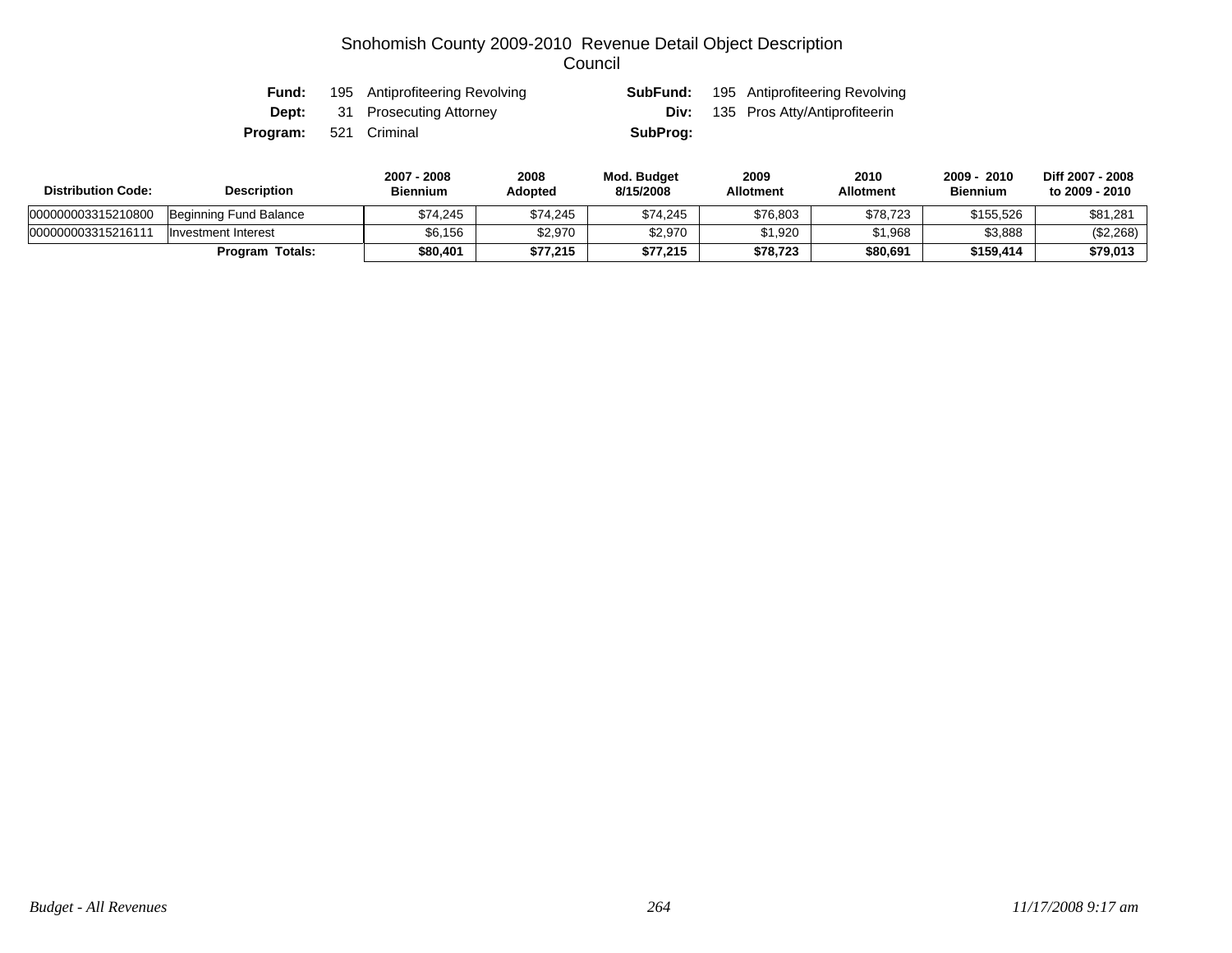| Fund: | 002 General Fund                             |          | <b>SubFund:</b> 002 General Fund         |
|-------|----------------------------------------------|----------|------------------------------------------|
|       | <b>Dept:</b> 32 Office of Public Defense     |          | <b>Div:</b> 285 Office of Public Defense |
|       | <b>Program:</b> 127 Office of Public Defense | SubProg: |                                          |

| <b>Distribution Code:</b> | <b>Description</b>            | 2007 - 2008<br><b>Biennium</b> | 2008<br>Adopted | Mod. Budget<br>8/15/2008 | 2009<br><b>Allotment</b> | 2010<br><b>Allotment</b> | $2009 - 2010$<br><b>Biennium</b> | Diff 2007 - 2008<br>to 2009 - 2010 |
|---------------------------|-------------------------------|--------------------------------|-----------------|--------------------------|--------------------------|--------------------------|----------------------------------|------------------------------------|
| 000000003321273815        | City Interview Reimbursement  | \$55,230                       | \$28,262        | \$28,262                 | \$34,381                 | \$36,100                 | \$70,481                         | \$15,251                           |
| 000000003321273817        | Indigency Interview Screening | \$23,729                       | \$12,689        | \$12,689                 | \$14,075                 | \$14,779                 | \$28,854                         | \$5,125                            |
| 000000003321273833        | Justice in Jeopardy           | \$680,038                      | \$468,454       | \$468,454                | \$468,454                | \$468,454                | \$936,908                        | \$256,870                          |
| 000000003321273869        | Sexual Predator State Reimb   | \$881,478                      | \$539,054       | \$539,054                | \$505,136                | \$505,136                | \$1,010,272                      | \$128,794                          |
| 000000003321274195        | <b>Promissory Notes</b>       | \$298.687                      | \$153,878       | \$153,878                | \$186,339                | \$195,656                | \$381,995                        | \$83,308                           |
| 000000003321275723        | Sup. Ct. Attorney Fee Recoup  | \$129.122                      | \$59,102        | \$59,102                 | \$75,377                 | \$77.639                 | \$153,016                        | \$23,894                           |
|                           | Program Totals:               | \$2,068,284                    | \$1,261,439     | \$1,261,439              | \$1,283,762              | \$1,297,764              | \$2,581,526                      | \$513.242                          |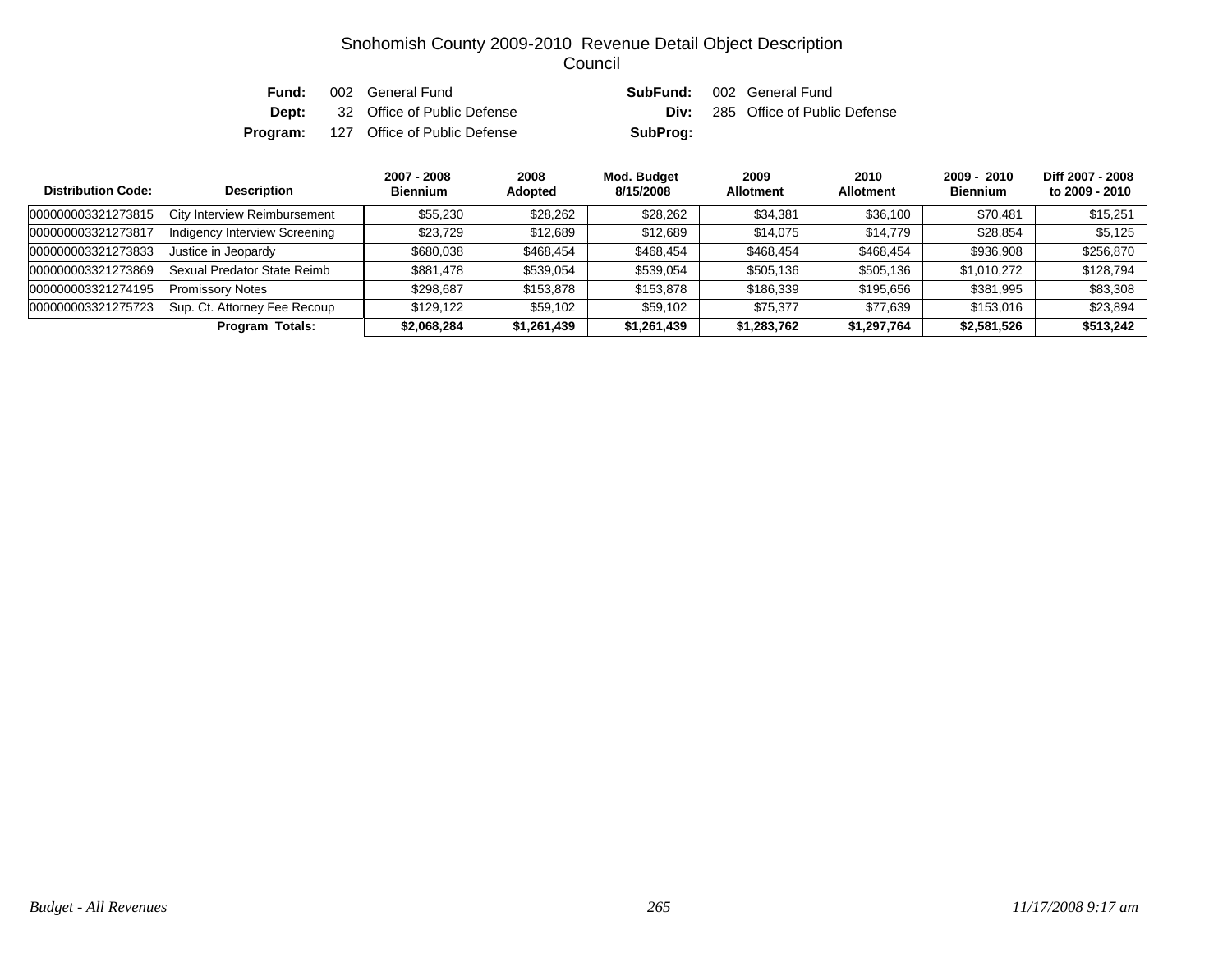| Fund: | 002 General Fund                              |          | <b>SubFund:</b> 002 General Fund |
|-------|-----------------------------------------------|----------|----------------------------------|
|       | <b>Dept:</b> 33 Medical Examiner              |          | <b>Div:</b> 395 Medical Examiner |
|       | <b>Program:</b> 320 Medical Examiner Services | SubProg: |                                  |

| <b>Distribution Code:</b> | <b>Description</b>       | 2007 - 2008<br><b>Biennium</b> | 2008<br><b>Adopted</b> | Mod. Budget<br>8/15/2008 | 2009<br><b>Allotment</b> | 2010<br><b>Allotment</b> | $2009 - 2010$<br><b>Biennium</b> | Diff 2007 - 2008<br>to 2009 - 2010 |
|---------------------------|--------------------------|--------------------------------|------------------------|--------------------------|--------------------------|--------------------------|----------------------------------|------------------------------------|
| 000000003333200012        | Gg/Death Investigation   | \$135,199                      | \$93,449               | \$93,449                 | \$97,922                 | \$97,922                 | \$195,844                        | \$60,645                           |
| 000000003333203863        | Medical Examiner Serv    | \$26,050                       | \$12,000               | \$12,000                 | \$12,000                 | \$12,000                 | \$24,000                         | (\$2,050)                          |
| 000000003333206920        | Unclaimed Money/Property | \$617                          | \$0                    | \$0                      | \$0                      | \$0                      | \$0                              | (\$617)                            |
| 000000003333206990        | Other Misc Revenue       | \$6.363                        | \$2,965                | \$2,965                  | \$3,200                  | \$3,200                  | \$6,400                          | \$37                               |
|                           | <b>Program Totals:</b>   | \$168,229                      | \$108,414              | \$108,414                | \$113.122                | \$113.122                | \$226,244                        | \$58,015                           |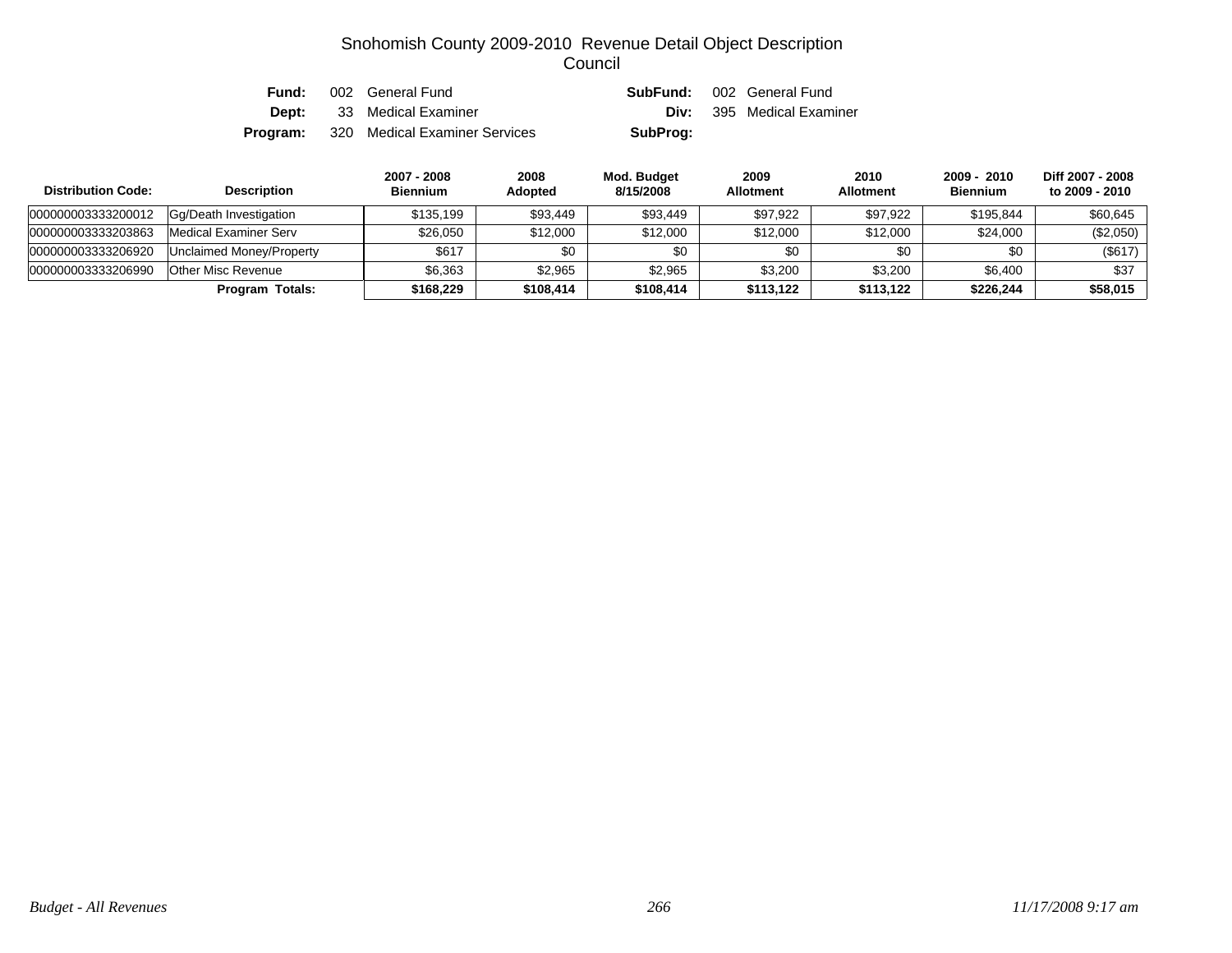| Fund:    | 002 General Fund               | SubFund: | 002 General Fund                          |
|----------|--------------------------------|----------|-------------------------------------------|
|          | <b>Dept:</b> 36 Superior Court |          | <b>Div:</b> 730 Juvenile Court Operations |
| Program: | 730 Juvenile Court Operations  |          | <b>SubProg:</b> 003 Probation Services    |

| <b>Distribution Code:</b> | <b>Description</b>        | 2007 - 2008<br><b>Biennium</b> | 2008<br>Adopted | Mod. Budget<br>8/15/2008 | 2009<br><b>Allotment</b> | 2010<br><b>Allotment</b> | 2009 - 2010<br><b>Biennium</b> | Diff 2007 - 2008<br>to 2009 - 2010 |
|---------------------------|---------------------------|--------------------------------|-----------------|--------------------------|--------------------------|--------------------------|--------------------------------|------------------------------------|
| 000000033673032302        | Attorney Fees             | \$27.177                       | \$14,000        | \$14,000                 | \$10,712                 | \$10,712                 | \$21,424                       | (\$5,753)                          |
| 000000033673033827        | Juvenile Services         | \$2,237,660                    | \$1,412,173     | \$1,412,173              | \$1,417,172              | \$1,417,172              | \$2,834,344                    | \$596,684                          |
| 000000033673034270        | Juvenile Detention        | \$4,590                        | \$2,000         | \$2,000                  | \$2,210                  | \$2,210                  | \$4,420                        | (\$170)                            |
| 000000033673036990        | Misc. Revenue             | \$15.297                       | \$10,000        | \$10,000                 | \$0                      | \$0                      | \$0                            | (\$15,297)                         |
| 000000033673038003        | Juvenile Crime Victims    | \$17,832                       | \$8,100         | \$8,100                  | \$10.217                 | \$10.217                 | \$20,434                       | \$2,602                            |
| 000000033673039104        | <b>Fines And Forfeits</b> | \$5.975                        | \$3,500         | \$3,500                  | \$4.415                  | \$4.415                  | \$8,830                        | \$2,855                            |
|                           | <b>Program Totals:</b>    | \$2,308,531                    | \$1,449,773     | \$1,449,773              | \$1,444,726              | \$1,444,726              | \$2,889,452                    | \$580,921                          |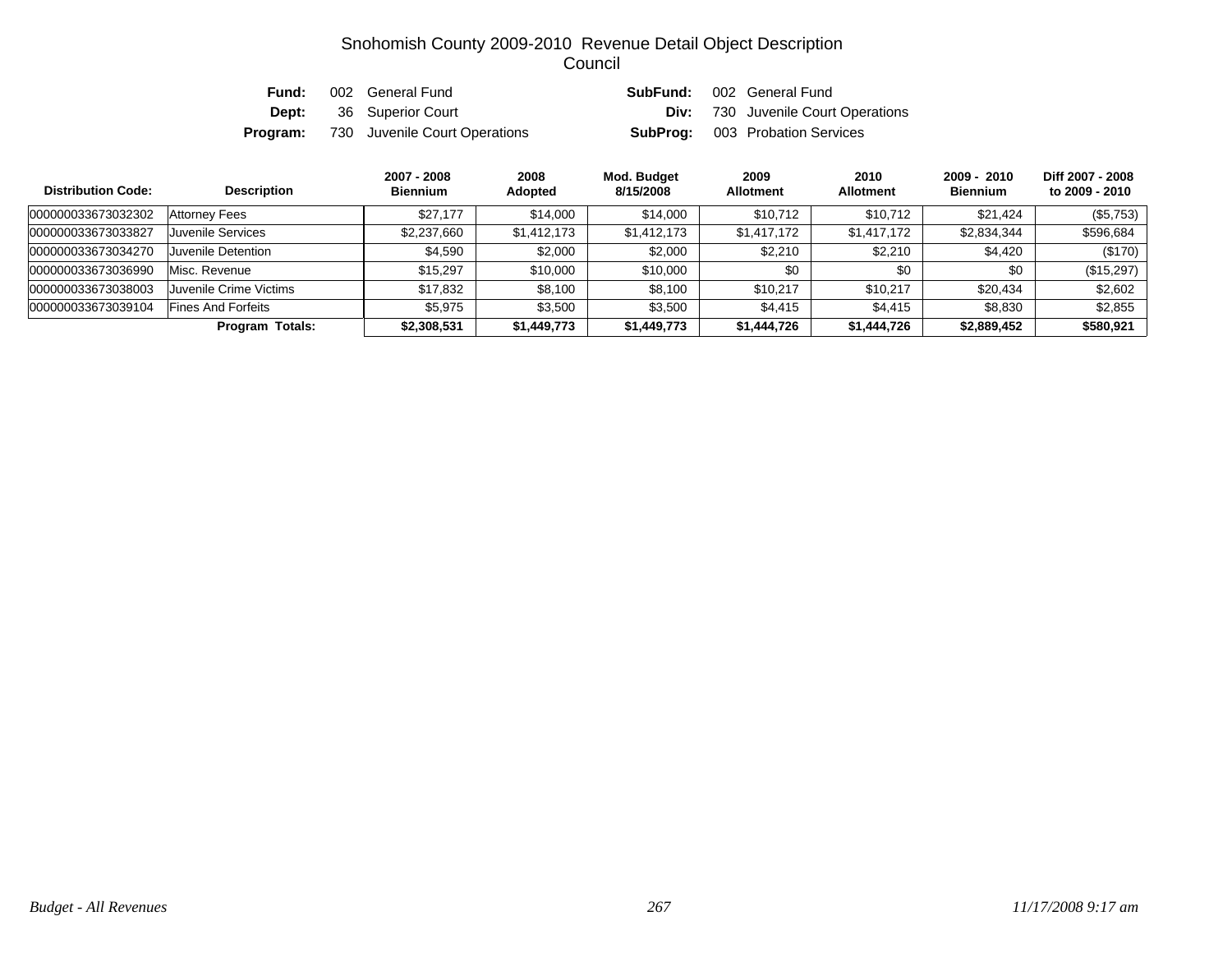| Fund: | 002 General Fund                              | SubFund: | 002 General Fund                          |
|-------|-----------------------------------------------|----------|-------------------------------------------|
|       | <b>Dept:</b> 36 Superior Court                |          | <b>Div:</b> 730 Juvenile Court Operations |
|       | <b>Program:</b> 730 Juvenile Court Operations |          | <b>SubProg:</b> 006 Detention Services    |

| <b>Distribution Code:</b> | <b>Description</b> | 2007 - 2008<br><b>Biennium</b> | 2008<br>Adopted | Mod. Budget<br>8/15/2008 | 2009<br><b>Allotment</b> | 2010<br><b>Allotment</b> | 2009 - 2010<br><b>Biennium</b> | Diff 2007 - 2008<br>to 2009 - 2010 |
|---------------------------|--------------------|--------------------------------|-----------------|--------------------------|--------------------------|--------------------------|--------------------------------|------------------------------------|
| 000000033673061050        | Food and Nutrition | \$177.762                      | \$95,000        | \$95,000                 | \$92,195                 | \$92,195                 | \$184.390                      | \$6,628                            |
| 000000033673063827        | Juvenile Services  | \$50.382                       | \$30,000        | \$30,000                 | \$17,350                 | \$17,350                 | \$34,700                       | (\$15,682)                         |
| 000000033673064270        | Juvenile Detention | \$147.477                      | \$60,000        | \$60,000                 | \$97.970                 | \$97.970                 | \$195.940                      | \$48,463                           |
|                           | Program Totals:    | \$375,621                      | \$185,000       | \$185,000                | \$207,515                | \$207.515                | \$415,030                      | \$39,409                           |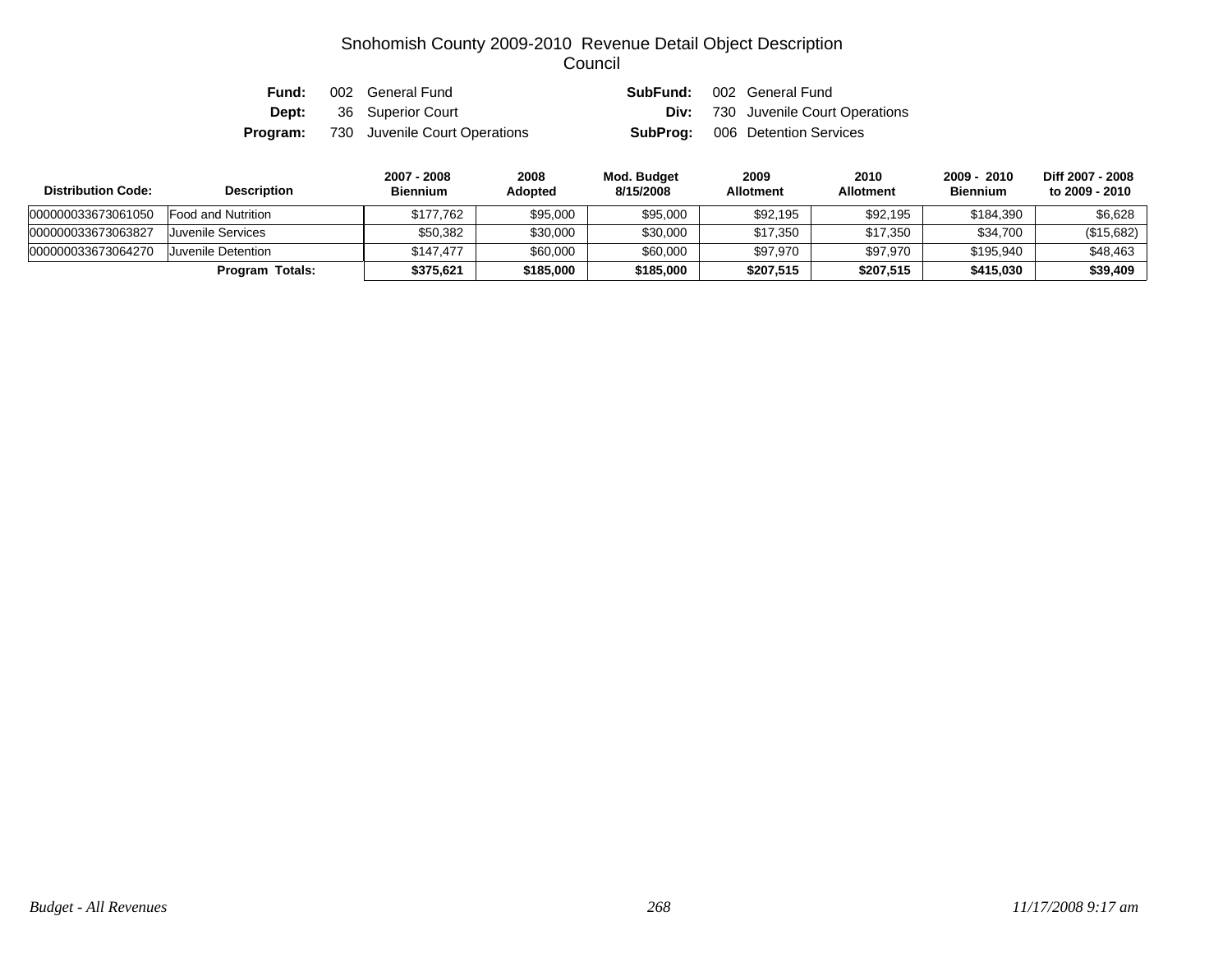| Fund: | 002 General Fund                              |          | <b>SubFund:</b> 002 General Fund          |
|-------|-----------------------------------------------|----------|-------------------------------------------|
|       | <b>Dept:</b> 36 Superior Court                |          | <b>Div:</b> 740 Superior Court Operations |
|       | <b>Program:</b> 740 Superior Court Operations | SubProg: |                                           |

| <b>Distribution Code:</b> | <b>Description</b>             | 2007 - 2008<br><b>Biennium</b> | 2008<br><b>Adopted</b> | Mod. Budget<br>8/15/2008 | 2009<br><b>Allotment</b> | 2010<br><b>Allotment</b> | $2009 - 2010$<br><b>Biennium</b> | Diff 2007 - 2008<br>to 2009 - 2010 |
|---------------------------|--------------------------------|--------------------------------|------------------------|--------------------------|--------------------------|--------------------------|----------------------------------|------------------------------------|
| 000000003367400631        | <b>Adult Court Costs</b>       | \$53.447                       | \$26,000               | \$26,000                 | \$31,169                 | \$31.169                 | \$62,338                         | \$8,891                            |
| 000000003367402222        | Family Ct Fees & Charge        | \$54,545                       | \$20,000               | \$20,000                 | \$35,153                 | \$35,153                 | \$70,306                         | \$15,761                           |
| 000000003367403812        | City of Everett-Jury Pool Reim | \$46,149                       | \$20,000               | \$20,000                 | \$25,510                 | \$25,510                 | \$51.020                         | \$4,871                            |
| 000000003367403864        | Violent Sexual Pred Exp Reimb  | \$237,199                      | \$120,000              | \$120,000                | \$62,637                 | \$62,637                 | \$125,274                        | (\$111,925)                        |
| 000000003367404134        | <b>Arbitration Filing Fee</b>  | \$224,920                      | \$115,000              | \$115,000                | \$75,090                 | \$75.090                 | \$150,180                        | (\$74,740)                         |
| 000000003367406990        | Other Miscellaneous Revenue    | \$5,885                        | \$2,000                | \$34,000                 | \$0                      | \$0                      | \$0                              | (\$5,885)                          |
|                           | Program Totals:                | \$622,145                      | \$303,000              | \$335,000                | \$229,559                | \$229,559                | \$459.118                        | (\$163,027)                        |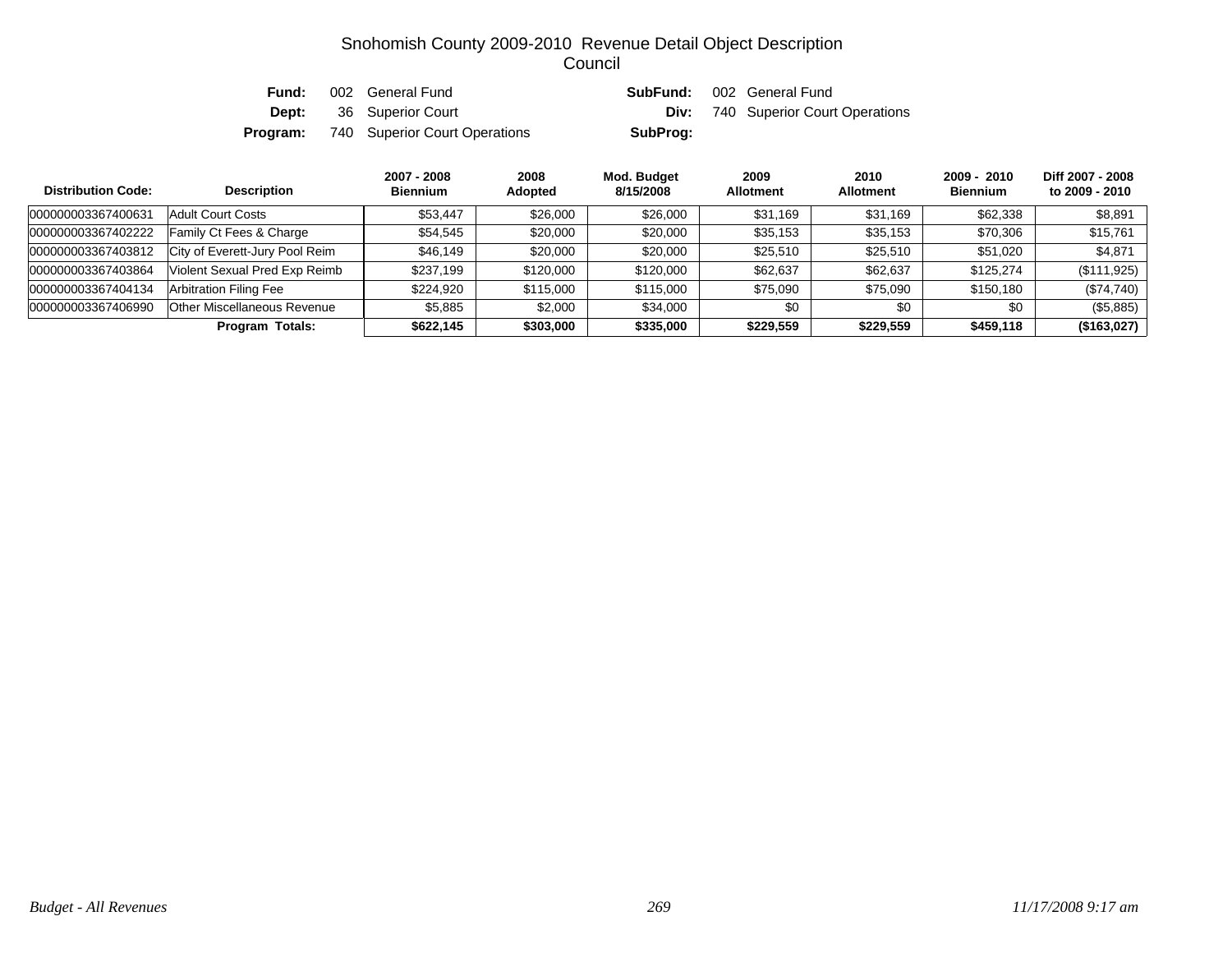| Fund:    | 002 General Fund               | SubFund: | 002 General Fund            |
|----------|--------------------------------|----------|-----------------------------|
|          | <b>Dept:</b> 36 Superior Court | Div:     | 750 Administrative Services |
| Program: | 750 Administrative Services    | SubProg: |                             |

| <b>Distribution Code:</b> | <b>Description</b>             | 2007 - 2008<br><b>Biennium</b> | 2008<br><b>Adopted</b> | Mod. Budget<br>8/15/2008 | 2009<br><b>Allotment</b> | 2010<br><b>Allotment</b> | 2009 - 2010<br><b>Biennium</b> | Diff 2007 - 2008<br>to 2009 - 2010 |
|---------------------------|--------------------------------|--------------------------------|------------------------|--------------------------|--------------------------|--------------------------|--------------------------------|------------------------------------|
| 000000003367500121        | Interpreter Services - Grant   | \$0                            | \$0                    |                          | \$30,000                 | \$30,000                 | \$60,000                       | \$60,000                           |
| 000000003367500122        | Guardian Ad Litem Svcs - Grant | \$0                            | \$0                    |                          | \$32,000                 | \$32,000                 | \$64,000                       | \$64,000                           |
| 000000003367500129        | Judicial Salary Contribution   | \$0                            | \$0                    |                          | \$52,000                 | \$52,000                 | \$104.000                      | \$104.000                          |
|                           | <b>Program Totals:</b>         | \$0                            | \$0                    |                          | \$114,000                | \$114,000                | \$228,000                      | \$228,000                          |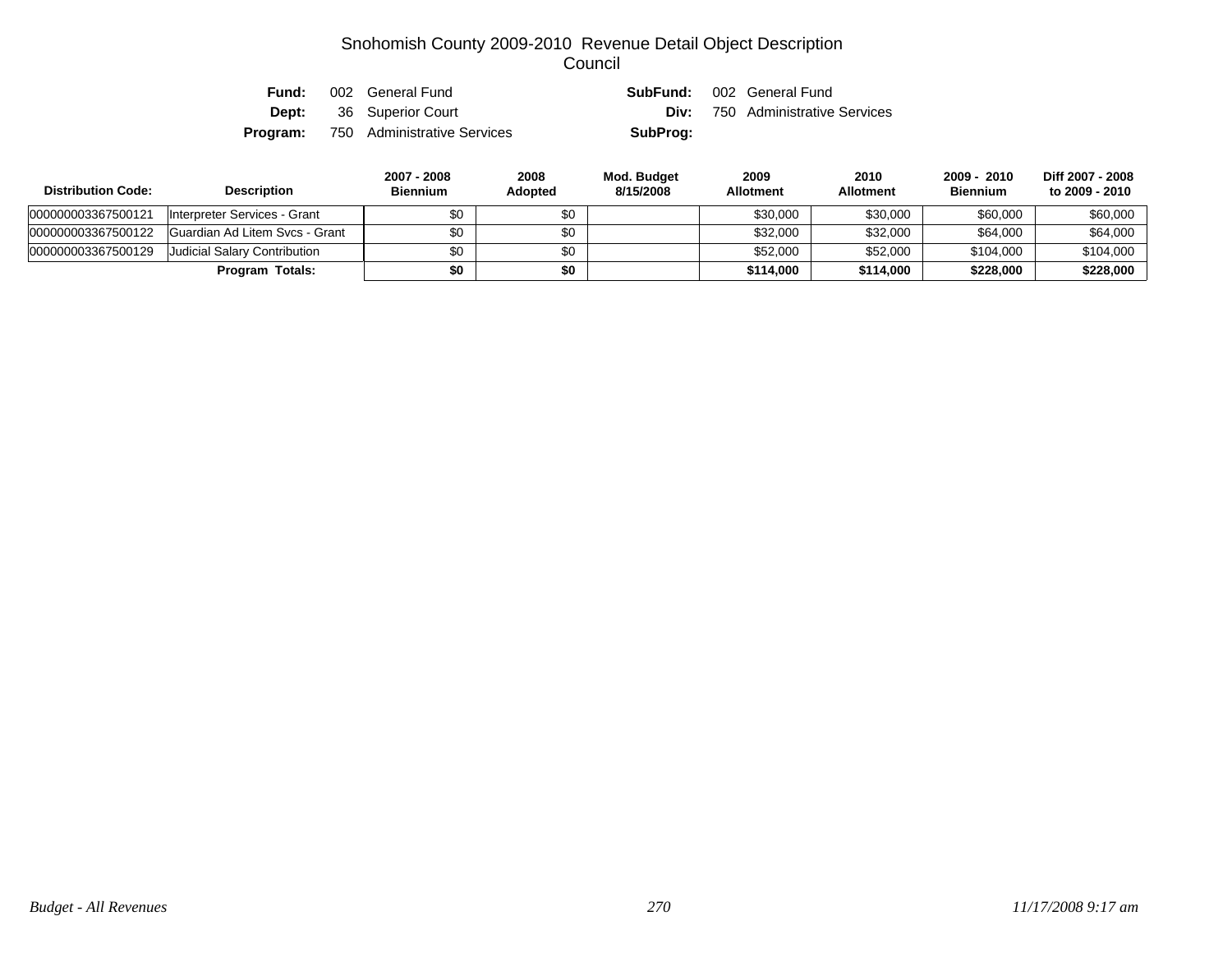| Fund:        | 100 Special Revenue          |          | <b>SubFund:</b> 002 Blanche Miller Juv Court |
|--------------|------------------------------|----------|----------------------------------------------|
| <b>Dept:</b> | 36 Superior Court            | Div:     | 664 Juvenile Probation Services              |
| Program:     | 730 Investigations/Diagnosis | SubProg: |                                              |

| <b>Distribution Code:</b> | <b>Description</b> | 2007<br>2008<br><b>Biennium</b> | 2008<br><b>Adopted</b> | <b>Mod. Budget</b><br>8/15/2008 | 2009<br><b>Allotment</b> | 2010<br>Allotment | 2009<br>2010<br><b>Biennium</b> | Diff 2007 - 2008<br>to 2009 - 2010 |
|---------------------------|--------------------|---------------------------------|------------------------|---------------------------------|--------------------------|-------------------|---------------------------------|------------------------------------|
| 00000030236730611         | 'Interest          | \$60,332                        | \$28,000               | \$28,000                        | \$28,000                 | \$28,000          | \$56,000                        | ( \$4,332)                         |
|                           | Totals:<br>Program | \$60,332                        | \$28,000               | \$28,000                        | \$28,000                 | \$28,000          | \$56.000                        | ( \$4,332)                         |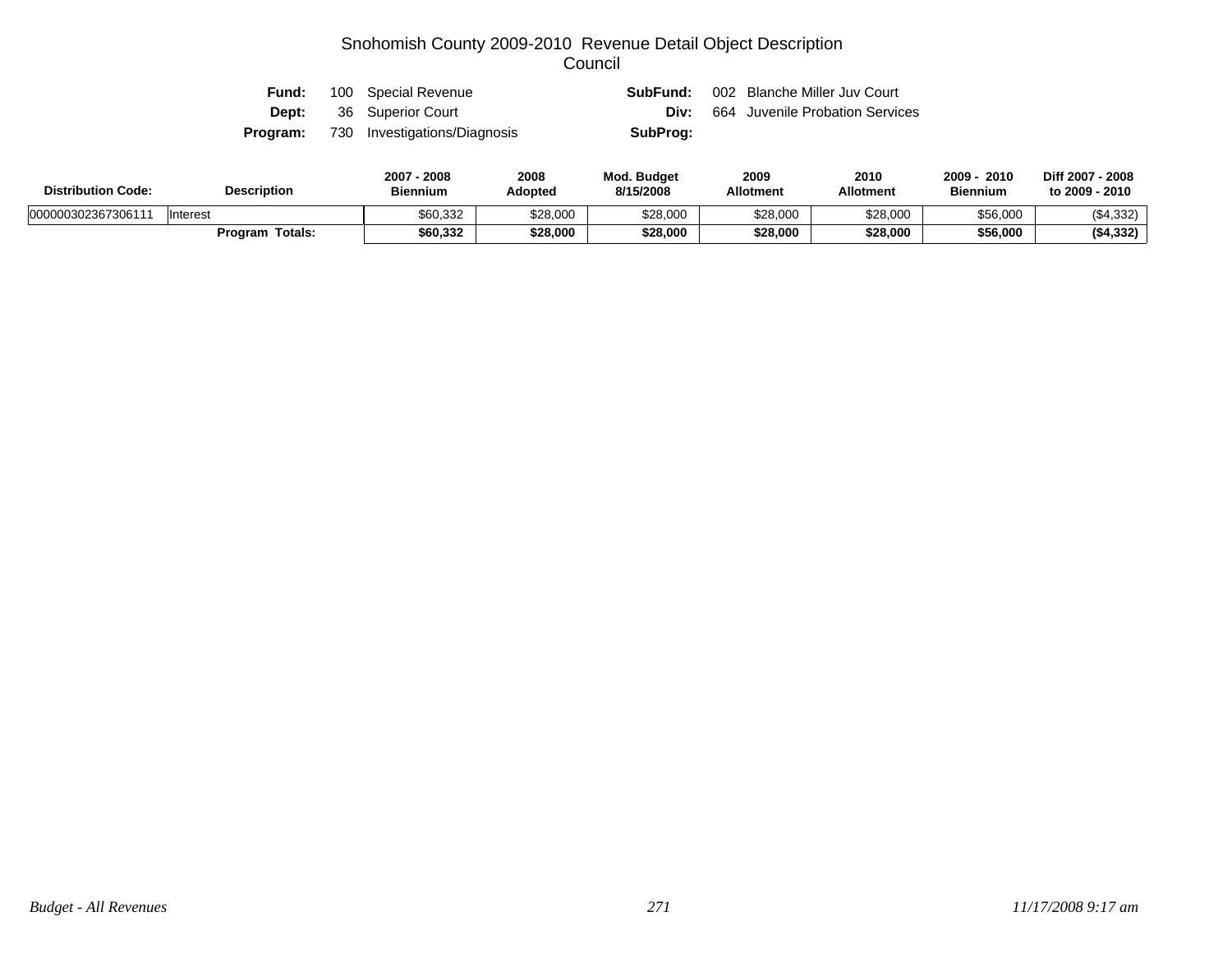| Fund: | 100 Special Revenue                           |                          | <b>SubFund:</b> 010 Superior Court Donations |
|-------|-----------------------------------------------|--------------------------|----------------------------------------------|
|       | <b>Dept:</b> 36 Superior Court                |                          | <b>Div:</b> 730 Juvenile Court Operations    |
|       | <b>Program:</b> 730 Juvenile Court Operations | <b>SubProg:</b> 010 VGAL |                                              |

| <b>Distribution Code:</b> | <b>Description</b>      | 2008<br>2007 - 2008<br><b>Biennium</b><br>Adopted |     | <b>Mod. Budget</b><br>8/15/2008 | 2009<br><b>Allotment</b> | 2010<br><b>Allotment</b> | $2009 -$<br>2010<br><b>Biennium</b> | Diff 2007 - 2008<br>to 2009 - 2010 |  |
|---------------------------|-------------------------|---------------------------------------------------|-----|---------------------------------|--------------------------|--------------------------|-------------------------------------|------------------------------------|--|
| 000031036730106700        | <b>VGAL</b><br>Donation | \$0                                               | \$0 |                                 | \$8,000                  | \$8,000                  | \$16,000                            | \$16,000                           |  |
|                           | Program Totals:         | \$0                                               | \$0 | \$0                             | \$8,000                  | \$8,000                  | \$16,000                            | \$16,000                           |  |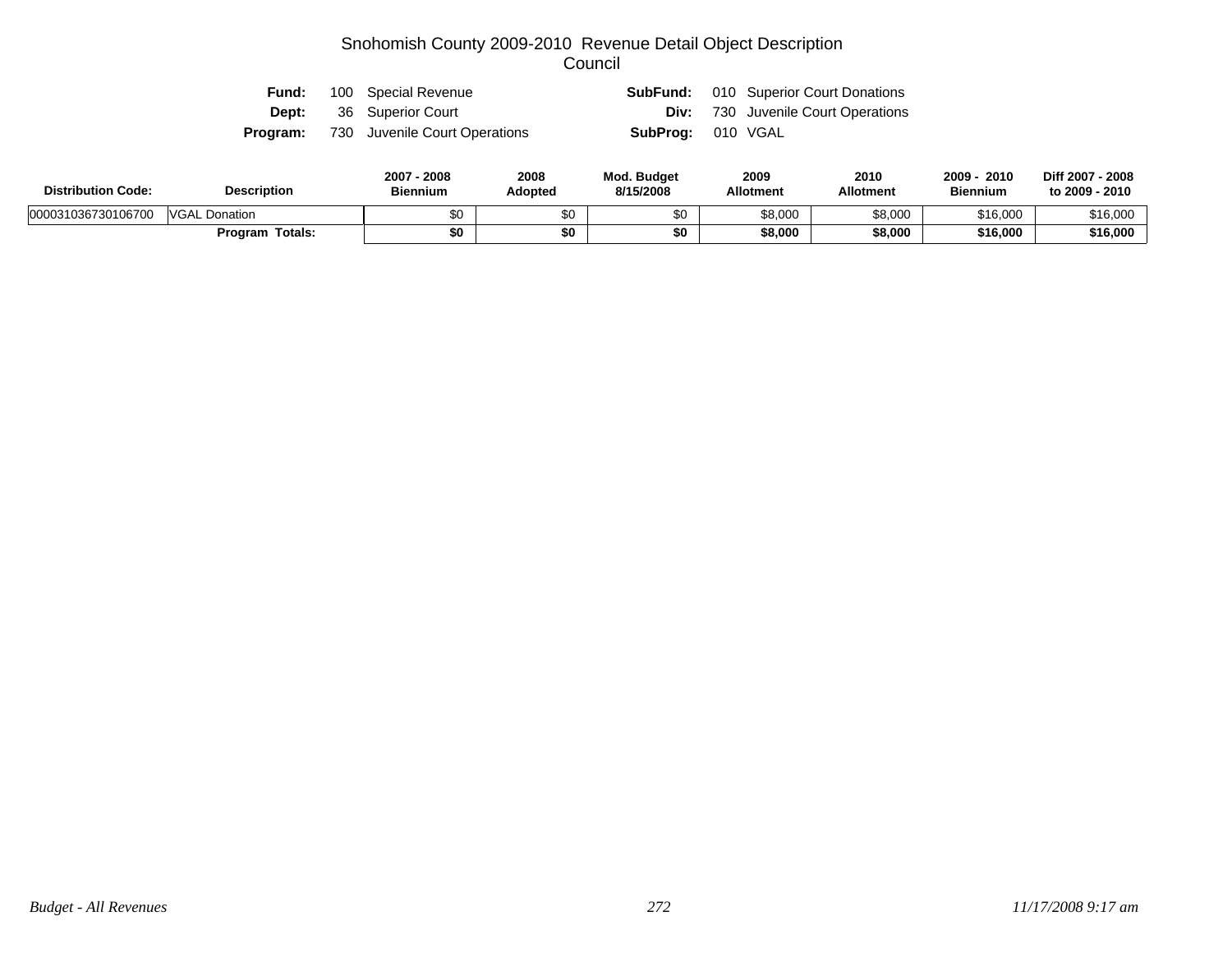| Fund:        | 100 Special Revenue                           |                                | <b>SubFund:</b> 010 Superior Court Donations |
|--------------|-----------------------------------------------|--------------------------------|----------------------------------------------|
| <b>Dept:</b> | 36 Superior Court                             |                                | <b>Div:</b> 730 Juvenile Court Operations    |
|              | <b>Program:</b> 730 Juvenile Court Operations | <b>SubProg:</b> 030 Drug Court |                                              |

| <b>Distribution Code:</b> | <b>Description</b>     | 2007 - 2008<br><b>Biennium</b> | 2008<br><b>Adopted</b> | <b>Mod. Budget</b><br>8/15/2008 | 2009<br><b>Allotment</b> | 2010<br><b>Allotment</b> | 2009<br>2010<br><b>Biennium</b> | Diff 2007 - 2008<br>to 2009 - 2010 |
|---------------------------|------------------------|--------------------------------|------------------------|---------------------------------|--------------------------|--------------------------|---------------------------------|------------------------------------|
| 000031036730306700        | Drug Court Donation    | \$0                            |                        | \$0                             | \$500                    | \$500                    | \$1,000                         | \$1,000                            |
|                           | <b>Program Totals:</b> | \$0                            |                        | \$0                             | \$500                    | \$500                    | \$1,000                         | \$1,000                            |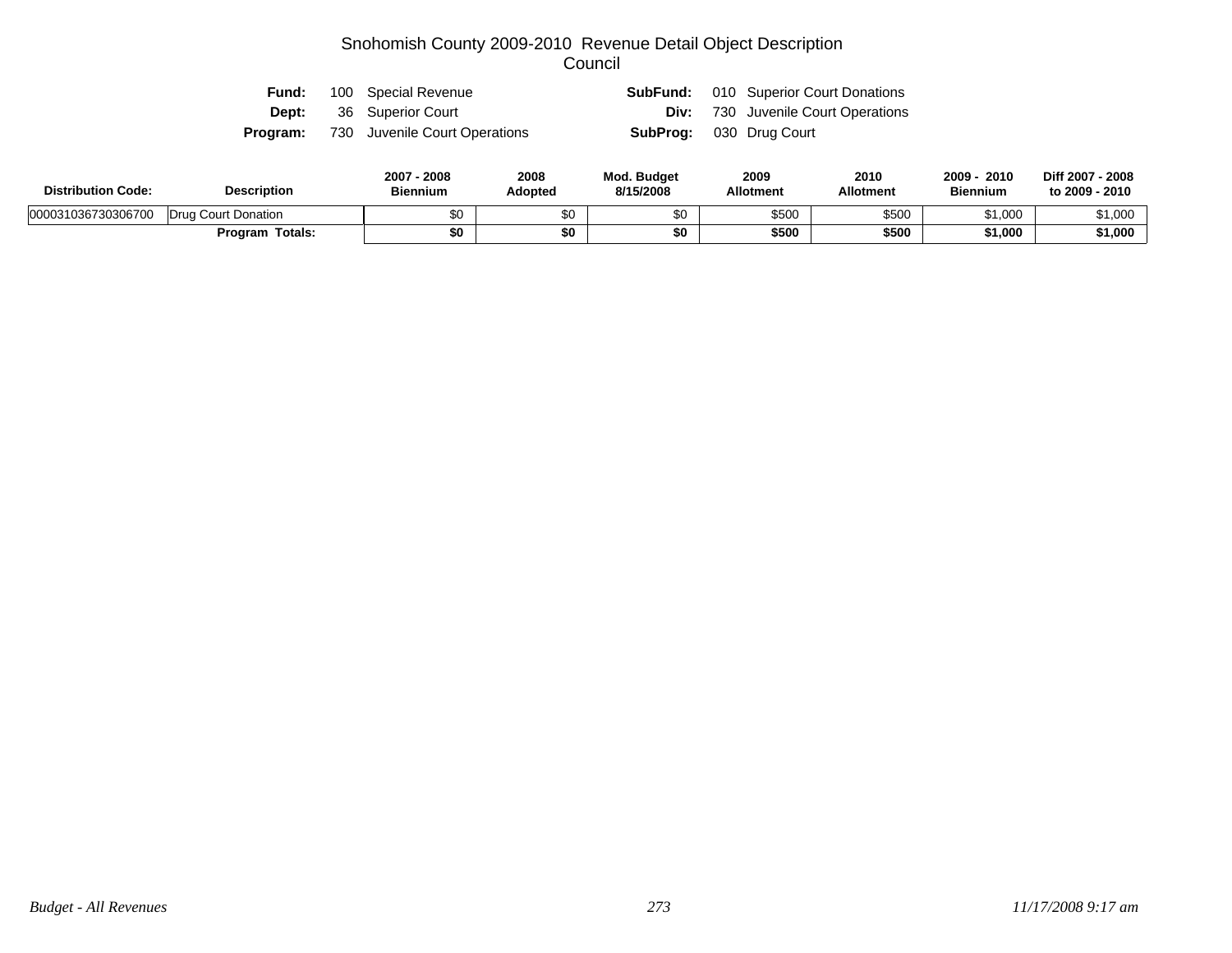| Fund: | 100 Special Revenue                           |  | <b>SubFund:</b> 010 Superior Court Donations |
|-------|-----------------------------------------------|--|----------------------------------------------|
|       | <b>Dept:</b> 36 Superior Court                |  | <b>Div:</b> 730 Juvenile Court Operations    |
|       | <b>Program:</b> 730 Juvenile Court Operations |  | <b>SubProg:</b> 031 At-Risk Youth DC         |

| <b>Distribution Code:</b> | <b>Description</b>        | 2007 - 2008<br><b>Biennium</b> | 2008<br><b>Adopted</b> | <b>Mod. Budget</b><br>8/15/2008 | 2009<br><b>Allotment</b> | 2010<br><b>Allotment</b> | $2009 -$<br>2010<br><b>Biennium</b> | Diff 2007 - 2008<br>to 2009 - 2010 |
|---------------------------|---------------------------|--------------------------------|------------------------|---------------------------------|--------------------------|--------------------------|-------------------------------------|------------------------------------|
| 000031036730316700        | At-Risk Youth DC Donation | \$0                            |                        | \$0                             | \$500                    | \$500                    | \$1,000                             | \$1,000                            |
|                           | <b>Program Totals:</b>    | \$0                            |                        | \$0                             | \$500                    | \$500                    | \$1,000                             | \$1,000                            |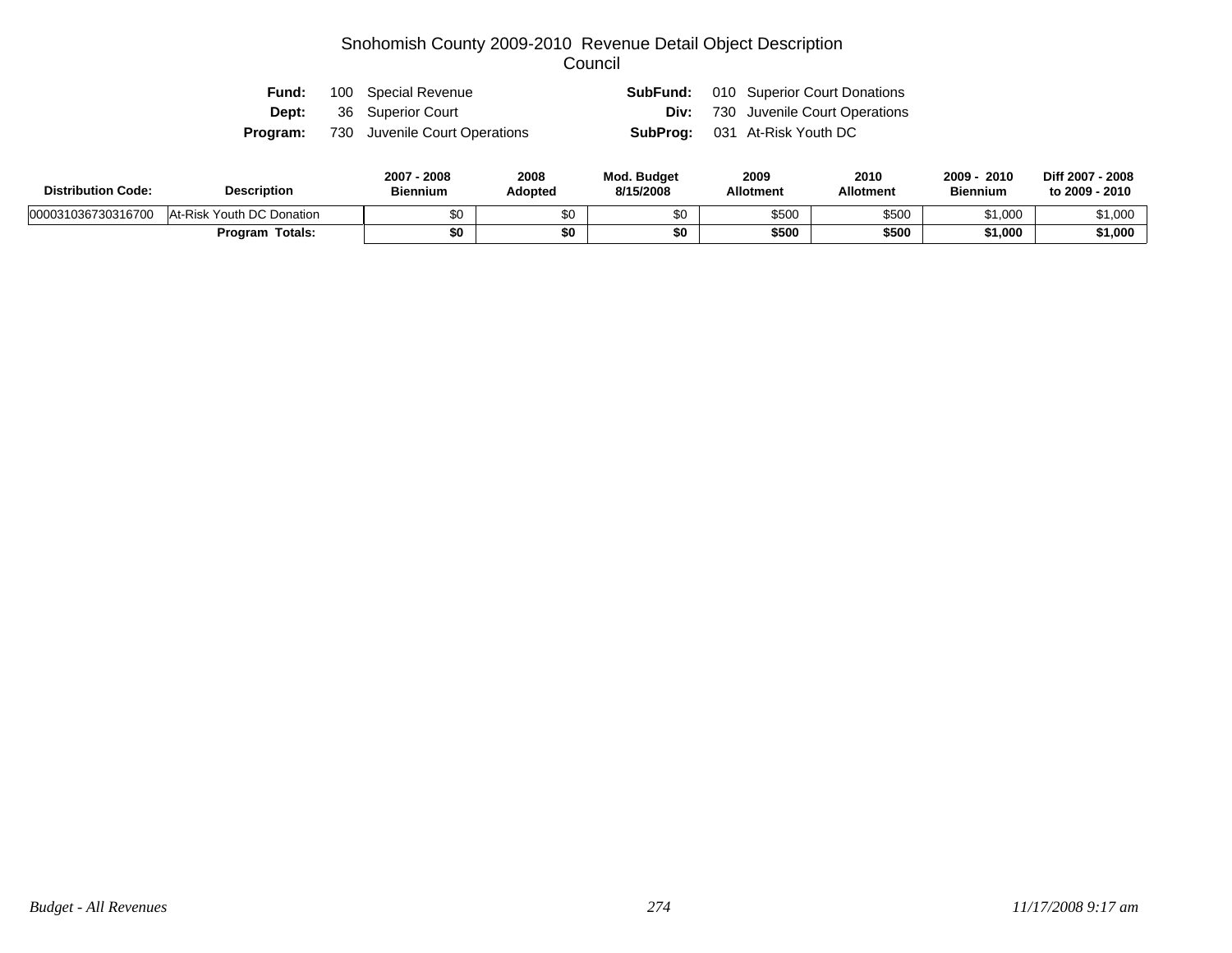|  | <b>Fund:</b> 100 Special Revenue              |                                 | <b>SubFund:</b> 010 Superior Court Donations |
|--|-----------------------------------------------|---------------------------------|----------------------------------------------|
|  | <b>Dept:</b> 36 Superior Court                |                                 | <b>Div:</b> 730 Juvenile Court Operations    |
|  | <b>Program:</b> 730 Juvenile Court Operations | <b>SubProg:</b> 032 Offender DC |                                              |

| <b>Distribution Code:</b> | <b>Description</b>     | 2007 - 2008<br><b>Biennium</b> | 2008<br><b>Adopted</b> | <b>Mod. Budget</b><br>8/15/2008 | 2009<br><b>Allotment</b> | 2010<br><b>Allotment</b> | 2010<br>$2009 -$<br><b>Biennium</b> | Diff 2007 - 2008<br>to 2009 - 2010 |
|---------------------------|------------------------|--------------------------------|------------------------|---------------------------------|--------------------------|--------------------------|-------------------------------------|------------------------------------|
| 000031036730326700        | Offender DC Donation   | \$0                            |                        | \$0                             | \$1,000                  | \$1,000                  | \$2,000                             | \$2,000                            |
|                           | <b>Program Totals:</b> | \$0                            |                        | \$0                             | \$1,000                  | \$1,000                  | \$2,000                             | \$2,000                            |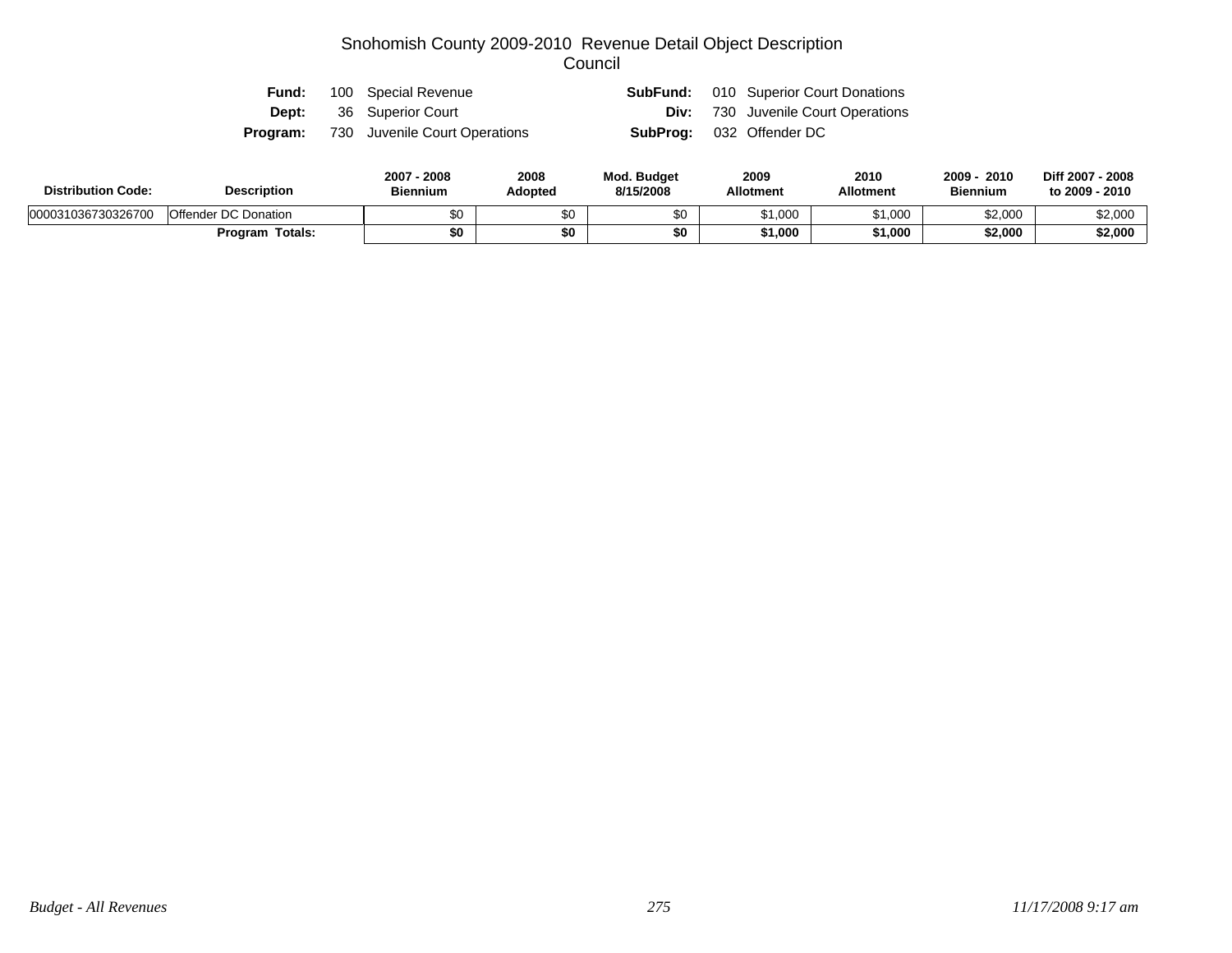|  | <b>Fund:</b> 100 Special Revenue              |                           | <b>SubFund:</b> 010 Superior Court Donations |
|--|-----------------------------------------------|---------------------------|----------------------------------------------|
|  | <b>Dept:</b> 36 Superior Court                |                           | <b>Div:</b> 730 Juvenile Court Operations    |
|  | <b>Program:</b> 730 Juvenile Court Operations | <b>SubProg: 033 CHART</b> |                                              |

| <b>Distribution Code:</b> | <b>Description</b>     |     | 2008<br><b>Adopted</b> | <b>Mod. Budget</b><br>8/15/2008 | 2009<br><b>Allotment</b> | 2010<br><b>Allotment</b> | 2010<br>2009<br><b>Biennium</b> | Diff 2007 - 2008<br>to 2009 - 2010 |
|---------------------------|------------------------|-----|------------------------|---------------------------------|--------------------------|--------------------------|---------------------------------|------------------------------------|
| 000031036730336700        | <b>CHART Donation</b>  | \$0 |                        | \$0                             | \$1,000                  | \$1,000                  | \$2,000                         | \$2,000                            |
|                           | <b>Program Totals:</b> | \$0 |                        | \$0                             | \$1,000                  | \$1,000                  | \$2,000                         | \$2,000                            |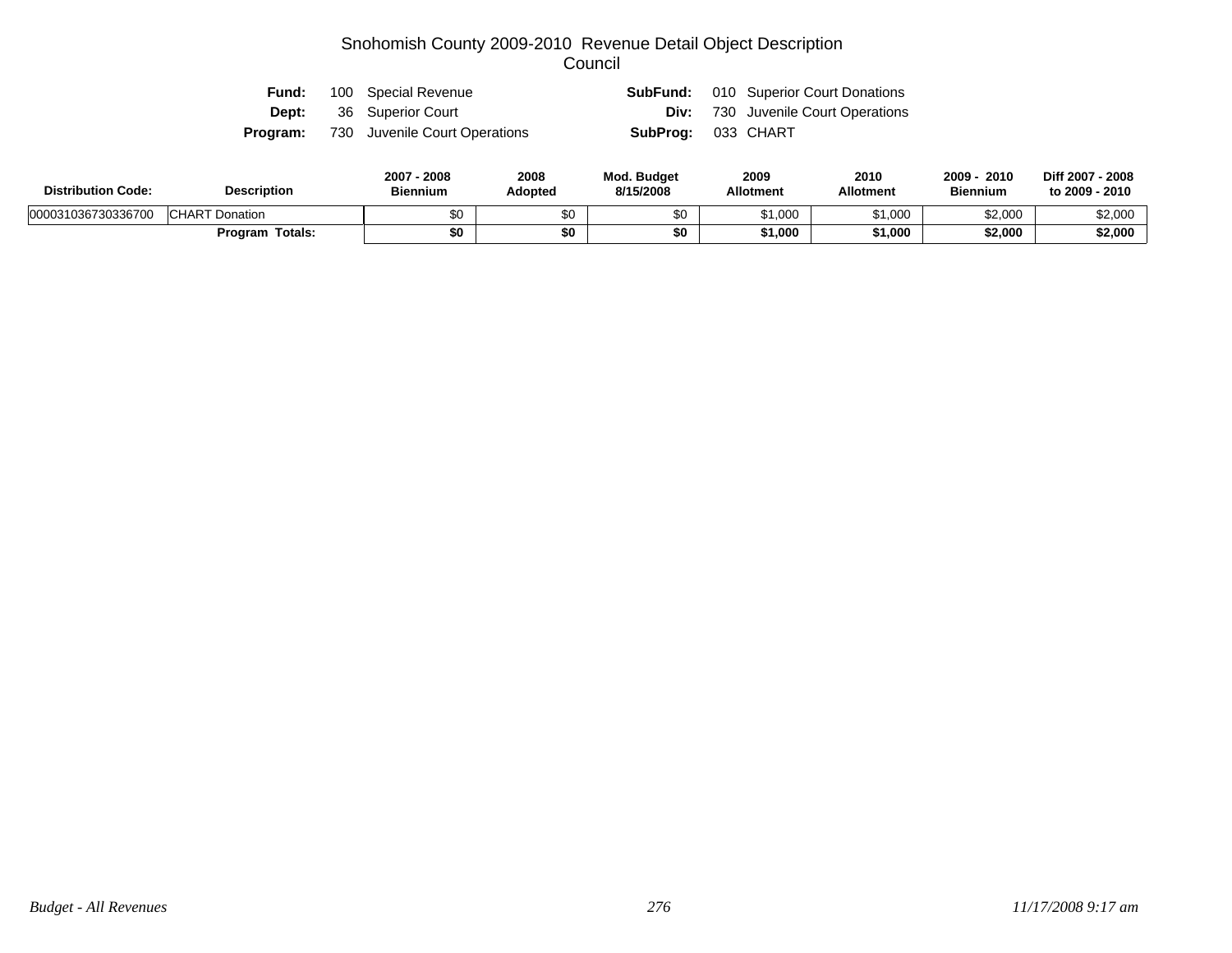|  | <b>Fund:</b> 100 Special Revenue              |                               | <b>SubFund:</b> 010 Superior Court Donations |
|--|-----------------------------------------------|-------------------------------|----------------------------------------------|
|  | <b>Dept:</b> 36 Superior Court                |                               | <b>Div:</b> 730 Juvenile Court Operations    |
|  | <b>Program:</b> 730 Juvenile Court Operations | <b>SubProg:</b> 034 Family DC |                                              |

| <b>Distribution Code:</b> | <b>Description</b>     | 2007 - 2008<br><b>Biennium</b> | 2008<br><b>Adopted</b> | <b>Mod. Budget</b><br>8/15/2008 | 2009<br><b>Allotment</b> | 2010<br><b>Allotment</b> | 2009<br>2010<br><b>Biennium</b> | Diff 2007 - 2008<br>to 2009 - 2010 |
|---------------------------|------------------------|--------------------------------|------------------------|---------------------------------|--------------------------|--------------------------|---------------------------------|------------------------------------|
| 000031036730346700        | Family DC Donation     | \$0                            |                        | \$0                             | \$200                    | \$200                    | \$400                           | \$400                              |
|                           | <b>Program Totals:</b> | \$0                            |                        | \$0                             | \$200                    | \$200                    | \$400                           | \$400                              |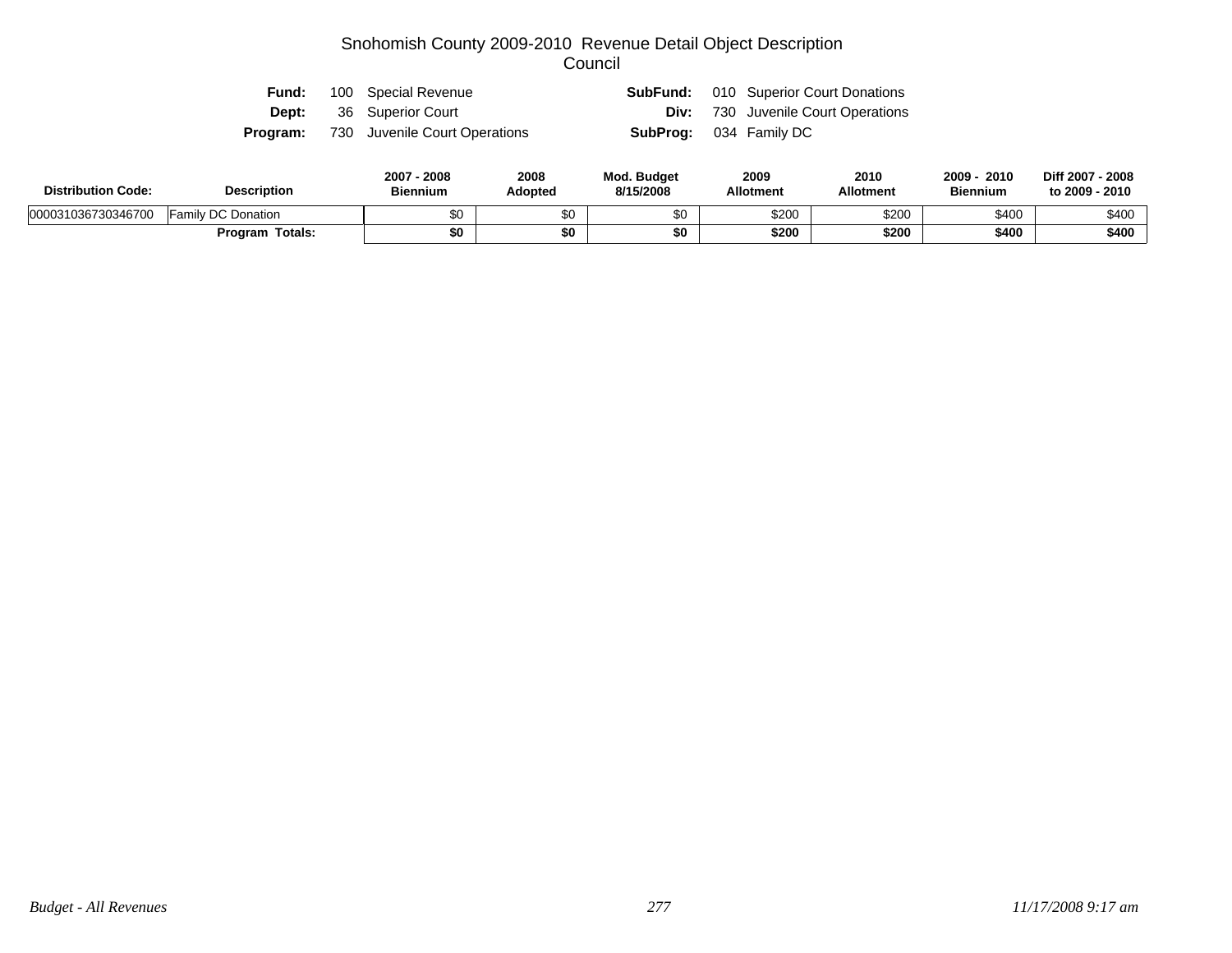| Fund: | 100 Special Revenue                           |  | <b>SubFund:</b> 010 Superior Court Donations |
|-------|-----------------------------------------------|--|----------------------------------------------|
| Dept: | 36 Superior Court                             |  | <b>Div:</b> 730 Juvenile Court Operations    |
|       | <b>Program:</b> 730 Juvenile Court Operations |  | <b>SubProg:</b> 090 Miscellaneous            |

| <b>Distribution Code:</b> | <b>Description</b>     | 2007 - 2008<br><b>Biennium</b> | 2008<br>Adopted | Mod. Budget<br>8/15/2008 | 2009<br><b>Allotment</b> | 2010<br><b>Allotment</b> | 2010<br>2009<br><b>Biennium</b> | Diff 2007 - 2008<br>to 2009 - 2010 |
|---------------------------|------------------------|--------------------------------|-----------------|--------------------------|--------------------------|--------------------------|---------------------------------|------------------------------------|
| 000031036730906700        | Miscellaneous Donation | $\sim$<br>ΦU                   |                 |                          | \$200                    | \$200                    | \$400                           | \$400                              |
|                           | <b>Program Totals:</b> | \$0                            | \$0             | \$0                      | \$200                    | \$200                    | \$400                           | \$400                              |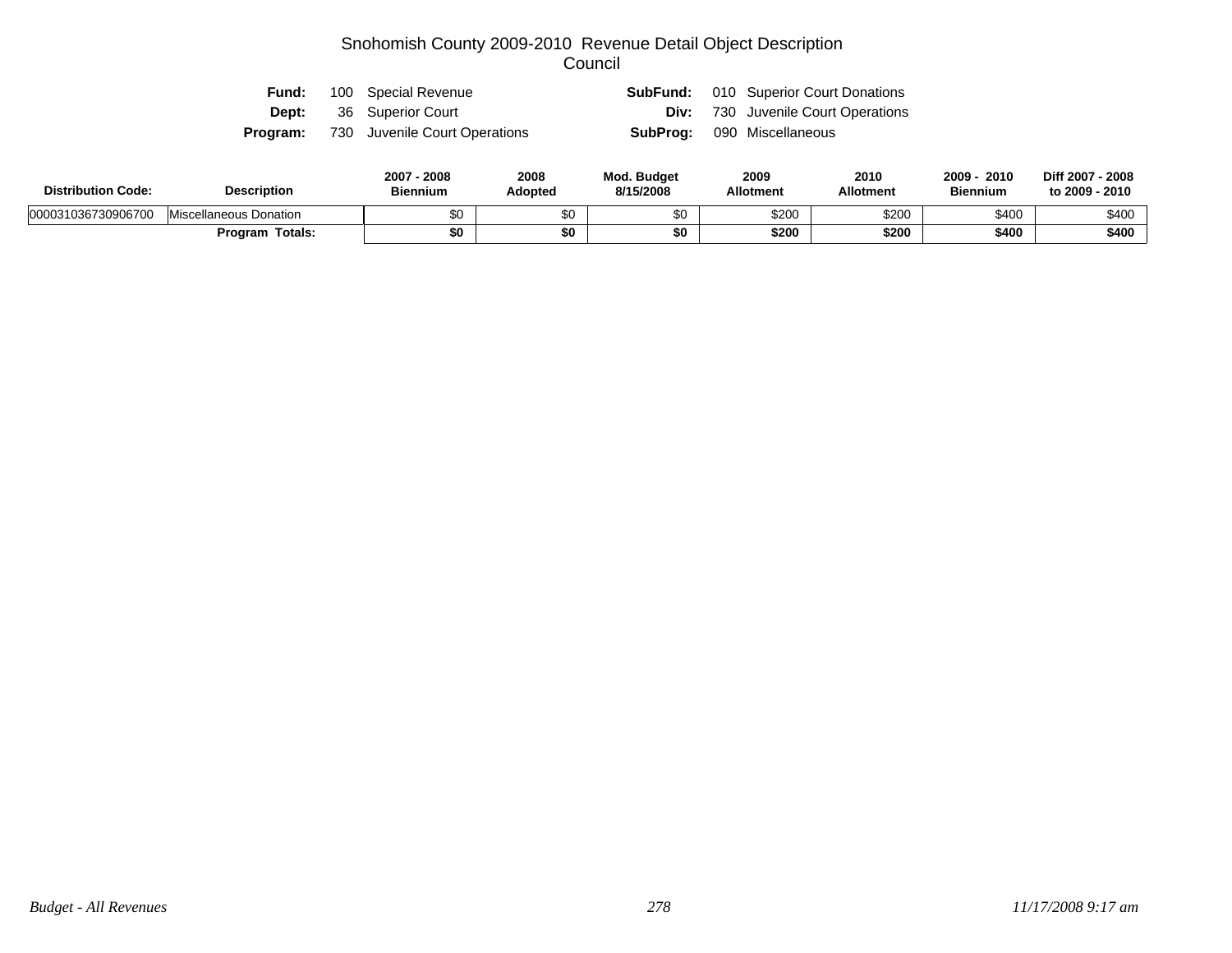| Fund: | 130 Grant Control                         |          | <b>SubFund:</b> 309 Community Corrections |
|-------|-------------------------------------------|----------|-------------------------------------------|
|       | <b>Dept:</b> 36 Superior Court            |          | <b>Div:</b> 730 Juvenile Court Operations |
|       | <b>Program:</b> 731 Community Corrections | SubProg: |                                           |

| <b>Distribution Code:</b> | <b>Description</b>     | 2007 - 2008<br><b>Biennium</b> | 2008<br><b>Adopted</b> | <b>Mod. Budget</b><br>8/15/2008 | 2009<br><b>Allotment</b> | 2010<br><b>Allotment</b> | 2009 - 2010<br><b>Biennium</b> | Diff 2007 - 2008<br>to 2009 - 2010 |
|---------------------------|------------------------|--------------------------------|------------------------|---------------------------------|--------------------------|--------------------------|--------------------------------|------------------------------------|
| 000000309367310460        | Dept Soc & Health Sys  | \$2,039,244                    | \$2.039.244            | \$2,039,244                     |                          | \$0                      | \$0                            | (\$2,039,244)                      |
| 000000309367310800        | Beginning Fund Balance | \$8,828                        | \$8,828                | \$8,828                         | (\$49,511)               | \$0                      | (\$49,511)                     | (\$58,339)                         |
|                           | <b>Program Totals:</b> | \$2,048,072                    | \$2,048,072            | \$2,048,072                     | $($ \$49,511)            | \$0                      | (\$49,511)                     | (\$2,097,583)                      |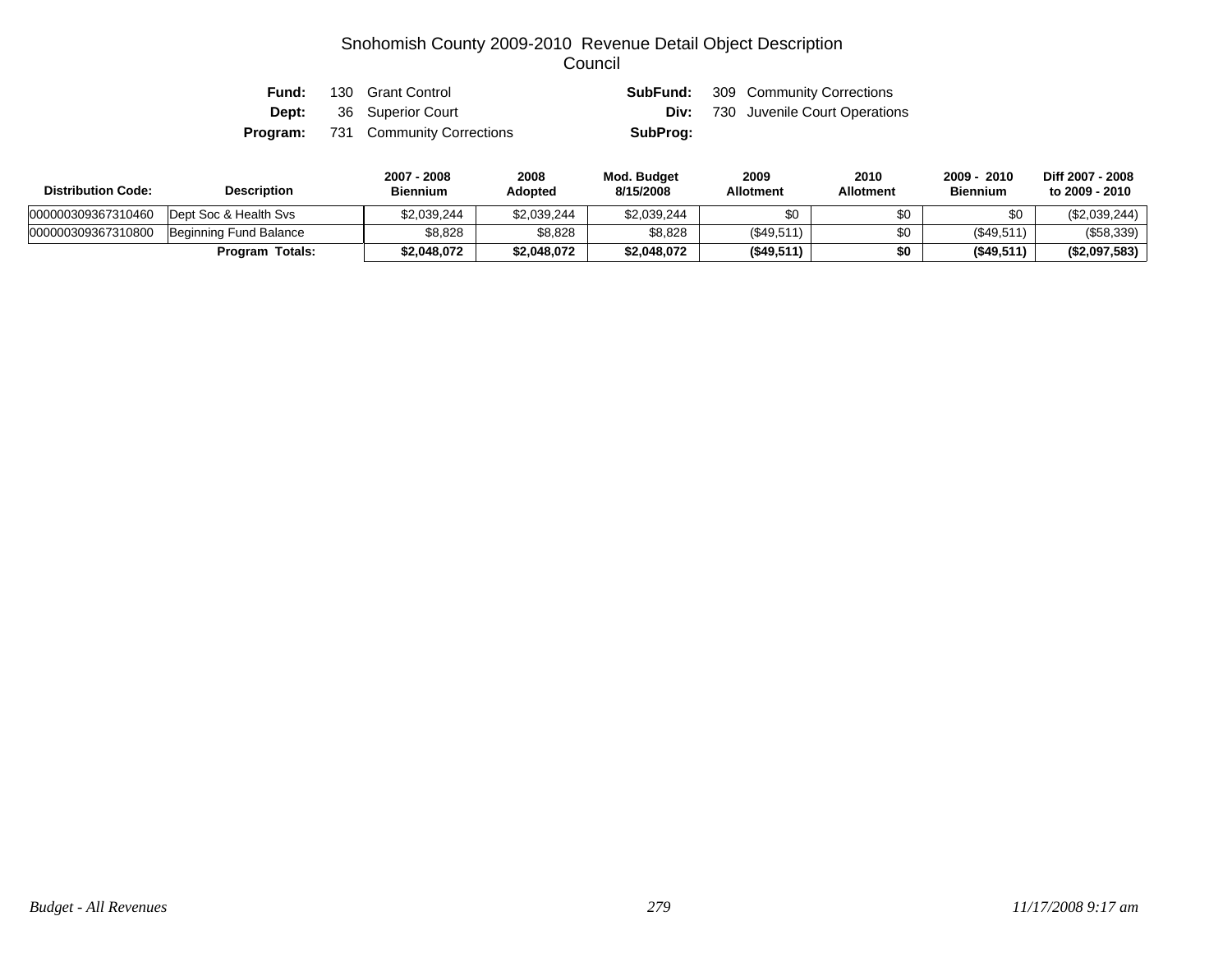| Fund: | 130 Grant Control                         |                             | <b>SubFund:</b> 309 Community Corrections |
|-------|-------------------------------------------|-----------------------------|-------------------------------------------|
|       | <b>Dept:</b> 36 Superior Court            |                             | <b>Div:</b> 730 Juvenile Court Operations |
|       | <b>Program:</b> 731 Community Corrections | <b>SubProg:</b> 010 At Risk |                                           |

| <b>Distribution Code:</b> | <b>Description</b>    | 2007 - 2008<br><b>Biennium</b> | 2008<br>Adopted | <b>Mod. Budget</b><br>8/15/2008 | 2009<br><b>Allotment</b> | 2010<br><b>Allotment</b> | $2009 -$<br>2010<br><b>Biennium</b> | Diff 2007 - 2008<br>to 2009 - 2010 |
|---------------------------|-----------------------|--------------------------------|-----------------|---------------------------------|--------------------------|--------------------------|-------------------------------------|------------------------------------|
| 000030936731100460        | Dept Soc & Health Svs | \$423,037                      | \$0             |                                 | \$493,980                | \$537,311                | \$1,031,291                         | \$608,254                          |
|                           | Program Totals:       | \$423,037                      | \$0             | \$0                             | \$493.980                | \$537.311                | \$1,031,291                         | \$608,254                          |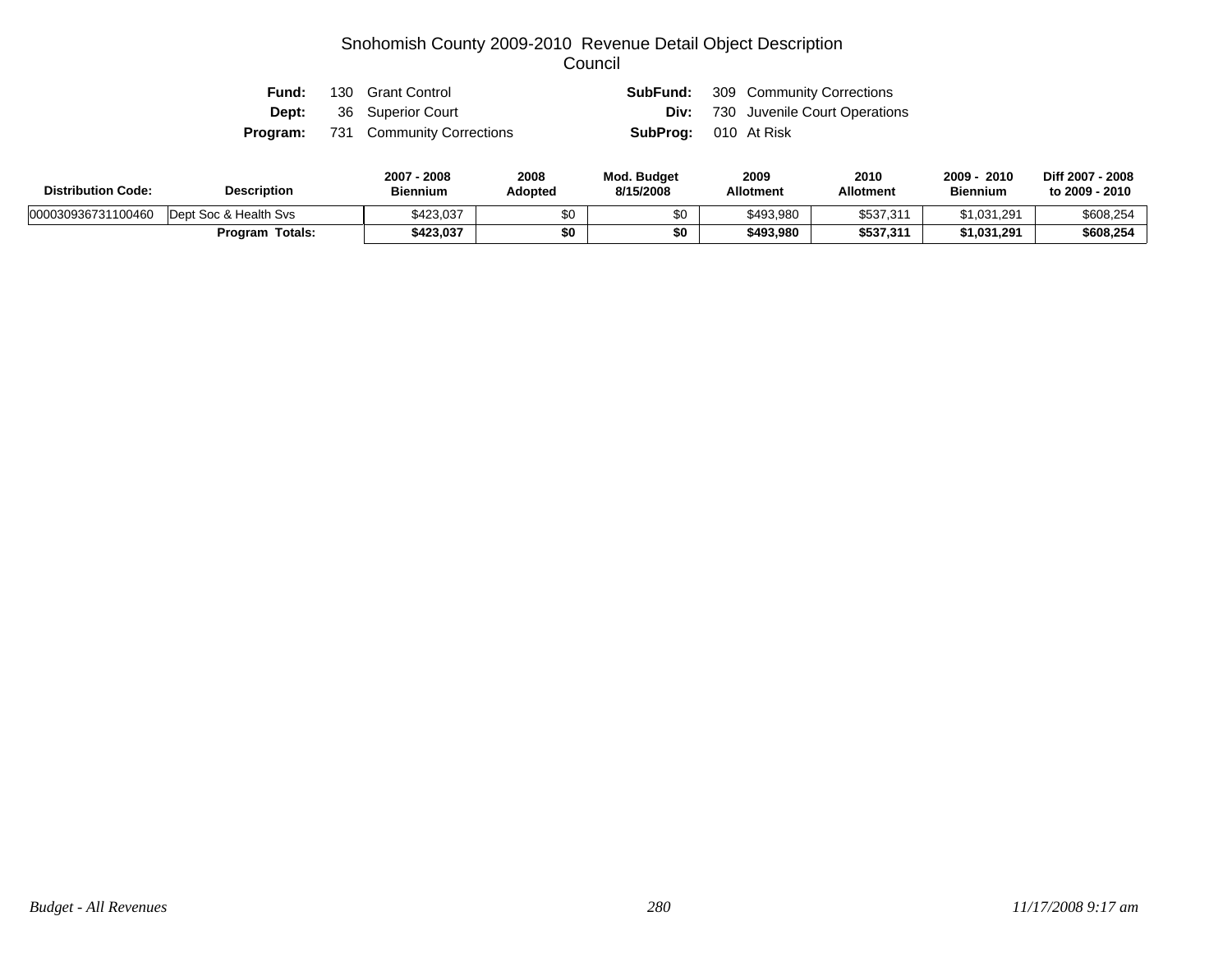| Fund: | 130 Grant Control                         | SubFund:                  | 309 Community Corrections                 |
|-------|-------------------------------------------|---------------------------|-------------------------------------------|
|       | <b>Dept:</b> 36 Superior Court            |                           | <b>Div:</b> 730 Juvenile Court Operations |
|       | <b>Program:</b> 731 Community Corrections | <b>SubProg:</b> 030 SSODA |                                           |

| <b>Distribution Code:</b> | <b>Description</b>     | 2007 - 2008<br><b>Biennium</b> | 2008<br>Adopted | <b>Mod. Budget</b><br>8/15/2008 | 2009<br><b>Allotment</b> | 2010<br><b>Allotment</b> | $2009 -$<br>2010<br><b>Biennium</b> | Diff 2007 - 2008<br>to 2009 - 2010 |
|---------------------------|------------------------|--------------------------------|-----------------|---------------------------------|--------------------------|--------------------------|-------------------------------------|------------------------------------|
| 000030936731300460        | Dept Soc & Health Svs  | \$138,178                      | \$0             |                                 | \$158.243                | \$158.243                | \$316,486                           | \$178,308                          |
|                           | <b>Program Totals:</b> | \$138,178                      | \$0             | \$0                             | \$158.243                | \$158.243                | \$316,486                           | \$178,308                          |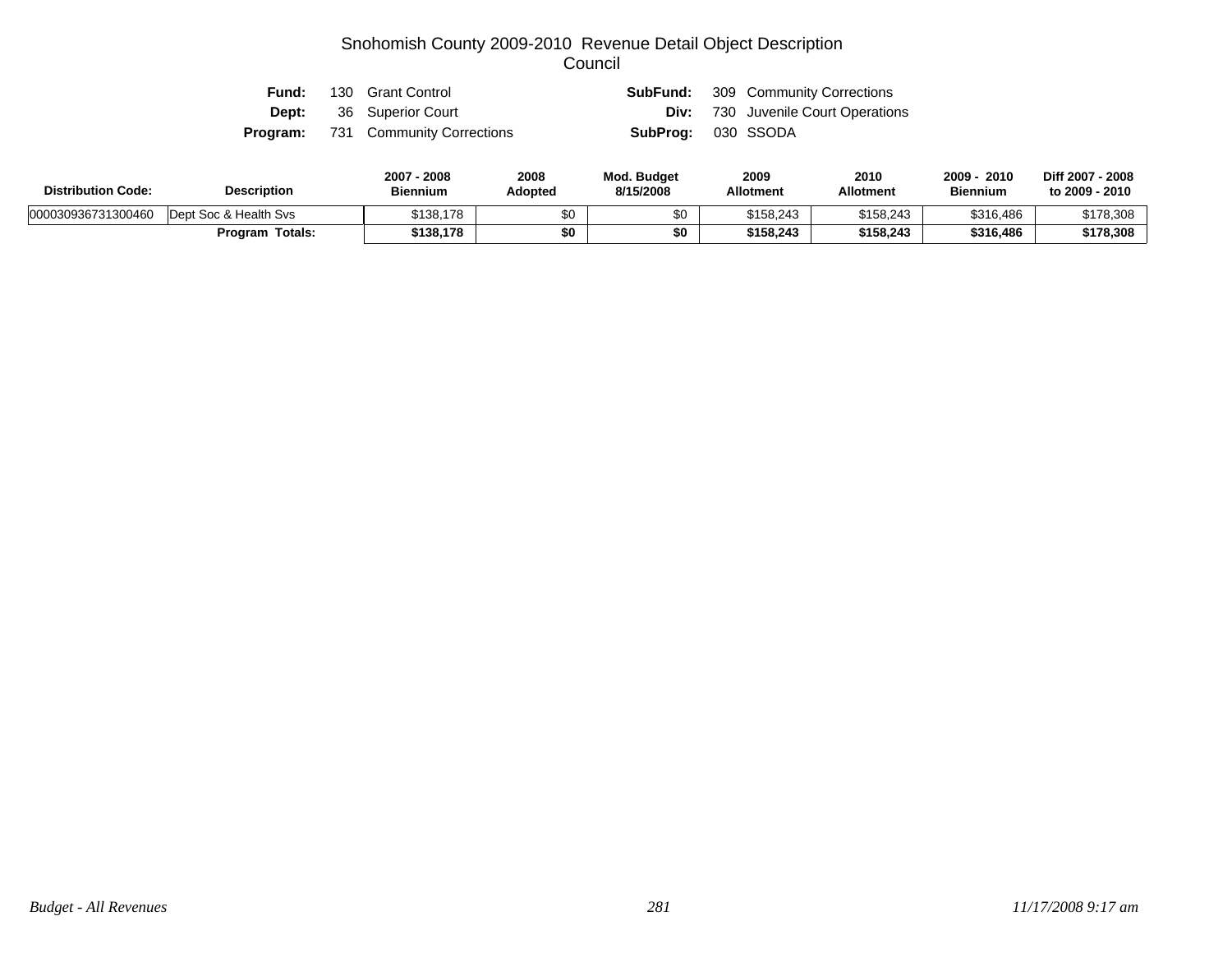| Fund: | 130 Grant Control                         |                             | <b>SubFund:</b> 309 Community Corrections |
|-------|-------------------------------------------|-----------------------------|-------------------------------------------|
|       | <b>Dept:</b> 36 Superior Court            |                             | <b>Div:</b> 730 Juvenile Court Operations |
|       | <b>Program:</b> 731 Community Corrections | <b>SubProg: 040 HB 3900</b> |                                           |

| <b>Distribution Code:</b> | <b>Description</b>     | 2007 - 2008<br><b>Biennium</b> | 2008<br>Adopted | <b>Mod. Budget</b><br>8/15/2008 | 2009<br><b>Allotment</b> | 2010<br><b>Allotment</b> | 2009<br>2010<br><b>Biennium</b> | Diff 2007 - 2008<br>to 2009 - 2010 |
|---------------------------|------------------------|--------------------------------|-----------------|---------------------------------|--------------------------|--------------------------|---------------------------------|------------------------------------|
| 000030936731400460        | Dept Soc & Health Sys  | \$294.402                      | \$0             |                                 | \$341.441                | \$341,441                | \$682,882                       | \$388,480                          |
|                           | <b>Program Totals:</b> | \$294.402                      | \$0             | \$0                             | \$341.441                | \$341.441                | \$682.882                       | \$388,480                          |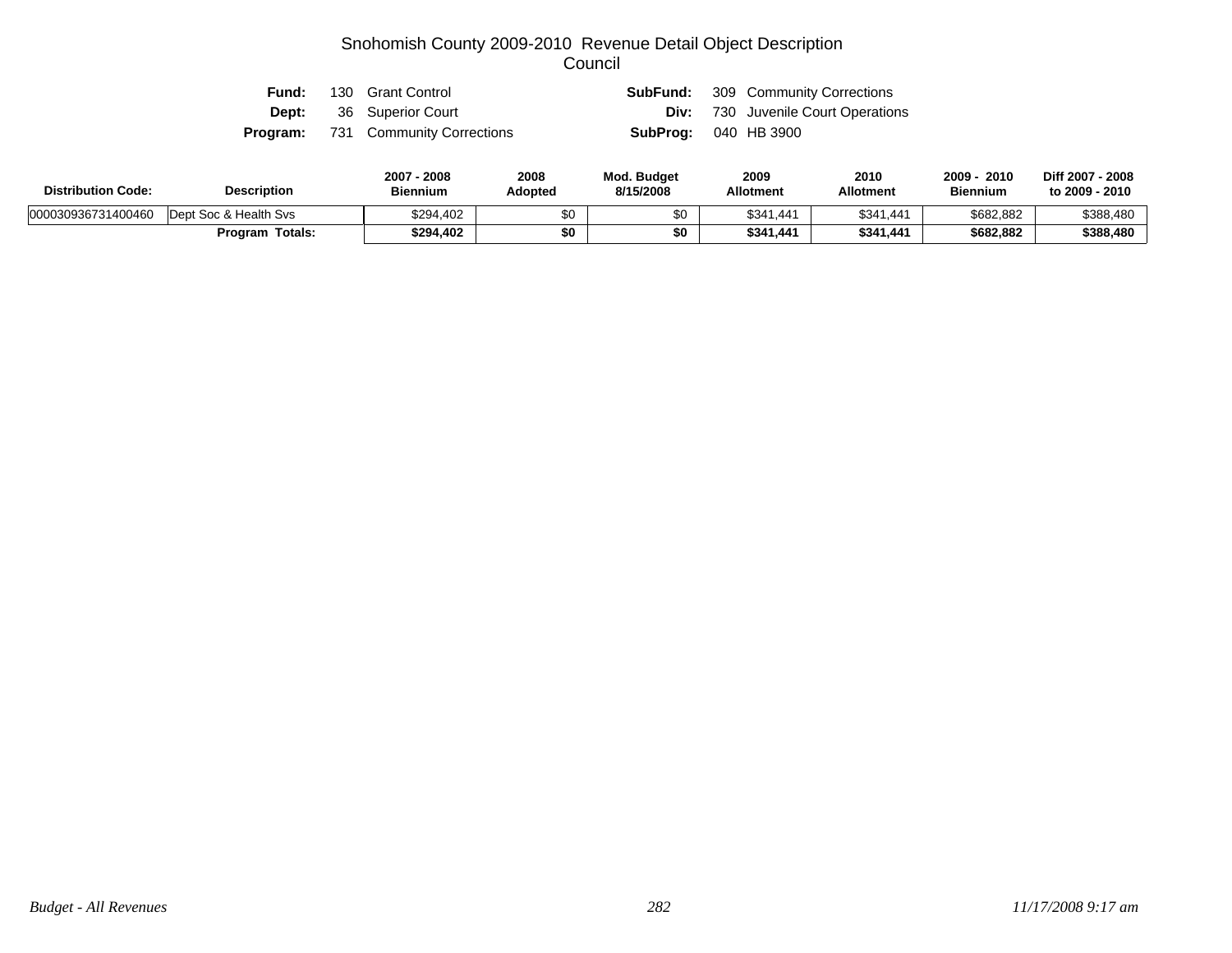| Fund: | 130 Grant Control                         |                          | <b>SubFund:</b> 309 Community Corrections |
|-------|-------------------------------------------|--------------------------|-------------------------------------------|
|       | <b>Dept:</b> 36 Superior Court            |                          | <b>Div:</b> 730 Juvenile Court Operations |
|       | <b>Program:</b> 731 Community Corrections | <b>SubProg: 050 CJAA</b> |                                           |

| <b>Distribution Code:</b> | <b>Description</b>    | 2007 - 2008<br><b>Biennium</b> | 2008<br>Adopted | <b>Mod. Budget</b><br>8/15/2008 | 2009<br><b>Allotment</b> | 2010<br><b>Allotment</b> | $2009 -$<br>2010<br><b>Biennium</b> | Diff 2007 - 2008<br>to 2009 - 2010 |
|---------------------------|-----------------------|--------------------------------|-----------------|---------------------------------|--------------------------|--------------------------|-------------------------------------|------------------------------------|
| 000030936731500460        | Dept Soc & Health Svs | \$388.183                      | \$0             |                                 | \$414.240                | \$414.240                | \$828,480                           | \$440,297                          |
|                           | Program Totals:       | \$388.183                      | \$0             | \$0                             | \$414.240                | \$414.240                | \$828,480                           | \$440,297                          |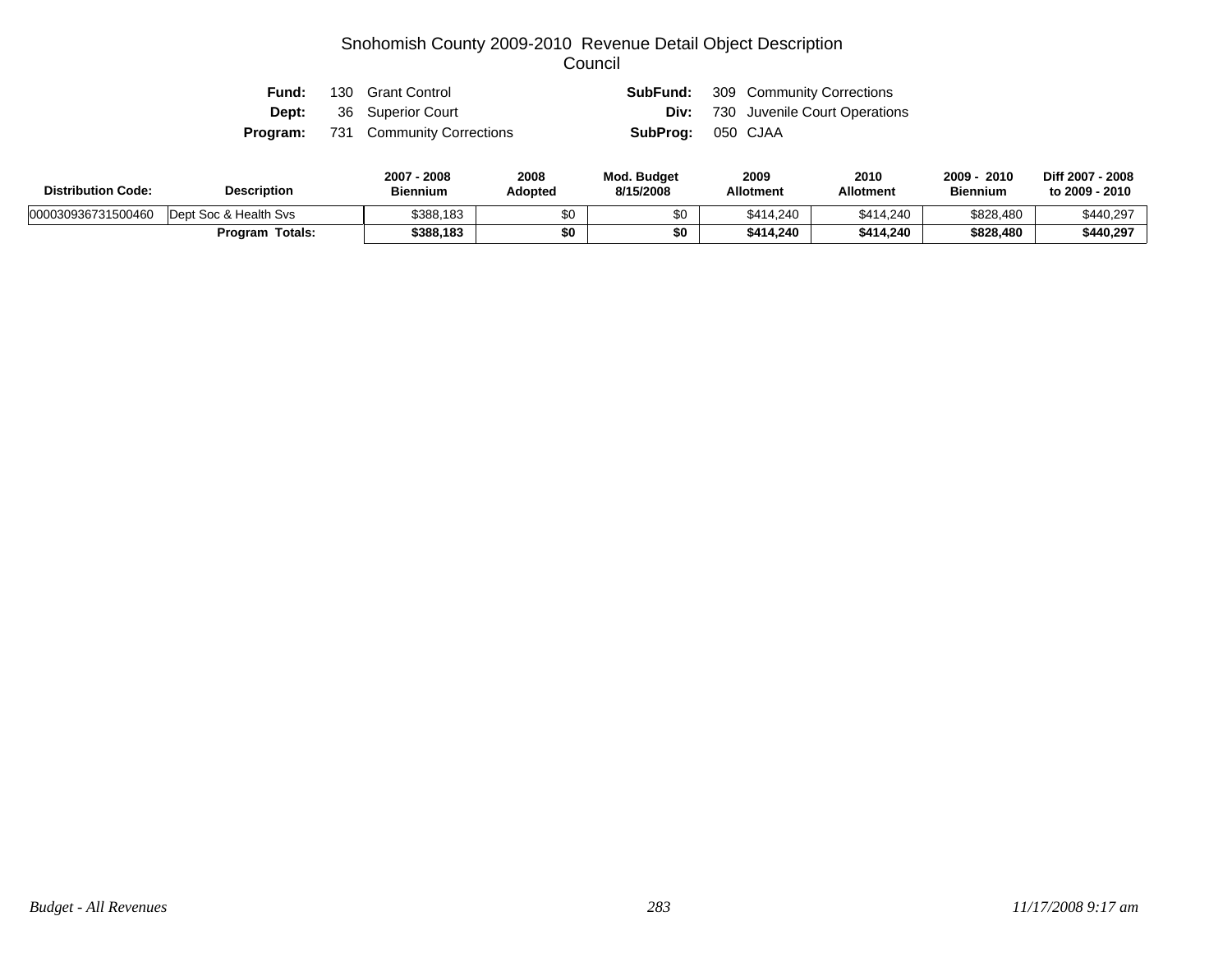| Fund: | 130 Grant Control                         |                            | <b>SubFund:</b> 309 Community Corrections |
|-------|-------------------------------------------|----------------------------|-------------------------------------------|
|       | <b>Dept:</b> 36 Superior Court            |                            | <b>Div:</b> 730 Juvenile Court Operations |
|       | <b>Program:</b> 731 Community Corrections | <b>SubProg:</b> 055 ST-ART |                                           |

| <b>Distribution Code:</b> | <b>Description</b>     | 2007 - 2008<br><b>Biennium</b> | 2008<br>Adopted | Mod. Budget<br>8/15/2008 | 2009<br><b>Allotment</b> | 2010<br>Allotment | 2009<br>2010<br><b>Biennium</b> | Diff 2007 - 2008<br>to 2009 - 2010 |
|---------------------------|------------------------|--------------------------------|-----------------|--------------------------|--------------------------|-------------------|---------------------------------|------------------------------------|
| 000030936731550460        | Dept Soc & Health Sys  | \$211,639                      | \$103,706       | \$103,706                | \$214,582                | \$214,582         | \$429,164                       | \$217,525                          |
|                           | <b>Program Totals:</b> | \$211,639                      | \$103,706       | \$103,706                | \$214,582                | \$214.582         | \$429,164                       | \$217,525                          |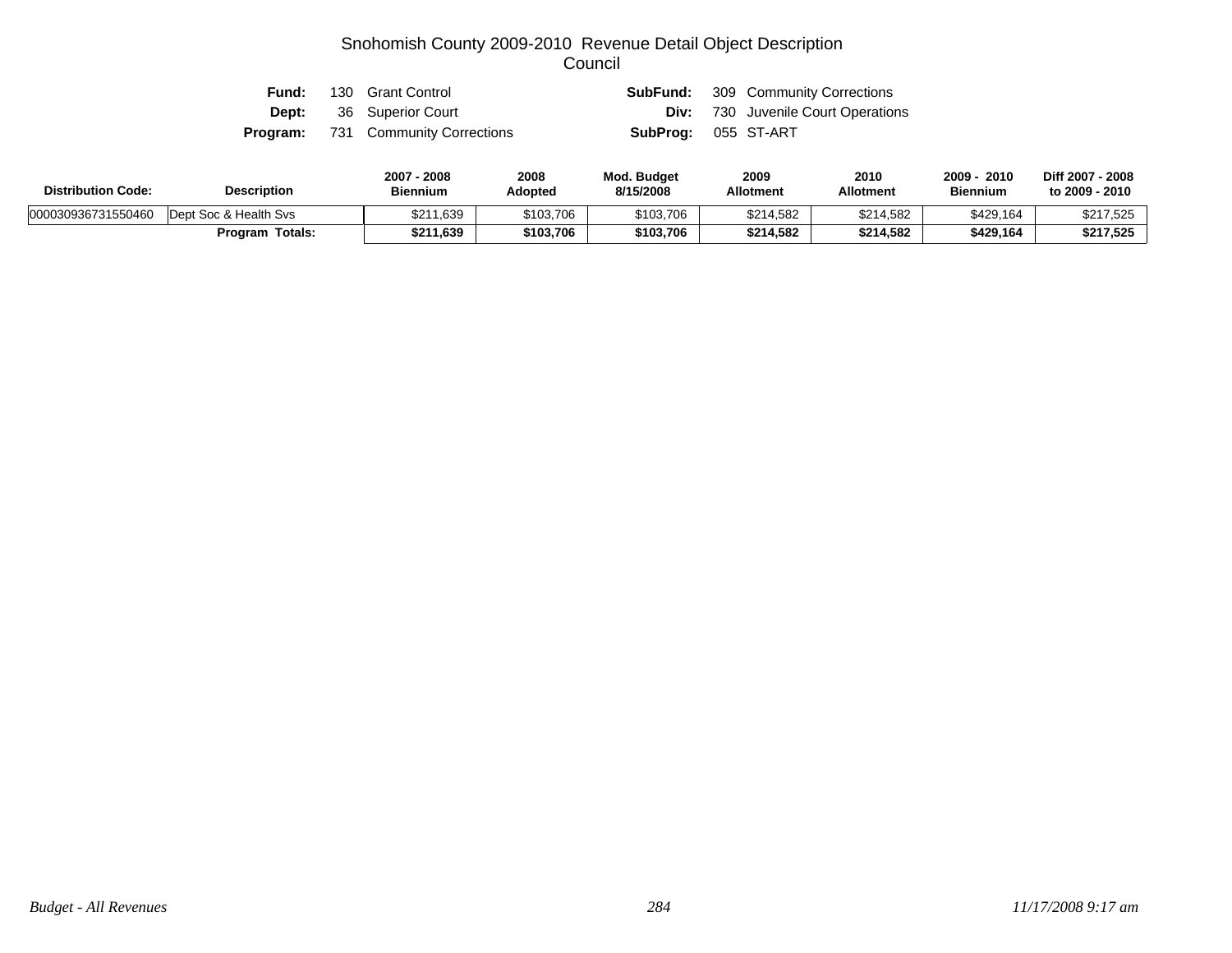| Fund: | 130 Grant Control                         |                          | <b>SubFund:</b> 309 Community Corrections |
|-------|-------------------------------------------|--------------------------|-------------------------------------------|
|       | <b>Dept:</b> 36 Superior Court            |                          | <b>Div:</b> 730 Juvenile Court Operations |
|       | <b>Program:</b> 731 Community Corrections | <b>SubProg: 060 CDDA</b> |                                           |

| <b>Distribution Code:</b> | <b>Description</b>    | $2007 -$<br>2008<br><b>Biennium</b> | 2008<br>Adopted | <b>Mod. Budget</b><br>8/15/2008 | 2009<br><b>Allotment</b> | 2010<br><b>Allotment</b> | $2009 -$<br>2010<br><b>Biennium</b> | Diff 2007 - 2008<br>to 2009 - 2010 |
|---------------------------|-----------------------|-------------------------------------|-----------------|---------------------------------|--------------------------|--------------------------|-------------------------------------|------------------------------------|
| 000030936731600460        | Dept Soc & Health Sys | \$527,358                           | \$0             |                                 | \$470,248                | \$470.248                | \$940,496                           | \$413,138                          |
|                           | Program Totals:       | \$527.358                           | \$0             | \$0                             | \$470.248                | \$470.248                | \$940.496                           | \$413,138                          |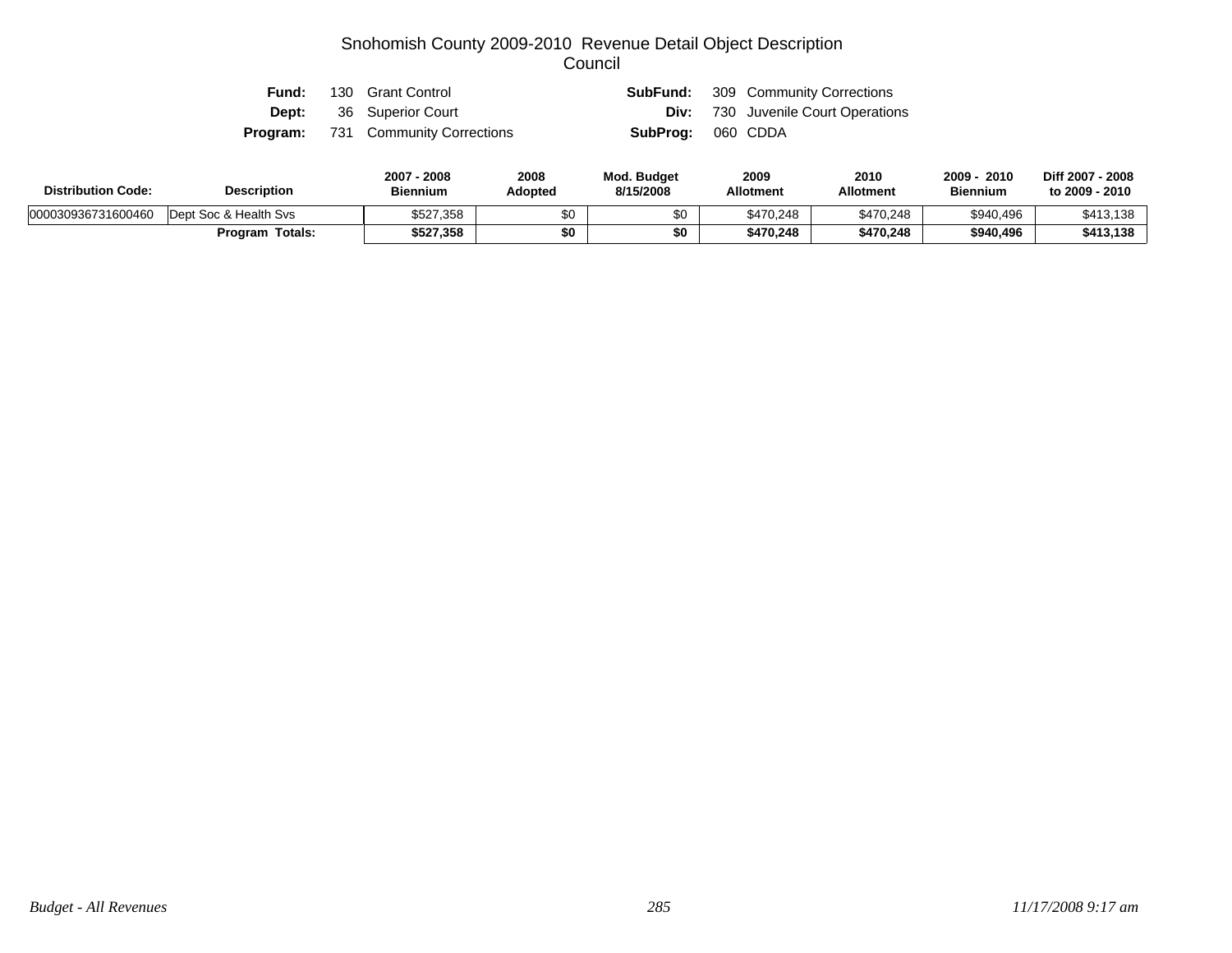| Fund: | 130 Grant Control                         | SubFund: | 309 Community Corrections                 |
|-------|-------------------------------------------|----------|-------------------------------------------|
| Dept: | 36 Superior Court                         |          | <b>Div:</b> 730 Juvenile Court Operations |
|       | <b>Program:</b> 731 Community Corrections |          | <b>SubProg:</b> 080 Diagnostic Program    |

| <b>Distribution Code:</b> | <b>Description</b>     | 2007 - 2008<br><b>Biennium</b> | 2008<br>Adopted | <b>Mod. Budget</b><br>8/15/2008 | 2009<br><b>Allotment</b> | 2010<br><b>Allotment</b> | 2009<br>2010<br><b>Biennium</b> | Diff 2007 - 2008<br>to 2009 - 2010 |
|---------------------------|------------------------|--------------------------------|-----------------|---------------------------------|--------------------------|--------------------------|---------------------------------|------------------------------------|
| 000030936731800460        | Dept Soc & Health Sys  | \$64,283                       | \$0             |                                 | \$124.759                | \$124,759                | \$249,518                       | \$185,235                          |
|                           | <b>Program Totals:</b> | \$64,283                       |                 | \$0                             | \$124,759                | \$124,759                | \$249.518                       | \$185,235                          |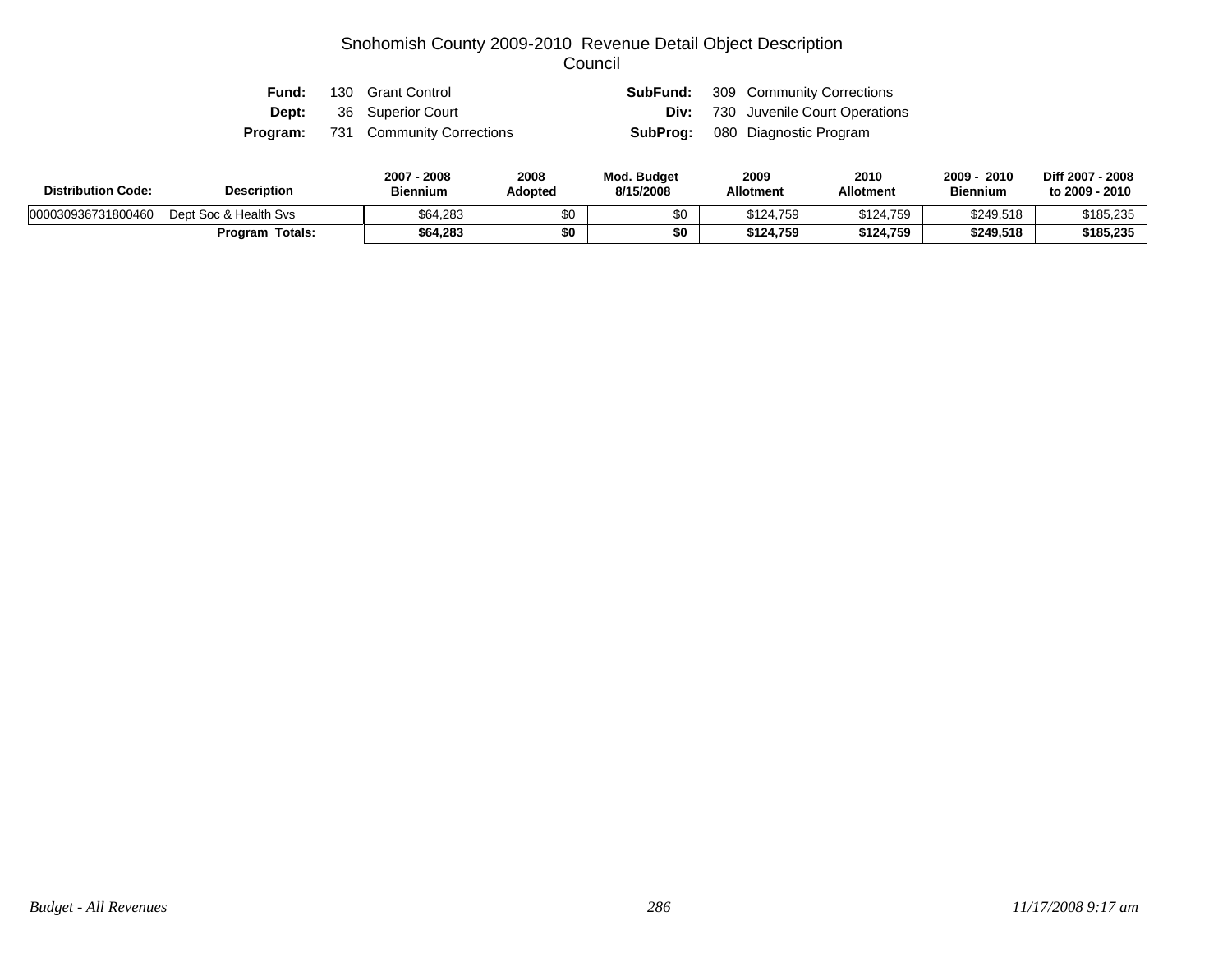| Fund: | 130 Grant Control                      |  | <b>SubFund:</b> 309 Community Corrections |
|-------|----------------------------------------|--|-------------------------------------------|
|       | <b>Dept:</b> 36 Superior Court         |  | <b>Div:</b> 730 Juvenile Court Operations |
|       | <b>Program:</b> 733 Expansion Programs |  | <b>SubProg:</b> 050 CJAA Expansion        |

| <b>Distribution Code:</b> | <b>Description</b>    | 2007 - 2008<br><b>Biennium</b> | 2008<br>Adopted | <b>Mod. Budget</b><br>8/15/2008 | 2009<br><b>Allotment</b> | 2010<br><b>Allotment</b> | 2009<br>2010<br><b>Biennium</b> | Diff 2007 - 2008<br>to 2009 - 2010 |
|---------------------------|-----------------------|--------------------------------|-----------------|---------------------------------|--------------------------|--------------------------|---------------------------------|------------------------------------|
| 000030936733500460        | Dept Soc & Health Svs | \$31,669                       |                 | \$212,621                       | \$86,566                 | \$86,566                 | \$173,132                       | \$141.463                          |
|                           | Program Totals:       | \$31,669                       |                 | \$212,621                       | \$86,566                 | \$86,566                 | \$173,132                       | \$141,463                          |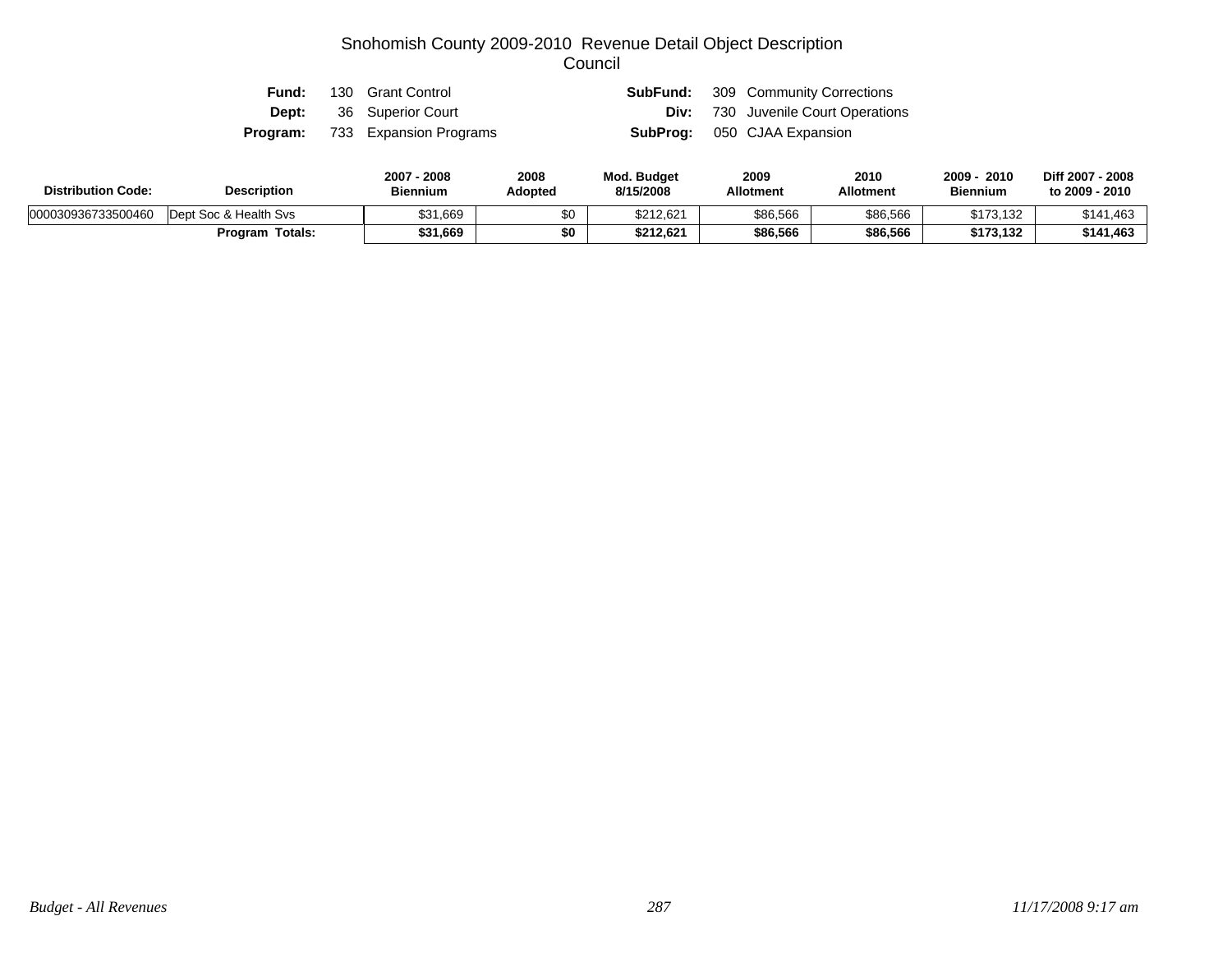| Fund: | 130 Grant Control                      |  | <b>SubFund:</b> 309 Community Corrections |
|-------|----------------------------------------|--|-------------------------------------------|
|       | <b>Dept:</b> 36 Superior Court         |  | <b>Div:</b> 730 Juvenile Court Operations |
|       | <b>Program:</b> 733 Expansion Programs |  | SubProg: 060 CTED DRUG COURT ENHANCEME    |

| <b>Distribution Code:</b> | <b>Description</b>                  | 2007 - 2008<br><b>Biennium</b> | 2008<br>Adopted | <b>Mod. Budget</b><br>8/15/2008 | 2009<br><b>Allotment</b> | 2010<br><b>Allotment</b> | 2009<br>2010<br><b>Biennium</b> | Diff 2007 - 2008<br>to 2009 - 2010 |
|---------------------------|-------------------------------------|--------------------------------|-----------------|---------------------------------|--------------------------|--------------------------|---------------------------------|------------------------------------|
| 000030936733600420        | <b>ICTED Drug Court Enhancement</b> | \$0                            |                 | \$150,388                       | \$137,611                | \$140,034                | \$277,645                       | \$277,645                          |
|                           | <b>Program Totals:</b>              | \$0                            | \$0             | \$150,388                       | \$137,611                | \$140.034                | \$277,645                       | \$277,645                          |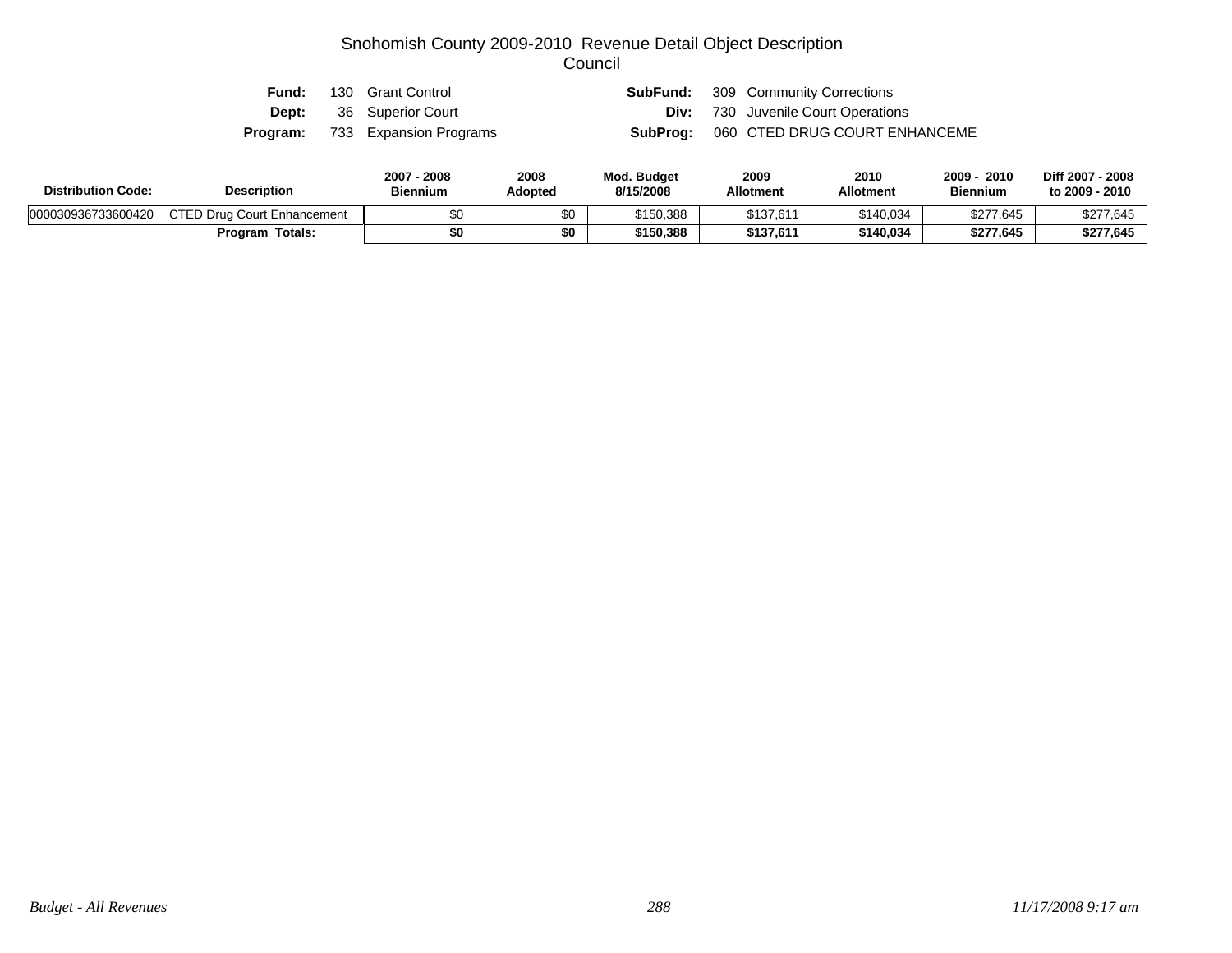| Fund: | 130 Grant Control                |  | <b>SubFund:</b> 315 Volunteer Guardian Ad Litem   |
|-------|----------------------------------|--|---------------------------------------------------|
|       | <b>Dept:</b> 36 Superior Court   |  | <b>Div:</b> 730 Juvenile Court Operations         |
|       | <b>Program:</b> 745 VGAL Program |  | <b>SubProg:</b> 010 Court Appointed Spec Advocate |

| <b>Distribution Code:</b> | <b>Description</b>             | 2007 - 2008<br><b>Biennium</b> | 2008<br>Adopted | Mod. Budget<br>8/15/2008 | 2009<br><b>Allotment</b> | 2010<br>Allotment | 2009<br>2010<br><b>Biennium</b> | Diff 2007 - 2008<br>to 2009 - 2010 |
|---------------------------|--------------------------------|--------------------------------|-----------------|--------------------------|--------------------------|-------------------|---------------------------------|------------------------------------|
| 000031536745100427        | Intergovernmental Juv Services | \$443,434                      | \$317,000       | \$317,000                | \$362,296                | \$375,967         | \$738,263                       | \$294,829                          |
|                           | <b>Program Totals:</b>         | \$443.434                      | \$317,000       | \$317,000                | \$362.296                | \$375,967         | \$738,263                       | \$294,829                          |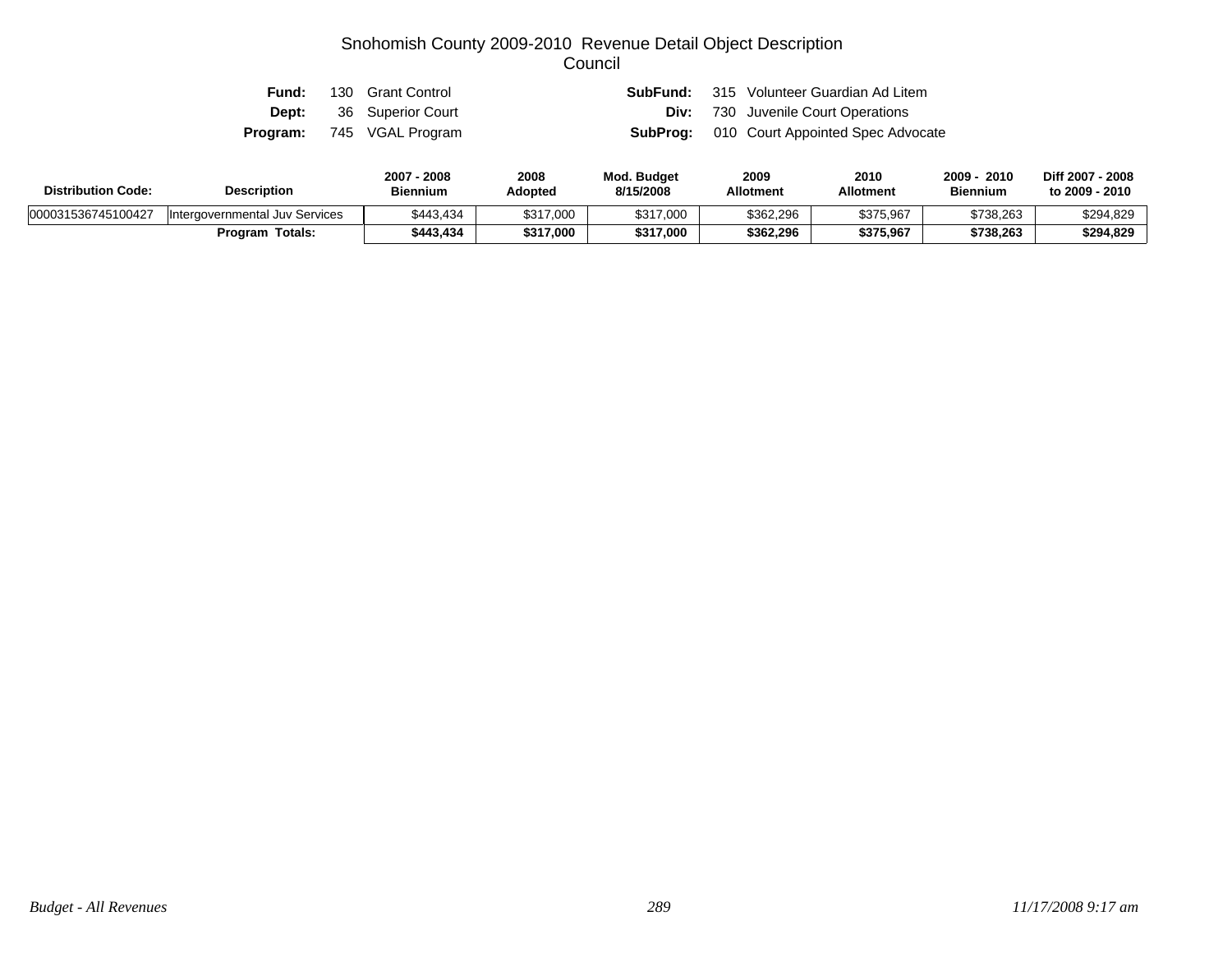| Fund: | 130 Grant Control                 |          | <b>SubFund:</b> 336 Juvenile Accountability BG |
|-------|-----------------------------------|----------|------------------------------------------------|
|       | <b>Dept:</b> 36 Superior Court    | Div:     | 664 Juvenile Probation Services                |
|       | <b>Program:</b> 735 Jaibg Regular | SubProg: |                                                |

| <b>Distribution Code:</b> | <b>Description</b>             |          | 2008<br>Adopted | <b>Mod. Budget</b><br>8/15/2008 | 2009<br><b>Allotment</b> | 2010<br><b>Allotment</b> | 2009<br>2010<br><b>Biennium</b> | Diff 2007 - 2008<br>to 2009 - 2010 |
|---------------------------|--------------------------------|----------|-----------------|---------------------------------|--------------------------|--------------------------|---------------------------------|------------------------------------|
| 000000336367351654        | Juvenile Accountability Incent | \$40,879 | \$40,879        | \$40,879                        | \$45,421                 | \$46,102                 | \$91,523                        | \$50,644                           |
|                           | <b>Program Totals:</b>         | \$40,879 | \$40,879        | \$40,879                        | \$45,421                 | \$46,102                 | \$91,523                        | \$50,644                           |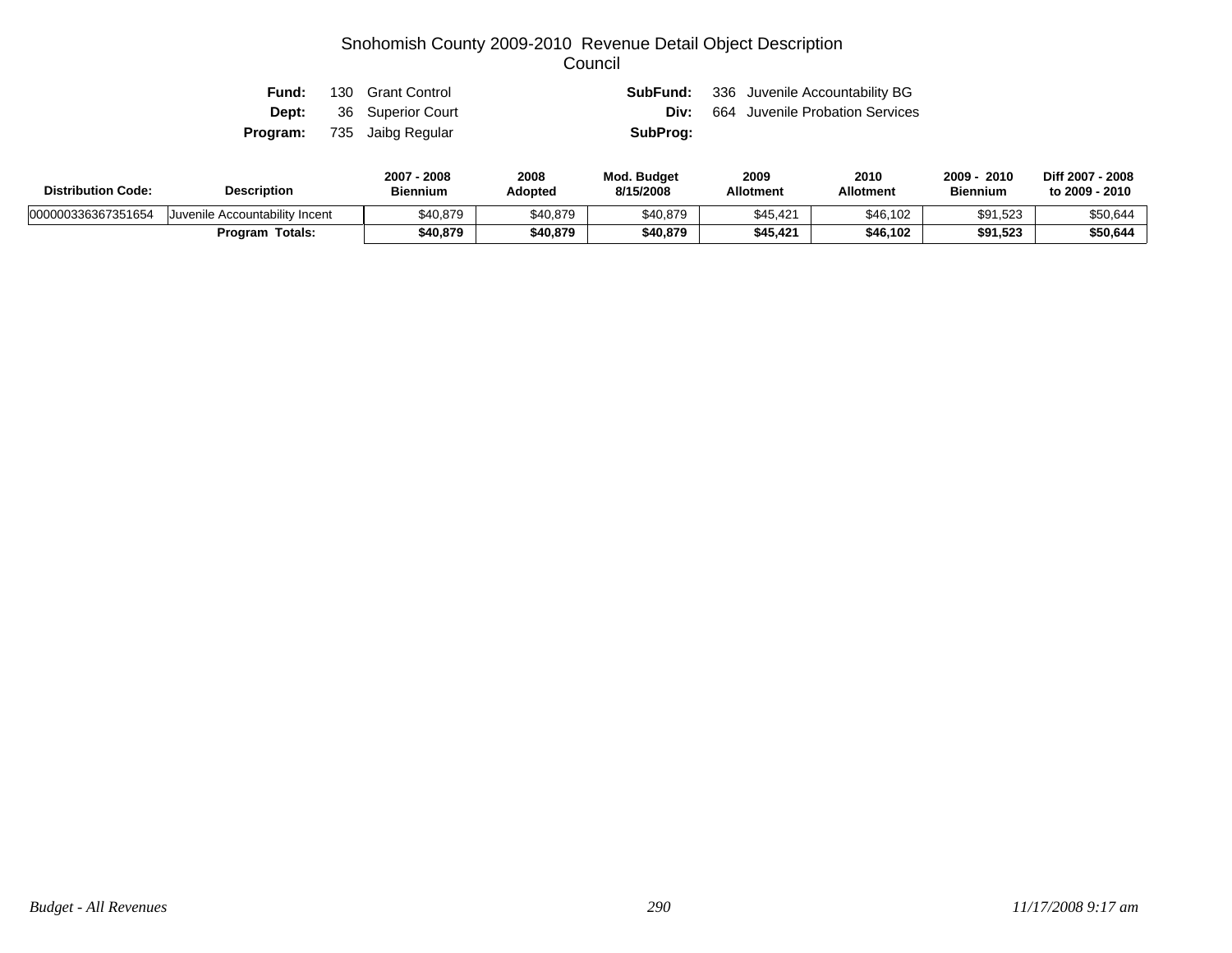|  | <b>Fund:</b> 130 Grant Control                    |          | <b>SubFund:</b> 341 Secure Crisis Residential Ctr |
|--|---------------------------------------------------|----------|---------------------------------------------------|
|  | <b>Dept:</b> 36 Superior Court                    |          | <b>Div:</b> 760 Juvenile Detention Services       |
|  | <b>Program:</b> 761 Secure Crisis Residential Ctr | SubProg: |                                                   |

| <b>Distribution Code:</b> | <b>Description</b> | 2007 - 2008<br><b>Biennium</b> | 2008<br>Adopted | <b>Mod. Budget</b><br>8/15/2008 | 2009<br><b>Allotment</b> | 2010<br><b>Allotment</b> | 2009<br>2010<br><b>Biennium</b> | Diff 2007 - 2008<br>to 2009 - 2010 |
|---------------------------|--------------------|--------------------------------|-----------------|---------------------------------|--------------------------|--------------------------|---------------------------------|------------------------------------|
| 000000341367610460        | <b>DSHS</b>        | \$1.307.105                    | \$661,945       | \$661,945                       | \$671.237                | \$683,733                | \$1,354,970                     | \$47,865                           |
|                           | Program Totals:    | 1,307,105٪                     | \$661,945       | \$661,945                       | \$671,237                | \$683,733                | \$1,354,970                     | \$47,865                           |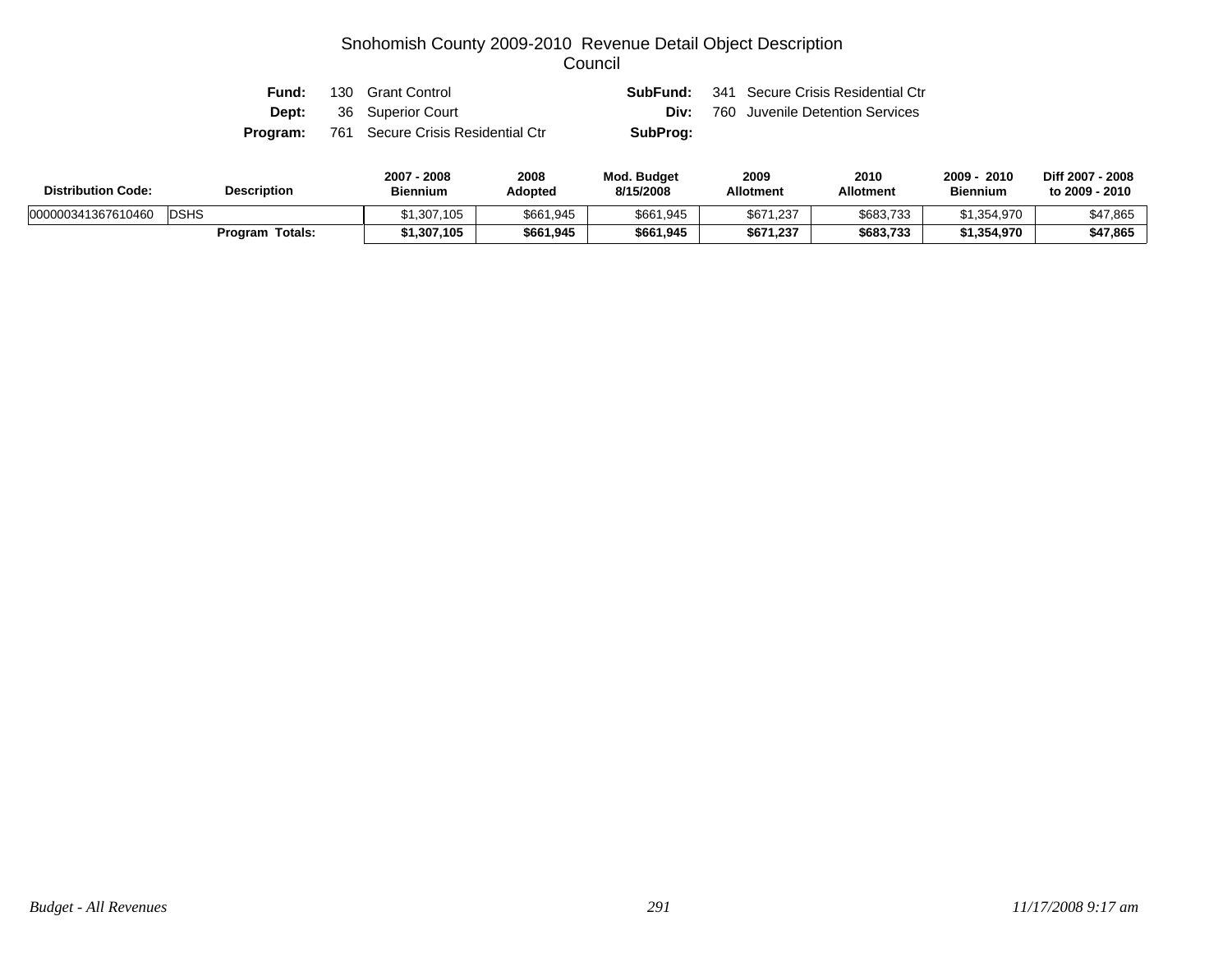| Fund: | 130 Grant Control               |          | <b>SubFund:</b> 353 BRIDGES - CRC & FRS     |
|-------|---------------------------------|----------|---------------------------------------------|
|       | <b>Dept:</b> 36 Superior Court  |          | <b>Div:</b> 760 Juvenile Detention Services |
|       | <b>Program:</b> 763 FRS-BRIDGES | SubProg: |                                             |

| <b>Distribution Code:</b> | <b>Description</b>             | 2007 - 2008<br><b>Biennium</b> | 2008<br>Adopted | Mod. Budget<br>8/15/2008 | 2009<br><b>Allotment</b> | 2010<br><b>Allotment</b> | - 2010<br>$2009 -$<br><b>Biennium</b> | Diff 2007 - 2008<br>to 2009 - 2010 |
|---------------------------|--------------------------------|--------------------------------|-----------------|--------------------------|--------------------------|--------------------------|---------------------------------------|------------------------------------|
| 000000353367630460        | State DSHS FRS-BRIDGES         | \$3,225                        | \$0             | \$0                      | \$86,105                 | \$86,781                 | \$172,886                             | \$169,661                          |
| 000000353367631654        | Federal Indirect Grant JuvJust | \$142,670                      | \$90,000        | \$90,000                 | \$0                      |                          | \$0                                   | (\$142,670)                        |
|                           | <b>Program Totals:</b>         | \$145.895                      | \$90,000        | \$90,000                 | \$86,105                 | \$86,781                 | \$172,886                             | \$26,991                           |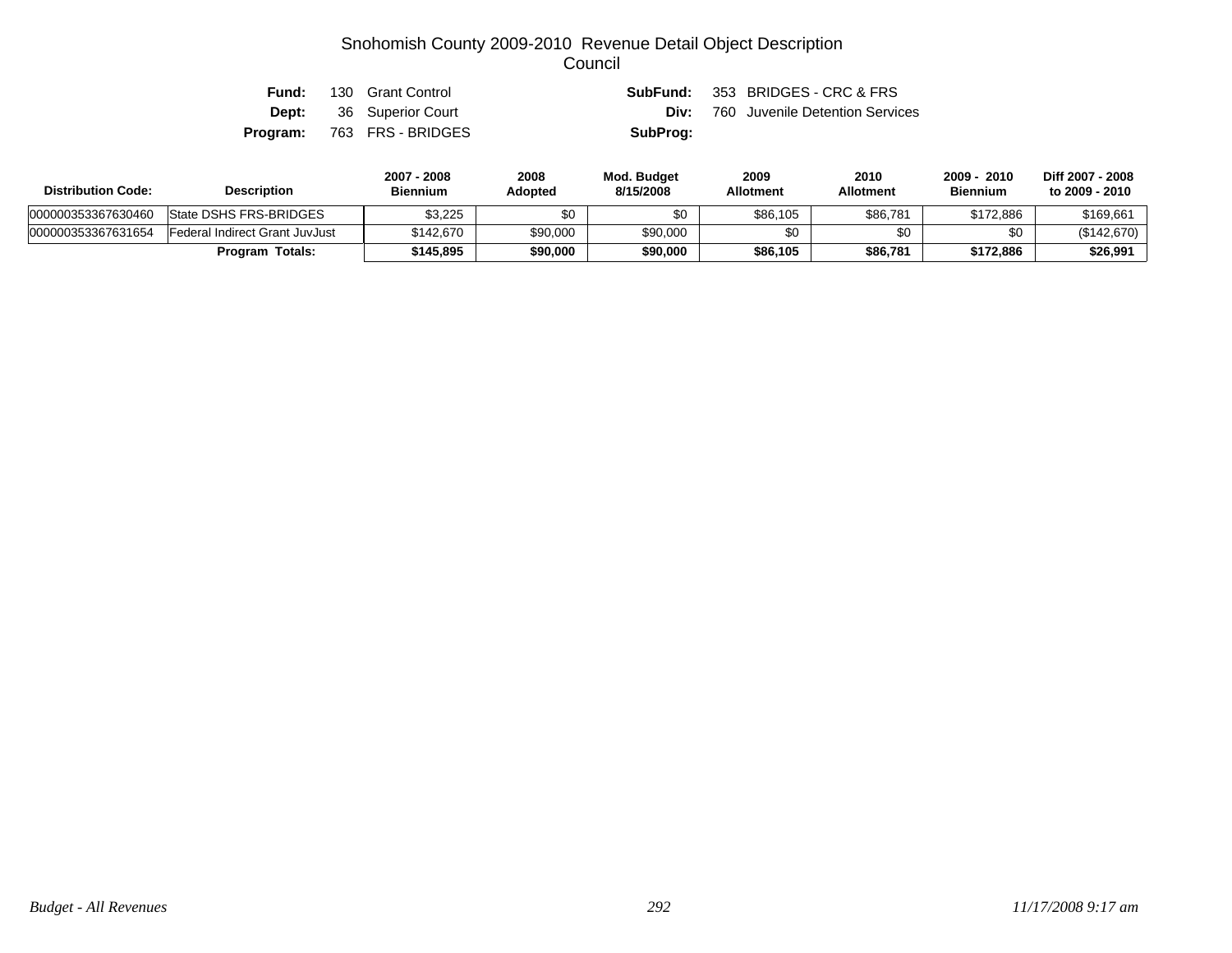| Fund: | 130 Grant Control                     |  | <b>SubFund:</b> 355 JCS Printers      |
|-------|---------------------------------------|--|---------------------------------------|
|       | <b>Dept:</b> 36 Superior Court        |  | <b>Div:</b> 700 JCS Printers          |
|       | <b>Program:</b> 700 Family Drug Court |  | <b>SubProg:</b> 060 Family Drug Court |

| <b>Distribution Code:</b> | <b>Description</b>     |     | 2008<br>Adopted | Mod. Budget<br>8/15/2008 | 2009<br><b>Allotment</b> | 2010<br><b>Allotment</b> | 2010<br>2009<br><b>Biennium</b> | Diff 2007 - 2008<br>to 2009 - 2010 |
|---------------------------|------------------------|-----|-----------------|--------------------------|--------------------------|--------------------------|---------------------------------|------------------------------------|
| 000035536700600460        | DSHS/Childrens' Admin  | \$0 |                 | \$34,020                 | \$82,000                 | \$83,230                 | \$165,230                       | \$165,230                          |
|                           | <b>Program Totals:</b> | \$0 | \$0             | \$34,020                 | \$82,000                 | \$83,230                 | \$165,230                       | \$165,230                          |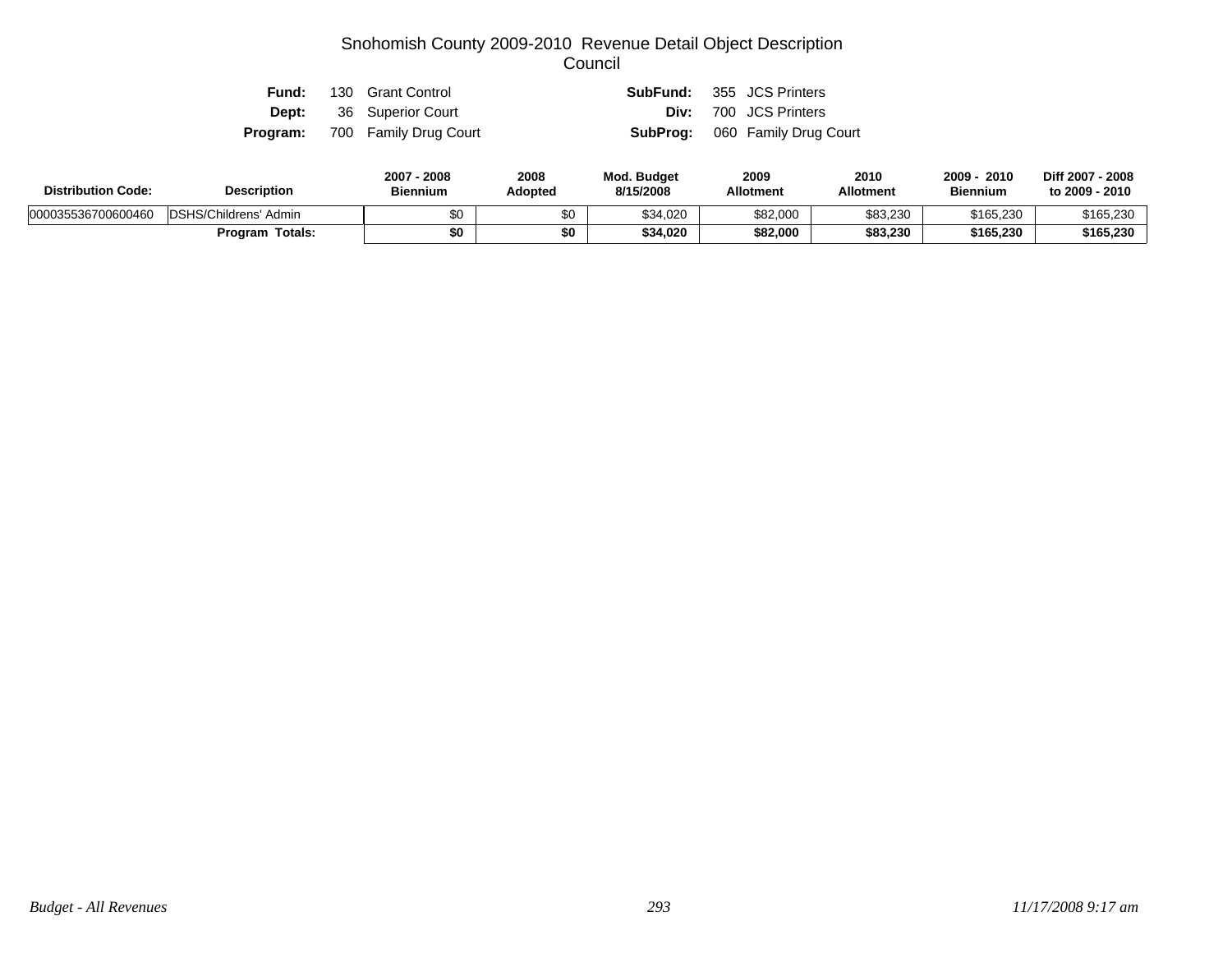|                       | <b>Fund:</b> 002 General Fund      |          | <b>SubFund:</b> 002 General Fund |
|-----------------------|------------------------------------|----------|----------------------------------|
| <b>Dept:</b> 37 Clerk |                                    |          | <b>Div:</b> 700 County Clerk     |
|                       | <b>Program:</b> 231 Administration | SubProg: |                                  |

| <b>Distribution Code:</b> | <b>Description</b>                    | 2007 - 2008<br><b>Biennium</b> | 2008<br>Adopted | Mod. Budget<br>8/15/2008 | 2009<br>Allotment | 2010<br><b>Allotment</b> | 2009 - 2010<br><b>Biennium</b> | Diff 2007 - 2008<br>to 2009 - 2010 |
|---------------------------|---------------------------------------|--------------------------------|-----------------|--------------------------|-------------------|--------------------------|--------------------------------|------------------------------------|
| 000000003372311901        | <b>Clerk Service Fee</b>              | \$505                          | \$0             | \$0                      | \$0               | \$0                      | \$0                            | (\$505)                            |
| 000000003372312307        | Civil/Probate - Appeal                | \$2,683                        | \$1,500         | \$1,500                  | \$1,454           | \$1,498                  | \$2,952                        | \$269                              |
| 000000003372312904        | <b>TaxWarrant Filing Fees</b>         | \$122,675                      | \$70,000        | \$70,000                 | \$64,752          | \$66,694                 | \$131,446                      | \$8,771                            |
| 000000003372313381        | <b>Reimb Clerk Collection Costs</b>   | \$245,428                      | \$120,000       | \$120,000                | \$162,613         | \$167,000                | \$329,613                      | \$84,185                           |
| 000000003372313601        | <b>Clerks LFO Collections</b>         | \$110,569                      | \$61,400        | \$61,400                 | \$49,169          | \$61,462                 | \$110,631                      | \$62                               |
| 000000003372313701        | <b>Costs of Criminal Warrants</b>     | \$7,243                        | \$4,000         | \$4,000                  | \$2,861           | \$3,100                  | \$5,961                        | (\$1,282)                          |
| 000000003372314002        | Sub Int Income                        | \$163,502                      | \$80,000        | \$80,000                 | \$97,246          | \$85,000                 | \$182,246                      | \$18,744                           |
| 000000003372314123        | Civil Filing Fees - Superior          | \$2,047,429                    | \$1,000,000     | \$1,000,000              | \$1,000,000       | \$1,030,000              | \$2,030,000                    | (\$17,429)                         |
| 000000003372314129        | <b>Other Filings</b>                  | \$125,757                      | \$65,000        | \$65,000                 | \$71,520          | \$67,000                 | \$138,520                      | \$12,763                           |
| 000000003372314134        | <b>Superior Court Record Services</b> | \$1,060,626                    | \$515,000       | \$515,000                | \$564,500         | \$530,000                | \$1,094,500                    | \$33,874                           |
| 000000003372314143        | Budgeting & Acctg Services            | \$14,308                       | \$7,000         | \$7,000                  | \$13,240          | \$7,500                  | \$20,740                       | \$6,432                            |
| 000000003372314165        | Word Proc & Transcript Fee            | \$275,725                      | \$130,000       | \$130,000                | \$134,000         | \$138,000                | \$272,000                      | (\$3,725)                          |
| 000000003372314250        | <b>DUI Emergency Response</b>         | \$975                          | \$300           | \$300                    | \$300             | \$300                    | \$600                          | (\$375)                            |
| 000000003372314260        | DUI Emergency Response Aid            | \$278                          | \$200           | \$200                    | \$248             | \$400                    | \$648                          | \$370                              |
| 000000003372314510        | File Fee/Dom Facilitator              | \$174,142                      | \$90,000        | \$90,000                 | \$90,000          | \$92,000                 | \$182,000                      | \$7,858                            |
| 000000003372314593        | <b>Facilitator User Fee</b>           | \$0                            | \$0             |                          | \$16,680          | \$0                      | \$16,680                       | \$16,680                           |
| 000000003372315001        | Drug Fund/Local                       | \$282                          | \$200           | \$200                    | \$89              | \$200                    | \$289                          | \$7                                |
| 000000003372315004        | Drug Fund - City                      | \$13,081                       | \$5,000         | \$5,000                  | \$11,196          | \$7,700                  | \$18,896                       | \$5,815                            |
| 000000003372315158        | Meth Lab Cleanup                      | \$1,490                        | \$600           | \$600                    | \$12,905          | \$1,560                  | \$14,465                       | \$12,975                           |
| 000000003372315180        | <b>Crime Victim Penalty</b>           | \$336,922                      | \$150,000       | \$150,000                | \$223,883         | \$185,000                | \$408,883                      | \$71,961                           |
| 000000003372315190        | <b>Fines And Forfeits</b>             | \$122,975                      | \$55,000        | \$55,000                 | \$85,279          | \$61,182                 | \$146,461                      | \$23,486                           |
| 000000003372315720        | Sup Court-Cost Recoupments            | \$43,565                       | \$20,000        | \$20,000                 | \$23,370          | \$21,500                 | \$44,870                       | \$1,305                            |
| 000000003372315740        | Evidence Confiscation                 | \$0                            | \$0             | \$0                      | \$439             | \$200                    | \$639                          | \$639                              |
| 000000003372315750        | <b>Criminal Prosecution</b>           | \$10,636                       | \$5,000         | \$5,000                  | \$13,966          | \$7,210                  | \$21,176                       | \$10,540                           |
| 000000003372316111        | <b>Investment Interest</b>            | \$388,778                      | \$175,000       | \$175,000                | \$90,000          | \$154,500                | \$244,500                      | (\$144,278)                        |
| 000000003372318906        | Penalties                             | \$1,498                        | \$700           | \$700                    | \$696             | \$720                    | \$1,416                        | (\$82)                             |
| 000000003372318907        | Penalties                             | \$30,170                       | \$15,000        | \$15,000                 | \$13,228          | \$15,450                 | \$28,678                       | (\$1,492)                          |
| 000000003372319678        | <b>Clerk's Acct</b>                   | \$1,203,470                    | \$550,000       | \$550,000                | \$590,000         | \$620,000                | \$1,210,000                    | \$6,530                            |
| 000000003372319679        | Commissioner's Acct                   | \$298,111                      | \$165,361       | \$165,361                | \$173,000         | \$181,000                | \$354,000                      | \$55,889                           |
|                           | Program Totals:                       | \$6,802,823                    | \$3,286,261     | \$3,286,261              | \$3,506,634       | \$3,506,176              | \$7,012,810                    | \$209,987                          |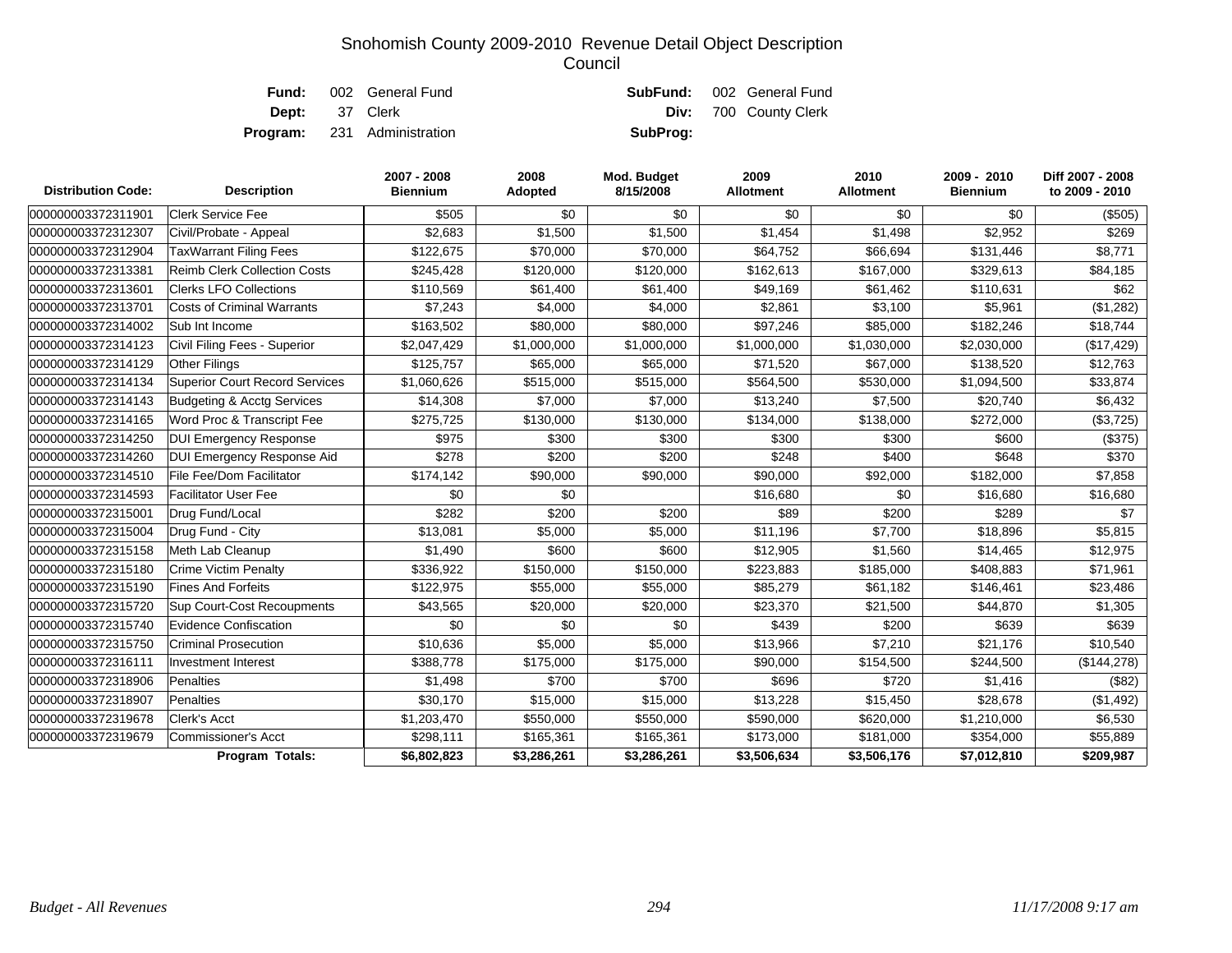| Fund:                         | 002 General Fund            |                      | <b>SubFund:</b> 002 General Fund |
|-------------------------------|-----------------------------|----------------------|----------------------------------|
|                               | <b>Dept:</b> 38 Corrections | <b>Div:</b> 101 Jail |                                  |
| <b>Program:</b> 331 Detention |                             | SubProg:             |                                  |

| <b>Distribution Code:</b> | <b>Description</b>             | 2007 - 2008<br><b>Biennium</b> | 2008<br>Adopted | Mod. Budget<br>8/15/2008 | 2009<br><b>Allotment</b> | 2010<br><b>Allotment</b> | $2009 - 2010$<br><b>Biennium</b> | Diff 2007 - 2008<br>to 2009 - 2010 |
|---------------------------|--------------------------------|--------------------------------|-----------------|--------------------------|--------------------------|--------------------------|----------------------------------|------------------------------------|
| 000000003383311561        | Salmon Recovery Grant          | \$99.994                       | \$50,000        | \$50,000                 | \$0                      | \$0                      | \$0                              | (\$99,994)                         |
| 000000338331581650        | JBI Federal Financial Reimb    | \$350.704                      | \$95,000        | \$95,000                 | \$95,000                 | \$95,000                 | \$190,000                        | (\$160,704)                        |
| 000000338331083196        | SocSecurity Corrections Incent | \$72.642                       | \$20.547        | \$20.547                 | \$60,000                 | \$60,000                 | \$120,000                        | \$47,358                           |
| 000000003383314230        | Chas - Detention & Correction  | \$20,130,041                   | \$9,666,968     | \$9,666,968              | \$11,162,269             | \$8,616,958              | \$19,779,227                     | (\$350,814)                        |
| 000000003383314237        | Booking Fees                   | \$1.466                        | \$0             | \$0                      | \$0                      | \$0                      | \$0                              | (\$1,466)                          |
|                           | <b>Program Totals:</b>         | \$20,654,847                   | \$9,832,515     | \$9,832,515              | \$11,317,269             | \$8,771,958              | \$20,089,227                     | (\$565,620)                        |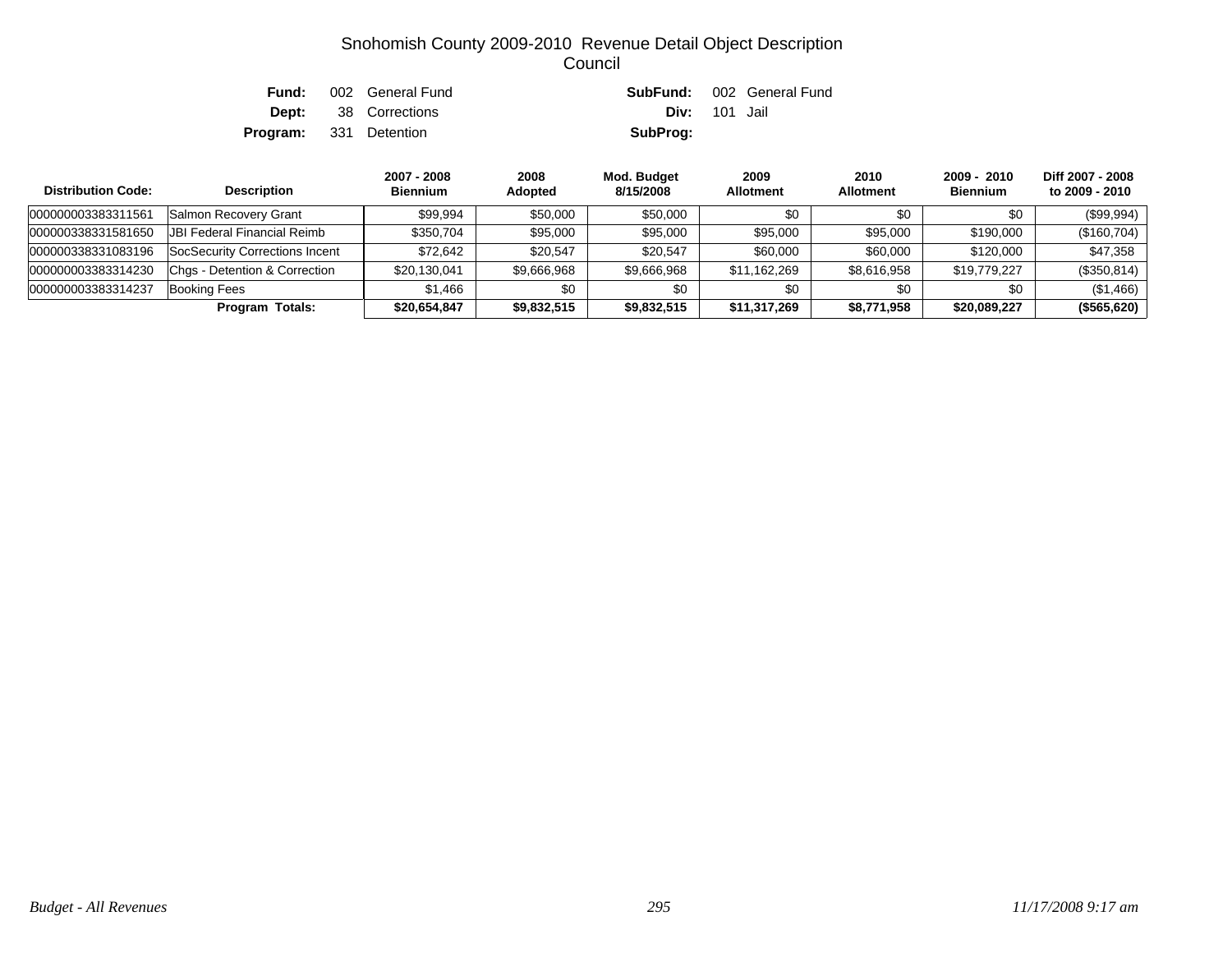|  | <b>Fund:</b> 002 General Fund         |          | <b>SubFund:</b> 002 General Fund  |
|--|---------------------------------------|----------|-----------------------------------|
|  | <b>Dept:</b> 38 Corrections           |          | <b>Div:</b> 102 Special Detention |
|  | <b>Program:</b> 321 Special Detention | SubProg: |                                   |

| <b>Distribution Code:</b> | <b>Description</b>      | 2007 - 2008<br><b>Biennium</b> | 2008<br><b>Adopted</b> | Mod. Budget<br>8/15/2008 | 2009<br><b>Allotment</b> | 2010<br><b>Allotment</b> | 2009 - 2010<br><b>Biennium</b> | Diff 2007 - 2008<br>to 2009 - 2010 |
|---------------------------|-------------------------|--------------------------------|------------------------|--------------------------|--------------------------|--------------------------|--------------------------------|------------------------------------|
| 000000003383214231        | Board & Room Wk Release | \$1,105,642                    | \$515,880              | \$515,880                | \$577,600                | \$577,600                | \$1,155,200                    | \$49,558                           |
| 000000003383214290        | Oth Sec Of Pers/Prop    | \$1,266                        | \$0                    |                          | \$0                      | \$0                      | \$0                            | (\$1,266)                          |
| 000000003383216693        |                         | \$36.227                       | \$36,227               | \$36,227                 | \$0                      | \$0                      | \$0                            | (\$36,227)                         |
|                           | <b>Program Totals:</b>  | \$1,143,135                    | \$552,107              | \$552,107                | \$577,600                | \$577,600                | \$1,155,200                    | \$12.065                           |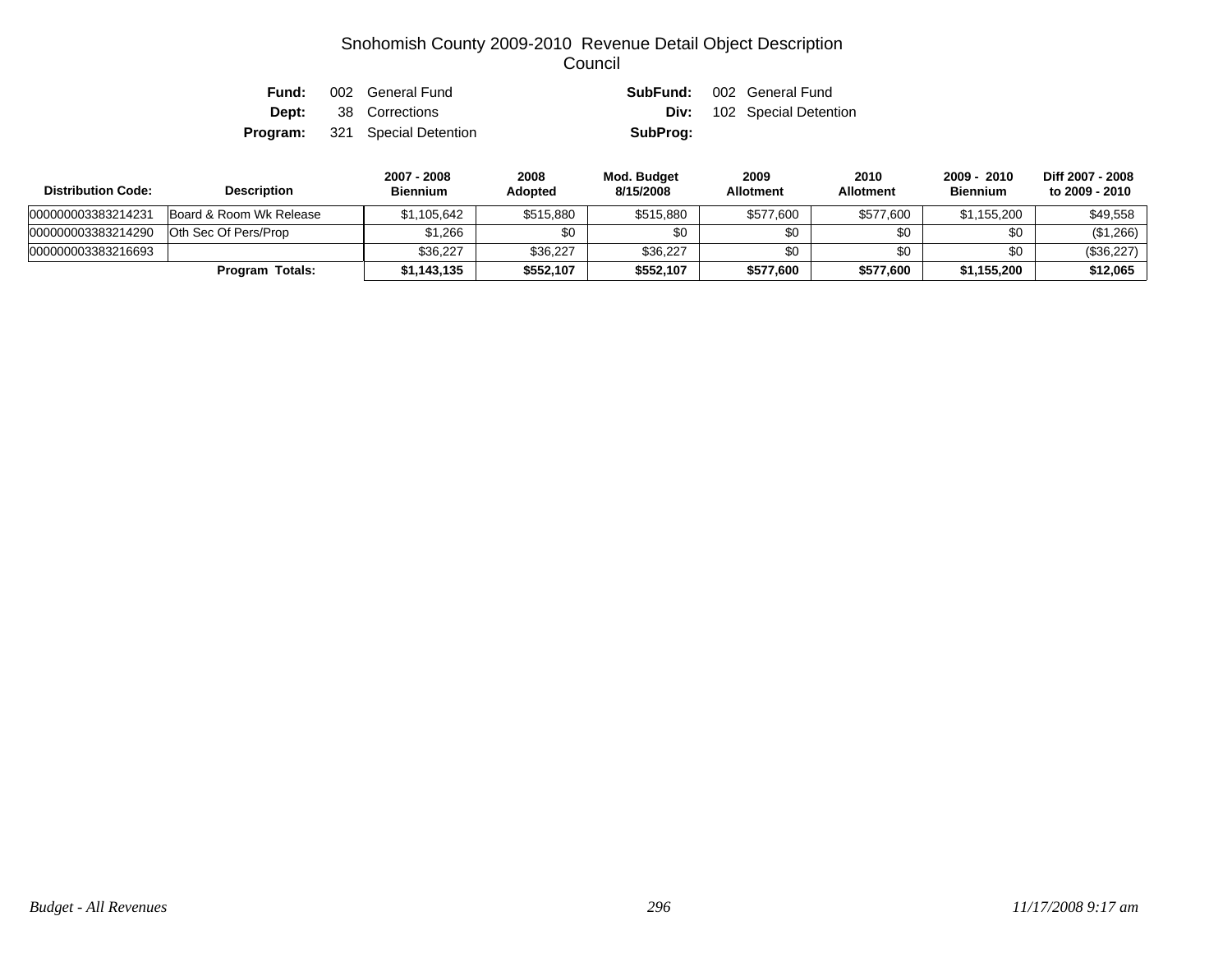| Fund:                          | 002 General Fund            | SubFund: | 002 General Fund                  |
|--------------------------------|-----------------------------|----------|-----------------------------------|
|                                | <b>Dept:</b> 38 Corrections |          | <b>Div:</b> 102 Special Detention |
| <b>Program:</b> 324 Transition |                             | SubProg: |                                   |
|                                |                             |          |                                   |

| <b>Distribution Code:</b> | <b>Description</b>             | 2008<br>2007<br><b>Biennium</b> | 2008<br>Adopted | <b>Mod. Budget</b><br>8/15/2008 | 2009<br><b>Allotment</b> | 2010<br><b>Allotment</b> | 2010<br>2009 -<br><b>Biennium</b> | Diff 2007 - 2008<br>to 2009 - 2010 |
|---------------------------|--------------------------------|---------------------------------|-----------------|---------------------------------|--------------------------|--------------------------|-----------------------------------|------------------------------------|
| 000000003383246693        | Interfd Garbage/Solid Wste Fee | \$33.086                        | \$0             | υU                              |                          | œ٥<br>ФU                 | \$0                               | (\$33,086)                         |
|                           | Program Totals:                | \$33.086                        | \$0             | \$0                             | \$Ω                      | JU                       | \$0                               | (\$33,086)                         |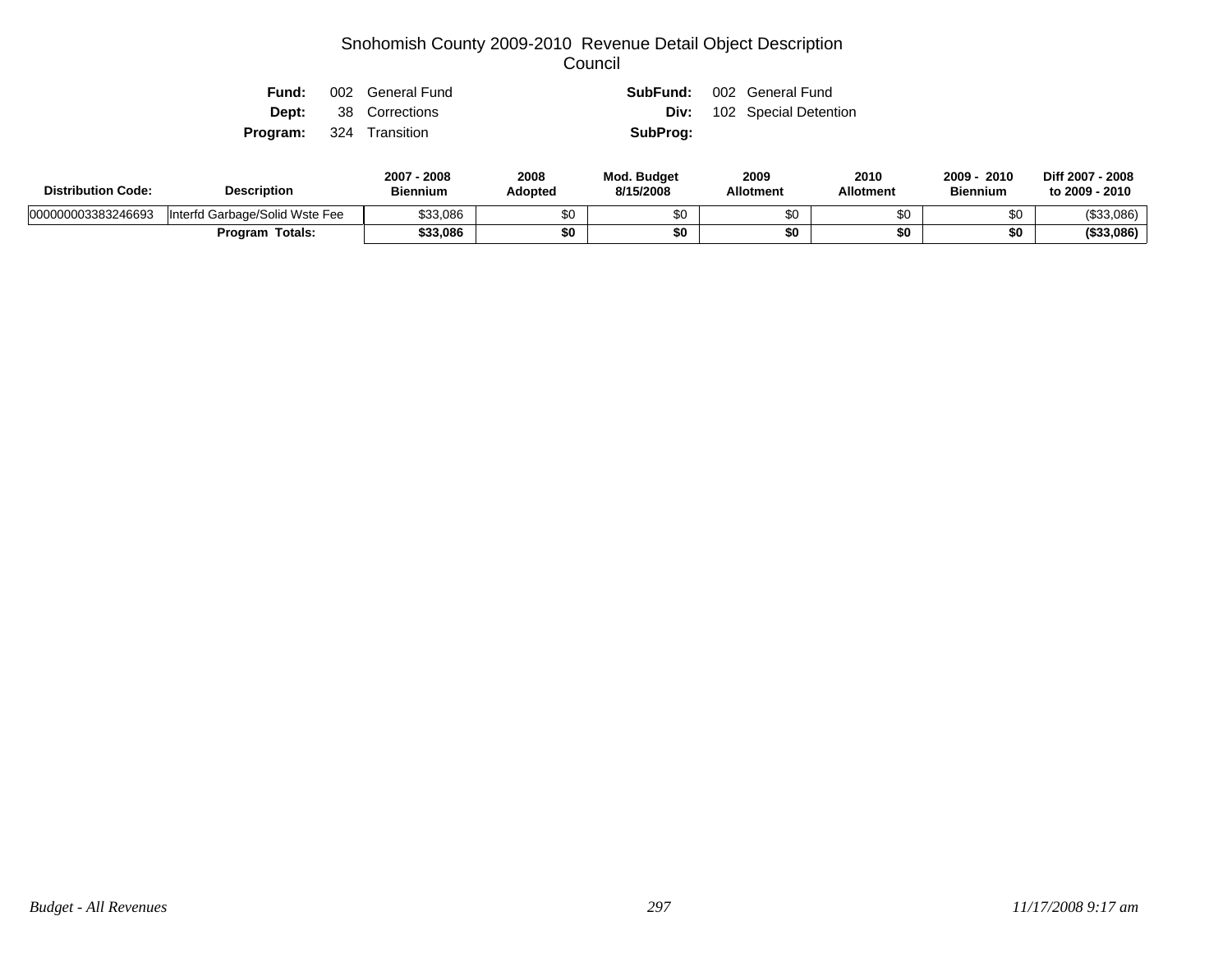| Fund: | 002 General Fund                   |          | <b>SubFund:</b> 002 General Fund |
|-------|------------------------------------|----------|----------------------------------|
|       | <b>Dept:</b> 38 Corrections        |          | <b>Div:</b> 203 Administration   |
|       | <b>Program:</b> 310 Administration | SubProg: |                                  |

| <b>Distribution Code:</b> | <b>Description</b>          |           | 2008<br>Adopted | Mod. Budget<br>8/15/2008 | 2009<br><b>Allotment</b> | 2010<br><b>Allotment</b> | 2010<br>2009<br><b>Biennium</b> | Diff 2007 - 2008<br>to 2009 - 2010 |
|---------------------------|-----------------------------|-----------|-----------------|--------------------------|--------------------------|--------------------------|---------------------------------|------------------------------------|
| 000000003383106990        | Other Miscellaneous Revenue | \$938,016 | \$406,868       | \$406,868                | \$416,000                | \$416,000                | \$832,000                       | (\$106,016)                        |
|                           | <b>Program Totals:</b>      | \$938,016 | \$406,868       | \$406,868                | \$416,000                | \$416.000                | \$832,000                       | (\$106,016)                        |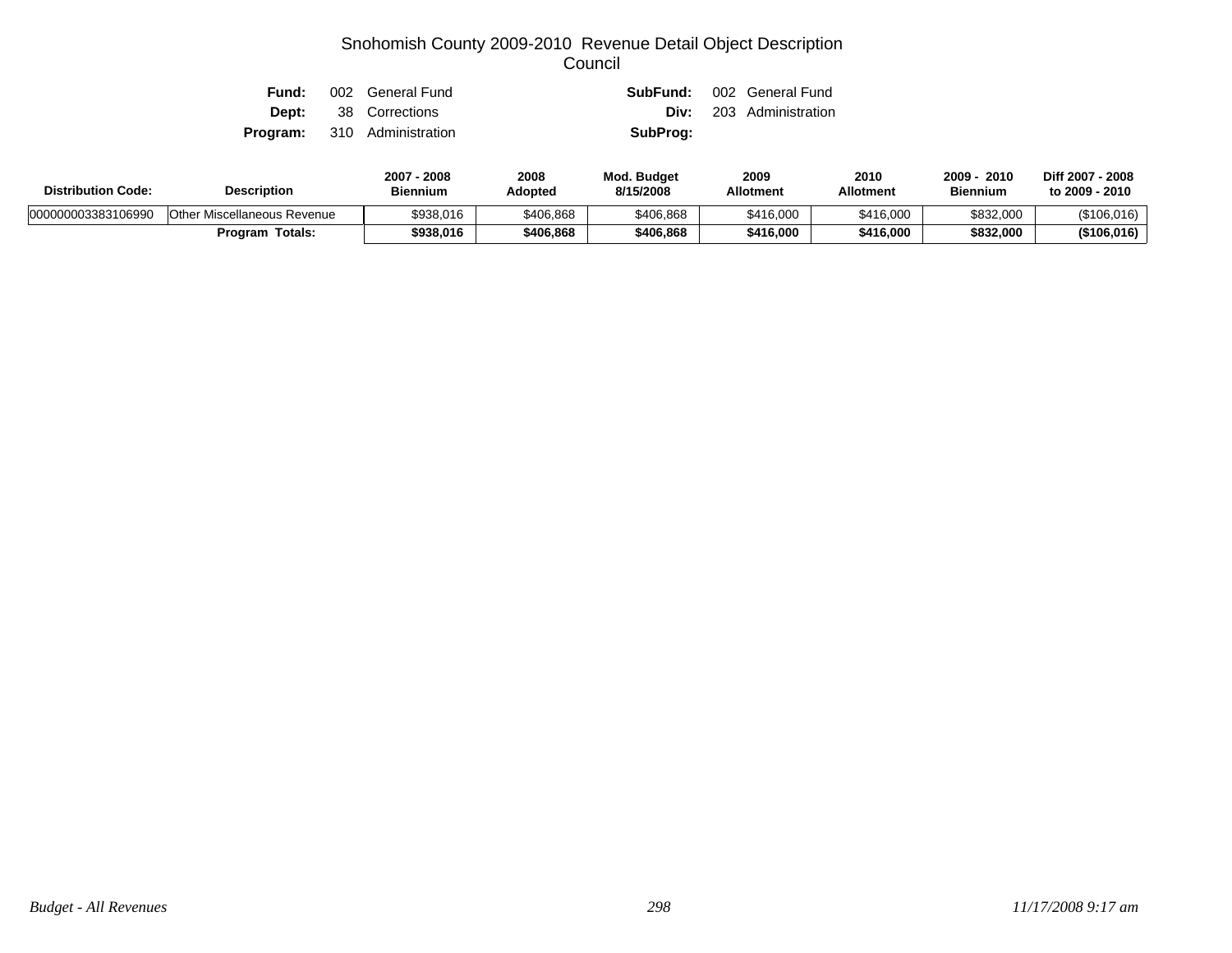| Fund: | 002 General Fund                     |          | <b>SubFund:</b> 002 General Fund |
|-------|--------------------------------------|----------|----------------------------------|
|       | <b>Dept:</b> 38 Corrections          |          | <b>Div:</b> 204 Support Services |
|       | <b>Program:</b> 364 Medical Services | SubProg: |                                  |

| <b>Distribution Code:</b> | <b>Description</b>     | 2007 - 2008<br><b>Biennium</b> | 2008<br><b>Adopted</b> | Mod. Budget<br>8/15/2008 | 2009<br><b>Allotment</b> | 2010<br>Allotment | 2009<br>2010<br><b>Biennium</b> | Diff 2007 - 2008<br>to 2009 - 2010 |
|---------------------------|------------------------|--------------------------------|------------------------|--------------------------|--------------------------|-------------------|---------------------------------|------------------------------------|
| 000000003383644232        | Medical Recovery       | \$216.889                      | \$77,804               | \$77,804                 | \$111.743                | \$106,156         | \$217,899                       | \$1,010                            |
| 000000003383644238        | Medical Reimbursement  | \$131                          | \$0                    |                          | \$0                      |                   | \$0                             | (\$131)                            |
|                           | <b>Program Totals:</b> | \$217.020                      | \$77,804               | \$77,804                 | \$111.743                | \$106.156         | \$217,899                       | \$879                              |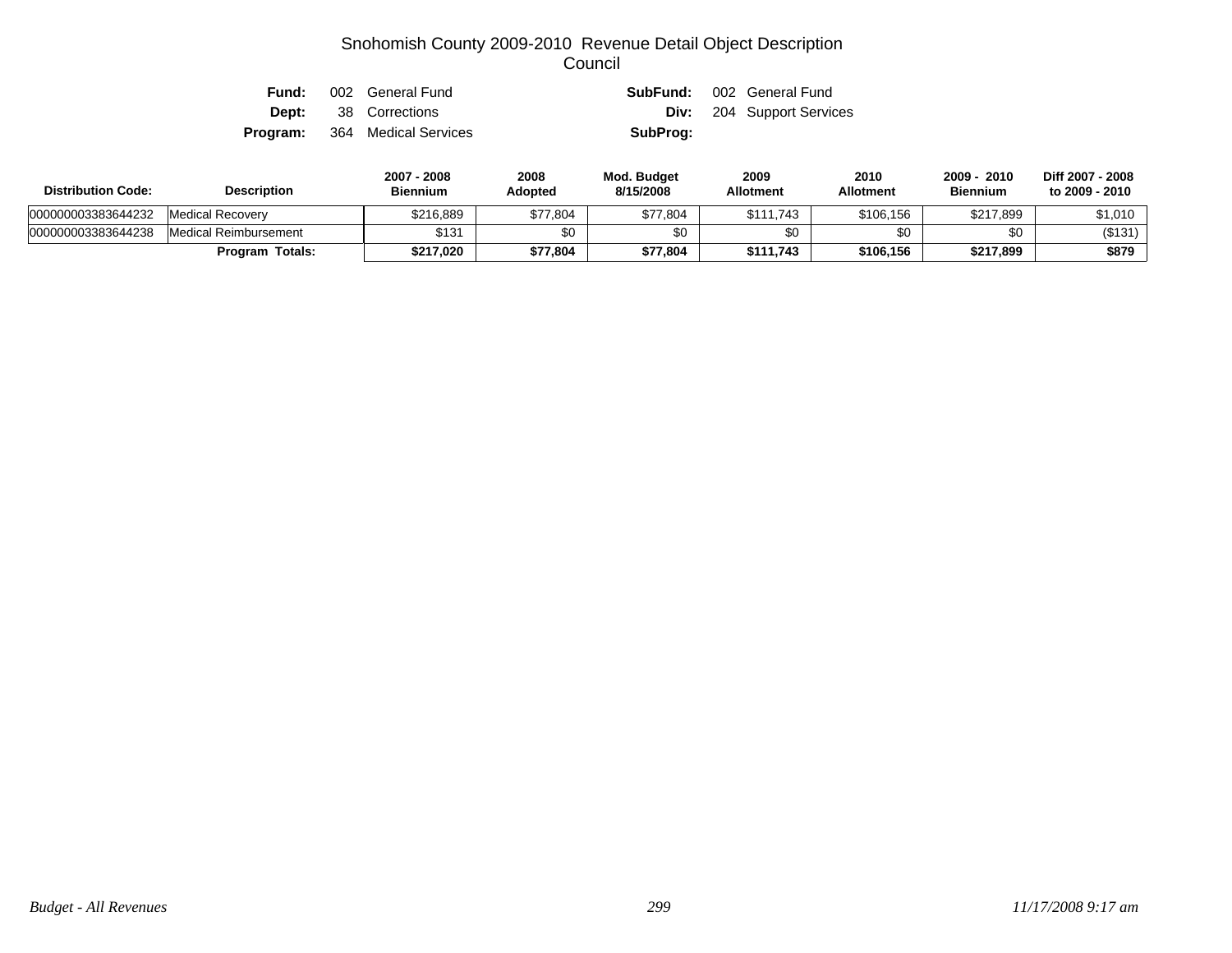|  | <b>Fund:</b> 108 Corrections Commissary |          | <b>SubFund:</b> 108 Corrections Commissary |
|--|-----------------------------------------|----------|--------------------------------------------|
|  | <b>Dept:</b> 38 Corrections             |          | <b>Div:</b> 203 Administration             |
|  | <b>Program:</b> 370 Commissary          | SubProg: |                                            |

| <b>Distribution Code:</b> | <b>Description</b>       | 2007 - 2008<br><b>Biennium</b> | 2008<br>Adopted | Mod. Budget<br>8/15/2008 | 2009<br><b>Allotment</b> | 2010<br><b>Allotment</b> | $2009 - 2010$<br><b>Biennium</b> | Diff 2007 - 2008<br>to 2009 - 2010 |
|---------------------------|--------------------------|--------------------------------|-----------------|--------------------------|--------------------------|--------------------------|----------------------------------|------------------------------------|
| 000000003383700800        | Beginning Fund Balance   | \$241                          | \$241           | \$24'                    | \$0                      | \$0                      | \$0                              | (\$241)                            |
| 000000003383704170        | Vending Machine Proceeds | \$7.524                        | \$3,284         | \$3.284                  | \$3.151                  | \$3.151                  | \$6,302                          | (\$1,222)                          |
| 000000003383704187        | Contractor Vendor Sales  | \$1,388,738                    | \$601,522       | \$601,522                | \$682,199                | \$712,199                | \$1,394,398                      | \$5,660                            |
| 000000003383704188        | Other Gen'l Govt-Taxable | \$44.414                       | \$28,332        | \$28,332                 | \$14,234                 | \$14,234                 | \$28,468                         | (\$15,946)                         |
| 000000003383704189        | Other Gen'l Govt-Non-Tax | \$17.425                       | \$9,081         | \$9,081                  | \$7.728                  | \$7.728                  | \$15.456                         | (\$1,969)                          |
|                           | <b>Program Totals:</b>   | \$1,458,342                    | \$642,460       | \$642,460                | \$707,312                | \$737,312                | \$1,444,624                      | (\$13,718)                         |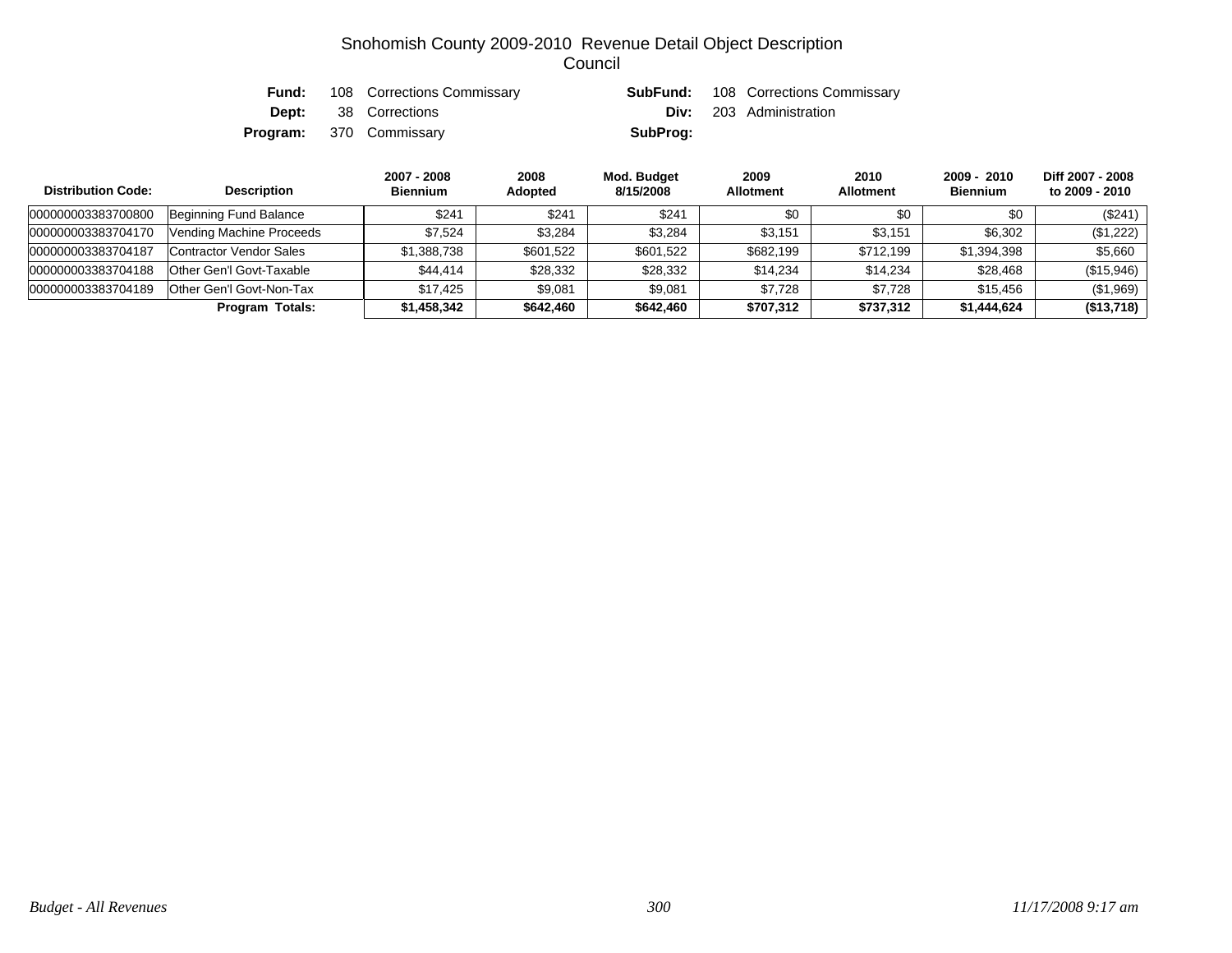| Fund:    | 002 General Fund             | SubFund: | 002 General Fund               |
|----------|------------------------------|----------|--------------------------------|
| Dept:    | 39 Dept Emergency Management |          | <b>Div:</b> 300 DEM Operations |
| Program: | 310 DEM Operations           | SubProg: |                                |

| <b>Distribution Code:</b> | <b>Description</b>                        | 2007 - 2008<br><b>Biennium</b> | 2008<br><b>Adopted</b> | Mod. Budget<br>8/15/2008 | 2009<br><b>Allotment</b> | 2010<br><b>Allotment</b> | 2009 - 2010<br><b>Biennium</b> | Diff 2007 - 2008<br>to 2009 - 2010 |
|---------------------------|-------------------------------------------|--------------------------------|------------------------|--------------------------|--------------------------|--------------------------|--------------------------------|------------------------------------|
| 000000003393103383        | <b>EMPG Indirect Federal</b>              | \$132.670                      | \$132,670              | \$132,670                | \$0                      | \$0                      | \$0                            | (\$132,670)                        |
| 000000003393104001        | <b>Per Capita from Cities &amp; Towns</b> | \$171.894                      | \$91.995               | \$91.995                 | \$99.398                 | \$103,374                | \$202,772                      | \$30,878                           |
| 000000003393106990        | Miscellaneous Revenue                     | \$52,877                       | \$0                    | \$0                      | \$0                      | \$0                      | \$0                            | (\$52,877)                         |
| 000000003393109700        | OpT- Public Works                         | \$0                            | \$0                    | \$0                      | \$70,000                 | \$70,000                 | \$140,000                      | \$140,000                          |
|                           | Program Totals:                           | \$357,441                      | \$224,665              | \$224,665                | \$169,398                | \$173,374                | \$342,772                      | (\$14,669)                         |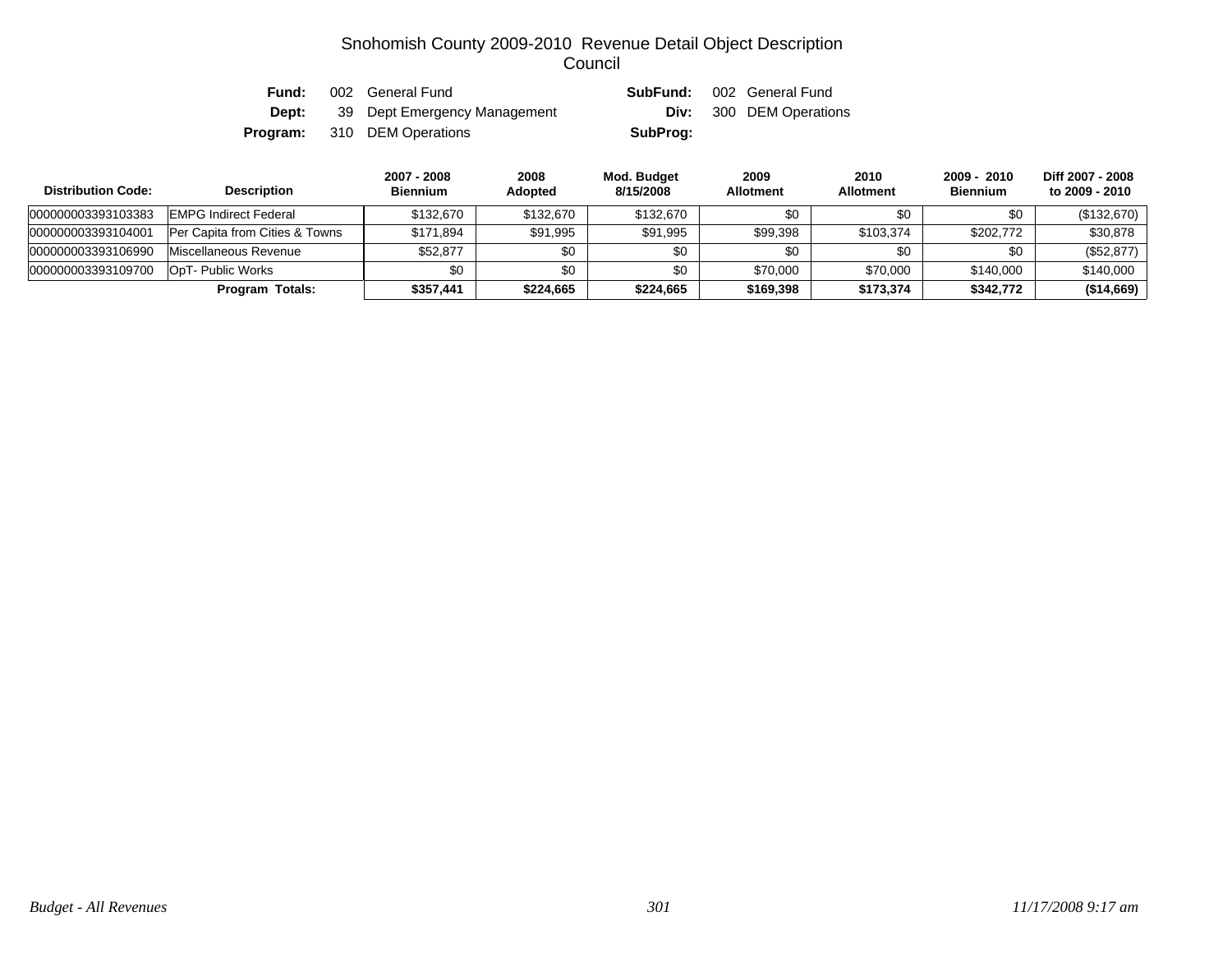| Fund: | 130 Grant Control                  |          | <b>SubFund:</b> 356 Emergency Management |
|-------|------------------------------------|----------|------------------------------------------|
| Dept: | 39 Dept Emergency Management       |          | <b>Div:</b> 300 DEM Operations           |
|       | <b>Program:</b> 310 DEM Operations | SubProg: |                                          |

| <b>Distribution Code:</b> | <b>Description</b>             | 2007 - 2008<br>Biennium | 2008<br>Adopted | Mod. Budget<br>8/15/2008 | 2009<br><b>Allotment</b> | 2010<br><b>Allotment</b> | - 2010<br>$2009 -$<br><b>Biennium</b> | Diff 2007 - 2008<br>to 2009 - 2010 |
|---------------------------|--------------------------------|-------------------------|-----------------|--------------------------|--------------------------|--------------------------|---------------------------------------|------------------------------------|
| 000000356393100800        | Beginning Fund Balance         | \$427                   | \$427           | \$427                    | (\$22,572)               |                          | (\$22,572)                            | (\$22,999)                         |
| 000000356393103397        | IndFed Grant-Homeland Security | \$3,009,289             | \$3,009,289     | \$3,009,289              | \$2,395,400              | \$2,395,400              | \$4,790,800                           | $$1,781,511$                       |
|                           | <b>Program Totals:</b>         | \$3,009,716             | \$3,009,716     | \$3,009,716              | \$2,372,828              | \$2,395,400              | \$4,768,228                           | \$1,758,512                        |